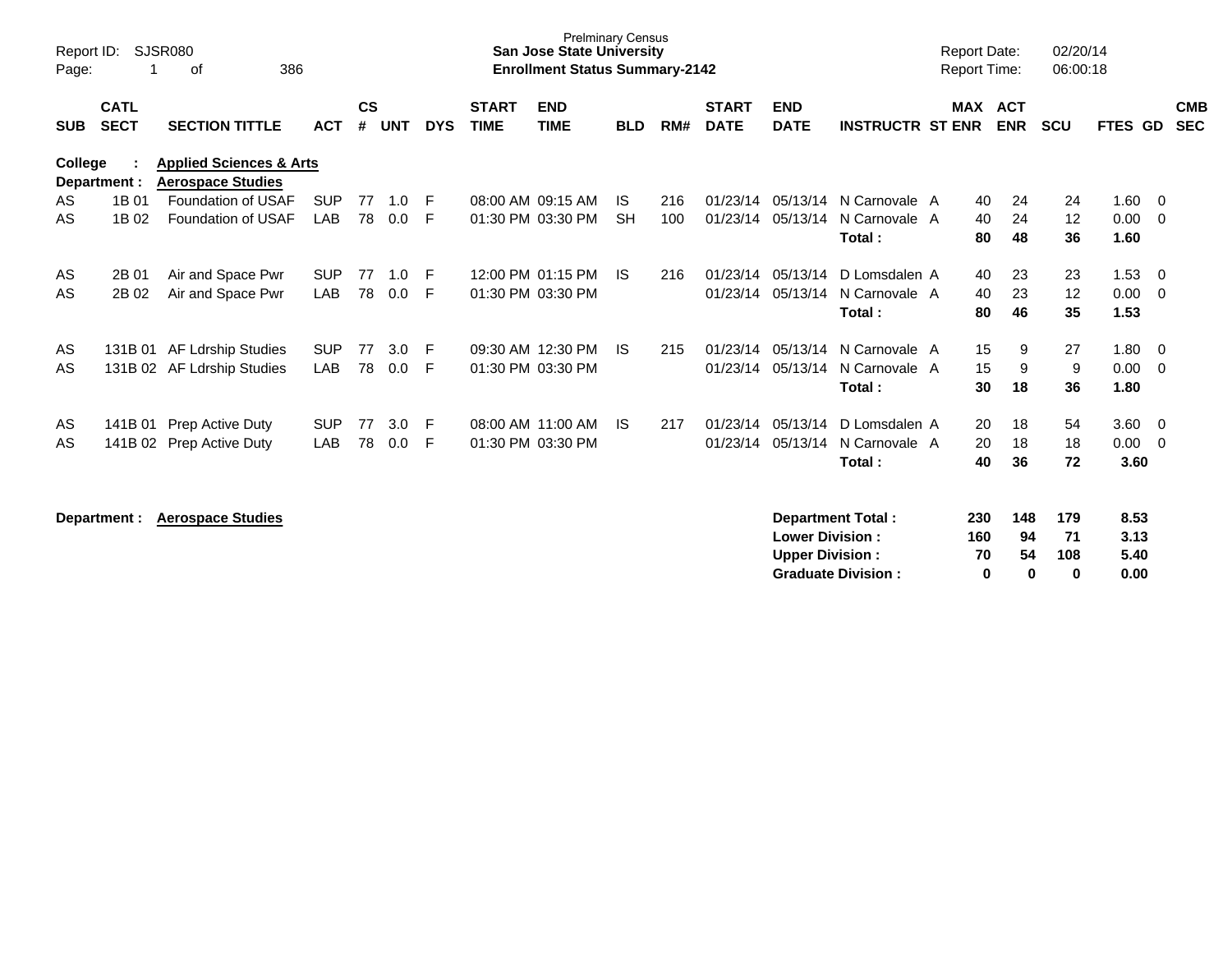| Page:                                                    | Report ID: SJSR080<br>2<br>386<br>οf<br><b>CATL</b>                                      |                                                                                      |                                                      |                |                                      |                                                      |                             | <b>San Jose State University</b><br><b>Enrollment Status Summary-2142</b> | <b>Prelminary Census</b>               |                   |                             |                                                      |                                                                      | <b>Report Date:</b><br><b>Report Time:</b> |                            |                                                                     | 02/20/14<br>06:00:18           |                                                               |                                                                               |                          |
|----------------------------------------------------------|------------------------------------------------------------------------------------------|--------------------------------------------------------------------------------------|------------------------------------------------------|----------------|--------------------------------------|------------------------------------------------------|-----------------------------|---------------------------------------------------------------------------|----------------------------------------|-------------------|-----------------------------|------------------------------------------------------|----------------------------------------------------------------------|--------------------------------------------|----------------------------|---------------------------------------------------------------------|--------------------------------|---------------------------------------------------------------|-------------------------------------------------------------------------------|--------------------------|
| <b>SUB</b>                                               | <b>SECT</b><br><b>SECTION TITTLE</b><br><b>ACT</b><br><b>Applied Sciences &amp; Arts</b> |                                                                                      |                                                      |                | $\mathsf{cs}$<br><b>UNT</b>          | <b>DYS</b>                                           | <b>START</b><br><b>TIME</b> | <b>END</b><br><b>TIME</b>                                                 | <b>BLD</b>                             | RM#               | <b>START</b><br><b>DATE</b> | <b>END</b><br><b>DATE</b>                            | <b>INSTRUCTR ST ENR</b>                                              |                                            | MAX ACT                    | <b>ENR</b>                                                          | <b>SCU</b>                     | <b>FTES GD</b>                                                |                                                                               | <b>CMB</b><br><b>SEC</b> |
| <b>College</b>                                           | Department :                                                                             | <b>Nutrition &amp; Food Science</b>                                                  |                                                      |                |                                      |                                                      |                             |                                                                           |                                        |                   |                             |                                                      |                                                                      |                                            |                            |                                                                     |                                |                                                               |                                                                               |                          |
| <b>NUFS</b>                                              | 1A 01                                                                                    | Physical Science of                                                                  | SEM                                                  | 04             | 3.0                                  | MW                                                   |                             | 09:00 AM 10:15 AM                                                         | CL                                     | 324               |                             | 01/23/14 05/13/14                                    | A Rowell<br>Total:                                                   | A                                          | 45<br>45                   | 36<br>36                                                            | 108<br>108                     | $7.20 \t 0$<br>7.20                                           |                                                                               |                          |
| <b>NUFS</b><br><b>NUFS</b>                               | 801<br>802                                                                               | <b>Nutr Health Prof</b><br><b>Nutr Health Prof</b>                                   | <b>LEC</b><br><b>LEC</b>                             | 01<br>01       | 3.0<br>3.0                           | MW<br><b>TBA</b>                                     |                             | 09:00 AM 10:15 AM                                                         | SH                                     | 435               |                             | 01/23/14 05/13/14<br>01/23/14 05/13/14               | K Mauldin<br>K Mauldin<br>Total:                                     | A<br>A                                     | 45<br>300<br>345           | 43<br>78<br>121                                                     | 129<br>234<br>363              | 8.60<br>15.60<br>24.20                                        | $\overline{0}$<br>$\overline{0}$                                              |                          |
| <b>NUFS</b><br><b>NUFS</b>                               | 901<br>902                                                                               | Intro Human Nutr<br>Intro Human Nutr                                                 | LEC.<br><b>LEC</b>                                   | 01<br>01       | 3.0<br>3.0                           | TR<br><b>TR</b>                                      |                             | 09:00 AM 10:15 AM<br>10:30 AM 11:45 AM                                    | CL.<br>CL.                             | 302<br>302        |                             | 01/23/14 05/13/14<br>01/23/14 05/13/14               | D Stone<br>D Stone                                                   | A<br>A                                     | 45<br>45                   | 33<br>41                                                            | 99<br>123                      | 6.60<br>8.20                                                  | $\overline{\phantom{0}}$<br>$\overline{0}$                                    |                          |
| <b>NUFS</b><br><b>NUFS</b><br><b>NUFS</b>                | 903<br>904<br>905                                                                        | Intro Human Nutr<br>Intro Human Nutr<br>Intro Human Nutr                             | <b>LEC</b><br><b>LEC</b><br><b>LEC</b>               | 01<br>01       | 3.0<br>3.0<br>3.0                    | <b>MW</b><br>MW                                      |                             | 09:00 AM 10:15 AM<br>10:30 AM 11:45 AM                                    | <b>BBC</b><br><b>BBC</b>               | 201<br>201        | 01/23/14                    | 01/23/14 05/13/14<br>05/13/14                        | K Knoblaugh A<br>K Knoblaugh A                                       | X                                          | 45<br>45<br>0              | 31<br>43<br>$\mathbf 0$                                             | 93<br>129<br>$\mathbf 0$       | 6.20<br>8.60<br>0.00                                          | 0<br>$\overline{0}$<br>$\overline{0}$                                         |                          |
| <b>NUFS</b>                                              | 906                                                                                      | Intro Human Nutr                                                                     | <b>LEC</b>                                           |                | 3.0                                  |                                                      |                             |                                                                           |                                        |                   |                             |                                                      | Total:                                                               | X                                          | 0<br>180                   | 0<br>148                                                            | $\mathbf 0$<br>444             | 0.00<br>29.60                                                 | $\overline{0}$                                                                |                          |
| <b>NUFS</b><br><b>NUFS</b><br><b>NUFS</b><br><b>NUFS</b> | 16 01<br>16 02<br>16 03<br>16 04                                                         | Sci, Physio, Nutr<br>Sci, Physio, Nutr<br>Sci, Physio, Nutr<br>Sci, Physio, Nutr     | <b>LEC</b><br><b>LEC</b><br><b>LEC</b><br><b>LEC</b> | 02<br>02       | 3.0<br>3.0<br>3.0<br>3.0             | <b>TR</b><br><b>MW</b>                               |                             | 10:30 AM 11:45 AM<br>12:00 PM 01:15 PM                                    | <b>CCB</b><br>CL.                      | 102<br>302        | 01/23/14                    | 05/13/14<br>01/23/14 05/13/14                        | C Hollenbeck A<br>J Morrill                                          | A<br>X<br>X                                | 45<br>45<br>0<br>0         | 39<br>44<br>0<br>0                                                  | 117<br>132<br>0<br>$\mathbf 0$ | 7.80<br>8.80<br>0.00<br>0.00                                  | $\overline{\mathbf{0}}$<br>$\overline{0}$<br>$\overline{0}$<br>$\overline{0}$ |                          |
| <b>NUFS</b>                                              | 16 05                                                                                    | Sci, Physio, Nutr                                                                    | <b>LEC</b>                                           | 02             | 3.0                                  | TR                                                   |                             | 12:00 PM 01:15 PM                                                         | CL                                     | 302               |                             | 01/23/14 05/13/14                                    | M Kim<br>Total:                                                      | A                                          | 45<br>135                  | 44<br>127                                                           | 132<br>381                     | 8.80<br>25.40                                                 | $\overline{\mathbf{0}}$                                                       |                          |
| <b>NUFS</b>                                              | 20 01<br>HSPM 2001                                                                       | Sanitatn & Env Iss<br>Sanitatn & Env Iss                                             | SEM<br><b>SEM</b>                                    | 04<br>04       | 2.0<br>2.0                           | $\top$<br>$\top$                                     |                             | 03:00 PM 04:50 PM<br>03:00 PM 04:50 PM                                    | CL<br><b>CL</b>                        | 302<br>302        | 01/23/14                    | 05/13/14                                             | A Finkelstei<br>01/23/14 05/13/14 A Finkelstei<br>Total:             | A<br>A                                     | 30<br>0<br>30              | 29<br>$\overline{4}$<br>33                                          | 58<br>8<br>66                  | 3.90<br>0.53<br>4.43                                          | 1 C<br>0 <sup>C</sup>                                                         |                          |
| <b>NUFS</b><br><b>NUFS</b>                               | 21 01<br>21 02<br><b>NUFS 21 03</b>                                                      | Culinary Prin & Prac<br>Culinary Prin & Prac<br><b>Culinary Prin &amp; Prac</b>      | <b>LEC</b><br>LAB<br>LAB                             | 02<br>16<br>16 | 3.0<br>0.0<br>0.0                    | W<br>W<br>F                                          |                             | 08:30 AM 10:10 AM<br>10:15 AM 01:00 PM<br>09:00 AM 11:45 AM               | <b>CCB</b><br><b>CCB</b><br><b>CCB</b> | 122<br>125<br>125 | 01/23/14<br>01/23/14        | 05/13/14<br>05/13/14<br>01/23/14 05/13/14 R Larson   | R Larson<br>R Larson<br>Total:                                       | A<br>A<br>A                                | 30<br>15<br>15<br>60       | 40<br>19<br>21<br>80                                                | 80<br>19<br>21<br>120          | 8.05<br>0.00<br>0.00<br>8.05                                  | - 1<br>$\overline{0}$<br>$\overline{1}$                                       |                          |
|                                                          | NUFS 25 01<br>NUFS 25 02<br>NUFS 25 03<br>NUFS 25 04                                     | Intern Fdserv Mgmt<br>Intern Fdserv Mgmt<br>Intern Fdserv Mgmt<br>Intern Fdserv Mgmt | <b>SUP</b><br><b>SUP</b><br><b>SUP</b><br><b>SUP</b> |                | 36 1.0<br>36 2.0<br>36 1.0<br>36 2.0 | <b>TBA</b><br><b>TBA</b><br><b>TBA</b><br><b>TBA</b> |                             |                                                                           |                                        |                   |                             | 01/23/14 05/13/14 C Haas<br>01/23/14 05/13/14 C Haas | 01/23/14 05/13/14 L Mcproud<br>01/23/14 05/13/14 L Mcproud<br>Total: | A<br>Α<br>Α<br>Α                           | 20<br>20<br>20<br>20<br>80 | $\pmb{0}$<br>$\overline{\mathbf{c}}$<br>$\pmb{0}$<br>$\pmb{0}$<br>2 | 0<br>4<br>0<br>0<br>4          | $0.00 \t 0$<br>$0.27$ 0<br>$0.00 \t 0$<br>$0.00 \t 0$<br>0.27 |                                                                               |                          |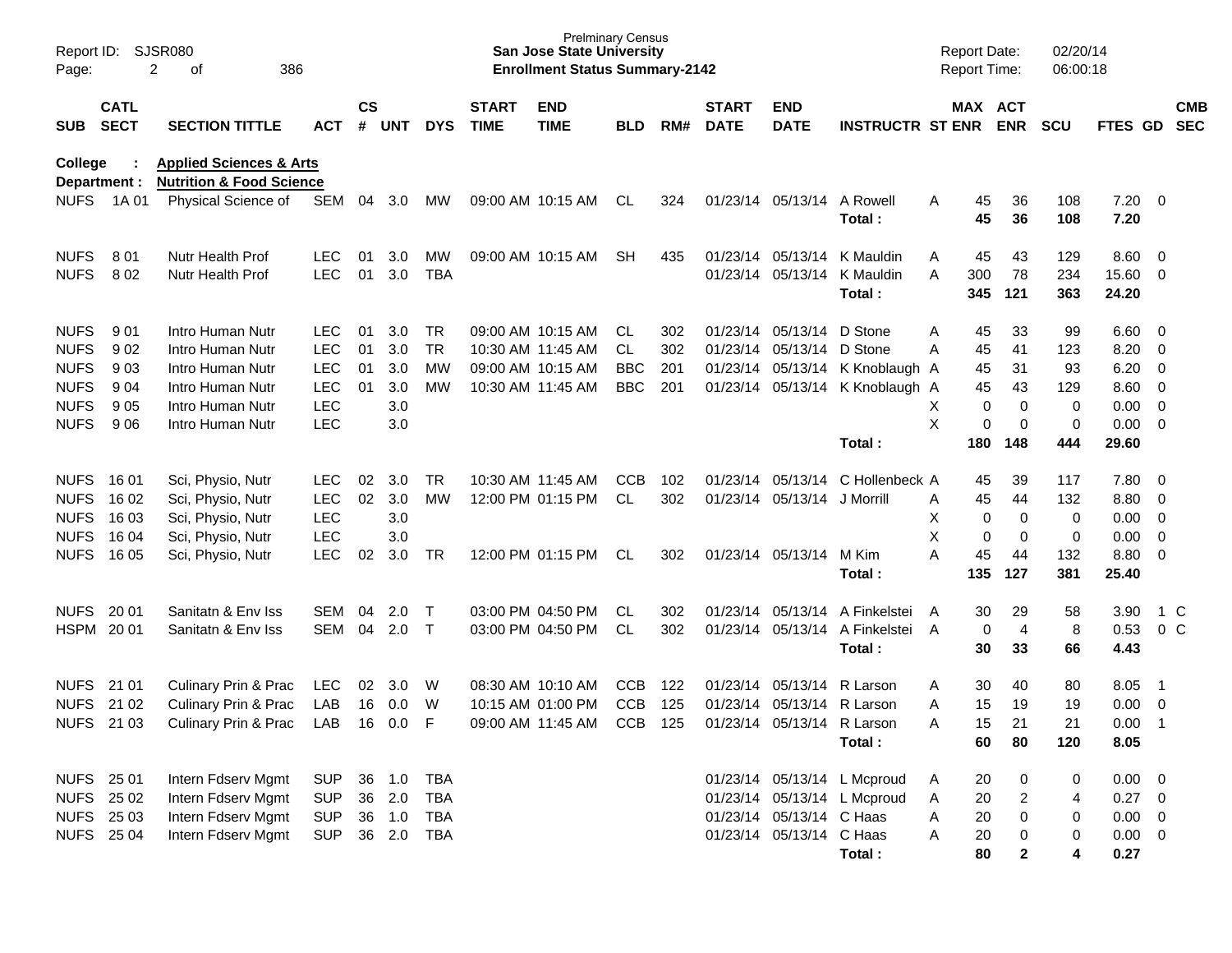| Page:                    | Report ID: SJSR080<br>3<br>386<br>οf |                                                                                             |                                 |                    |                   |                              |                             | <b>Prelminary Census</b><br><b>San Jose State University</b><br><b>Enrollment Status Summary-2142</b> |                          |                   |                             |                                                             |                                                                            | <b>Report Date:</b><br>Report Time: |                            | 02/20/14<br>06:00:18       |                                |                                  |            |
|--------------------------|--------------------------------------|---------------------------------------------------------------------------------------------|---------------------------------|--------------------|-------------------|------------------------------|-----------------------------|-------------------------------------------------------------------------------------------------------|--------------------------|-------------------|-----------------------------|-------------------------------------------------------------|----------------------------------------------------------------------------|-------------------------------------|----------------------------|----------------------------|--------------------------------|----------------------------------|------------|
| SUB                      | <b>CATL</b><br><b>SECT</b>           | <b>SECTION TITTLE</b>                                                                       | <b>ACT</b>                      | $\mathsf{cs}$<br># | UNT               | <b>DYS</b>                   | <b>START</b><br><b>TIME</b> | <b>END</b><br><b>TIME</b>                                                                             | <b>BLD</b>               | RM#               | <b>START</b><br><b>DATE</b> | <b>END</b><br><b>DATE</b>                                   | <b>INSTRUCTR ST ENR</b>                                                    |                                     | MAX ACT<br><b>ENR</b>      | SCU                        | FTES GD SEC                    |                                  | <b>CMB</b> |
| <b>NUFS</b>              | 31 01                                | Prof in Nufs and Pkg                                                                        | <b>LEC</b>                      |                    | 02 1.0            | $\top$                       |                             | 01:30 PM 02:20 PM                                                                                     | IS.                      | 230               |                             | 01/23/14 05/13/14                                           | A Wagle<br>Total:                                                          | 40<br>A<br>40                       | 45<br>45                   | 45<br>45                   | $3.00 \ 0$<br>3.00             |                                  |            |
|                          |                                      | NUFS 101A 01 Food Science<br>NUFS 101A 02 Food Science                                      | SEM<br>LAB                      | 04<br>16           | 4.0<br>0.0        | <b>TR</b><br>$\mathsf{T}$    |                             | 10:30 AM 11:45 AM<br>12:00 PM 02:40 PM                                                                | CL<br><b>CCB</b>         | 324<br>125        |                             | 01/23/14 05/13/14<br>01/23/14 05/13/14                      | R Ting<br>R Ting                                                           | 36<br>A<br>18<br>Α                  | 36<br>20                   | 108<br>20                  | 9.93<br>0.00                   | $-5$<br>3                        |            |
|                          |                                      | NUFS 101A 03 Food Science                                                                   | LAB                             | 16                 | 0.0               | R                            |                             | 12:00 PM 02:40 PM                                                                                     | <b>CCB</b>               | 125               |                             | 01/23/14 05/13/14                                           | R Tina<br>Total:                                                           | 18<br>A<br>72                       | 16<br>72                   | 16<br>144                  | 0.00 2<br>9.93                 |                                  |            |
| <b>HS</b><br><b>NUFS</b> |                                      | NUFS 101B 01 Comp Appl for Prof<br>101B 01 Comp Appl for Prof<br>101B 02 Comp Appl for Prof | SEM<br><b>SEM</b><br><b>ACT</b> | 04<br>04<br>13     | 3.0<br>3.0<br>0.0 | TR<br><b>TR</b><br><b>TR</b> |                             | 12:00 PM 12:50 PM<br>12:00 PM 12:50 PM<br>01:00 PM 01:50 PM                                           | MН<br>MН<br>MН           | 321<br>321<br>321 |                             | 01/23/14 05/13/14<br>01/23/14 05/13/14<br>01/23/14 05/13/14 | D Stone<br>D Stone<br>D Stone                                              | 25<br>A<br>0<br>A<br>25<br>A        | 26<br>0<br>26              | 52<br>0<br>26              | 5.30<br>0.00<br>0.00           | 2 C<br>0 <sup>o</sup><br>2 C     |            |
| HS                       |                                      | 101B 02 Comp Appl for Prof                                                                  | <b>ACT</b>                      | 13                 | 0.0               | <b>TR</b>                    |                             | 01:00 PM 01:50 PM                                                                                     | MH                       | 321               |                             | 01/23/14 05/13/14                                           | D Stone<br>Total:                                                          | $\mathbf 0$<br>А<br>50              | $\mathbf 0$<br>52          | 0<br>78                    | 0.00<br>5.30                   | $0\,C$                           |            |
|                          | NUFS 103 01                          | Food Proc & Pkg I                                                                           | SEM                             | 02                 | 2.0               | <b>TR</b>                    |                             | 08:00 AM 08:50 AM                                                                                     | <b>CCB</b>               | 102               |                             | 01/23/14 05/13/14                                           | P Belo<br>Total:                                                           | 45<br>Α<br>45                       | 55<br>55                   | 110<br>110                 | $7.53\quad 6$<br>7.53          |                                  |            |
|                          |                                      | NUFS 103L 01 Food Process Lab<br>NUFS 103L 02 Food Process Lab                              | LAB<br>LAB                      | 16<br>16           | 1.0<br>1.0        | $\top$<br>W                  |                             | 12:00 PM 02:50 PM<br>08:00 AM 10:50 AM                                                                | <b>CCB</b><br><b>CCB</b> | 216<br>216        |                             | 01/23/14 05/13/14<br>01/23/14 05/13/14                      | P Belo<br>P Belo<br>Total:                                                 | Α<br>16<br>A<br>16<br>32            | 11<br>$\overline{7}$<br>18 | 11<br>$\overline{7}$<br>18 | 0.73<br>$0.47 \quad 0$<br>1.20 | $\overline{\phantom{0}}$         |            |
|                          |                                      | NUFS 104A 01 Cultural Food<br>NUFS 104A 02 Cultural Food                                    | <b>LEC</b><br><b>ACT</b>        | 02<br>09           | 3.0<br>0.0        | W<br>W                       |                             | 01:30 PM 03:10 PM<br>03:15 PM 04:55 PM                                                                | <b>CCB</b><br><b>CCB</b> | 125<br>125        |                             |                                                             | 01/23/14 05/13/14 A Finkelstei<br>01/23/14 05/13/14 A Finkelstei<br>Total: | 20<br>A<br>20<br>A<br>40            | 28<br>28<br>56             | 56<br>28<br>84             | 5.80<br>0.004<br>5.80          | -4                               |            |
| HS                       | NUFS 105 01<br>105 01                | Curr Issues in Nutr<br>Curr Issues in Nutr                                                  | <b>LEC</b><br><b>LEC</b>        | 01<br>01           | 3.0<br>3.0        | MW<br><b>MW</b>              |                             | 01:30 PM 02:45 PM<br>01:30 PM 02:45 PM                                                                | CL.<br>CL.               | 302<br>302        |                             | 01/23/14 05/13/14<br>01/23/14 05/13/14                      | K Cahill<br>K Cahill<br>Total:                                             | Α<br>35<br>$\mathbf 0$<br>A<br>35   | 35<br>$\mathbf 0$<br>35    | 105<br>0<br>105            | 7.00<br>0.00<br>7.00           | 0 <sup>o</sup><br>0 <sup>o</sup> |            |
|                          | NUFS 106A 01                         | Nutr in Life Span<br>NUFS 106A 02 Nutr in Life Span                                         | LEC.<br><b>LEC</b>              | 02<br>02           | 3.0<br>3.0        | MW<br><b>TR</b>              |                             | 01:30 PM 02:45 PM<br>01:30 PM 02:45 PM                                                                | IS<br><b>CCB</b>         | 230<br>102        |                             | 01/23/14 05/13/14                                           | E Brown<br>01/23/14 05/13/14 L Steinberg<br>Total:                         | A<br>35<br>35<br>A<br>70            | 21<br>17<br>38             | 63<br>51<br>114            | 4.30<br>3.50<br>7.80           | $\overline{2}$<br>$\overline{2}$ |            |
|                          |                                      | NUFS 106B 01 Resrch Method NufS LEC 01 2.0 R                                                |                                 |                    |                   |                              |                             | 03:00 PM 04:45 PM CL                                                                                  |                          | 302               |                             |                                                             | 01/23/14 05/13/14 C Hollenbeck A<br>Total:                                 | 30<br>30                            | 29<br>29                   | 58<br>58                   | $3.87$ 0<br>3.87               |                                  |            |
|                          |                                      | NUFS 108A 01 Nutr & Metab                                                                   | LEC 02 3.0 TR                   |                    |                   |                              |                             | 01:30 PM 02:45 PM CL                                                                                  |                          | 302               |                             | 01/23/14 05/13/14                                           | C Hollenbeck A<br>Total:                                                   | 45<br>45                            | 36<br>36                   | 108<br>108                 | $7.45$ 5<br>7.45               |                                  |            |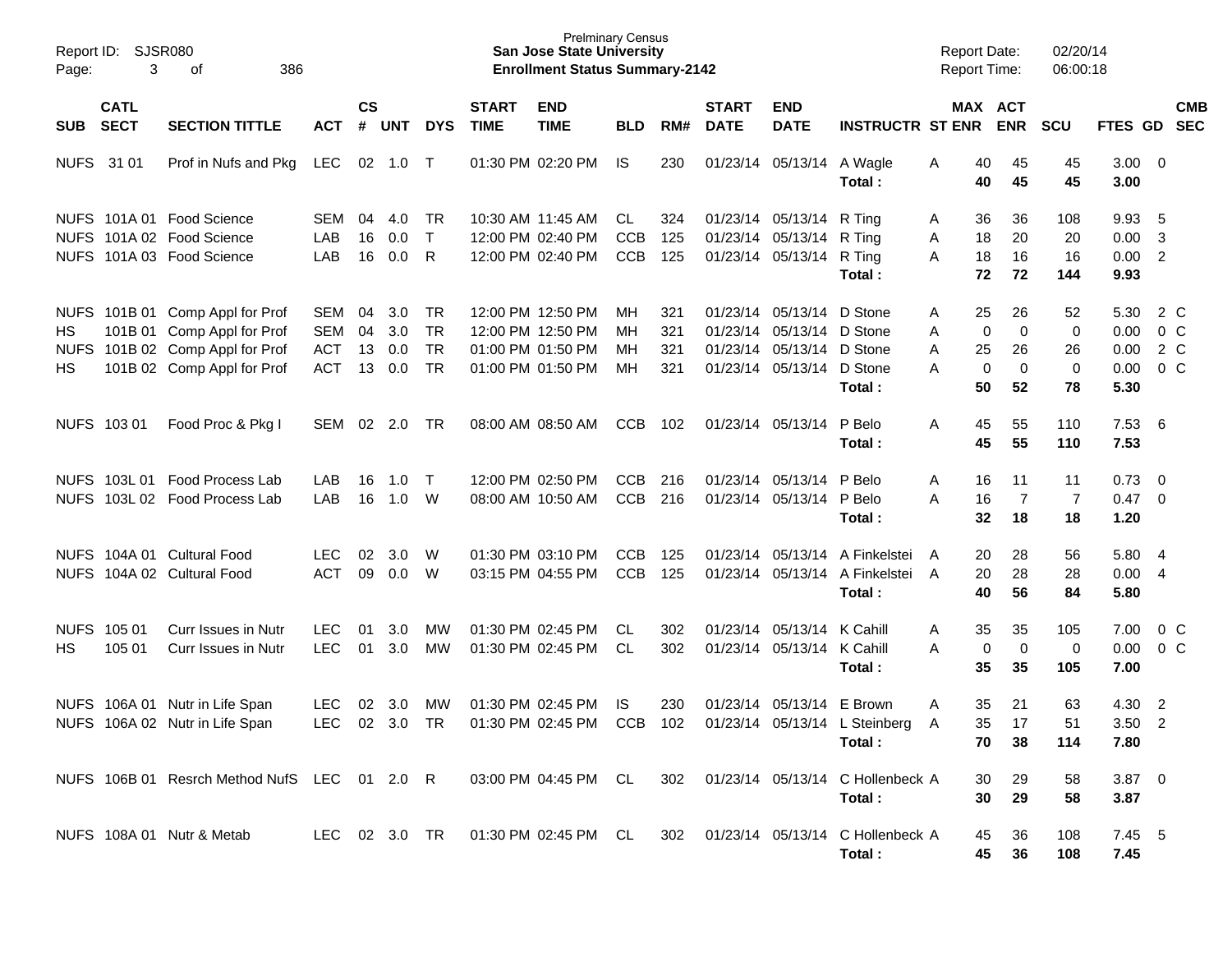| Page: | Report ID: SJSR080<br>386<br>4<br>οf                     |                                                                                                                  |                                               |                    |                          |                              |                             | <b>Prelminary Census</b><br><b>San Jose State University</b><br><b>Enrollment Status Summary-2142</b> |                                 |                   |                             |                                                                    |                                                                            | <b>Report Date:</b><br><b>Report Time:</b> |                                          | 02/20/14<br>06:00:18         |                                       |                                                                      |            |
|-------|----------------------------------------------------------|------------------------------------------------------------------------------------------------------------------|-----------------------------------------------|--------------------|--------------------------|------------------------------|-----------------------------|-------------------------------------------------------------------------------------------------------|---------------------------------|-------------------|-----------------------------|--------------------------------------------------------------------|----------------------------------------------------------------------------|--------------------------------------------|------------------------------------------|------------------------------|---------------------------------------|----------------------------------------------------------------------|------------|
| SUB   | <b>CATL</b><br><b>SECT</b>                               | <b>SECTION TITTLE</b>                                                                                            | <b>ACT</b>                                    | $\mathsf{cs}$<br># | <b>UNT</b>               | <b>DYS</b>                   | <b>START</b><br><b>TIME</b> | <b>END</b><br><b>TIME</b>                                                                             | <b>BLD</b>                      | RM#               | <b>START</b><br><b>DATE</b> | <b>END</b><br><b>DATE</b>                                          | <b>INSTRUCTR ST ENR</b>                                                    |                                            | MAX ACT<br><b>ENR</b>                    | <b>SCU</b>                   | FTES GD SEC                           |                                                                      | <b>CMB</b> |
|       | NUFS 108L 01                                             | <b>Nutrition Lab</b>                                                                                             | LAB                                           | 16                 | 1.0                      | -F                           |                             | 01:00 PM 03:45 PM                                                                                     | <b>CCB</b>                      | 221               |                             | 01/23/14 05/13/14                                                  | K Mauldin<br>Total:                                                        | 16<br>A<br>16                              | 15<br>15                                 | 15<br>15                     | 1.08<br>1.08                          | - 5                                                                  |            |
|       |                                                          | NUFS 110B 01 Med Nutrition Ther<br>NUFS 110B 02 Med Nutrition Ther                                               | SEM<br><b>ACT</b>                             | 04<br>13           | 3.0<br>0.0               | M<br>W                       |                             | 12:00 PM 01:50 PM<br>12:00 PM 01:40 PM                                                                | <b>SH</b><br><b>SH</b>          | 435<br>435        |                             | 01/23/14 05/13/14                                                  | C LaSalle<br>01/23/14 05/13/14 C LaSalle<br>Total:                         | 45<br>A<br>45<br>A<br>90                   | 45<br>45<br>90                           | 90<br>45<br>135              | 9.35<br>0.007<br>9.35                 | $\overline{7}$                                                       |            |
|       | NUFS 111 01                                              | <b>Fdserv Prod Mgmt</b>                                                                                          | LEC.                                          | 02                 | 2.0                      | R                            |                             | 08:30 AM 10:10 AM                                                                                     | IS.                             | 230               |                             | 01/23/14 05/13/14 A Wagle                                          | Total:                                                                     | 40<br>A<br>40                              | 53<br>53                                 | 106<br>106                   | 7.33<br>7.33                          | - 8                                                                  |            |
|       |                                                          | NUFS 111L 01 Fdserv Prod Mgmt                                                                                    | LAB                                           | 16                 | 2.0                      | $\top$                       |                             | 07:30 AM 01:20 PM                                                                                     | <b>CCB</b>                      | 122               |                             | 01/23/14 05/13/14                                                  | A Finkelstei<br>Total:                                                     | 20<br>A<br>20                              | 30<br>30                                 | 60<br>60                     | 4.20<br>4.20                          | $6\overline{6}$                                                      |            |
|       | NUFS 11301<br>NUFS 113 02                                | <b>Fdserv Systems Mgt</b><br><b>Fdserv Systems Mgt</b>                                                           | SEM<br>LAB                                    | 04<br>16           | 3.0<br>$0.0\,$           | $\top$<br>R                  |                             | 10:00 AM 11:50 AM<br>10:30 AM 01:20 PM                                                                | IS<br><b>CCB</b>                | 230<br>122        |                             | 01/23/14 05/13/14                                                  | L Mcproud<br>01/23/14 05/13/14 L Mcproud<br>Total:                         | 30<br>A<br>30<br>A                         | 58<br>58<br>60<br>116                    | 116<br>58<br>174             | 11.95<br>0.007<br>11.95               | $\overline{7}$                                                       |            |
|       |                                                          | NUFS 114A 01 Comm Nutrition, Majo LEC                                                                            |                                               | 03                 | 3.0                      | MW                           |                             | 03:00 PM 04:15 PM                                                                                     | <b>CCB</b>                      | 102               |                             | 01/23/14 05/13/14                                                  | M Freedman A<br>Total:                                                     | 45<br>45                                   | 45<br>45                                 | 135<br>135                   | 9.15<br>9.15                          | $\overline{\mathbf{3}}$                                              |            |
|       | NUFS 115 01<br>NUFS 115 02<br>NUFS 115 03<br>NUFS 115 04 | <b>Issues in Food Tox</b><br><b>Issues in Food Tox</b><br><b>Issues in Food Tox</b><br><b>Issues in Food Tox</b> | SEM<br><b>SEM</b><br><b>SEM</b><br><b>SEM</b> | 04<br>04<br>04     | 3.0<br>3.0<br>3.0<br>3.0 | <b>TR</b><br><b>TR</b><br>MW |                             | 09:00 AM 10:15 AM<br>10:30 AM 11:45 AM<br>07:30 AM 08:45 AM                                           | <b>BBC</b><br><b>BBC</b><br>CL. | 201<br>201<br>310 |                             | 01/23/14 05/13/14<br>01/23/14 05/13/14 I Chou<br>01/23/14 05/13/14 | I Chou<br>A Rowell<br>Total:                                               | 30<br>A<br>30<br>Α<br>X<br>30<br>Α<br>90   | 34<br>35<br>0<br>$\mathbf 0$<br>22<br>91 | 102<br>105<br>0<br>66<br>273 | 6.80<br>7.00<br>0.00<br>4.40<br>18.20 | $\overline{0}$<br>$\overline{0}$<br>$\overline{0}$<br>$\overline{0}$ |            |
|       | NUFS 116 01<br>GERO 116 01                               | Aging and Nutr<br>Aging and Nutr                                                                                 | <b>LEC</b><br><b>LEC</b>                      | 02<br>02           | 3.0<br>3.0               | $\top$<br>$\top$             |                             | 03:00 PM 05:45 PM<br>03:00 PM 05:45 PM                                                                | <b>SH</b><br><b>SH</b>          | 345<br>345        |                             | 01/23/14 05/13/14<br>01/23/14 05/13/14 C Haas                      | C Haas<br>Total:                                                           | 40<br>A<br>A<br>40                         | 37<br>3<br>0<br>40                       | 111<br>9<br>120              | 7.45<br>0.60<br>8.05                  | $1\,C$<br>0 <sup>o</sup>                                             |            |
|       | NUFS 124 01                                              | Disordr Eat & Nut Th                                                                                             | SEM 04 3.0                                    |                    |                          | MW                           |                             | 10:30 AM 11:45 AM                                                                                     | <b>CCB</b>                      | 102               |                             | 01/23/14 05/13/14 E Brown                                          | Total:                                                                     | A                                          | 42<br>40<br>40<br>42                     | 126<br>126                   | 8.55<br>8.55                          | $\overline{\mathbf{3}}$                                              |            |
|       | NUFS 133 01<br>NUFS 133 02                               | Food Proc & Pkg II<br>Food Proc & Pkg II                                                                         | LEC<br>ACT 13 0.0 M                           |                    | 02 3.0                   | M                            |                             | 01:00 PM 02:40 PM<br>02:45 PM 04:25 PM                                                                | CCB 121<br>CCB 121              |                   |                             |                                                                    | 01/23/14 05/13/14 C Anderson A<br>01/23/14 05/13/14 C Anderson A<br>Total: | 16<br>16<br>32                             | 21<br>21<br>42                           | 42<br>21<br>63               | $4.25$ 1<br>$0.00$ 1<br>4.25          |                                                                      |            |
|       | NUFS 139 01<br>NUFS 139 02                               | Hunger & Environ Nut SEM 04 3.0 TR<br>Hunger & Environ Nut SEM 04 3.0 TR                                         |                                               |                    |                          |                              |                             | 01:30 PM 02:45 PM<br>03:00 PM 04:15 PM                                                                | DMH 357<br>DMH 357              |                   |                             | 01/23/14 05/13/14 G Acker<br>01/23/14 05/13/14 G Acker             |                                                                            | 30<br>A<br>30<br>A                         | 30<br>30                                 | 90<br>90                     | $6.00 \t 0$<br>$6.00 \t 0$            |                                                                      |            |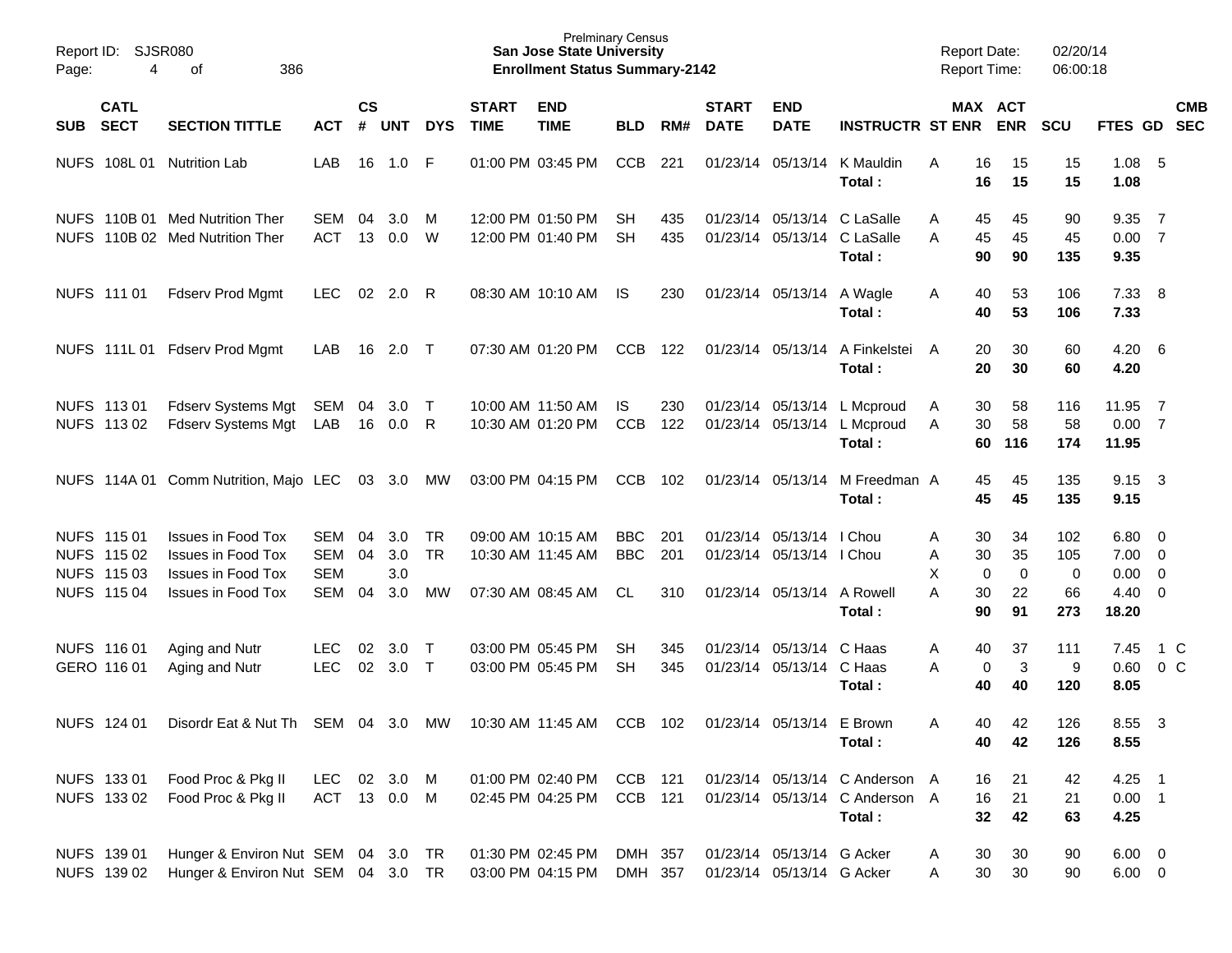| Report ID:<br>Page: | 5                          | SJSR080<br>386<br>οf     |            |                    |            |            |                             | <b>San Jose State University</b><br><b>Enrollment Status Summary-2142</b> | <b>Prelminary Census</b> |     |                             |                           |                                  | <b>Report Date:</b><br><b>Report Time:</b> |         |             | 02/20/14<br>06:00:18 |             |                                       |
|---------------------|----------------------------|--------------------------|------------|--------------------|------------|------------|-----------------------------|---------------------------------------------------------------------------|--------------------------|-----|-----------------------------|---------------------------|----------------------------------|--------------------------------------------|---------|-------------|----------------------|-------------|---------------------------------------|
| <b>SUB</b>          | <b>CATL</b><br><b>SECT</b> | <b>SECTION TITTLE</b>    | <b>ACT</b> | $\mathsf{cs}$<br># | <b>UNT</b> | <b>DYS</b> | <b>START</b><br><b>TIME</b> | <b>END</b><br><b>TIME</b>                                                 | <b>BLD</b>               | RM# | <b>START</b><br><b>DATE</b> | <b>END</b><br><b>DATE</b> | <b>INSTRUCTR ST ENR</b>          |                                            | MAX ACT | <b>ENR</b>  | <b>SCU</b>           | <b>FTES</b> | <b>CMB</b><br><b>SEC</b><br><b>GD</b> |
| <b>NUFS</b>         | 139 03                     | Hunger & Environ Nut SEM |            | 04                 | 3.0        | MW         |                             | 09:00 AM 10:15 AM                                                         | CL                       | 302 | 01/23/14                    | 05/13/14 K Cahill         |                                  | A                                          | 30      | 29          | 87                   | 5.80        | 0                                     |
| <b>NUFS</b>         | 139 04                     | Hunger & Environ Nut SEM |            |                    | 3.0        |            |                             |                                                                           |                          |     |                             |                           |                                  | X                                          | 0       | $\mathbf 0$ | 0                    | 0.00        | 0                                     |
| <b>NUFS</b>         | 139 05                     | Hunger & Environ Nut SEM |            | 04                 | 3.0        | <b>MW</b>  |                             | 01:30 PM 02:45 PM                                                         | CL.                      | 324 | 01/23/14                    |                           | 05/13/14 K Knoblaugh A           |                                            | 30      | 29          | 87                   | 5.80        | 0                                     |
| <b>NUFS</b>         | 139 06                     | Hunger & Environ Nut SEM |            | 04                 | 3.0        | M          |                             | 01:30 PM 04:15 PM                                                         | <b>CCB</b>               | 122 | 01/23/14                    | 05/13/14                  | E MacKusick A                    |                                            | 30      | 30          | 90                   | 6.00        | 0                                     |
| <b>NUFS</b>         | 139 07                     | Hunger & Environ Nut SEM |            | 04                 | 3.0        | M          |                             | 05:30 PM 08:15 PM                                                         | <b>SH</b>                | 311 | 01/23/14                    | 05/13/14                  | E MacKusick A                    |                                            | 30      | 30          | 90                   | 6.00        | 0                                     |
| <b>NUFS</b>         | 139 08                     | Hunger & Environ Nut SEM |            | 04                 | 3.0        | <b>TR</b>  |                             | 12:00 PM 01:15 PM                                                         | <b>BBC</b>               | 201 | 01/23/14                    | 05/13/14                  | D Singamsett A                   |                                            | 30      | 32          | 96                   | 6.40        | 0                                     |
| <b>NUFS</b>         | 139 09                     | Hunger & Environ Nut SEM |            | 04                 | 3.0        | <b>TR</b>  |                             | 01:30 PM 02:45 PM                                                         | <b>BBC</b>               | 201 | 01/23/14                    | 05/13/14                  | D Singamsett A                   |                                            | 30      | 30          | 90                   | 6.00        | 0                                     |
| <b>NUFS</b>         | 139 10                     | Hunger & Environ Nut SEM |            | 04                 | 3.0        | т          |                             | 05:30 PM 08:15 PM                                                         | <b>CCB</b>               | 102 | 01/23/14                    |                           | 05/13/14 L Steinberg             | A                                          | 30      | 31          | 93                   | 6.25        | $\overline{1}$                        |
| <b>NUFS</b>         | 139 11                     | Hunger & Environ Nut SEM |            | 04                 | 3.0        | т          |                             | 05:30 PM 08:15 PM                                                         | <b>CL</b>                | 302 | 01/23/14                    | 05/13/14                  | A Whitson                        | A                                          | 30      | 30          | 90                   | 6.00        | 0                                     |
| <b>NUFS</b>         | 139 12                     | Hunger & Environ Nut SEM |            | 04                 | 3.0        | <b>TR</b>  |                             | 09:00 AM 10:15 AM                                                         | <b>CCB</b>               | 102 | 01/23/14                    | 05/13/14                  | A Whitson                        | A                                          | 30      | 29          | 87                   | 5.80        | 0                                     |
| <b>NUFS</b>         | 139 13                     | Hunger & Environ Nut SEM |            | 04                 | 3.0        | W          |                             | 05:30 PM 08:15 PM                                                         | <b>CCB</b>               | 102 | 01/23/14                    |                           | 05/13/14 A Whitson               | A                                          | 30      | 30          | 90                   | 6.00        | 0                                     |
| <b>NUFS</b>         | 139 14                     | Hunger & Environ Nut SEM |            |                    | 3.0        |            |                             |                                                                           |                          |     |                             |                           |                                  | X                                          | 0       | $\mathbf 0$ | 0                    | 0.00        | $\mathbf 0$                           |
| <b>NUFS</b>         | 139 15                     | Hunger & Environ Nut SEM |            | 04                 | 3.0        | MW         |                             | 12:00 PM 01:15 PM                                                         | MН                       | 223 | 01/23/14                    | 05/13/14                  | K Harvey                         | A                                          | 30      | 34          | 102                  | 6.80        | $\mathbf 0$                           |
|                     |                            |                          |            |                    |            |            |                             |                                                                           |                          |     |                             |                           | Total:                           |                                            | 390     | 394         | 1182                 | 78.85       |                                       |
|                     |                            |                          |            |                    |            |            |                             |                                                                           |                          |     |                             |                           |                                  |                                            |         |             |                      |             |                                       |
| <b>NUFS</b>         | 144 01                     | <b>Food Culture</b>      | <b>LEC</b> | 02                 | 3.0        | <b>MW</b>  |                             | 10:30 AM 11:45 AM                                                         | <b>CL</b>                | 302 | 01/23/14                    | 05/13/14                  | K Cahill                         | Α                                          | 30      | 30          | 90                   | 6.00        | 0                                     |
| <b>NUFS</b>         | 144 02                     | <b>Food Culture</b>      | <b>LEC</b> | 02                 | 3.0        | M          |                             | 05:30 PM 08:15 PM                                                         | <b>CL</b>                | 302 | 01/23/14                    | 05/13/14 K Cahill         |                                  | A                                          | 30      | 30          | 90                   | 6.00        | 0                                     |
| <b>NUFS</b>         | 144 03                     | <b>Food Culture</b>      | <b>LEC</b> | 02                 | 3.0        | т          |                             | 02:30 PM 05:15 PM                                                         | <b>CCB</b>               | 122 | 01/23/14                    | 05/13/14                  | J Kubota                         | A                                          | 30      | 32          | 96                   | 6.40        | 0                                     |
| <b>NUFS</b>         | 144 04                     | <b>Food Culture</b>      | <b>LEC</b> | 02                 | 3.0        | Τ          |                             | 05:30 PM 08:15 PM                                                         | <b>CCB</b>               | 122 | 01/23/14                    | 05/13/14                  | J Kubota                         | A                                          | 30      | 32          | 96                   | 6.40        | 0                                     |
| <b>NUFS</b>         | 144 05                     | <b>Food Culture</b>      | <b>LEC</b> | 02                 | 3.0        | <b>TR</b>  |                             | 10:30 AM 11:45 AM                                                         | <b>DMH</b>               | 357 | 01/23/14                    | 05/13/14                  | D Singamsett A                   |                                            | 30      | 32          | 96                   | 6.40        | 0                                     |
| <b>NUFS</b>         | 144 06                     | <b>Food Culture</b>      | <b>LEC</b> | 02                 | 3.0        | M          |                             | 05:30 PM 08:15 PM                                                         | <b>BBC</b>               | 201 | 01/23/14                    |                           | 05/13/14 S Spencer               | A                                          | 30      | 30          | 90                   | 6.00        | 0                                     |
| <b>NUFS</b>         | 144 07                     | <b>Food Culture</b>      | <b>LEC</b> | 02                 | 3.0        | W          |                             | 05:30 PM 08:15 PM                                                         | <b>BBC</b>               | 201 | 01/23/14                    |                           | 05/13/14 S Spencer               | A                                          | 30      | 32          | 96                   | 6.40        | 0                                     |
| <b>NUFS</b>         | 144 08                     | <b>Food Culture</b>      | <b>LEC</b> | 02                 | 3.0        | <b>TR</b>  |                             | 03:00 PM 04:15 PM                                                         | IS                       | 230 | 01/23/14                    |                           | 05/13/14 L Steinberg             | A                                          | 30      | 30          | 90                   | 6.00        | 0                                     |
| <b>NUFS</b>         | 144 09                     | <b>Food Culture</b>      | <b>LEC</b> |                    | 3.0        |            |                             |                                                                           |                          |     |                             |                           |                                  | X                                          | 0       | $\mathbf 0$ | 0                    | 0.00        | 0                                     |
| <b>NUFS</b>         | 144 10                     | <b>Food Culture</b>      | <b>LEC</b> | 02                 | 3.0        | R          |                             | 03:00 PM 05:45 PM                                                         | <b>CCB</b>               | 102 | 01/23/14                    | 05/13/14                  | L Wiley                          | Α                                          | 30      | 33          | 99                   | 6.60        | 0                                     |
| <b>NUFS</b>         | 144 11                     | <b>Food Culture</b>      | <b>LEC</b> | 02                 | 3.0        | R          |                             | 06:00 PM 08:45 PM                                                         | <b>CCB</b>               | 122 | 01/23/14                    | 05/13/14                  | L Wiley                          | Α                                          | 30      | 30          | 90                   | 6.00        | 0                                     |
| <b>NUFS</b>         | 144 12                     | <b>Food Culture</b>      | <b>LEC</b> | 02                 | 3.0        | <b>MW</b>  |                             | 03:00 PM 04:15 PM                                                         | <b>BBC</b>               | 003 | 01/23/14                    | 05/13/14                  | K Harvey                         | Α                                          | 30      | 35          | 105                  | 7.00        | 0                                     |
|                     | NUFS 144 13                | <b>Food Culture</b>      | <b>LEC</b> | 02                 | 3.0        | <b>TR</b>  |                             | 03:00 PM 04:15 PM                                                         | <b>DMH</b>               | 163 | 01/23/14                    | 05/13/14                  | R Ting                           | A                                          | 30      | 32<br>378   | 96                   | 6.40        | 0                                     |
|                     |                            |                          |            |                    |            |            |                             |                                                                           |                          |     |                             |                           | Total:                           |                                            | 360     |             | 1134                 | 75.60       |                                       |
|                     | NUFS 150 01                | Food/Nutr Toxicol        | LEC        |                    | 02 2.0     | W          |                             | 01:00 PM 02:40 PM                                                         | CCB                      | 122 | 01/23/14                    | 05/13/14                  | P Belo                           | A                                          | 16.     | 18          | 36                   | 2.53        | $\overline{4}$                        |
|                     |                            |                          |            |                    |            |            |                             |                                                                           |                          |     |                             |                           | Total:                           |                                            | 16      | 18          | 36                   | 2.53        |                                       |
|                     |                            |                          |            |                    |            |            |                             |                                                                           |                          |     |                             |                           |                                  |                                            |         |             |                      |             |                                       |
|                     | NUFS 155 01                | Food Process Engrg       | LEC        |                    | 3.0        |            |                             |                                                                           |                          |     |                             |                           |                                  | X                                          | 0       | 0           | 0                    | 0.00        | $\overline{\phantom{0}}$              |
|                     | NUFS 155 02                | Food Process Engrg       | LAB        |                    | 0.0        |            |                             |                                                                           |                          |     |                             |                           |                                  | X                                          | 0       | 0           | 0                    | 0.00        | $\overline{\phantom{0}}$              |
|                     | NUFS 155 03                | Food Process Engrg       | LEC        | 02                 | 3.0        | F          |                             | 09:00 AM 10:40 AM                                                         | CCB 121                  |     |                             |                           | 01/23/14 05/13/14 E Wilhelmsen A |                                            | 16      | 8           | 16                   | 1.702       |                                       |
|                     | NUFS 155 04                | Food Process Engrg       | LAB        |                    | 16 0.0     | E          |                             | 11:00 AM 01:30 PM                                                         | CCB 121                  |     |                             | 01/23/14 05/13/14         | E Wilhelmsen A                   |                                            | 16      | 8           | 8                    | 0.00 2      |                                       |
|                     |                            |                          |            |                    |            |            |                             |                                                                           |                          |     |                             |                           | Total:                           |                                            | 32      | 16          | 24                   | 1.70        |                                       |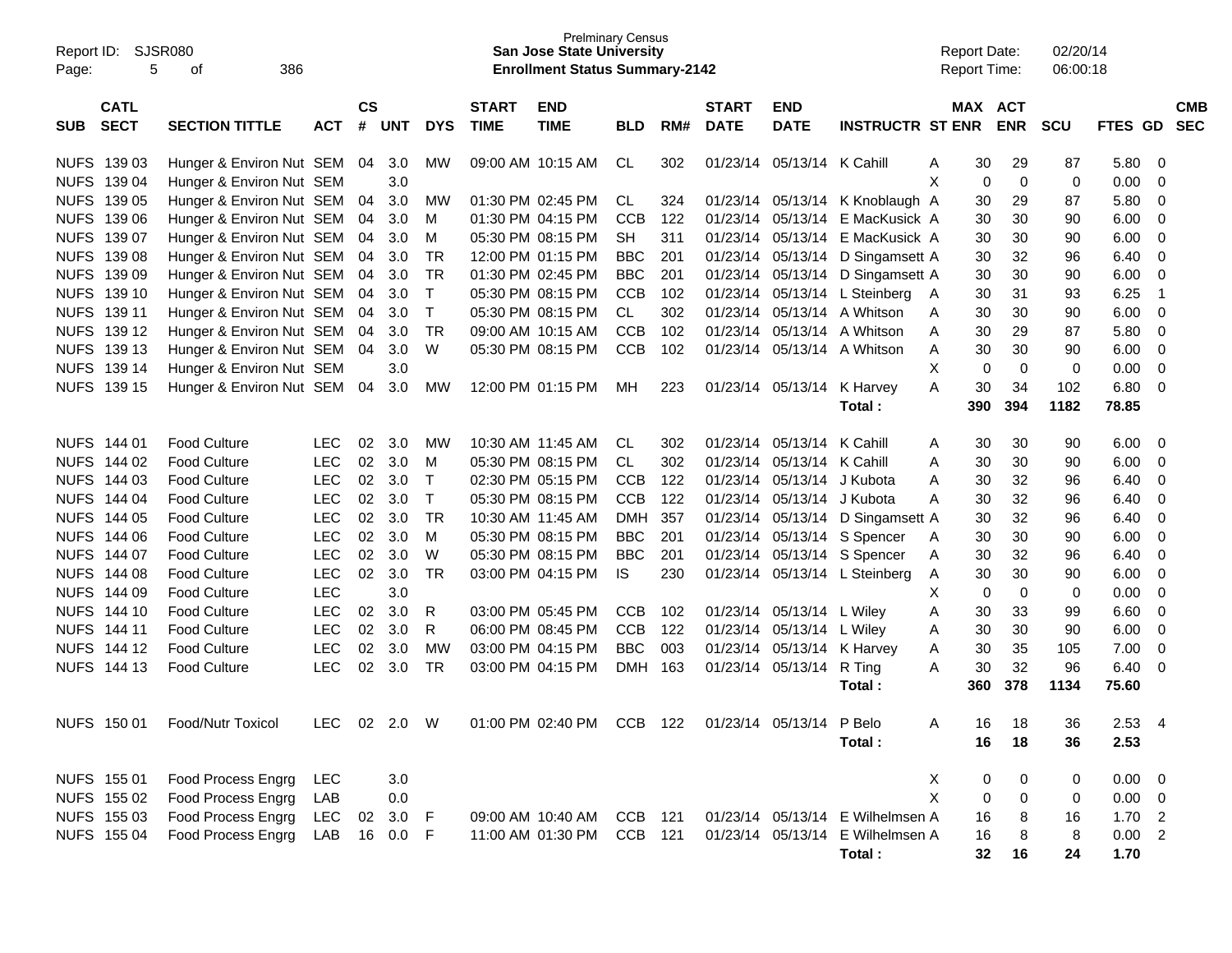| Page:       | Report ID: SJSR080<br>6 | 386<br>οf                 |            |               |            |            |                   | <b>Prelminary Census</b><br><b>San Jose State University</b><br><b>Enrollment Status Summary-2142</b> |            |      |              |                           |                         |   | <b>Report Date:</b> | <b>Report Time:</b> | 02/20/14<br>06:00:18 |                |                |            |
|-------------|-------------------------|---------------------------|------------|---------------|------------|------------|-------------------|-------------------------------------------------------------------------------------------------------|------------|------|--------------|---------------------------|-------------------------|---|---------------------|---------------------|----------------------|----------------|----------------|------------|
|             | <b>CATL</b>             |                           |            | $\mathsf{cs}$ |            |            | <b>START</b>      | <b>END</b>                                                                                            |            |      | <b>START</b> | <b>END</b>                |                         |   |                     | MAX ACT             |                      |                |                | <b>CMB</b> |
| <b>SUB</b>  | <b>SECT</b>             | <b>SECTION TITTLE</b>     | <b>ACT</b> | #             | <b>UNT</b> | <b>DYS</b> | <b>TIME</b>       | <b>TIME</b>                                                                                           | <b>BLD</b> | RM#  | <b>DATE</b>  | <b>DATE</b>               | <b>INSTRUCTR ST ENR</b> |   |                     | <b>ENR</b>          | <b>SCU</b>           | FTES GD        |                | <b>SEC</b> |
|             | NUFS 163 01             | Phys Fit + Nutrit         | <b>LEC</b> | 02            | 3.0        | TR         |                   | 10:30 AM 11:45 AM                                                                                     | <b>BBC</b> | 225  | 01/23/14     | 05/13/14                  | E Brown                 | A | 32                  | 14                  | 42                   | 2.80           | 0 <sup>C</sup> |            |
| <b>KIN</b>  | 16301                   | Phys Fit + Nutrit         | <b>LEC</b> | 02            | 3.0        | <b>TR</b>  |                   | 10:30 AM 11:45 AM                                                                                     | <b>BBC</b> | 225  | 01/23/14     | 05/13/14 E Brown          |                         | Α | 0                   | 19                  | 57                   | 3.80           | 0 <sup>o</sup> |            |
| <b>NUFS</b> | 16302                   | Phys Fit + Nutrit         | <b>LEC</b> | 02            | 3.0        | <b>TR</b>  |                   | 10:30 AM 11:45 AM                                                                                     | <b>SH</b>  | 345  | 01/23/14     | 05/13/14                  | E Brown                 | A | 32                  | 15                  | 45                   | 3.00           | 0 <sup>o</sup> |            |
| <b>KIN</b>  | 163 02                  | Phys Fit + Nutrit         | <b>LEC</b> | 02            | 3.0        | <b>TR</b>  |                   | 10:30 AM 11:45 AM                                                                                     | SН         | 345  | 01/23/14     | 05/13/14 E Brown          |                         | A | 0                   | 17                  | 51                   | 3.40           | 0 <sup>o</sup> |            |
| <b>NUFS</b> | 16303                   | Phys Fit + Nutrit         | <b>LEC</b> | 02            | 3.0        | <b>TR</b>  |                   | 12:00 PM 01:15 PM                                                                                     | <b>CCB</b> | 102  | 01/23/14     | 05/13/14 E Brown          |                         | Α | 32                  | 16                  | 48                   | 3.20           | 0 <sup>o</sup> |            |
| <b>KIN</b>  | 16303                   | Phys Fit + Nutrit         | <b>LEC</b> | 02            | 3.0        | <b>TR</b>  |                   | 12:00 PM 01:15 PM                                                                                     | <b>CCB</b> | 102  | 01/23/14     | 05/13/14 E Brown          |                         | Α | 0                   | 16                  | 48                   | 3.20           | 0 <sup>o</sup> |            |
| <b>NUFS</b> | 16304                   | Phys Fit + Nutrit         | <b>LEC</b> | 02            | 3.0        | <b>TR</b>  |                   | 12:00 PM 01:15 PM                                                                                     | CL         | 202  | 01/23/14     | 05/13/14 E Brown          |                         | Α | 32                  | 15                  | 45                   | 3.00           | 0 <sup>o</sup> |            |
| <b>KIN</b>  | 163 04                  | Phys Fit + Nutrit         | <b>LEC</b> | 02            | 3.0        | <b>TR</b>  |                   | 12:00 PM 01:15 PM                                                                                     | <b>CL</b>  | 202  | 01/23/14     | 05/13/14 E Brown          |                         | Α | 0                   | 17                  | 51                   | 3.40           | 0 <sup>o</sup> |            |
| <b>NUFS</b> | 16305                   | Phys Fit + Nutrit         | <b>LEC</b> | 02            | 3.0        | MW         |                   | 09:00 AM 10:15 AM                                                                                     | <b>IS</b>  | 230  | 01/23/14     | 05/13/14 A Bloom          |                         | Α | 32                  | 15                  | 45                   | 3.00           | 0 <sup>o</sup> |            |
| <b>KIN</b>  | 163 05                  | Phys Fit + Nutrit         | <b>LEC</b> | 02            | 3.0        | <b>MW</b>  |                   | 09:00 AM 10:15 AM                                                                                     | IS         | 230  | 01/23/14     | 05/13/14 A Bloom          |                         | Α | 0                   | 19                  | 57                   | 3.80           | 0 <sup>o</sup> |            |
| <b>NUFS</b> | 16306                   | Phys Fit + Nutrit         | <b>LEC</b> | 02            | 3.0        | MW         |                   | 09:00 AM 10:15 AM                                                                                     | <b>BBC</b> | 225  | 01/23/14     | 05/13/14 A Bloom          |                         | Α | 32                  | 17                  | 51                   | 3.40           | 0 <sup>o</sup> |            |
| <b>KIN</b>  | 163 06                  | Phys Fit + Nutrit         | <b>LEC</b> | 02            | 3.0        | <b>MW</b>  |                   | 09:00 AM 10:15 AM                                                                                     | <b>BBC</b> | 225  | 01/23/14     | 05/13/14 A Bloom          |                         | Α | 0                   | 17                  | 51                   | 3.40           | 0 <sup>o</sup> |            |
| <b>NUFS</b> | 16307                   | Phys Fit + Nutrit         | <b>LEC</b> | 02            | 3.0        | MW         |                   | 10:30 AM 11:45 AM                                                                                     | IS.        | 230  | 01/23/14     | 05/13/14 A Bloom          |                         | Α | 32                  | 16                  | 48                   | 3.20           | 0 <sup>o</sup> |            |
| <b>KIN</b>  | 163 07                  | Phys Fit + Nutrit         | <b>LEC</b> | 02            | 3.0        | MW         |                   | 10:30 AM 11:45 AM                                                                                     | <b>IS</b>  | 230  | 01/23/14     | 05/13/14 A Bloom          |                         | Α | 0                   | 14                  | 42                   | 2.80           | 0 <sup>o</sup> |            |
| <b>NUFS</b> | 16308                   | Phys Fit + Nutrit         | <b>LEC</b> | 02            | 3.0        | MW         |                   | 10:30 AM 11:45 AM                                                                                     | CL         | 324  | 01/23/14     | 05/13/14 A Bloom          |                         | Α | 32                  | 14                  | 42                   | 2.80           | 0 <sup>o</sup> |            |
| <b>KIN</b>  | 163 08                  | Phys Fit + Nutrit         | <b>LEC</b> | 02            | 3.0        | МW         |                   | 10:30 AM 11:45 AM                                                                                     | CL         | 324  | 01/23/14     | 05/13/14 A Bloom          |                         | Α | 0                   | 17                  | 51                   | 3.40           | 0 <sup>o</sup> |            |
| <b>NUFS</b> | 16309                   | Phys Fit + Nutrit         | <b>LEC</b> |               | 3.0        |            |                   |                                                                                                       |            |      |              |                           |                         | х | 0                   | 0                   | 0                    | 0.00           | 0              |            |
| <b>KIN</b>  | 163 09                  | Phys Fit + Nutrit         | <b>LEC</b> |               | 3.0        |            |                   |                                                                                                       |            |      |              |                           |                         | х | 0                   | 0                   | 0                    | 0.00           | 0              |            |
| <b>NUFS</b> | 163 10                  | Phys Fit + Nutrit         | <b>LEC</b> |               | 3.0        |            |                   |                                                                                                       |            |      |              |                           |                         | х | $\pmb{0}$           | 0                   | 0                    | 0.00           | 0              |            |
| <b>KIN</b>  | 163 10                  | Phys Fit + Nutrit         | <b>LEC</b> |               | 3.0        |            |                   |                                                                                                       |            |      |              |                           |                         | х | $\pmb{0}$           | 0                   | 0                    | 0.00           | 0              |            |
| <b>NUFS</b> | 163 11                  | Phys Fit + Nutrit         | <b>LEC</b> |               | 3.0        |            |                   |                                                                                                       |            |      |              |                           |                         | X | 0                   | 0                   | 0                    | 0.00           | 0              |            |
| <b>KIN</b>  | 163 11                  | Phys Fit + Nutrit         | <b>LEC</b> |               | 3.0        |            |                   |                                                                                                       |            |      |              |                           |                         | х | $\pmb{0}$           | 0                   | 0                    | 0.00           | 0              |            |
| <b>NUFS</b> | 163 12                  | Phys Fit + Nutrit         | <b>LEC</b> |               | 3.0        |            |                   |                                                                                                       |            |      |              |                           |                         | х | $\pmb{0}$           | 0                   | 0                    | 0.00           | 0              |            |
| <b>KIN</b>  | 163 12                  | Phys Fit + Nutrit         | <b>LEC</b> |               | 3.0        |            |                   |                                                                                                       |            |      |              |                           |                         | X | $\mathbf 0$         | 0                   | 0                    | 0.00           | 0              |            |
| <b>NUFS</b> | 163 13                  | Phys Fit + Nutrit         | <b>LEC</b> | 02            | 3.0        | MW         |                   | 12:00 PM 01:15 PM                                                                                     | <b>ENG</b> | 401  | 01/23/14     | 05/13/14                  | R Ryan                  | A | 32                  | 15                  | 45                   | 3.00           | 0 <sup>o</sup> |            |
| <b>KIN</b>  | 163 13                  | Phys Fit + Nutrit         | <b>LEC</b> | 02            | 3.0        | MW         |                   | 12:00 PM 01:15 PM                                                                                     | <b>ENG</b> | 401  | 01/23/14     | 05/13/14                  | R Ryan                  | Α | 0                   | 18                  | 54                   | 3.60           | 0 <sup>o</sup> |            |
| <b>NUFS</b> | 163 14                  | Phys Fit + Nutrit         | <b>LEC</b> | 02            | 3.0        | MW         |                   | 12:00 PM 01:15 PM                                                                                     | IS         | 230  | 01/23/14     | 05/13/14                  | R Ryan                  | A | 32                  | 16                  | 48                   | 3.20           | 0 <sup>o</sup> |            |
| <b>KIN</b>  | 163 14                  | Phys Fit + Nutrit         | <b>LEC</b> | 02            | 3.0        | MW         |                   | 12:00 PM 01:15 PM                                                                                     | IS         | 230  | 01/23/14     | 05/13/14                  | R Ryan                  | Α | 0                   | 18                  | 54                   | 3.60           | 0 <sup>o</sup> |            |
| <b>NUFS</b> | 163 15                  | Phys Fit + Nutrit         | <b>LEC</b> | 02            | 3.0        | MW         | 01:30 PM 02:45 PM |                                                                                                       | <b>SH</b>  | 345  | 01/23/14     | 05/13/14                  | R Ryan                  | A | 32                  | 20                  | 60                   | 4.00           | $0\quad C$     |            |
| <b>KIN</b>  | 163 15                  | Phys Fit + Nutrit         | <b>LEC</b> | 02            | 3.0        | MW         | 01:30 PM 02:45 PM |                                                                                                       | <b>SH</b>  | 345  | 01/23/14     | 05/13/14                  | R Ryan                  | Α | 0                   | 14                  | 42                   | 2.80           | 0 <sup>o</sup> |            |
|             | NUFS 16316              | Phys Fit + Nutrit         | LEC        | 02            | 3.0        | MW         |                   | 01:30 PM 02:45 PM                                                                                     | DMH        | 149B |              | 01/23/14 05/13/14 R Ryan  |                         | Α | 32                  | 8                   | 24                   | 1.60           | $0\,C$         |            |
|             | KIN 16316               | Phys Fit + Nutrit         |            |               |            |            |                   | LEC 02 3.0 MW 01:30 PM 02:45 PM DMH 149B 01/23/14 05/13/14 R. Ryan                                    |            |      |              |                           |                         | A | 0                   | 20                  | 60                   | 4.00 0 C       |                |            |
|             |                         |                           |            |               |            |            |                   |                                                                                                       |            |      |              |                           | Total:                  |   | 384                 | 387                 | 1161                 | 77.40          |                |            |
|             | NUFS 180 01             | <b>Individual Studies</b> | SUP 36 1.0 |               |            | TBA        |                   |                                                                                                       |            |      |              | 01/23/14 05/13/14 E Brown |                         | A | 20                  | 0                   | 0                    | $0.00 \quad 0$ |                |            |
|             | NUFS 180 02             | <b>Individual Studies</b> | <b>SUP</b> |               | 36 2.0     | TBA        |                   |                                                                                                       |            |      |              | 01/23/14 05/13/14 E Brown |                         | A | 20                  | 0                   | 0                    | $0.00 \t 0$    |                |            |
|             | NUFS 180 03             | <b>Individual Studies</b> | <b>SUP</b> |               | 36 3.0     | TBA        |                   |                                                                                                       |            |      |              | 01/23/14 05/13/14 E Brown |                         | A | 20                  | 0                   | 0                    | $0.00 \t 0$    |                |            |
|             | NUFS 180 04             | <b>Individual Studies</b> | <b>SUP</b> |               | 36 1.0     | TBA        |                   |                                                                                                       |            |      |              | 01/23/14 05/13/14 C Haas  |                         | A | 20                  | 0                   | 0                    | $0.00 \t 0$    |                |            |
|             | NUFS 180 05             | <b>Individual Studies</b> | SUP 36 2.0 |               |            | TBA        |                   |                                                                                                       |            |      |              | 01/23/14 05/13/14 C Haas  |                         | A | 20                  | 0                   | 0                    | $0.00 \t 0$    |                |            |
|             |                         |                           |            |               |            |            |                   |                                                                                                       |            |      |              |                           |                         |   |                     |                     |                      |                |                |            |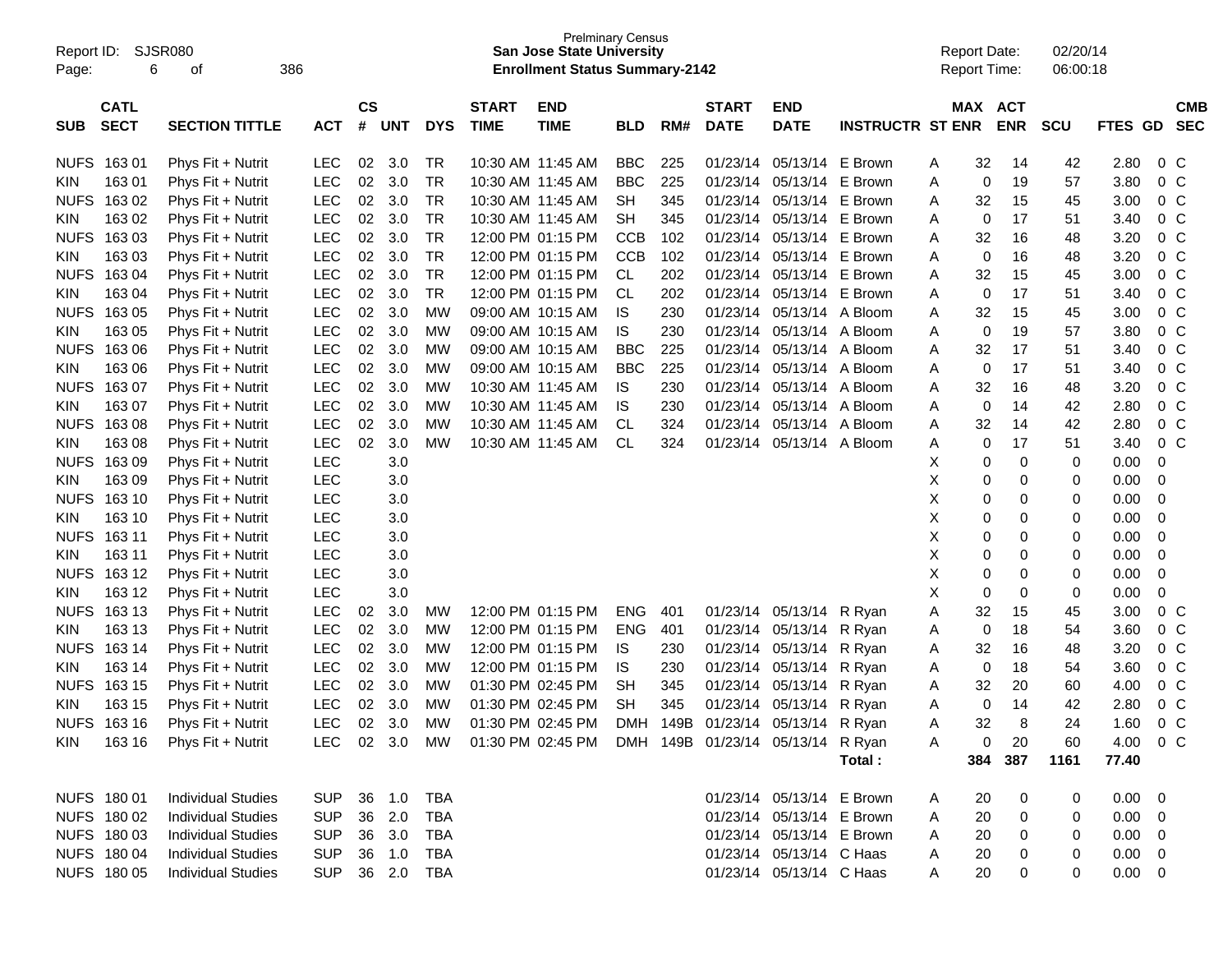| Report ID:<br>Page: | <b>SJSR080</b><br>7        | 386<br>οf                                                                                            |              |                    |            |            |                             | <b>San Jose State University</b><br><b>Enrollment Status Summary-2142</b> | <b>Prelminary Census</b> |     |                             |                           |                         |   | <b>Report Date:</b><br><b>Report Time:</b> |                     | 02/20/14<br>06:00:18 |                  |                          |                          |
|---------------------|----------------------------|------------------------------------------------------------------------------------------------------|--------------|--------------------|------------|------------|-----------------------------|---------------------------------------------------------------------------|--------------------------|-----|-----------------------------|---------------------------|-------------------------|---|--------------------------------------------|---------------------|----------------------|------------------|--------------------------|--------------------------|
| <b>SUB</b>          | <b>CATL</b><br><b>SECT</b> | <b>SECTION TITTLE</b>                                                                                | <b>ACT</b>   | $\mathsf{cs}$<br># | <b>UNT</b> | <b>DYS</b> | <b>START</b><br><b>TIME</b> | <b>END</b><br><b>TIME</b>                                                 | <b>BLD</b>               | RM# | <b>START</b><br><b>DATE</b> | <b>END</b><br><b>DATE</b> | <b>INSTRUCTR ST ENR</b> |   | MAX ACT                                    | <b>ENR</b>          | <b>SCU</b>           | FTES GD          |                          | <b>CMB</b><br><b>SEC</b> |
| <b>NUFS</b>         | 180 06                     | <b>Individual Studies</b>                                                                            | <b>SUP</b>   | 36                 | 3.0        | <b>TBA</b> |                             |                                                                           |                          |     | 01/23/14                    | 05/13/14                  | C Haas                  | A | 20                                         | 0                   | 0                    | 0.00             | - 0                      |                          |
| <b>NUFS</b>         | 180 07                     | <b>Individual Studies</b>                                                                            | <b>SUP</b>   | 36                 | 1.0        | <b>TBA</b> |                             |                                                                           |                          |     | 01/23/14                    | 05/13/14                  | C Hollenbeck A          |   | 20                                         | 5                   | 5                    | 0.35             | $\overline{\phantom{1}}$ |                          |
| <b>NUFS</b>         | 180 08                     | <b>Individual Studies</b>                                                                            | <b>SUP</b>   | 36                 | 2.0        | <b>TBA</b> |                             |                                                                           |                          |     | 01/23/14                    | 05/13/14                  | C Hollenbeck A          |   | 20                                         | 0                   | 0                    | 0.00             | 0                        |                          |
| <b>NUFS</b>         | 180 09                     | <b>Individual Studies</b>                                                                            | <b>SUP</b>   | 36                 | 1.0        | <b>TBA</b> |                             |                                                                           |                          |     | 01/23/14                    | 05/13/14                  | L Mcproud               | A | 20                                         | 0                   | 0                    | 0.00             | 0                        |                          |
| <b>NUFS</b>         | 180 10                     | <b>Individual Studies</b>                                                                            | <b>SUP</b>   | 36                 | 2.0        | <b>TBA</b> |                             |                                                                           |                          |     | 01/23/14                    | 05/13/14                  | L Mcproud               | A | 20                                         | 0                   | 0                    | 0.00             | 0                        |                          |
| <b>NUFS</b>         | 180 11                     | <b>Individual Studies</b>                                                                            | <b>SUP</b>   | 36                 | 3.0        | <b>TBA</b> |                             |                                                                           |                          |     | 01/23/14                    | 05/13/14                  | L Mcproud               | A | 20                                         | 0                   | 0                    | 0.00             | 0                        |                          |
| <b>NUFS</b>         | 180 12                     | <b>Individual Studies</b>                                                                            | <b>SUP</b>   | 36                 | 4.0        | <b>TBA</b> |                             |                                                                           |                          |     | 01/23/14                    | 05/13/14                  | L Mcproud               | A | 20                                         | 0                   | 0                    | 0.00             | 0                        |                          |
| <b>NUFS</b>         | 180 13                     | <b>Individual Studies</b>                                                                            | <b>SUP</b>   | 36                 | 5.0        | <b>TBA</b> |                             |                                                                           |                          |     | 01/23/14                    |                           | 05/13/14 L Mcproud      | A | 20                                         | 0                   | 0                    | 0.00             | 0                        |                          |
| <b>NUFS</b>         | 180 14                     | <b>Individual Studies</b>                                                                            | <b>SUP</b>   | 36                 | 6.0        | <b>TBA</b> |                             |                                                                           |                          |     | 01/23/14                    | 05/13/14                  | L Mcproud               | A | 20                                         | 0                   | 0                    | 0.00             | 0                        |                          |
|                     |                            |                                                                                                      |              |                    |            |            |                             |                                                                           |                          |     |                             |                           | Total:                  |   | 280                                        | 5                   | 5                    | 0.35             |                          |                          |
| NUFS 190 01         |                            | <b>Nutrition Education</b>                                                                           | <b>LEC</b>   | 01                 | 2.0        | M          |                             | 04:30 PM 06:15 PM                                                         | <b>CCB</b>               | 102 | 01/23/14                    | 05/13/14                  | M Freedman A            |   | 35                                         | 35                  | 70                   | 4.77             | - 3                      |                          |
|                     |                            |                                                                                                      |              |                    |            |            |                             |                                                                           |                          |     |                             |                           | Total:                  |   | 35                                         | 35                  | 70                   | 4.77             |                          |                          |
| NUFS 191 01         |                            | <b>Nutr Counseling</b>                                                                               | <b>LEC</b>   | 03                 | 1.0        | -F         |                             | 12:45 PM 02:25 PM                                                         | <b>CCB</b>               | 122 | 01/23/14                    | 05/13/14                  | E Herb                  | A | 25                                         | 27                  | 27                   | 1.90             | - 6                      |                          |
|                     |                            |                                                                                                      |              |                    |            |            |                             |                                                                           |                          |     |                             |                           | Total:                  |   | 25                                         | 27                  | 27                   | 1.90             |                          |                          |
| <b>NUFS</b>         | 192 01                     | Fld Exp NufS/Pkg                                                                                     | <b>SUP</b>   | 36                 | 1.0        | <b>TBA</b> |                             |                                                                           |                          |     | 01/23/14                    | 05/13/14                  | L Mcproud               | A | 40                                         | $\overline{1}$      | 1                    | 0.07             | 0                        |                          |
| <b>NUFS</b>         | 192 02                     | Fld Exp NufS/Pkg                                                                                     | <b>SUP</b>   | 36                 | 2.0        | <b>TBA</b> |                             |                                                                           |                          |     | 01/23/14                    | 05/13/14                  | L Mcproud               | A | 20                                         | 18                  | 36                   | 2.40             | 0                        |                          |
| <b>NUFS</b>         | 192 03                     | Fld Exp NufS/Pkg                                                                                     | <b>SUP</b>   | 36                 | 3.0        | <b>TBA</b> |                             |                                                                           |                          |     | 01/23/14                    | 05/13/14                  | L Mcproud               | A | 20                                         | $\mathbf{1}$        | 3                    | 0.20             | 0                        |                          |
| <b>NUFS</b>         | 192 04                     | Fld Exp NufS/Pkg                                                                                     | <b>SUP</b>   | 36                 | 4.0        | <b>TBA</b> |                             |                                                                           |                          |     | 01/23/14                    | 05/13/14                  | L Mcproud               | A | 20                                         | 7                   | 28                   | 1.87             | 0                        |                          |
| <b>NUFS</b>         | 192 05                     | Fld Exp NufS/Pkg                                                                                     | <b>SUP</b>   | 36                 | 5.0        | <b>TBA</b> |                             |                                                                           |                          |     | 01/23/14                    | 05/13/14                  | L Mcproud               | A | 20                                         | 0                   | 0                    | 0.00             | 0                        |                          |
| <b>NUFS</b>         | 192 06                     | Fld Exp NufS/Pkg                                                                                     | <b>SUP</b>   | 36                 | 6.0        | <b>TBA</b> |                             |                                                                           |                          |     | 01/23/14                    | 05/13/14                  | L Mcproud               | A | 20                                         | 0                   | 0                    | 0.00             | 0                        |                          |
| <b>NUFS</b>         | 192 07                     | Fld Exp NufS/Pkg                                                                                     | <b>SUP</b>   | 36                 | 2.0        | <b>TBA</b> |                             |                                                                           |                          |     | 01/23/14                    | 05/13/14                  | C Haas                  | A | 20                                         | 10                  | 20                   | 1.33             | 0                        |                          |
|                     | NUFS 192 08                | Fld Exp NufS/Pkg                                                                                     | <b>SUP</b>   | 36                 | 2.0        | <b>TBA</b> |                             |                                                                           |                          |     | 01/23/14                    | 05/13/14                  | E Brown                 | A | 20                                         | $\overline{4}$      | 8                    | 0.53             | 0                        |                          |
|                     |                            |                                                                                                      |              |                    |            |            |                             |                                                                           |                          |     |                             |                           | Total:                  |   | 180                                        | 41                  | 96                   | 6.40             |                          |                          |
|                     | NUFS 201 01                | Collog Nutr/Fd/Pkg                                                                                   | SEM          | 05                 | 1.0        | Т          |                             | 03:30 PM 05:10 PM                                                         | <b>CCB</b>               | 102 | 01/23/14                    | 05/13/14                  | C Hollenbeck A          |   | 35                                         | 9                   | 9                    | 0.75             | - 9                      |                          |
|                     |                            |                                                                                                      |              |                    |            |            |                             |                                                                           |                          |     |                             |                           | Total:                  |   | 35                                         | 9                   | 9                    | 0.75             |                          |                          |
|                     |                            | NUFS 216 01 Sem Fd Chem & Pkgy SEM 05 3.0 R                                                          |              |                    |            |            |                             | 03:00 PM 05:45 PM CCB 122                                                 |                          |     |                             | 01/23/14 05/13/14         | P Belo                  | A | 18.                                        | 11                  | 33                   | 2.75 11          |                          |                          |
|                     |                            |                                                                                                      |              |                    |            |            |                             |                                                                           |                          |     |                             |                           | Total :                 |   |                                            | 18 11               | 33                   | 2.75             |                          |                          |
|                     |                            | NUFS 217 01 Issues Nutr/Fd/Pkg SEM 05 3.0 W 04:30 PM 07:15 PM CCB 122 01/23/14 05/13/14 M Freedman A |              |                    |            |            |                             |                                                                           |                          |     |                             |                           |                         |   |                                            | 18 14               | 42                   | 3.50 14          |                          |                          |
|                     |                            |                                                                                                      |              |                    |            |            |                             |                                                                           |                          |     |                             |                           | Total:                  |   | 18                                         | 14                  | 42                   | 3.50             |                          |                          |
|                     | NUFS 220A 01 Adv Mnt       |                                                                                                      | SEM 05 3.0 M |                    |            |            |                             | 06:00 PM 08:45 PM CCB 122 01/23/14 05/13/14 H Kiehl                       |                          |     |                             |                           | Total:                  | A | 18<br>18                                   | 7<br>$\overline{7}$ | 21<br>21             | $1.65$ 5<br>1.65 |                          |                          |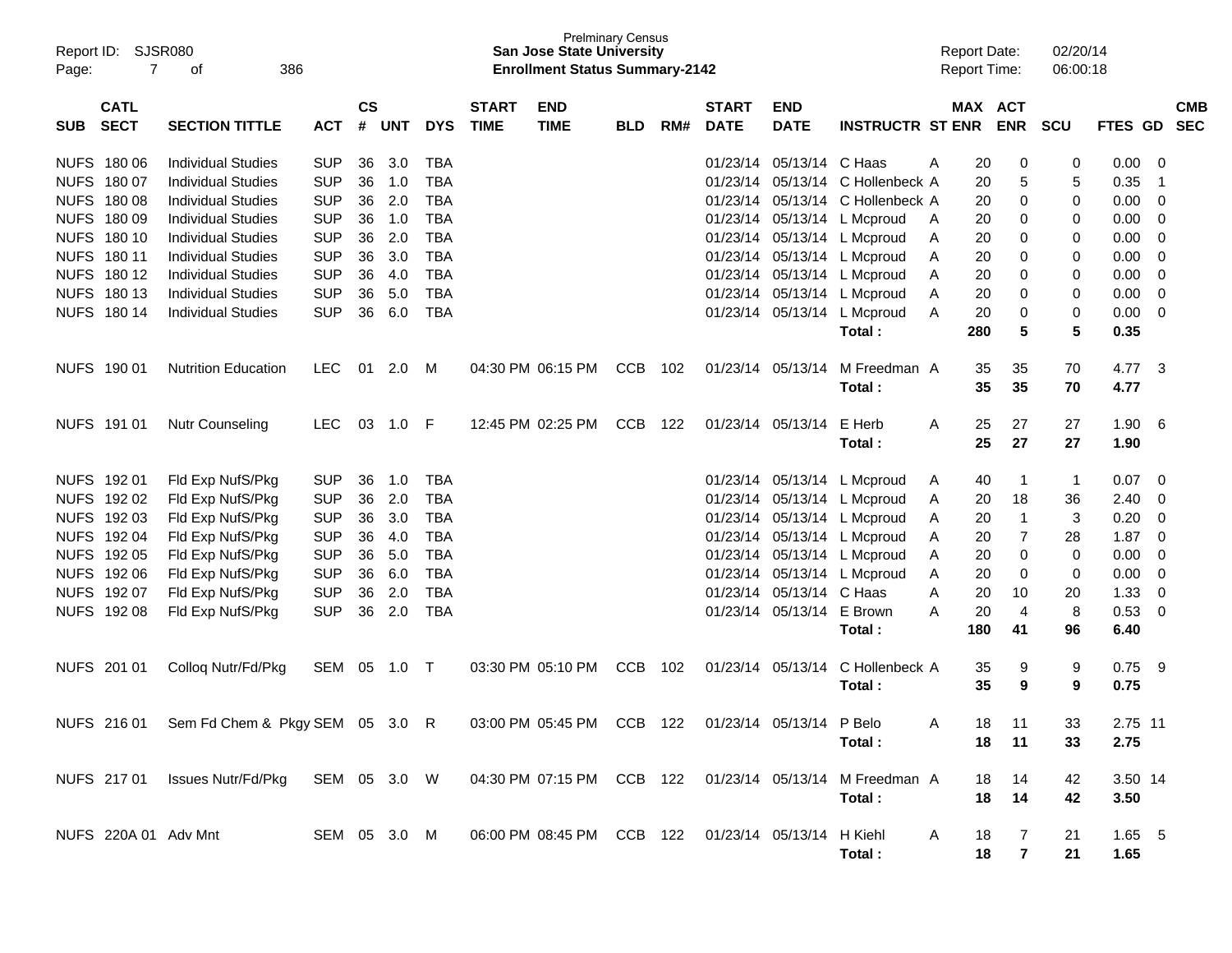| Report ID:<br>Page: | SJSR080<br>8               | 386<br>οf                   |            |                    |            |            |                             | <b>San Jose State University</b><br><b>Enrollment Status Summary-2142</b> | <b>Prelminary Census</b> |     |                             |                           |                                  |   | <b>Report Date:</b><br><b>Report Time:</b> |            | 02/20/14<br>06:00:18 |         |                          |
|---------------------|----------------------------|-----------------------------|------------|--------------------|------------|------------|-----------------------------|---------------------------------------------------------------------------|--------------------------|-----|-----------------------------|---------------------------|----------------------------------|---|--------------------------------------------|------------|----------------------|---------|--------------------------|
| <b>SUB</b>          | <b>CATL</b><br><b>SECT</b> | <b>SECTION TITTLE</b>       | <b>ACT</b> | $\mathsf{cs}$<br># | <b>UNT</b> | <b>DYS</b> | <b>START</b><br><b>TIME</b> | <b>END</b><br><b>TIME</b>                                                 | <b>BLD</b>               | RM# | <b>START</b><br><b>DATE</b> | <b>END</b><br><b>DATE</b> | <b>INSTRUCTR ST ENR</b>          |   | MAX ACT                                    | <b>ENR</b> | <b>SCU</b>           | FTES GD | <b>CMB</b><br><b>SEC</b> |
|                     |                            |                             |            |                    |            |            |                             |                                                                           |                          |     |                             |                           |                                  |   |                                            |            |                      |         |                          |
| <b>NUFS</b>         | 280A 01                    | Dietetic Internship         | <b>SUP</b> | 25                 | 1.0        | TBA        |                             |                                                                           |                          |     | 01/23/14                    |                           | 05/13/14 C LaSalle               | A | 20                                         | 9          | 9                    | 0.72    | 7                        |
| <b>NUFS</b>         |                            | 280A 02 Dietetic Internship | <b>SUP</b> | 25                 | 6.0        | <b>TBA</b> |                             |                                                                           |                          |     | 01/23/14                    |                           | 05/13/14 C LaSalle               | A | 20                                         | 0          | 0                    | 0.00    | 0                        |
| <b>NUFS</b>         |                            | 280A 03 Dietetic Internship | <b>SUP</b> |                    | 25 12.0    | <b>TBA</b> |                             |                                                                           |                          |     | 01/23/14                    |                           | 05/13/14 C LaSalle               | A | 20                                         | 0          | 0                    | 0.00    | 0                        |
| <b>NUFS</b>         |                            | 280A 04 Dietetic Internship | <b>SUP</b> | 25                 | 6.0        | <b>TBA</b> |                             |                                                                           |                          |     | 01/23/14                    | 05/13/14 E Brown          |                                  | A | 20                                         | 0          | 0                    | 0.00    | 0                        |
| <b>NUFS</b>         |                            | 280A 05 Dietetic Internship | <b>SUP</b> |                    | 25 12.0    | <b>TBA</b> |                             |                                                                           |                          |     | 01/23/14                    | 05/13/14 E Brown          |                                  | A | 20                                         | 0          | 0                    | 0.00    | 0                        |
| <b>NUFS</b>         |                            | 280A 06 Dietetic Internship | <b>SUP</b> | 25                 | 6.0        | TBA        |                             |                                                                           |                          |     | 01/23/14                    |                           | 05/13/14 M Freedman A            |   | 20                                         | 0          | 0                    | 0.00    | 0                        |
| <b>NUFS</b>         | 280A 07                    | Dietetic Internship         | <b>SUP</b> |                    | 25 12.0    | <b>TBA</b> |                             |                                                                           |                          |     | 01/23/14                    |                           | 05/13/14 M Freedman A            |   | 20                                         | 0          | 0                    | 0.00    | 0                        |
| <b>NUFS</b>         |                            | 280A 08 Dietetic Internship | <b>SUP</b> | 25                 | 6.0        | <b>TBA</b> |                             |                                                                           |                          |     | 01/23/14                    | 05/13/14 C Haas           |                                  | A | 20                                         | 0          | 0                    | 0.00    | 0                        |
| <b>NUFS</b>         |                            | 280A 09 Dietetic Internship | <b>SUP</b> |                    | 25 12.0    | <b>TBA</b> |                             |                                                                           |                          |     | 01/23/14                    | 05/13/14 C Haas           |                                  | Α | 20                                         | 0          | 0                    | 0.00    | 0                        |
| <b>NUFS</b>         |                            | 280A 10 Dietetic Internship | <b>SUP</b> | 25                 | 6.0        | <b>TBA</b> |                             |                                                                           |                          |     | 01/23/14                    |                           | 05/13/14 K Mauldin               | A | 20                                         | 0          | 0                    | 0.00    | 0                        |
| <b>NUFS</b>         | 280A 11                    | Dietetic Internship         | <b>SUP</b> |                    | 25 12.0    | <b>TBA</b> |                             |                                                                           |                          |     | 01/23/14                    |                           | 05/13/14 K Mauldin               | A | 20                                         | 0          | 0                    | 0.00    | 0                        |
| <b>NUFS</b>         |                            | 280A 12 Dietetic Internship | <b>SUP</b> | 25                 | 6.0        | <b>TBA</b> |                             |                                                                           |                          |     | 01/23/14                    |                           | 05/13/14 L Mcproud               | A | 20                                         | 0          | 0                    | 0.00    | 0                        |
| <b>NUFS</b>         |                            | 280A 13 Dietetic Internship | <b>SUP</b> |                    | 25 12.0    | <b>TBA</b> |                             |                                                                           |                          |     | 01/23/14                    |                           | 05/13/14 L Mcproud               | A | 20                                         | 0          | 0                    | 0.00    | 0                        |
| <b>NUFS</b>         |                            | 280A 14 Dietetic Internship | <b>SUP</b> | 25                 | 6.0        | <b>TBA</b> |                             |                                                                           |                          |     | 01/23/14                    | 05/13/14 A Wagle          |                                  | A | 20                                         | 0          | 0                    | 0.00    | 0                        |
| <b>NUFS</b>         |                            | 280A 15 Dietetic Internship | <b>SUP</b> |                    | 25 12.0    | TBA        |                             |                                                                           |                          |     | 01/23/14                    | 05/13/14 A Wagle          |                                  | A | 20                                         | 0          | 0                    | 0.00    | 0                        |
|                     |                            |                             |            |                    |            |            |                             |                                                                           |                          |     |                             |                           | Total:                           |   | 300                                        | 9          | 9                    | 0.72    |                          |
|                     | NUFS 298 01                | <b>Special Studies</b>      | <b>SUP</b> | 25                 | 1.0        | TBA        |                             |                                                                           |                          |     | 01/23/14                    | 05/13/14 P Belo           |                                  | A | 10                                         | 2          | 2                    | 0.17    | $\overline{c}$           |
|                     | NUFS 298 02                | <b>Special Studies</b>      | <b>SUP</b> | 25                 | 2.0        | <b>TBA</b> |                             |                                                                           |                          |     | 01/23/14                    | 05/13/14 P Belo           |                                  | A | 10                                         | 0          | 0                    | 0.00    | 0                        |
|                     | NUFS 298 03                | <b>Special Studies</b>      | <b>SUP</b> | 25                 | 3.0        | <b>TBA</b> |                             |                                                                           |                          |     | 01/23/14                    | 05/13/14 P Belo           |                                  | A | 10                                         | 0          | 0                    | 0.00    | 0                        |
|                     | NUFS 298 04                | <b>Special Studies</b>      | <b>SUP</b> | 25                 | 1.0        | <b>TBA</b> |                             |                                                                           |                          |     | 01/23/14                    | 05/13/14 E Brown          |                                  | A | 10                                         | 0          | 0                    | 0.00    | 0                        |
| <b>NUFS</b>         | 298 05                     | <b>Special Studies</b>      | <b>SUP</b> | 25                 | 2.0        | <b>TBA</b> |                             |                                                                           |                          |     | 01/23/14                    | 05/13/14 E Brown          |                                  | A | 10                                         | 0          | 0                    | 0.00    | 0                        |
| <b>NUFS</b>         | 298 06                     | <b>Special Studies</b>      | <b>SUP</b> | 25                 | 3.0        | <b>TBA</b> |                             |                                                                           |                          |     | 01/23/14                    | 05/13/14 E Brown          |                                  | A | 10                                         | 0          | 0                    | 0.00    | 0                        |
| <b>NUFS</b>         | 298 07                     | <b>Special Studies</b>      | <b>SUP</b> | 25                 | 1.0        | <b>TBA</b> |                             |                                                                           |                          |     | 01/23/14                    |                           | 05/13/14 M Freedman A            |   | 10                                         | 0          | 0                    | 0.00    | 0                        |
| <b>NUFS</b>         | 298 08                     | <b>Special Studies</b>      | <b>SUP</b> | 25                 | 2.0        | TBA        |                             |                                                                           |                          |     | 01/23/14                    |                           | 05/13/14 M Freedman A            |   | 10                                         |            | 2                    | 0.17    | 1                        |
| <b>NUFS</b>         | 298 09                     | <b>Special Studies</b>      | <b>SUP</b> | 25                 | 3.0        | <b>TBA</b> |                             |                                                                           |                          |     | 01/23/14                    |                           | 05/13/14 M Freedman A            |   | 10                                         | 1          | 3                    | 0.25    | 1                        |
| <b>NUFS</b>         | 298 10                     | <b>Special Studies</b>      | <b>SUP</b> | 25                 | 1.0        | <b>TBA</b> |                             |                                                                           |                          |     | 01/23/14                    | 05/13/14 C Haas           |                                  | A | 10                                         | 0          | 0                    | 0.00    | 0                        |
| <b>NUFS</b>         | 298 11                     | <b>Special Studies</b>      | <b>SUP</b> | 25                 | 2.0        | <b>TBA</b> |                             |                                                                           |                          |     | 01/23/14                    | 05/13/14 C Haas           |                                  | A | 10                                         | 1          | 2                    | 0.17    | -1                       |
| <b>NUFS</b>         | 298 12                     | <b>Special Studies</b>      | <b>SUP</b> | 25                 | 3.0        | <b>TBA</b> |                             |                                                                           |                          |     | 01/23/14                    | 05/13/14 C Haas           |                                  | A | 10                                         | 0          | 0                    | 0.00    | 0                        |
|                     | NUFS 298 13                | <b>Special Studies</b>      | <b>SUP</b> | 25                 | 1.0        | <b>TBA</b> |                             |                                                                           |                          |     | 01/23/14                    |                           | 05/13/14 C Hollenbeck A          |   | 10                                         |            | -1                   | 0.08    |                          |
|                     | NUFS 298 14                | <b>Special Studies</b>      | <b>SUP</b> |                    | 25 2.0     | <b>TBA</b> |                             |                                                                           |                          |     |                             |                           | 01/23/14 05/13/14 C Hollenbeck A |   | 10                                         |            |                      | 0.17    |                          |
|                     | NUFS 298 15                | <b>Special Studies</b>      | <b>SUP</b> | 25                 | 3.0        | TBA        |                             |                                                                           |                          |     |                             |                           | 01/23/14 05/13/14 C Hollenbeck A |   | 10                                         | 0          | 0                    | 0.00    | -0                       |
|                     | NUFS 298 16                | <b>Special Studies</b>      | <b>SUP</b> | 25                 | 1.0        | TBA        |                             |                                                                           |                          |     |                             |                           | 01/23/14 05/13/14 C LaSalle      | A | 10                                         |            |                      | 0.08    |                          |
|                     | NUFS 298 17                | <b>Special Studies</b>      | <b>SUP</b> |                    | 25 2.0     | TBA        |                             |                                                                           |                          |     |                             |                           | 01/23/14 05/13/14 C LaSalle      | A | 10                                         |            | 2                    | 0.17    |                          |
|                     | NUFS 298 18                | <b>Special Studies</b>      | <b>SUP</b> |                    | 25 3.0     | TBA        |                             |                                                                           |                          |     |                             |                           | 01/23/14 05/13/14 C LaSalle      | A | 10                                         |            | 3                    | 0.25    |                          |
|                     | NUFS 298 19                | <b>Special Studies</b>      | <b>SUP</b> |                    | 25 1.0     | TBA        |                             |                                                                           |                          |     |                             |                           | 01/23/14 05/13/14 K Mauldin      | A | 10                                         | 3          | 3                    | 0.25    | 3                        |
|                     | NUFS 298 20                | <b>Special Studies</b>      | <b>SUP</b> |                    | 25 2.0     | TBA        |                             |                                                                           |                          |     |                             |                           | 01/23/14 05/13/14 K Mauldin      | Α | 10                                         | 2          | 4                    | 0.33    | 2                        |
|                     | NUFS 298 21                | <b>Special Studies</b>      | <b>SUP</b> |                    | 25 3.0     | TBA        |                             |                                                                           |                          |     |                             |                           | 01/23/14 05/13/14 K Mauldin      | A | 10                                         | 0          | 0                    | 0.00    | 0                        |
|                     | NUFS 298 22                | <b>Special Studies</b>      | <b>SUP</b> |                    | 25 1.0     | TBA        |                             |                                                                           |                          |     |                             |                           | 01/23/14 05/13/14 L Mcproud      | A | 10                                         | 4          | 4                    | 0.33    | $\overline{4}$           |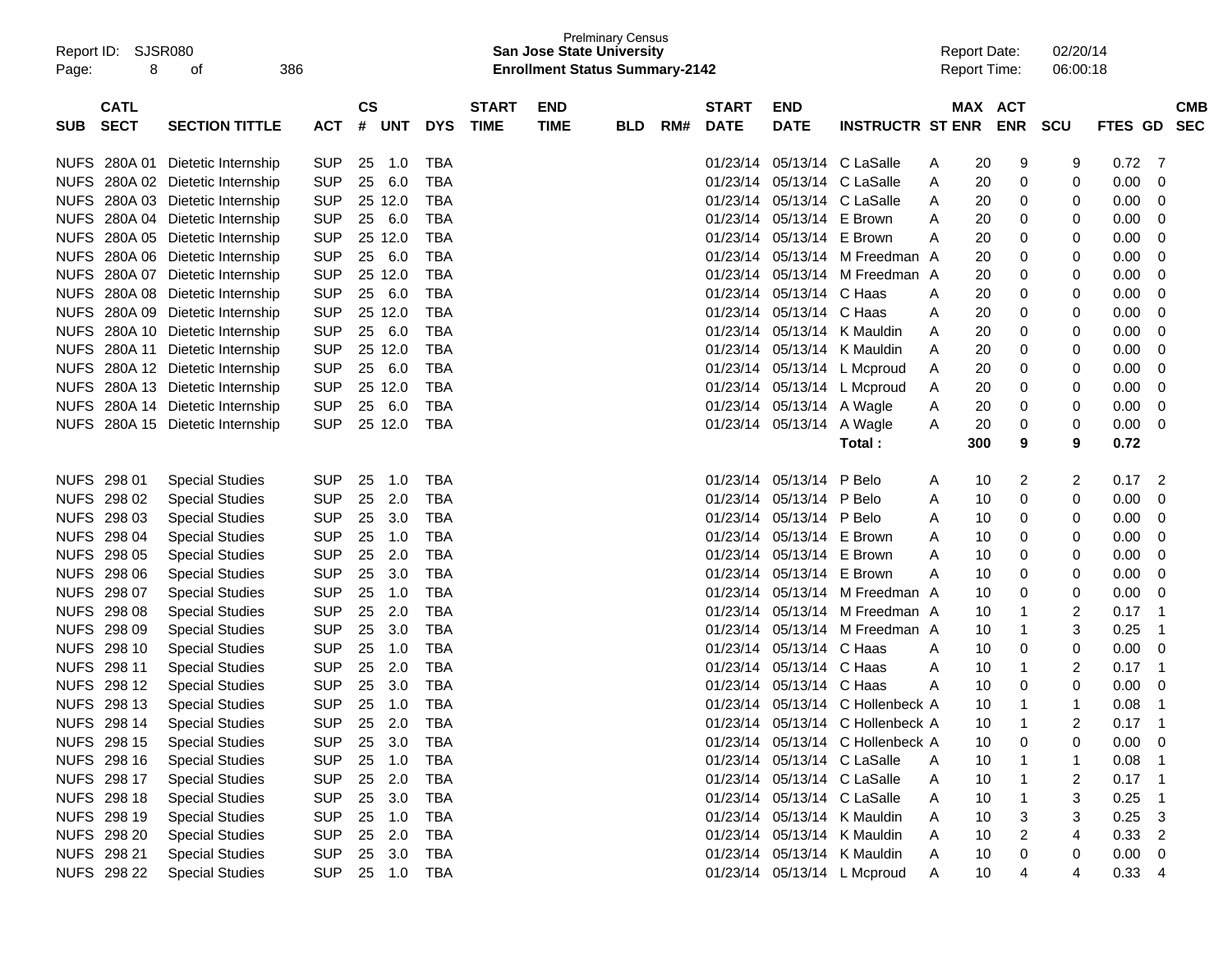| Page:       | Report ID: SJSR080<br>9    | 386<br>οf              |                |                |            |            |                             | <b>San Jose State University</b><br><b>Enrollment Status Summary-2142</b> | <b>Prelminary Census</b> |     |                             |                           |                             |   | <b>Report Date:</b><br><b>Report Time:</b> |              | 02/20/14<br>06:00:18 |                |                          |
|-------------|----------------------------|------------------------|----------------|----------------|------------|------------|-----------------------------|---------------------------------------------------------------------------|--------------------------|-----|-----------------------------|---------------------------|-----------------------------|---|--------------------------------------------|--------------|----------------------|----------------|--------------------------|
| <b>SUB</b>  | <b>CATL</b><br><b>SECT</b> | <b>SECTION TITTLE</b>  | <b>ACT</b>     | <b>CS</b><br># | <b>UNT</b> | <b>DYS</b> | <b>START</b><br><b>TIME</b> | <b>END</b><br><b>TIME</b>                                                 | <b>BLD</b>               | RM# | <b>START</b><br><b>DATE</b> | <b>END</b><br><b>DATE</b> | <b>INSTRUCTR ST ENR</b>     |   | MAX ACT                                    | <b>ENR</b>   | <b>SCU</b>           | <b>FTES GD</b> | <b>CMB</b><br><b>SEC</b> |
|             |                            |                        |                |                |            |            |                             |                                                                           |                          |     |                             |                           |                             |   |                                            |              |                      |                |                          |
|             | NUFS 298 23                | <b>Special Studies</b> | <b>SUP</b>     | 25             | 2.0        | TBA        |                             |                                                                           |                          |     | 01/23/14                    |                           | 05/13/14 L Mcproud          | A | 10                                         | $\mathbf{1}$ | 2                    | 0.17           | -1                       |
|             | NUFS 298 24                | <b>Special Studies</b> | <b>SUP</b>     | 25             | 3.0        | TBA        |                             |                                                                           |                          |     | 01/23/14                    |                           | 05/13/14 L Mcproud          | A | 10                                         | 0            | 0                    | 0.00           | 0                        |
|             | <b>NUFS 298 25</b>         | <b>Special Studies</b> | <b>SUP</b>     | 25             | 1.0        | <b>TBA</b> |                             |                                                                           |                          |     | 01/23/14                    | 05/13/14 A Wagle          |                             | A | 10                                         | 2            | 2                    | 0.17           | 2                        |
|             | NUFS 298 26                | <b>Special Studies</b> | <b>SUP</b>     | 25             | 2.0        | <b>TBA</b> |                             |                                                                           |                          |     | 01/23/14                    | 05/13/14 A Wagle          |                             | A | 10                                         | 2            | 4                    | 0.33           | 2                        |
|             | NUFS 298 27                | <b>Special Studies</b> | <b>SUP</b>     | 25             | 3.0        | <b>TBA</b> |                             |                                                                           |                          |     | 01/23/14                    | 05/13/14 A Wagle          |                             | Α | 10                                         | 0            | 0                    | 0.00           | 0                        |
|             | <b>NUFS 298 28</b>         | <b>Special Studies</b> | <b>SUP</b>     | 25             | 1.0        | <b>TBA</b> |                             |                                                                           |                          |     | 01/23/14                    |                           | 05/13/14 F Yambrach         | A | 10                                         | 0            | 0                    | 0.00           | 0                        |
|             | NUFS 298 29                | <b>Special Studies</b> | <b>SUP</b>     | 25             | 2.0        | <b>TBA</b> |                             |                                                                           |                          |     | 01/23/14                    |                           | 05/13/14 F Yambrach         | A | 10                                         | 2            | 4                    | 0.33           | $\overline{2}$           |
| <b>NUFS</b> | 298 30                     | <b>Special Studies</b> | <b>SUP</b>     | 25             | 3.0        | TBA        |                             |                                                                           |                          |     | 01/23/14                    |                           | 05/13/14 F Yambrach A       |   | 10                                         | $\mathbf{1}$ | 3                    | 0.25           | -1                       |
|             |                            |                        |                |                |            |            |                             |                                                                           |                          |     |                             |                           | Total:                      |   | 300                                        | 27           | 44                   | 3.67           |                          |
|             | NUFS 299 01                | Mas Thesis or Proj     | <b>SUP</b>     | 25             | 1.0        | TBA        |                             |                                                                           |                          |     | 01/23/14                    | 05/13/14 P Belo           |                             | A | 10                                         | 0            | 0                    | 0.00           | 0                        |
|             | NUFS 299 02                | Mas Thesis or Proj     | <b>SUP</b>     | 25             | 2.0        | <b>TBA</b> |                             |                                                                           |                          |     | 01/23/14                    | 05/13/14 P Belo           |                             | Α | 10                                         | 0            | 0                    | 0.00           | 0                        |
|             | NUFS 299 03                | Mas Thesis or Proj     | <b>SUP</b>     | 25             | 3.0        | <b>TBA</b> |                             |                                                                           |                          |     | 01/23/14                    | 05/13/14 P Belo           |                             | Α | 10                                         | 0            | 0                    | 0.00           | 0                        |
|             | NUFS 299 04                | Mas Thesis or Proj     | <b>SUP</b>     | 25             | 4.0        | <b>TBA</b> |                             |                                                                           |                          |     | 01/23/14                    | 05/13/14 P Belo           |                             | Α | 10                                         | 0            | 0                    | 0.00           | 0                        |
|             | NUFS 299 05                | Mas Thesis or Proj     | <b>SUP</b>     | 25             | 5.0        | <b>TBA</b> |                             |                                                                           |                          |     | 01/23/14                    | 05/13/14 P Belo           |                             | Α | 10                                         | 0            | 0                    | 0.00           | 0                        |
|             | NUFS 299 06                | Mas Thesis or Proj     | <b>SUP</b>     | 25             | 6.0        | <b>TBA</b> |                             |                                                                           |                          |     | 01/23/14                    | 05/13/14 P Belo           |                             | Α | 10                                         | 0            | 0                    | 0.00           | 0                        |
|             | NUFS 299 07                | Mas Thesis or Proj     | <b>SUP</b>     | 25             | 1.0        | <b>TBA</b> |                             |                                                                           |                          |     | 01/23/14                    |                           | 05/13/14 M Freedman A       |   | 10                                         | 0            | 0                    | 0.00           | 0                        |
|             | NUFS 299 08                | Mas Thesis or Proj     | <b>SUP</b>     | 25             | 2.0        | <b>TBA</b> |                             |                                                                           |                          |     | 01/23/14                    |                           | 05/13/14 M Freedman A       |   | 10                                         | 0            | 0                    | 0.00           | 0                        |
|             | NUFS 299 09                | Mas Thesis or Proj     | <b>SUP</b>     | 25             | 3.0        | <b>TBA</b> |                             |                                                                           |                          |     | 01/23/14                    |                           | 05/13/14 M Freedman A       |   | 10                                         | 0            | 0                    | 0.00           | 0                        |
|             | NUFS 299 10                | Mas Thesis or Proj     | <b>SUP</b>     | 25             | 4.0        | <b>TBA</b> |                             |                                                                           |                          |     | 01/23/14                    |                           | 05/13/14 M Freedman A       |   | 10                                         | 0            | 0                    | 0.00           | 0                        |
|             | NUFS 299 11                | Mas Thesis or Proj     | <b>SUP</b>     | 25             | 5.0        | <b>TBA</b> |                             |                                                                           |                          |     | 01/23/14                    |                           | 05/13/14 M Freedman A       |   | 10                                         | 0            | 0                    | 0.00           | 0                        |
|             | NUFS 299 12                | Mas Thesis or Proj     | <b>SUP</b>     | 25             | 6.0        | <b>TBA</b> |                             |                                                                           |                          |     | 01/23/14                    |                           | 05/13/14 M Freedman A       |   | 10                                         | 0            | 0                    | 0.00           | 0                        |
|             | NUFS 299 13                | Mas Thesis or Proj     | <b>SUP</b>     | 25             | 1.0        | <b>TBA</b> |                             |                                                                           |                          |     | 01/23/14                    |                           | 05/13/14 C Hollenbeck A     |   | 25                                         | 0            | 0                    | 0.00           | 0                        |
|             | NUFS 299 14                | Mas Thesis or Proj     | <b>SUP</b>     | 25             | 2.0        | <b>TBA</b> |                             |                                                                           |                          |     | 01/23/14                    |                           | 05/13/14 C Hollenbeck A     |   | 25                                         | 0            | 0                    | 0.00           | 0                        |
|             | NUFS 299 15                | Mas Thesis or Proj     | <b>SUP</b>     | 25             | 3.0        | <b>TBA</b> |                             |                                                                           |                          |     | 01/23/14                    |                           | 05/13/14 C Hollenbeck A     |   | 25                                         | 0            | 0                    | 0.00           | 0                        |
|             | NUFS 299 16                | Mas Thesis or Proj     | <b>SUP</b>     | 25             | 4.0        | <b>TBA</b> |                             |                                                                           |                          |     | 01/23/14                    |                           | 05/13/14 C Hollenbeck A     |   | 25                                         | 0            | 0                    | 0.00           | 0                        |
|             | NUFS 299 17                | Mas Thesis or Proj     | <b>SUP</b>     | 25             | 5.0        | <b>TBA</b> |                             |                                                                           |                          |     | 01/23/14                    |                           | 05/13/14 C Hollenbeck A     |   | 25                                         | 0            | 0                    | 0.00           | 0                        |
|             | NUFS 299 18                | Mas Thesis or Proj     | <b>SUP</b>     | 25             | 6.0        | <b>TBA</b> |                             |                                                                           |                          |     | 01/23/14                    |                           | 05/13/14 C Hollenbeck A     |   | 25                                         | 0            | 0                    | 0.00           | 0                        |
|             | NUFS 299 19                | Mas Thesis or Proj     | <b>SUP</b>     | 25             | 1.0        | <b>TBA</b> |                             |                                                                           |                          |     | 01/23/14                    |                           | 05/13/14 C LaSalle          | A | 25                                         | 0            | 0                    | 0.00           | 0                        |
|             | NUFS 299 20                | Mas Thesis or Proj     | <b>SUP</b>     | 25             | 2.0        | <b>TBA</b> |                             |                                                                           |                          |     | 01/23/14                    |                           | 05/13/14 C LaSalle          | A | 25                                         | 0            | 0                    | 0.00           | 0                        |
|             | NUFS 299 21                | Mas Thesis or Proj     | <b>SUP</b>     |                | 25 3.0     | <b>TBA</b> |                             |                                                                           |                          |     |                             |                           | 01/23/14 05/13/14 C LaSalle | Α | 25                                         | 0            | 0                    | 0.00           | $\Omega$                 |
|             | NUFS 299 22                | Mas Thesis or Proj     | <b>SUP</b>     |                | 25 4.0     | TBA        |                             |                                                                           |                          |     |                             |                           | 01/23/14 05/13/14 C LaSalle | A | 25                                         | 0            | 0                    | 0.00           | 0                        |
|             | NUFS 299 23                | Mas Thesis or Proj     | <b>SUP</b>     |                | 25 5.0     | TBA        |                             |                                                                           |                          |     |                             |                           | 01/23/14 05/13/14 C LaSalle | A | 25                                         | $\mathbf 0$  | 0                    | 0.00           | 0                        |
|             | NUFS 299 24                | Mas Thesis or Proj     | <b>SUP</b>     |                | 25 6.0     | TBA        |                             |                                                                           |                          |     |                             |                           | 01/23/14 05/13/14 C LaSalle | A | 25                                         | 0            | 0                    | 0.00           | 0                        |
|             | NUFS 299 25                | Mas Thesis or Proj     | <b>SUP</b>     |                | 25 1.0     | TBA        |                             |                                                                           |                          |     |                             |                           | 01/23/14 05/13/14 K Mauldin | A | 25                                         | 0            |                      | 0.00           | 0                        |
|             | NUFS 299 26                | Mas Thesis or Proj     | <b>SUP</b>     |                | 25 2.0     | TBA        |                             |                                                                           |                          |     |                             |                           | 01/23/14 05/13/14 K Mauldin | A | 25                                         | 0            |                      | 0.00           | 0                        |
|             | NUFS 299 27                | Mas Thesis or Proj     | <b>SUP</b>     |                | 25 3.0     | TBA        |                             |                                                                           |                          |     |                             |                           | 01/23/14 05/13/14 K Mauldin | A | 25                                         | 0            | 0                    | 0.00           | 0                        |
|             | NUFS 299 28                | Mas Thesis or Proj     | <b>SUP</b>     |                | 25 4.0     | TBA        |                             |                                                                           |                          |     |                             |                           | 01/23/14 05/13/14 K Mauldin | A | 25                                         | 0            | 0                    | 0.00           | 0                        |
|             | NUFS 299 29                | Mas Thesis or Proj     | SUP 25 5.0 TBA |                |            |            |                             |                                                                           |                          |     |                             |                           | 01/23/14 05/13/14 K Mauldin | A | 25                                         | 0            | 0                    | $0.00 \t 0$    |                          |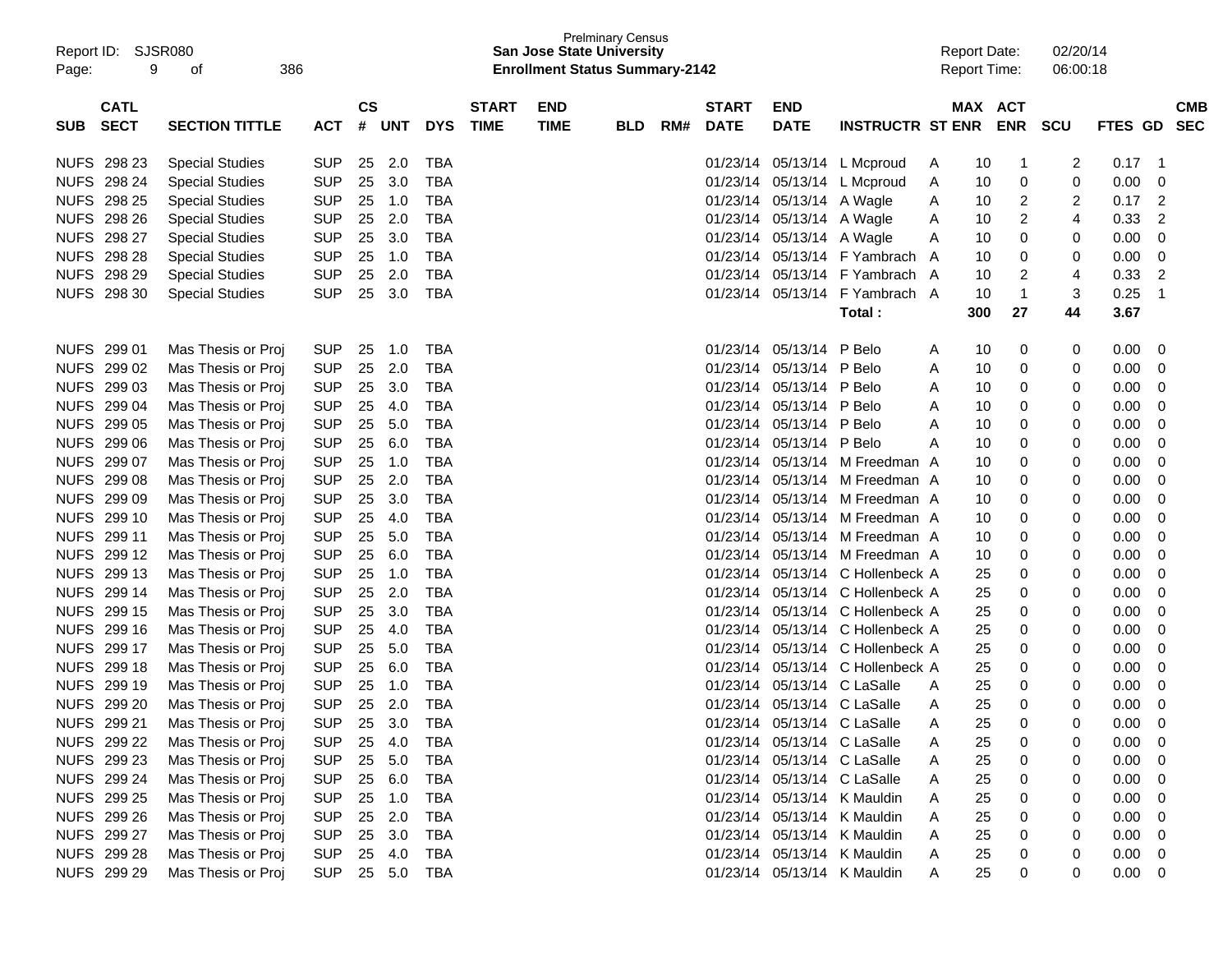| Report ID:<br>Page: | 10                         | <b>SJSR080</b><br>386<br>οf |                    |            |            |                             |                           | <b>Prelminary Census</b><br><b>San Jose State University</b><br><b>Enrollment Status Summary-2142</b> |     |                             |                           |                         |                                |         | <b>Report Date:</b><br><b>Report Time:</b> |                | 02/20/14<br>06:00:18 |             |                          |  |
|---------------------|----------------------------|-----------------------------|--------------------|------------|------------|-----------------------------|---------------------------|-------------------------------------------------------------------------------------------------------|-----|-----------------------------|---------------------------|-------------------------|--------------------------------|---------|--------------------------------------------|----------------|----------------------|-------------|--------------------------|--|
| <b>SUB</b>          | <b>CATL</b><br><b>SECT</b> | <b>ACT</b>                  | $\mathsf{cs}$<br># | <b>UNT</b> | <b>DYS</b> | <b>START</b><br><b>TIME</b> | <b>END</b><br><b>TIME</b> | <b>BLD</b>                                                                                            | RM# | <b>START</b><br><b>DATE</b> | <b>END</b><br><b>DATE</b> | <b>INSTRUCTR ST ENR</b> |                                | MAX ACT | <b>ENR</b>                                 | <b>SCU</b>     | FTES GD              |             | <b>CMB</b><br><b>SEC</b> |  |
|                     | NUFS 299 30                | Mas Thesis or Proj          | <b>SUP</b>         | 25         | 6.0        | TBA                         |                           |                                                                                                       |     |                             | 01/23/14                  | 05/13/14                | K Mauldin                      | A       | 25                                         | 0              | 0                    | 0.00        | - 0                      |  |
|                     | NUFS 299 31                | Mas Thesis or Proj          | <b>SUP</b>         | 25         | 1.0        | TBA                         |                           |                                                                                                       |     |                             | 01/23/14                  | 05/13/14                | F Yambrach A                   |         | 25                                         | 0              | 0                    | 0.00        | 0                        |  |
|                     | NUFS 299 32                | Mas Thesis or Proj          | <b>SUP</b>         | 25         | 2.0        | <b>TBA</b>                  |                           |                                                                                                       |     |                             | 01/23/14                  | 05/13/14                | F Yambrach A                   |         | 25                                         | 0              | 0                    | 0.00        | 0                        |  |
|                     | NUFS 299 33                | Mas Thesis or Proj          | <b>SUP</b>         | 25         | 3.0        | <b>TBA</b>                  |                           |                                                                                                       |     |                             | 01/23/14                  | 05/13/14                | F Yambrach A                   |         | 25                                         | 0              | 0                    | 0.00        | 0                        |  |
|                     | NUFS 299 34                | Mas Thesis or Proj          | <b>SUP</b>         | 25         | 4.0        | <b>TBA</b>                  |                           |                                                                                                       |     |                             | 01/23/14                  | 05/13/14                | F Yambrach A                   |         | 25                                         | 0              | 0                    | 0.00        | 0                        |  |
|                     | NUFS 299 35                | Mas Thesis or Proj          | <b>SUP</b>         | 25         | 5.0        | TBA                         |                           |                                                                                                       |     |                             | 01/23/14                  | 05/13/14                | F Yambrach A                   |         | 25                                         | 0              | 0                    | 0.00        | 0                        |  |
|                     | NUFS 299 36                | Mas Thesis or Proj          | <b>SUP</b>         | 25         | 6.0        | <b>TBA</b>                  |                           |                                                                                                       |     |                             | 01/23/14                  | 05/13/14                | F Yambrach A                   |         | 25                                         | 0              | 0                    | 0.00        | 0                        |  |
|                     |                            |                             |                    |            |            |                             |                           |                                                                                                       |     |                             |                           |                         | Total:                         |         | 720                                        | 0              | 0                    | 0.00        |                          |  |
| <b>PKG</b>          | 107 01                     | Prin of Packaging           | <b>LEC</b>         |            | 3.0        |                             |                           |                                                                                                       |     |                             |                           |                         |                                | X       | 0                                          | 0              | 0                    | 0.00        | 0                        |  |
| <b>NUFS</b>         | 107 01                     | Prin of Packaging           | <b>LEC</b>         |            | 3.0        |                             |                           |                                                                                                       |     |                             |                           |                         |                                | X       | 0                                          | 0              | 0                    | 0.00        | 0                        |  |
| <b>PKG</b>          | 107 02                     | Prin of Packaging           | <b>LEC</b>         | 02         | 3.0        | Τ                           |                           | 05:30 PM 08:15 PM                                                                                     | MН  | 523                         | 01/23/14                  | 05/13/14                | F Yambrach                     | A       | 30                                         | 23             | 69                   | 4.65        | 1 C                      |  |
|                     | NUFS 107 02                | Prin of Packaging           | <b>LEC</b>         | 02         | 3.0        | $\top$                      |                           | 05:30 PM 08:15 PM                                                                                     | MН  | 523                         | 01/23/14                  | 05/13/14                | F Yambrach A                   |         | 0                                          | 23             | 69                   | 4.60        | 0 <sup>o</sup>           |  |
|                     |                            |                             |                    |            |            |                             |                           |                                                                                                       |     |                             |                           |                         | Total:                         |         | 30                                         | 46             | 138                  | 9.25        |                          |  |
| <b>PKG</b>          | 141B 01                    | <b>Pkg Materials II</b>     | <b>LEC</b>         | 02         | 3.0        | M                           |                           | 10:30 AM 12:10 PM                                                                                     | IS  | 115                         | 01/23/14                  | 05/13/14                | F Yambrach A                   |         | 20                                         | 10             | 20                   | 2.00        | 0 <sup>o</sup>           |  |
| <b>NUFS</b>         | 141B 01                    | <b>Pkg Materials II</b>     | <b>LEC</b>         | 02         | 3.0        | м                           |                           | 10:30 AM 12:10 PM                                                                                     | IS  | 115                         | 01/23/14                  | 05/13/14                | F Yambrach A                   |         | 0                                          | 8              | 16                   | 1.60        | 0 <sup>o</sup>           |  |
| <b>PKG</b>          |                            | 141B 02 Pkg Materials II    | <b>ACT</b>         | 07         | 0.0        | W                           |                           | 10:30 AM 12:10 PM                                                                                     | IS  | 114                         | 01/23/14                  | 05/13/14                | F Yambrach A                   |         | 20                                         | 10             | 10                   | 0.00        | $0\,C$                   |  |
| <b>NUFS</b>         |                            | 141B 02 Pkg Materials II    | <b>ACT</b>         | 07         | 0.0        | W                           |                           | 10:30 AM 12:10 PM                                                                                     | IS  | 114                         |                           | 01/23/14 05/13/14       | F Yambrach A                   |         | 0                                          | 8              | 8                    | 0.00        | $0\,$ C                  |  |
|                     |                            |                             |                    |            |            |                             |                           |                                                                                                       |     |                             |                           |                         | Total:                         |         | 40                                         | 36             | 54                   | 3.60        |                          |  |
| <b>PKG</b>          | 156 01                     | Pkg Mchnry Systems          | LEC                | 02         | 3.0        | R                           |                           | 04:00 PM 05:45 PM                                                                                     | IS  | 115                         | 01/23/14                  | 05/13/14                | C Ruffell                      | Α       | 20                                         | 18             | 36                   | 3.60        | 0 <sup>o</sup>           |  |
| <b>NUFS</b>         | 15601                      | Pkg Mchnry Systems          | <b>LEC</b>         | 02         | 3.0        | R                           |                           | 04:00 PM 05:45 PM                                                                                     | IS  | 115                         | 01/23/14                  | 05/13/14                | C Ruffell                      | A       | 0                                          | 8              | 16                   | 1.75        | 3 C                      |  |
| <b>PKG</b>          | 156 02                     | Pkg Mchnry Systems          | <b>ACT</b>         | 07         | 0.0        | R                           |                           | 05:50 PM 07:30 PM                                                                                     | IS  | 114                         | 01/23/14                  | 05/13/14                | C Ruffell                      | A       | 20                                         | 18             | 18                   | 0.00        | 0 <sup>o</sup>           |  |
|                     | NUFS 156 02                | Pkg Mchnry Systems          | <b>ACT</b>         | 07         | 0.0        | R                           |                           | 05:50 PM 07:30 PM                                                                                     | IS  | 114                         |                           | 01/23/14 05/13/14       | C Ruffell                      | A       | 0                                          | 8              | 8                    | 0.00        | 3 C                      |  |
|                     |                            |                             |                    |            |            |                             |                           |                                                                                                       |     |                             |                           |                         | Total:                         |         | 40                                         | 52             | 78                   | 5.35        |                          |  |
| <b>PKG</b>          | 159 01                     | Pkg Mtrl Hndlng Dist        | LEC                | 02         | 3.0        | МW                          |                           | 05:00 PM 06:15 PM                                                                                     | IS  | 115                         |                           | 01/23/14 05/13/14       | E Tang                         | A       | 20                                         | 22             | 66                   | 4.50        | 2 C                      |  |
|                     | NUFS 159 01                | Pkg Mtrl Hndlng Dist        | LEC                | 02         | 3.0        | MW                          |                           | 05:00 PM 06:15 PM                                                                                     | IS  | 115                         | 01/23/14 05/13/14         |                         | E Tang                         | A       | 0                                          | $\overline{1}$ | 3                    | 0.20        | 0 <sup>o</sup>           |  |
|                     |                            |                             |                    |            |            |                             |                           |                                                                                                       |     |                             |                           |                         | Total:                         |         | 20                                         | 23             | 69                   | 4.70        |                          |  |
| <b>PKG</b>          | 180 01                     | <b>Individual Studies</b>   | <b>SUP</b>         | 36         | 1.0        | TBA                         |                           |                                                                                                       |     |                             |                           |                         | 01/23/14 05/13/14 F Yambrach A |         | 20                                         | 0              | 0                    | 0.00        | - 0                      |  |
| <b>PKG</b>          | 180 02                     | <b>Individual Studies</b>   | <b>SUP</b>         | 36         | 2.0        | TBA                         |                           |                                                                                                       |     |                             |                           | 01/23/14 05/13/14       | F Yambrach A                   |         | 20                                         | 0              | 0                    | 0.00        | 0                        |  |
| <b>PKG</b>          | 180 03                     | <b>Individual Studies</b>   | <b>SUP</b>         | 36         | 3.0        | TBA                         |                           |                                                                                                       |     |                             |                           |                         | 01/23/14 05/13/14 F Yambrach A |         | 20                                         |                | 3                    | 0.20        | - 0                      |  |
| <b>PKG</b>          | 180 04                     | <b>Individual Studies</b>   | <b>SUP</b>         | 36         | 4.0        | TBA                         |                           |                                                                                                       |     |                             |                           |                         | 01/23/14 05/13/14 F Yambrach A |         | 20                                         | 0              | 0                    | 0.00        | - 0                      |  |
| <b>PKG</b>          | 180 05                     | <b>Individual Studies</b>   | <b>SUP</b>         | 36         | 5.0        | TBA                         |                           |                                                                                                       |     |                             |                           |                         | 01/23/14 05/13/14 F Yambrach A |         | 20                                         | 0              | 0                    | 0.00        | - 0                      |  |
| <b>PKG</b>          | 180 06                     | <b>Individual Studies</b>   | <b>SUP</b>         | 36         | 6.0        | TBA                         |                           |                                                                                                       |     |                             |                           |                         | 01/23/14 05/13/14 F Yambrach A |         | 20                                         | 0              | 0                    | $0.00 \t 0$ |                          |  |
|                     |                            |                             |                    |            |            |                             |                           |                                                                                                       |     |                             |                           |                         | Total:                         |         | 120                                        | 1              | 3                    | 0.20        |                          |  |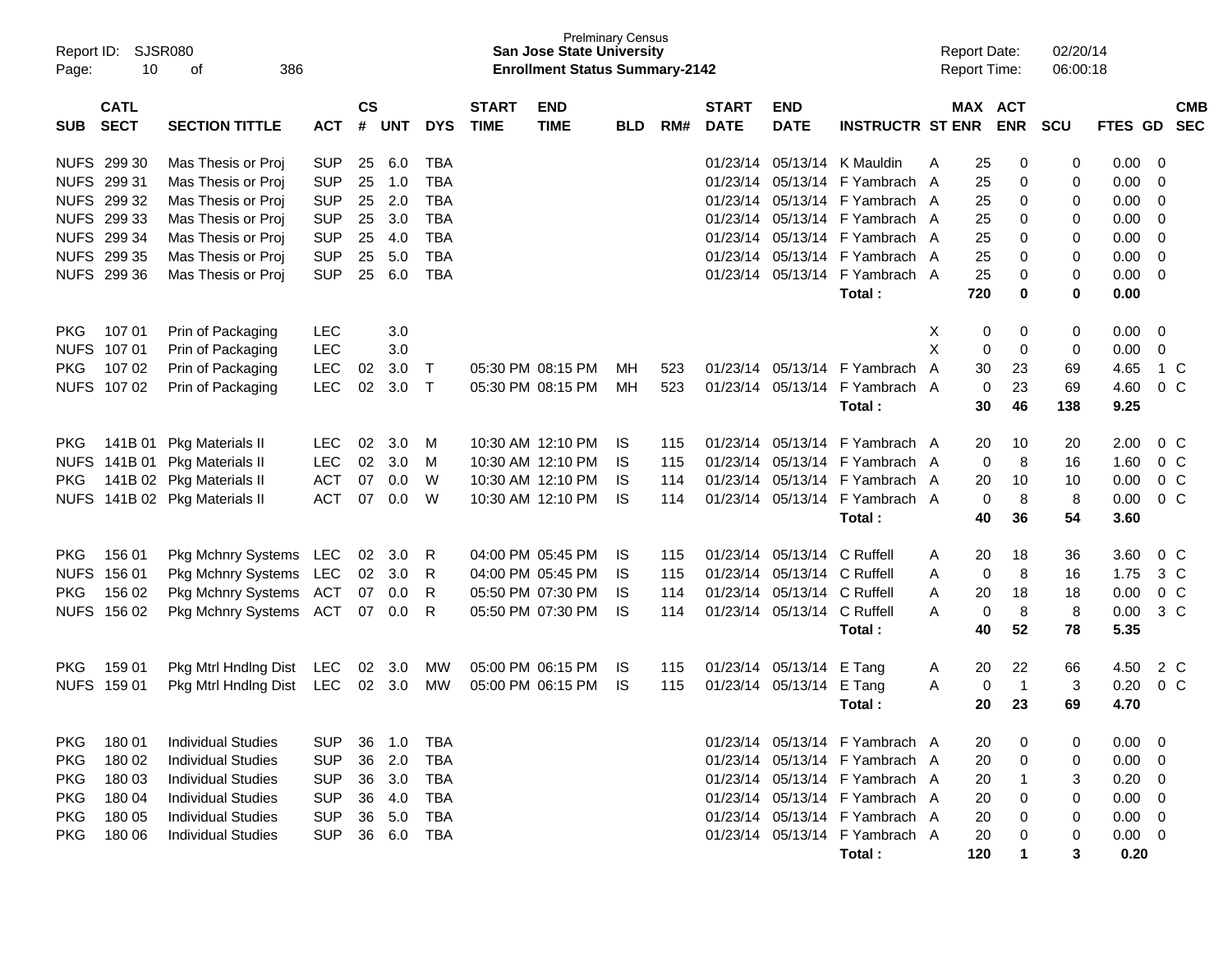| Report ID: SJSR080<br>Page:<br>11        | 386<br>0f                           |            |                |            |                             | <b>San Jose State University</b><br><b>Enrollment Status Summary-2142</b> | <b>Prelminary Census</b> |     |                             |                                                  |                         | <b>Report Date:</b><br><b>Report Time:</b> |                     | 02/20/14<br>06:00:18 |                            |            |
|------------------------------------------|-------------------------------------|------------|----------------|------------|-----------------------------|---------------------------------------------------------------------------|--------------------------|-----|-----------------------------|--------------------------------------------------|-------------------------|--------------------------------------------|---------------------|----------------------|----------------------------|------------|
| <b>CATL</b><br><b>SECT</b><br><b>SUB</b> | <b>SECTION TITTLE</b>               | <b>ACT</b> | СS<br>UNT<br># | <b>DYS</b> | <b>START</b><br><b>TIME</b> | <b>END</b><br>TIME                                                        | <b>BLD</b>               | RM# | <b>START</b><br><b>DATE</b> | <b>END</b><br><b>DATE</b>                        | <b>INSTRUCTR ST ENR</b> | MAX                                        | ACT<br><b>ENR</b>   | <b>SCU</b>           | FTES GD SEC                | <b>CMB</b> |
| Department :                             | <b>Nutrition &amp; Food Science</b> |            |                |            |                             |                                                                           |                          |     |                             | <b>Lower Division:</b><br><b>Upper Division:</b> | Department Total:       | 5168<br>915<br>2844                        | 3083<br>592<br>2414 | 7792<br>1531<br>6103 | 525.78<br>102.15<br>410.60 |            |

**Graduate Division : 1409 77 158 13.03**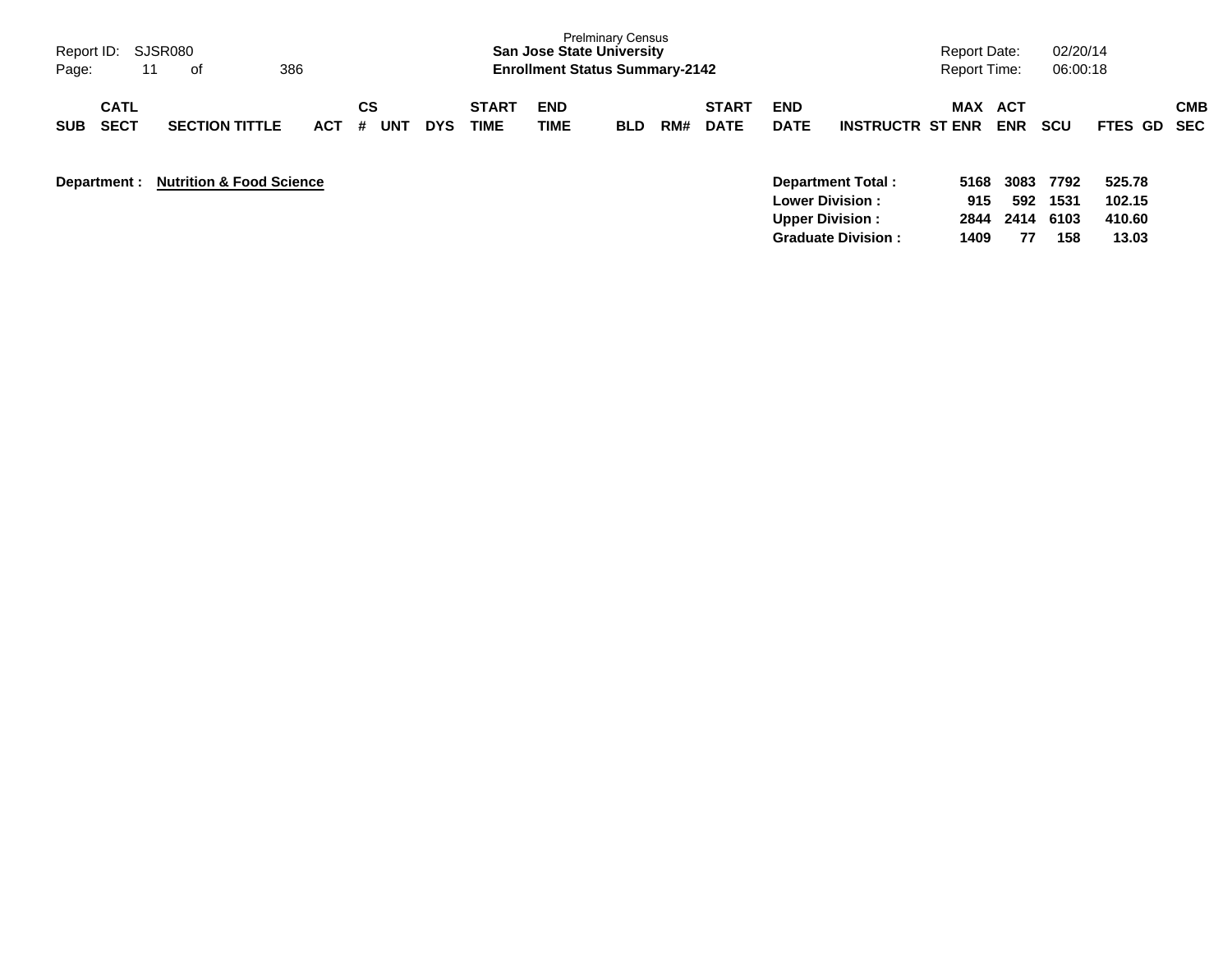| Page:          | SJSR080<br>Report ID:<br>12<br>386<br>of                                                                |                          |            |                    |            |              |                             | <b>San Jose State University</b><br><b>Enrollment Status Summary-2142</b> | <b>Prelminary Census</b> |     |                             |                            |                                |   | <b>Report Date:</b> | <b>Report Time:</b> | 02/20/14<br>06:00:18 |               |                         |                          |
|----------------|---------------------------------------------------------------------------------------------------------|--------------------------|------------|--------------------|------------|--------------|-----------------------------|---------------------------------------------------------------------------|--------------------------|-----|-----------------------------|----------------------------|--------------------------------|---|---------------------|---------------------|----------------------|---------------|-------------------------|--------------------------|
| <b>SUB</b>     | <b>CATL</b><br><b>SECT</b><br><b>SECTION TITTLE</b><br><b>ACT</b><br><b>Applied Sciences &amp; Arts</b> |                          |            | $\mathsf{cs}$<br># | <b>UNT</b> | <b>DYS</b>   | <b>START</b><br><b>TIME</b> | <b>END</b><br><b>TIME</b>                                                 | <b>BLD</b>               | RM# | <b>START</b><br><b>DATE</b> | <b>END</b><br><b>DATE</b>  | <b>INSTRUCTR ST ENR ENR</b>    |   |                     | MAX ACT             | <b>SCU</b>           | FTES GD       |                         | <b>CMB</b><br><b>SEC</b> |
| <b>College</b> | Department :                                                                                            | <b>Health Science</b>    |            |                    |            |              |                             |                                                                           |                          |     |                             |                            |                                |   |                     |                     |                      |               |                         |                          |
|                | GERO 107 01                                                                                             | Aging and Society        | <b>LEC</b> | 02                 | 3.0        | M            |                             | 06:00 PM 08:45 PM                                                         | HВ                       | 407 |                             | 01/23/14 05/13/14 V Silva  |                                | Α | 35                  | 9                   | 27                   | 1.80          |                         | $0\,$ C                  |
|                | SCWK 107 01                                                                                             | Aging and Society        | <b>LEC</b> | 02                 | 3.0        | M            |                             | 06:00 PM 08:45 PM                                                         | HB                       | 407 |                             | 01/23/14 05/13/14          | V Silva                        | Α | 0                   | 5                   | 15                   | 1.00          |                         | 0 <sup>o</sup>           |
| HS             | 107 01                                                                                                  | Aging and Society        | <b>LEC</b> | 02                 | 3.0        | м            |                             | 06:00 PM 08:45 PM                                                         | HВ                       | 407 |                             | 01/23/14 05/13/14 V Silva  |                                | Α | 0                   | 20                  | 60                   | 4.00          |                         | 0 <sup>o</sup>           |
|                | GERO 107 02                                                                                             | Aging and Society        | <b>LEC</b> | 02                 | 3.0        | <b>TR</b>    |                             | 12:00 PM 01:15 PM                                                         | HВ                       | 407 |                             | 01/23/14 05/13/14 T Pitkin |                                | Α | 35                  | 10                  | 30                   | 2.05          |                         | 1 C                      |
|                | SCWK 107 02                                                                                             | Aging and Society        | <b>LEC</b> | 02                 | 3.0        | <b>TR</b>    |                             | 12:00 PM 01:15 PM                                                         | HВ                       | 407 |                             | 01/23/14 05/13/14 T Pitkin |                                | Α | 0                   | $\overline{2}$      | 6                    | 0.40          |                         | 0 <sup>o</sup>           |
| HS             | 107 02                                                                                                  | Aging and Society        | <b>LEC</b> | 02                 | 3.0        | TR           |                             | 12:00 PM 01:15 PM                                                         | НB                       | 407 |                             | 01/23/14 05/13/14          | T Pitkin                       | Α | 0                   | 23                  | 69                   | 4.60          |                         | 0 <sup>o</sup>           |
|                | GERO 107 03                                                                                             | Aging and Society        | <b>LEC</b> | 02                 | 3.0        | $\mathsf{T}$ |                             | 03:00 PM 05:45 PM                                                         | <b>SH</b>                | 242 |                             | 01/23/14 05/13/14          | V Silva                        | Α | 35                  | 9                   | 27                   | 1.80          |                         | 0 <sup>o</sup>           |
|                | SCWK 107 03                                                                                             | Aging and Society        | <b>LEC</b> | 02                 | 3.0        | $\mathsf{T}$ |                             | 03:00 PM 05:45 PM                                                         | <b>SH</b>                | 242 |                             | 01/23/14 05/13/14          | V Silva                        | Α | 0                   | 11                  | 33                   | 2.20          |                         | 0 <sup>o</sup>           |
| НS             | 107 03                                                                                                  | Aging and Society        | <b>LEC</b> | 02                 | 3.0        | $\mathsf{T}$ |                             | 03:00 PM 05:45 PM                                                         | <b>SH</b>                | 242 |                             | 01/23/14 05/13/14 V Silva  |                                | Α | 0                   | 16                  | 48                   | 3.20          |                         | 0 <sup>o</sup>           |
|                |                                                                                                         |                          |            |                    |            |              |                             |                                                                           |                          |     |                             |                            | Total:                         |   | 105                 | 105                 | 315                  | 21.05         |                         |                          |
|                | GERO 108 01                                                                                             | Hith in Later Life       | <b>LEC</b> | 02                 | 3.0        | $\top$       |                             | 03:00 PM 05:45 PM                                                         | <b>ENG</b>               | 327 |                             | 01/23/14 05/13/14          | D McClure                      | A | 30                  | 6                   | 18                   | 1.20          |                         | $0\,$ C                  |
| НS             | 108 01                                                                                                  | Hith in Later Life       | <b>LEC</b> | 02                 | 3.0        | $\top$       |                             | 03:00 PM 05:45 PM                                                         | <b>ENG</b>               | 327 |                             | 01/23/14 05/13/14          | D McClure                      | Α | 0                   | $\overline{7}$      | 21                   | 1.40          |                         | 0 <sup>o</sup>           |
|                |                                                                                                         |                          |            |                    |            |              |                             |                                                                           |                          |     |                             |                            | Total:                         |   | 30                  | 13                  | 39                   | 2.60          |                         |                          |
|                | GERO 117 01                                                                                             | Soc Pol Serv Aging       | <b>LEC</b> | 02                 | 3.0        | W            |                             | 06:00 PM 08:45 PM                                                         | DH.                      | 243 |                             | 01/23/14 05/13/14          | J McCabe                       | A | 40                  | 9                   | 27                   | 1.85          |                         | 1 C                      |
| HS.            | 11701                                                                                                   | Soc Pol Serv Aging       | <b>LEC</b> | 02                 | 3.0        | W            |                             | 06:00 PM 08:45 PM                                                         | DH.                      | 243 |                             | 01/23/14 05/13/14          | J McCabe                       | Α | 0                   | 21                  | 63                   | 4.20          |                         | 0 <sup>o</sup>           |
|                | GERO 117 02                                                                                             | Soc Pol Serv Aging       | <b>LEC</b> | 02                 | 3.0        | $\mathsf{T}$ |                             | 03:00 PM 05:45 PM                                                         | HB                       | 407 |                             | 01/23/14 05/13/14          | J McCabe                       | Α | 40                  | 9                   | 27                   | 1.80          |                         | 0 <sup>o</sup>           |
| НS             | 11702                                                                                                   | Soc Pol Serv Aging       | <b>LEC</b> | 02                 | 3.0        | $\mathsf{T}$ |                             | 03:00 PM 05:45 PM                                                         | НB                       | 407 |                             | 01/23/14 05/13/14          | J McCabe                       | A | 0                   | 16                  | 48                   | 3.20          |                         | 0 <sup>o</sup>           |
|                |                                                                                                         |                          |            |                    |            |              |                             |                                                                           |                          |     |                             |                            | Total:                         |   | 80                  | 55                  | 165                  | 11.05         |                         |                          |
|                | GERO 133 01                                                                                             | Gero Field Work          | <b>SUP</b> | 36                 | 3.0        | TBA          |                             |                                                                           |                          |     |                             | 01/23/14 05/13/14          | J Brill                        | Α | 30                  | 3                   | 9                    | 0.60          | $\overline{0}$          |                          |
|                |                                                                                                         |                          |            |                    |            |              |                             |                                                                           |                          |     |                             |                            | Total:                         |   | 30                  | 3                   | 9                    | 0.60          |                         |                          |
|                | GERO 180 01                                                                                             | <b>Indiv Studies</b>     | <b>SUP</b> | 25                 | 3.0        | <b>TBA</b>   |                             |                                                                           |                          |     |                             | 01/23/14 05/13/14          |                                | Α | 20                  | 0                   | 0                    | 0.00          | $\overline{0}$          |                          |
|                | GERO 180 02                                                                                             | <b>Indiv Studies</b>     | <b>SUP</b> | 25                 | 3.0        | <b>TBA</b>   |                             |                                                                           |                          |     |                             | 01/23/14 05/13/14          |                                | Α | 10                  | 0                   | 0                    | 0.00          | $\overline{0}$          |                          |
|                |                                                                                                         |                          |            |                    |            |              |                             |                                                                           |                          |     |                             |                            | Total:                         |   | 30                  | 0                   | 0                    | 0.00          |                         |                          |
|                | GERO 298 01                                                                                             | <b>Special Project</b>   | <b>SUP</b> | 25                 | 3.0        | <b>TBA</b>   |                             |                                                                           |                          |     |                             | 01/23/14 05/13/14          |                                | A | 10                  | $\Omega$            | 0                    | 0.00          | $\overline{\mathbf{0}}$ |                          |
|                |                                                                                                         |                          |            |                    |            |              |                             |                                                                           |                          |     |                             |                            | Total:                         |   | 10                  | 0                   | 0                    | 0.00          |                         |                          |
|                |                                                                                                         |                          |            |                    |            |              |                             |                                                                           |                          |     |                             |                            |                                |   |                     |                     |                      |               |                         |                          |
| HS             | 101                                                                                                     | <b>Understand Health</b> | <b>LEC</b> |                    | 02 3.0     | <b>MW</b>    |                             | 09:00 AM 10:15 AM                                                         | SH                       | 242 |                             |                            | 01/23/14 05/13/14 M McCarthy A |   | 35                  | 36                  | 108                  | 7.20          | $\overline{0}$          |                          |
| HS             | 1 0 2                                                                                                   | <b>Understand Health</b> | LEC        |                    | 02 3.0     | МW           |                             | 10:30 AM 11:45 AM                                                         | <b>SH</b>                | 242 |                             |                            | 01/23/14 05/13/14 M McCarthy A |   | 35                  | 34                  | 102                  | $6.80$ 0      |                         |                          |
| HS             | 1 0 3                                                                                                   | <b>Understand Health</b> | LEC        |                    | 02 3.0     | МW           |                             | 12:00 PM 01:15 PM                                                         | <b>SH</b>                | 242 |                             |                            | 01/23/14 05/13/14 M McCarthy A |   | 35                  | 35                  | 105                  | $7.00 \t 0$   |                         |                          |
| HS             | 1 0 4                                                                                                   | <b>Understand Health</b> | <b>LEC</b> |                    | 02 3.0     | <b>TR</b>    |                             | 09:00 AM 10:15 AM                                                         | <b>SH</b>                | 242 |                             | 01/23/14 05/13/14          | L Mai                          | Α | 35                  | 31                  | 93                   | 6.20          | $\overline{0}$          |                          |
| HS             | 1 0 5                                                                                                   | <b>Understand Health</b> | <b>LEC</b> |                    | 02 3.0     | <b>TR</b>    |                             | 10:30 AM 11:45 AM                                                         | <b>SH</b>                | 242 |                             | 01/23/14 05/13/14 L Mai    |                                | A | $35\,$              | 36                  | 108                  | $7.20 \t 0$   |                         |                          |
| НS             | 1 0 6                                                                                                   | <b>Understand Health</b> | <b>LEC</b> |                    | 02 3.0     | <b>TR</b>    |                             | 12:00 PM 01:15 PM                                                         | <b>SH</b>                | 242 |                             | 01/23/14 05/13/14 L Mai    |                                | A | 35                  | 33                  | 99                   | $6.60\quad 0$ |                         |                          |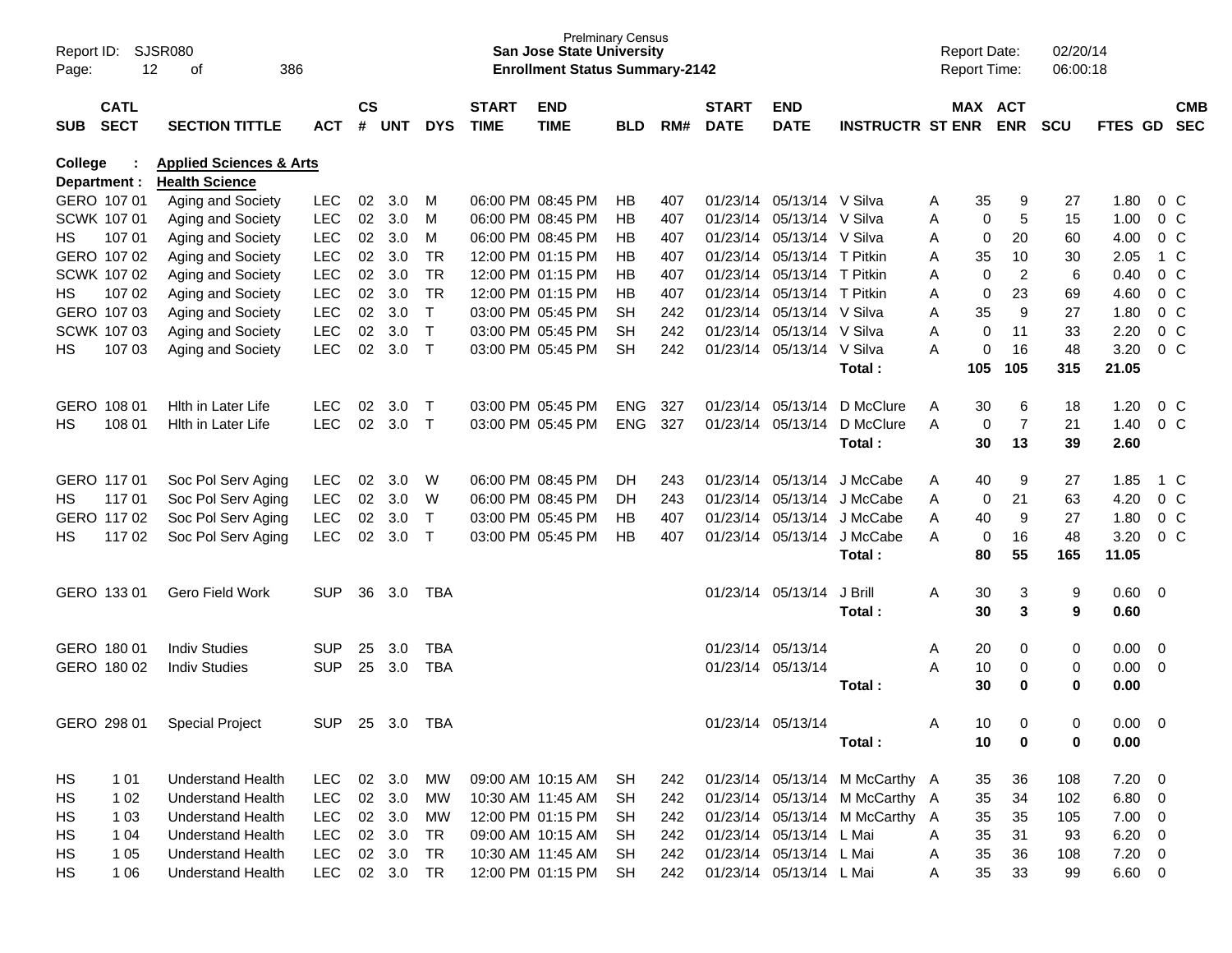| Page:       | <b>SJSR080</b><br>Report ID:<br>13<br>386<br>οf<br><b>CATL</b> |                          |            |                    |            |            |                             | <b>Prelminary Census</b><br><b>San Jose State University</b><br><b>Enrollment Status Summary-2142</b> |            |     |                             |                           |                         | <b>Report Date:</b><br>Report Time: |         |                | 02/20/14<br>06:00:18 |         |                          |
|-------------|----------------------------------------------------------------|--------------------------|------------|--------------------|------------|------------|-----------------------------|-------------------------------------------------------------------------------------------------------|------------|-----|-----------------------------|---------------------------|-------------------------|-------------------------------------|---------|----------------|----------------------|---------|--------------------------|
| <b>SUB</b>  | <b>SECT</b>                                                    | <b>SECTION TITTLE</b>    | <b>ACT</b> | $\mathsf{cs}$<br># | <b>UNT</b> | <b>DYS</b> | <b>START</b><br><b>TIME</b> | <b>END</b><br><b>TIME</b>                                                                             | <b>BLD</b> | RM# | <b>START</b><br><b>DATE</b> | <b>END</b><br><b>DATE</b> | <b>INSTRUCTR ST ENR</b> |                                     | MAX ACT | <b>ENR</b>     | <b>SCU</b>           | FTES GD | <b>CMB</b><br><b>SEC</b> |
| HS          | 1 0 7                                                          | <b>Understand Health</b> | LEC        | 02                 | 3.0        | <b>TR</b>  |                             | 01:30 PM 02:45 PM                                                                                     | <b>SH</b>  | 242 | 01/23/14                    | 05/13/14                  | M McCarthy              | A                                   | 35      | 35             | 105                  | 7.00    | 0                        |
| HS          | 1 0 8                                                          | <b>Understand Health</b> | LEC        |                    | 3.0        |            |                             |                                                                                                       |            |     |                             |                           |                         | Χ                                   | 0       | $\mathbf 0$    | 0                    | 0.00    | $\mathbf 0$              |
| HS          | 1 0 9                                                          | <b>Understand Health</b> | <b>LEC</b> | 02                 | 3.0        | <b>TR</b>  |                             | 10:30 AM 11:45 AM                                                                                     | MН         | 323 | 01/23/14                    | 05/13/14                  | J Jones                 | Α                                   | 35      | 35             | 105                  | 7.00    | 0                        |
| HS          | 1 10                                                           | <b>Understand Health</b> | LEC        |                    | 3.0        |            |                             |                                                                                                       |            |     |                             |                           |                         | X                                   | 0       | $\mathbf 0$    | 0                    | 0.00    | $\mathbf 0$              |
|             |                                                                |                          |            |                    |            |            |                             |                                                                                                       |            |     |                             |                           | Total:                  |                                     | 280     | 275            | 825                  | 55.00   |                          |
| HS          | 15 01                                                          | Human Life Span          | <b>LEC</b> | 02                 | 3.0        | M          |                             | 03:00 PM 05:45 PM                                                                                     | CL         | 324 | 01/23/14                    | 05/13/14                  | L Chavarria             | A                                   | 35      | 23             | 69                   | 4.60    | 0 <sup>C</sup>           |
| <b>GERO</b> | 15 01                                                          | Human Life Span          | LEC        | 02                 | 3.0        | M          |                             | 03:00 PM 05:45 PM                                                                                     | <b>CL</b>  | 324 | 01/23/14                    | 05/13/14                  | L Chavarria             | A                                   | 0       | $\overline{4}$ | 12                   | 0.80    | $0\,C$                   |
| <b>RECL</b> | 15 01                                                          | Human Life Span          | LEC        | 02                 | 3.0        | M          |                             | 03:00 PM 05:45 PM                                                                                     | <b>CL</b>  | 324 | 01/23/14                    | 05/13/14                  | L Chavarria             | A                                   | 0       | 4              | 12                   | 0.80    | $0\,C$                   |
| HS          | 15 02                                                          | Human Life Span          | LEC        | 02                 | 3.0        | <b>TR</b>  |                             | 12:00 PM 01:15 PM                                                                                     | <b>CL</b>  | 324 | 01/23/14                    | 05/13/14                  | A Mukherjea A           |                                     | 35      | 28             | 84                   | 5.60    | $0\,C$                   |
| <b>GERO</b> | 15 02                                                          | Human Life Span          | LEC        | 02                 | 3.0        | <b>TR</b>  |                             | 12:00 PM 01:15 PM                                                                                     | <b>CL</b>  | 324 | 01/23/14                    | 05/13/14                  | A Mukherjea A           |                                     | 0       | $\overline{4}$ | 12                   | 0.80    | $0\,C$                   |
| <b>RECL</b> | 15 02                                                          | Human Life Span          | LEC        | 02                 | 3.0        | <b>TR</b>  |                             | 12:00 PM 01:15 PM                                                                                     | CL.        | 324 | 01/23/14                    | 05/13/14                  | A Mukherjea A           |                                     | 0       | $\mathbf{1}$   | 3                    | 0.20    | 0 <sup>o</sup>           |
| HS          | 15 03                                                          | Human Life Span          | LEC        | 02                 | 3.0        | <b>TR</b>  |                             | 12:00 PM 01:15 PM                                                                                     | MН         | 324 | 01/23/14                    | 05/13/14                  | F Noonis                | Α                                   | 35      | 29             | 87                   | 5.80    | 0 <sup>o</sup>           |
| <b>GERO</b> | 15 03                                                          | Human Life Span          | LEC        | 02                 | 3.0        | <b>TR</b>  |                             | 12:00 PM 01:15 PM                                                                                     | МH         | 324 | 01/23/14                    | 05/13/14                  | F Noonis                | Α                                   | 0       | 3              | 9                    | 0.60    | $0\,C$                   |
| <b>RECL</b> | 15 03                                                          | Human Life Span          | LEC        | 02                 | 3.0        | <b>TR</b>  |                             | 12:00 PM 01:15 PM                                                                                     | МH         | 324 | 01/23/14                    | 05/13/14                  | F Noonis                | Α                                   | 0       | $\mathbf 0$    | 0                    | 0.00    | 0 <sup>o</sup>           |
| HS          | 15 04                                                          | Human Life Span          | LEC        | 02                 | 3.0        | <b>MW</b>  |                             | 03:00 PM 04:15 PM                                                                                     | МH         | 324 | 01/23/14                    | 05/13/14                  | L Baldwin               | Α                                   | 35      | 27             | 81                   | 5.40    | 0 <sup>o</sup>           |
| <b>GERO</b> | 15 04                                                          | Human Life Span          | LEC        | 02                 | 3.0        | <b>MW</b>  |                             | 03:00 PM 04:15 PM                                                                                     | МH         | 324 | 01/23/14                    | 05/13/14                  | L Baldwin               | A                                   | 0       | 8              | 24                   | 1.60    | 0 <sup>o</sup>           |
| <b>RECL</b> | 15 04                                                          | Human Life Span          | LEC        | 02                 | 3.0        | <b>MW</b>  |                             | 03:00 PM 04:15 PM                                                                                     | МH         | 324 | 01/23/14                    | 05/13/14                  | L Baldwin               | A                                   | 0       | $\overline{c}$ | 6                    | 0.40    | 0 <sup>o</sup>           |
| HS          | 15 05                                                          | Human Life Span          | LEC        | 02                 | 3.0        | <b>TR</b>  |                             | 01:30 PM 02:45 PM                                                                                     | <b>CL</b>  | 324 | 01/23/14                    | 05/13/14                  | D McClure               | Α                                   | 35      | 23             | 69                   | 4.60    | $0\,C$                   |
| <b>GERO</b> | 15 05                                                          | Human Life Span          | LEC        | 02                 | 3.0        | <b>TR</b>  |                             | 01:30 PM 02:45 PM                                                                                     | <b>CL</b>  | 324 | 01/23/14                    | 05/13/14                  | D McClure               | Α                                   | 0       | $\overline{2}$ | 6                    | 0.40    | 0 <sup>o</sup>           |
| <b>RECL</b> | 15 05                                                          | Human Life Span          | LEC        | 02                 | 3.0        | <b>TR</b>  |                             | 01:30 PM 02:45 PM                                                                                     | <b>CL</b>  | 324 | 01/23/14                    | 05/13/14                  | D McClure               | Α                                   | 0       | 8              | 24                   | 1.60    | 0 <sup>o</sup>           |
| HS          | 15 06                                                          | Human Life Span          | LEC        | 02                 | 3.0        | <b>TR</b>  |                             | 01:30 PM 02:45 PM                                                                                     | DH         | 351 | 01/23/14                    | 05/13/14                  | S Ash                   | Α                                   | 60      | 30             | 90                   | 6.00    | $0\quad C$               |
| <b>GERO</b> | 15 06                                                          | Human Life Span          | LEC        | 02                 | 3.0        | <b>TR</b>  |                             | 01:30 PM 02:45 PM                                                                                     | DH         | 351 | 01/23/14                    | 05/13/14                  | S Ash                   | Α                                   | 0       | $\overline{c}$ | 6                    | 0.40    | $0\quad C$               |
| <b>RECL</b> | 15 06                                                          | Human Life Span          | <b>LEC</b> | 02                 | 3.0        | <b>TR</b>  |                             | 01:30 PM 02:45 PM                                                                                     | DH         | 351 | 01/23/14                    | 05/13/14                  | S Ash                   | A                                   | 0       | $\overline{c}$ | 6                    | 0.40    | 0 <sup>o</sup>           |
|             |                                                                |                          |            |                    |            |            |                             |                                                                                                       |            |     |                             |                           | Total:                  |                                     | 235     | 200            | 600                  | 40.00   |                          |
| HS          | 67 01                                                          | Intro Health Stat        | <b>LEC</b> | 01                 | 3.0        | MW         |                             | 09:00 AM 10:15 AM                                                                                     | IS.        | 215 | 01/23/14                    | 05/13/14                  | R Olaisen               | Α                                   | 25      | 12             | 36                   | 2.40    | 0                        |
| HS          | 6702                                                           | Intro Health Stat        | LEC        | 01                 | 3.0        | <b>MW</b>  |                             | 10:30 AM 11:45 AM                                                                                     | <b>IS</b>  | 215 | 01/23/14                    | 05/13/14                  | R Knight                | Α                                   | 25      | 24             | 72                   | 4.80    | 0                        |
| HS          | 6703                                                           | Intro Health Stat        | LEC        | 01                 | 3.0        | <b>TR</b>  |                             | 09:00 AM 10:15 AM                                                                                     | IS         | 215 | 01/23/14                    | 05/13/14                  | E Houts                 | Α                                   | 25      | 23             | 69                   | 4.65    | $\overline{1}$           |
| HS          | 67 04                                                          | Intro Health Stat        | <b>LEC</b> | 01                 | 3.0        | <b>TR</b>  |                             | 12:00 PM 01:15 PM                                                                                     | <b>IS</b>  | 215 | 01/23/14                    | 05/13/14                  | S Paterson              | Α                                   | 25      | 25             | 75                   | 5.00    | 0                        |
| HS          | 67 05                                                          | Intro Health Stat        | LEC        | 01                 | 3.0        |            |                             |                                                                                                       |            |     | 01/23/14                    | 05/13/14                  |                         | X                                   | 0       | $\Omega$       | 0                    | 0.00    | 0                        |
| HS          | 67 06                                                          | Intro Health Stat        | LEC        |                    | $3.0\,$    |            |                             |                                                                                                       |            |     |                             |                           |                         | Χ                                   | 0       | 0              | 0                    | 0.00    | 0                        |
| HS          | 67 07                                                          | Intro Health Stat        | LEC        |                    | $3.0\,$    |            |                             |                                                                                                       |            |     |                             |                           |                         | $\boldsymbol{\mathsf{X}}$           | 0       | 0              | 0                    | 0.00    | - 0                      |
|             |                                                                |                          |            |                    |            |            |                             |                                                                                                       |            |     |                             |                           | Total:                  |                                     | 100     | 84             | 252                  | 16.85   |                          |
| HS          | 74 01                                                          | <b>Healthy Comms</b>     | LEC        |                    | $3.0\,$    |            |                             |                                                                                                       |            |     |                             |                           |                         | Χ                                   | 0       | 0              | 0                    | 0.00    | $\overline{\mathbf{0}}$  |
| HS          | 74 02                                                          | <b>Healthy Comms</b>     | <b>LEC</b> | 02                 | 3.0        |            |                             | MWF 12:00 PM 12:50 PM SH                                                                              |            | 100 | 01/23/14 05/13/14           |                           | K Roe                   | Α                                   | 100     | 89             | 267                  | 17.80 0 |                          |
|             |                                                                |                          |            |                    |            |            |                             |                                                                                                       |            |     |                             |                           | Total:                  |                                     | 100     | 89             | 267                  | 17.80   |                          |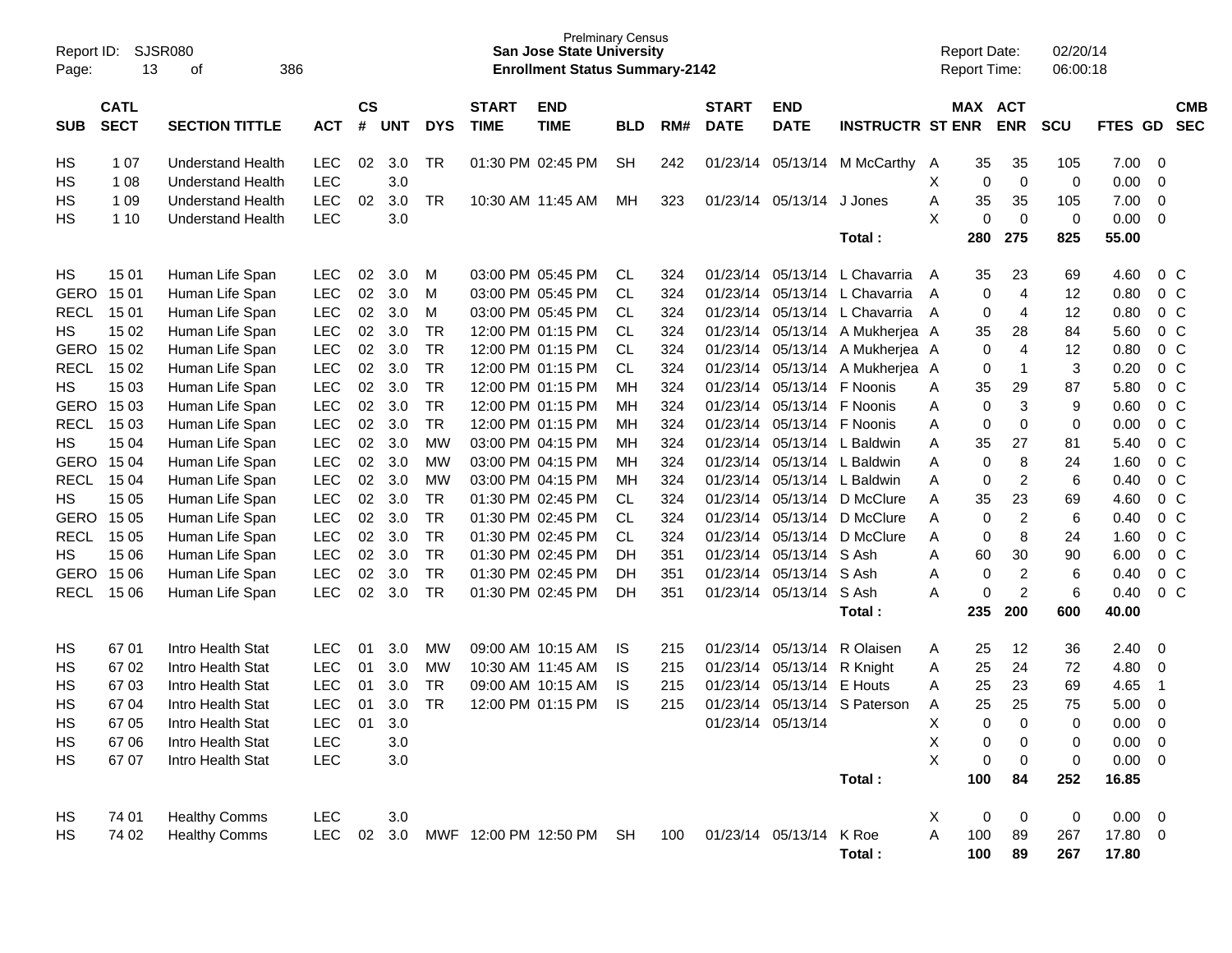| Page:       | <b>SJSR080</b><br>Report ID:<br>386<br>14<br>оf |                           |            |                    |            |             |                             | <b>Prelminary Census</b><br><b>San Jose State University</b><br><b>Enrollment Status Summary-2142</b> |            |     |                             |                           |                                  |   | <b>Report Date:</b><br><b>Report Time:</b> |             | 02/20/14<br>06:00:18 |                |                          |                          |
|-------------|-------------------------------------------------|---------------------------|------------|--------------------|------------|-------------|-----------------------------|-------------------------------------------------------------------------------------------------------|------------|-----|-----------------------------|---------------------------|----------------------------------|---|--------------------------------------------|-------------|----------------------|----------------|--------------------------|--------------------------|
| <b>SUB</b>  | <b>CATL</b><br><b>SECT</b>                      | <b>SECTION TITTLE</b>     | <b>ACT</b> | $\mathsf{cs}$<br># | <b>UNT</b> | <b>DYS</b>  | <b>START</b><br><b>TIME</b> | <b>END</b><br><b>TIME</b>                                                                             | <b>BLD</b> | RM# | <b>START</b><br><b>DATE</b> | <b>END</b><br><b>DATE</b> | <b>INSTRUCTR ST ENR</b>          |   | MAX ACT                                    | <b>ENR</b>  | <b>SCU</b>           | FTES GD        |                          | <b>CMB</b><br><b>SEC</b> |
| HS          | 102 01                                          | <b>Hith Team Building</b> | LEC        | 02                 | 3.0        | M           |                             | 03:00 PM 05:45 PM                                                                                     | <b>CL</b>  | 308 | 01/23/14                    | 05/13/14                  | F Noonis                         | A | 30                                         | 27          | 81                   | 5.40           | $0\,C$                   |                          |
| GERO        | 102 01                                          | <b>Hith Team Building</b> | <b>LEC</b> | 02                 | 3.0        | M           |                             | 03:00 PM 05:45 PM                                                                                     | CL         | 308 | 01/23/14                    | 05/13/14                  | F Noonis                         | A | 0                                          | $\mathbf 0$ | 0                    | 0.00           | 0 <sup>C</sup>           |                          |
| HS          | 102 02                                          | <b>Hith Team Building</b> | <b>LEC</b> | 02                 | 3.0        | W           |                             | 06:00 PM 08:45 PM                                                                                     | <b>SH</b>  | 414 | 01/23/14                    | 05/13/14                  | J Ferris                         | A | 30                                         | 27          | 81                   | 5.40           | 0 <sup>C</sup>           |                          |
| GERO        | 102 02                                          | <b>Hith Team Building</b> | <b>LEC</b> | 02                 | 3.0        | W           |                             | 06:00 PM 08:45 PM                                                                                     | <b>SH</b>  | 414 | 01/23/14                    | 05/13/14                  | J Ferris                         | A | 0                                          | 0           | 0                    | 0.00           | 0 <sup>C</sup>           |                          |
| <b>HS</b>   | 102 03                                          | <b>Hith Team Building</b> | <b>LEC</b> |                    | 3.0        |             |                             |                                                                                                       |            |     |                             |                           |                                  | X | 0                                          | 0           | 0                    | 0.00           | 0                        |                          |
| GERO        | 102 03                                          | <b>Hith Team Building</b> | <b>LEC</b> |                    | 3.0        |             |                             |                                                                                                       |            |     |                             |                           |                                  | X | 0                                          | 0           | 0                    | 0.00           | $\mathbf 0$              |                          |
| НS          | 102 04                                          | <b>Hith Team Building</b> | <b>LEC</b> | 02                 | 3.0        | M           |                             | 03:00 PM 05:45 PM                                                                                     | <b>SH</b>  | 413 | 01/23/14                    | 05/13/14                  | M Allen                          | A | 30                                         | 30          | 90                   | 6.00           | 0 <sup>C</sup>           |                          |
| GERO        | 102 04                                          | <b>Hith Team Building</b> | <b>LEC</b> | 02                 | 3.0        | M           |                             | 03:00 PM 05:45 PM                                                                                     | <b>SH</b>  | 413 | 01/23/14                    | 05/13/14                  | M Allen                          | A | 0                                          | 0           | 0                    | 0.00           | 0 <sup>C</sup>           |                          |
| НS          | 102 05                                          | <b>Hith Team Building</b> | <b>LEC</b> |                    | 3.0        |             |                             |                                                                                                       |            |     |                             |                           |                                  | X | 0                                          | 0           | 0                    | 0.00           | 0                        |                          |
| GERO        | 102 05                                          | <b>Hith Team Building</b> | <b>LEC</b> |                    | 3.0        |             |                             |                                                                                                       |            |     |                             |                           |                                  | X | 0                                          | 0           | 0                    | 0.00           | 0                        |                          |
|             |                                                 |                           |            |                    |            |             |                             |                                                                                                       |            |     |                             |                           | Total:                           |   | 90                                         | 84          | 252                  | 16.80          |                          |                          |
| HS          | 103 01                                          | <b>Health Policy</b>      | <b>LEC</b> | 02                 | 3.0        | $\mathsf T$ |                             | 06:00 PM 08:45 PM                                                                                     | <b>SH</b>  | 100 | 01/23/14                    | 05/13/14                  | C Cherney<br>Total:              | A | 110<br>110                                 | 85<br>85    | 255<br>255           | 17.00<br>17.00 | - 0                      |                          |
| HS          | 104 01                                          | Com Hlth Promo            | <b>LEC</b> | 02                 | 3.0        | MW          |                             | 01:30 PM 02:45 PM                                                                                     | <b>BBC</b> | 202 | 01/23/14 05/13/14           |                           | R Rinck<br>Total:                | A | 100<br>100                                 | 84<br>84    | 252<br>252           | 16.80<br>16.80 | $\overline{\mathbf{0}}$  |                          |
| HS          | 106 01                                          | Peer Health Ed            | <b>LEC</b> | 02                 | 3.0        | MW          |                             | 12:00 PM 01:30 PM                                                                                     | <b>SH</b>  | 347 | 01/23/14 05/13/14           |                           | E Romero<br>Total:               | A | 45<br>45                                   | 20<br>20    | 60<br>60             | 4.15<br>4.15   | $\mathbf{3}$             |                          |
| HS          | 145 01                                          | <b>Com Mental Health</b>  | <b>LEC</b> | 03                 | 3.0        | W           |                             | 06:00 PM 08:45 PM                                                                                     | MН         | 520 | 01/23/14                    | 05/13/14                  | A Demers                         | A | 50                                         | 14          | 42                   | 2.90           | 2 C                      |                          |
| <b>PSYC</b> | 145 01                                          | <b>Com Mental Health</b>  | <b>LEC</b> | 03                 | 3.0        | W           |                             | 06:00 PM 08:45 PM                                                                                     | MН         | 520 | 01/23/14                    | 05/13/14                  | A Demers                         | A | 0                                          | 11          | 33                   | 2.20           | 0 <sup>C</sup>           |                          |
| SOCI        | 145 01                                          | <b>Com Mental Health</b>  | <b>LEC</b> | 03                 | 3.0        | W           |                             | 06:00 PM 08:45 PM                                                                                     | MH         | 520 |                             | 01/23/14 05/13/14         | A Demers                         | A | 0                                          | 8           | 24                   | 1.65           | 1 C                      |                          |
|             |                                                 |                           |            |                    |            |             |                             |                                                                                                       |            |     |                             |                           | Total:                           |   | 50                                         | 33          | 99                   | 6.75           |                          |                          |
| HS          | 158 01                                          | <b>Hith Comm Tech</b>     | <b>LEC</b> | 01                 | 3.0        | Т           |                             | 03:00 PM 04:50 PM                                                                                     | <b>BBC</b> | 202 | 01/23/14                    | 05/13/14                  | F Strona                         | A | 80                                         | 79          | 158                  | 15.80          | 0                        |                          |
| HS          | 158 02                                          | <b>Hith Comm Tech</b>     | <b>SEM</b> | 05                 | 0.0        | $\mathsf T$ |                             | 05:00 PM 05:50 PM                                                                                     | <b>BBC</b> | 202 | 01/23/14 05/13/14           |                           | F Strona                         | A | 80                                         | 79          | 79                   | 0.00           | 0                        |                          |
|             |                                                 |                           |            |                    |            |             |                             |                                                                                                       |            |     |                             |                           | Total:                           |   | 160                                        | 158         | 237                  | 15.80          |                          |                          |
| HS          | 159 01                                          | Hith Prgm Planning        | LEC 01 3.0 |                    |            | MW          |                             | 01:30 PM 02:20 PM                                                                                     | <b>SH</b>  | 239 |                             | 01/23/14 05/13/14         | K Roe                            | A | 25                                         | 23          | 46                   | $4.60 \quad 0$ |                          |                          |
| HS          | 159 02                                          | Hith Prgm Planning        | <b>SEM</b> | 05                 | 0.0        | <b>MW</b>   |                             | 02:30 PM 02:55 PM                                                                                     | <b>SH</b>  | 239 |                             | 01/23/14 05/13/14 K Roe   |                                  | Α | 25                                         | 23          | 23                   | 0.00           | $\overline{0}$           |                          |
| HS          | 159 03                                          | Hith Prgm Planning        | <b>LEC</b> | 01                 | 3.0        | МW          |                             | 01:30 PM 02:20 PM                                                                                     | HB         | 407 |                             |                           | 01/23/14 05/13/14 A Buckner-Ca A |   | 25                                         | 25          | 50                   | 5.00           | $\overline{\mathbf{0}}$  |                          |
| HS          | 159 04                                          | Hith Prgm Planning        | <b>SEM</b> | 05                 | 0.0        | MW          |                             | 02:30 PM 02:55 PM                                                                                     | HB         | 407 |                             |                           | 01/23/14 05/13/14 A Buckner-Ca A |   | 25                                         | 25          | 25                   | 0.00           | $\overline{\mathbf{0}}$  |                          |
| HS          | 159 05                                          | Hith Prgm Planning        | <b>LEC</b> | 01                 | 3.0        | MW          |                             | 01:30 PM 02:20 PM                                                                                     | SH         | 347 |                             | 01/23/14 05/13/14 K Roe   |                                  | A | 25                                         | 25          | 50                   | 5.00           | $\overline{\mathbf{0}}$  |                          |
| HS          | 159 06                                          | Hith Prgm Planning        | <b>SEM</b> | 05                 | 0.0        | МW          |                             | 02:30 PM 02:55 PM                                                                                     | <b>SH</b>  | 347 |                             | 01/23/14 05/13/14 K Roe   |                                  | Α | 25                                         | 25          | 25                   | 0.00           | $\overline{\mathbf{0}}$  |                          |
| HS          | 159 07                                          | Hith Prgm Planning        | <b>LEC</b> | 01                 | 3.0        | MW          |                             | 01:30 PM 02:20 PM                                                                                     | CL         | 308 |                             |                           | 01/23/14 05/13/14 L Chavarria    | A | 25                                         | 25          | 50                   | 5.00           | $\overline{\mathbf{0}}$  |                          |
| HS.         | 159 08                                          | Hith Prgm Planning        | <b>SEM</b> | 05                 | 0.0        | MW          |                             | 02:30 PM 02:55 PM                                                                                     | CL         | 308 |                             |                           | 01/23/14 05/13/14 L Chavarria A  |   | 25                                         | 25          | 25                   | 0.00           | $\overline{\phantom{0}}$ |                          |
|             |                                                 |                           |            |                    |            |             |                             |                                                                                                       |            |     |                             |                           | Total:                           |   | 200                                        | 196         | 294                  | 19.60          |                          |                          |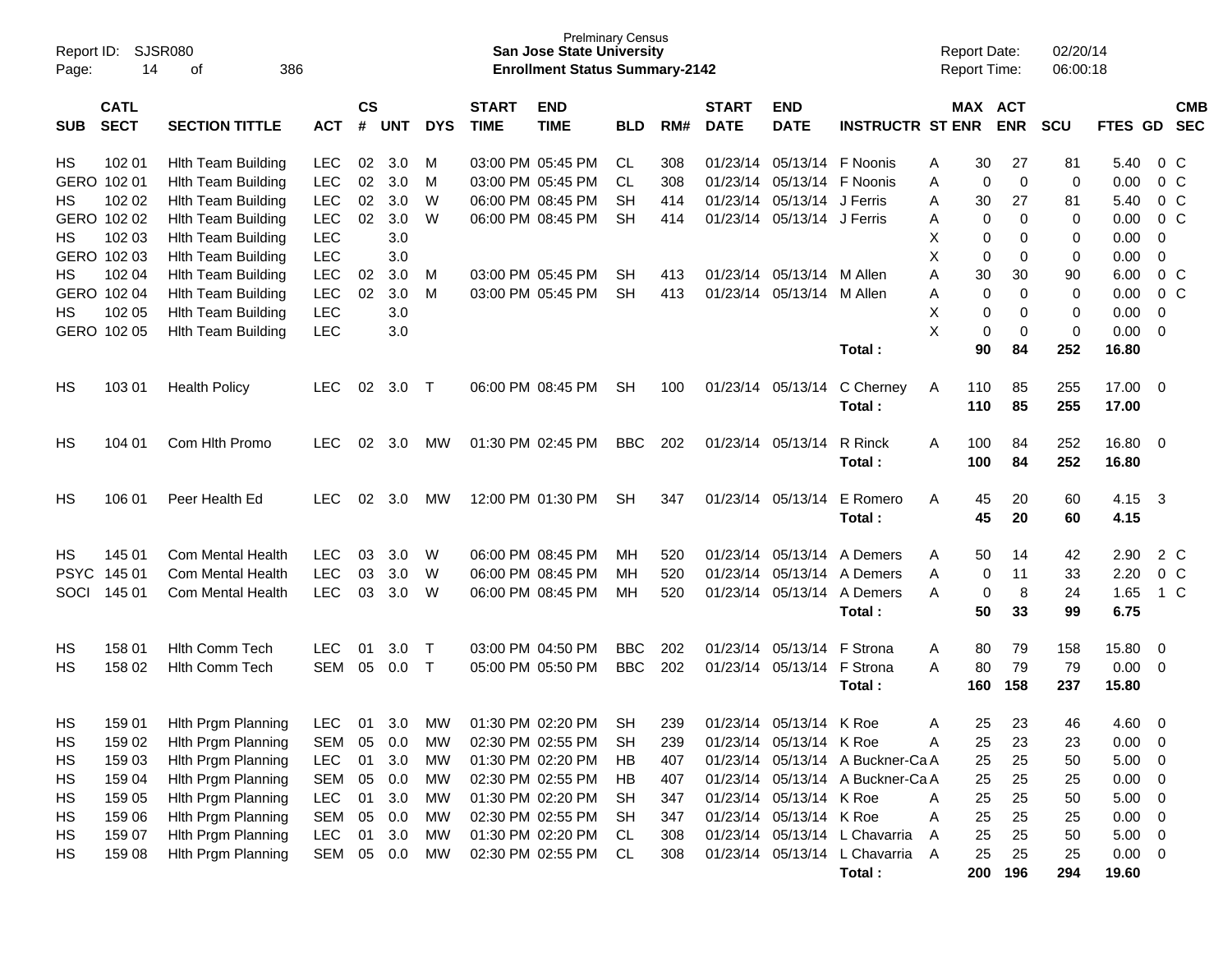| Report ID:<br>Page: | <b>SJSR080</b><br>15       | 386<br>of                      |            |                |              |            |                             | <b>Prelminary Census</b><br><b>San Jose State University</b><br><b>Enrollment Status Summary-2142</b> |            |     |                             |                           |                               | <b>Report Date:</b><br><b>Report Time:</b> |                  |                       | 02/20/14<br>06:00:18 |              |                          |                          |
|---------------------|----------------------------|--------------------------------|------------|----------------|--------------|------------|-----------------------------|-------------------------------------------------------------------------------------------------------|------------|-----|-----------------------------|---------------------------|-------------------------------|--------------------------------------------|------------------|-----------------------|----------------------|--------------|--------------------------|--------------------------|
| <b>SUB</b>          | <b>CATL</b><br><b>SECT</b> | <b>SECTION TITTLE</b>          | <b>ACT</b> | <b>CS</b><br># | <b>UNT</b>   | <b>DYS</b> | <b>START</b><br><b>TIME</b> | <b>END</b><br><b>TIME</b>                                                                             | <b>BLD</b> | RM# | <b>START</b><br><b>DATE</b> | <b>END</b><br><b>DATE</b> | <b>INSTRUCTR ST ENR</b>       |                                            |                  | MAX ACT<br><b>ENR</b> | <b>SCU</b>           | FTES GD      |                          | <b>CMB</b><br><b>SEC</b> |
| HS                  |                            | 159A 01 Comm Health Assess LEC |            |                | 3.0          |            |                             |                                                                                                       |            |     |                             |                           | Total:                        | X                                          | 0<br>$\mathbf 0$ | 0<br>0                | 0<br>$\bf{0}$        | 0.00<br>0.00 | $\overline{\mathbf{0}}$  |                          |
| HS                  | 161 01                     | Epidemiology                   | <b>LEC</b> | 01             | 3.0          | W          |                             | 03:00 PM 04:50 PM                                                                                     | CL.        | 243 |                             | 01/23/14 05/13/14         | J Pham                        | Α                                          | 25               | 24                    | 48                   | 4.80         | - 0                      |                          |
| HS                  | 161 02                     | Epidemiology                   | <b>SEM</b> | 05             | 0.0          | W          |                             | 05:00 PM 05:50 PM                                                                                     | <b>CL</b>  | 243 | 01/23/14                    | 05/13/14                  | J Pham                        | Α                                          | 25               | 24                    | 24                   | 0.00         | $\overline{0}$           |                          |
| HS                  | 161 03                     | Epidemiology                   | <b>LEC</b> | 01             | 3.0          | W          |                             | 03:00 PM 04:50 PM                                                                                     | <b>CL</b>  | 308 |                             | 01/23/14 05/13/14 A Sapp  |                               | Α                                          | 25               | 25                    | 50                   | 5.00         | $\overline{0}$           |                          |
| HS                  | 161 04                     | Epidemiology                   | <b>SEM</b> | 05             | 0.0          | W          |                             | 05:00 PM 05:50 PM                                                                                     | CL         | 308 |                             | 01/23/14 05/13/14 A Sapp  |                               | Α                                          | 25               | 25                    | 25                   | 0.00         | $\overline{0}$           |                          |
| HS                  | 161 05                     | Epidemiology                   | <b>LEC</b> | 01             | 3.0          | W          |                             | 03:00 PM 04:50 PM                                                                                     | <b>SH</b>  | 411 | 01/23/14                    |                           | 05/13/14 L Baldwin            | Α                                          | 25               | 18                    | 36                   | 3.60         | $\overline{0}$           |                          |
| HS                  | 161 06                     | Epidemiology                   | <b>SEM</b> | 05             | 0.0          | W          |                             | 05:00 PM 05:50 PM                                                                                     | <b>SH</b>  | 411 | 01/23/14                    |                           | 05/13/14 L Baldwin            | Α                                          | 25               | 18                    | 18                   | 0.00         | $\mathbf 0$              |                          |
| HS                  | 161 07                     | Epidemiology                   | <b>LEC</b> | 01             | 3.0          | M          |                             | 03:00 PM 04:50 PM                                                                                     | HВ         | 407 |                             | 01/23/14 05/13/14 A Sapp  |                               | Α                                          | 25               | 24                    | 48                   | 4.90         | $\overline{2}$           |                          |
| HS                  | 161 08                     | Epidemiology                   | <b>SEM</b> | 05             | 0.0          | M          |                             | 05:00 PM 05:50 PM                                                                                     | HВ         | 407 |                             | 01/23/14 05/13/14 A Sapp  |                               | Α                                          | 25               | 24                    | 24                   | 0.00         | $\overline{2}$           |                          |
| HS                  | 161 09                     | Epidemiology                   | <b>LEC</b> |                | 3.0          |            |                             |                                                                                                       |            |     |                             |                           |                               | X                                          | $\mathbf 0$      | $\mathbf 0$           | 0                    | 0.00         | $\mathbf 0$              |                          |
| HS                  | 161 10                     | Epidemiology                   | <b>SEM</b> |                | 0.0          |            |                             |                                                                                                       |            |     |                             |                           |                               | X                                          | 0                | $\mathbf 0$           | 0                    | 0.00         | $\overline{0}$           |                          |
|                     |                            |                                |            |                |              |            |                             |                                                                                                       |            |     |                             |                           | Total:                        |                                            | 200              | 182                   | 273                  | 18.30        |                          |                          |
| HS                  | 162 01                     | Health Org & Admin             | <b>LEC</b> | 02             | 3.0          | W          |                             | 06:00 PM 08:45 PM                                                                                     | WSQ 207    |     |                             | 01/23/14 05/13/14         | V Ta                          | A                                          | 125              | 110                   | 330                  | 22.00        | $\overline{\phantom{0}}$ |                          |
|                     |                            |                                |            |                |              |            |                             |                                                                                                       |            |     |                             |                           | Total:                        |                                            | 125              | 110                   | 330                  | 22.00        |                          |                          |
| HS                  | 164 01                     | Hith & Soc Mrkting             | <b>LEC</b> | 01             | 3.0          | м          |                             | 03:00 PM 04:50 PM                                                                                     | <b>BBC</b> | 202 | 01/23/14                    | 05/13/14                  | D Perales                     | Α                                          | 95               | 92                    | 184                  | 18.40        | - 0                      |                          |
| HS                  | 164 02                     | Hith & Soc Mrkting             | <b>SEM</b> | 05             | 0.0          | M          |                             | 05:00 PM 05:50 PM                                                                                     | <b>SH</b>  | 314 | 01/23/14                    | 05/13/14                  | D Perales                     | Α                                          | 35               | 32                    | 32                   | 0.00         | $\overline{0}$           |                          |
| HS                  | 164 03                     | Hith & Soc Mrkting             | <b>SEM</b> | 05             | 0.0          | M          |                             | 05:00 PM 05:50 PM                                                                                     | <b>CL</b>  | 306 | 01/23/14                    | 05/13/14                  | D Perales                     | Α                                          | 30               | 30                    | 30                   | 0.00         | $\overline{0}$           |                          |
| HS                  | 164 04                     | Hith & Soc Mrkting             | <b>SEM</b> | 05             | 0.0          | M          |                             | 05:00 PM 05:50 PM                                                                                     | <b>ENG</b> | 327 |                             | 01/23/14 05/13/14         | D Perales                     | A                                          | 30               | 30                    | 30                   | 0.00         | $\overline{0}$           |                          |
|                     |                            |                                |            |                |              |            |                             |                                                                                                       |            |     |                             |                           | Total:                        |                                            | 190              | 184                   | 276                  | 18.40        |                          |                          |
| HS                  | 165 01                     | <b>Hith Professional</b>       | <b>LEC</b> |                | 3.0          |            |                             |                                                                                                       |            |     |                             |                           |                               | Χ                                          | 0                | 0                     | 0                    | 0.00         | - 0                      |                          |
| HS                  | 165 02                     | <b>Hlth Professional</b>       | <b>SEM</b> |                | 0.0          |            |                             |                                                                                                       |            |     |                             |                           |                               | X                                          | 0                | $\mathbf 0$           | 0                    | 0.00         | $\overline{0}$           |                          |
| HS                  | 165 03                     | <b>Hlth Professional</b>       | <b>LEC</b> | 01             | 3.0          | M          |                             | 06:00 PM 07:50 PM                                                                                     | <b>SH</b>  | 100 |                             | 01/23/14 05/13/14         | J McCabe                      | A                                          | 100              | 106                   | 212                  | 21.20        | $\overline{0}$           |                          |
| HS                  | 165 04                     | <b>Hlth Professional</b>       | <b>SEM</b> | 05             | 0.0          | M          |                             | 08:00 PM 08:50 PM                                                                                     | <b>SH</b>  | 100 | 01/23/14                    | 05/13/14                  | J McCabe                      | A                                          | 20               | 106                   | 106                  | 0.00         | $\overline{\mathbf{0}}$  |                          |
|                     |                            |                                |            |                |              |            |                             |                                                                                                       |            |     |                             |                           | Total:                        |                                            | 120              | 212                   | 318                  | 21.20        |                          |                          |
| HS                  |                            | 166A 01 Field Exp Sem          |            |                | SEM 05 3.0 F |            |                             | 09:00 AM 11:45 AM                                                                                     | <b>BBC</b> | 205 |                             | 01/23/14 05/13/14 K Roe   |                               | Α                                          | 45               | 42                    | 126                  | 8.40 0       |                          |                          |
|                     |                            |                                |            |                |              |            |                             |                                                                                                       |            |     |                             |                           | Total:                        |                                            | 45               | 42                    | 126                  | 8.40         |                          |                          |
| HS                  |                            | 166B 01 Field Exp Hlth Sci     | <b>SUP</b> | 36             | 3.0          | <b>TBA</b> |                             |                                                                                                       |            |     |                             |                           | 01/23/14 05/13/14 L Chavarria | A                                          | 45               | 43                    | 129                  | 8.60 0       |                          |                          |
| HS                  |                            | 166B 02 Field Exp Hlth Sci     | <b>SUP</b> |                | 3.0          |            |                             |                                                                                                       |            |     |                             |                           |                               | Х                                          | 0                | $\mathbf 0$           | 0                    | $0.00 \t 0$  |                          |                          |
| HS                  |                            | 166B 03 Field Exp Hlth Sci     | <b>SUP</b> |                | 3.0          |            |                             |                                                                                                       |            |     |                             |                           |                               | X                                          | 0                | 0                     | 0                    | $0.00 \t 0$  |                          |                          |
| HS                  |                            | 166B 04 Field Exp Hlth Sci     | <b>SUP</b> |                | 3.0          |            |                             |                                                                                                       |            |     |                             |                           |                               | X                                          | 0                | 0                     | 0                    | $0.00 \t 0$  |                          |                          |
|                     |                            |                                |            |                |              |            |                             |                                                                                                       |            |     |                             |                           | Total:                        |                                            | 45               | 43                    | 129                  | 8.60         |                          |                          |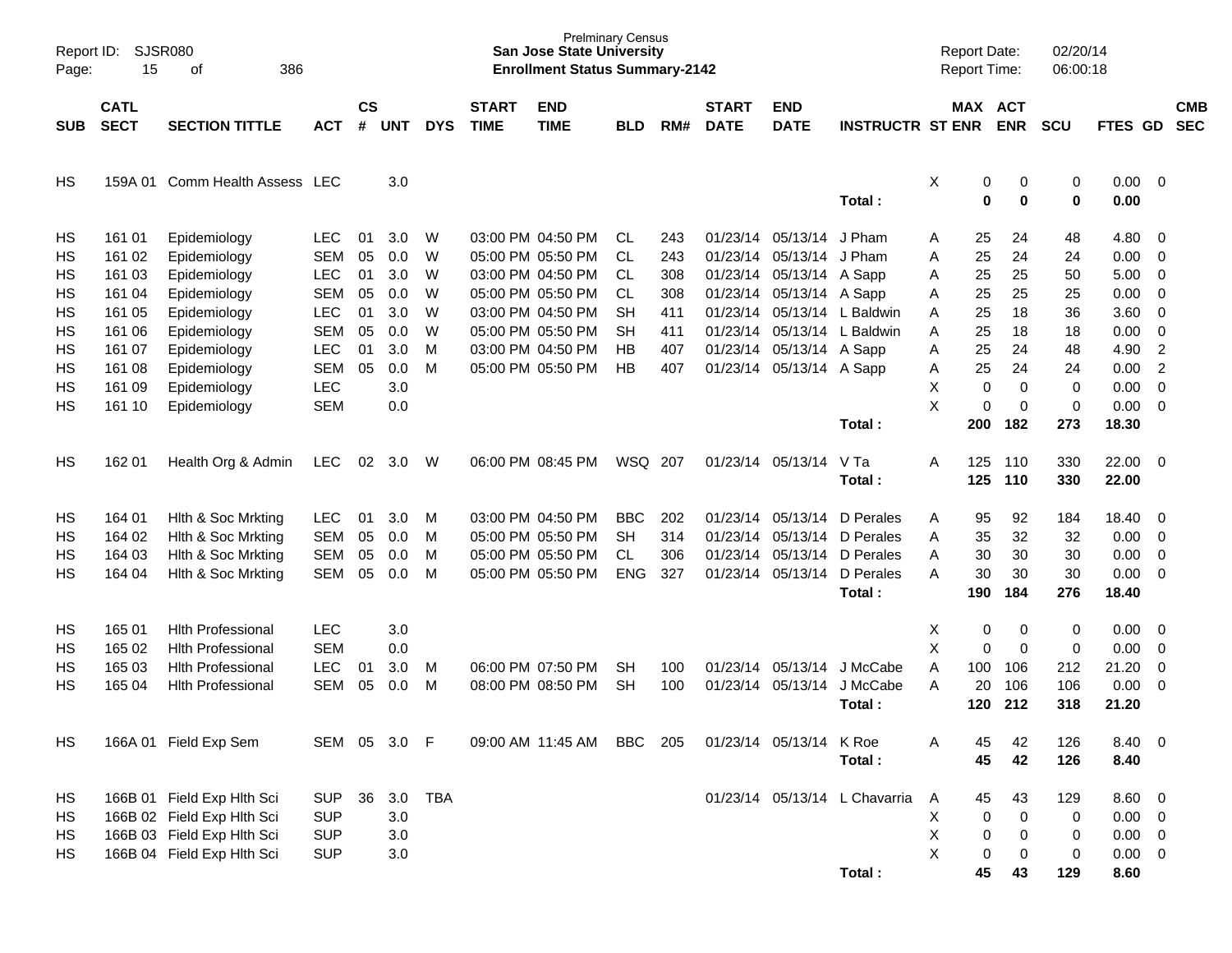| Page:      | <b>SJSR080</b><br>Report ID:<br>16<br>386<br>of |                         |            |           |            |              |              | <b>San Jose State University</b><br><b>Enrollment Status Summary-2142</b> | <b>Prelminary Census</b> |     |              |                            |                                  |   |     | <b>Report Date:</b><br>Report Time: | 02/20/14<br>06:00:18 |                |                |            |
|------------|-------------------------------------------------|-------------------------|------------|-----------|------------|--------------|--------------|---------------------------------------------------------------------------|--------------------------|-----|--------------|----------------------------|----------------------------------|---|-----|-------------------------------------|----------------------|----------------|----------------|------------|
|            | <b>CATL</b>                                     |                         |            | <b>CS</b> |            |              | <b>START</b> | <b>END</b>                                                                |                          |     | <b>START</b> | <b>END</b>                 |                                  |   |     | MAX ACT                             |                      |                |                | <b>CMB</b> |
| <b>SUB</b> | <b>SECT</b>                                     | <b>SECTION TITTLE</b>   | <b>ACT</b> | #         | <b>UNT</b> | <b>DYS</b>   | <b>TIME</b>  | <b>TIME</b>                                                               | <b>BLD</b>               | RM# | <b>DATE</b>  | <b>DATE</b>                | <b>INSTRUCTR ST ENR</b>          |   |     | <b>ENR</b>                          | <b>SCU</b>           | FTES GD        |                | <b>SEC</b> |
| HS         | 167 01                                          | <b>Biostatistics</b>    | <b>LEC</b> | 01        | 3.0        | TR           |              | 12:00 PM 01:15 PM                                                         | SCI                      | 164 |              | 01/23/14 05/13/14          | E Houts                          | A | 125 | 127                                 | 254                  | 25.45          | - 1            |            |
| HS         | 167 02                                          | <b>Biostatistics</b>    | <b>SEM</b> | 05        | $0.0\,$    | $\mathsf{T}$ |              | 03:15 PM 04:30 PM                                                         | MН                       | 321 |              | 01/23/14 05/13/14          | E Houts                          | A | 25  | 25                                  | 25                   | 0.00           | - 0            |            |
| HS         | 167 03                                          | <b>Biostatistics</b>    | <b>SEM</b> | 05        | 0.0        | W            |              | 12:00 PM 01:15 PM                                                         | MН                       | 321 |              | 01/23/14 05/13/14          | E Houts                          | A | 25  | 26                                  | 26                   | 0.00           | 0              |            |
| HS         | 167 04                                          | <b>Biostatistics</b>    | <b>SEM</b> | 05        | 0.0        | $\top$       |              | 02:00 PM 03:15 PM                                                         | мн                       | 321 |              | 01/23/14 05/13/14          | E Houts                          | A | 25  | 25                                  | 25                   | 0.00           | $\overline{0}$ |            |
| HS         | 167 05                                          | <b>Biostatistics</b>    | <b>SEM</b> | 05        | 0.0        | R            |              | 03:15 PM 04:30 PM                                                         | MН                       | 321 |              | 01/23/14 05/13/14          | E Houts                          | A | 25  | 24                                  | 24                   | 0.00           | $\overline{1}$ |            |
| HS         | 167 06                                          | <b>Biostatistics</b>    | <b>SEM</b> | 05        | 0.0        | R            |              | 02:00 PM 03:15 PM                                                         | МH                       | 321 |              | 01/23/14 05/13/14          | E Houts                          | A | 25  | 27                                  | 27                   | 0.00           | 0              |            |
|            |                                                 |                         |            |           |            |              |              |                                                                           |                          |     |              |                            | Total:                           |   | 250 | 254                                 | 381                  | 25.45          |                |            |
| HS         | 171 01                                          | Managed Hith Care       | <b>LEC</b> | 02        | 3.0        | $\top$       |              | 03:00 PM 05:45 PM                                                         | <b>BBC</b>               | 102 |              | 01/23/14 05/13/14          | D Metz                           | Α | 43  | 43                                  | 129                  | 8.60           | - 0            |            |
|            |                                                 |                         |            |           |            |              |              |                                                                           |                          |     |              |                            | Total:                           |   | 43  | 43                                  | 129                  | 8.60           |                |            |
|            |                                                 |                         |            |           |            |              |              |                                                                           |                          |     |              |                            |                                  |   |     |                                     |                      |                |                |            |
| HS         | 17201                                           | Contemp Env Hith        | <b>LEC</b> | 02        | 3.0        | МW           |              | 12:00 PM 01:15 PM                                                         | НB                       | 407 |              | 01/23/14 05/13/14          | J Denver                         | A | 30  | 32                                  | 96                   | 6.40           | - 0            |            |
| HS         | 172 02                                          | Contemp Env Hith        | <b>LEC</b> | 02        | 3.0        | $\mathsf{T}$ |              | 06:00 PM 08:45 PM                                                         | SH                       | 444 |              | 01/23/14 05/13/14          | A Chan                           | A | 30  | 17                                  | 51                   | 3.40           | $\overline{0}$ |            |
| HS         | 172 03                                          | Contemp Env Hith        | <b>LEC</b> | 02        | 3.0        | <b>MW</b>    |              | 01:30 PM 02:45 PM                                                         | <b>SH</b>                | 344 |              | 01/23/14 05/13/14          | J Denver                         | A | 30  | 26                                  | 78                   | 5.20           | $\overline{0}$ |            |
|            |                                                 |                         |            |           |            |              |              |                                                                           |                          |     |              |                            | Total:                           |   | 90  | 75                                  | 225                  | 15.00          |                |            |
|            |                                                 |                         |            |           |            |              |              |                                                                           |                          |     |              |                            |                                  |   |     |                                     |                      |                |                |            |
| HS         | 173 01                                          | Comp Healthcare Sys LEC |            | 02        | 3.0        | R            |              | 06:00 PM 08:45 PM                                                         | <b>SH</b>                | 414 |              | 01/23/14 05/13/14          | A Santiago                       | A | 30  | 21                                  | 63                   | 4.20           | - 0            |            |
|            |                                                 |                         |            |           |            |              |              |                                                                           |                          |     |              |                            | Total:                           |   | 30  | 21                                  | 63                   | 4.20           |                |            |
|            |                                                 |                         |            |           |            |              |              |                                                                           |                          |     |              |                            |                                  |   |     |                                     |                      |                |                |            |
| HS         | 175 01                                          | Lgl/Ethcl--HC Adm       | <b>LEC</b> | 02        | 3.0        | W            |              | 06:00 PM 08:45 PM                                                         | SH                       | 315 |              | 01/23/14 05/13/14          | A Quamina                        | A | 30  | 24                                  | 72                   | 4.85           | - 1            |            |
|            |                                                 |                         |            |           |            |              |              |                                                                           |                          |     |              |                            | Total:                           |   | 30  | 24                                  | 72                   | 4.85           |                |            |
| HS         | 176 01                                          | <b>Global Health</b>    | <b>LEC</b> |           | 3.0        |              |              |                                                                           |                          |     |              |                            |                                  | Х | 0   | 0                                   | 0                    | 0.00           | - 0            |            |
| НS         | 176 02                                          | Global Health           | <b>LEC</b> |           | 3.0        |              |              |                                                                           |                          |     |              |                            |                                  | X | 0   | 0                                   | 0                    | 0.00           | $\overline{0}$ |            |
|            |                                                 |                         |            |           |            |              |              |                                                                           |                          |     |              |                            | Total:                           |   | 0   | 0                                   | 0                    | 0.00           |                |            |
| HS         | 180 01                                          | <b>Indiv Studies</b>    | SUP        | 36        | 1.0        | <b>TBA</b>   |              |                                                                           |                          |     |              | 01/23/14 05/13/14          | E Mamary                         | A | 10  | 0                                   | 0                    | 0.00           | 0              |            |
| HS         | 180 03                                          | <b>Indiv Studies</b>    | <b>SUP</b> | 36        | 2.0        | <b>MW</b>    |              | 11:30 AM 01:00 PM                                                         |                          |     | 01/23/14     | 05/13/14                   |                                  | Α | 15  | 0                                   | 0                    | 0.00           | 0              |            |
| HS         | 180 04                                          | <b>Indiv Studies</b>    | <b>SUP</b> | 36        | 1.0        | <b>TBA</b>   |              |                                                                           |                          |     |              | 01/23/14 05/13/14          | A Demers                         | A | 20  | $\mathbf 1$                         | 1                    | 0.08           | $\overline{1}$ |            |
| <b>HS</b>  | 180 05                                          | <b>Indiv Studies</b>    | <b>SUP</b> | 36        | 2.0        | <b>TBA</b>   |              |                                                                           |                          |     |              | 01/23/14 05/13/14 R Rinck  |                                  | A | 12  | 2                                   | 4                    | 0.27           | $\overline{0}$ |            |
| HS         | 180 06                                          | <b>Indiv Studies</b>    | <b>SUP</b> | 36        | 3.0        | TBA          |              |                                                                           |                          |     |              | 01/23/14 05/13/14 R Rinck  |                                  | Α | 15  | 12                                  | 36                   | $2.40 \ 0$     |                |            |
| HS         | 180 07                                          | <b>Indiv Studies</b>    | <b>SUP</b> | 36        | 3.0        | <b>TBA</b>   |              |                                                                           |                          |     |              |                            | 01/23/14 05/13/14 A Buckner-Ca A |   | 10  | $\overline{1}$                      | 3                    | $0.20 \ 0$     |                |            |
| HS         | 180 08                                          | <b>Indiv Studies</b>    | <b>SUP</b> | 36        | 3.0        | <b>TBA</b>   |              |                                                                           |                          |     |              | 01/23/14 05/13/14 J Brill  |                                  | A | 15  | 0                                   | 0                    | $0.00 \quad 0$ |                |            |
| HS         | 180 09                                          | <b>Indiv Studies</b>    | <b>SUP</b> | 36        | 1.0        | <b>TBA</b>   |              |                                                                           |                          |     |              | 01/23/14 05/13/14 R Rinck  |                                  | Α | 10  |                                     | 7                    | $0.47 \quad 0$ |                |            |
| HS         | 180 10                                          | <b>Indiv Studies</b>    | <b>SUP</b> | 36        | 1.0        | <b>TBA</b>   |              |                                                                           |                          |     |              | 01/23/14 05/13/14 V Ta     |                                  | Α | 25  | 2                                   | $\overline{2}$       | $0.13 \ 0$     |                |            |
| HS         | 180 11                                          | <b>Indiv Studies</b>    | <b>SUP</b> | 36        | 3.0        | TR           |              | 01:30 PM 02:45 PM                                                         |                          |     |              |                            | 01/23/14 05/13/14 M Worthen      | A | 20  |                                     | 3                    | $0.20 \ 0$     |                |            |
| HS         | 180 12                                          | <b>Indiv Studies</b>    | <b>SUP</b> | 36        | 1.0        | TBA          |              |                                                                           |                          |     |              | 01/23/14 05/13/14 F Strona |                                  | A | 15  | 0                                   | 0                    | $0.00 \quad 0$ |                |            |
| <b>HS</b>  | 180 13                                          | <b>Indiv Studies</b>    | <b>SUP</b> |           |            | 36 1.0 TBA   |              |                                                                           |                          |     |              |                            | 01/23/14 05/13/14 A Buckner-Ca A |   | 15  | 4                                   | 4                    | $0.27 \quad 0$ |                |            |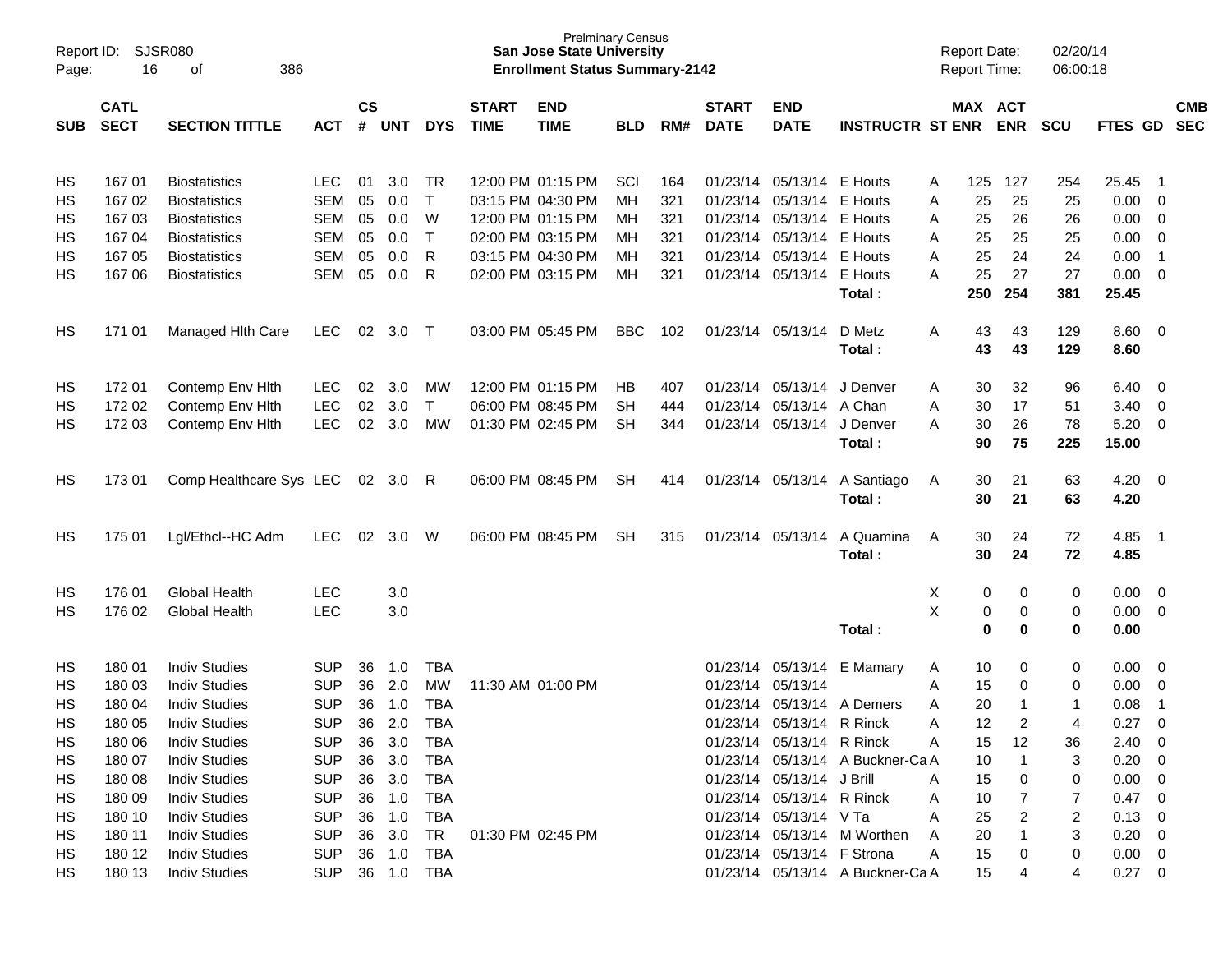| Report ID:<br>Page: | SJSR080<br>17              |                                               |                                        |                |                   |                                        | <b>Prelminary Census</b><br><b>San Jose State University</b><br><b>Enrollment Status Summary-2142</b> |                           |            |     |                             |                                                  |                                      | <b>Report Date:</b><br><b>Report Time:</b> |                      | 02/20/14<br>06:00:18                 |                  |                              |                                                                       |            |
|---------------------|----------------------------|-----------------------------------------------|----------------------------------------|----------------|-------------------|----------------------------------------|-------------------------------------------------------------------------------------------------------|---------------------------|------------|-----|-----------------------------|--------------------------------------------------|--------------------------------------|--------------------------------------------|----------------------|--------------------------------------|------------------|------------------------------|-----------------------------------------------------------------------|------------|
| <b>SUB</b>          | <b>CATL</b><br><b>SECT</b> | <b>SECTION TITTLE</b>                         | <b>ACT</b>                             | $\mathsf{cs}$  | # UNT             | <b>DYS</b>                             | <b>START</b><br><b>TIME</b>                                                                           | <b>END</b><br><b>TIME</b> | <b>BLD</b> | RM# | <b>START</b><br><b>DATE</b> | <b>END</b><br><b>DATE</b>                        | <b>INSTRUCTR ST ENR ENR</b>          |                                            |                      | MAX ACT                              | <b>SCU</b>       | FTES GD SEC                  |                                                                       | <b>CMB</b> |
| HS                  | 180 14                     | <b>Indiv Studies</b>                          | <b>SUP</b>                             |                | 36 1.0            | TBA                                    |                                                                                                       |                           |            |     |                             | 01/23/14 05/13/14                                | Total:                               | Α                                          | 15<br>197            | 0<br>30                              | 0<br>60          | 0.00<br>4.02                 | $\overline{\mathbf{0}}$                                               |            |
| HS                  | 262 01                     | Health Care Org                               | <b>LEC</b>                             |                | $02 \quad 2.0$    | - R                                    |                                                                                                       | 06:00 PM 08:45 PM         | МH         | 322 |                             | 01/23/14 05/13/14                                | R Mcclinton- A<br>Total:             |                                            | 30<br>30             | 17<br>17                             | 34<br>34         | 2.83 17<br>2.83              |                                                                       |            |
| HS                  | 265 01                     | Env Health                                    | <b>LEC</b>                             |                | 01 3.0 M          |                                        |                                                                                                       | 03:00 PM 05:45 PM         | BBC        | 225 |                             |                                                  | 01/23/14 05/13/14 E Mamary<br>Total: | A                                          | 35<br>35             | 17<br>17                             | 51<br>51         | 4.25 17<br>4.25              |                                                                       |            |
| HS                  | 267 01                     | Cmp Pub Healt Sta                             | SEM 05 3.0 R                           |                |                   |                                        |                                                                                                       | 03:00 PM 05:45 PM         | МH         | 322 |                             | 01/23/14 05/13/14                                | J Pham<br>Total:                     | A                                          | 35<br>35             | 28<br>28                             | 84<br>84         | 7.00 28<br>7.00              |                                                                       |            |
| HS                  | 269 01                     | App Data Analysis                             | <b>LEC</b>                             |                | 02 3.0            | - W                                    |                                                                                                       | 06:00 PM 08:45 PM         | CL         | 111 |                             | 01/23/14 05/13/14                                | E Mamary<br>Total:                   | A                                          | 25<br>25             | 20<br>20                             | 60<br>60         | 5.00 20<br>5.00              |                                                                       |            |
| HS                  | 272 01                     | Hth Prom Plan Eval                            | SEM 05 3.0 W                           |                |                   |                                        |                                                                                                       | 06:00 PM 08:45 PM         | HGH 217    |     |                             | 01/23/14 05/13/14                                | K Roe<br>Total:                      | Α                                          | 30<br>30             | 15<br>15                             | 45<br>45         | 3.75 15<br>3.75              |                                                                       |            |
| HS                  | 27701                      | Multi Com Health Pro SEM 05 3.0 M             |                                        |                |                   |                                        |                                                                                                       | 06:00 PM 08:45 PM         | SH         | 314 |                             | 01/23/14 05/13/14                                | M Allen<br>Total:                    | A                                          | 35<br>35             | 19<br>19                             | 57<br>57         | 4.75 19<br>4.75              |                                                                       |            |
| HS                  |                            | 291A 01 Fldwrk Seminar                        | SEM 04 1.0 T                           |                |                   |                                        |                                                                                                       | 06:00 PM 08:45 PM         | <b>SH</b>  | 411 |                             | 01/23/14 05/13/14                                | L Chavarria<br>Total:                | A                                          | 25<br>25             | 25<br>25                             | 25<br>25         | 2.08 25<br>2.08              |                                                                       |            |
| HS                  | 293 01                     | <b>Public Health Leader</b>                   | LEC                                    |                | 02 3.0 W          |                                        |                                                                                                       | 03:00 PM 05:45 PM         | <b>SH</b>  | 315 |                             | 01/23/14 05/13/14                                | A Demers<br>Total:                   | A                                          | 25<br>25             | 21<br>21                             | 42<br>42         | 5.25 21<br>5.25              |                                                                       |            |
| HS<br>НS<br>HS      | 298 01<br>298 02<br>298 03 | <b>Spec Study</b><br>Spec Study<br>Spec Study | <b>SUP</b><br><b>SUP</b><br><b>SUP</b> | 25<br>25<br>25 | 3.0<br>3.0<br>3.0 | <b>TBA</b><br><b>TBA</b><br><b>TBA</b> |                                                                                                       |                           |            |     |                             | 01/23/14 05/13/14<br>01/23/14 05/13/14           | 01/23/14 05/13/14 E Mamary<br>Total: | A<br>A<br>A                                | 12<br>12<br>12<br>36 | -1<br>0<br>0<br>$\blacktriangleleft$ | 3<br>0<br>0<br>3 | 0.25<br>0.00<br>0.00<br>0.25 | $\overline{\phantom{1}}$<br>$\overline{\mathbf{0}}$<br>$\overline{0}$ |            |
| HS                  | 299 01                     | Master's Thesis                               | <b>SUP</b>                             |                | 25 3.0            | TBA                                    |                                                                                                       |                           |            |     |                             |                                                  | 01/23/14 05/13/14 E Mamary<br>Total: | A                                          | 5<br>5               | 0<br>$\bf{0}$                        | 0<br>$\bf{0}$    | 0.00<br>0.00                 | $\overline{\mathbf{0}}$                                               |            |
|                     | Department :               | <b>Health Science</b>                         |                                        |                |                   |                                        |                                                                                                       |                           |            |     |                             | <b>Lower Division:</b><br><b>Upper Division:</b> | <b>Department Total:</b>             |                                            | 3401<br>715          | 2867<br>648<br>2395 2056 4359        | 6704<br>1944     | 456.03<br>129.65<br>291.22   |                                                                       |            |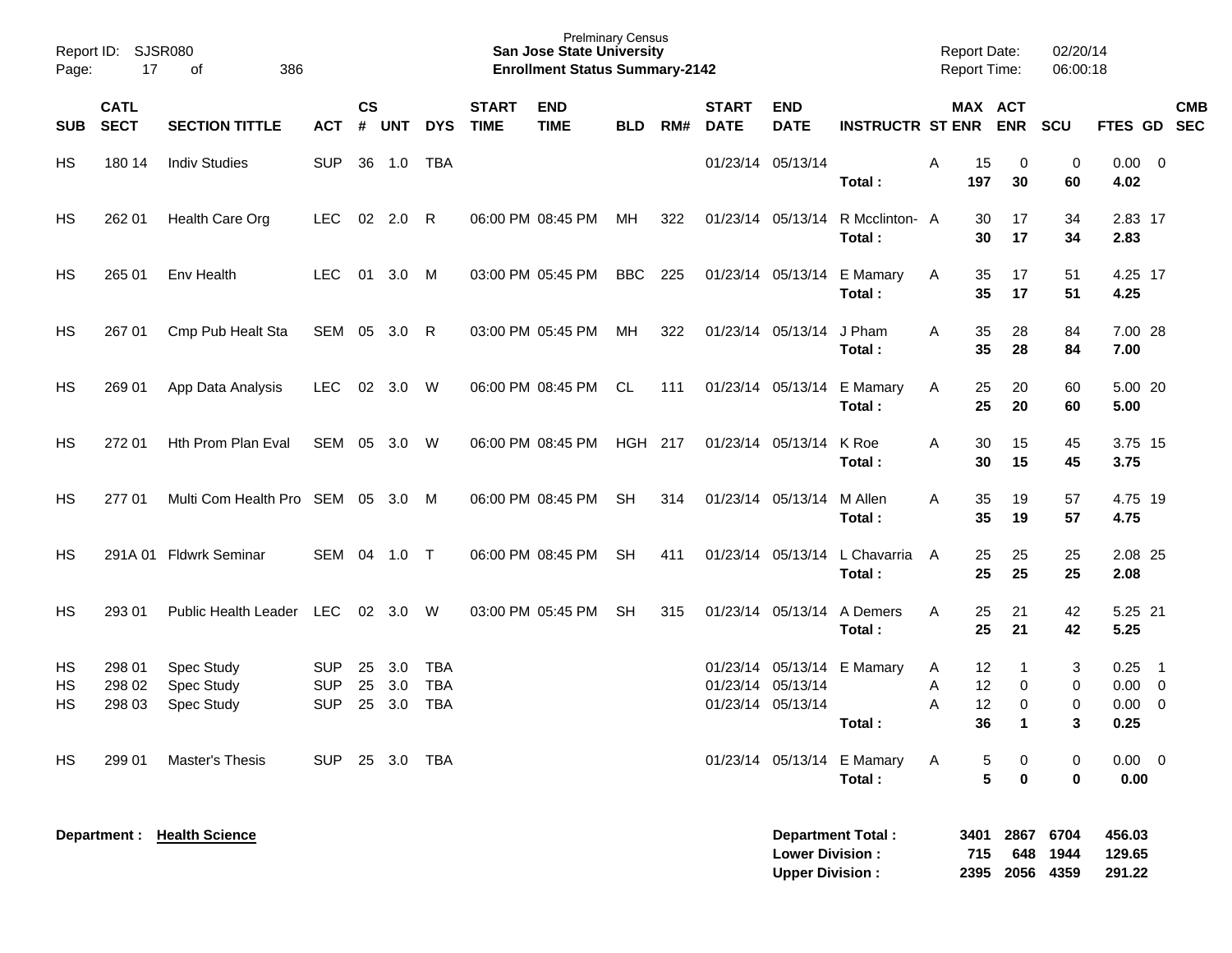| Page:      | Report ID: SJSR080<br>386<br>18<br>of |                       |         |           |            |                      | <b>San Jose State University</b><br><b>Enrollment Status Summary-2142</b> | <b>Prelminary Census</b> |     |                             |                           |                         | <b>Report Date:</b><br><b>Report Time:</b> |                   | 02/20/14<br>06:00:18 |             |     |
|------------|---------------------------------------|-----------------------|---------|-----------|------------|----------------------|---------------------------------------------------------------------------|--------------------------|-----|-----------------------------|---------------------------|-------------------------|--------------------------------------------|-------------------|----------------------|-------------|-----|
| <b>SUB</b> | <b>CATL</b><br><b>SECT</b>            | <b>SECTION TITTLE</b> | $ACT$ # | CS<br>UNT | <b>DYS</b> | <b>START</b><br>TIME | <b>END</b><br>TIME                                                        | <b>BLD</b>               | RM# | <b>START</b><br><b>DATE</b> | <b>END</b><br><b>DATE</b> | <b>INSTRUCTR ST ENR</b> | MAX                                        | ACT<br><b>ENR</b> | <b>SCU</b>           | FTES GD SEC | СМВ |

**Graduate Division : 291 163 401 35.17**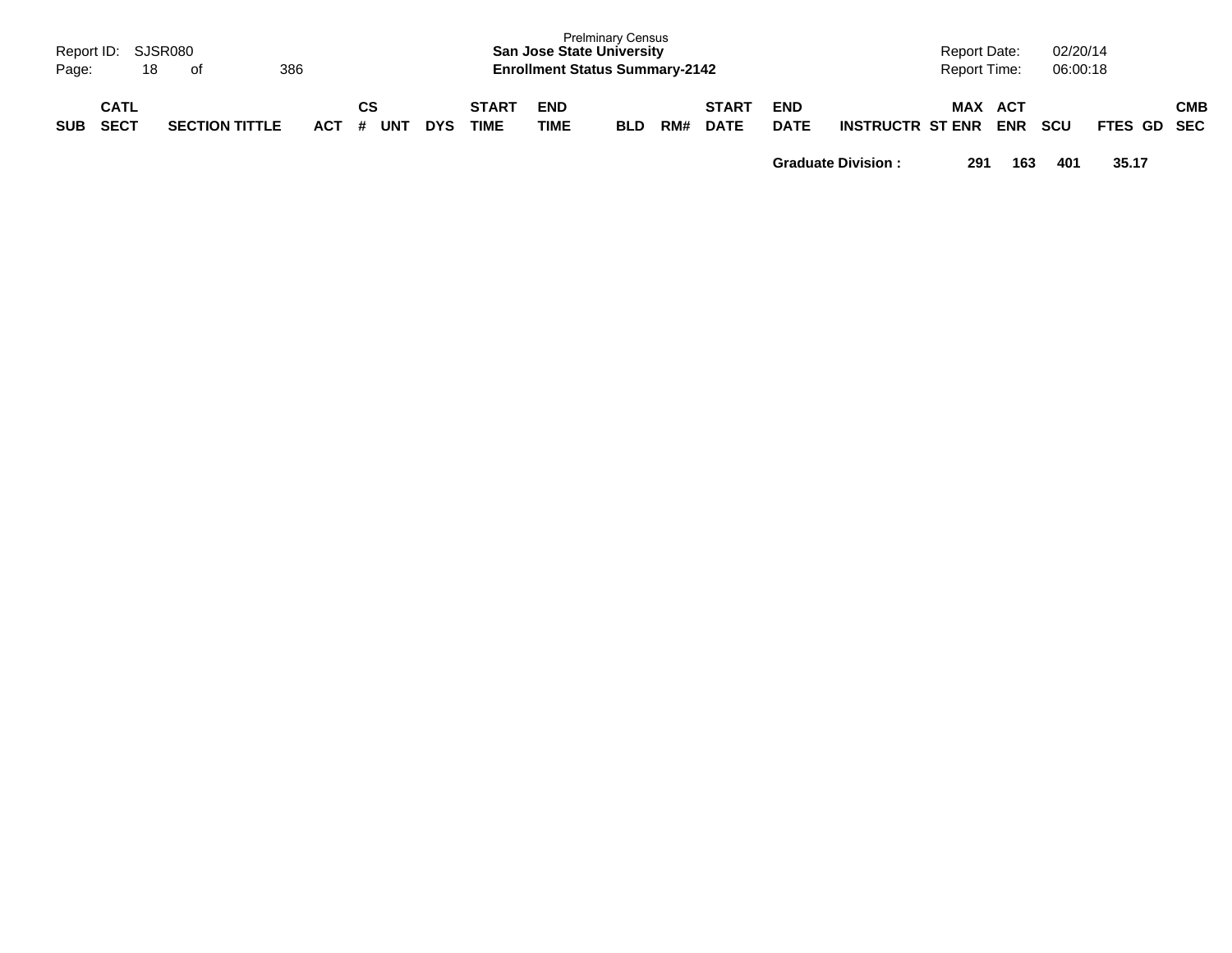| Report ID:<br>Page: | SJSR080<br>19              | οf                                 | 386        |               |       |              |                             | <b>Prelminary Census</b><br><b>San Jose State University</b><br><b>Enrollment Status Summary-2142</b> |            |     |                             |                            |                         |   | <b>Report Date:</b><br><b>Report Time:</b> |                         | 02/20/14<br>06:00:18 |         |                  |                          |
|---------------------|----------------------------|------------------------------------|------------|---------------|-------|--------------|-----------------------------|-------------------------------------------------------------------------------------------------------|------------|-----|-----------------------------|----------------------------|-------------------------|---|--------------------------------------------|-------------------------|----------------------|---------|------------------|--------------------------|
| <b>SUB</b>          | <b>CATL</b><br><b>SECT</b> | <b>SECTION TITTLE</b>              | <b>ACT</b> | $\mathsf{cs}$ | # UNT | <b>DYS</b>   | <b>START</b><br><b>TIME</b> | <b>END</b><br><b>TIME</b>                                                                             | <b>BLD</b> | RM# | <b>START</b><br><b>DATE</b> | <b>END</b><br><b>DATE</b>  | <b>INSTRUCTR ST ENR</b> |   | MAX ACT                                    | <b>ENR</b>              | <b>SCU</b>           | FTES GD |                  | <b>CMB</b><br><b>SEC</b> |
| <b>College</b>      |                            | <b>Applied Sciences &amp; Arts</b> |            |               |       |              |                             |                                                                                                       |            |     |                             |                            |                         |   |                                            |                         |                      |         |                  |                          |
|                     | Department :               | <b>Health Professions</b>          |            |               |       |              |                             |                                                                                                       |            |     |                             |                            |                         |   |                                            |                         |                      |         |                  |                          |
|                     |                            | HPRF 100W 01 Writing Workshop      | SEM        | 04            | 3.0   | TR           |                             | 09:00 AM 10:15 AM                                                                                     | HВ         | 407 | 01/23/14                    | 05/13/14 M Bondi           |                         | A | 25                                         | 10                      | 30                   | 2.00    | $0\,C$           |                          |
| HS                  |                            | 100W 01 Writing Workshop           | SEM        | 04            | 3.0   | TR           |                             | 09:00 AM 10:15 AM                                                                                     | <b>HB</b>  | 407 | 01/23/14                    | 05/13/14 M Bondi           |                         | A | 0                                          | 8                       | 24                   | 1.60    | 0 <sup>C</sup>   |                          |
|                     |                            | NURS 100W 01 Writing Workshop      | SEM        | 04            | 3.0   | <b>TR</b>    |                             | 09:00 AM 10:15 AM                                                                                     | НB         | 407 | 01/23/14                    | 05/13/14 M Bondi           |                         | Α | 0                                          | 9                       | 27                   | 1.80    | 0 <sup>C</sup>   |                          |
| <b>NUFS</b>         |                            | 100W 01 Writing Workshop           | SEM        | 04            | 3.0   | <b>TR</b>    |                             | 09:00 AM 10:15 AM                                                                                     | <b>HB</b>  | 407 | 01/23/14                    | 05/13/14 M Bondi           |                         | A | 0                                          | 0                       | 0                    | 0.00    | 0 <sup>C</sup>   |                          |
| <b>OCTH</b>         |                            | 100W 01 Writing Workshop           | SEM        | 04            | 3.0   | <b>TR</b>    |                             | 09:00 AM 10:15 AM                                                                                     | <b>HB</b>  | 407 | 01/23/14                    | 05/13/14 M Bondi           |                         | Α | 0                                          | 0                       | $\mathbf 0$          | 0.00    | 0 <sup>C</sup>   |                          |
| <b>HPRF</b>         |                            | 100W 02 Writing Workshop           | SEM        | 04            | 3.0   | <b>TR</b>    |                             | 10:30 AM 11:45 AM                                                                                     | <b>HB</b>  | 407 | 01/23/14                    | 05/13/14 M Bondi           |                         | Α | 25                                         | 7                       | 21                   | 1.40    | 0 <sup>C</sup>   |                          |
| HS                  |                            | 100W 02 Writing Workshop           | SEM        | 04            | 3.0   | <b>TR</b>    |                             | 10:30 AM 11:45 AM                                                                                     | HB         | 407 | 01/23/14                    | 05/13/14 M Bondi           |                         | Α | 0                                          | 11                      | 33                   | 2.20    | 0 <sup>C</sup>   |                          |
|                     |                            | NURS 100W 02 Writing Workshop      | SEM        | 04            | 3.0   | <b>TR</b>    |                             | 10:30 AM 11:45 AM                                                                                     | HB         | 407 | 01/23/14                    | 05/13/14 M Bondi           |                         | A | 0                                          | 5                       | 15                   | 1.00    | 0 <sup>C</sup>   |                          |
| <b>NUFS</b>         |                            | 100W 02 Writing Workshop           | SEM        | 04            | 3.0   | <b>TR</b>    |                             | 10:30 AM 11:45 AM                                                                                     | <b>HB</b>  | 407 | 01/23/14                    | 05/13/14 M Bondi           |                         | A | 0                                          | 3                       | 9                    | 0.60    | 0 <sup>C</sup>   |                          |
| OCTH                |                            | 100W 02 Writing Workshop           | SEM        | 04            | 3.0   | <b>TR</b>    |                             | 10:30 AM 11:45 AM                                                                                     | HB         | 407 | 01/23/14                    | 05/13/14 M Bondi           |                         | Α | 0                                          | -1                      | 3                    | 0.20    | 0 <sup>C</sup>   |                          |
| <b>HPRF</b>         |                            | 100W 03 Writing Workshop           | SEM        | 04            | 3.0   | <b>TR</b>    |                             | 01:30 PM 02:45 PM                                                                                     | IS         | 215 | 01/23/14                    |                            | 05/13/14 L Jacoby       | A | 25                                         | 5                       | 15                   | 1.00    | 0 <sup>C</sup>   |                          |
| HS                  |                            | 100W 03 Writing Workshop           | SEM        | 04            | 3.0   | <b>TR</b>    |                             | 01:30 PM 02:45 PM                                                                                     | IS         | 215 | 01/23/14                    |                            | 05/13/14 L Jacoby       | Α | 0                                          | 16                      | 48                   | 3.20    | 0 <sup>C</sup>   |                          |
|                     |                            | NURS 100W 03 Writing Workshop      | SEM        | 04            | 3.0   | <b>TR</b>    |                             | 01:30 PM 02:45 PM                                                                                     | IS         | 215 | 01/23/14                    |                            | 05/13/14 L Jacoby       | Α | 0                                          | $\overline{c}$          | 6                    | 0.40    | 0 <sup>C</sup>   |                          |
| <b>NUFS</b>         |                            | 100W 03 Writing Workshop           | SEM        | 04            | 3.0   | <b>TR</b>    |                             | 01:30 PM 02:45 PM                                                                                     | IS         | 215 | 01/23/14                    |                            | 05/13/14 L Jacoby       | Α | 0                                          | 1                       | 3                    | 0.20    | 0 <sup>C</sup>   |                          |
|                     |                            | OCTH 100W 03 Writing Workshop      | SEM        | 04            | 3.0   | <b>TR</b>    |                             | 01:30 PM 02:45 PM                                                                                     | IS         | 215 | 01/23/14                    |                            | 05/13/14 L Jacoby       | Α | 0                                          | $\overline{\mathbf{1}}$ | 3                    | 0.20    | 0 <sup>C</sup>   |                          |
| <b>HPRF</b>         |                            | 100W 04 Writing Workshop           | SEM        | 04            | 3.0   | MW           |                             | 01:30 PM 02:45 PM                                                                                     | IS         | 215 | 01/23/14                    | 05/13/14                   | D Caterina              | A | 25                                         | 3                       | 9                    | 0.60    | 0 <sup>C</sup>   |                          |
| HS                  |                            | 100W 04 Writing Workshop           | SEM        | 04            | 3.0   | MW           |                             | 01:30 PM 02:45 PM                                                                                     | IS         | 215 | 01/23/14                    |                            | 05/13/14 D Caterina     | A | 0                                          | 10                      | 30                   | 2.00    | 0 <sup>C</sup>   |                          |
|                     |                            | NURS 100W 04 Writing Workshop      | SEM        | 04            | 3.0   | <b>MW</b>    |                             | 01:30 PM 02:45 PM                                                                                     | IS         | 215 | 01/23/14                    | 05/13/14                   | D Caterina              | A | 0                                          | $\mathbf 0$             | 0                    | 0.00    | 0 <sup>C</sup>   |                          |
| <b>NUFS</b>         |                            | 100W 04 Writing Workshop           | SEM        | 04            | 3.0   | <b>MW</b>    |                             | 01:30 PM 02:45 PM                                                                                     | IS         | 215 | 01/23/14                    | 05/13/14                   | D Caterina              | A | 0                                          | 3                       | 9                    | 0.60    | 0 <sup>C</sup>   |                          |
| <b>OCTH</b>         |                            | 100W 04 Writing Workshop           | SEM        | 04            | 3.0   | <b>MW</b>    |                             | 01:30 PM 02:45 PM                                                                                     | IS         | 215 | 01/23/14                    |                            | 05/13/14 D Caterina     | A | 0                                          | 0                       | 0                    | 0.00    | 0 <sup>C</sup>   |                          |
| <b>HPRF</b>         |                            | 100W 05 Writing Workshop           | SEM        | 04            | 3.0   | <b>MW</b>    |                             | 12:00 PM 01:15 PM                                                                                     | <b>CL</b>  | 316 | 01/23/14                    | 05/13/14 E Chiu            |                         | A | 25                                         | 6                       | 18                   | 1.20    | 0 <sup>C</sup>   |                          |
| HS                  |                            | 100W 05 Writing Workshop           | SEM        | 04            | 3.0   | <b>MW</b>    |                             | 12:00 PM 01:15 PM                                                                                     | <b>CL</b>  | 316 | 01/23/14                    | 05/13/14 E Chiu            |                         | Α | 0                                          | 14                      | 42                   | 2.80    | 0 <sup>C</sup>   |                          |
|                     |                            | NURS 100W 05 Writing Workshop      | SEM        | 04            | 3.0   | <b>MW</b>    |                             | 12:00 PM 01:15 PM                                                                                     | <b>CL</b>  | 316 | 01/23/14                    | 05/13/14 E Chiu            |                         | A | 0                                          | 3                       | 9                    | 0.60    | 0 <sup>C</sup>   |                          |
| <b>NUFS</b>         |                            | 100W 05 Writing Workshop           | SEM        | 04            | 3.0   | <b>MW</b>    |                             | 12:00 PM 01:15 PM                                                                                     | <b>CL</b>  | 316 | 01/23/14                    | 05/13/14 E Chiu            |                         | A | 0                                          | 2                       | 6                    | 0.40    | 0 <sup>C</sup>   |                          |
| OCTH                |                            | 100W 05 Writing Workshop           | SEM        | 04            | 3.0   | MW           |                             | 12:00 PM 01:15 PM                                                                                     | <b>CL</b>  | 316 | 01/23/14                    | 05/13/14 E Chiu            |                         | A | 0                                          | 0                       | 0                    | 0.00    | 0 <sup>C</sup>   |                          |
| <b>HPRF</b>         |                            | 100W 06 Writing Workshop           | SEM        | 04            | 3.0   | $\top$       |                             | 03:00 PM 05:45 PM                                                                                     | <b>CL</b>  | 324 | 01/23/14                    | 05/13/14 N Clinch          |                         | Α | 25                                         | 4                       | 12                   | 0.80    | 0 <sup>C</sup>   |                          |
| HS                  |                            | 100W 06 Writing Workshop           | SEM        | 04            | 3.0   | $\mathsf{T}$ |                             | 03:00 PM 05:45 PM                                                                                     | <b>CL</b>  | 324 | 01/23/14                    | 05/13/14 N Clinch          |                         | A | 0                                          | 14                      | 42                   | 2.80    | 0 <sup>C</sup>   |                          |
| <b>NURS</b>         |                            | 100W 06 Writing Workshop           | SEM        | 04            | 3.0   | $\top$       |                             | 03:00 PM 05:45 PM                                                                                     | <b>CL</b>  | 324 | 01/23/14                    | 05/13/14 N Clinch          |                         | A | 0                                          | $\overline{2}$          | 6                    | 0.45    | $1\,C$           |                          |
| <b>NUFS</b>         |                            | 100W 06 Writing Workshop           | SEM        | 04            | 3.0   |              |                             | 03:00 PM 05:45 PM                                                                                     | <b>CL</b>  | 324 | 01/23/14                    | 05/13/14 N Clinch          |                         |   | 0                                          | 3                       |                      | 0.60    | $0\,C$           |                          |
|                     |                            | OCTH 100W 06 Writing Workshop      | SEM        | 04            | 3.0   | $\top$       |                             | 03:00 PM 05:45 PM                                                                                     | CL         | 324 |                             | 01/23/14 05/13/14 N Clinch |                         | A | 0                                          | 0                       | 0                    | 0.00    | $0\,C$           |                          |
|                     |                            | HPRF 100W 07 Writing Workshop      | <b>SEM</b> |               | 3.0   |              |                             |                                                                                                       |            |     |                             |                            |                         | Χ | 0                                          | 0                       | 0                    | 0.00    | 0                |                          |
| HS                  |                            | 100W 07 Writing Workshop           | <b>SEM</b> |               | 3.0   |              |                             |                                                                                                       |            |     |                             |                            |                         | X | 0                                          | 0                       | 0                    | 0.00    | - 0              |                          |
|                     |                            | NURS 100W 07 Writing Workshop      | <b>SEM</b> |               | 3.0   |              |                             |                                                                                                       |            |     |                             |                            |                         | X | 0                                          | 0                       | 0                    | 0.00    | - 0              |                          |
|                     |                            | NUFS 100W 07 Writing Workshop      | <b>SEM</b> |               | 3.0   |              |                             |                                                                                                       |            |     |                             |                            |                         | X | 0                                          | 0                       | 0                    | 0.00    | $\overline{0}$   |                          |
|                     |                            | OCTH 100W 07 Writing Workshop      | <b>SEM</b> |               | 3.0   |              |                             |                                                                                                       |            |     |                             |                            |                         | Χ | 0                                          | 0                       | 0                    | 0.00    | $\boldsymbol{0}$ |                          |
|                     |                            | HPRF 100W 08 Writing Workshop      | SEM 04     |               | 3.0   | $\mathsf T$  |                             | 06:00 PM 08:45 PM                                                                                     | IS         | 215 |                             | 01/23/14 05/13/14 L Jacoby |                         | Α | 25                                         | 7                       | 21                   | 1.40    | $0\,C$           |                          |
| HS                  |                            | 100W 08 Writing Workshop           | SEM 04 3.0 |               |       | Т            |                             | 06:00 PM 08:45 PM                                                                                     | <b>IS</b>  | 215 |                             | 01/23/14 05/13/14 L Jacoby |                         | A | 0                                          | 5                       | 15                   | 1.00    | $0\,C$           |                          |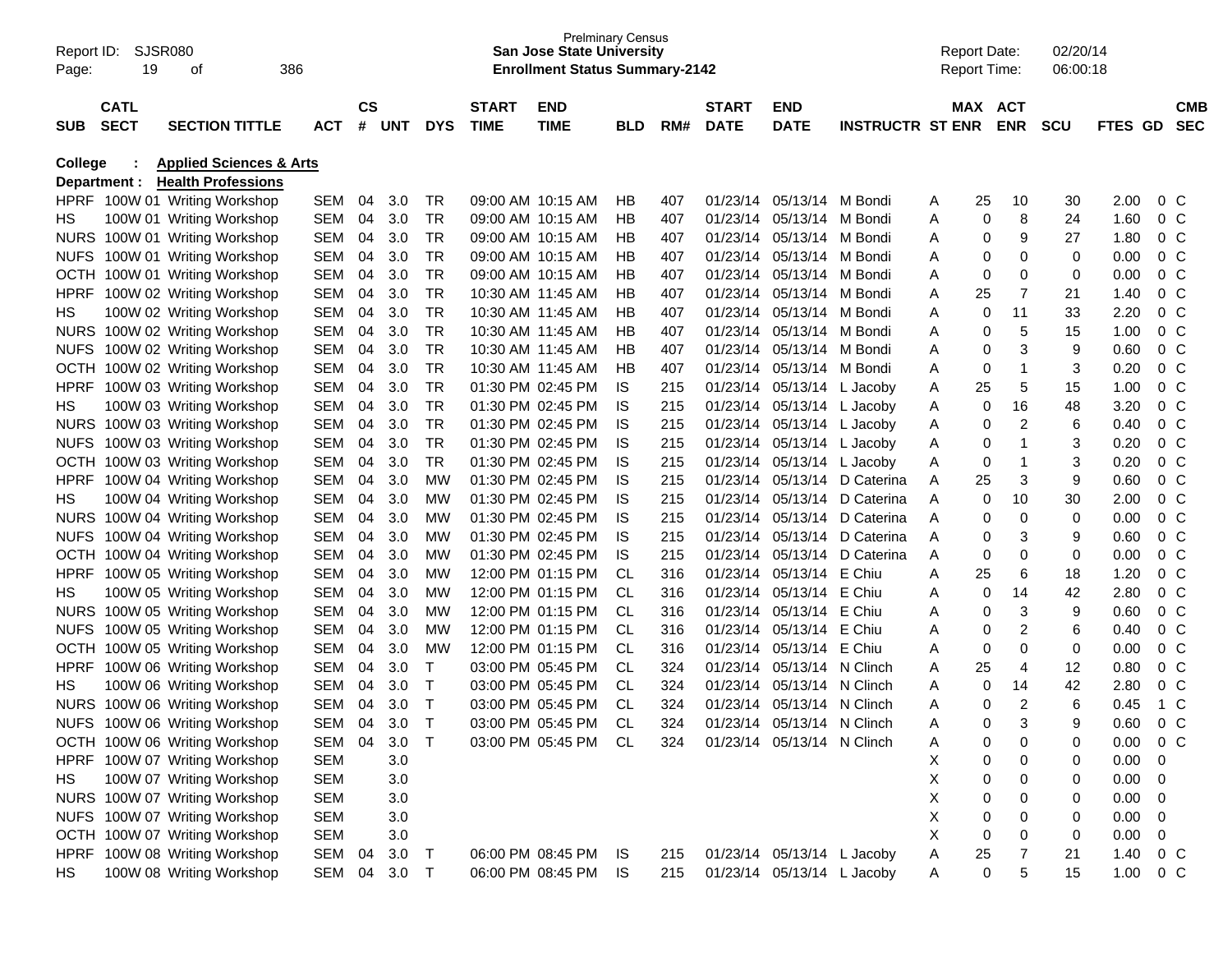| Report ID:<br>20<br>Page:                | SJSR080<br>386<br>οf          |              |                    |            |            |                             | <b>San Jose State University</b><br><b>Enrollment Status Summary-2142</b> | <b>Prelminary Census</b> |     |                             |                           |                             | <b>Report Date:</b><br>Report Time: |                              | 02/20/14<br>06:00:18 |          |                |                          |
|------------------------------------------|-------------------------------|--------------|--------------------|------------|------------|-----------------------------|---------------------------------------------------------------------------|--------------------------|-----|-----------------------------|---------------------------|-----------------------------|-------------------------------------|------------------------------|----------------------|----------|----------------|--------------------------|
| <b>CATL</b><br><b>SECT</b><br><b>SUB</b> | <b>SECTION TITTLE</b>         | <b>ACT</b>   | $\mathsf{cs}$<br># | <b>UNT</b> | <b>DYS</b> | <b>START</b><br><b>TIME</b> | <b>END</b><br><b>TIME</b>                                                 | <b>BLD</b>               | RM# | <b>START</b><br><b>DATE</b> | <b>END</b><br><b>DATE</b> | <b>INSTRUCTR ST ENR</b>     |                                     | <b>MAX ACT</b><br><b>ENR</b> | <b>SCU</b>           | FTES GD  |                | <b>CMB</b><br><b>SEC</b> |
|                                          | NURS 100W 08 Writing Workshop | <b>SEM</b>   | 04                 | 3.0        | Т          |                             | 06:00 PM 08:45 PM                                                         | IS.                      | 215 | 01/23/14                    | 05/13/14                  | L Jacoby                    | A                                   | 9<br>0                       | 27                   | 1.85     | 1 C            |                          |
| <b>NUFS</b>                              | 100W 08 Writing Workshop      | <b>SEM</b>   | 04                 | 3.0        | т          |                             | 06:00 PM 08:45 PM                                                         | IS                       | 215 | 01/23/14                    | 05/13/14                  | L Jacoby                    | Α                                   | 3<br>0                       | 9                    | 0.60     | 0 <sup>o</sup> |                          |
| OCTH                                     | 100W 08 Writing Workshop      | <b>SEM</b>   | 04                 | 3.0        | т          |                             | 06:00 PM 08:45 PM                                                         | IS.                      | 215 | 01/23/14                    | 05/13/14                  | L Jacoby                    | Α                                   | 0<br>0                       | 0                    | 0.00     | 0 <sup>o</sup> |                          |
| <b>HPRF</b>                              | 100W 09 Writing Workshop      | <b>SEM</b>   |                    | 3.0        |            |                             |                                                                           |                          |     |                             |                           |                             | х                                   | 0<br>0                       | 0                    | 0.00     | 0              |                          |
| НS                                       | 100W 09 Writing Workshop      | <b>SEM</b>   |                    | 3.0        |            |                             |                                                                           |                          |     |                             |                           |                             | х                                   | 0<br>0                       | 0                    | 0.00     | 0              |                          |
| <b>NURS</b>                              | 100W 09 Writing Workshop      | <b>SEM</b>   |                    | 3.0        |            |                             |                                                                           |                          |     |                             |                           |                             | х                                   | 0<br>0                       | 0                    | 0.00     | 0              |                          |
| <b>NUFS</b>                              | 100W 09 Writing Workshop      | <b>SEM</b>   |                    | 3.0        |            |                             |                                                                           |                          |     |                             |                           |                             | х                                   | 0<br>0                       | 0                    | 0.00     | 0              |                          |
| OCTH                                     | 100W 09 Writing Workshop      | <b>SEM</b>   |                    | 3.0        |            |                             |                                                                           |                          |     |                             |                           |                             | х                                   | 0<br>0                       | 0                    | 0.00     | 0              |                          |
| <b>HPRF</b>                              | 100W 10 Writing Workshop      | <b>SEM</b>   | 04                 | 3.0        | M          |                             | 03:00 PM 05:45 PM                                                         | IS.                      | 215 | 01/23/14                    | 05/13/14                  | S Ash                       | 25<br>Α                             | 6                            | 18                   | 1.20     | 0 <sup>o</sup> |                          |
| НS                                       | 100W 10 Writing Workshop      | <b>SEM</b>   | 04                 | 3.0        | M          |                             | 03:00 PM 05:45 PM                                                         | IS.                      | 215 | 01/23/14                    | 05/13/14                  | S Ash                       | Α                                   | 11<br>0                      | 33                   | 2.20     | 0 <sup>o</sup> |                          |
| <b>NURS</b>                              | 100W 10 Writing Workshop      | <b>SEM</b>   | 04                 | 3.0        | M          |                             | 03:00 PM 05:45 PM                                                         | IS.                      | 215 | 01/23/14                    | 05/13/14                  | S Ash                       | Α                                   | 7<br>0                       | 21                   | 1.40     | 0 <sup>o</sup> |                          |
| <b>NUFS</b>                              | 100W 10 Writing Workshop      | <b>SEM</b>   | 04                 | 3.0        | M          |                             | 03:00 PM 05:45 PM                                                         | IS.                      | 215 | 01/23/14                    | 05/13/14                  | S Ash                       | Α                                   | 0<br>0                       | 0                    | 0.00     | 0 <sup>o</sup> |                          |
| <b>OCTH</b>                              | 100W 10 Writing Workshop      | <b>SEM</b>   | 04                 | 3.0        | M          |                             | 03:00 PM 05:45 PM                                                         | IS                       | 215 | 01/23/14                    | 05/13/14                  | S Ash                       | Α                                   | 0<br>-1                      | 3                    | 0.20     | 0 <sup>o</sup> |                          |
| <b>HPRF</b>                              | 100W 11 Writing Workshop      | <b>SEM</b>   |                    | 3.0        |            |                             |                                                                           |                          |     |                             |                           |                             | х                                   | 0<br>0                       | 0                    | 0.00     | 0              |                          |
| НS                                       | 100W 11 Writing Workshop      | <b>SEM</b>   |                    | 3.0        |            |                             |                                                                           |                          |     |                             |                           |                             | х                                   | 0<br>0                       | 0                    | 0.00     | 0              |                          |
| <b>NURS</b>                              | 100W 11 Writing Workshop      | <b>SEM</b>   |                    | 3.0        |            |                             |                                                                           |                          |     |                             |                           |                             | х                                   | 0<br>0                       | 0                    | 0.00     | 0              |                          |
| <b>NUFS</b>                              | 100W 11 Writing Workshop      | <b>SEM</b>   |                    | 3.0        |            |                             |                                                                           |                          |     |                             |                           |                             | х                                   | 0<br>0                       | 0                    | 0.00     | 0              |                          |
| <b>OCTH</b>                              | 100W 11 Writing Workshop      | <b>SEM</b>   |                    | 3.0        |            |                             |                                                                           |                          |     |                             |                           |                             | х                                   | 0<br>0                       | 0                    | 0.00     | 0              |                          |
| <b>HPRF</b>                              | 100W 12 Writing Workshop      | <b>SEM</b>   | 04                 | 3.0        | Т          |                             | 03:00 PM 05:45 PM                                                         | <b>SPXC 211</b>          |     | 01/23/14                    | 05/13/14                  | D Caterina                  | A<br>25                             | -1                           | 3                    | 0.20     | 0 <sup>o</sup> |                          |
| HS                                       | 100W 12 Writing Workshop      | <b>SEM</b>   | 04                 | 3.0        | Т          |                             | 03:00 PM 05:45 PM                                                         | <b>SPXC 211</b>          |     | 01/23/14                    | 05/13/14                  | D Caterina                  | Α                                   | 10<br>0                      | 30                   | 2.00     | 0 <sup>o</sup> |                          |
| <b>NURS</b>                              | 100W 12 Writing Workshop      | <b>SEM</b>   | 04                 | 3.0        | т          |                             | 03:00 PM 05:45 PM                                                         | <b>SPXC 211</b>          |     | 01/23/14                    | 05/13/14                  | D Caterina                  | Α                                   | 0<br>-1                      | 3                    | 0.20     | 0 <sup>o</sup> |                          |
| <b>NUFS</b>                              | 100W 12 Writing Workshop      | <b>SEM</b>   | 04                 | 3.0        | т          |                             | 03:00 PM 05:45 PM                                                         | <b>SPXC 211</b>          |     | 01/23/14                    | 05/13/14                  | D Caterina                  | Α                                   | 0<br>0                       | 0                    | 0.00     | 0 <sup>o</sup> |                          |
| <b>OCTH</b>                              | 100W 12 Writing Workshop      | <b>SEM</b>   | 04                 | 3.0        | Τ          |                             | 03:00 PM 05:45 PM                                                         | <b>SPXC 211</b>          |     | 01/23/14                    | 05/13/14                  | D Caterina                  | Α                                   | 0<br>0                       | 0                    | 0.00     | 0 <sup>o</sup> |                          |
| <b>HPRF</b>                              | 100W 13 Writing Workshop      | <b>SEM</b>   |                    | 3.0        |            |                             |                                                                           |                          |     |                             |                           |                             | х                                   | 0<br>0                       | 0                    | 0.00     | 0              |                          |
| НS                                       | 100W 13 Writing Workshop      | <b>SEM</b>   |                    | 3.0        |            |                             |                                                                           |                          |     |                             |                           |                             | х                                   | 0<br>0                       | 0                    | 0.00     | 0              |                          |
| <b>NURS</b>                              | 100W 13 Writing Workshop      | <b>SEM</b>   |                    | 3.0        |            |                             |                                                                           |                          |     |                             |                           |                             | х                                   | 0<br>0                       | 0                    | 0.00     | 0              |                          |
| <b>NUFS</b>                              | 100W 13 Writing Workshop      | <b>SEM</b>   |                    | 3.0        |            |                             |                                                                           |                          |     |                             |                           |                             | Χ                                   | 0<br>0                       | 0                    | 0.00     | 0              |                          |
|                                          | OCTH 100W 13 Writing Workshop | <b>SEM</b>   |                    | 3.0        |            |                             |                                                                           |                          |     |                             |                           |                             | X                                   | 0<br>0                       | 0                    | 0.00     | 0              |                          |
|                                          |                               |              |                    |            |            |                             |                                                                           |                          |     |                             |                           | Total:                      | 225                                 | 204                          | 612                  | 40.90    |                |                          |
|                                          |                               |              |                    |            |            |                             |                                                                           |                          |     |                             |                           |                             |                                     |                              |                      |          |                |                          |
| HPRF 134 01                              | Comp Alt Health               | <b>LEC</b>   | 02                 | 3.0        | R          |                             | 06:00 PM 08:45 PM                                                         | CCB.                     | 102 | 01/23/14                    | 05/13/14                  | C. Haas                     | 40<br>A                             | 3                            | 9                    | 0.65     | 1 C            |                          |
|                                          | NUFS 134 01 Comp Alt Health   | LEC 02 3.0 R |                    |            |            |                             | 06:00 PM 08:45 PM CCB 102                                                 |                          |     |                             | 01/23/14 05/13/14 C Haas  |                             | A                                   | 37<br>0                      | 111                  | 7.45 1 C |                |                          |
|                                          |                               |              |                    |            |            |                             |                                                                           |                          |     |                             |                           | Total:                      | 40                                  | 40                           | 120                  | 8.10     |                |                          |
|                                          |                               |              |                    |            |            |                             |                                                                           |                          |     |                             |                           |                             |                                     |                              |                      |          |                |                          |
| HPRF 135 01                              | <b>Hith Multiculture</b>      | LEC 03 3.0 W |                    |            |            |                             | 03:00 PM 05:45 PM                                                         | SH                       | 100 |                             |                           | 01/23/14 05/13/14 R Olaisen | 125<br>A                            | 16                           | 48                   | 3.25     | 1 C            |                          |
| 135 01<br>HS.                            | <b>Hith Multiculture</b>      | LEC          |                    | 03 3.0     | W          |                             | 03:00 PM 05:45 PM                                                         | SH                       | 100 |                             |                           | 01/23/14 05/13/14 R Olaisen | A                                   | 0<br>34                      | 102                  | 6.90     | 2 C            |                          |
| NUFS 135 01                              | <b>Hith Multiculture</b>      | LEC          |                    | 03 3.0     | W          |                             | 03:00 PM 05:45 PM                                                         | SH                       | 100 |                             |                           | 01/23/14 05/13/14 R Olaisen | A                                   | 0<br>12                      | 36                   | 2.45     | 1 C            |                          |
| NURS 135 01                              | <b>Hith Multiculture</b>      | <b>LEC</b>   |                    | 03 3.0     | W          |                             | 03:00 PM 05:45 PM                                                         | <b>SH</b>                | 100 |                             |                           | 01/23/14 05/13/14 R Olaisen | A                                   | 0<br>$\overline{c}$          | 6                    | 0.40     | 0 C            |                          |
| OCTH 135 01                              | <b>Hith Multiculture</b>      | LEC 03 3.0 W |                    |            |            |                             | 03:00 PM 05:45 PM                                                         | SH                       | 100 |                             |                           | 01/23/14 05/13/14 R Olaisen | A                                   | 0<br>$\overline{2}$          | 6                    | 0.40     | 0 C            |                          |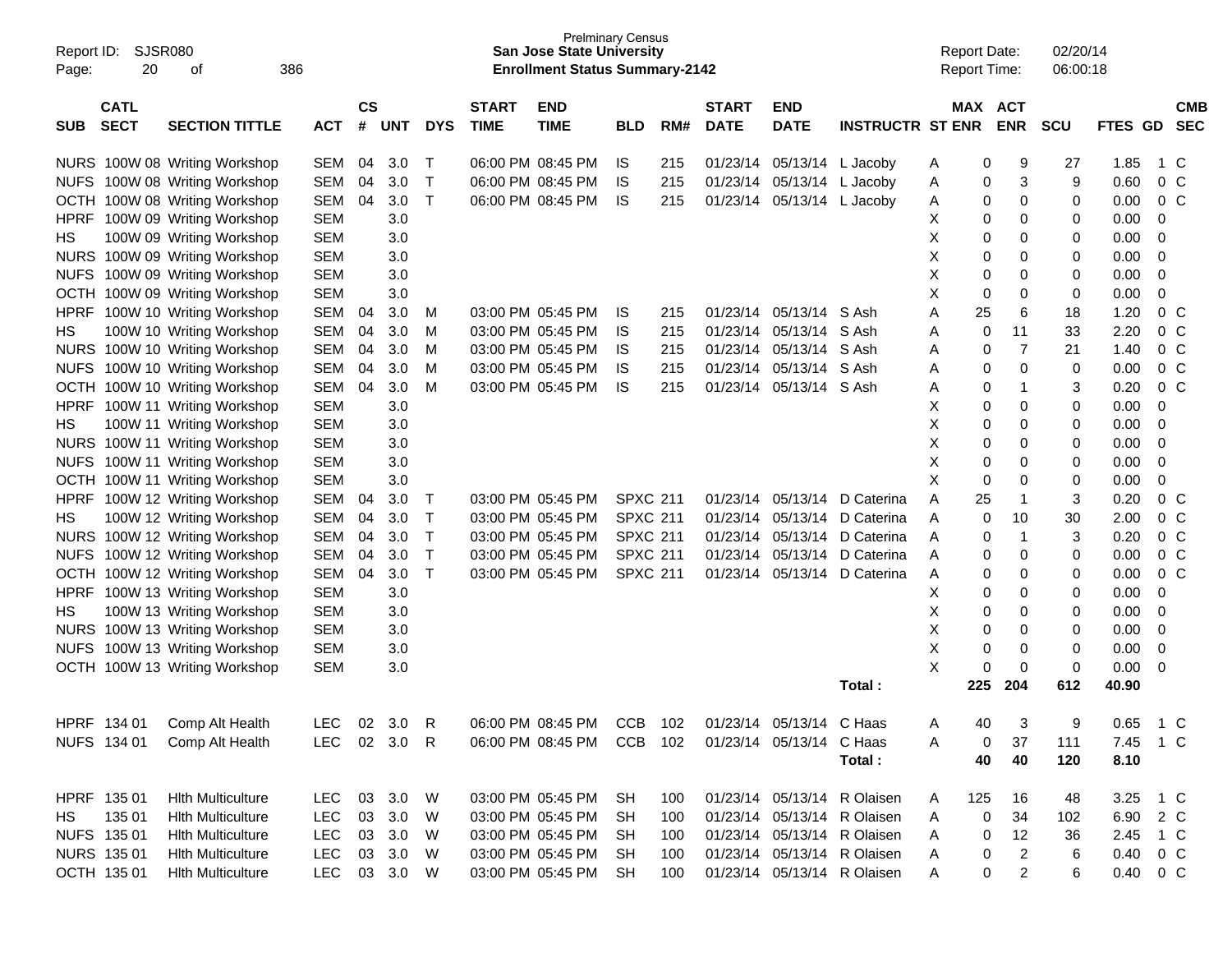| Report ID:<br>Page: | <b>SJSR080</b><br>21       | 386                      |            |                |            |            | <b>Prelminary Census</b><br><b>San Jose State University</b><br><b>Enrollment Status Summary-2142</b> |                           |            |     |                             |                           | Report Date:<br><b>Report Time:</b> |         | 02/20/14<br>06:00:18     |                        |                |        |                          |
|---------------------|----------------------------|--------------------------|------------|----------------|------------|------------|-------------------------------------------------------------------------------------------------------|---------------------------|------------|-----|-----------------------------|---------------------------|-------------------------------------|---------|--------------------------|------------------------|----------------|--------|--------------------------|
| <b>SUB</b>          | <b>CATL</b><br><b>SECT</b> | <b>SECTION TITTLE</b>    | <b>ACT</b> | <b>CS</b><br># | <b>UNT</b> | <b>DYS</b> | <b>START</b><br><b>TIME</b>                                                                           | <b>END</b><br><b>TIME</b> | <b>BLD</b> | RM# | <b>START</b><br><b>DATE</b> | <b>END</b><br><b>DATE</b> | <b>INSTRUCTR ST ENR</b>             | MAX     | <b>ACT</b><br><b>ENR</b> | <b>SCU</b>             | <b>FTES GD</b> |        | <b>CMB</b><br><b>SEC</b> |
| <b>HPRF</b>         | 135 02                     | <b>Hith Multiculture</b> | <b>LEC</b> | 03             | 3.0        |            |                                                                                                       | 06:00 PM 08:45 PM         | SН         | 348 |                             | 01/23/14 05/13/14         | M Allen                             | 30<br>A |                          | 24<br>8                | 1.60           | $0\,C$ |                          |
| HS.                 | 135 02                     | <b>Hith Multiculture</b> | <b>LEC</b> | 03             | 3.0        |            |                                                                                                       | 06:00 PM 08:45 PM         | <b>SH</b>  | 348 | 01/23/14                    | 05/13/14                  | M Allen                             | A       | 19<br>0                  | 57                     | 3.80           | $0\,C$ |                          |
| <b>NUFS</b>         | 135 02                     | <b>Hith Multiculture</b> | <b>LEC</b> | 03             | 3.0        |            |                                                                                                       | 06:00 PM 08:45 PM         | <b>SH</b>  | 348 | 01/23/14                    | 05/13/14                  | M Allen                             | A       | 0                        | 9<br>3                 | 0.60           | $0\,C$ |                          |
| <b>NURS</b>         | 135 02                     | Hith Multiculture        | <b>LEC</b> | 03             | 3.0        |            |                                                                                                       | 06:00 PM 08:45 PM         | <b>SH</b>  | 348 | 01/23/14                    | 05/13/14                  | M Allen                             | A       | 0                        | 0<br>$\Omega$          | 0.00           | $0\,C$ |                          |
| <b>OCTH</b>         | 135 02                     | Hith Multiculture        | <b>LEC</b> | 03             | 3.0        |            |                                                                                                       | 06:00 PM 08:45 PM         | SH         | 348 | 01/23/14                    | 05/13/14                  | M Allen                             | A       | 0                        | 0<br>0                 | 0.00           | $0\,C$ |                          |
| <b>HPRF</b>         | 135 03                     | <b>Hith Multiculture</b> | <b>LEC</b> | 03             | 3.0        | <b>TR</b>  | 01:30 PM                                                                                              | 02:45 PM                  | <b>SH</b>  | 315 | 01/23/14                    | 05/13/14                  | A Mukherjea A                       | 30      |                          | 18<br>6                | 1.20           | $0\,C$ |                          |
| HS.                 | 135 03                     | Hith Multiculture        | <b>LEC</b> | 03             | 3.0        | <b>TR</b>  |                                                                                                       | 01:30 PM 02:45 PM         | <b>SH</b>  | 315 | 01/23/14                    | 05/13/14                  | A Mukherjea A                       |         | $\Omega$<br>15           | 45                     | 3.05           | 1 C    |                          |
| <b>NUFS</b>         | 135 03                     | Hith Multiculture        | <b>LEC</b> | 03             | 3.0        | TR         |                                                                                                       | 01:30 PM 02:45 PM         | SH         | 315 | 01/23/14                    | 05/13/14                  | A Mukherjea A                       |         | 0                        | 9<br>3                 | 0.60           | $0\,C$ |                          |
| <b>NURS</b>         | 135 03                     | <b>Hith Multiculture</b> | <b>LEC</b> | 03             | 3.0        | <b>TR</b>  |                                                                                                       | 01:30 PM 02:45 PM         | <b>SH</b>  | 315 | 01/23/14                    | 05/13/14                  | A Mukherjea A                       |         | 0                        | 0<br>0                 | 0.00           | $0\,C$ |                          |
| <b>OCTH</b>         | 135 03                     | <b>Hith Multiculture</b> | <b>LEC</b> | 03             | 3.0        | <b>TR</b>  |                                                                                                       | 01:30 PM 02:45 PM         | <b>SH</b>  | 315 | 01/23/14                    | 05/13/14                  | A Mukherjea A                       |         | 0                        | 9<br>3                 | 0.60           | $0\,C$ |                          |
| <b>HPRF</b>         | 135 04                     | Hith Multiculture        | <b>LEC</b> | 03             | 3.0        | <b>TR</b>  |                                                                                                       | 12:00 PM 01:15 PM         | MН         | 235 | 01/23/14                    | 05/13/14 A Shaw           |                                     | 30<br>A | 10                       | 30                     | 2.00           | $0\,C$ |                          |
| HS.                 | 135 04                     | <b>Hith Multiculture</b> | <b>LEC</b> | 03             | 3.0        | <b>TR</b>  |                                                                                                       | 12:00 PM 01:15 PM         | MН         | 235 | 01/23/14                    | 05/13/14 A Shaw           |                                     | A       | 0                        | 27<br>9                | 1.85           | 1 C    |                          |
| <b>NUFS</b>         | 135 04                     | <b>Hith Multiculture</b> | <b>LEC</b> | 03             | 3.0        | <b>TR</b>  |                                                                                                       | 12:00 PM 01:15 PM         | MН         | 235 | 01/23/14                    | 05/13/14 A Shaw           |                                     | A       | 0                        | $12 \overline{ }$<br>4 | 0.80           | $0\,C$ |                          |
| <b>NURS</b>         | 135 04                     | <b>Hith Multiculture</b> | <b>LEC</b> | 03             | 3.0        | TR         |                                                                                                       | 12:00 PM 01:15 PM         | MН         | 235 | 01/23/14                    | 05/13/14 A Shaw           |                                     | A       | 0                        | $\Omega$<br>0          | 0.00           | $0\,C$ |                          |
| <b>OCTH</b>         | 135 04                     | <b>Hith Multiculture</b> | LEC        | 03             | 3.0        | <b>TR</b>  |                                                                                                       | 12:00 PM 01:15 PM         | MН         | 235 | 01/23/14                    | 05/13/14                  | A Shaw                              | A       | 0                        | 6<br>2                 | 0.40           | $0\,C$ |                          |
|                     |                            |                          |            |                |            |            |                                                                                                       |                           |            |     |                             |                           | Total :                             | 215     | 148                      | 444                    | 29.90          |        |                          |

| Department : | <b>Health Professions</b><br>Department Total: | 480 | 392 | 1176 | 78.90 |
|--------------|------------------------------------------------|-----|-----|------|-------|
|              | <b>Lower Division:</b>                         |     |     |      | 0.00  |
|              | <b>Upper Division:</b>                         | 480 | 392 | 1176 | 78.90 |
|              | <b>Graduate Division:</b>                      |     |     |      | 0.00  |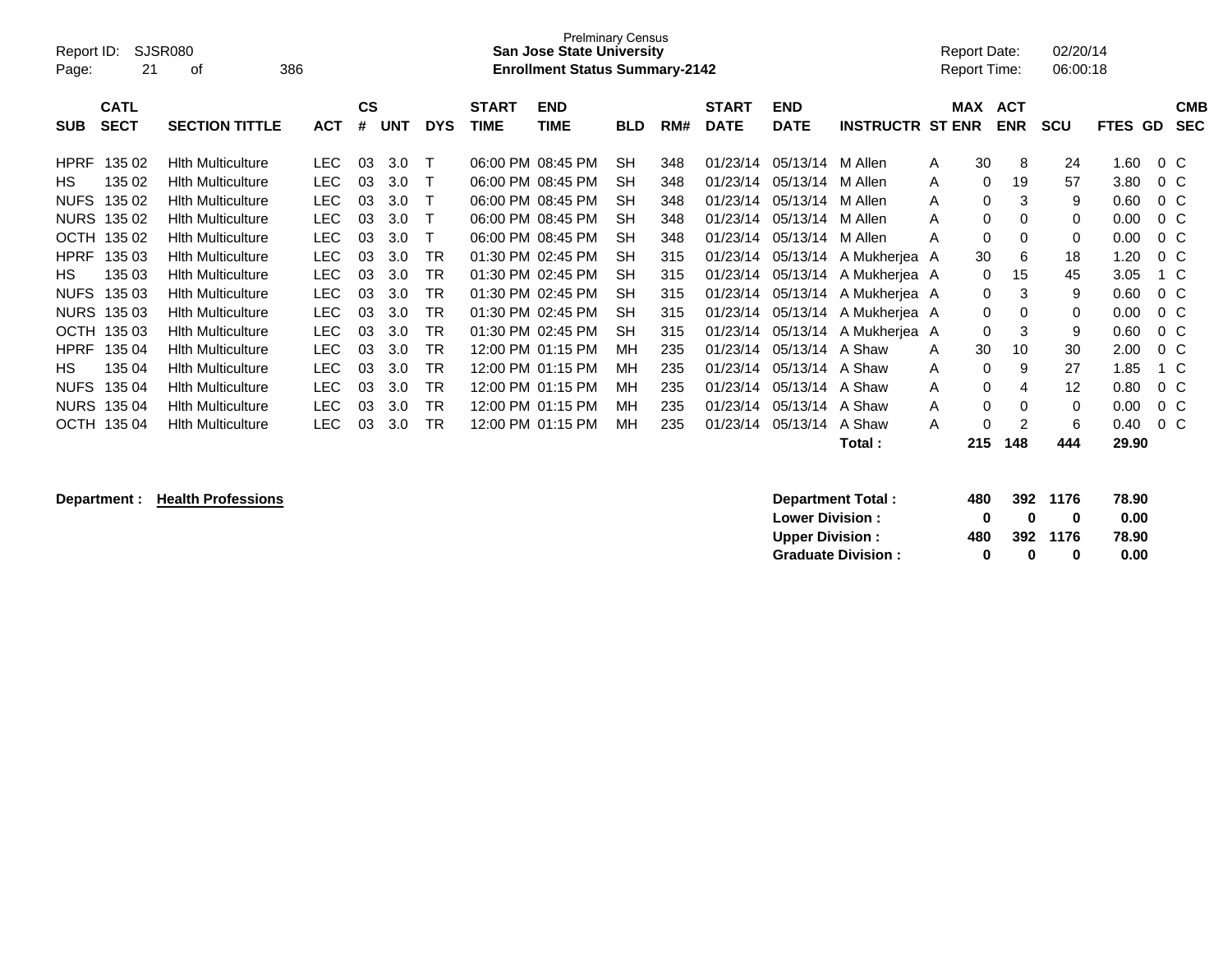| Page:                          | SJSR080<br>Report ID:<br>22<br>386<br>οf |                                                                     |               |                    |            |            |                             | <b>San Jose State University</b><br><b>Enrollment Status Summary-2142</b> | <b>Prelminary Census</b> |     |                             |                            |                                          | <b>Report Date:</b><br>Report Time: |             |                       | 02/20/14<br>06:00:18    |              |                         |                          |
|--------------------------------|------------------------------------------|---------------------------------------------------------------------|---------------|--------------------|------------|------------|-----------------------------|---------------------------------------------------------------------------|--------------------------|-----|-----------------------------|----------------------------|------------------------------------------|-------------------------------------|-------------|-----------------------|-------------------------|--------------|-------------------------|--------------------------|
| <b>SUB</b>                     | <b>CATL</b><br><b>SECT</b>               | <b>SECTION TITTLE</b>                                               | <b>ACT</b>    | $\mathsf{cs}$<br># | <b>UNT</b> | <b>DYS</b> | <b>START</b><br><b>TIME</b> | <b>END</b><br><b>TIME</b>                                                 | <b>BLD</b>               | RM# | <b>START</b><br><b>DATE</b> | <b>END</b><br><b>DATE</b>  | <b>INSTRUCTR ST ENR</b>                  |                                     |             | MAX ACT<br><b>ENR</b> | <b>SCU</b>              | FTES GD      |                         | <b>CMB</b><br><b>SEC</b> |
| <b>College</b><br>Department : |                                          | <b>Applied Sciences &amp; Arts</b><br><b>Hospitality Management</b> |               |                    |            |            |                             |                                                                           |                          |     |                             |                            |                                          |                                     |             |                       |                         |              |                         |                          |
| HSPM 101                       |                                          | Intro Hospitality                                                   | <b>LEC</b>    | 02                 | 3.0        | <b>TBA</b> |                             |                                                                           |                          |     |                             | 01/23/14 05/13/14 P Wey    |                                          | Α                                   | 55          | 30                    | 90                      | 6.00         | $\overline{\mathbf{0}}$ |                          |
| <b>HSPM</b>                    | 1 0 2                                    | Intro Hospitality                                                   | <b>LEC</b>    |                    | 3.0        |            |                             |                                                                           |                          |     |                             |                            |                                          | X                                   | $\mathbf 0$ | $\mathbf 0$           | 0                       | 0.00         | $\overline{0}$          |                          |
| <b>HSPM</b>                    | 1 0 3                                    | Intro Hospitality                                                   | <b>LEC</b>    | 02                 | 3.0        | <b>TR</b>  |                             | 01:30 PM 02:45 PM                                                         | <b>SPXC 209</b>          |     | 01/23/14                    | 05/13/14                   | K Sullivan                               | A                                   | 55          | 50                    | 150                     | 10.00        | $\overline{0}$          |                          |
|                                |                                          |                                                                     |               |                    |            |            |                             |                                                                           |                          |     |                             |                            | Total:                                   |                                     | 110         | 80                    | 240                     | 16.00        |                         |                          |
| HSPM 1101                      |                                          | <b>Restaurant Mgmt</b>                                              | <b>LEC</b>    |                    | 3.0        |            |                             |                                                                           |                          |     |                             |                            |                                          | X                                   | 0           | 0                     | 0                       | 0.00         | $\overline{0}$          |                          |
| HSPM 1102                      |                                          | <b>Restaurant Mgmt</b>                                              | <b>LEC</b>    | 02                 | 3.0        | <b>MW</b>  |                             | 01:30 PM 02:45 PM                                                         | CL.                      | 222 |                             | 01/23/14 05/13/14          | R Larson                                 | A                                   | 55          | 43                    | 129                     | 8.60         | $\overline{\mathbf{0}}$ |                          |
|                                |                                          |                                                                     |               |                    |            |            |                             |                                                                           |                          |     |                             |                            | Total:                                   |                                     | 55          | 43                    | 129                     | 8.60         |                         |                          |
| HSPM 1201                      |                                          | Cost Ctrl Hosp                                                      | <b>SEM</b>    | 04                 | 3.0        | MW         |                             | 10:30 AM 11:45 AM                                                         | CL.                      | 222 |                             | 01/23/14 05/13/14 E Wyeth  |                                          | Α                                   | 55          | 55                    | 165                     | 11.00        |                         | $0\,$ C                  |
| <b>NUFS</b>                    | 12 01                                    | Cost Ctrl Hosp                                                      | <b>SEM</b>    | 04                 | 3.0        | <b>MW</b>  |                             | 10:30 AM 11:45 AM                                                         | CL.                      | 222 |                             | 01/23/14 05/13/14 E Wyeth  |                                          | A                                   | 0           | $\overline{1}$        | 3                       | 0.20         |                         | $0\,C$                   |
|                                |                                          |                                                                     |               |                    |            |            |                             |                                                                           |                          |     |                             |                            | Total:                                   |                                     | 55          | 56                    | 168                     | 11.20        |                         |                          |
| HSPM 23 01                     |                                          | <b>Culinary Concepts</b>                                            | <b>LEC</b>    |                    | 3.0        |            |                             |                                                                           |                          |     |                             |                            |                                          | Х                                   | 0           | 0                     | 0                       | 0.00         | - 0                     |                          |
| <b>NUFS</b>                    | 23 01                                    | <b>Culinary Concepts</b>                                            | <b>LEC</b>    |                    | 3.0        |            |                             |                                                                           |                          |     |                             |                            |                                          | Χ                                   | 0           | $\mathbf 0$           | 0                       | 0.00         | $\overline{0}$          |                          |
| HSPM                           | 23 02                                    | <b>Culinary Concepts</b>                                            | LAB           |                    | 0.0        |            |                             |                                                                           |                          |     |                             |                            |                                          | X                                   | 0           | $\mathbf 0$           | 0                       | 0.00         | $\overline{0}$          |                          |
| <b>NUFS</b>                    | 23 02                                    | <b>Culinary Concepts</b>                                            | LAB           |                    | 0.0        |            |                             |                                                                           |                          |     |                             |                            |                                          | X                                   | 0           | $\mathbf 0$           | 0                       | 0.00         | $\overline{0}$          |                          |
| HSPM 23 03                     |                                          | <b>Culinary Concepts</b>                                            | LAB           |                    | 0.0        |            |                             |                                                                           |                          |     |                             |                            |                                          | Χ                                   | 0           | $\mathbf 0$           | 0                       | 0.00         | $\overline{0}$          |                          |
| <b>NUFS</b>                    | 23 03                                    | <b>Culinary Concepts</b>                                            | LAB           |                    | 0.0        |            |                             |                                                                           |                          |     |                             |                            |                                          | X                                   | $\mathbf 0$ | $\mathbf 0$           | 0                       | 0.00         | $\mathbf 0$             |                          |
| HSPM 23 04                     |                                          | <b>Culinary Concepts</b>                                            | <b>LEC</b>    | 02                 | 3.0        | м          |                             | 03:00 PM 03:50 PM                                                         | <b>SPXC 047</b>          |     | 01/23/14                    |                            | 05/13/14 A Finkelstei                    | A                                   | 25          | 22                    | 22                      | 4.40         |                         | 0 <sup>o</sup>           |
| <b>NUFS</b>                    | 23 04                                    | <b>Culinary Concepts</b>                                            | <b>LEC</b>    | 02                 | 3.0        | M          |                             | 03:00 PM 03:50 PM                                                         | <b>SPXC 047</b>          |     | 01/23/14                    |                            | 05/13/14 A Finkelstei                    | A                                   | $\mathbf 0$ | $\overline{4}$        | $\overline{\mathbf{4}}$ | 0.80         |                         | 0 <sup>o</sup>           |
| HSPM 23 05                     |                                          | <b>Culinary Concepts</b>                                            | LAB           | 16                 | 0.0        | M          |                             | 04:00 PM 09:45 PM                                                         | <b>SPXC 047</b>          |     | 01/23/14                    |                            | 05/13/14 A Finkelstei                    | A                                   | 25          | 22                    | 44                      | 0.00         |                         | 0 <sup>o</sup>           |
| <b>NUFS</b>                    | 23 05                                    | <b>Culinary Concepts</b>                                            | LAB           | 16                 | 0.0        | M          |                             | 04:00 PM 09:45 PM                                                         | <b>SPXC 047</b>          |     |                             |                            | 01/23/14 05/13/14 A Finkelstei<br>Total: | $\overline{A}$                      | 0<br>50     | 4<br>52               | 8<br>78                 | 0.00<br>5.20 |                         | $0\,C$                   |
| HSPM 65 01                     |                                          | Seminar in HSPM                                                     | <b>LEC</b>    |                    | 1.0        |            |                             |                                                                           |                          |     |                             |                            |                                          | X                                   | 0           | 0                     | 0                       | 0.00         | $\overline{\mathbf{0}}$ |                          |
| HSPM 6502                      |                                          | Seminar in HSPM                                                     | <b>LEC</b>    | 02                 | 1.0        | F          |                             | 09:00 AM 10:15 AM                                                         | <b>CL</b>                | 222 |                             | 01/23/14 05/13/14          | T Yen                                    | A                                   | 80          | 75                    | 75                      | 5.00         | $\overline{0}$          |                          |
|                                |                                          |                                                                     |               |                    |            |            |                             |                                                                           |                          |     |                             |                            | Total:                                   |                                     | 80          | 75                    | 75                      | 5.00         |                         |                          |
|                                |                                          |                                                                     |               |                    |            |            |                             |                                                                           |                          |     |                             |                            |                                          |                                     |             |                       |                         |              |                         |                          |
|                                |                                          | HSPM 97B 01 Special Events in HR LEC 01 3.0 TBA                     |               |                    |            |            |                             |                                                                           |                          |     |                             | 01/23/14 05/13/14 R Larson |                                          | А                                   | 40          | 29                    | 87                      | 5.80 0       |                         |                          |
|                                |                                          |                                                                     |               |                    |            |            |                             |                                                                           |                          |     |                             |                            | Total:                                   |                                     | 40          | 29                    | 87                      | 5.80         |                         |                          |
|                                |                                          | HSPM 100W 01 Writing Workshop                                       | SEM 04 3.0    |                    |            | MW         |                             | 10:30 AM 11:45 AM SPXC 211                                                |                          |     |                             |                            | 01/23/14 05/13/14 S NourmaneshA          |                                     | 25          | 25                    | 75                      | $5.00 \t 0$  |                         |                          |
|                                |                                          | HSPM 100W 02 Writing Workshop                                       | SEM 04 3.0 TR |                    |            |            |                             | 10:30 AM 11:45 AM                                                         | <b>SPXC 211</b>          |     |                             |                            | 01/23/14 05/13/14 S NourmaneshA          |                                     | 25          | 25                    | 75                      | $5.00 \t 0$  |                         |                          |
|                                |                                          |                                                                     |               |                    |            |            |                             |                                                                           |                          |     |                             |                            | Total:                                   |                                     | 50          | 50                    | 150                     | 10.00        |                         |                          |
|                                | HSPM 102 01                              | Hotel & Lodging Op                                                  | LEC 02 3.0 R  |                    |            |            |                             | 06:00 PM 08:45 PM BBC 201                                                 |                          |     |                             |                            | 01/23/14 05/13/14 B Ratcliffe            | A                                   | 55          | 38                    | 114                     | $7.60\ 0$    |                         |                          |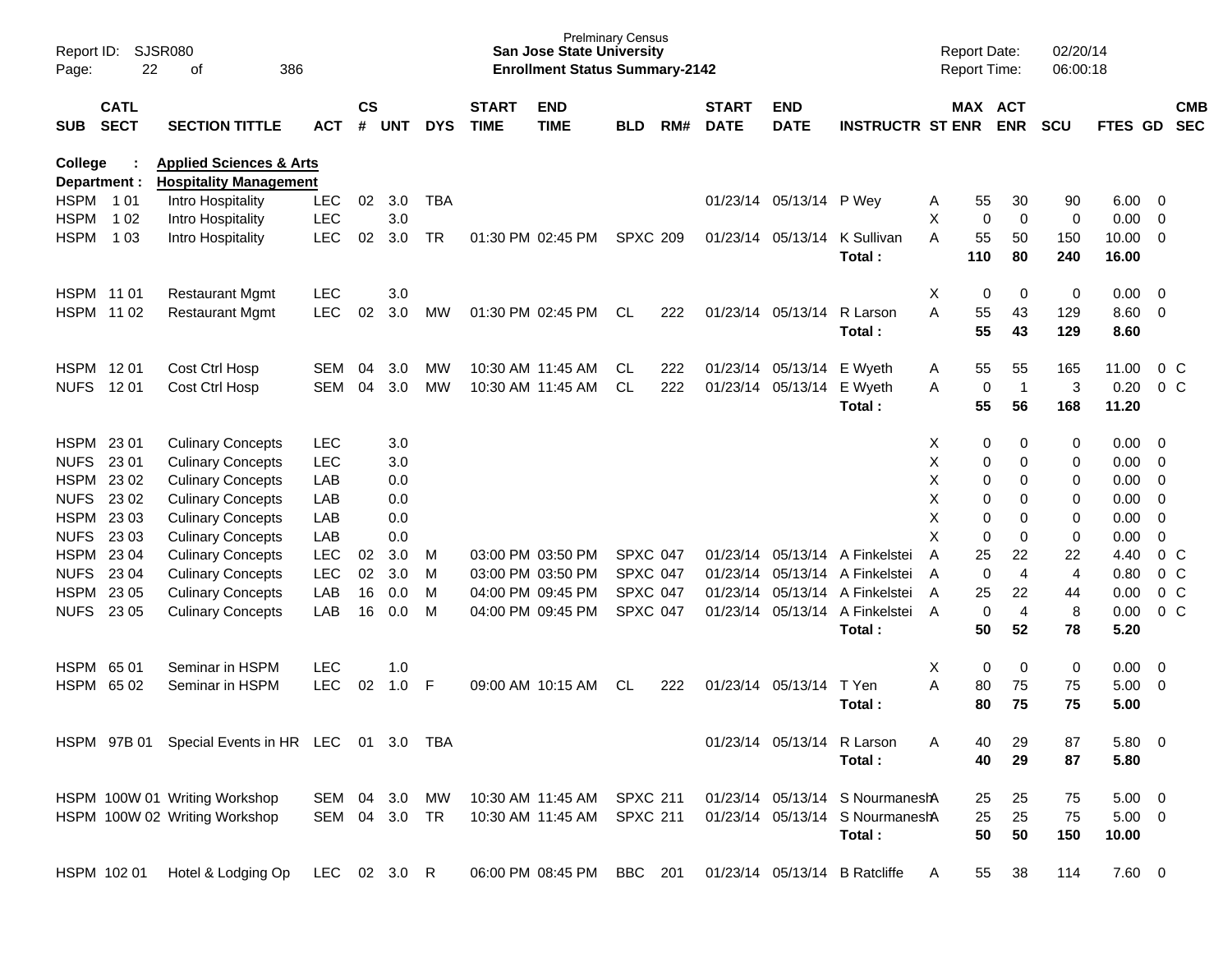| Report ID:<br>Page: | 23                         | <b>SJSR080</b><br>386<br>оf                                 |                          |                    |            |            |                             | <b>Prelminary Census</b><br><b>San Jose State University</b><br><b>Enrollment Status Summary-2142</b> |                 |     |                             |                           |                                        | <b>Report Date:</b><br><b>Report Time:</b> |               |                       | 02/20/14<br>06:00:18 |                             |                          |                          |
|---------------------|----------------------------|-------------------------------------------------------------|--------------------------|--------------------|------------|------------|-----------------------------|-------------------------------------------------------------------------------------------------------|-----------------|-----|-----------------------------|---------------------------|----------------------------------------|--------------------------------------------|---------------|-----------------------|----------------------|-----------------------------|--------------------------|--------------------------|
| <b>SUB</b>          | <b>CATL</b><br><b>SECT</b> | <b>SECTION TITTLE</b>                                       | <b>ACT</b>               | $\mathsf{cs}$<br># | <b>UNT</b> | <b>DYS</b> | <b>START</b><br><b>TIME</b> | <b>END</b><br><b>TIME</b>                                                                             | <b>BLD</b>      | RM# | <b>START</b><br><b>DATE</b> | <b>END</b><br><b>DATE</b> | <b>INSTRUCTR ST ENR</b>                |                                            |               | MAX ACT<br><b>ENR</b> | SCU                  | FTES GD                     |                          | <b>CMB</b><br><b>SEC</b> |
|                     |                            |                                                             |                          |                    |            |            |                             |                                                                                                       |                 |     |                             |                           | Total:                                 |                                            | 55            | 38                    | 114                  | 7.60                        |                          |                          |
|                     | HSPM 104 01                | <b>Hospitality Mktg</b>                                     | <b>LEC</b>               | 02                 | 3.0        | <b>TR</b>  |                             | 12:00 PM 01:15 PM                                                                                     | <b>SPXC 209</b> |     |                             | 01/23/14 05/13/14         | Y Huang<br>Total:                      | Α                                          | 55<br>55      | 59<br>59              | 177<br>177           | 11.80 0<br>11.80            |                          |                          |
|                     | HSPM 105 01                | Finance in HSPM                                             | <b>LEC</b>               | 02                 | 3.0        | W          |                             | 06:00 PM 08:45 PM                                                                                     | CL.             | 324 |                             | 01/23/14 05/13/14         | K Cheng<br>Total:                      | Α                                          | 55<br>55      | 55<br>55              | 165<br>165           | 11.00 0<br>11.00            |                          |                          |
|                     | HSPM 107 01                | <b>Legal Hospitality</b>                                    | <b>LEC</b>               | 02                 | 3.0        | W          |                             | 03:00 PM 05:45 PM                                                                                     | <b>SPXC 209</b> |     |                             | 01/23/14 05/13/14         | J Dworak<br>Total:                     | A                                          | 55<br>55      | 53<br>53              | 159<br>159           | $10.60 \t 0$<br>10.60       |                          |                          |
|                     | HSPM 108 01                | <b>HSPM Info Sys</b>                                        | <b>LEC</b>               | 02                 | 3.0        | <b>TBA</b> |                             |                                                                                                       |                 |     |                             | 01/23/14 05/13/14         | P Wey<br>Total:                        | Α                                          | 55<br>55      | 56<br>56              | 168<br>168           | $11.20 \t 0$<br>11.20       |                          |                          |
|                     | HSPM 130 01                | <b>Hospitality Event</b>                                    | <b>LEC</b>               | 02                 | 3.0        | <b>MW</b>  |                             | 12:00 PM 01:15 PM                                                                                     | <b>BBC</b>      | 220 | 01/23/14 05/13/14           |                           | T Yen<br>Total:                        | A                                          | 60<br>60      | 54<br>54              | 162<br>162           | 10.80 0<br>10.80            |                          |                          |
|                     | HSPM 134 01<br>HSPM 134 02 | HR Management<br><b>HR Management</b>                       | <b>LEC</b><br><b>LEC</b> | 02                 | 3.0<br>3.0 | <b>MW</b>  |                             | 09:00 AM 10:15 AM                                                                                     | <b>CCB</b>      | 102 |                             | 01/23/14 05/13/14         | A Southwell<br>Total:                  | X<br>A                                     | 0<br>55<br>55 | 0<br>21<br>21         | 0<br>63<br>63        | $0.00 \t 0$<br>4.20<br>4.20 | $\overline{\phantom{0}}$ |                          |
|                     | HSPM 140 01                | Mtg, Conv & Event                                           | <b>LEC</b>               | 02                 | 3.0        | TR         |                             | 09:00 AM 10:15 AM                                                                                     | CL.             | 222 |                             | 01/23/14 05/13/14         | K Sullivan<br>Total:                   | A                                          | 55<br>55      | 66<br>66              | 198<br>198           | 13.25<br>13.25              | $\overline{\phantom{1}}$ |                          |
|                     | HSPM 141 01                | <b>Resort Club Mgmt</b>                                     | <b>LEC</b>               | 02                 | 3.0        | TR         |                             | 10:30 AM 11:45 AM                                                                                     | <b>BBC</b>      | 320 |                             | 01/23/14 05/13/14         | A Southwell<br>Total:                  | A                                          | 55<br>55      | 54<br>54              | 162<br>162           | 10.80 0<br>10.80            |                          |                          |
|                     | HSPM 142 01                | <b>Tradeshow Mgnt</b>                                       | <b>LEC</b>               | 02                 | 3.0        | M          |                             | 06:00 PM 08:45 PM                                                                                     | <b>SPXC 209</b> |     |                             | 01/23/14 05/13/14         | M McMinn<br>Total :                    | A                                          | 55<br>55      | 52<br>52              | 156<br>156           | $10.40 \ 0$<br>10.40        |                          |                          |
|                     |                            | HSPM 148 01 Wine Appreciation                               | LEC 02 3.0 T             |                    |            |            |                             | 06:00 PM 08:45 PM                                                                                     | <b>BBC</b>      | 201 |                             | 01/23/14 05/13/14 S Orvis |                                        | A                                          | 45            | 39                    | 117                  | 7.80 0                      |                          |                          |
|                     | HSPM 148 02                | Wine Appreciation                                           | LEC                      |                    | 02 3.0 M   |            |                             | 06:00 PM 08:45 PM                                                                                     | BBC 102         |     |                             | 01/23/14 05/13/14 S Orvis |                                        | Α                                          | 40            | 38                    | 114                  | $7.60\quad 0$               |                          |                          |
|                     | HSPM 148 03                | Wine Appreciation                                           | <b>LEC</b>               |                    | 02 3.0 R   |            |                             | 06:00 PM 08:45 PM                                                                                     | BBC 202         |     |                             |                           | 01/23/14 05/13/14 K Sullivan<br>Total: | Α                                          | 119<br>204    | 91<br>168             | 273<br>504           | 18.20 0<br>33.60            |                          |                          |
|                     | HSPM 154 01                | Revenue Management LEC 02 3.0 TR 03:00 PM 04:15 PM SPXC 209 |                          |                    |            |            |                             |                                                                                                       |                 |     |                             | 01/23/14 05/13/14 Y Huang | Total:                                 | A                                          | 55<br>55      | 32<br>32              | 96<br>96             | $6.40\ 0$<br>6.40           |                          |                          |
|                     | HSPM 175 01                | Entrepreneur                                                |                          |                    |            |            |                             | SEM 04 3.0 MW 01:30 PM 02:45 PM BBC 326                                                               |                 |     |                             |                           | 01/23/14 05/13/14 T Thompson A         |                                            | 55            | 55                    | 165                  | 11.00 0                     |                          |                          |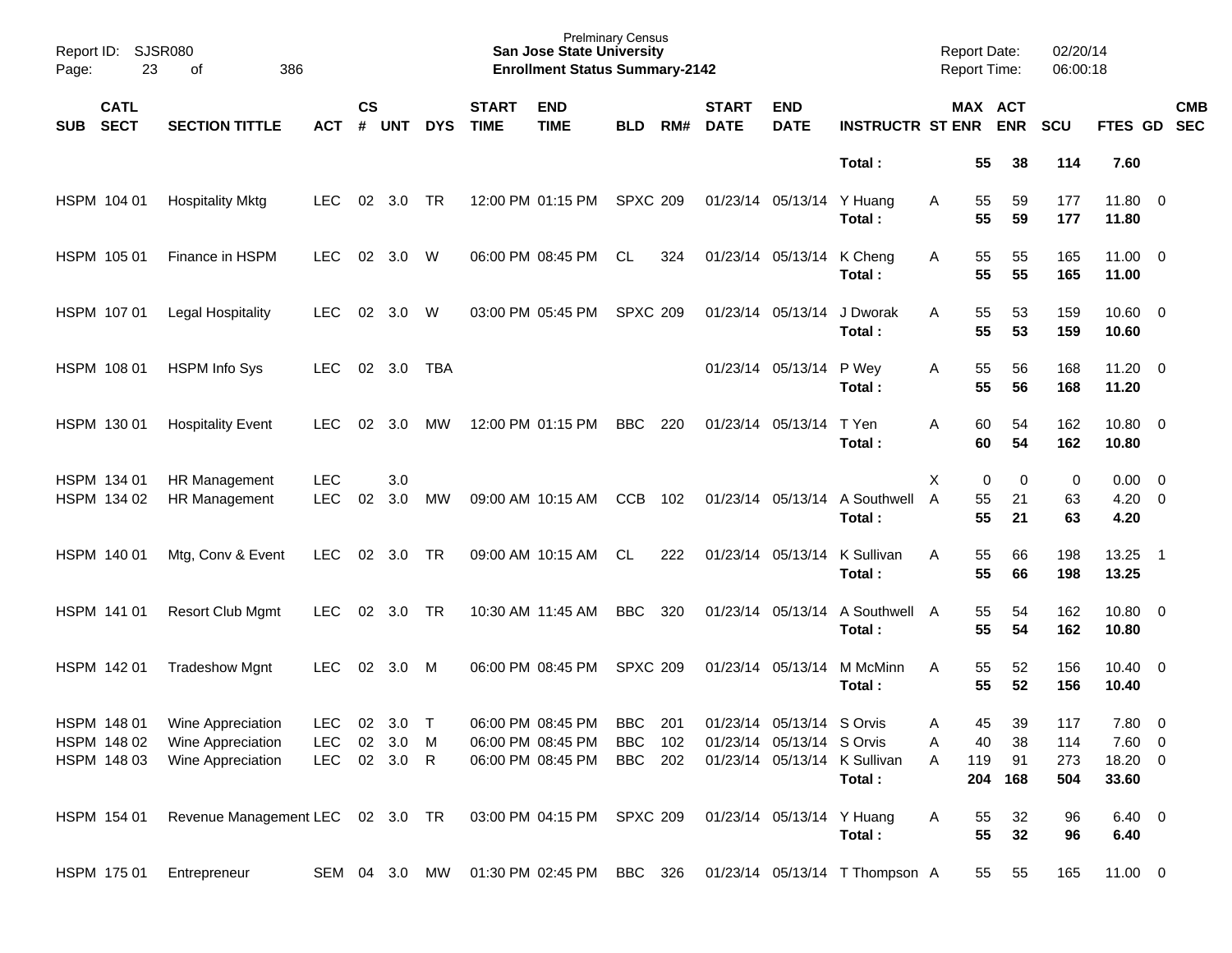| Report ID:<br>24<br>Page:                         | <b>SJSR080</b><br>386<br>οf                                                         |                                        |                    |                   |                                        |                             | <b>San Jose State University</b><br><b>Enrollment Status Summary-2142</b> | <b>Prelminary Census</b> |     |                                  |                                                  |                                                |             | <b>Report Date:</b><br><b>Report Time:</b> |                         | 02/20/14<br>06:00:18     |                                   |                          |
|---------------------------------------------------|-------------------------------------------------------------------------------------|----------------------------------------|--------------------|-------------------|----------------------------------------|-----------------------------|---------------------------------------------------------------------------|--------------------------|-----|----------------------------------|--------------------------------------------------|------------------------------------------------|-------------|--------------------------------------------|-------------------------|--------------------------|-----------------------------------|--------------------------|
| <b>CATL</b><br><b>SECT</b><br><b>SUB</b>          | <b>SECTION TITTLE</b>                                                               | <b>ACT</b>                             | $\mathsf{cs}$<br># | <b>UNT</b>        | <b>DYS</b>                             | <b>START</b><br><b>TIME</b> | <b>END</b><br><b>TIME</b>                                                 | <b>BLD</b>               | RM# | <b>START</b><br><b>DATE</b>      | <b>END</b><br><b>DATE</b>                        | <b>INSTRUCTR ST ENR</b>                        |             |                                            | MAX ACT<br><b>ENR</b>   | <b>SCU</b>               | FTES GD                           | <b>CMB</b><br><b>SEC</b> |
|                                                   |                                                                                     |                                        |                    |                   |                                        |                             |                                                                           |                          |     |                                  |                                                  | Total:                                         |             | 55                                         | 55                      | 165                      | 11.00                             |                          |
| HSPM 180 01<br>HSPM 180 02<br>HSPM 180 03         | <b>Individual Studies</b><br><b>Individual Studies</b><br><b>Individual Studies</b> | <b>SUP</b><br><b>SUP</b><br><b>SUP</b> | 36<br>36<br>36     | 1.0<br>2.0<br>3.0 | <b>TBA</b><br><b>TBA</b><br><b>TBA</b> |                             |                                                                           |                          |     | 01/23/14<br>01/23/14<br>01/23/14 | 05/13/14<br>05/13/14<br>05/13/14                 | T Yen<br>T Yen<br>T Yen<br>Total:              | A<br>A<br>A | 25<br>25<br>25<br>75                       | 0<br>0<br>5<br>5        | 0<br>0<br>15<br>15       | 0.00<br>0.00<br>1.00<br>1.00      | - 0<br>0<br>0            |
| HSPM 186 01                                       | <b>Strategic Mgmt</b>                                                               | <b>LEC</b>                             | 02                 | 3.0               | МW                                     |                             | 10:30 AM 11:45 AM                                                         | <b>SPXC 209</b>          |     | 01/23/14                         | 05/13/14                                         | T Thompson A<br>Total:                         |             | 55<br>55                                   | 60<br>60                | 180<br>180               | 12.00<br>12.00                    | $\overline{0}$           |
| <b>HSPM 191A01</b><br>HSPM 191A 02 Intern Level 1 | Intern Level 1                                                                      | <b>SUP</b><br><b>SUP</b>               | 36                 | 3.0<br>2.0        | <b>TBA</b>                             |                             |                                                                           |                          |     |                                  | 01/23/14 05/13/14                                | T Yen<br>Total:                                | X<br>A      | $\mathbf 0$<br>70<br>70                    | 0<br>32<br>32           | 0<br>64<br>64            | 0.00<br>4.27<br>4.27              | $\overline{0}$<br>0      |
| HSPM 191B 01                                      | Intern Level 2                                                                      | <b>SUP</b>                             | 36                 | 3.0               | <b>TBA</b>                             |                             |                                                                           |                          |     | 01/23/14                         | 05/13/14                                         | K Sullivan<br>Total:                           | A           | 55<br>55                                   | 61<br>61                | 183<br>183               | 12.20<br>12.20                    | - 0                      |
| Department :                                      | <b>Hospitality Management</b>                                                       |                                        |                    |                   |                                        |                             |                                                                           |                          |     |                                  | <b>Lower Division:</b><br><b>Upper Division:</b> | Department Total:<br><b>Graduate Division:</b> |             | 1564<br>390<br>1174<br>0                   | 1306<br>335<br>971<br>0 | 3658<br>777<br>2881<br>0 | 243.92<br>51.80<br>192.12<br>0.00 |                          |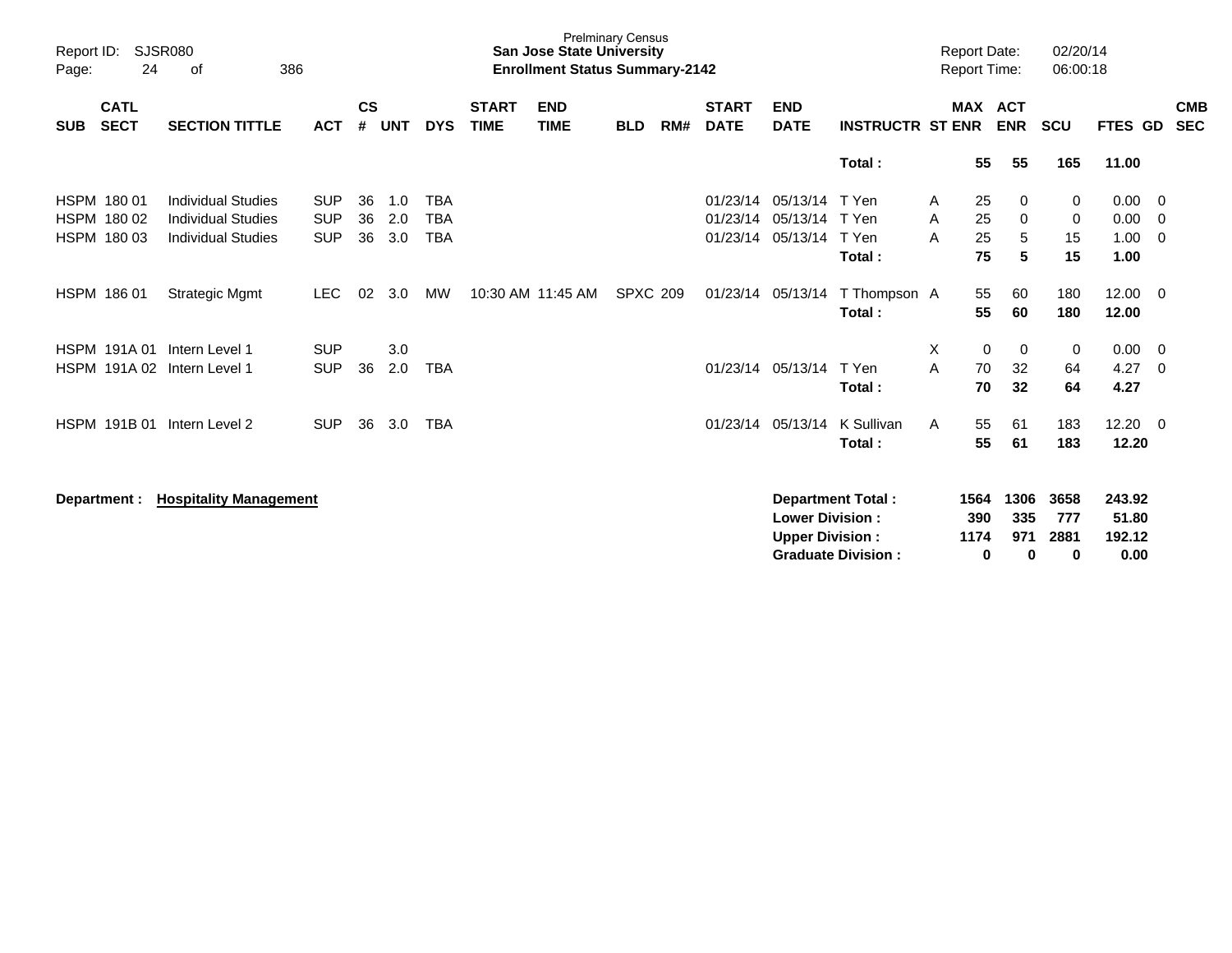| Report ID:<br>Page:     | 25                         | SJSR080<br>386<br>оf                                                |            |                |            |            |                             | <b>San Jose State University</b><br><b>Enrollment Status Summary-2142</b> | <b>Prelminary Census</b> |     |                             |                                                  |                           |              |                     | <b>Report Date:</b><br>Report Time: | 02/20/14<br>06:00:18 |                      |                         |                          |
|-------------------------|----------------------------|---------------------------------------------------------------------|------------|----------------|------------|------------|-----------------------------|---------------------------------------------------------------------------|--------------------------|-----|-----------------------------|--------------------------------------------------|---------------------------|--------------|---------------------|-------------------------------------|----------------------|----------------------|-------------------------|--------------------------|
| <b>SUB</b>              | <b>CATL</b><br><b>SECT</b> | <b>SECTION TITTLE</b>                                               | ACT        | <b>CS</b><br># | <b>UNT</b> | <b>DYS</b> | <b>START</b><br><b>TIME</b> | <b>END</b><br><b>TIME</b>                                                 | <b>BLD</b>               | RM# | <b>START</b><br><b>DATE</b> | <b>END</b><br><b>DATE</b>                        | <b>INSTRUCTR ST ENR</b>   |              |                     | MAX ACT<br><b>ENR</b>               | <b>SCU</b>           | <b>FTES</b>          | GD                      | <b>CMB</b><br><b>SEC</b> |
| College<br>Department : |                            | <b>Applied Sciences &amp; Arts</b><br><b>Hospitality Management</b> |            |                |            |            |                             |                                                                           |                          |     |                             |                                                  |                           |              |                     |                                     |                      |                      |                         |                          |
|                         | HRTM 270 01                | Graduate Internship                                                 | <b>SUP</b> | 25             | 3.0        | TBA        |                             |                                                                           |                          |     |                             | 01/23/14 05/13/14                                | Total:                    | $\mathsf{A}$ | 25<br>25            | 0<br>$\mathbf 0$                    | 0<br>$\mathbf 0$     | 0.00<br>0.00         | $\overline{0}$          |                          |
|                         | HRTM 298 01                | <b>Spec Studies</b>                                                 | <b>SUP</b> | 36             | 3.0        | TBA        |                             |                                                                           |                          |     |                             | 01/23/14 05/13/14                                | Total:                    | A            | 25<br>25            | 0<br>$\mathbf 0$                    | 0<br>$\mathbf{0}$    | 0.00<br>0.00         | $\overline{\mathbf{0}}$ |                          |
|                         | HRTM 299 01                | <b>Masters Thesis</b>                                               | <b>SUP</b> | 25             | 6.0        | TBA        |                             |                                                                           |                          |     |                             | 01/23/14 05/13/14                                | Total:                    | A            | 25<br>25            | 0<br>$\bf{0}$                       | 0<br>0               | 0.00                 | $0.00 \t 0$             |                          |
|                         | Department :               | <b>Hospitality Management</b>                                       |            |                |            |            |                             |                                                                           |                          |     |                             |                                                  | <b>Department Total:</b>  |              | 75                  | 0                                   | 0                    | 0.00                 |                         |                          |
|                         |                            |                                                                     |            |                |            |            |                             |                                                                           |                          |     |                             | <b>Lower Division:</b><br><b>Upper Division:</b> | <b>Graduate Division:</b> |              | $\bf{0}$<br>0<br>75 | $\mathbf 0$<br>$\mathbf 0$<br>0     | $\bf{0}$<br>0<br>0   | 0.00<br>0.00<br>0.00 |                         |                          |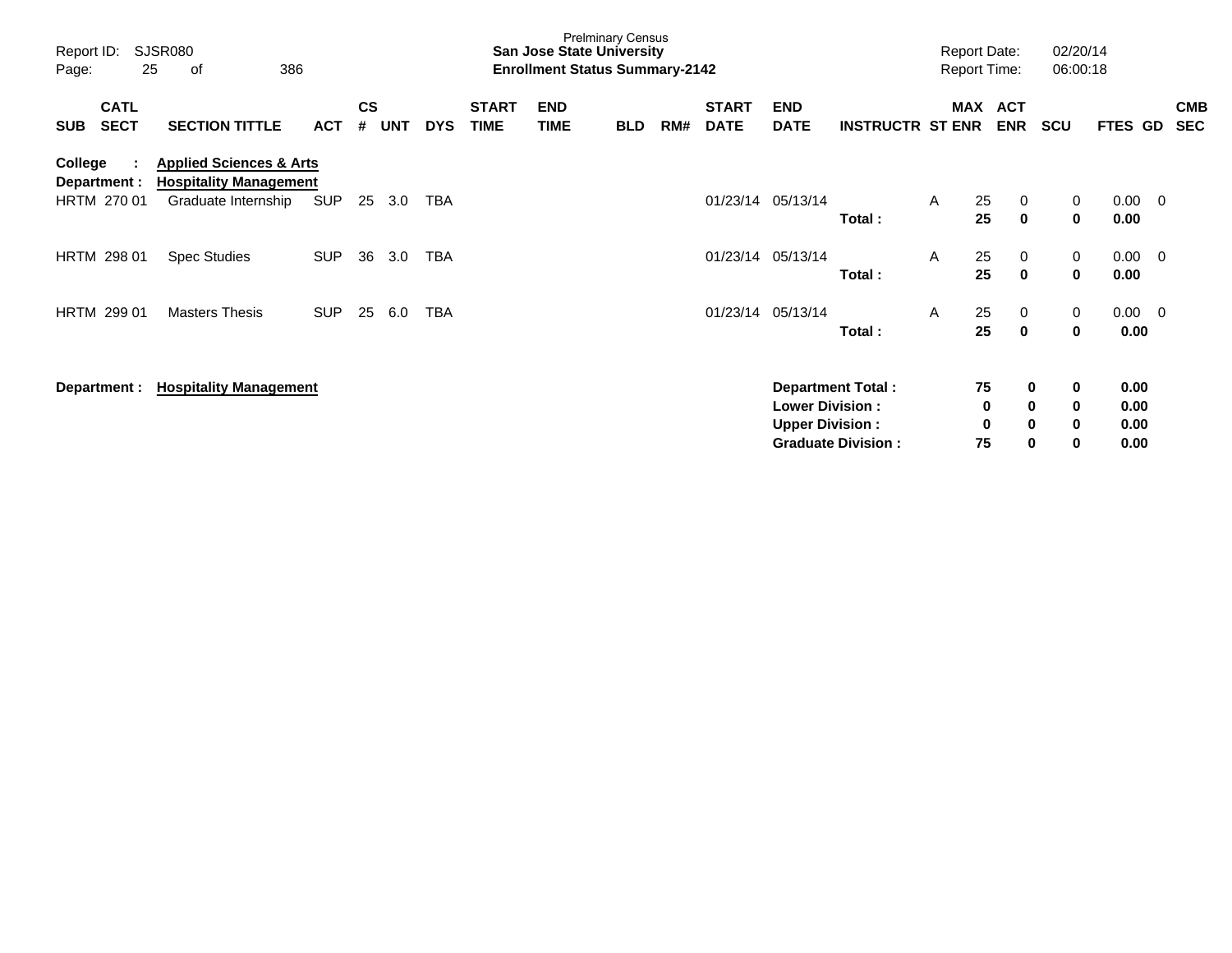| Report ID:<br>Page:     | 26                         | <b>SJSR080</b><br>386<br>of                                                      |            |               |          |            |                             | <b>Prelminary Census</b><br><b>San Jose State University</b><br><b>Enrollment Status Summary-2142</b> |            |       |                             |                            |                                 | <b>Report Date:</b> | Report Time:         | 02/20/14<br>06:00:18 |                        |                          |            |
|-------------------------|----------------------------|----------------------------------------------------------------------------------|------------|---------------|----------|------------|-----------------------------|-------------------------------------------------------------------------------------------------------|------------|-------|-----------------------------|----------------------------|---------------------------------|---------------------|----------------------|----------------------|------------------------|--------------------------|------------|
| <b>SUB</b>              | <b>CATL</b><br><b>SECT</b> | <b>SECTION TITTLE</b>                                                            | ACT        | $\mathsf{cs}$ | # UNT    | <b>DYS</b> | <b>START</b><br><b>TIME</b> | <b>END</b><br><b>TIME</b>                                                                             | <b>BLD</b> | RM#   | <b>START</b><br><b>DATE</b> | <b>END</b><br><b>DATE</b>  | <b>INSTRUCTR ST ENR ENR</b>     |                     | MAX ACT              | <b>SCU</b>           | FTES GD SEC            |                          | <b>CMB</b> |
| College<br>Department : |                            | <b>Applied Sciences &amp; Arts</b><br><b>Journalism &amp; Mass Communication</b> |            |               |          |            |                             |                                                                                                       |            |       |                             |                            |                                 |                     |                      |                      |                        |                          |            |
| ADV.                    | 91 01                      | Intro Advertising                                                                | LEC.       |               | 02 3.0   | MW         |                             | 01:30 PM 02:45 PM                                                                                     | DBH        | - 133 |                             | 01/23/14 05/13/14          | J Delacruz<br>Total:            | A                   | 70<br>70<br>70<br>70 | 210<br>210           | $14.00 \t 0$<br>14.00  |                          |            |
| ADV                     | 116 01                     | Spartan Daily Ad Sta ACT                                                         |            |               | 20 3.0   |            | MTWR01:30 PM 04:15 PM       |                                                                                                       | DBH        | 209I  |                             | 01/23/14 05/13/14          | T Hendrick<br>Total:            | A                   | 25<br>9<br>25<br>9   | 27<br>27             | $1.80 \ 0$<br>1.80     |                          |            |
| ADV                     | 121 01                     | <b>Consumer Advertising LEC</b>                                                  |            |               | 02 3.0 T |            |                             | 06:00 PM 08:45 PM                                                                                     | DBH 133    |       |                             | 01/23/14 05/13/14          | S Eckstone<br>Total:            | A                   | 38<br>30<br>38<br>30 | 114<br>114           | 7.60 0<br>7.60         |                          |            |
| ADV                     | 122 01                     | Bus-to-Bus Advertisi                                                             | SEM        | 04            | 3.0      | MW         |                             | 12:00 PM 01:15 PM                                                                                     | DBH        | 225   |                             | 01/23/14 05/13/14          | R Nelson<br>Total:              | A                   | 30<br>30<br>30<br>30 | 90<br>90             | $6.00 \quad 0$<br>6.00 |                          |            |
| ADV                     | 123 01                     | Brdcast & New Media SEM 04 3.0                                                   |            |               |          | M          |                             | 06:00 PM 08:45 PM                                                                                     | DBH        | 225   |                             | 01/23/14 05/13/14          | S Eckstone<br>Total:            | A                   | 34<br>40<br>40<br>34 | 102<br>102           | 6.80 0<br>6.80         |                          |            |
| ADV                     | 124 01                     | Copywriting                                                                      | SEM        | 04            | 3.0      | MW         |                             | 12:00 PM 01:15 PM                                                                                     | DBH        | 224   |                             | 01/23/14 05/13/14          | J Delacruz<br>Total:            | A                   | 30<br>24<br>30<br>24 | 72<br>72             | $4.80\ 0$<br>4.80      |                          |            |
| ADV                     | 125 01                     | Ad Layout & Prod                                                                 | SEM        | 04            | 3.0      | TR         |                             | 04:30 PM 05:45 PM                                                                                     | DBH        | 226   |                             | 01/23/14 05/13/14          | J Delacruz<br>Total:            | A                   | 27<br>25<br>25<br>27 | 81<br>81             | $5.40 \ 0$<br>5.40     |                          |            |
| ADV                     | 126 01                     | Media Planning & Buy SEM 04 3.0 TR                                               |            |               |          |            |                             | 04:30 PM 05:45 PM                                                                                     | DBH        | 107   |                             | 01/23/14 05/13/14          | T Hendrick<br>Total:            | A                   | 16<br>30<br>30<br>16 | 48<br>48             | $3.20 \ 0$<br>3.20     |                          |            |
| ADV                     | 128 01                     | Integrtd Mktg Comm                                                               | SEM 04     |               | 3.0      | MW         |                             | 04:30 PM 05:45 PM                                                                                     | DBH        | 225   |                             | 01/23/14 05/13/14          | T Hendrick<br>Total:            | A                   | 25<br>30<br>25<br>30 | 75<br>75             | $5.00 \t 0$<br>5.00    |                          |            |
| ADV                     | 129 01                     | Campaigns Mgmt                                                                   | SEM        | 04            | 3.0      | TR.        |                             | 10:30 AM 11:45 AM                                                                                     | DBH        | 225   |                             | 01/23/14 05/13/14          | J Delacruz<br>Total:            | A                   | 30<br>26<br>30<br>26 | 78<br>78             | 5.20<br>5.20           | $\overline{\phantom{0}}$ |            |
| JOUR 61 01              |                            | Prnt/Mag and Online                                                              | <b>LEC</b> |               | 3.0      |            |                             |                                                                                                       |            |       |                             |                            |                                 | X                   | 0<br>0               | 0                    | $0.00 \t 0$            |                          |            |
|                         | JOUR 61 04                 | Prnt/Mag and Online                                                              | LEC        |               | 3.0      |            |                             |                                                                                                       |            |       |                             |                            |                                 | X                   | 0<br>$\mathbf 0$     | 0                    | $0.00 \t 0$            |                          |            |
| JOUR 61 05              |                            | Prnt/Mag and Online                                                              | <b>LEC</b> | 02            | 3.0      | MW         |                             | 12:00 PM 01:15 PM                                                                                     | DBH 107    |       |                             | 01/23/14 05/13/14 H Kazem  |                                 | A                   | 20<br>23             | 69                   | 4.60 0                 |                          |            |
|                         | JOUR 61 06                 | Prnt/Mag and Online                                                              | <b>LEC</b> |               | 02 3.0   | MW         |                             | 03:00 PM 04:15 PM                                                                                     | DBH 224    |       |                             |                            | 01/23/14 05/13/14 S Eckstone    | Α                   | 18<br>20             | 54                   | $3.60 \ 0$             |                          |            |
| JOUR 61 07              |                            | Prnt/Mag and Online                                                              | <b>LEC</b> |               | 3.0      |            |                             |                                                                                                       |            |       |                             |                            |                                 | X                   | $\mathbf 0$<br>0     | $\pmb{0}$            | $0.00 \t 0$            |                          |            |
|                         | JOUR 61 08                 | Prnt/Mag and Online                                                              | <b>LEC</b> | 02            | 3.0      | <b>TR</b>  |                             | 12:00 PM 01:15 PM                                                                                     | DBH 213    |       |                             | 01/23/14 05/13/14 T Ulrich |                                 | A                   | 20<br>18             | 54                   | $3.60 \ 0$             |                          |            |
|                         | JOUR 61 09                 | Prnt/Mag and Online                                                              | LEC        |               | 02 3.0   | <b>TR</b>  |                             | 03:00 PM 04:15 PM                                                                                     | DBH 107    |       |                             |                            | 01/23/14 05/13/14 L Fernandez A |                     | 25<br>18             | 54                   | $3.60 \t 0$            |                          |            |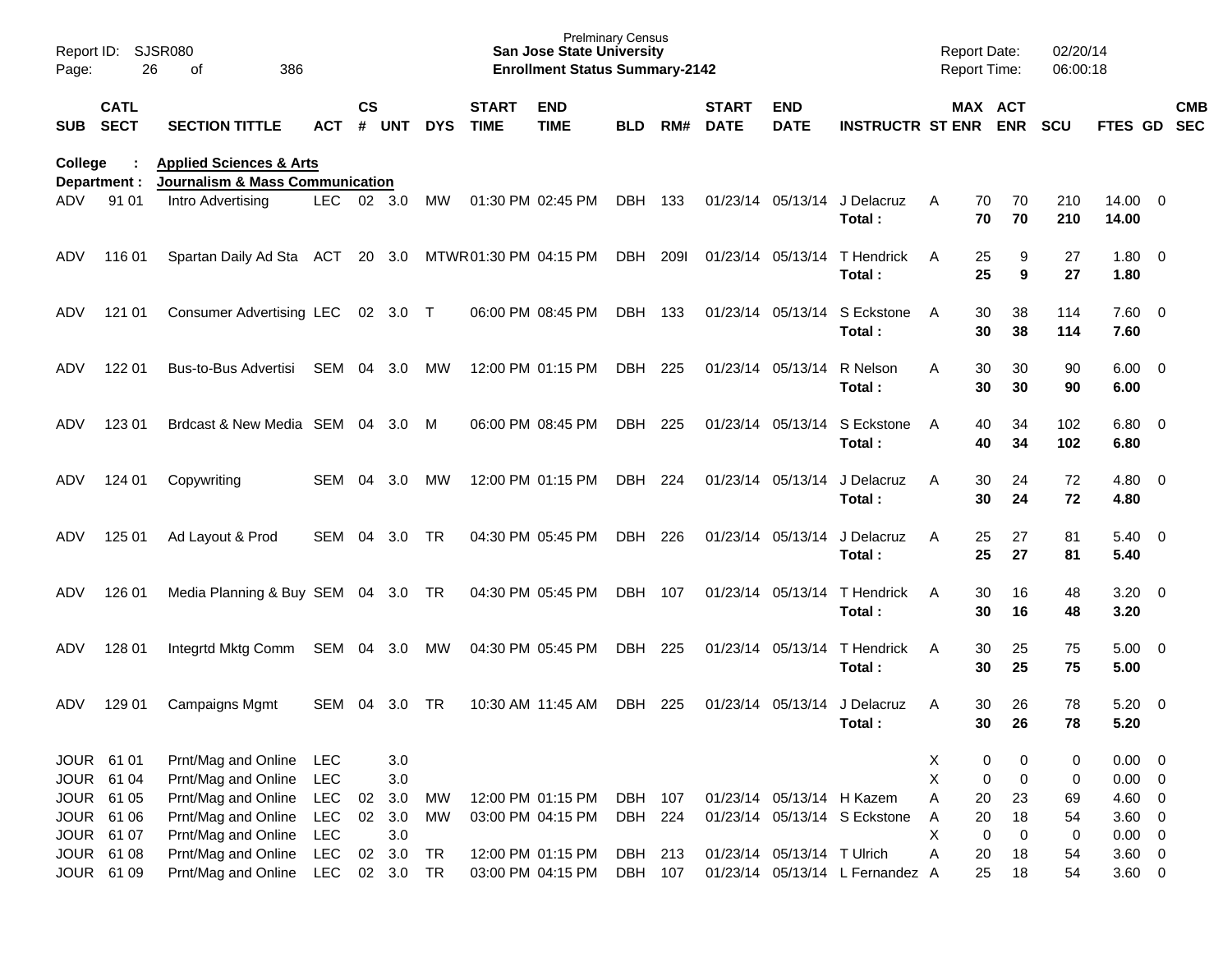| Page:      | Report ID: SJSR080<br>27                  | 386<br>of                                                                      |                                 |                       |                    |                        |                                                                            | <b>San Jose State University</b><br><b>Enrollment Status Summary-2142</b> | <b>Prelminary Census</b>        |                   |                             |                                                                                     |                                                                      | <b>Report Date:</b> |                      | <b>Report Time:</b>                       | 02/20/14<br>06:00:18                       |                                               |                                                     |            |
|------------|-------------------------------------------|--------------------------------------------------------------------------------|---------------------------------|-----------------------|--------------------|------------------------|----------------------------------------------------------------------------|---------------------------------------------------------------------------|---------------------------------|-------------------|-----------------------------|-------------------------------------------------------------------------------------|----------------------------------------------------------------------|---------------------|----------------------|-------------------------------------------|--------------------------------------------|-----------------------------------------------|-----------------------------------------------------|------------|
| <b>SUB</b> | <b>CATL</b><br><b>SECT</b>                | <b>SECTION TITTLE</b>                                                          | <b>ACT</b>                      | <b>CS</b><br>#        | <b>UNT</b>         | <b>DYS</b>             | <b>START</b><br><b>TIME</b>                                                | <b>END</b><br><b>TIME</b>                                                 | <b>BLD</b>                      | RM#               | <b>START</b><br><b>DATE</b> | <b>END</b><br><b>DATE</b>                                                           | <b>INSTRUCTR ST ENR</b>                                              |                     |                      | MAX ACT<br><b>ENR</b>                     | <b>SCU</b>                                 | FTES GD SEC                                   |                                                     | <b>CMB</b> |
|            | JOUR 61 10                                | Prnt/Mag and Online                                                            | LEC                             |                       | 02 3.0             | TR                     |                                                                            | 01:30 PM 02:45 PM                                                         | DBH                             | 225               |                             | 01/23/14 05/13/14                                                                   | R Nichols<br>Total:                                                  | Α                   | 25<br>110            | 24<br>101                                 | 72<br>303                                  | $4.80\ 0$<br>20.20                            |                                                     |            |
|            | <b>JOUR 9501</b>                          | Digital News Photo                                                             | <b>LEC</b>                      | 03                    | 3.0                | TR                     |                                                                            | 10:30 AM 11:45 AM                                                         | DBH                             |                   | 209B 01/23/14 05/13/14      |                                                                                     | D Cheers<br>Total:                                                   | Α                   | 20<br>20             | 20<br>20                                  | 60<br>60                                   | $4.00 \ 0$<br>4.00                            |                                                     |            |
|            | JOUR 132 01<br>JOUR 132 02                | Internet Info Gath<br>Internet Info Gath                                       | SEM<br>SEM                      | 04<br>04              | 3.0<br>3.0         | МW<br><b>TR</b>        |                                                                            | 01:30 PM 02:45 PM<br>10:30 AM 11:45 AM                                    | DBH<br><b>DBH</b>               | 107<br>107        |                             | 01/23/14 05/13/14 R Craig<br>01/23/14 05/13/14                                      | T Ulrich<br>Total:                                                   | A<br>A              | 25<br>25<br>50       | 22<br>9<br>31                             | 66<br>27<br>93                             | 4.45<br>1.80 0<br>6.25                        | $\overline{\phantom{0}}$                            |            |
|            | JOUR 133 02                               | <b>Editing/News Mgmt</b>                                                       | SEM 04                          |                       | 3.0                | TR                     |                                                                            | 06:00 PM 07:15 PM                                                         | DBH                             | 224               |                             |                                                                                     | 01/23/14 05/13/14 W Tillinghas A<br>Total:                           |                     | 30<br>30             | 13<br>13                                  | 39<br>39                                   | $2.60 \t 0$<br>2.60                           |                                                     |            |
|            | JOUR 135 01<br>JOUR 135 02<br>JOUR 135 03 | Rep/Editing & Mgmt<br>Rep/Editing & Mgmt<br>Rep/Editing & Mgmt                 | ACT<br><b>ACT</b><br><b>ACT</b> | 20<br>20<br>20        | 1.0<br>2.0<br>3.0  |                        | MTWR 10:30 PM 11:45 PM<br>MTWR 03:00 PM 06:00 PM<br>MTWR 03:00 PM 06:00 PM |                                                                           | DBH<br><b>DBH</b><br><b>DBH</b> | 209<br>209<br>209 |                             | 01/23/14 05/13/14 R Craig<br>01/23/14 05/13/14 R Craig<br>01/23/14 05/13/14 R Craig | Total:                                                               | Α<br>Α<br>A         | 30<br>30<br>30<br>90 | 12<br>$\overline{c}$<br>$\mathbf 1$<br>15 | 12<br>$\overline{c}$<br>$\mathbf{1}$<br>15 | $0.82$ 1<br>$0.27 \t 0$<br>$0.20 \ 0$<br>1.28 |                                                     |            |
|            | JOUR 136 01                               | Newspaper and Mag D&EC                                                         |                                 |                       | 02 3.0             | TR                     |                                                                            | 04:30 PM 05:45 PM                                                         | <b>DBH</b>                      | 222               |                             | 01/23/14 05/13/14                                                                   | T Mitchell<br>Total:                                                 | A                   | 20<br>20             | 18<br>18                                  | 54<br>54                                   | $3.65$ 1<br>3.65                              |                                                     |            |
|            | JOUR 142 01<br>JOUR 142 02                | Beg Visual Jour<br>Beg Visual Jour                                             | <b>LEC</b><br>LAB               | 02<br>16              | 3.0<br>0.0         | <b>TR</b><br><b>TR</b> |                                                                            | 01:30 PM 02:45 PM<br>03:00 PM 04:15 PM                                    | <b>DBH</b><br><b>DBH</b>        | 209B              |                             | 209B 01/23/14 05/13/14<br>01/23/14 05/13/14 D Cheers                                | D Cheers<br>Total:                                                   | Α<br>A              | 20<br>20<br>40       | 9<br>$\boldsymbol{9}$<br>18               | 18<br>9<br>27                              | 1.80 0<br>$0.00 \t 0$<br>1.80                 |                                                     |            |
|            | JOUR 155 01<br>JOUR 155 02                | Mag Edtg & Prod<br>Mag Edtg & Prod                                             | SEM<br><b>ACT</b>               | 04<br>12 <sup>°</sup> | 3.0<br>0.0         | <b>TR</b><br><b>TR</b> |                                                                            | 01:30 PM 02:45 PM<br>03:00 PM 04:15 PM                                    | <b>DBH</b><br><b>DBH</b>        | 213<br>213        |                             | 01/23/14 05/13/14<br>01/23/14 05/13/14 T Ulrich                                     | T Ulrich<br>Total:                                                   | Α<br>A              | 20<br>20<br>40       | 10<br>10<br>20                            | 20<br>10<br>30                             | 2.05<br>$0.00$ 1<br>2.05                      | $\overline{\phantom{0}}$                            |            |
|            | JOUR 164 01<br>JOUR 164 02                | <b>Electronic News/TV</b><br>Electronic News/TV                                | SEM<br><b>ACT</b>               | 04                    | 3.0<br>$12 \t 0.0$ |                        | MTWR 10:30 AM 11:00 AM<br>MTWR 03:00 PM 04:30 PM                           |                                                                           | <b>DBH</b><br><b>DBH</b>        | 221<br>221        |                             | 01/23/14 05/13/14                                                                   | L LaCuesta<br>01/23/14 05/13/14 L LaCuesta<br>Total:                 | A<br>A              | 25<br>25<br>50       | 6<br>6<br>12                              | 12<br>6<br>18                              | 1.20<br>0.00<br>1.20                          | $\overline{\phantom{0}}$<br>$\overline{\mathbf{0}}$ |            |
|            | JOUR 166 01<br>JOUR 166 02                | Converged Newsroom LEC<br>Converged Newsroom ACT 12 0.0 MTWR 10:15 AM 11:45 AM |                                 |                       |                    |                        | 04 3.0 MTWR 09:00 AM 09:30 AM                                              |                                                                           | DBH 209<br>DBH 213              |                   |                             |                                                                                     | 01/23/14 05/13/14 S Fosdick<br>01/23/14 05/13/14 S Fosdick<br>Total: | A<br>A              | 30<br>20<br>50       | 18<br>18<br>36                            | 36<br>18<br>54                             | $3.65$ 1<br>$0.00$ 1<br>3.65                  |                                                     |            |
|            | MCOM 63 01<br>MCOM 63 02                  | New Media<br>New Media                                                         | LEC<br>LEC 02 3.0 MW            |                       | 02 3.0             | MW                     |                                                                            | 01:30 PM 02:45 PM<br>03:00 PM 04:15 PM                                    | DBH 226<br>DBH 226              |                   |                             | 01/23/14 05/13/14 D Cheers<br>01/23/14 05/13/14 D Cheers                            |                                                                      | Α<br>Α              | 40<br>40             | 38<br>40                                  | 114<br>120                                 | 7.60 0<br>$8.00 \t 0$                         |                                                     |            |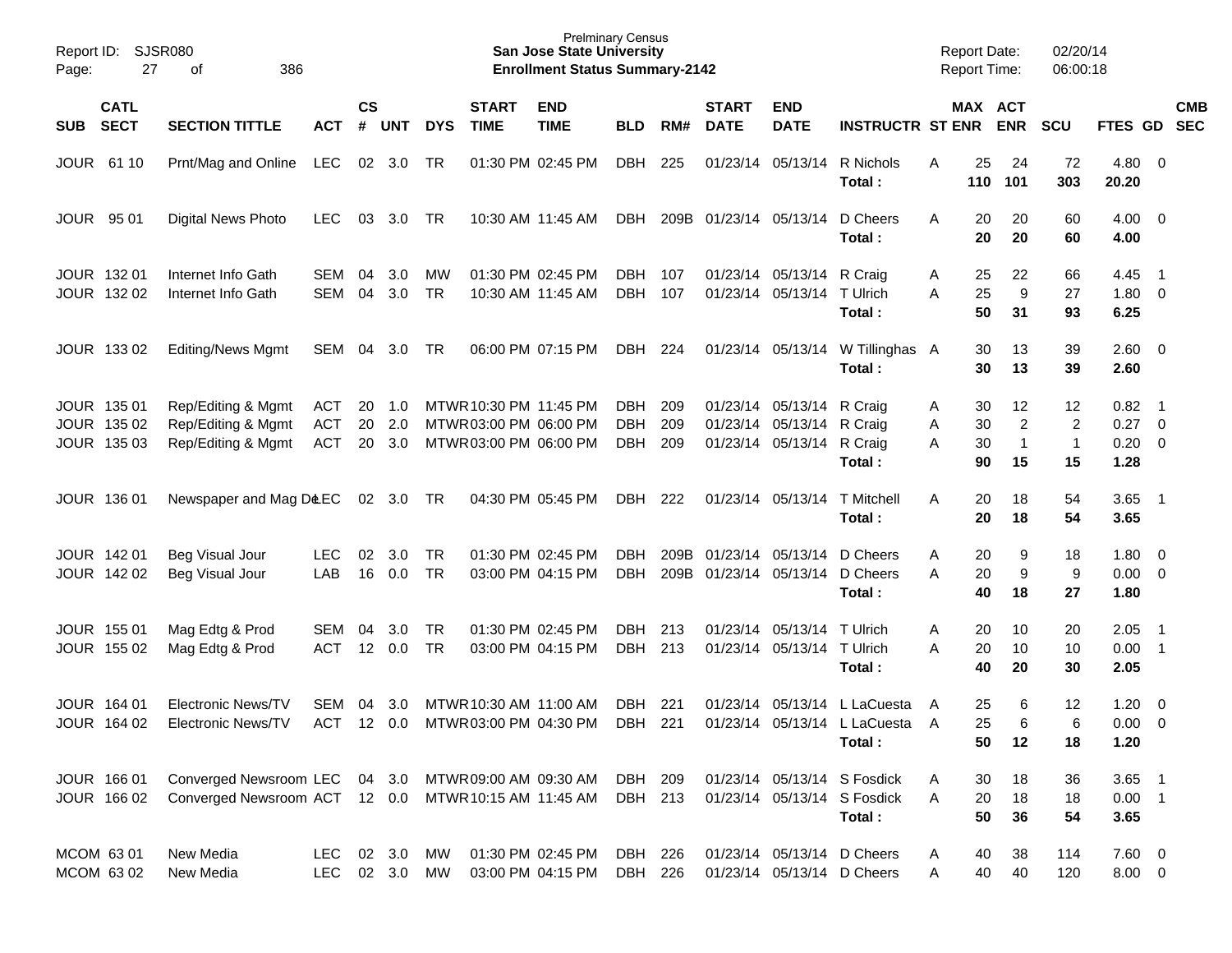| Report ID:<br>28<br>Page:                | SJSR080<br>386<br>οf                                                                        |                |                    |            |            |                             | <b>San Jose State University</b><br><b>Enrollment Status Summary-2142</b> | <b>Prelminary Census</b> |     |                             |                           |                                                            |   | <b>Report Date:</b><br>Report Time: |             | 02/20/14<br>06:00:18 |                      |                |                          |
|------------------------------------------|---------------------------------------------------------------------------------------------|----------------|--------------------|------------|------------|-----------------------------|---------------------------------------------------------------------------|--------------------------|-----|-----------------------------|---------------------------|------------------------------------------------------------|---|-------------------------------------|-------------|----------------------|----------------------|----------------|--------------------------|
| <b>CATL</b><br><b>SECT</b><br><b>SUB</b> | <b>SECTION TITTLE</b>                                                                       | <b>ACT</b>     | $\mathsf{cs}$<br># | <b>UNT</b> | <b>DYS</b> | <b>START</b><br><b>TIME</b> | <b>END</b><br><b>TIME</b>                                                 | <b>BLD</b>               | RM# | <b>START</b><br><b>DATE</b> | <b>END</b><br><b>DATE</b> | <b>INSTRUCTR ST ENR</b>                                    |   | MAX ACT                             | <b>ENR</b>  | <b>SCU</b>           | <b>FTES GD</b>       |                | <b>CMB</b><br><b>SEC</b> |
| MCOM 63 03                               | New Media                                                                                   | <b>LEC</b>     |                    | 3.0        |            |                             |                                                                           |                          |     |                             |                           | Total:                                                     | X | 0<br>80                             | 0<br>78     | $\mathbf 0$<br>234   | $0.00 \t 0$<br>15.60 |                |                          |
| MCOM 70 01                               | Vis Comm Mod Media LEC                                                                      |                | 03                 | 3.0        | МW         |                             | 12:00 PM 01:15 PM                                                         | DBH.                     | 133 |                             | 01/23/14 05/13/14         | K Komenich                                                 | A | 70                                  | 35          | 105                  | 7.00                 | $\overline{0}$ |                          |
| MCOM 70 02                               | Vis Comm Mod Media LEC                                                                      |                | 03                 | 3.0        | <b>TR</b>  |                             | 12:00 PM 01:15 PM                                                         | <b>DBH</b>               | 133 |                             | 01/23/14 05/13/14         | D Nichols                                                  | A | 70                                  | 66          | 198                  | 13.20                | $\mathbf 0$    |                          |
| MCOM 70 03                               | Vis Comm Mod Media LEC                                                                      |                | 03                 | 3.0        | M          |                             | 06:00 PM 08:45 PM                                                         | <b>DBH</b>               | 133 |                             | 01/23/14 05/13/14         | D Nichols                                                  | A | 30                                  | 21          | 63                   | 4.20                 | $\overline{0}$ |                          |
|                                          |                                                                                             |                |                    |            |            |                             |                                                                           |                          |     |                             |                           | Total:                                                     |   | 170                                 | 122         | 366                  | 24.40                |                |                          |
| MCOM 72 01                               | Mcom & Society                                                                              | <b>LEC</b>     |                    | 3.0        |            |                             |                                                                           |                          |     |                             |                           |                                                            | X | 0                                   | 0           | 0                    | 0.00                 | - 0            |                          |
| MCOM 72 02                               | Mcom & Society                                                                              | <b>LEC</b>     | 02                 | 3.0        | <b>TR</b>  |                             | 10:30 AM 11:45 AM                                                         | <b>DBH</b>               | 133 |                             | 01/23/14 05/13/14         | D Nichols                                                  | A | 70                                  | 66          | 198                  | 13.20                | $\mathbf 0$    |                          |
| <b>MCOM 7203</b>                         | Mcom & Society                                                                              | <b>LEC</b>     | 02                 | 3.0        | МW         |                             | 10:30 AM 11:45 AM                                                         | <b>DBH</b>               | 133 |                             | 01/23/14 05/13/14         | M Cabot                                                    | A | 70                                  | 68          | 204                  | 13.60                | $\overline{0}$ |                          |
| <b>MCOM 7204</b>                         | Mcom & Society                                                                              | LEC            | 02                 | 3.0        | MW         |                             | 09:00 AM 10:15 AM                                                         | <b>DBH</b>               | 133 |                             | 01/23/14 05/13/14         | R Craig                                                    | Α | 70                                  | 55          | 165                  | 11.05                | $\overline{1}$ |                          |
| <b>MCOM 7205</b>                         | Mcom & Society                                                                              | LEC            | 02                 | 3.0        | $\top$     |                             | 06:00 PM 08:45 PM                                                         | WSQ 109                  |     |                             | 01/23/14 05/13/14         | D Nichols                                                  | A | 150                                 | 44          | 132                  | 8.85                 | $\overline{1}$ |                          |
|                                          |                                                                                             |                |                    |            |            |                             |                                                                           |                          |     |                             |                           | Total:                                                     |   | 360                                 | 233         | 699                  | 46.70                |                |                          |
|                                          | MCOM 100W 01 Wrtg Wkhp in Comm                                                              | SEM            | 04                 | 3.0        | МW         |                             | 01:30 PM 02:45 PM                                                         | DBH.                     | 224 |                             |                           | 01/23/14 05/13/14 C Fernald                                | Α | 25                                  | 24          | 72                   | 4.80                 | $\overline{0}$ |                          |
|                                          | MCOM 100W 02 Wrtg Wkhp in Comm                                                              | SEM            | 04                 | 3.0        | MW         |                             | 03:00 PM 04:15 PM                                                         | <b>DBH</b>               | 222 |                             |                           | 01/23/14 05/13/14 C Fernald                                | Α | 25                                  | 21          | 63                   | 4.20                 | $\mathbf 0$    |                          |
|                                          | MCOM 100W 03 Wrtg Wkhp in Comm                                                              | <b>SEM</b>     |                    | 3.0        |            |                             |                                                                           |                          |     |                             |                           |                                                            | Χ | 0                                   | $\mathbf 0$ | 0                    | 0.00                 | $\mathbf 0$    |                          |
|                                          | MCOM 100W 04 Wrtg Wkhp in Comm                                                              | <b>SEM</b>     |                    | 3.0        |            |                             |                                                                           |                          |     |                             |                           |                                                            | X | $\mathbf 0$                         | $\mathbf 0$ | 0                    | 0.00                 | $\overline{0}$ |                          |
|                                          | MCOM 100W 05 Wrtg Wkhp in Comm                                                              | <b>SEM</b>     | 04                 | 3.0        | F          |                             | 09:00 AM 11:45 AM                                                         | <b>DBH</b>               | 226 |                             | 01/23/14 05/13/14         | R Nichols                                                  | Α | 25                                  | 10          | 30                   | 2.00                 | $\overline{0}$ |                          |
|                                          | MCOM 100W 06 Wrtg Wkhp in Comm                                                              | SEM            | 04                 | 3.0        | TR         |                             | 01:30 PM 02:45 PM                                                         | <b>DBH</b>               | 224 |                             | 01/23/14 05/13/14         | D Nichols                                                  | Α | 25                                  | 25          | 75                   | 5.00                 | $\overline{0}$ |                          |
|                                          | MCOM 100W 07 Wrtg Wkhp in Comm                                                              | <b>SEM</b>     |                    | 3.0        |            |                             |                                                                           |                          |     |                             |                           |                                                            | X | $\mathbf 0$                         | $\mathbf 0$ | $\mathbf 0$          | 0.00                 | $\mathbf 0$    |                          |
|                                          | MCOM 100W 08 Wrtg Wkhp in Comm                                                              | SEM            | 04                 | 3.0        | TR         |                             | 03:00 PM 04:15 PM                                                         | <b>DBH</b>               | 224 |                             | 01/23/14 05/13/14         | R Nichols                                                  | A | 25                                  | 12          | 36                   | 2.40                 | $\overline{0}$ |                          |
|                                          |                                                                                             |                |                    |            |            |                             |                                                                           |                          |     |                             |                           | Total:                                                     |   | 125                                 | 92          | 276                  | 18.40                |                |                          |
| MCOM 101 01                              | Media Law & Ethics                                                                          | <b>LEC</b>     | 03                 | 3.0        | МW         |                             | 09:00 AM 10:15 AM                                                         | DBH.                     | 226 |                             | 01/23/14 05/13/14         | L Sokoloff                                                 | Α | 40                                  | 29          | 87                   | 5.80                 | $\overline{0}$ |                          |
| MCOM 101 02                              | Media Law & Ethics                                                                          | <b>LEC</b>     | 03                 | 3.0        | MW         |                             | 12:00 PM 01:15 PM                                                         | <b>DBH</b>               | 226 |                             | 01/23/14 05/13/14         | L Sokoloff                                                 | A | 30                                  | 30          | 90                   | 6.00                 | $\overline{0}$ |                          |
| MCOM 101 04                              | Media Law & Ethics                                                                          | <b>LEC</b>     | 03                 | 3.0        | <b>TR</b>  |                             | 12:00 PM 01:15 PM                                                         | <b>DBH</b>               | 225 |                             | 01/23/14 05/13/14         | D Tillinghas                                               | A | 30                                  | 28          | 84                   | 5.60                 | $\mathbf 0$    |                          |
| MCOM 101 05                              | Media Law & Ethics                                                                          | <b>LEC</b>     | 03                 | 3.0        | TR         |                             | 01:30 PM 02:45 PM                                                         | <b>DBH</b>               | 226 |                             | 01/23/14 05/13/14         | D Tillinghas                                               | A | 30                                  | 14          | 42                   | 2.80                 | $\overline{0}$ |                          |
|                                          |                                                                                             |                |                    |            |            |                             |                                                                           |                          |     |                             |                           | Total:                                                     |   | 130                                 | 101         | 303                  | 20.20                |                |                          |
| MCOM 104 01                              | Mass Comm Research SEM 04 3.0 TR 04:30 PM 05:45 PM DBH 133 01/23/14 05/13/14 W Tillinghas A |                |                    |            |            |                             |                                                                           |                          |     |                             |                           |                                                            |   | 50                                  | 49          | 147                  | 9.80 0               |                |                          |
|                                          |                                                                                             |                |                    |            |            |                             |                                                                           |                          |     |                             |                           | Total:                                                     |   | 50                                  | 49          | 147                  | 9.80                 |                |                          |
| MCOM 106 01                              | Global Mass Comm                                                                            | <b>LEC</b>     | 02                 | 3.0        | MW         |                             |                                                                           |                          |     |                             |                           | 03:00 PM 04:15 PM DBH 133 01/23/14 05/13/14 D Tillinghas A |   | 30                                  | 15          | 45                   | $3.05$ 1             |                |                          |
| MCOM 106 02                              | Global Mass Comm                                                                            | <b>LEC</b>     |                    | 3.0        |            |                             |                                                                           |                          |     |                             |                           |                                                            | X | $\mathbf 0$                         | $\mathbf 0$ | 0                    | $0.00 \t 0$          |                |                          |
|                                          |                                                                                             |                |                    |            |            |                             |                                                                           |                          |     |                             |                           | Total:                                                     |   | 30                                  | 15          | 45                   | 3.05                 |                |                          |
|                                          |                                                                                             |                |                    |            |            |                             |                                                                           |                          |     |                             |                           |                                                            |   |                                     |             |                      |                      |                |                          |
| MCOM 111 01                              | Internship                                                                                  | SEM 06 3.0 TBA |                    |            |            |                             |                                                                           |                          |     |                             | 01/23/14 05/13/14 M Cabot |                                                            | A | 100                                 | 42          | 126                  | 8.45 1               |                |                          |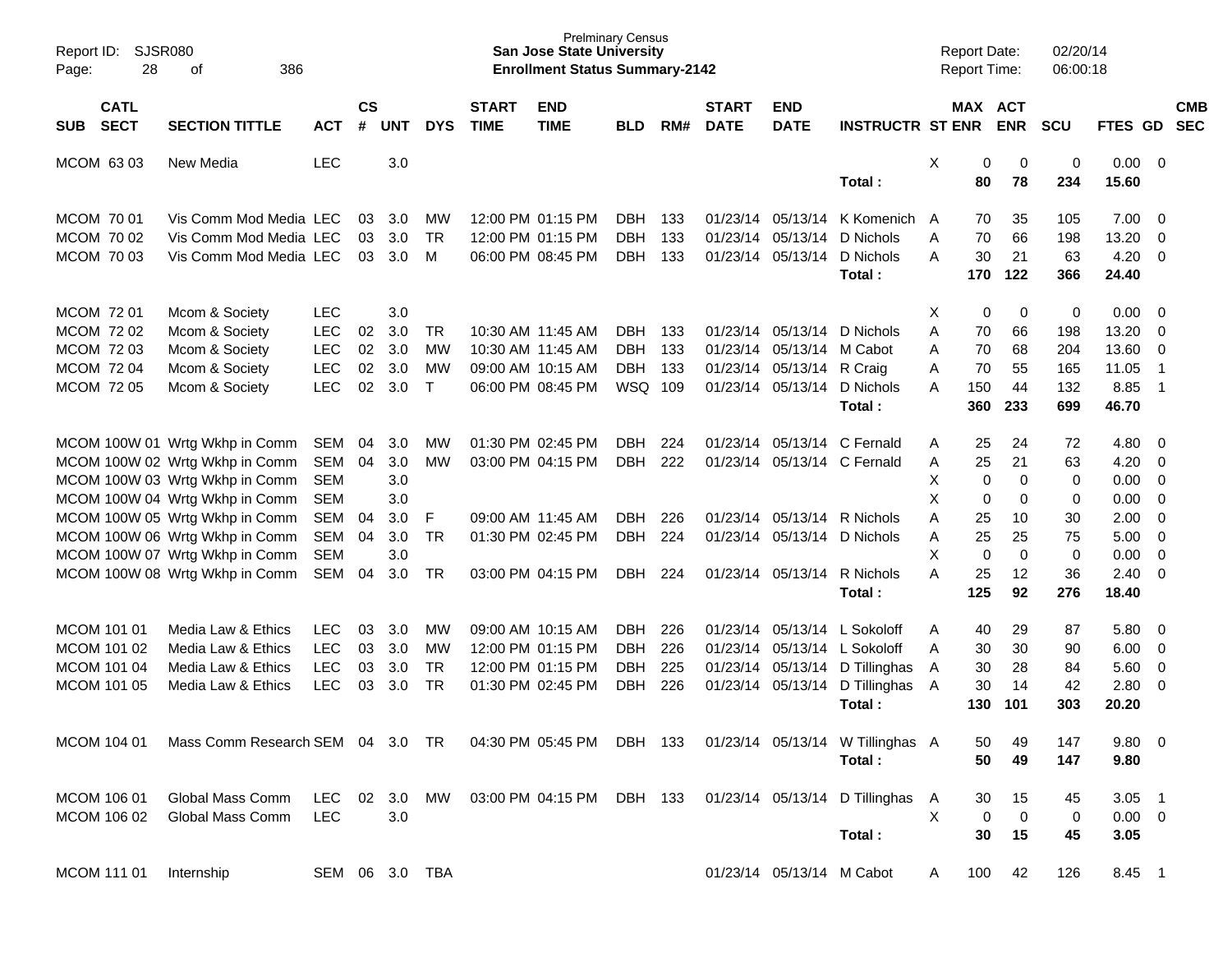| Report ID:<br>29<br>Page:                 | <b>SJSR080</b><br>386<br>οf                                                                |                                        |                |                   |                                        |                             | <b>San Jose State University</b><br><b>Enrollment Status Summary-2142</b> | <b>Prelminary Census</b> |     |                             |                                                             |                                                                      | Report Date:       | Report Time:                                 | 02/20/14<br>06:00:18    |                                    |                                            |
|-------------------------------------------|--------------------------------------------------------------------------------------------|----------------------------------------|----------------|-------------------|----------------------------------------|-----------------------------|---------------------------------------------------------------------------|--------------------------|-----|-----------------------------|-------------------------------------------------------------|----------------------------------------------------------------------|--------------------|----------------------------------------------|-------------------------|------------------------------------|--------------------------------------------|
| <b>CATL</b><br><b>SECT</b><br><b>SUB</b>  | <b>SECTION TITTLE</b>                                                                      | <b>ACT</b>                             | <b>CS</b><br># | <b>UNT</b>        | <b>DYS</b>                             | <b>START</b><br><b>TIME</b> | <b>END</b><br><b>TIME</b>                                                 | <b>BLD</b>               | RM# | <b>START</b><br><b>DATE</b> | <b>END</b><br><b>DATE</b>                                   | <b>INSTRUCTR ST ENR</b>                                              |                    | MAX ACT<br><b>ENR</b>                        | SCU                     | FTES GD                            | <b>CMB</b><br><b>SEC</b>                   |
|                                           |                                                                                            |                                        |                |                   |                                        |                             |                                                                           |                          |     |                             |                                                             | Total:                                                               | 100                | 42                                           | 126                     | 8.45                               |                                            |
| MCOM 139 01                               | Specialized Wrtg                                                                           | SEM                                    | 04             | 3.0               | W                                      |                             | 06:00 PM 08:45 PM                                                         | DBH                      | 133 | 01/23/14 05/13/14           |                                                             | M Brito<br>Total:                                                    | A                  | 50<br>66<br>50<br>66                         | 198<br>198              | 13.20 0<br>13.20                   |                                            |
| MCOM 163 01                               | Adv Media tech                                                                             | <b>LEC</b>                             | 03             | 3.0               | MW                                     |                             | 04:30 PM 05:45 PM                                                         | DBH                      | 226 | 01/23/14 05/13/14           |                                                             | K Komenich A<br>Total:                                               |                    | 30<br>23<br>30<br>23                         | 69<br>69                | 4.75<br>4.75                       | $\overline{\mathbf{3}}$                    |
| MCOM 180 01<br>MCOM 180 02<br>MCOM 180 03 | Global Leadership<br>Global Leadership<br>Global Leadership                                | <b>SUP</b><br><b>SUP</b><br><b>SUP</b> | 36<br>36<br>36 | 1.0<br>2.0<br>3.0 | <b>TBA</b><br><b>TBA</b><br><b>TBA</b> |                             |                                                                           |                          |     |                             | 01/23/14 05/13/14<br>01/23/14 05/13/14<br>01/23/14 05/13/14 | R Rucker<br>R Rucker<br>R Rucker<br>Total:                           | Α<br>Α<br>А<br>120 | 27<br>40<br>40<br>11<br>21<br>40<br>59       | 27<br>22<br>63<br>112   | $1.80 \ 0$<br>1.50<br>4.30<br>7.60 | $\overline{\phantom{1}}$<br>$\overline{2}$ |
|                                           | MCOM 199B 01 Ad & PR Agency II                                                             | LAB                                    | 15             | 3.0               |                                        | MTWR03:00 PM 04:15 PM       |                                                                           | DBH                      | 225 | 01/23/14 05/13/14           |                                                             | C Disalvo<br>Total:                                                  | A                  | 30<br>26<br>30<br>26                         | 78<br>78                | $5.20 \ 0$<br>5.20                 |                                            |
| MCOM 260 01<br>MCOM 260 02                | <b>Strategic Comm</b><br><b>Strategic Comm</b>                                             | <b>LEC</b><br><b>LEC</b>               |                | 3.0<br>3.0        |                                        |                             |                                                                           |                          |     |                             |                                                             | Total:                                                               | X<br>X             | 0<br>0<br>0<br>0<br>$\bf{0}$<br>0            | 0<br>0<br>0             | $0.00 \ 0$<br>$0.00 \t 0$<br>0.00  |                                            |
| MCOM 270 01<br>MCOM 270 02                | Comm Law & Policy<br>Comm Law & Policy                                                     | <b>SEM</b><br>SEM                      | 05             | 3.0<br>3.0        | $\top$                                 |                             | 06:00 PM 08:45 PM                                                         | DBH 107                  |     | 01/23/14 05/13/14           |                                                             | D Tillinghas<br>Total:                                               | X<br>A             | 0<br>0<br>20<br>9<br>20<br>9                 | $\pmb{0}$<br>27<br>27   | 0.00<br>2.25<br>2.25               | $\overline{\phantom{0}}$<br>- 9            |
| MCOM 284 01                               | Project Man                                                                                | SEM 05                                 |                | 3.0               | M                                      |                             | 06:00 PM 08:45 PM                                                         | DBH                      | 226 | 01/23/14 05/13/14           |                                                             | K Komenich A<br>Total:                                               |                    | 30<br>$\overline{7}$<br>30<br>$\overline{7}$ | 21<br>21                | $1.75$ 7<br>1.75                   |                                            |
| MCOM 285 02                               | New Media TechnologySEM                                                                    |                                        |                | 3.0               |                                        |                             |                                                                           |                          |     |                             |                                                             | Total:                                                               | X                  | 0<br>0<br>0<br>0                             | 0<br>0                  | $0.00 \ 0$<br>0.00                 |                                            |
| MCOM 295 01                               | Mass Comm Research SEM 05 3.0 W 06:00 PM 08:45 PM DBH 107 01/23/14 05/13/14 W Tillinghas A |                                        |                |                   |                                        |                             |                                                                           |                          |     |                             |                                                             | Total :                                                              |                    | 20<br>14<br>20<br>14                         | 42<br>42                | 3.50 14<br>3.50                    |                                            |
| MCOM 298 01<br>MCOM 298 02                | SP Studies M C<br>SP Studies M C                                                           | SUP 25 3.0 TBA<br><b>SUP</b>           |                |                   | 25 6.0 TBA                             |                             |                                                                           |                          |     |                             |                                                             | 01/23/14 05/13/14 S Fosdick<br>01/23/14 05/13/14 S Fosdick<br>Total: | A<br>A             | 25<br>5<br>25<br>0<br>5<br>50                | 15<br>$\mathbf 0$<br>15 | $1.25 - 5$<br>$0.00 \t 0$<br>1.25  |                                            |
| MCOM 299 01<br>MCOM 299 02                | <b>Mass Comm Thesis</b><br><b>Mass Comm Thesis</b>                                         | SUP<br>SUP 25 6.0 TBA                  |                | 25 3.0 TBA        |                                        |                             |                                                                           |                          |     |                             |                                                             | 01/23/14 05/13/14 S Fosdick<br>01/23/14 05/13/14 S Fosdick           | A<br>A             | 25<br>0<br>25<br>$\overline{2}$              | 0<br>12                 | $0.00 \quad 0$<br>$1.00$ 2         |                                            |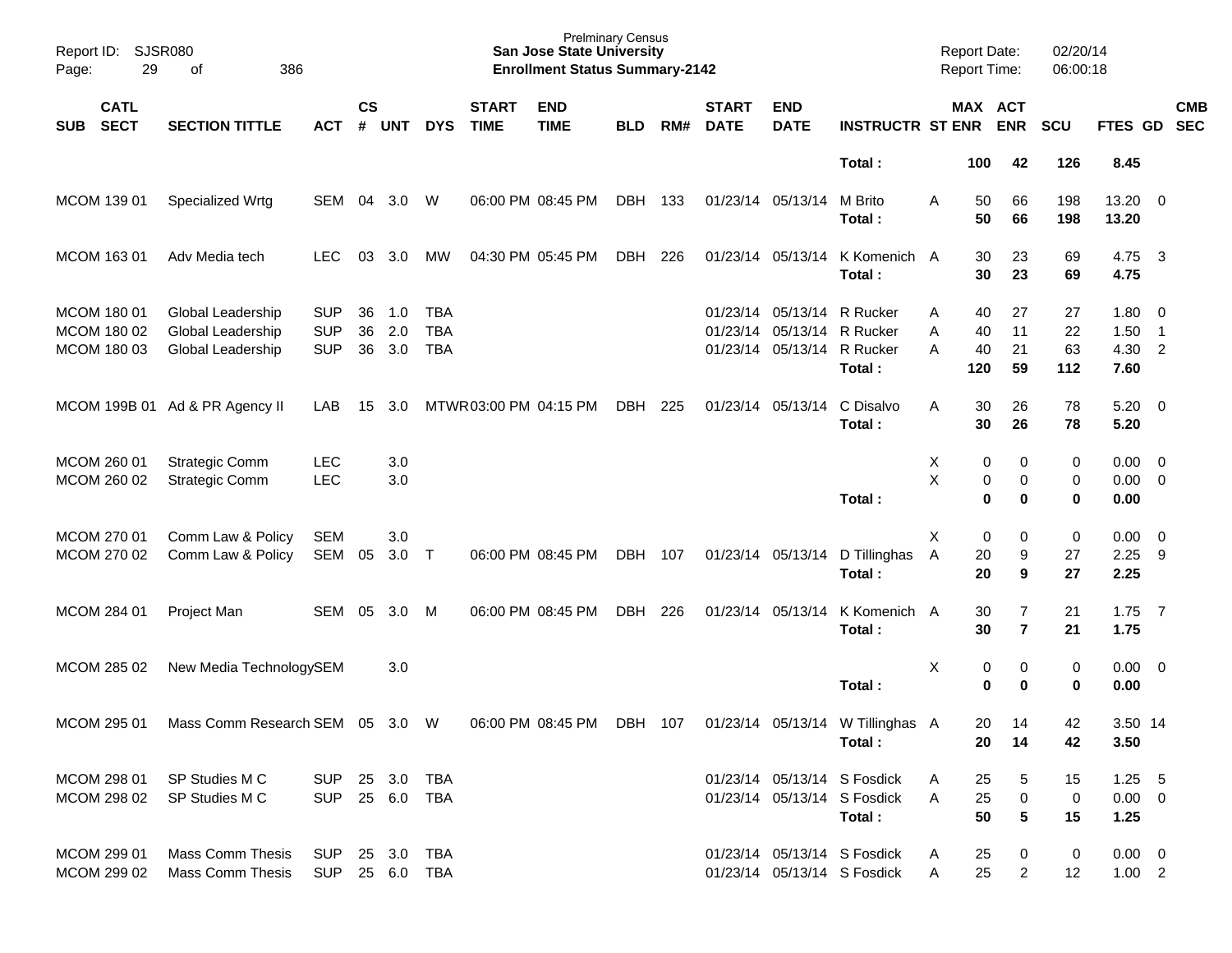| Report ID:<br>Page:    | 30                         | <b>SJSR080</b><br>386<br>0f                          |                          |                    |            |                     |                             | <b>Prelminary Census</b><br><b>San Jose State University</b><br><b>Enrollment Status Summary-2142</b> |                          |            |                             |                                                  |                                                       |        | <b>Report Date:</b><br><b>Report Time:</b> |                           | 02/20/14<br>06:00:18        |                                           |                          |                          |
|------------------------|----------------------------|------------------------------------------------------|--------------------------|--------------------|------------|---------------------|-----------------------------|-------------------------------------------------------------------------------------------------------|--------------------------|------------|-----------------------------|--------------------------------------------------|-------------------------------------------------------|--------|--------------------------------------------|---------------------------|-----------------------------|-------------------------------------------|--------------------------|--------------------------|
| <b>SUB</b>             | <b>CATL</b><br><b>SECT</b> | <b>SECTION TITTLE</b>                                | <b>ACT</b>               | $\mathsf{cs}$<br># | <b>UNT</b> | <b>DYS</b>          | <b>START</b><br><b>TIME</b> | <b>END</b><br><b>TIME</b>                                                                             | <b>BLD</b>               | RM#        | <b>START</b><br><b>DATE</b> | <b>END</b><br><b>DATE</b>                        | <b>INSTRUCTR ST ENR</b>                               |        | MAX ACT                                    | <b>ENR</b>                | <b>SCU</b>                  | FTES GD                                   |                          | <b>CMB</b><br><b>SEC</b> |
|                        |                            |                                                      |                          |                    |            |                     |                             |                                                                                                       |                          |            |                             |                                                  | Total:                                                |        | 50                                         | $\mathbf{2}$              | 12                          | 1.00                                      |                          |                          |
| <b>PR</b>              | 99 01                      | Contempory PR                                        | SEM                      | 04                 | 3.0        | <b>TR</b>           |                             | 03:00 PM 04:15 PM                                                                                     | WSQ 109                  |            | 01/23/14 05/13/14           |                                                  | M Cabot<br>Total:                                     | A      | 150<br>150                                 | 70<br>70                  | 210<br>210                  | 14.00 0<br>14.00                          |                          |                          |
| <b>PR</b><br><b>PR</b> | 190 01<br>190 02           | Media Writing<br>Media Writing                       | <b>SEM</b><br><b>SEM</b> | 04<br>04           | 3.0<br>3.0 | МW<br><b>TR</b>     |                             | 10:30 AM 11:45 AM<br>10:30 AM 11:45 AM                                                                | <b>DBH</b><br><b>DBH</b> | 225<br>222 |                             | 01/23/14 05/13/14<br>01/23/14 05/13/14           | C Disalvo<br>K Martinelli<br>Total:                   | A<br>A | 25<br>25<br>50                             | 28<br>24<br>52            | 84<br>72<br>156             | $5.60 \quad 0$<br>4.80<br>10.40           | $\overline{0}$           |                          |
| <b>PR</b><br><b>PR</b> | 191 01<br>191 02           | <b>Strategic Writing</b><br><b>Strategic Writing</b> | <b>SEM</b><br><b>SEM</b> | 04<br>04           | 3.0<br>3.0 | <b>TR</b><br>$\top$ |                             | 01:30 PM 02:45 PM<br>06:00 PM 08:45 PM                                                                | <b>DBH</b><br><b>DBH</b> | 222<br>222 | 01/23/14                    | 05/13/14<br>01/23/14 05/13/14                    | K Martinelli<br>M Cabot<br>Total:                     | A<br>A | 25<br>25<br>50                             | 22<br>24<br>46            | 66<br>72<br>138             | $4.40 \ 0$<br>4.85<br>9.25                | $\overline{\phantom{1}}$ |                          |
| <b>PR</b><br><b>PR</b> | 192 01<br>192 02           | <b>Case Studies</b><br><b>Case Studies</b>           | <b>SEM</b><br><b>SEM</b> | 04<br>04           | 3.0<br>3.0 | MW<br><b>MW</b>     |                             | 10:30 AM 11:45 AM<br>01:30 PM 02:45 PM                                                                | <b>DBH</b><br><b>DBH</b> | 222<br>222 | 01/23/14                    | 05/13/14<br>01/23/14 05/13/14                    | K Martinelli<br>K Martinelli<br>Total:                | A<br>A | 30<br>30<br>60                             | 32<br>31<br>63            | 96<br>93<br>189             | $6.40 \quad 0$<br>$6.20 \quad 0$<br>12.60 |                          |                          |
| <b>PR</b>              | 193 01                     | Special Event Manage SEM 04 3.0 MW                   |                          |                    |            |                     |                             | 01:30 PM 02:45 PM                                                                                     | DBH                      | 225        |                             | 01/23/14 05/13/14                                | C Disalvo<br>Total:                                   | A      | 30<br>30                                   | 26<br>26                  | 78<br>78                    | $5.20 \ 0$<br>5.20                        |                          |                          |
| <b>PR</b>              | 199 01                     | Campaign Mgmt                                        | <b>SEM</b>               | 05                 | 3.0        | MW                  |                             | 04:30 PM 05:45 PM                                                                                     | DBH                      | 222        |                             | 01/23/14 05/13/14                                | C Disalvo<br>Total:                                   | A      | 25<br>25                                   | 35<br>35                  | 105<br>105                  | $7.00 \t 0$<br>7.00                       |                          |                          |
|                        | Department :               | <b>Journalism &amp; Mass Communication</b>           |                          |                    |            |                     |                             |                                                                                                       |                          |            |                             | <b>Lower Division:</b><br><b>Upper Division:</b> | <b>Department Total:</b><br><b>Graduate Division:</b> |        | 2650<br>960<br>1520<br>170                 | 1818<br>694<br>1087<br>37 | 5236<br>2082<br>3037<br>117 | 352.03<br>138.90<br>203.38<br>9.75        |                          |                          |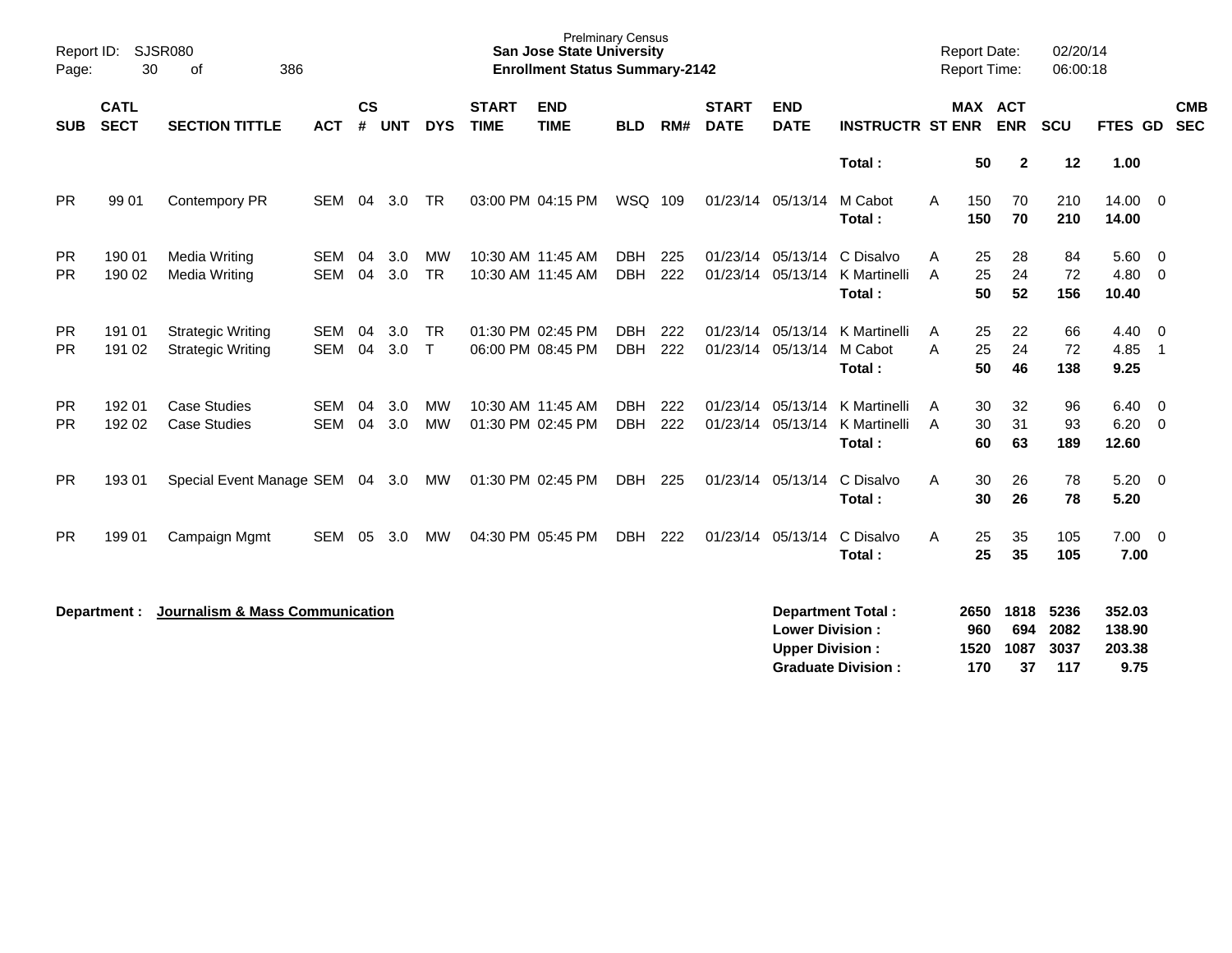| Page:                  | Report ID: SJSR080<br>31   | 386<br>of                                                    |                          |                    |            |            |                             | <b>San Jose State University</b><br><b>Enrollment Status Summary-2142</b> | <b>Prelminary Census</b> |     |                             |                            |                              | <b>Report Date:</b><br>Report Time: |                         | 02/20/14<br>06:00:18 |                     |                                  |            |
|------------------------|----------------------------|--------------------------------------------------------------|--------------------------|--------------------|------------|------------|-----------------------------|---------------------------------------------------------------------------|--------------------------|-----|-----------------------------|----------------------------|------------------------------|-------------------------------------|-------------------------|----------------------|---------------------|----------------------------------|------------|
| SUB                    | <b>CATL</b><br><b>SECT</b> | <b>SECTION TITTLE</b>                                        | <b>ACT</b>               | $\mathsf{cs}$<br># | <b>UNT</b> | <b>DYS</b> | <b>START</b><br><b>TIME</b> | <b>END</b><br><b>TIME</b>                                                 | <b>BLD</b>               | RM# | <b>START</b><br><b>DATE</b> | <b>END</b><br><b>DATE</b>  | <b>INSTRUCTR ST ENR</b>      |                                     | MAX ACT<br><b>ENR</b>   | <b>SCU</b>           | FTES GD SEC         |                                  | <b>CMB</b> |
| College                | Department :               | <b>Applied Sciences &amp; Arts</b><br><b>Justice Studies</b> |                          |                    |            |            |                             |                                                                           |                          |     |                             |                            |                              |                                     |                         |                      |                     |                                  |            |
| FS                     | 11 01                      | Survey For Sci                                               | <b>LEC</b>               |                    | 02 3.0     | <b>TBA</b> |                             |                                                                           |                          |     |                             | 01/23/14 05/13/14 M Juno   | Total:                       | 50<br>A<br>50                       | 41<br>41                | 123<br>123           | $8.20 \ 0$<br>8.20  |                                  |            |
| FS                     | 162 01                     | <b>FS Applications</b>                                       | SEM                      | 04                 | 3.0        | F          |                             | 09:00 AM 10:45 AM                                                         | MН                       | 523 |                             | 01/23/14 05/13/14          | M Juno                       | 50<br>Α                             | 50                      | 100                  | 10.00               | $\overline{\phantom{0}}$         |            |
| FS                     | 162 02                     | <b>FS Applications</b>                                       | <b>ACT</b>               | 07                 | 0.0        | R          |                             | 03:00 PM 05:00 PM                                                         | МH                       | 520 |                             | 01/23/14 05/13/14 M Juno   | Total:                       | 72<br>A<br>122                      | 50<br>100               | 50<br>150            | 0.00<br>10.00       | $\overline{0}$                   |            |
| FS                     | 16301                      | Fingerprint Sci                                              | <b>SEM</b>               | 05                 | 3.0        | F          |                             | 11:00 AM 12:45 PM                                                         | MН                       | 523 |                             | 01/23/14 05/13/14          | M Juno                       | 50<br>Α                             | 22                      | 44                   | 4.40                | $\overline{\phantom{0}}$         |            |
| <b>FS</b>              | 163 02                     | Fingerprint Sci                                              | <b>ACT</b>               | 07                 | 0.0        | R          |                             | 05:00 PM 07:00 PM                                                         | MН                       | 520 |                             | 01/23/14 05/13/14          | M Juno<br>Total:             | 40<br>A<br>90                       | 23<br>45                | 23<br>67             | 0.00<br>4.40        | $\overline{\mathbf{0}}$          |            |
| <b>FS</b>              | 169 01                     | <b>FS Senior Seminar</b>                                     | <b>SEM</b>               | 05                 | 3.0        | W          |                             | 03:00 PM 05:45 PM                                                         | <b>SH</b>                | 413 |                             | 01/23/14 05/13/14          | S Lee<br>Total:              | A<br>25<br>25                       | 19<br>19                | 57<br>57             | $3.80\ 0$<br>3.80   |                                  |            |
| JS                     | 10 01                      | Intro Just Stud                                              | <b>LEC</b>               | 01                 | 3.0        | МW         |                             | 01:30 PM 02:45 PM                                                         | WSQ 109                  |     | 01/23/14 05/13/14           |                            | D Dexheimer A<br>Total:      | 125<br>125                          | 99<br>99                | 297<br>297           | 19.80 0<br>19.80    |                                  |            |
| JS                     | 12 01                      | Intro to Leg Studie                                          | <b>LEC</b>               | 02                 | 3.0        | <b>TR</b>  |                             | 03:00 PM 04:15 PM                                                         | МH                       | 523 |                             | 01/23/14 05/13/14          | H Peterson<br>Total:         | 50<br>A<br>50                       | 40<br>40                | 120<br>120           | $8.00 \t 0$<br>8.00 |                                  |            |
| JS                     | 25 01                      | Intro HR & Justice                                           | <b>LEC</b>               | 02                 | 3.0        | МW         |                             | 09:00 AM 10:15 AM                                                         | MН                       | 523 |                             | 01/23/14 05/13/14          | W Armaline<br>Total:         | 60<br>A<br>60                       | 54<br>54                | 162<br>162           | 10.80 0<br>10.80    |                                  |            |
| JS                     |                            | 100W 01 Writing Workshop                                     | SEM                      | 04                 | 3.0        | MW         |                             | 09:00 AM 10:15 AM                                                         | <b>SPXC 211</b>          |     |                             | 01/23/14 05/13/14          | D Kameda                     | 25<br>A                             | 21                      | 63                   | 4.20                | $\overline{\phantom{0}}$         |            |
| <b>JS</b>              |                            | 100W 02 Writing Workshop                                     | SEM                      | 04                 | 3.0        | <b>TBA</b> |                             |                                                                           |                          |     |                             |                            | 01/23/14 05/13/14 H Peterson | 26<br>A                             | 26                      | 78                   | 5.20                | $\overline{\mathbf{0}}$          |            |
| <b>JS</b>              |                            | 100W 03 Writing Workshop                                     | SEM                      | 04                 | 3.0        | <b>TR</b>  |                             | 09:00 AM 10:15 AM                                                         | MН                       | 523 |                             | 01/23/14 05/13/14 D Harris |                              | 26<br>Α                             | 22                      | 66                   | 4.40                | $\overline{0}$                   |            |
| <b>JS</b><br><b>JS</b> |                            | 100W 04 Writing Workshop<br>100W 05 Writing Workshop         | <b>SEM</b><br><b>SEM</b> |                    | 3.0<br>3.0 |            |                             |                                                                           |                          |     |                             |                            |                              | X<br>0<br>X<br>0                    | $\mathbf 0$<br>0        | 0<br>0               | 0.00<br>0.00        | $\overline{0}$<br>$\overline{0}$ |            |
| <b>JS</b>              |                            | 100W 06 Writing Workshop                                     | <b>SEM</b>               |                    | 3.0        |            |                             |                                                                           |                          |     |                             |                            |                              | X                                   | $\mathbf 0$<br>$\Omega$ | 0                    | 0.00                | $\overline{0}$                   |            |
|                        |                            |                                                              |                          |                    |            |            |                             |                                                                           |                          |     |                             |                            | Total:                       | 77                                  | 69                      | 207                  | 13.80               |                                  |            |
| JS                     | 101 01                     | <b>Critical Issues</b>                                       | <b>LEC</b>               | 01                 | 3.0        | MW         |                             | 01:30 PM 02:45 PM                                                         | MH                       | 520 |                             | 01/23/14 05/13/14 E Adams  |                              | 60<br>A                             | 42                      | 126                  | 8.40 0              |                                  |            |
| <b>JS</b>              | 101 02                     | <b>Critical Issues</b>                                       | LEC                      |                    | 01 3.0 TBA |            |                             |                                                                           |                          |     |                             | 01/23/14 05/13/14 S Kil    | Total:                       | 45<br>A<br>105                      | 22<br>64                | 66<br>192            | 4.40 0<br>12.80     |                                  |            |
| JS.                    | 102 01                     | Police and Society                                           | LEC 02 3.0 R             |                    |            |            |                             | 05:30 PM 08:15 PM MH                                                      |                          | 523 |                             | 01/23/14 05/13/14 E Sills  | Total:                       | 70<br>A<br>70                       | 74<br>74                | 222<br>222           | 14.80 0<br>14.80    |                                  |            |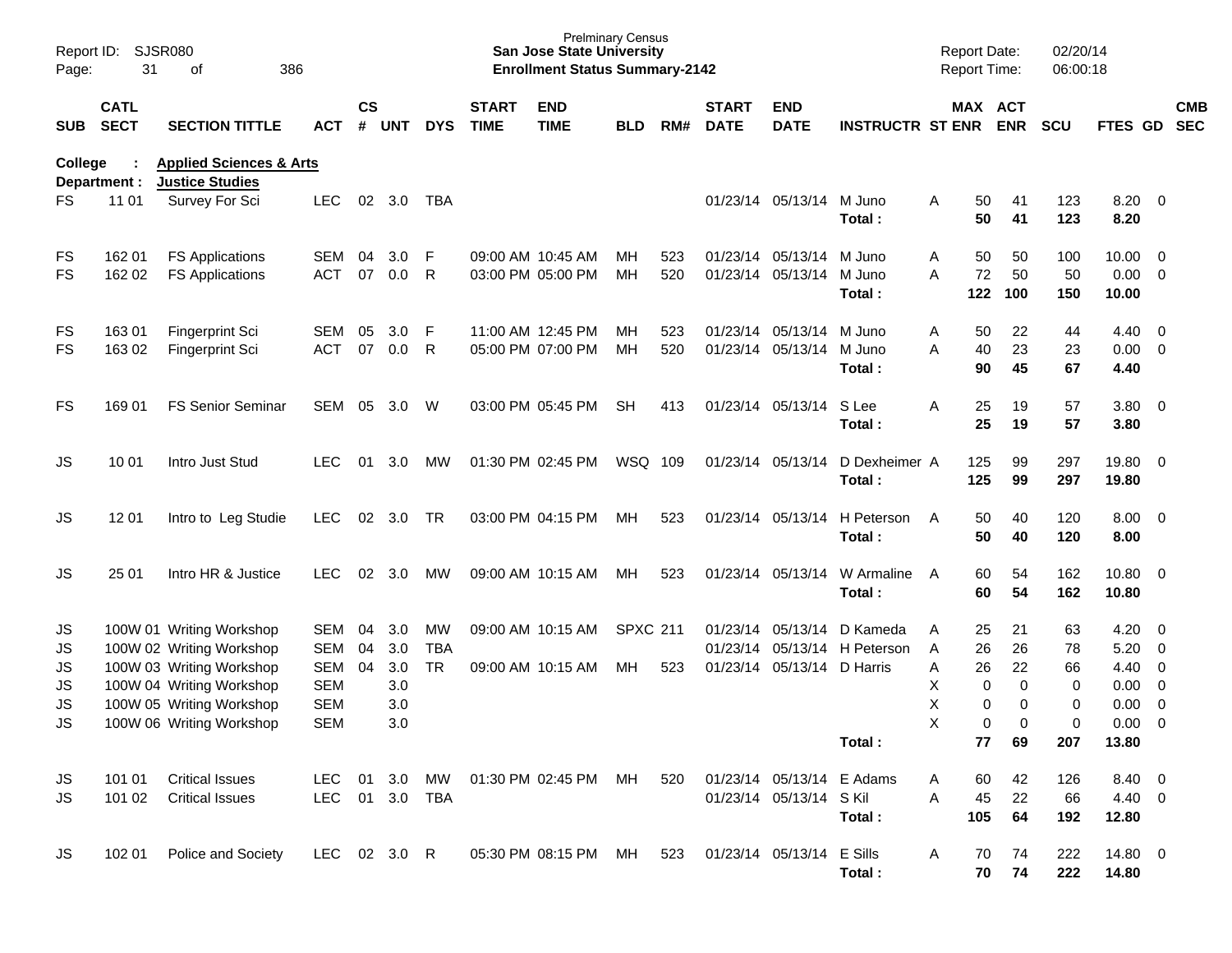| Report ID:<br>Page:   | 32                         | SJSR080<br>386<br>οf                                                             |                          |               |                         |                        |                             | <b>Prelminary Census</b><br><b>San Jose State University</b><br><b>Enrollment Status Summary-2142</b> |                 |            |                             |                                                       |                                                                                | <b>Report Date:</b><br><b>Report Time:</b> |                               | 02/20/14<br>06:00:18             |                                              |                          |            |
|-----------------------|----------------------------|----------------------------------------------------------------------------------|--------------------------|---------------|-------------------------|------------------------|-----------------------------|-------------------------------------------------------------------------------------------------------|-----------------|------------|-----------------------------|-------------------------------------------------------|--------------------------------------------------------------------------------|--------------------------------------------|-------------------------------|----------------------------------|----------------------------------------------|--------------------------|------------|
| <b>SUB</b>            | <b>CATL</b><br><b>SECT</b> | <b>SECTION TITTLE</b>                                                            | <b>ACT</b>               | $\mathsf{cs}$ | # UNT                   | <b>DYS</b>             | <b>START</b><br><b>TIME</b> | <b>END</b><br><b>TIME</b>                                                                             | <b>BLD</b>      | RM#        | <b>START</b><br><b>DATE</b> | <b>END</b><br><b>DATE</b>                             | <b>INSTRUCTR ST ENR ENR</b>                                                    | MAX ACT                                    |                               | <b>SCU</b>                       | FTES GD SEC                                  |                          | <b>CMB</b> |
| JS                    | 103 01                     | <b>Courts and Society</b>                                                        | <b>LEC</b>               | 02            | 3.0                     | TR                     |                             | 01:30 PM 02:45 PM                                                                                     | МH              | 523        |                             |                                                       | 01/23/14 05/13/14 M Stevenson A<br>Total:                                      | 55<br>55                                   | 53<br>53                      | 159<br>159                       | $10.60 \t 0$<br>10.60                        |                          |            |
| JS<br>JS              | 107 01<br>107 02           | Justice Mgmt<br>Justice Mgmt                                                     | <b>LEC</b><br><b>LEC</b> | 02            | 3.0<br>3.0              | МW                     |                             | 10:30 AM 11:45 AM                                                                                     | <b>BBC</b>      | 105        |                             |                                                       | 01/23/14 05/13/14 A De Giorgi<br>Total:                                        | X<br>0<br>50<br>$\overline{A}$<br>50       | 0<br>20<br>20                 | 0<br>60<br>60                    | $0.00 \quad 0$<br>$4.00 \ 0$<br>4.00         |                          |            |
| JS<br>JS              | 114 01<br>114 02           | <b>Research Methods</b><br><b>Research Methods</b>                               | LEC<br><b>LEC</b>        | 02<br>02      | 3.0<br>3.0              | <b>TR</b><br><b>TR</b> | 07:30 AM 08:45 AM           | 12:00 PM 01:15 PM                                                                                     | MН<br><b>MH</b> | 520<br>520 |                             |                                                       | 01/23/14 05/13/14 C Vera Sanch A<br>01/23/14 05/13/14 C Vera Sanch A<br>Total: | 40<br>50<br>90                             | 23<br>46<br>69                | 69<br>138<br>207                 | $4.60 \ 0$<br>$9.20 \ 0$<br>13.80            |                          |            |
| JS<br><b>JS</b>       | 121 01<br>121 02           | Media and Justice<br>Media and Justice                                           | LEC<br><b>LEC</b>        | 02<br>02      | 3.0<br>3.0              | МW<br><b>TBA</b>       |                             | 09:00 AM 10:15 AM                                                                                     | МH              | 520        |                             | 01/23/14 05/13/14 S Rivera<br>01/23/14 05/13/14 S Kil | Total:                                                                         | 50<br>Α<br>A<br>25<br>75                   | 42<br>15<br>57                | 126<br>45<br>171                 | 8.40 0<br>$3.00 \ 0$<br>11.40                |                          |            |
| JS                    | 122 01                     | Drugs & Society                                                                  | LEC                      | 01            | 3.0                     | МW                     |                             | 07:30 AM 08:45 AM                                                                                     | MH              | 523        |                             | 01/23/14 05/13/14 S Rivera                            | Total:                                                                         | 50<br>A<br>50                              | 35<br>35                      | 105<br>105                       | $7.00 \t 0$<br>7.00                          |                          |            |
| JS<br><b>JS</b>       | 123 01<br>123 02           | <b>Terrorism &amp; Security</b><br><b>Terrorism &amp; Security</b>               | LEC<br><b>LEC</b>        | 02<br>02      | 3.0<br>3.0              | <b>TBA</b>             |                             |                                                                                                       |                 |            |                             | 01/23/14 05/13/14<br>01/23/14 05/13/14                | J Bale<br>Total:                                                               | X<br>0<br>A<br>55<br>55                    | 0<br>42<br>42                 | $\mathbf 0$<br>126<br>126        | $0.00 \t 0$<br>8.40 0<br>8.40                |                          |            |
| JS<br>JS<br><b>JS</b> | 128 01<br>128 02<br>128 03 | Punishment, Cult an<br>Punishment, Cult an<br>Punishment, Cult an                | LEC<br><b>LEC</b><br>LEC | 02            | 3.0<br>3.0<br>3.0       | R                      | 04:30 PM 07:15 PM           |                                                                                                       | HB              | 407        |                             | 01/23/14 05/13/14 R Perry                             | Total:                                                                         | Χ<br>0<br>X<br>0<br>A<br>50<br>50          | 0<br>0<br>13<br>13            | 0<br>0<br>39<br>39               | $0.00 \t 0$<br>$0.00 \t 0$<br>2.60 0<br>2.60 |                          |            |
| JS<br><b>JS</b>       | 129 01<br>129 02           | Intl Crime & Dev<br>Intl Crime & Dev                                             | <b>LEC</b><br><b>LEC</b> |               | 3.0<br>3.0              |                        |                             |                                                                                                       |                 |            |                             |                                                       | Total:                                                                         | х<br>0<br>X<br>0<br>0                      | 0<br>0<br>0                   | 0<br>0<br>0                      | $0.00 \t 0$<br>0.00<br>0.00                  | $\overline{\phantom{0}}$ |            |
| JS                    | 131 01                     | Intervntn/Mediatn                                                                | <b>LEC</b>               |               | 02 3.0                  | MW                     | 07:30 AM 08:45 AM           |                                                                                                       | MH.             | 323        |                             |                                                       | 01/23/14 05/13/14 J McClure<br>Total:                                          | 40<br>A<br>40                              | 39<br>39                      | 117<br>117                       | 7.80 0<br>7.80                               |                          |            |
| JS<br>JS<br>JS        | 132 01<br>132 02<br>132 03 | Race Gender Inequali LEC<br>Race Gender Inequali LEC<br>Race Gender Inequali LEC |                          |               | 02 3.0<br>3.0<br>02 3.0 | TR<br><b>TBA</b>       |                             | 12:00 PM 01:15 PM                                                                                     | МH              | 523        |                             |                                                       | 01/23/14 05/13/14 V Herrera<br>01/23/14 05/13/14 V Herrera<br>Total:           | 50<br>A<br>X<br>0<br>50<br>Α<br>100        | 49<br>$\mathbf 0$<br>45<br>94 | 147<br>$\mathbf 0$<br>135<br>282 | $9.80$ 0<br>$0.00 \t 0$<br>$9.05$ 1<br>18.85 |                          |            |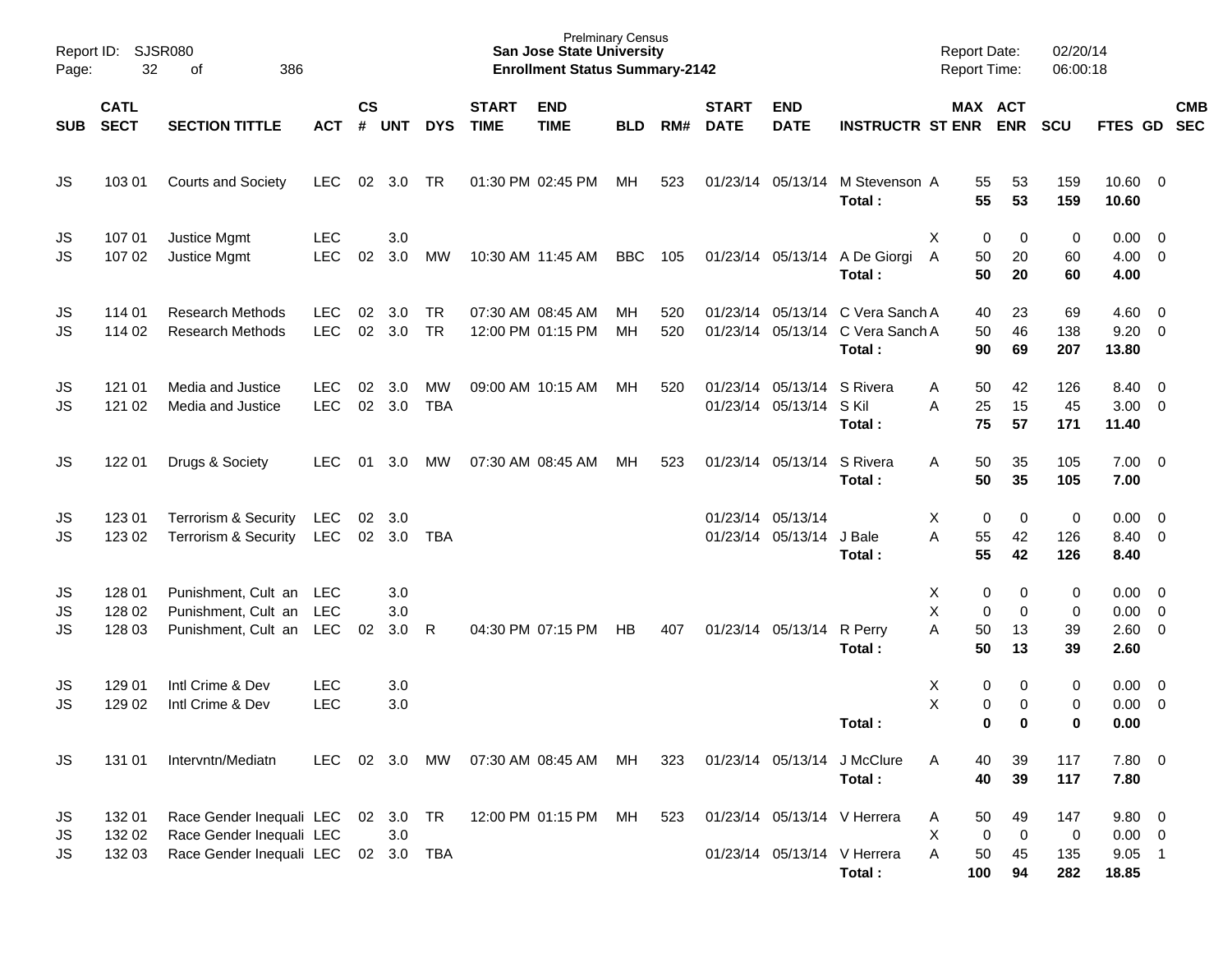| Page:           | Report ID: SJSR080<br>33   | 386<br>οf                                                |                                        |                    |                   |            |                             | <b>San Jose State University</b><br><b>Enrollment Status Summary-2142</b> | <b>Prelminary Census</b> |            |                             |                                                        |                                                  | <b>Report Date:</b><br>Report Time:         |                    | 02/20/14<br>06:00:18 |                              |                                                                               |            |
|-----------------|----------------------------|----------------------------------------------------------|----------------------------------------|--------------------|-------------------|------------|-----------------------------|---------------------------------------------------------------------------|--------------------------|------------|-----------------------------|--------------------------------------------------------|--------------------------------------------------|---------------------------------------------|--------------------|----------------------|------------------------------|-------------------------------------------------------------------------------|------------|
| <b>SUB</b>      | <b>CATL</b><br><b>SECT</b> | <b>SECTION TITTLE</b>                                    | <b>ACT</b>                             | $\mathsf{cs}$<br># | <b>UNT</b>        | <b>DYS</b> | <b>START</b><br><b>TIME</b> | <b>END</b><br><b>TIME</b>                                                 | <b>BLD</b>               | RM#        | <b>START</b><br><b>DATE</b> | <b>END</b><br><b>DATE</b>                              | <b>INSTRUCTR ST ENR</b>                          | MAX ACT                                     | <b>ENR</b>         | <b>SCU</b>           | FTES GD SEC                  |                                                                               | <b>CMB</b> |
| JS<br>JS        | 136 01<br>136 02           | Famly & Comm ViolencLEC<br>Famly & Comm ViolencLEC       |                                        | 02                 | 3.0<br>02 3.0     | MW<br>MW   |                             | 03:00 PM 04:15 PM<br>10:30 AM 11:45 AM                                    | MН<br>МH                 | 520<br>523 |                             | 01/23/14 05/13/14                                      | 01/23/14 05/13/14 D Kameda<br>M Lowell<br>Total: | 55<br>A<br>60<br>A<br>115                   | 51<br>55<br>106    | 153<br>165<br>318    | 10.20<br>11.00<br>21.20      | $\overline{\mathbf{0}}$<br>$\overline{\mathbf{0}}$                            |            |
| JS              | 13701                      | Collaborative Respon LEC                                 |                                        |                    | 3.0               |            |                             |                                                                           |                          |            |                             |                                                        | Total:                                           | Χ<br>0<br>$\mathbf 0$                       | 0<br>0             | 0<br>0               | 0.00<br>0.00                 | $\overline{\phantom{0}}$                                                      |            |
| JS              | 140 01                     | <b>RCP</b>                                               | <b>LEC</b>                             | 02                 | 3.0               | TR         |                             | 03:00 PM 04:15 PM                                                         | <b>SH</b>                | 241        |                             | 01/23/14 05/13/14                                      | M Stevenson A<br>Total:                          | 25<br>25                                    | 23<br>23           | 69<br>69             | 4.60<br>4.60                 | $\overline{\phantom{0}}$                                                      |            |
| JS<br>JS        | 141 01<br>141 02           | <b>RCP Representation</b><br><b>RCP Representation</b>   | <b>LEC</b><br>LEC                      | 02                 | 3.0<br>3.0        | <b>TR</b>  |                             | 04:30 PM 05:45 PM                                                         | CL                       | 131        |                             | 01/23/14 05/13/14                                      | M Stevenson A<br>Total:                          | Χ<br>0<br>15<br>15                          | 0<br>10<br>10      | 0<br>30<br>30        | 0.00<br>2.00<br>2.00         | $\overline{\mathbf{0}}$<br>$\overline{0}$                                     |            |
| JS<br>JS        | 143 01<br>143 02           | Evidence & Proced<br>Evidence & Proced                   | <b>LEC</b><br><b>LEC</b>               | 02                 | 3.0<br>3.0        | TR         |                             | 01:30 PM 02:45 PM                                                         | HB                       | 407        |                             |                                                        | 01/23/14 05/13/14 H Peterson<br>Total:           | Χ<br>0<br>A<br>45<br>45                     | 0<br>30<br>30      | 0<br>90<br>90        | 0.00<br>6.00<br>6.00         | $\overline{\mathbf{0}}$<br>$\overline{0}$                                     |            |
| JS              | 144 01                     | <b>Criminal Law</b>                                      | LEC                                    | 02                 | 3.0               | <b>TR</b>  |                             | 10:30 AM 11:45 AM                                                         | MН                       | 523        |                             | 01/23/14 05/13/14                                      | H Peterson<br>Total:                             | 60<br>A<br>60                               | 58<br>58           | 174<br>174           | 11.60 0<br>11.60             |                                                                               |            |
| JS              | 145 01                     | <b>White Collar Crime</b>                                | <b>LEC</b>                             | 02                 | 3.0               | МW         |                             | 12:00 PM 01:15 PM                                                         | <b>SH</b>                | 344        |                             | 01/23/14 05/13/14                                      | D Kameda<br>Total:                               | A<br>50<br>50                               | 48<br>48           | 144<br>144           | $9.60 \quad 0$<br>9.60       |                                                                               |            |
| JS<br>JS<br>JS  | 150 01<br>150 02<br>150 03 | Gender and Crime<br>Gender and Crime<br>Gender and Crime | <b>LEC</b><br><b>LEC</b><br><b>LEC</b> | 02                 | 3.0<br>3.0<br>3.0 | MW         |                             | 10:30 AM 11:45 AM                                                         | <b>SH</b>                | 344        |                             | 01/23/14 05/13/14                                      | J McClure<br>Total:                              | х<br>0<br>X<br>$\mathbf 0$<br>Α<br>50<br>50 | 0<br>0<br>28<br>28 | 0<br>0<br>84<br>84   | 0.00<br>0.00<br>5.60<br>5.60 | $\overline{\mathbf{0}}$<br>$\overline{\mathbf{0}}$<br>$\overline{\mathbf{0}}$ |            |
| JS<br><b>JS</b> | 151 01                     | Crim Theory<br>151 02 Crim Theory                        | <b>LEC</b>                             | 02                 | 3.0               | MW         |                             | 01:30 PM 02:45 PM<br>LEC 02 3.0 TR  01:30 PM 02:45 PM  MH                 | MН                       | 523<br>324 |                             | 01/23/14 05/13/14 Y Baba<br>01/23/14 05/13/14 C Hebert | Total:                                           | 60<br>A<br>60<br>Α<br>120                   | 51<br>23<br>74     | 153<br>69<br>222     | 10.20<br>4.60 0<br>14.80     | $\overline{\mathbf{0}}$                                                       |            |
| JS.             | 152 01                     | Juv Delinquency                                          | LEC 02 3.0 T                           |                    |                   |            |                             | 05:30 PM 08:15 PM WSQ 207                                                 |                          |            |                             |                                                        | 01/23/14 05/13/14 C Hebert<br>Total:             | 120<br>A<br>120                             | 32<br>32           | 96<br>96             | 6.40 0<br>6.40               |                                                                               |            |
| <b>JS</b>       |                            | 153 01 Crime/Life course                                 | <b>LEC</b>                             |                    | $3.0\,$           |            |                             |                                                                           |                          |            |                             |                                                        | Total:                                           | X<br>0<br>$\mathbf 0$                       | 0<br>$\pmb{0}$     | 0<br>0               | $0.00 \t 0$<br>0.00          |                                                                               |            |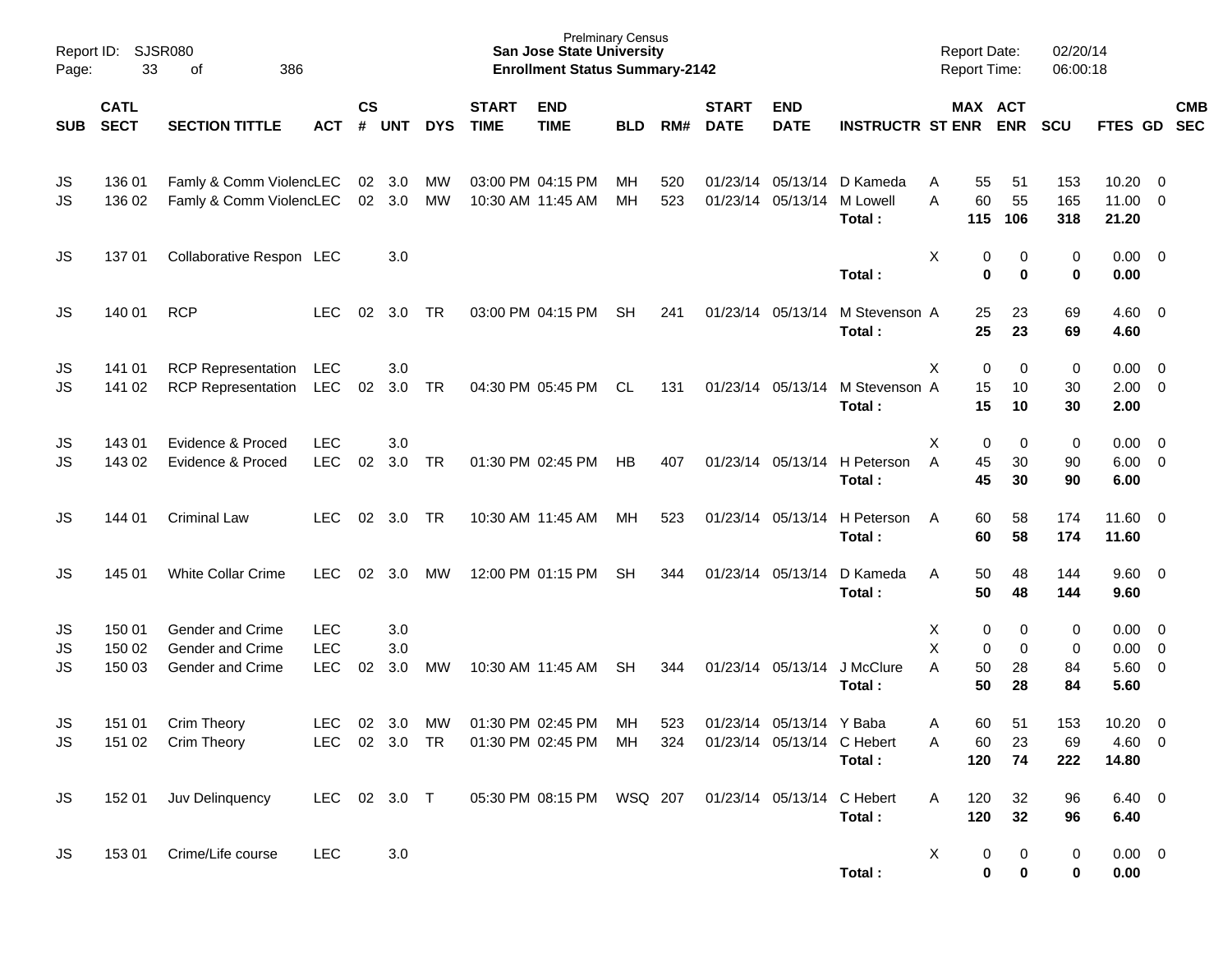| Report ID:<br>Page: | 34                         | <b>SJSR080</b><br>386<br>of              |                          |               |            |            |                             | <b>San Jose State University</b><br><b>Enrollment Status Summary-2142</b> | <b>Prelminary Census</b> |     |                             |                           |                         | <b>Report Date:</b><br>Report Time: |               |                       | 02/20/14<br>06:00:18 |                      |                                           |            |
|---------------------|----------------------------|------------------------------------------|--------------------------|---------------|------------|------------|-----------------------------|---------------------------------------------------------------------------|--------------------------|-----|-----------------------------|---------------------------|-------------------------|-------------------------------------|---------------|-----------------------|----------------------|----------------------|-------------------------------------------|------------|
| <b>SUB</b>          | <b>CATL</b><br><b>SECT</b> | <b>SECTION TITTLE</b>                    | <b>ACT</b>               | $\mathsf{cs}$ | # UNT      | <b>DYS</b> | <b>START</b><br><b>TIME</b> | <b>END</b><br><b>TIME</b>                                                 | <b>BLD</b>               | RM# | <b>START</b><br><b>DATE</b> | <b>END</b><br><b>DATE</b> | <b>INSTRUCTR ST ENR</b> |                                     |               | MAX ACT<br><b>ENR</b> | <b>SCU</b>           | FTES GD SEC          |                                           | <b>CMB</b> |
| JS                  | 155 01                     | Victimology                              | <b>LEC</b>               | 02            | 3.0        | МW         |                             | 12:00 PM 01:15 PM                                                         | МH                       | 523 |                             | 01/23/14 05/13/14 Y Baba  | Total:                  | A                                   | 60<br>60      | 48<br>48              | 144<br>144           | 9.60 0<br>9.60       |                                           |            |
| JS                  | 156 01                     | Gngs, Crim & Just                        | <b>LEC</b>               | 02            | 3.0        | <b>TR</b>  |                             | 10:30 AM 11:45 AM                                                         | MН                       | 520 |                             | 01/23/14 05/13/14         | C Hebert<br>Total:      | A                                   | 50<br>50      | 34<br>34              | 102<br>102           | 6.80 0<br>6.80       |                                           |            |
| JS<br>JS            | 157 01<br>157 02           | Deviance & Justice<br>Deviance & Justice | <b>LEC</b><br><b>LEC</b> | 02            | 3.0<br>3.0 | MW         |                             | 10:30 AM 11:45 AM                                                         | SH                       | 347 |                             | 01/23/14 05/13/14         | D Dexheimer A<br>Total: | X                                   | 0<br>42<br>42 | 0<br>33<br>33         | 0<br>99<br>99        | 0.00<br>6.60<br>6.60 | $\overline{0}$<br>$\overline{\mathbf{0}}$ |            |
| JS                  | 158 01                     | <b>Prison Community</b>                  | <b>LEC</b>               | 02            | 3.0        | MW         |                             | 09:00 AM 10:15 AM                                                         | НB                       | 407 |                             | 01/23/14 05/13/14         | D Dexheimer A<br>Total: |                                     | 50<br>50      | 48<br>48              | 144<br>144           | 9.60 0<br>9.60       |                                           |            |
| JS                  | 171 01                     | HR and Justice                           | <b>LEC</b>               |               | 3.0        |            |                             |                                                                           |                          |     |                             |                           |                         | Χ                                   | 0             | 0                     | 0                    | 0.00                 | $\overline{\mathbf{0}}$                   |            |
| JS                  | 171 02                     | HR and Justice                           | <b>LEC</b>               | 02            | 3.0        | <b>TR</b>  |                             | 04:30 PM 05:45 PM                                                         | МH                       | 324 |                             | 01/23/14 05/13/14 N Perry |                         | Α                                   | 70            | 26                    | 78                   | 5.20                 | $\overline{\mathbf{0}}$                   |            |
| JS                  | 171 03                     | HR and Justice                           | <b>LEC</b>               |               | 3.0        |            |                             |                                                                           |                          |     |                             |                           |                         | X                                   | $\mathbf 0$   | $\mathbf 0$           | $\mathbf 0$          | 0.00                 | $\overline{\mathbf{0}}$                   |            |
| JS                  | 171 04                     | HR and Justice                           | <b>LEC</b>               | 02            | 3.0        | <b>TR</b>  |                             | 12:00 PM 01:15 PM                                                         | <b>SH</b>                | 344 |                             | 01/23/14 05/13/14         | N Perry<br>Total:       | A                                   | 50<br>120     | 37<br>63              | 111<br>189           | 7.40<br>12.60        | $\overline{\mathbf{0}}$                   |            |
| JS                  | 179 01                     | HR Pract and Sem                         | <b>LEC</b>               | 02            | 3.0        | МW         |                             | 01:30 PM 02:45 PM                                                         | <b>SPXC 068</b>          |     |                             | 01/23/14 05/13/14         | W Armaline<br>Total:    | A                                   | 25<br>25      | 12<br>12              | 36<br>36             | $2.40 \ 0$<br>2.40   |                                           |            |
| JS                  | 180 01                     | <b>Indiv Studies</b>                     | SUP                      | 36            | 1.0        | <b>TBA</b> |                             |                                                                           |                          |     |                             | 01/23/14 05/13/14         | J Lee                   | Α                                   | 5             | 0                     | 0                    | 0.00                 | $\overline{\mathbf{0}}$                   |            |
| JS                  | 180 02                     | <b>Indiv Studies</b>                     | <b>SUP</b>               | 36            | 2.0        | <b>TBA</b> |                             |                                                                           |                          |     |                             | 01/23/14 05/13/14         | J Lee                   | A                                   | 5             | 0                     | $\pmb{0}$            | 0.00                 | $\overline{\mathbf{0}}$                   |            |
| JS                  | 180 03                     | <b>Indiv Studies</b>                     | <b>SUP</b>               | 36            | 3.0        | <b>TBA</b> |                             |                                                                           |                          |     |                             | 01/23/14 05/13/14 M Juno  | Total:                  | A                                   | 5<br>15       | 11<br>11              | 33<br>33             | 2.25<br>2.25         | $\overline{\phantom{0}}$ 1                |            |
| JS                  | 181 01                     | Internship in JS                         | <b>SUP</b>               |               | 3.0        |            |                             |                                                                           |                          |     |                             |                           |                         | Х                                   | 0             | 0                     | 0                    | 0.00                 | $\overline{\mathbf{0}}$                   |            |
| JS                  | 181 02                     | Internship in JS                         | <b>SUP</b>               |               | 6.0        |            |                             |                                                                           |                          |     |                             |                           |                         | X                                   | 0             | 0                     | 0                    | 0.00                 | $\overline{0}$                            |            |
| JS.                 | 181 03                     | Internship in JS                         | <b>SUP</b>               |               | 3.0        |            |                             |                                                                           |                          |     |                             |                           |                         | X                                   | 0             | $\Omega$              | $\mathbf 0$          | 0.00                 | $\overline{0}$                            |            |
| JS                  | 181 04                     | Internship in JS                         | <b>SUP</b>               |               | 6.0        |            |                             |                                                                           |                          |     |                             |                           |                         | X                                   | 0             | 0                     | $\pmb{0}$            | 0.00                 | $\overline{\mathbf{0}}$                   |            |
| JS                  | 181 05                     | Internship in JS                         | <b>SUP</b>               |               | 3.0        |            |                             |                                                                           |                          |     |                             |                           |                         | $\pmb{\mathsf{X}}$                  | $\mathbf 0$   | 0                     | $\boldsymbol{0}$     | 0.00                 | $\overline{\mathbf{0}}$                   |            |
| JS                  | 181 06                     | Internship in JS                         | <b>SUP</b>               |               | $6.0\,$    |            |                             |                                                                           |                          |     |                             |                           |                         | Χ                                   | 0             | 0                     | 0                    | 0.00                 | $\overline{\mathbf{0}}$                   |            |
| JS                  | 181 07                     | Internship in JS                         | <b>SUP</b>               |               | $3.0\,$    |            |                             |                                                                           |                          |     |                             |                           |                         | Χ                                   | 0             | 0                     | $\boldsymbol{0}$     | 0.00                 | $\overline{\mathbf{0}}$                   |            |
| JS                  | 181 08                     | Internship in JS                         | <b>SUP</b>               |               | $6.0\,$    |            |                             |                                                                           |                          |     |                             |                           |                         | Χ                                   | 0             | 0                     | $\pmb{0}$            | 0.00                 | $\overline{\mathbf{0}}$                   |            |
| JS                  | 181 09                     | Internship in JS                         | <b>SUP</b>               |               | $3.0\,$    |            |                             |                                                                           |                          |     |                             |                           |                         | Χ                                   | $\mathbf 0$   | 0                     | $\boldsymbol{0}$     | 0.00                 | $\overline{\phantom{0}}$                  |            |
| JS                  | 181 10                     | Internship in JS                         | <b>SUP</b>               |               | $6.0\,$    |            |                             |                                                                           |                          |     |                             |                           |                         | X                                   | $\pmb{0}$     | 0                     | $\pmb{0}$            | $0.00 \t 0$          |                                           |            |
| <b>JS</b>           | 181 11                     | Internship in JS                         | <b>SUP</b>               |               | $3.0\,$    |            |                             |                                                                           |                          |     |                             |                           |                         | $\mathsf X$                         | $\mathbf 0$   | 0                     | $\pmb{0}$            | $0.00 \t 0$          |                                           |            |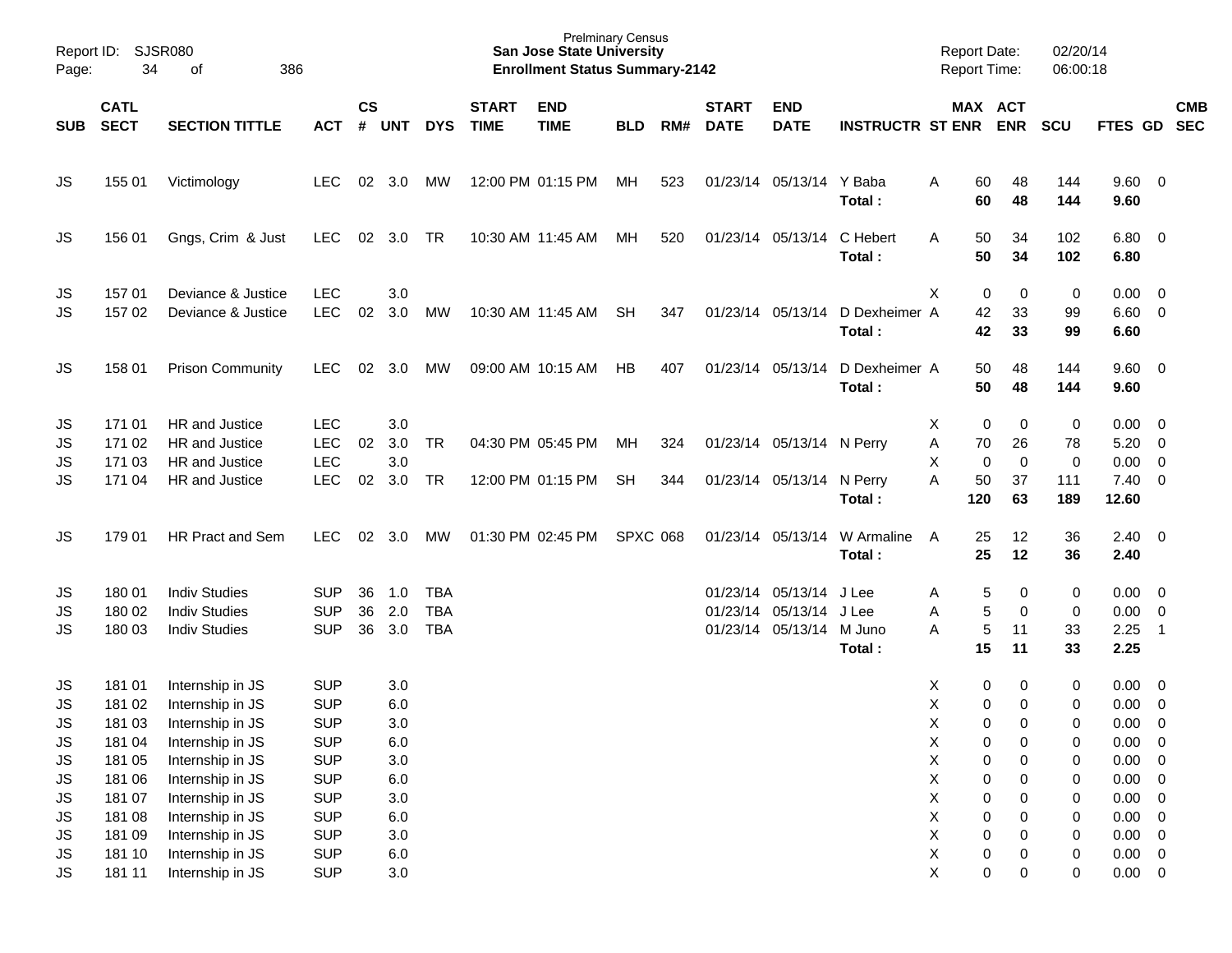| Report ID:<br>Page: | 35                         | SJSR080<br>οf<br>386    |            |                    |            |            |                             | <b>San Jose State University</b><br><b>Enrollment Status Summary-2142</b> | <b>Prelminary Census</b> |     |                             |                           |                             | <b>Report Date:</b><br>Report Time: |    |                       | 02/20/14<br>06:00:18 |                |                          |
|---------------------|----------------------------|-------------------------|------------|--------------------|------------|------------|-----------------------------|---------------------------------------------------------------------------|--------------------------|-----|-----------------------------|---------------------------|-----------------------------|-------------------------------------|----|-----------------------|----------------------|----------------|--------------------------|
| <b>SUB</b>          | <b>CATL</b><br><b>SECT</b> | <b>SECTION TITTLE</b>   | <b>ACT</b> | $\mathsf{cs}$<br># | <b>UNT</b> | <b>DYS</b> | <b>START</b><br><b>TIME</b> | <b>END</b><br><b>TIME</b>                                                 | <b>BLD</b>               | RM# | <b>START</b><br><b>DATE</b> | <b>END</b><br><b>DATE</b> | <b>INSTRUCTR ST ENR</b>     |                                     |    | MAX ACT<br><b>ENR</b> | <b>SCU</b>           | <b>FTES GD</b> | <b>CMB</b><br><b>SEC</b> |
| JS                  | 181 12                     | Internship in JS        | <b>SUP</b> |                    | 6.0        |            |                             |                                                                           |                          |     |                             |                           |                             | X                                   | 0  | 0                     | 0                    | 0.00           | - 0                      |
| JS                  | 181 13                     | Internship in JS        | <b>SUP</b> |                    | 3.0        |            |                             |                                                                           |                          |     |                             |                           |                             | Χ                                   | 0  | 0                     | 0                    | 0.00           | 0                        |
| JS                  | 181 14                     | Internship in JS        | <b>SUP</b> |                    | 6.0        |            |                             |                                                                           |                          |     |                             |                           |                             | Χ                                   | 0  | 0                     | 0                    | 0.00           | 0                        |
| JS                  | 181 15                     | Internship in JS        | <b>SUP</b> |                    | 3.0        |            |                             |                                                                           |                          |     |                             |                           |                             | Χ                                   | 0  | 0                     | 0                    | 0.00           | 0                        |
| JS                  | 181 16                     | Internship in JS        | <b>SUP</b> |                    | 6.0        |            |                             |                                                                           |                          |     |                             |                           |                             | X                                   | 0  | 0                     | 0                    | 0.00           | 0                        |
| JS                  | 181 17                     | Internship in JS        | <b>SUP</b> | 36                 | 3.0        | TBA        |                             |                                                                           |                          |     | 01/23/14                    |                           | 05/13/14 W Armaline         | A                                   | 5  | 6                     | 18                   | 1.20           | 0                        |
| JS                  | 181 18                     | Internship in JS        | <b>SUP</b> | 36                 | 6.0        | <b>TBA</b> |                             |                                                                           |                          |     | 01/23/14                    |                           | 05/13/14 W Armaline         | A                                   | 5  | 0                     | 0                    | 0.00           | 0                        |
| JS                  | 181 19                     | Internship in JS        | <b>SUP</b> | 36                 | 3.0        | <b>TBA</b> |                             |                                                                           |                          |     | 01/23/14                    | 05/13/14 Y Baba           |                             | A                                   | 5  | 6                     | 18                   | 1.20           | 0                        |
| JS                  | 181 20                     | Internship in JS        | <b>SUP</b> | 36                 | 6.0        | <b>TBA</b> |                             |                                                                           |                          |     | 01/23/14                    | 05/13/14 Y Baba           |                             | Α                                   | 5  | 0                     | $\mathbf 0$          | 0.00           | 0                        |
| JS                  | 181 21                     | Internship in JS        | <b>SUP</b> | 36                 | 3.0        | <b>TBA</b> |                             |                                                                           |                          |     | 01/23/14                    |                           | 05/13/14 A De Giorgi        | Α                                   | 5  | $\overline{7}$        | 21                   | 1.40           | 0                        |
| JS                  | 181 22                     | Internship in JS        | <b>SUP</b> | 36                 | 6.0        | <b>TBA</b> |                             |                                                                           |                          |     | 01/23/14                    |                           | 05/13/14 A De Giorgi        | A                                   | 5  | 0                     | 0                    | 0.00           | 0                        |
| JS                  | 181 23                     | Internship in JS        | <b>SUP</b> | 36                 | 3.0        | <b>TBA</b> |                             |                                                                           |                          |     | 01/23/14                    | 05/13/14                  | D Harris                    | A                                   | 5  | 7                     | 21                   | 1.40           | 0                        |
| JS                  | 181 24                     | Internship in JS        | <b>SUP</b> | 36                 | 6.0        | <b>TBA</b> |                             |                                                                           |                          |     | 01/23/14                    | 05/13/14                  | D Harris                    | A                                   | 5  | 0                     | 0                    | 0.00           | 0                        |
| JS                  | 181 25                     | Internship in JS        | <b>SUP</b> | 36                 | 3.0        | <b>TBA</b> |                             |                                                                           |                          |     | 01/23/14                    |                           | 05/13/14 C Hebert           | Α                                   | 5  | 6                     | 18                   | 1.20           | 0                        |
| JS                  | 181 26                     | Internship in JS        | <b>SUP</b> | 36                 | 6.0        | <b>TBA</b> |                             |                                                                           |                          |     | 01/23/14                    | 05/13/14                  | C Hebert                    | A                                   | 5  | 0                     | 0                    | 0.00           | 0                        |
| JS                  | 181 27                     | Internship in JS        | <b>SUP</b> | 36                 | 3.0        | <b>TBA</b> |                             |                                                                           |                          |     | 01/23/14                    | 05/13/14                  | S Kil                       | A                                   | 5  | 6                     | 18                   | 1.20           | 0                        |
| JS                  | 181 28                     | Internship in JS        | <b>SUP</b> | 36                 | 6.0        | <b>TBA</b> |                             |                                                                           |                          |     | 01/23/14                    | 05/13/14                  | S Kil                       | Α                                   | 5  | 0                     | 0                    | 0.00           | 0                        |
| JS                  | 181 29                     | Internship in JS        | <b>SUP</b> | 36                 | 3.0        | <b>TBA</b> |                             |                                                                           |                          |     | 01/23/14                    | 05/13/14                  | S Lee                       | A                                   | 5  | 6                     | 18                   | 1.20           | 0                        |
| JS                  | 181 30                     | Internship in JS        | <b>SUP</b> | 36                 | 6.0        | <b>TBA</b> |                             |                                                                           |                          |     | 01/23/14                    | 05/13/14 S Lee            |                             | А                                   | 5  | 0                     | 0                    | 0.00           | 0                        |
| JS                  | 181 31                     | Internship in JS        | <b>SUP</b> | 36                 | 3.0        | <b>TBA</b> |                             |                                                                           |                          |     | 01/23/14                    | 05/13/14                  | C Vera Sanch A              |                                     | 5  | 5                     | 15                   | 1.00           | 0                        |
| <b>JS</b>           | 181 32                     | Internship in JS        | <b>SUP</b> | 36                 | 6.0        | <b>TBA</b> |                             |                                                                           |                          |     | 01/23/14                    | 05/13/14                  | C Vera Sanch A              |                                     | 5  | $\mathbf 0$           | $\mathbf 0$          | 0.00           | - 0                      |
|                     |                            |                         |            |                    |            |            |                             |                                                                           |                          |     |                             |                           | Total:                      |                                     | 80 | 49                    | 147                  | 9.80           |                          |
| JS                  | 184 01                     | <b>Directed Reading</b> | <b>SUP</b> | 36                 | 1.0        | <b>TBA</b> |                             |                                                                           |                          |     | 01/23/14                    | 05/13/14                  | J Lee                       | A                                   | 5  | 0                     | 0                    | 0.00           | - 0                      |
| JS                  | 184 02                     | <b>Directed Reading</b> | <b>SUP</b> | 36                 | 2.0        | <b>TBA</b> |                             |                                                                           |                          |     | 01/23/14                    | 05/13/14                  | J Lee                       | A                                   | 5  | 0                     | 0                    | 0.00           | 0                        |
| JS                  | 184 03                     | <b>Directed Reading</b> | <b>SUP</b> | 36                 | 3.0        | <b>TBA</b> |                             |                                                                           |                          |     | 01/23/14                    | 05/13/14                  | J Lee                       | A                                   | 5  | 0                     | 0                    | 0.00           | - 0                      |
|                     |                            |                         |            |                    |            |            |                             |                                                                           |                          |     |                             |                           | Total:                      |                                     | 15 | 0                     | 0                    | 0.00           |                          |
| JS                  | 18901                      | Sen Sem Cont Prob       | SEM        | 05                 | 3.0        | МW         |                             | 07:30 AM 08:45 AM                                                         | MН                       | 520 | 01/23/14                    | 05/13/14                  | E Adams                     | A                                   | 25 | 19                    | 57                   | 3.80           | - 0                      |
| JS                  | 18902                      | Sen Sem Cont Prob       | <b>SEM</b> |                    | 3.0        |            |                             |                                                                           |                          |     |                             |                           |                             | X                                   | 0  | $\mathbf 0$           | 0                    | 0.00           | 0                        |
| <b>JS</b>           | 18903                      | Sen Sem Cont Prob       | <b>SEM</b> |                    | 3.0        |            |                             |                                                                           |                          |     |                             |                           |                             | X                                   | 0  | 0                     | 0                    | 0.00           | $\overline{\mathbf{0}}$  |
| JS                  | 18904                      | Sen Sem Cont Prob       | SEM        | 05                 | 3.0        | R          |                             | 06:00 PM 08:45 PM CCB 101                                                 |                          |     |                             |                           | 01/23/14 05/13/14 V Herrera | Α                                   | 30 | 23                    | 69                   | 4.60           | - 0                      |
| JS                  | 18905                      | Sen Sem Cont Prob       | SEM        | 05                 | 3.0        | TR         |                             | 10:30 AM 11:45 AM ENG 303                                                 |                          |     |                             |                           | 01/23/14 05/13/14 V Herrera | Α                                   | 35 | 24                    | 72                   | 4.80           | - 0                      |
| JS                  | 18906                      | Sen Sem Cont Prob       | SEM        |                    | 3.0        |            |                             |                                                                           |                          |     |                             |                           |                             | X                                   | 0  | $\overline{0}$        | 0                    | $0.00 \t 0$    |                          |
|                     |                            |                         |            |                    |            |            |                             |                                                                           |                          |     |                             |                           | Total:                      |                                     | 90 | 66                    | 198                  | 13.20          |                          |
| JS                  | 203 01                     | Sem Stats Just          | SEM        |                    | 3.0        |            |                             |                                                                           |                          |     |                             |                           |                             | X                                   | 0  | 0                     | 0                    | $0.00 \ 0$     |                          |
| JS                  | 203 02                     | Sem Stats Just          | SEM 05     |                    | 3.0 M      |            |                             | 04:30 PM 07:15 PM MH                                                      |                          | 526 |                             | 01/23/14 05/13/14 J Lee   |                             | A                                   | 15 | 5                     | 15                   | $1.25$ 5       |                          |
|                     |                            |                         |            |                    |            |            |                             |                                                                           |                          |     |                             |                           | Total:                      |                                     | 15 | 5                     | 15                   | 1.25           |                          |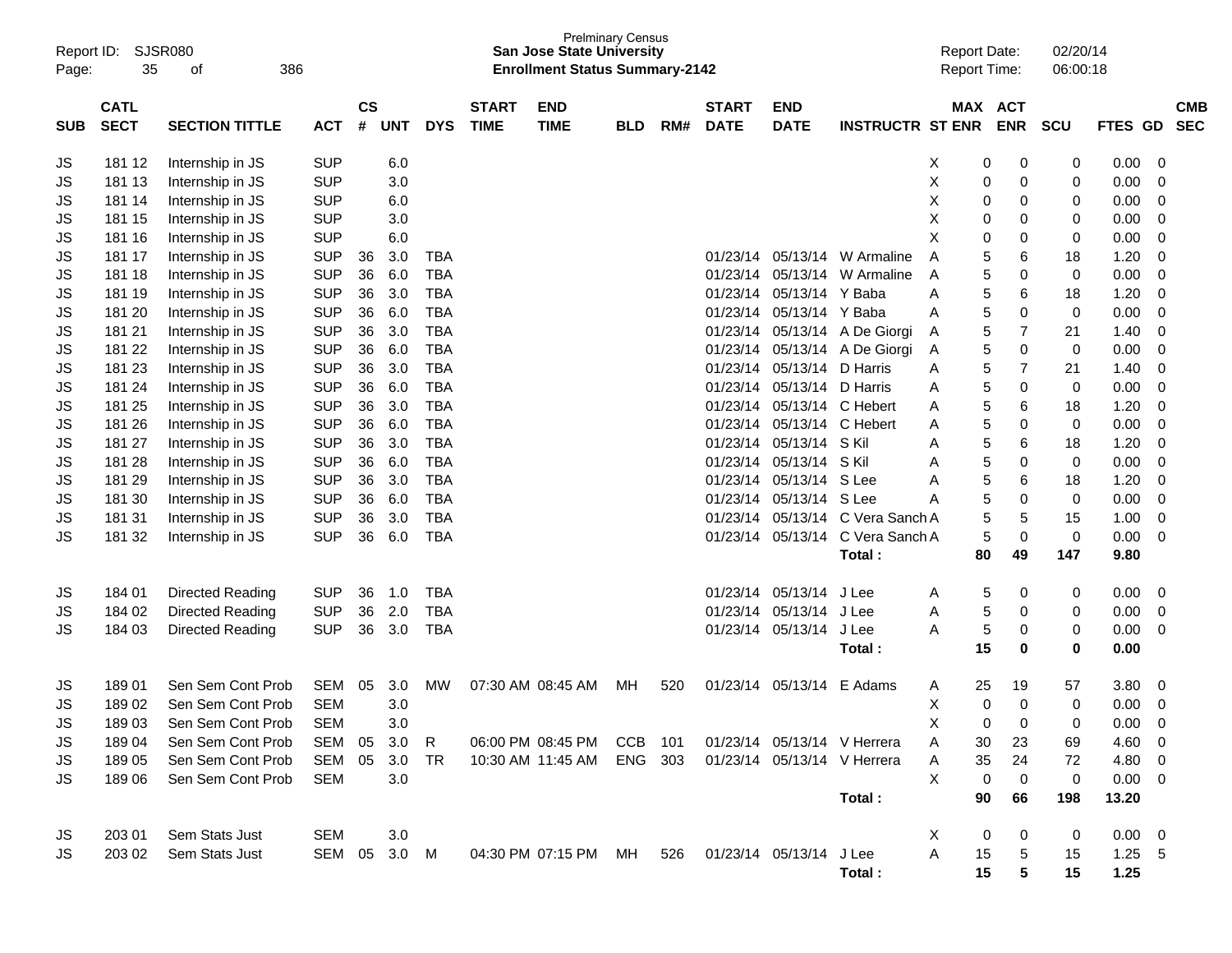| Page:                  | Report ID: SJSR080<br>36<br>of<br>386 |                                                                      |                                                | <b>Prelminary Census</b><br><b>San Jose State University</b><br><b>Enrollment Status Summary-2142</b> |                   |            |                             |                                        |            |            |                             |                           |                                                                                                                 | <b>Report Date:</b><br>Report Time:                        |                                       | 02/20/14<br>06:00:18                  |                                               |                                                                      |            |
|------------------------|---------------------------------------|----------------------------------------------------------------------|------------------------------------------------|-------------------------------------------------------------------------------------------------------|-------------------|------------|-----------------------------|----------------------------------------|------------|------------|-----------------------------|---------------------------|-----------------------------------------------------------------------------------------------------------------|------------------------------------------------------------|---------------------------------------|---------------------------------------|-----------------------------------------------|----------------------------------------------------------------------|------------|
| <b>SUB</b>             | <b>CATL</b><br><b>SECT</b>            | <b>SECTION TITTLE</b>                                                | <b>ACT</b>                                     | $\mathsf{cs}$<br>#                                                                                    | <b>UNT</b>        | <b>DYS</b> | <b>START</b><br><b>TIME</b> | <b>END</b><br><b>TIME</b>              | <b>BLD</b> | RM#        | <b>START</b><br><b>DATE</b> | <b>END</b><br><b>DATE</b> | <b>INSTRUCTR ST ENR</b>                                                                                         |                                                            | MAX ACT<br><b>ENR</b>                 | <b>SCU</b>                            | FTES GD SEC                                   |                                                                      | <b>CMB</b> |
| JS                     | 204 01                                | JS Org Beh & Chge                                                    | <b>SEM</b>                                     |                                                                                                       | 3.0               |            |                             |                                        |            |            |                             |                           | Total:                                                                                                          | X<br>0<br>$\mathbf 0$                                      | 0<br>$\bf{0}$                         | 0<br>$\bf{0}$                         | $0.00 \t 0$<br>0.00                           |                                                                      |            |
| JS.                    | 205 01                                | Law and Courts                                                       | <b>SEM</b>                                     |                                                                                                       | 3.0               |            |                             |                                        |            |            |                             |                           | Total:                                                                                                          | X<br>0<br>$\bf{0}$                                         | 0<br>$\bf{0}$                         | 0<br>$\pmb{0}$                        | $0.00 \t 0$<br>0.00                           |                                                                      |            |
| JS.                    | 207 01                                | Sem Qual Rsc                                                         | <b>SEM</b>                                     |                                                                                                       | 3.0               |            |                             |                                        |            |            |                             |                           | Total:                                                                                                          | X<br>0<br>$\bf{0}$                                         | 0<br>$\bf{0}$                         | 0<br>$\pmb{0}$                        | $0.00 \t 0$<br>0.00                           |                                                                      |            |
| JS<br>JS<br>JS         | 257 01<br>257 02<br>257 03            | Sem Deviance & Jus<br>Sem Deviance & Jus<br>Sem Deviance & Jus       | <b>SEM</b><br><b>SEM</b><br><b>SEM</b>         |                                                                                                       | 3.0<br>3.0<br>3.0 |            |                             |                                        |            |            |                             |                           | Total:                                                                                                          | X<br>0<br>Χ<br>$\pmb{0}$<br>X<br>$\pmb{0}$<br>$\bf{0}$     | 0<br>0<br>0<br>0                      | 0<br>0<br>0<br>$\bf{0}$               | 0.00<br>0.00<br>0.00<br>0.00                  | $\overline{\mathbf{0}}$<br>$\overline{0}$<br>$\overline{\mathbf{0}}$ |            |
| JS.<br>SOCI            | 258 01<br>258 01                      | <b>Advan Corrections</b><br><b>Advan Corrections</b>                 | <b>SEM</b><br><b>SEM</b>                       | 05<br>05                                                                                              | 3.0<br>3.0        | R<br>R     |                             | 04:30 PM 07:15 PM<br>04:30 PM 07:15 PM | MН<br>MH   | 526<br>526 |                             | 01/23/14 05/13/14         | C Vera Sanch A<br>01/23/14 05/13/14 C Vera Sanch A<br>Total:                                                    | 15<br>$\mathbf 0$<br>15                                    | 11<br>$\overline{1}$<br>12            | 33<br>$\ensuremath{\mathsf{3}}$<br>36 | 2.75 11 C<br>0.25<br>3.00                     | 1 C                                                                  |            |
| JS<br>JS               | 288 01<br>288 02                      | Sem in Spec Topics<br>Sem in Spec Topics                             | SEM<br><b>SEM</b>                              | 05                                                                                                    | 3.0<br>3.0        | W          |                             | 04:30 PM 07:15 PM                      | MН         | 526        |                             | 01/23/14 05/13/14         | A Platt<br>Total:                                                                                               | 15<br>A<br>X<br>$\mathbf 0$<br>15                          | 11<br>$\mathbf 0$<br>11               | 33<br>$\mathbf 0$<br>33               | 2.75 11<br>$0.00 \t 0$<br>2.75                |                                                                      |            |
| JS<br>JS<br>JS         | 289 01<br>289 02<br>289 03            | Adv Sem in Jus<br>Adv Sem in Jus<br>Adv Sem in Jus                   | <b>SEM</b><br><b>SEM</b><br><b>SEM</b>         | 05                                                                                                    | 3.0<br>3.0<br>3.0 | M          |                             | 04:30 PM 07:15 PM                      | <b>CL</b>  | 131        |                             | 01/23/14 05/13/14         | A De Giorgi<br>Total:                                                                                           | X<br>0<br>X<br>$\mathbf 0$<br>A<br>12<br>12                | 0<br>$\mathbf 0$<br>12<br>12          | 0<br>$\pmb{0}$<br>36<br>36            | $0.00 \t 0$<br>$0.00 \t 0$<br>3.00 12<br>3.00 |                                                                      |            |
| JS                     | 297 01                                | Prgm Eval Proj                                                       | <b>SUP</b>                                     |                                                                                                       | 3.0               |            |                             |                                        |            |            |                             |                           | Total:                                                                                                          | X<br>0<br>0                                                | 0<br>0                                | 0<br>0                                | $0.00 \t 0$<br>0.00                           |                                                                      |            |
| JS<br><b>JS</b><br>JS. | 298 01<br>298 02<br>298 03            | <b>Special Study</b><br><b>Special Study</b><br><b>Special Study</b> | SUP 25 1.0 TBA<br>SUP 25 2.0<br>SUP 25 3.0 TBA |                                                                                                       |                   | TBA        |                             |                                        |            |            |                             |                           | 01/23/14 05/13/14 A De Giorgi A<br>01/23/14 05/13/14 A De Giorgi A<br>01/23/14 05/13/14 A De Giorgi A<br>Total: | $\overline{\mathbf{c}}$<br>$\sqrt{5}$<br>$\,$ 5 $\,$<br>12 | $\overline{0}$<br>$\overline{4}$<br>5 | $\mathbf 1$<br>0<br>12<br>13          | $0.08$ 1<br>$0.00 \t 0$<br>1.004<br>1.08      |                                                                      |            |
| <b>JS</b>              | 299 01                                | <b>Masters Thesis</b>                                                | SUP 25 3.0 TBA                                 |                                                                                                       |                   |            |                             |                                        |            |            |                             |                           | 01/23/14 05/13/14 A De Giorgi A<br>Total:                                                                       | 5<br>5                                                     | $\overline{2}$<br>$\mathbf{2}$        | 6<br>6                                | $0.50$ 2<br>0.50                              |                                                                      |            |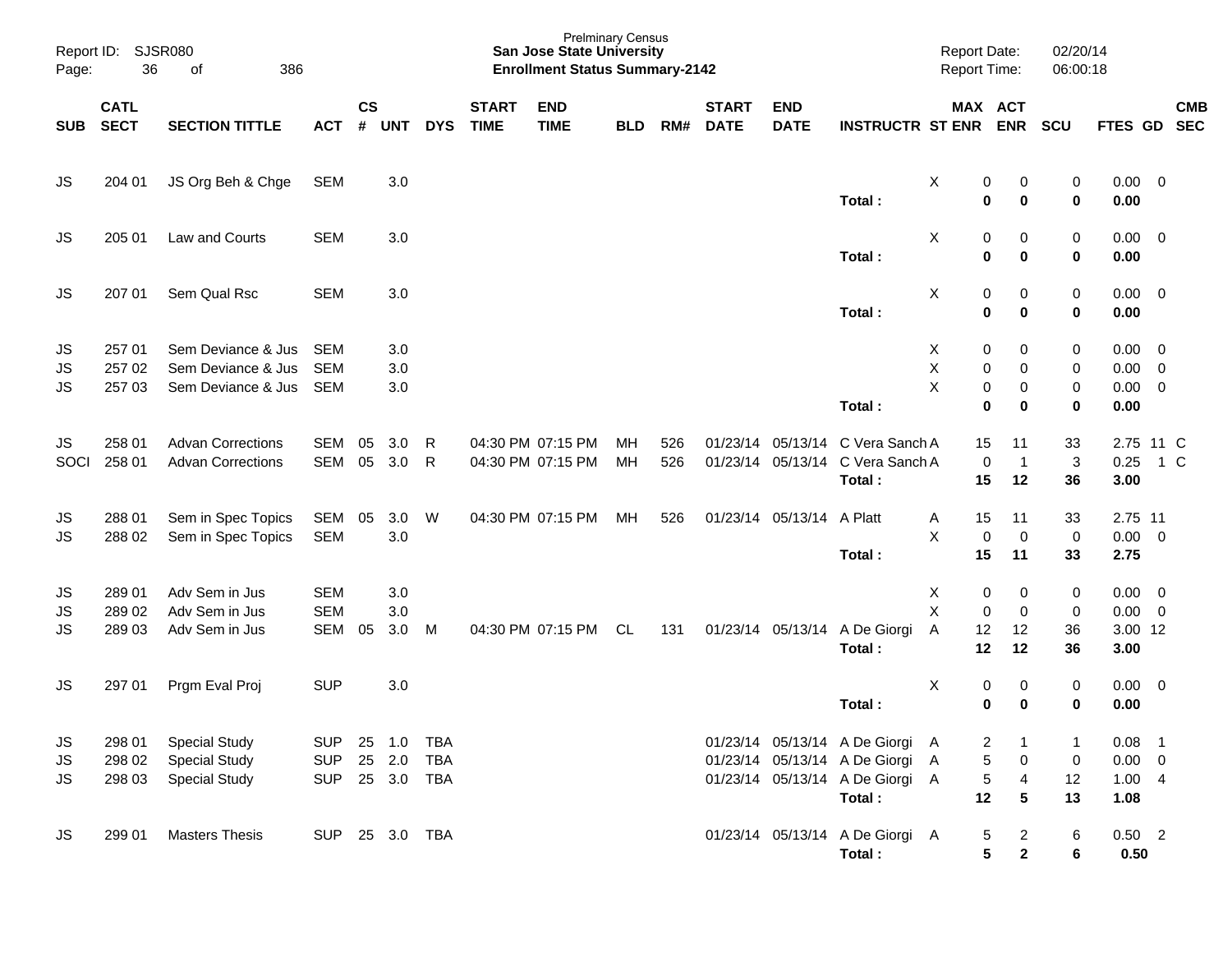| Report ID: SJSR080<br>37<br>Page:        | оf                     | 386        |                       |            |                      | <b>San Jose State University</b><br><b>Enrollment Status Summary-2142</b> | <b>Prelminary Census</b> |     |                             |                           |                                                     | <b>Report Date:</b><br><b>Report Time:</b> |                   | 02/20/14<br>06:00:18 |                 |            |
|------------------------------------------|------------------------|------------|-----------------------|------------|----------------------|---------------------------------------------------------------------------|--------------------------|-----|-----------------------------|---------------------------|-----------------------------------------------------|--------------------------------------------|-------------------|----------------------|-----------------|------------|
| <b>CATL</b><br><b>SECT</b><br><b>SUB</b> | <b>SECTION TITTLE</b>  | <b>ACT</b> | CS<br><b>UNT</b><br># | <b>DYS</b> | <b>START</b><br>TIME | <b>END</b><br>TIME                                                        | <b>BLD</b>               | RM# | <b>START</b><br><b>DATE</b> | <b>END</b><br><b>DATE</b> | <b>INSTRUCTR ST ENR</b>                             | <b>MAX</b>                                 | ACT<br><b>ENR</b> | scu                  | FTES GD SEC     | <b>CMB</b> |
| Department :                             | <b>Justice Studies</b> |            |                       |            |                      |                                                                           |                          |     |                             |                           | <b>Department Total:</b><br><b>Lower Division :</b> | 2560<br>285                                | 1847<br>234       | 5321<br>702          | 357.08<br>46.80 |            |
|                                          |                        |            |                       |            |                      |                                                                           |                          |     |                             | <b>Upper Division:</b>    | <b>Graduate Division:</b>                           | 2201<br>74                                 | 1566<br>47        | 4480<br>139          | 298.70<br>11.58 |            |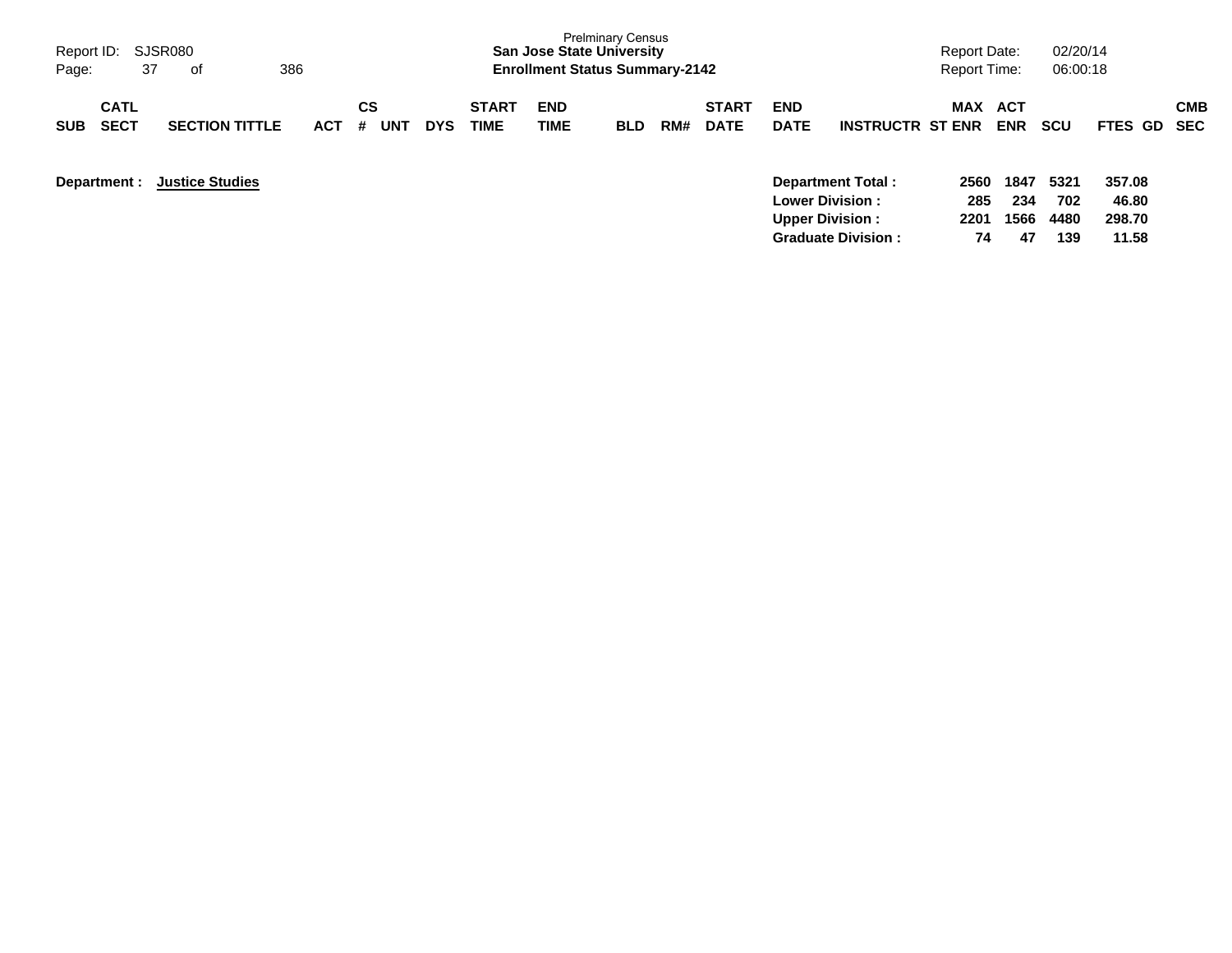| Report ID:<br>Page: | 38                         | SJSR080<br>386<br>οf                                                           |                |                    |                |            |                             | <b>San Jose State University</b><br><b>Enrollment Status Summary-2142</b> | <b>Prelminary Census</b> |     |                             |                            |                             |              | <b>Report Date:</b><br><b>Report Time:</b> |                                  | 02/20/14<br>06:00:18 |                  |              |                          |
|---------------------|----------------------------|--------------------------------------------------------------------------------|----------------|--------------------|----------------|------------|-----------------------------|---------------------------------------------------------------------------|--------------------------|-----|-----------------------------|----------------------------|-----------------------------|--------------|--------------------------------------------|----------------------------------|----------------------|------------------|--------------|--------------------------|
| <b>SUB</b>          | <b>CATL</b><br><b>SECT</b> | <b>SECTION TITTLE</b>                                                          | <b>ACT</b>     | $\mathsf{cs}$<br># | <b>UNT</b>     | <b>DYS</b> | <b>START</b><br><b>TIME</b> | <b>END</b><br><b>TIME</b>                                                 | <b>BLD</b>               | RM# | <b>START</b><br><b>DATE</b> | <b>END</b><br><b>DATE</b>  | <b>INSTRUCTR ST ENR</b>     |              | <b>MAX ACT</b>                             | <b>ENR</b>                       | <b>SCU</b>           | FTES GD          |              | <b>CMB</b><br><b>SEC</b> |
| <b>College</b>      | Department :               | <b>Applied Sciences &amp; Arts</b><br><b>Library &amp; Information Science</b> |                |                    |                |            |                             |                                                                           |                          |     |                             |                            |                             |              |                                            |                                  |                      |                  |              |                          |
| <b>LIBR</b>         | 200 01                     | Info & Society                                                                 | SEM 05         |                    | 3.0            | <b>TBA</b> |                             |                                                                           |                          |     | 01/23/14                    | 05/13/14                   | Z Liu                       | A            | 25                                         | 25                               | 75                   | 6.25 25          |              |                          |
| <b>LIBR</b>         | 200 02                     | Info & Society                                                                 | SEM            | 05                 | 3.0            | <b>TBA</b> |                             |                                                                           |                          |     | 01/23/14                    | 05/13/14                   | J Bedord                    | A            | 25                                         | 19                               | 57                   | 4.70 18          |              |                          |
| <b>LIBR</b>         | 200 03                     | Info & Society                                                                 | <b>SEM</b>     | 05                 | 3.0            | <b>TBA</b> |                             |                                                                           |                          |     | 01/23/14                    | 05/13/14 S Walter          |                             | A            | 25                                         | 24                               | 72                   | 6.00 24          |              |                          |
| LIBR.               | 200 04                     | Info & Society                                                                 | <b>SEM</b>     | 05                 | 3.0            | <b>TBA</b> |                             |                                                                           |                          |     | 01/23/14                    | 05/13/14                   | K Bontenbal A<br>Total:     |              | 25<br>100                                  | 13<br>81                         | 39<br>243            | 3.25 13<br>20.20 |              |                          |
| <b>LIBR</b>         | 202 01                     | Info Retrieval                                                                 | <b>SEM</b>     | 05                 | 3.0            | <b>TBA</b> |                             |                                                                           |                          |     | 01/23/14                    | 05/13/14                   | J Kemp                      | A            | 25                                         | 21                               | 63                   | 5.25 21          |              |                          |
| <b>LIBR</b>         | 202 02                     | Info Retrieval                                                                 | <b>SEM</b>     | 05                 | 3.0            | <b>TBA</b> |                             |                                                                           |                          |     | 01/23/14                    | 05/13/14                   | N MacKay                    | A            | 25                                         | 21                               | 63                   | 5.25 21          |              |                          |
| <b>LIBR</b>         | 202 03                     | Info Retrieval                                                                 | <b>SEM</b>     | 05                 | 3.0            | <b>TBA</b> |                             |                                                                           |                          |     | 01/23/14                    | 05/13/14                   | J Kemp                      | A            | 25                                         | 21                               | 63                   | 5.25 21          |              |                          |
| LIBR.               | 202 04                     | Info Retrieval                                                                 | <b>SEM</b>     | 05                 | 3.0            | <b>TBA</b> |                             |                                                                           |                          |     |                             | 01/23/14 05/13/14          | K Rebmann                   | A            | 25                                         | 24                               | 72                   | 6.00 24          |              |                          |
|                     |                            |                                                                                |                |                    |                |            |                             |                                                                           |                          |     |                             |                            | Total:                      |              | 100                                        | 87                               | 261                  | 21.75            |              |                          |
| <b>LIBR</b>         | 203 01                     | OnlineSocNetTechToolSEM                                                        |                | 02                 | 1.0            | <b>TBA</b> |                             |                                                                           |                          |     | 01/23/14                    | 05/13/14                   | C Runnels                   | A            | 60                                         | 26                               | 26                   | 2.15 25          |              |                          |
| <b>LIBR</b>         | 203 02                     | OnlineSocNetTechToolSEM                                                        |                | 02                 | 1.0            | <b>TBA</b> |                             |                                                                           |                          |     | 01/23/14                    | 05/13/14                   | C Runnels                   | A            | 60                                         | 25                               | 25                   | 2.08 25          |              |                          |
| <b>LIBR</b>         | 203 03                     | OnlineSocNetTechToolSEM                                                        |                |                    | $02 \quad 1.0$ | <b>TBA</b> |                             |                                                                           |                          |     |                             | 01/23/14 05/13/14          | C Runnels                   | A            | 60                                         | 26                               | 26                   | 2.17 26          |              |                          |
|                     |                            |                                                                                |                |                    |                |            |                             |                                                                           |                          |     |                             |                            | Total:                      |              | 180                                        | 77                               | 77                   | 6.40             |              |                          |
| <b>LIBR</b>         | 204 01                     | Info Orgn & Mgmt                                                               | SEM            | 05                 | 3.0            | <b>TBA</b> |                             |                                                                           |                          |     | 01/23/14                    |                            | 05/13/14 C Sawyer           | A            | 25                                         | 23                               | 69                   | 5.75 23          |              |                          |
| <b>LIBR</b>         | 204 02                     | Info Orgn & Mgmt                                                               | <b>SEM</b>     | 05                 | 3.0            | <b>TBA</b> |                             |                                                                           |                          |     | 01/23/14                    |                            | 05/13/14 L Rosenblum A      |              | 25                                         | 23                               | 69                   | 5.70 22          |              |                          |
| <b>LIBR</b>         | 204 03                     | Info Orgn & Mgmt                                                               | <b>SEM</b>     | 05                 | 3.0            | <b>TBA</b> |                             |                                                                           |                          |     | 01/23/14                    | 05/13/14 R Ozoh            |                             | A            | 25                                         | 20                               | 60                   | 5.00 20          |              |                          |
| <b>LIBR</b>         | 204 04                     | Info Orgn & Mgmt                                                               | SEM            | 05                 | 3.0            | <b>TBA</b> |                             |                                                                           |                          |     |                             |                            | 01/23/14 05/13/14 S Gaffney | Α            | 25                                         | 24                               | 72                   | 6.00 24          |              |                          |
| <b>LIBR</b>         | 204 05                     | Info Orgn & Mgmt                                                               | <b>SEM</b>     |                    | 3.0            |            |                             |                                                                           |                          |     |                             |                            |                             | X            | $\mathbf 0$                                | $\mathbf 0$                      | $\mathbf 0$          | 0.00             | $\mathbf{0}$ |                          |
|                     |                            |                                                                                |                |                    |                |            |                             |                                                                           |                          |     |                             |                            | Total:                      |              | 100                                        | 90                               | 270                  | 22.45            |              |                          |
| <b>LIBR</b>         | 210 01                     | Reference Info Servi                                                           | SEM            | 05                 | 3.0            | TBA        |                             |                                                                           |                          |     | 01/23/14                    | 05/13/14                   | T Gilman                    | A            | 30                                         | 28                               | 84                   | 7.00 28          |              |                          |
| LIBR.               | 210 02                     | Reference Info Servi                                                           | SEM 05         |                    | 3.0            | <b>TBA</b> |                             |                                                                           |                          |     |                             | 01/23/14 05/13/14          | M Liu                       | A            | 30                                         | 28                               | 84                   | 7.00 28          |              |                          |
|                     |                            |                                                                                |                |                    |                |            |                             |                                                                           |                          |     |                             |                            | Total:                      |              | 60                                         | 56                               | 168                  | 14.00            |              |                          |
|                     |                            | LIBR 220 01 Rsc & Info Prof & Di                                               | SEM            |                    | 3.0            |            |                             |                                                                           |                          |     |                             |                            |                             | X            |                                            | $\overline{0}$<br>$\overline{0}$ | $\overline{0}$       | $0.00 \t 0$      |              |                          |
|                     | LIBR 220 03                | Rsc & Info Prof & Di                                                           | <b>SEM</b>     |                    | 3.0            |            |                             |                                                                           |                          |     |                             |                            |                             | X            | 0                                          | 0                                | 0                    | $0.00 \quad 0$   |              |                          |
|                     | LIBR 220 04                | Rsc & Info Prof & Di                                                           | SEM 05 3.0 TBA |                    |                |            |                             |                                                                           |                          |     |                             | 01/23/14 05/13/14 J Bodart |                             | $\mathsf{A}$ | 12                                         | 9                                | 9                    | $2.25$ 9         |              |                          |
|                     | LIBR 220 05                | Rsc & Info Prof & Di                                                           | SEM            |                    | 3.0            |            |                             |                                                                           |                          |     |                             |                            |                             | $\times$     | $\boldsymbol{0}$                           | 0                                | 0                    | $0.00 \t 0$      |              |                          |
|                     |                            |                                                                                |                |                    |                |            |                             |                                                                           |                          |     |                             |                            | Total:                      |              | 12                                         | 9                                | 9                    | 2.25             |              |                          |
|                     |                            | LIBR 221 01 Gov Info Sources                                                   | <b>SEM</b>     |                    | 3.0            |            |                             |                                                                           |                          |     |                             |                            |                             | $\mathsf{X}$ | 0                                          | $\boldsymbol{0}$                 | 0                    | $0.00 \t 0$      |              |                          |
|                     |                            |                                                                                |                |                    |                |            |                             |                                                                           |                          |     |                             |                            | Total:                      |              | $\mathbf 0$                                | 0                                | 0                    | 0.00             |              |                          |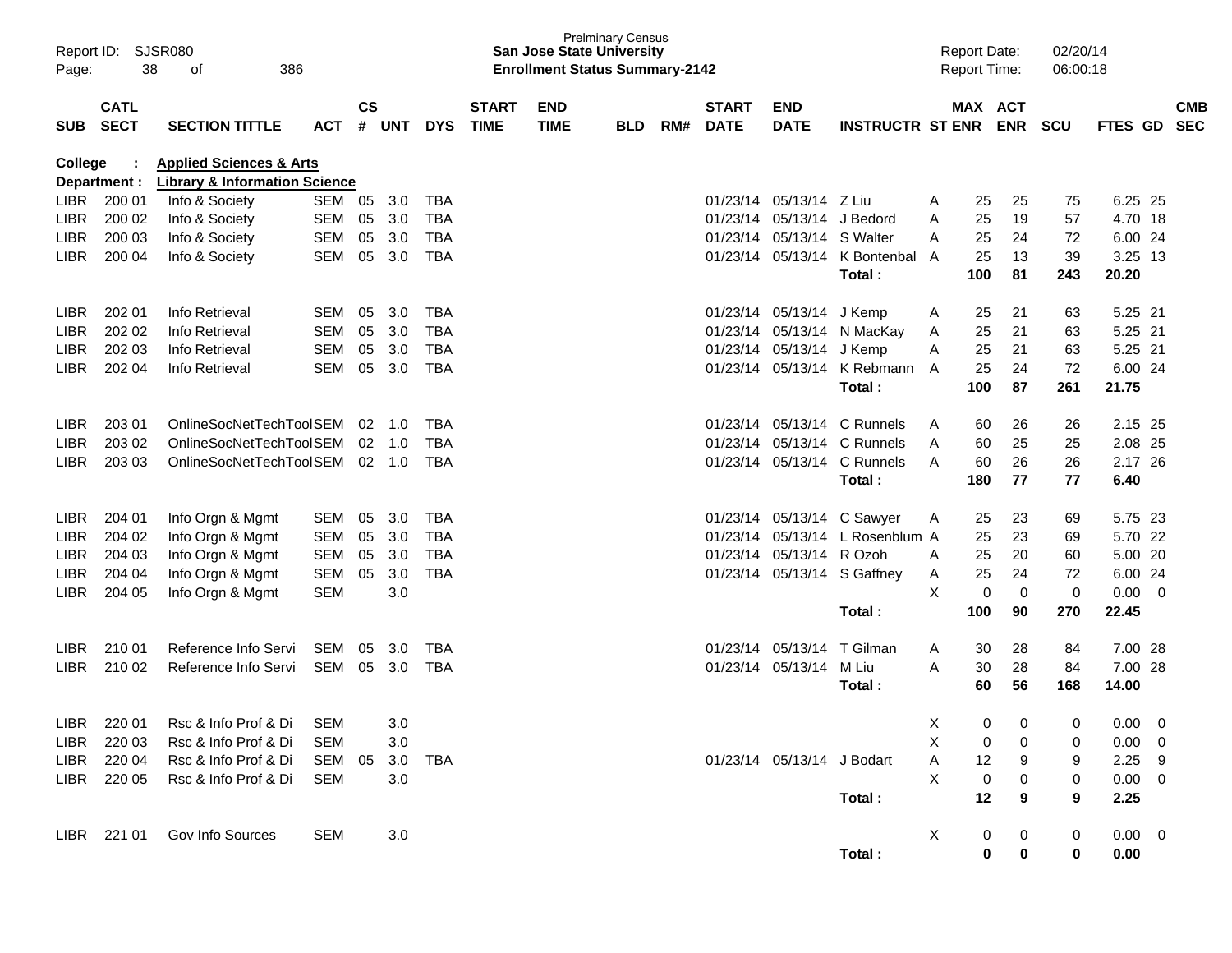| Page:       | Report ID: SJSR080<br>39 | 386<br>οf                           |                |           |            |            |              | San Jose State University<br><b>Enrollment Status Summary-2142</b> | <b>Prelminary Census</b> |     |              |                           |                             | <b>Report Date:</b><br><b>Report Time:</b> |                  | 02/20/14<br>06:00:18 |                |            |
|-------------|--------------------------|-------------------------------------|----------------|-----------|------------|------------|--------------|--------------------------------------------------------------------|--------------------------|-----|--------------|---------------------------|-----------------------------|--------------------------------------------|------------------|----------------------|----------------|------------|
|             | <b>CATL</b>              |                                     |                | <b>CS</b> |            |            | <b>START</b> | <b>END</b>                                                         |                          |     | <b>START</b> | <b>END</b>                |                             |                                            | MAX ACT          |                      |                | <b>CMB</b> |
| <b>SUB</b>  | <b>SECT</b>              | <b>SECTION TITTLE</b>               | <b>ACT</b>     | #         | <b>UNT</b> | <b>DYS</b> | <b>TIME</b>  | <b>TIME</b>                                                        | <b>BLD</b>               | RM# | <b>DATE</b>  | <b>DATE</b>               | <b>INSTRUCTR ST ENR ENR</b> |                                            |                  | <b>SCU</b>           | FTES GD SEC    |            |
| <b>LIBR</b> | 230 01                   | Iss Acad Libs                       | <b>SUP</b>     |           | 3.0        |            |              |                                                                    |                          |     |              |                           |                             | X                                          | 0<br>0           | 0                    | $0.00 \t 0$    |            |
|             |                          |                                     |                |           |            |            |              |                                                                    |                          |     |              |                           | Total:                      |                                            | 0<br>0           | 0                    | 0.00           |            |
| LIBR        | 231 01                   | Iss Spec Libs & Info                | <b>SUP</b>     |           | 3.0        |            |              |                                                                    |                          |     |              |                           |                             | X                                          | 0<br>0           | 0                    | $0.00 \t 0$    |            |
|             |                          |                                     |                |           |            |            |              |                                                                    |                          |     |              |                           | Total:                      | $\mathbf 0$                                | $\bf{0}$         | 0                    | 0.00           |            |
| <b>LIBR</b> | 232 01                   | Iss Publ Libs                       | <b>SUP</b>     |           | 3.0        |            |              |                                                                    |                          |     |              |                           |                             | X                                          | 0<br>0           | 0                    | $0.00 \t 0$    |            |
| <b>LIBR</b> | 232 02                   | Iss Publ Libs                       | <b>SUP</b>     |           | 3.0        |            |              |                                                                    |                          |     |              |                           |                             | X                                          | 0<br>0           | 0                    | $0.00 \t 0$    |            |
|             |                          |                                     |                |           |            |            |              |                                                                    |                          |     |              |                           | Total:                      | $\mathbf 0$                                | $\bf{0}$         | 0                    | 0.00           |            |
| LIBR        | 233 01                   | School Media Cent                   | SEM 05 3.0 TBA |           |            |            |              |                                                                    |                          |     |              | 01/23/14 05/13/14         | D Loertscher A              | 12                                         | 6                | 18                   | $1.45$ 5       |            |
|             |                          |                                     |                |           |            |            |              |                                                                    |                          |     |              |                           | Total:                      | 12                                         | 6                | 18                   | 1.45           |            |
| <b>LIBR</b> | 237 01                   | SchLibMedMtls                       | <b>SEM</b>     |           | 3.0        |            |              |                                                                    |                          |     |              |                           |                             | х                                          | 0<br>0           | 0                    | $0.00 \t 0$    |            |
|             |                          |                                     |                |           |            |            |              |                                                                    |                          |     |              |                           | Total:                      | $\mathbf 0$                                | 0                | 0                    | 0.00           |            |
| <b>LIBR</b> | 240 01                   | Info Tech Tools & Ap SEM 05 3.0 TBA |                |           |            |            |              |                                                                    |                          |     |              | 01/23/14 05/13/14         | R Dean                      | Α<br>30                                    | 28               | 84                   | 7.00 28        |            |
|             |                          |                                     |                |           |            |            |              |                                                                    |                          |     |              |                           | Total:                      | 30                                         | 28               | 84                   | 7.00           |            |
| LIBR        | 241 01                   | <b>Library Automation</b>           | <b>SEM</b>     |           | 3.0        |            |              |                                                                    |                          |     |              |                           |                             | X                                          | 0<br>0           | 0                    | $0.00 \t 0$    |            |
|             |                          |                                     |                |           |            |            |              |                                                                    |                          |     |              |                           | Total:                      |                                            | 0<br>0           | 0                    | 0.00           |            |
| LIBR        | 242 01                   | Database Mgmt                       | SEM 05 3.0 TBA |           |            |            |              |                                                                    |                          |     |              | 01/23/14 05/13/14         | G Liu                       | 12<br>Α                                    | 19               | 57                   | 4.75 19        |            |
|             |                          |                                     |                |           |            |            |              |                                                                    |                          |     |              |                           | Total:                      | 12                                         | 19               | 57                   | 4.75           |            |
| <b>LIBR</b> | 244 01                   | Online Searching                    | SEM 05 3.0 TBA |           |            |            |              |                                                                    |                          |     |              | 01/23/14 05/13/14         | J Bedord                    | 30<br>Α                                    | 29               | 87                   | 7.25 29        |            |
|             |                          |                                     |                |           |            |            |              |                                                                    |                          |     |              |                           | Total:                      | 30                                         | 29               | 87                   | 7.25           |            |
| LIBR        | 246 01                   | Inf Tech Tools App A                | SEM            |           | 3.0        |            |              |                                                                    |                          |     |              |                           |                             | X                                          | 0<br>0           | 0                    | $0.00 \t 0$    |            |
| <b>LIBR</b> | 246 02                   | Inf Tech Tools App A                | SEM            |           | 3.0        |            |              |                                                                    |                          |     |              |                           |                             | X                                          | 0<br>0           | 0                    | $0.00 \t 0$    |            |
| LIBR        | 246 03                   | Inf Tech Tools App A SEM            |                |           | 3.0        |            |              |                                                                    |                          |     |              |                           |                             | X                                          | 0<br>0           | 0                    | $0.00 \quad 0$ |            |
|             | LIBR 246 04              | Inf Tech Tools App A SEM            |                |           | 3.0        |            |              |                                                                    |                          |     |              |                           |                             | X<br>0                                     | 0                | 0                    | $0.00 \t 0$    |            |
| LIBR        | 246 05                   | Inf Tech Tools App A SEM 05         |                |           |            | 3.0 TBA    |              |                                                                    |                          |     |              | 01/23/14 05/13/14 H Chen  |                             | Α<br>12                                    | 13               | 13                   | 3.25 13        |            |
|             | LIBR 246 06              | Inf Tech Tools App A SEM            |                |           | 3.0        |            |              |                                                                    |                          |     |              |                           |                             | X                                          | $\mathbf 0$<br>0 | 0                    | $0.00 \t 0$    |            |
|             |                          |                                     |                |           |            |            |              |                                                                    |                          |     |              |                           | Total:                      | 12                                         | 13               | 13                   | 3.25           |            |
|             |                          |                                     |                |           |            |            |              |                                                                    |                          |     |              |                           |                             |                                            |                  |                      |                |            |
|             |                          | LIBR 247 01 Voc Design              | SEM 05 3.0 TBA |           |            |            |              |                                                                    |                          |     |              | 01/23/14 05/13/14 A Shiri |                             | A<br>14                                    | 12               | 36                   | 3.00 12        |            |
|             |                          |                                     |                |           |            |            |              |                                                                    |                          |     |              |                           | Total:                      |                                            | 14 12            | 36                   | 3.00           |            |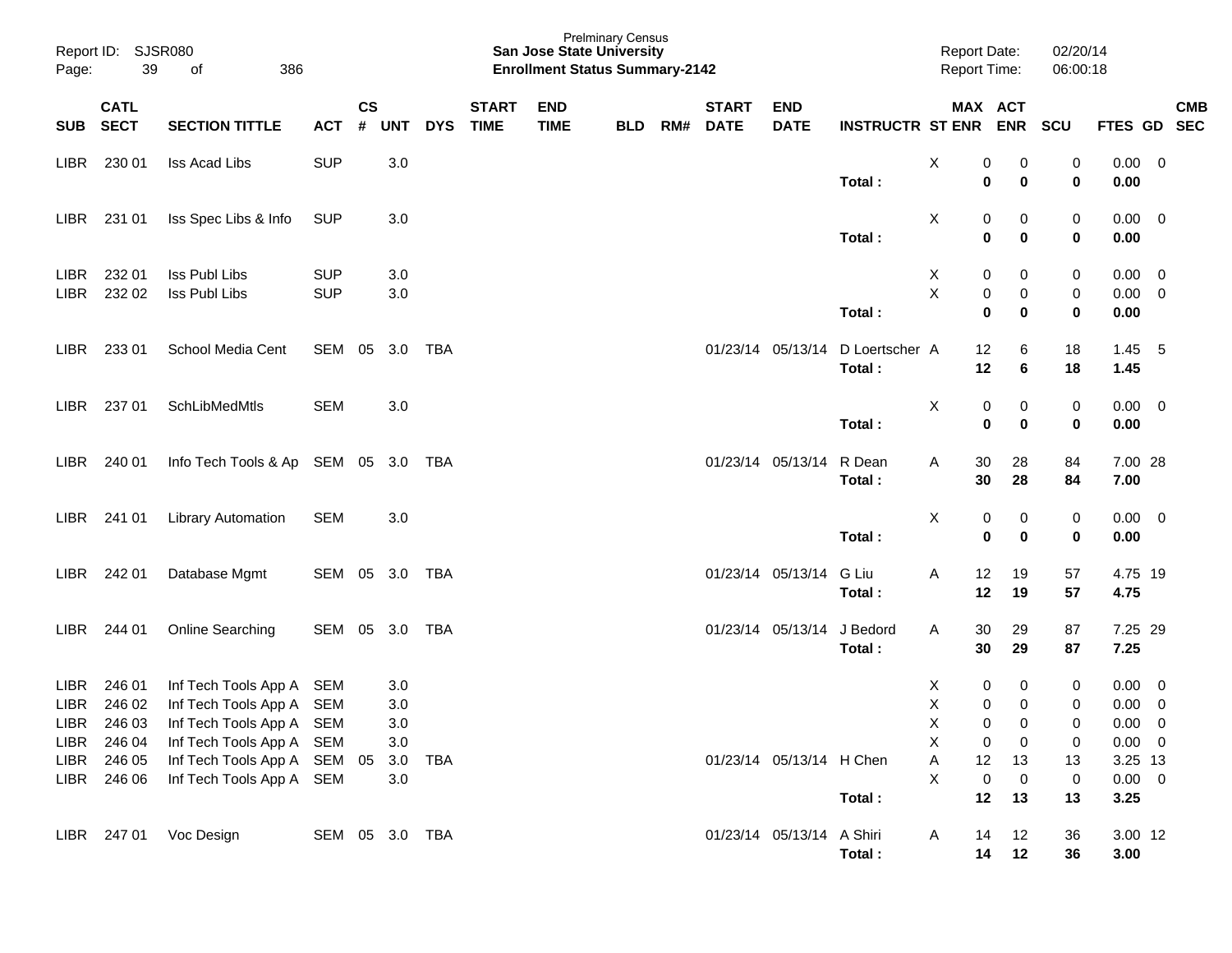| Page:               | Report ID: SJSR080<br>40<br>386<br>of |                                              |                   |               |               |                   |                             | <b>San Jose State University</b><br><b>Enrollment Status Summary-2142</b> | <b>Prelminary Census</b> |     |                             |                            |                                                      | <b>Report Date:</b><br><b>Report Time:</b> |                                                               | 02/20/14<br>06:00:18   |                                |            |
|---------------------|---------------------------------------|----------------------------------------------|-------------------|---------------|---------------|-------------------|-----------------------------|---------------------------------------------------------------------------|--------------------------|-----|-----------------------------|----------------------------|------------------------------------------------------|--------------------------------------------|---------------------------------------------------------------|------------------------|--------------------------------|------------|
| <b>SUB</b>          | <b>CATL</b><br><b>SECT</b>            | <b>SECTION TITTLE</b>                        | ACT               | $\mathsf{cs}$ | # UNT         | <b>DYS</b>        | <b>START</b><br><b>TIME</b> | <b>END</b><br><b>TIME</b>                                                 | <b>BLD</b>               | RM# | <b>START</b><br><b>DATE</b> | <b>END</b><br><b>DATE</b>  | <b>INSTRUCTR ST ENR</b>                              |                                            | MAX ACT<br><b>ENR</b>                                         | SCU                    | FTES GD SEC                    | <b>CMB</b> |
| LIBR<br>LIBR        | 248 01<br>248 02                      | Beg Cat & Class<br>Beg Cat & Class           | SEM<br>SEM        | 05            | 3.0<br>05 3.0 | <b>TBA</b><br>TBA |                             |                                                                           |                          |     |                             | 01/23/14 05/13/14          | 01/23/14 05/13/14 D Goetting<br>D Goetting<br>Total: | A<br>30<br>Α<br>60                         | 30<br>30<br>30<br>60                                          | 90<br>90<br>180        | 7.50 30<br>7.50 30<br>15.00    |            |
| LIBR.               | 249 01                                | Adv Cat & Class                              | <b>SEM</b>        |               | 3.0           |                   |                             |                                                                           |                          |     |                             |                            | Total:                                               | X                                          | 0<br>0<br>$\bf{0}$<br>$\mathbf 0$                             | $\pmb{0}$<br>$\pmb{0}$ | $0.00 \t 0$<br>0.00            |            |
| LIBR<br><b>LIBR</b> | 250 01<br>250 02                      | Instr Dsgn Info Prof<br>Instr Dsgn Info Prof | SEM<br><b>SEM</b> | 05            | 3.0<br>3.0    | TBA               |                             |                                                                           |                          |     |                             | 01/23/14 05/13/14          | D Loertscher A<br>Total:                             | X                                          | 12 <sup>2</sup><br>15<br>$\pmb{0}$<br>$\mathbf 0$<br>12<br>15 | 45<br>$\,0\,$<br>45    | 3.70 14<br>$0.00 \t 0$<br>3.70 |            |
| LIBR                | 251 01                                | Web Usability                                | SEM 05 3.0 TBA    |               |               |                   |                             |                                                                           |                          |     |                             | 01/23/14 05/13/14 J Kemp   | Total:                                               | A                                          | 12<br>13<br>12<br>13                                          | 39<br>39               | 3.25 13<br>3.25                |            |
| LIBR .              | 256 01                                | Archv & Mnscpt                               | SEM 05 3.0 TBA    |               |               |                   |                             |                                                                           |                          |     |                             | 01/23/14 05/13/14          | D DeLorenzo A<br>Total:                              | 30                                         | 30<br>26<br>26                                                | 78<br>78               | 6.50 26<br>6.50                |            |
| LIBR                | 257 01                                | Recrd Mgmt                                   | SEM 05 3.0 TBA    |               |               |                   |                             |                                                                           |                          |     |                             | 01/23/14 05/13/14          | D DeLorenzo A<br>Total:                              |                                            | 30<br>24<br>30<br>24                                          | 72<br>72               | 6.00 24<br>6.00                |            |
| LIBR                | 259 01                                | Presrv Mgmt                                  | SEM 05 3.0 TBA    |               |               |                   |                             |                                                                           |                          |     |                             | 01/23/14 05/13/14          | <b>K</b> Skinner<br>Total:                           | A                                          | 12<br>11<br>12<br>11                                          | 33<br>33               | 2.75 11<br>2.75                |            |
| LIBR.               |                                       | 260A 01 Prgrm and Srvcs for                  | <b>LEC</b>        |               | 3.0           |                   |                             |                                                                           |                          |     |                             |                            | Total:                                               | X                                          | 0<br>0<br>0<br>$\mathbf 0$                                    | 0<br>0                 | $0.00 \t 0$<br>0.00            |            |
| LIBR.               |                                       | 261A 01 Prgrm and Srvcs for                  | <b>LEC</b>        |               | 3.0           |                   |                             |                                                                           |                          |     |                             |                            | Total:                                               | X                                          | 0<br>0<br>$\mathbf 0$<br>0                                    | 0<br>0                 | $0.00 \t 0$<br>0.00            |            |
| LIBR                | 263 01                                | Matris For Chidrn 5-                         | <b>LEC</b>        |               | 3.0           |                   |                             |                                                                           |                          |     |                             |                            | Total:                                               | X                                          | 0<br>0<br>$\bf{0}$<br>0                                       | $\pmb{0}$<br>$\bf{0}$  | $0.00 \t 0$<br>0.00            |            |
| LIBR                | 264 01                                | Matrls for Tweens 9- LEC 02 3.0 TBA          |                   |               |               |                   |                             |                                                                           |                          |     |                             | 01/23/14 05/13/14 P Peck   | Total:                                               | A                                          | 30<br>28<br>30<br>28                                          | 84<br>84               | 6.95 27<br>6.95                |            |
| LIBR                | 265 01                                | Matrls for YAS 15-18 LEC                     |                   |               | 3.0           |                   |                             |                                                                           |                          |     |                             |                            | Total:                                               | X                                          | 0<br>0<br>$\bf{0}$<br>$\mathbf 0$                             | 0<br>0                 | $0.00 \t 0$<br>0.00            |            |
|                     | LIBR 266 01                           | <b>Collection Mgmt</b>                       | SEM 05 3.0 TBA    |               |               |                   |                             |                                                                           |                          |     |                             | 01/23/14 05/13/14 J Bodart |                                                      | A                                          | 30<br>19                                                      | 57                     | 4.75 19                        |            |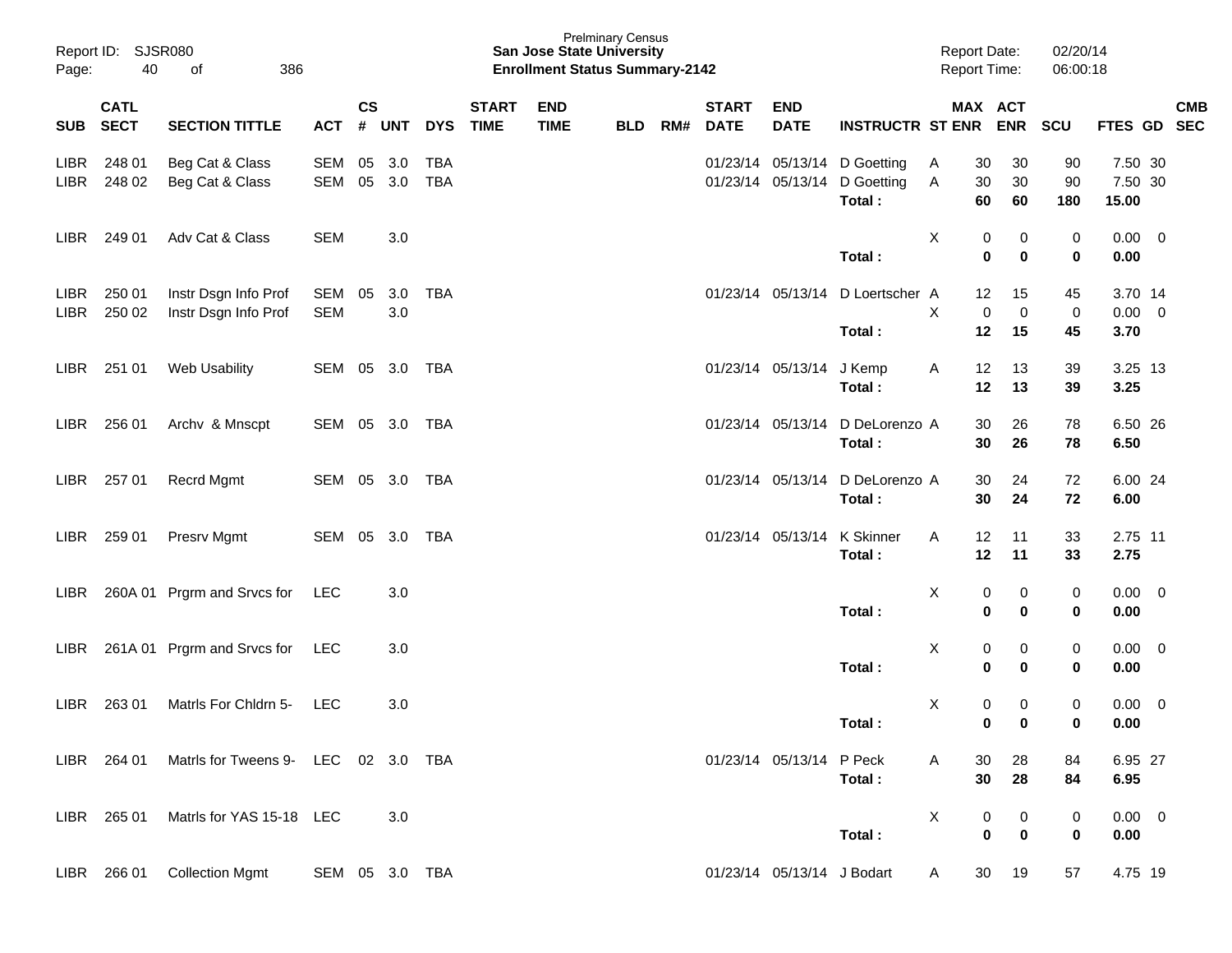| Page:                      | Report ID: SJSR080<br>41   | 386<br>οf                                |                          |                    |            |            |                             | <b>San Jose State University</b><br><b>Enrollment Status Summary-2142</b> | <b>Prelminary Census</b> |     |                             |                           |                         | <b>Report Date:</b><br><b>Report Time:</b> |                          | 02/20/14<br>06:00:18 |                 |                          |                          |
|----------------------------|----------------------------|------------------------------------------|--------------------------|--------------------|------------|------------|-----------------------------|---------------------------------------------------------------------------|--------------------------|-----|-----------------------------|---------------------------|-------------------------|--------------------------------------------|--------------------------|----------------------|-----------------|--------------------------|--------------------------|
| <b>SUB</b>                 | <b>CATL</b><br><b>SECT</b> | <b>SECTION TITTLE</b>                    | <b>ACT</b>               | $\mathsf{cs}$<br># | <b>UNT</b> | <b>DYS</b> | <b>START</b><br><b>TIME</b> | <b>END</b><br><b>TIME</b>                                                 | <b>BLD</b>               | RM# | <b>START</b><br><b>DATE</b> | <b>END</b><br><b>DATE</b> | <b>INSTRUCTR ST ENR</b> |                                            | MAX ACT<br><b>ENR</b>    | <b>SCU</b>           | <b>FTES GD</b>  |                          | <b>CMB</b><br><b>SEC</b> |
| LIBR                       | 266 02                     | <b>Collection Mgmt</b>                   | <b>SEM</b>               |                    | 3.0        |            |                             |                                                                           |                          |     |                             |                           |                         | X                                          | 0<br>0                   | $\pmb{0}$            | $0.00 \t 0$     |                          |                          |
|                            |                            |                                          |                          |                    |            |            |                             |                                                                           |                          |     |                             |                           | Total:                  | 30                                         | 19                       | 57                   | 4.75            |                          |                          |
| <b>LIBR</b>                | 267 01                     | Ser to Youth                             | <b>SEM</b>               | 05                 | 3.0        | TBA        |                             |                                                                           |                          |     | 01/23/14 05/13/14           |                           | J Bodart                | 12<br>A                                    | 12                       | 36                   | 3.00 12         |                          |                          |
|                            |                            |                                          |                          |                    |            |            |                             |                                                                           |                          |     |                             |                           | Total:                  | 12                                         | 12                       | 36                   | 3.00            |                          |                          |
| <b>LIBR</b>                | 268 01                     | History of Youth Lit                     | <b>LEC</b>               |                    | 3.0        |            |                             |                                                                           |                          |     |                             |                           |                         | X                                          | 0<br>0                   | $\pmb{0}$            | $0.00 \t 0$     |                          |                          |
|                            |                            |                                          |                          |                    |            |            |                             |                                                                           |                          |     |                             |                           | Total:                  |                                            | $\pmb{0}$<br>$\mathbf 0$ | $\bf{0}$             | 0.00            |                          |                          |
| <b>LIBR</b>                |                            | 271A 01 Gnres & Tpcs in Yuth LEC         |                          |                    | 3.0        |            |                             |                                                                           |                          |     |                             |                           |                         | X                                          | 0<br>0                   | 0                    | 0.00            | $\overline{\mathbf{0}}$  |                          |
| <b>LIBR</b>                |                            | 271A 02 Gnres & Tpcs in Yuth LEC         |                          |                    | 3.0        |            |                             |                                                                           |                          |     |                             |                           |                         | X                                          | $\pmb{0}$<br>0           | $\pmb{0}$            | 0.00            | $\overline{\mathbf{0}}$  |                          |
|                            |                            |                                          |                          |                    |            |            |                             |                                                                           |                          |     |                             |                           | Total:                  |                                            | $\bf{0}$<br>0            | $\bf{0}$             | 0.00            |                          |                          |
| LIBR.                      | 275 01                     | Libr Sev Div Comm                        | SEM                      | 05                 | 3.0        | TBA        |                             |                                                                           |                          |     | 01/23/14 05/13/14           |                           | Z Liu                   | Α<br>14                                    | 12                       | 36                   | 3.00 12         |                          |                          |
|                            |                            |                                          |                          |                    |            |            |                             |                                                                           |                          |     |                             |                           | Total:                  | 14                                         | 12                       | 36                   | 3.00            |                          |                          |
| LIBR.                      | 280 01                     | Hist of Bks & Lib                        | SEM                      | 05                 | 3.0        | TBA        |                             |                                                                           |                          |     | 01/23/14 05/13/14           |                           | L Main                  | A<br>30                                    | 23                       | 69                   | 5.75 23         |                          |                          |
|                            |                            |                                          |                          |                    |            |            |                             |                                                                           |                          |     |                             |                           | Total:                  | 30                                         | 23                       | 69                   | 5.75            |                          |                          |
| LIBR                       | 281 01                     | Colloq Contemp Iss                       | <b>SEM</b>               |                    | 3.0        |            |                             |                                                                           |                          |     |                             |                           |                         | X                                          | 0<br>0                   | 0                    | 0.00            | $\overline{\phantom{0}}$ |                          |
| <b>LIBR</b>                | 281 02                     | Colloq Contemp Iss                       | <b>SEM</b>               |                    | 3.0        |            |                             |                                                                           |                          |     |                             |                           |                         | х                                          | 0<br>0                   | 0                    | 0.00            | $\overline{\mathbf{0}}$  |                          |
| <b>LIBR</b>                | 281 03                     | Colloq Contemp Iss                       | <b>SEM</b>               |                    | 3.0        |            |                             |                                                                           |                          |     |                             |                           |                         | Χ                                          | 0<br>0                   | 0                    | 0.00            | $\overline{0}$           |                          |
| <b>LIBR</b>                | 281 04                     | Colloq Contemp Iss                       | <b>SEM</b>               |                    | 3.0        |            |                             |                                                                           |                          |     |                             |                           |                         | Χ                                          | 0<br>0                   | 0                    | 0.00            | $\overline{0}$           |                          |
| <b>LIBR</b><br><b>LIBR</b> | 281 05<br>281 06           | Colloq Contemp Iss<br>Colloq Contemp Iss | <b>SEM</b><br><b>SEM</b> | 05                 | 3.0<br>3.0 | <b>TBA</b> |                             |                                                                           |                          |     |                             | 01/23/14 05/13/14 C Hagar |                         | X<br>Α<br>12                               | 0<br>0<br>10             | 0<br>30              | 0.00<br>2.50 10 | $\overline{0}$           |                          |
| <b>LIBR</b>                | 281 07                     | Colloq Contemp Iss                       | <b>SEM</b>               |                    | 3.0        |            |                             |                                                                           |                          |     |                             |                           |                         | Х                                          | $\mathbf 0$<br>0         | 0                    | 0.00            | $\overline{\mathbf{0}}$  |                          |
| <b>LIBR</b>                | 281 08                     | Colloq Contemp Iss                       | <b>SEM</b>               |                    | 3.0        |            |                             |                                                                           |                          |     |                             |                           |                         | X                                          | 0<br>0                   | $\pmb{0}$            | 0.00            | $\overline{\mathbf{0}}$  |                          |
|                            |                            |                                          |                          |                    |            |            |                             |                                                                           |                          |     |                             |                           | Total:                  | 12                                         | 10                       | 30                   | 2.50            |                          |                          |
| LIBR                       | 282 01                     | Sem in Libr Mgmt                         | <b>SEM</b>               | 05                 | 3.0        | <b>TBA</b> |                             |                                                                           |                          |     |                             | 01/23/14 05/13/14         | J Horodyski             | 12<br>A                                    | 10                       | 10                   | 2.50 10         |                          |                          |
| <b>LIBR</b>                | 282 02                     | Sem in Libr Mgmt                         | <b>SEM</b>               |                    | 3.0        |            |                             |                                                                           |                          |     |                             |                           |                         | Χ                                          | 0<br>0                   | 0                    | $0.00 \quad 0$  |                          |                          |
|                            | LIBR 282 03                | Sem in Libr Mgmt                         | <b>SEM</b>               |                    | 3.0        |            |                             |                                                                           |                          |     |                             |                           |                         | X                                          | 0<br>0                   | 0                    | $0.00 \t 0$     |                          |                          |
|                            |                            |                                          |                          |                    |            |            |                             |                                                                           |                          |     |                             |                           | Total:                  | 12                                         | 10                       | 10                   | $2.50$          |                          |                          |
| LIBR                       | 28301                      | <b>Library Market</b>                    | <b>SEM</b>               |                    | $3.0\,$    |            |                             |                                                                           |                          |     |                             |                           |                         | X                                          | 0<br>0                   | 0                    | $0.00 \t 0$     |                          |                          |
|                            |                            |                                          |                          |                    |            |            |                             |                                                                           |                          |     |                             |                           | Total:                  |                                            | $\bf{0}$<br>$\bf{0}$     | $\pmb{0}$            | 0.00            |                          |                          |
| LIBR                       | 284 01                     | Sem Archiv Rec Mgmt SEM                  |                          |                    | 3.0        |            |                             |                                                                           |                          |     |                             |                           |                         | X                                          | 0<br>0                   | 0                    | $0.00 \t 0$     |                          |                          |
| LIBR                       | 284 02                     | Sem Archiv Rec Mgmt SEM                  |                          |                    | $3.0\,$    |            |                             |                                                                           |                          |     |                             |                           |                         | $\mathsf{X}$                               | $\pmb{0}$<br>$\pmb{0}$   | $\mathbf 0$          | $0.00\quad$ $0$ |                          |                          |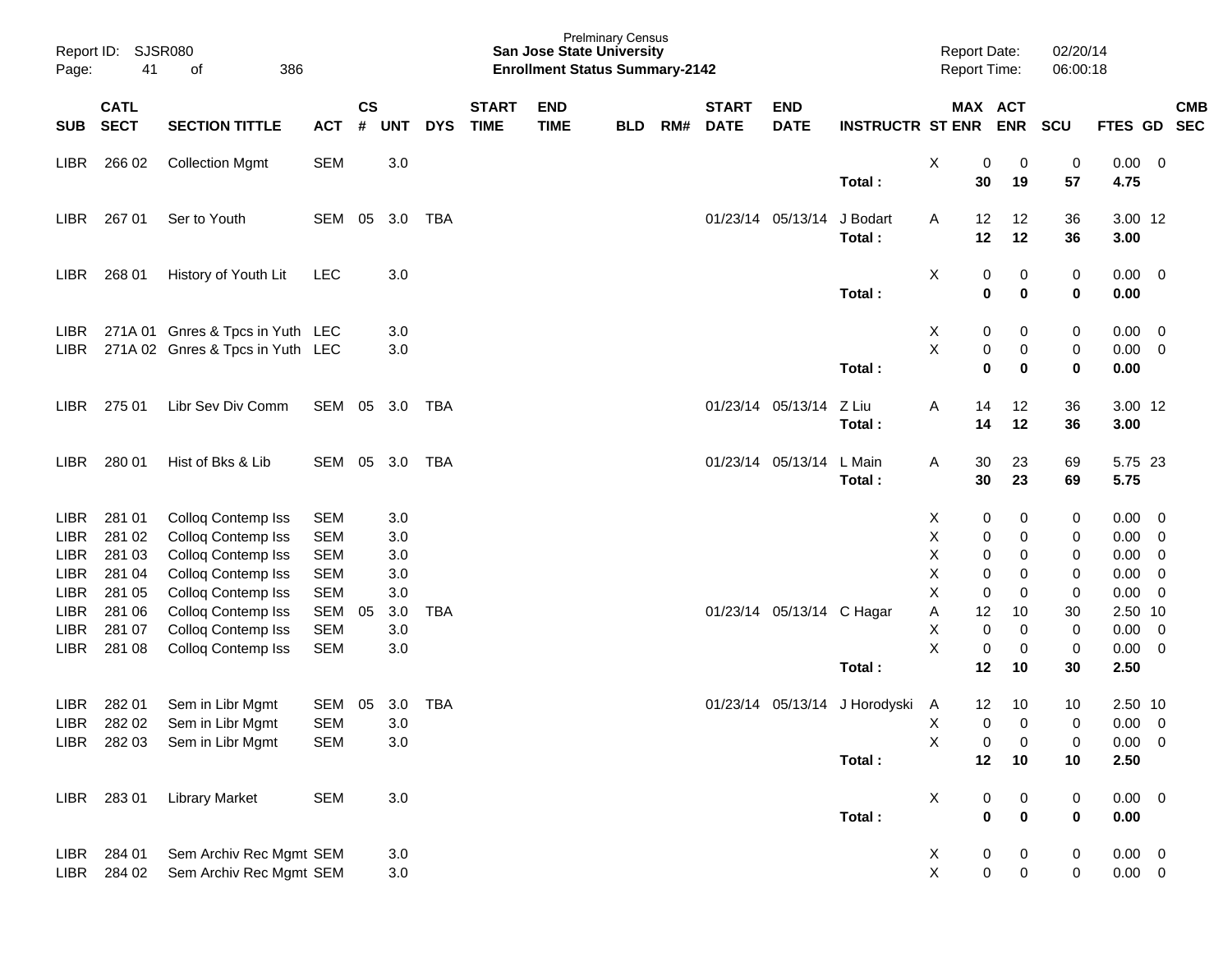| Page:       | Report ID: SJSR080<br>42<br>386<br>of |                         |            |                    |            |            |                             | <b>San Jose State University</b><br><b>Enrollment Status Summary-2142</b> | <b>Prelminary Census</b> |     |                             |                            |                                  |   |            | <b>Report Date:</b><br><b>Report Time:</b> | 02/20/14<br>06:00:18 |                   |                          |            |
|-------------|---------------------------------------|-------------------------|------------|--------------------|------------|------------|-----------------------------|---------------------------------------------------------------------------|--------------------------|-----|-----------------------------|----------------------------|----------------------------------|---|------------|--------------------------------------------|----------------------|-------------------|--------------------------|------------|
| <b>SUB</b>  | <b>CATL</b><br><b>SECT</b>            | <b>SECTION TITTLE</b>   | <b>ACT</b> | $\mathsf{cs}$<br># | <b>UNT</b> | <b>DYS</b> | <b>START</b><br><b>TIME</b> | <b>END</b><br><b>TIME</b>                                                 | <b>BLD</b>               | RM# | <b>START</b><br><b>DATE</b> | <b>END</b><br><b>DATE</b>  | <b>INSTRUCTR ST ENR</b>          |   |            | MAX ACT<br><b>ENR</b>                      | <b>SCU</b>           | FTES GD SEC       |                          | <b>CMB</b> |
| LIBR        | 284 03                                | Sem Archiv Rec Mgmt SEM |            |                    | 3.0        |            |                             |                                                                           |                          |     |                             |                            |                                  | X | 0          | 0                                          | 0                    | 0.00              | $\overline{\mathbf{0}}$  |            |
| <b>LIBR</b> | 284 04                                | Sem Archiv Rec Mgmt SEM |            |                    | 3.0        |            |                             |                                                                           |                          |     |                             |                            |                                  | X | 0          | 0                                          | 0                    | 0.00              | $\overline{\phantom{0}}$ |            |
| LIBR        | 284 05                                | Sem Archiv Rec Mgmt SEM |            | 05                 | 3.0        | TBA        |                             |                                                                           |                          |     |                             |                            | 01/23/14 05/13/14 L Lindberg     | A | 30         | 23                                         | 23                   | 5.75 23           |                          |            |
| LIBR        | 284 06                                | Sem Archiv Rec Mgmt SEM |            |                    | 3.0        |            |                             |                                                                           |                          |     |                             |                            |                                  | Х | 0          | 0                                          | $\pmb{0}$            | $0.00 \t 0$       |                          |            |
|             |                                       |                         |            |                    |            |            |                             |                                                                           |                          |     |                             |                            | Total:                           |   | 30         | 23                                         | 23                   | 5.75              |                          |            |
| <b>LIBR</b> | 285 01                                | Res Meth in Libr        | SEM        | 05                 | 3.0        | TBA        |                             |                                                                           |                          |     |                             | 01/23/14 05/13/14          | L Luo                            | A | 12         | 13                                         | 13                   | 3.25 13           |                          |            |
| LIBR        | 285 02                                | Res Meth in Libr        | <b>SEM</b> | 05                 | 3.0        | <b>TBA</b> |                             |                                                                           |                          |     | 01/23/14                    | 05/13/14 A Bernier         |                                  | A | 12         | 8                                          | 8                    | 2.00 8            |                          |            |
| <b>LIBR</b> | 285 05                                | Res Meth in Libr        | <b>SEM</b> | 05                 | 3.0        | <b>TBA</b> |                             |                                                                           |                          |     | 01/23/14                    |                            | 05/13/14 C Stenstrom             | A | 12         | 11                                         | 11                   | 2.75 11           |                          |            |
| LIBR        | 285 06                                | Res Meth in Libr        | <b>SEM</b> |                    | 3.0        |            |                             |                                                                           |                          |     |                             |                            |                                  | Х | 0          | 0                                          | 0                    | 0.00              | $\overline{\mathbf{0}}$  |            |
| <b>LIBR</b> | 285 07                                | Res Meth in Libr        | <b>SEM</b> |                    | 3.0        |            |                             |                                                                           |                          |     |                             |                            |                                  | Х | 0          | 0                                          | 0                    | 0.00              | $\overline{\mathbf{0}}$  |            |
| LIBR        | 285 08                                | Res Meth in Libr        | <b>SEM</b> |                    | 3.0        |            |                             |                                                                           |                          |     |                             |                            |                                  | X | 0          | 0                                          | 0                    | 0.00              | $\overline{\mathbf{0}}$  |            |
| LIBR        | 285 09                                | Res Meth in Libr        | <b>SEM</b> |                    | 3.0        |            |                             |                                                                           |                          |     |                             |                            |                                  | X | 0          | 0                                          | $\pmb{0}$            | 0.00              | $\overline{\mathbf{0}}$  |            |
|             |                                       |                         |            |                    |            |            |                             |                                                                           |                          |     |                             |                            | Total:                           |   | 36         | 32                                         | 32                   | 8.00              |                          |            |
| LIBR.       | 286 01                                | Interper Com Skill      | <b>SEM</b> |                    | 3.0        |            |                             |                                                                           |                          |     |                             |                            |                                  | Χ | 0          | 0                                          | 0                    | $0.00 \t 0$       |                          |            |
|             |                                       |                         |            |                    |            |            |                             |                                                                           |                          |     |                             |                            | Total:                           |   | 0          | $\bf{0}$                                   | 0                    | 0.00              |                          |            |
| <b>LIBR</b> | 287 01                                | Sem Inf Sci             | SEM        | 05                 | 3.0        | <b>TBA</b> |                             |                                                                           |                          |     |                             |                            | 01/23/14 05/13/14 M Stephens     | A | 12         | 11                                         | 11                   | 2.75 11           |                          |            |
| <b>LIBR</b> | 287 02                                | Sem Inf Sci             | <b>SEM</b> | 05                 | 3.0        | <b>TBA</b> |                             |                                                                           |                          |     |                             |                            | 01/23/14 05/13/14 T San Nicola A |   | 12         | 9                                          | 9                    | 2.25              | - 9                      |            |
| <b>LIBR</b> | 287 03                                | Sem Inf Sci             | <b>SEM</b> |                    | 3.0        |            |                             |                                                                           |                          |     |                             |                            |                                  | Х | 0          | 0                                          | 0                    | 0.00              | $\overline{\mathbf{0}}$  |            |
| <b>LIBR</b> | 287 04                                | Sem Inf Sci             | <b>SEM</b> |                    | 3.0        |            |                             |                                                                           |                          |     |                             |                            |                                  | Х | 0          | 0                                          | 0                    | 0.00              | - 0                      |            |
| LIBR        | 287 05                                | Sem Inf Sci             | <b>SEM</b> |                    | 3.0        |            |                             |                                                                           |                          |     |                             |                            |                                  | Х | 0          | 0                                          | 0                    | 0.00              | - 0                      |            |
| LIBR        | 287 06                                | Sem Inf Sci             | <b>SEM</b> |                    | 3.0        |            |                             |                                                                           |                          |     |                             |                            |                                  | X | 0          | 0                                          | 0                    | 0.00              | $\overline{\mathbf{0}}$  |            |
| LIBR        | 287 07                                | Sem Inf Sci             | <b>SEM</b> |                    | 3.0        |            |                             |                                                                           |                          |     |                             |                            |                                  | X | 0          | 0                                          | $\pmb{0}$            | 0.00              | $\overline{\mathbf{0}}$  |            |
|             |                                       |                         |            |                    |            |            |                             |                                                                           |                          |     |                             |                            | Total:                           |   | 24         | 20                                         | 20                   | 5.00              |                          |            |
| LIBR.       | 289 01                                | Adv Topics Libr & In    | SUP        | 25                 | 3.0        | TBA        |                             |                                                                           |                          |     | 01/23/14 05/13/14           |                            | L Main<br>Total:                 | A | 300<br>300 | 58<br>58                                   | 174<br>174           | 14.50 58<br>14.50 |                          |            |
| <b>LIBR</b> | 294 02                                | Prof Exp Intern         | <b>SUP</b> |                    | 25 2.0     | TBA        |                             |                                                                           |                          |     |                             | 01/23/14 05/13/14 W Fisher |                                  | A | 60         | 2                                          | 4                    | 0.33              | $\overline{2}$           |            |
| LIBR        | 294 03                                | Prof Exp Intern         | <b>SUP</b> | 25                 | 3.0        | <b>TBA</b> |                             |                                                                           |                          |     |                             | 01/23/14 05/13/14 W Fisher |                                  | Α | 120        | 14                                         | 42                   | 3.50 14           |                          |            |
| LIBR        | 294 04                                | Prof Exp Intern         | <b>SUP</b> |                    | 25 4.0     | <b>TBA</b> |                             |                                                                           |                          |     |                             | 01/23/14 05/13/14 W Fisher |                                  | A | 60         |                                            | 4                    | $0.33$ 1          |                          |            |
| LIBR        | 294 05                                | Prof Exp Intern         | <b>SUP</b> |                    | 25 2.0     | <b>TBA</b> |                             |                                                                           |                          |     |                             |                            | 01/23/14 05/13/14 L Lindberg     | A | 70         | $\mathbf 1$                                | $\overline{c}$       | $0.17$ 1          |                          |            |
| LIBR        | 294 06                                | Prof Exp Intern         | <b>SUP</b> |                    | 25 3.0     | <b>TBA</b> |                             |                                                                           |                          |     |                             |                            | 01/23/14 05/13/14 L Lindberg     | A | 120        | 4                                          | 12                   | 1.004             |                          |            |
| LIBR        | 294 07                                | Prof Exp Intern         | <b>SUP</b> |                    | 25 4.0     | <b>TBA</b> |                             |                                                                           |                          |     |                             |                            | 01/23/14 05/13/14 L Lindberg     | A | 70         | $\overline{c}$                             | 8                    | $0.67$ 2          |                          |            |
| LIBR        | 294 08                                | Prof Exp Intern         | <b>SUP</b> |                    | 25 2.0     | <b>TBA</b> |                             |                                                                           |                          |     |                             | 01/23/14 05/13/14 P Franks |                                  | Α | 30         | $\overline{\mathbf{c}}$                    | 4                    | $0.33$ 2          |                          |            |
| LIBR        | 294 09                                | Prof Exp Intern         | <b>SUP</b> |                    | 25 3.0     | <b>TBA</b> |                             |                                                                           |                          |     |                             | 01/23/14 05/13/14 P Franks |                                  | A | 60         | 2                                          | 6                    | $0.50$ 2          |                          |            |
| LIBR        | 294 20                                | Prof Exp Intern         | <b>SUP</b> |                    | 25 4.0     | TBA        |                             |                                                                           |                          |     |                             | 01/23/14 05/13/14 P Franks |                                  | A | 30         | 0                                          | 0                    | $0.00 \t 0$       |                          |            |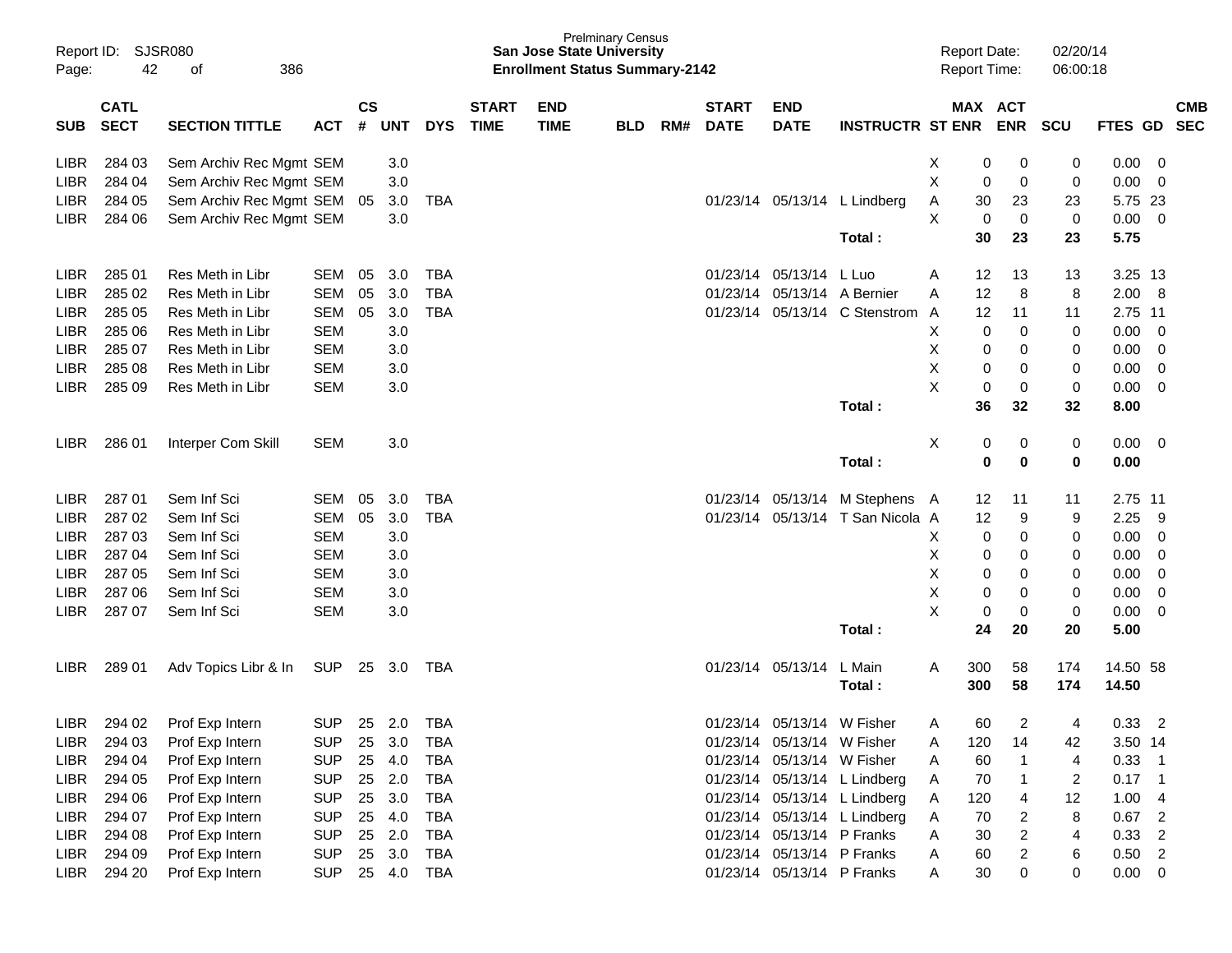| Report ID:<br>Page: | 43                         | SJSR080<br>386<br>оf                     |            |                |            |            |                             | <b>San Jose State University</b><br><b>Enrollment Status Summary-2142</b> | <b>Prelminary Census</b> |     |                             |                                                  |                                                       |   | <b>Report Date:</b><br><b>Report Time:</b> |                       | 02/20/14<br>06:00:18     |                                   |     |                          |
|---------------------|----------------------------|------------------------------------------|------------|----------------|------------|------------|-----------------------------|---------------------------------------------------------------------------|--------------------------|-----|-----------------------------|--------------------------------------------------|-------------------------------------------------------|---|--------------------------------------------|-----------------------|--------------------------|-----------------------------------|-----|--------------------------|
| <b>SUB</b>          | <b>CATL</b><br><b>SECT</b> | <b>SECTION TITTLE</b>                    | <b>ACT</b> | <b>CS</b><br># | <b>UNT</b> | <b>DYS</b> | <b>START</b><br><b>TIME</b> | <b>END</b><br><b>TIME</b>                                                 | <b>BLD</b>               | RM# | <b>START</b><br><b>DATE</b> | <b>END</b><br><b>DATE</b>                        | <b>INSTRUCTR ST ENR</b>                               |   | MAX ACT                                    | <b>ENR</b>            | <b>SCU</b>               | FTES GD                           |     | <b>CMB</b><br><b>SEC</b> |
|                     |                            |                                          |            |                |            |            |                             |                                                                           |                          |     |                             |                                                  | Total:                                                |   | 620                                        | 28                    | 82                       | 6.83                              |     |                          |
| <b>LIBR</b>         | 295 01                     | Sch Libr Fieldwork                       | <b>SUP</b> | 25             | 3.0        | <b>TBA</b> |                             |                                                                           |                          |     | 01/23/14                    | 05/13/14                                         | M Harlan<br>Total:                                    | A | 100<br>100                                 | 3<br>3                | 9<br>9                   | 0.75<br>0.75                      | - 3 |                          |
| <b>LIBR</b>         | 298 01                     | <b>Special Study</b>                     | <b>SUP</b> | 25             | 1.0        | <b>TBA</b> |                             |                                                                           |                          |     | 01/23/14                    | 05/13/14                                         | S Hirsh                                               | A | 25                                         | 5                     | 5                        | 0.42                              | -5  |                          |
| <b>LIBR</b>         | 298 02                     | <b>Special Study</b>                     | <b>SUP</b> | 25             | 2.0        | <b>TBA</b> |                             |                                                                           |                          |     | 01/23/14                    | 05/13/14                                         | S Hirsh                                               | A | 30                                         | $\mathbf 1$           | $\overline{2}$           | 0.17                              | -1  |                          |
| <b>LIBR</b>         | 298 03                     | <b>Special Study</b>                     | <b>SUP</b> | 25             | 3.0        | <b>TBA</b> |                             |                                                                           |                          |     | 01/23/14                    | 05/13/14                                         | S Hirsh                                               | A | 25                                         | 0                     | 0                        | 0.00                              | 0   |                          |
| <b>LIBR</b>         | 298 04                     | <b>Special Study</b>                     | <b>SUP</b> | 25             | 3.0        | <b>TBA</b> |                             |                                                                           |                          |     | 01/23/14                    | 05/13/14                                         | D Faires                                              | A | 35                                         |                       | 3                        | 0.25                              | -1  |                          |
| <b>LIBR</b>         | 298 05                     | <b>Special Study</b>                     | <b>SUP</b> | 25             | 3.0        | <b>TBA</b> |                             |                                                                           |                          |     | 01/23/14                    | 05/13/14                                         | D Faires                                              | A | 35                                         | -1                    | 3                        | 0.25                              | -1  |                          |
| <b>LIBR</b>         | 298 06                     | <b>Special Study</b>                     | <b>SUP</b> | 25             | 3.0        | <b>TBA</b> |                             |                                                                           |                          |     | 01/23/14                    | 05/13/14                                         | D Faires                                              | A | 35                                         | 3                     | 9                        | 0.75                              | 3   |                          |
| <b>LIBR</b>         | 298 07                     | <b>Special Study</b>                     | <b>SUP</b> |                | 3.0        |            |                             |                                                                           |                          |     |                             |                                                  |                                                       | X | 0                                          | 0                     | 0                        | 0.00                              | 0   |                          |
|                     |                            |                                          |            |                |            |            |                             |                                                                           |                          |     |                             |                                                  | Total:                                                |   | 185                                        | 11                    | 22                       | 1.83                              |     |                          |
| <b>LIBR</b>         | 299 01                     | <b>MA Thesis/Project</b>                 | SEM        | 25             | 3.0        | <b>TBA</b> |                             |                                                                           |                          |     |                             | 01/23/14 05/13/14                                | L Main                                                | A | 25                                         |                       | 3                        | 0.25                              | -1  |                          |
|                     |                            |                                          |            |                |            |            |                             |                                                                           |                          |     |                             |                                                  | Total:                                                |   | 25                                         | $\mathbf 1$           | 3                        | 0.25                              |     |                          |
|                     | Department :               | <b>Library &amp; Information Science</b> |            |                |            |            |                             |                                                                           |                          |     |                             | <b>Lower Division:</b><br><b>Upper Division:</b> | <b>Department Total:</b><br><b>Graduate Division:</b> |   | 2278<br>0<br>100<br>2178                   | 946<br>0<br>81<br>865 | 2457<br>0<br>243<br>2214 | 222.32<br>0.00<br>20.20<br>202.12 |     |                          |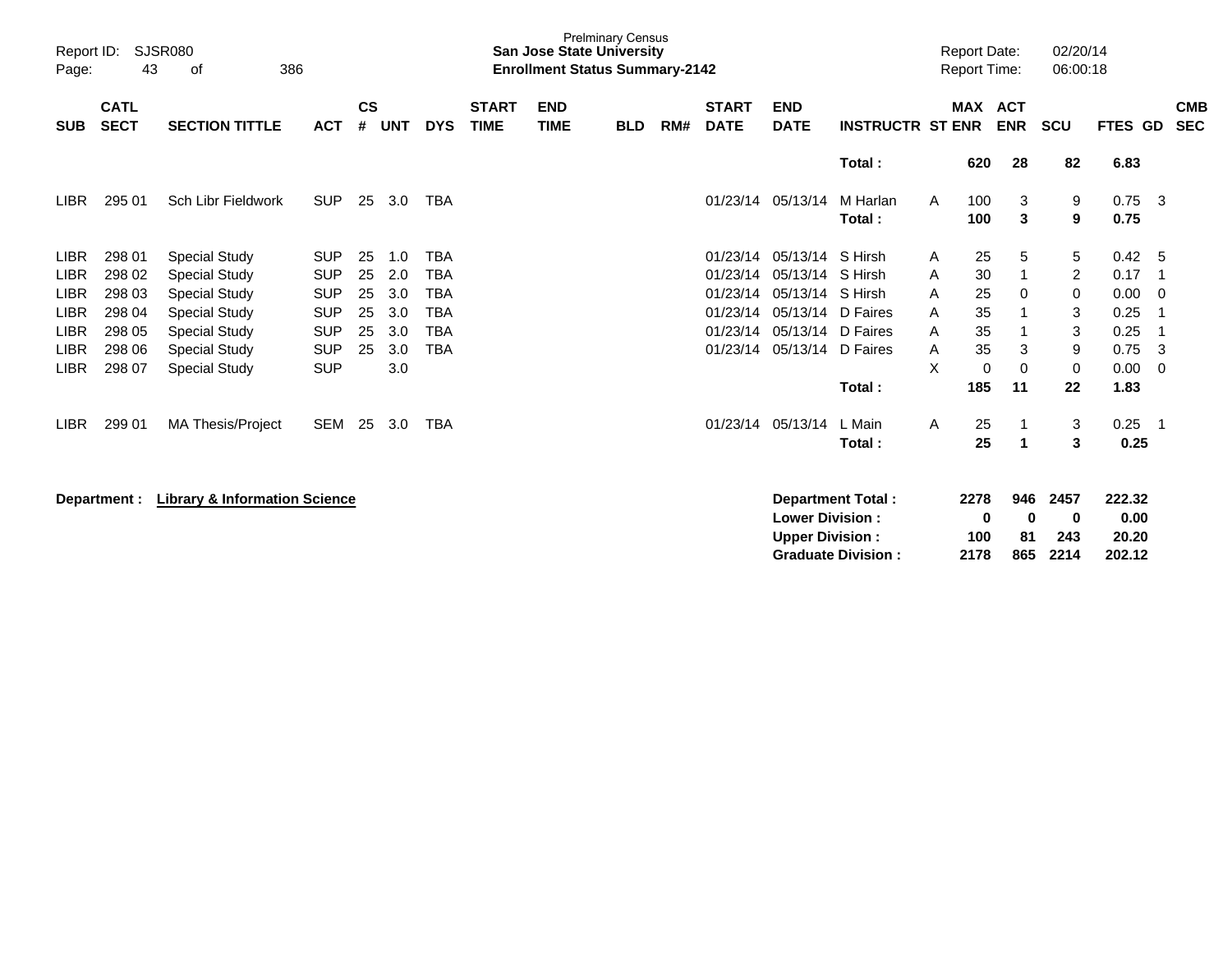| Report ID:<br>Page:        | 44                         | SJSR080<br>386<br>of                                          |                   |                    |            |                |                             | <b>Prelminary Census</b><br><b>San Jose State University</b><br><b>Enrollment Status Summary-2142</b> |                          |     |                                         |                                                  |                                                       |        | <b>Report Date:</b><br><b>Report Time:</b> |                                             | 02/20/14<br>06:00:18                |                              |                                                     |
|----------------------------|----------------------------|---------------------------------------------------------------|-------------------|--------------------|------------|----------------|-----------------------------|-------------------------------------------------------------------------------------------------------|--------------------------|-----|-----------------------------------------|--------------------------------------------------|-------------------------------------------------------|--------|--------------------------------------------|---------------------------------------------|-------------------------------------|------------------------------|-----------------------------------------------------|
| <b>SUB</b>                 | <b>CATL</b><br><b>SECT</b> | <b>SECTION TITTLE</b>                                         | <b>ACT</b>        | $\mathsf{cs}$<br># | <b>UNT</b> | <b>DYS</b>     | <b>START</b><br><b>TIME</b> | <b>END</b><br><b>TIME</b>                                                                             | <b>BLD</b>               | RM# | <b>START</b><br><b>DATE</b>             | <b>END</b><br><b>DATE</b>                        | <b>INSTRUCTR ST ENR</b>                               |        |                                            | MAX ACT<br><b>ENR</b>                       | <b>SCU</b>                          | FTES GD                      | <b>CMB</b><br><b>SEC</b>                            |
| College                    | Department :               | <b>Applied Sciences &amp; Arts</b><br><b>Military Science</b> |                   |                    |            |                |                             |                                                                                                       |                          |     |                                         |                                                  |                                                       |        |                                            |                                             |                                     |                              |                                                     |
| <b>MILS</b><br><b>MILS</b> | 1B 01<br>1B 02             | Intro Tac Leadership<br>Intro Tac Leadership                  | <b>SUP</b><br>LAB | 77<br>78           | 2.0<br>0.0 | MW<br>W        |                             | 08:00 AM 09:05 AM<br>02:15 PM 05:00 PM                                                                | <b>OFF</b><br><b>OFF</b> |     | CAMP 01/23/14<br>CAMP 01/23/14          | 05/13/14<br>05/13/14                             | M Michelson A<br>M Michelson A<br>Total:              |        | 30<br>30<br>60                             | 11<br>11<br>22                              | 22<br>11<br>33                      | 1.47<br>0.00<br>1.47         | $\overline{0}$<br>$\overline{0}$                    |
| MILS<br><b>MILS</b>        | 2B 01<br>2B 02             | Fnd Tac Ldrshp<br>Fnd Tac Ldrshp                              | <b>SUP</b><br>LAB | 77<br>78           | 2.0<br>0.0 | МW<br>W        |                             | 08:00 AM 09:05 AM<br>02:15 PM 05:00 PM                                                                | <b>OFF</b><br><b>OFF</b> |     | CAMP 01/23/14<br>CAMP 01/23/14 05/13/14 | 05/13/14                                         | D Whidden<br>D Whidden<br>Total:                      | A<br>A | 30<br>30<br>60                             | 12<br>12<br>24                              | 24<br>12<br>36                      | 1.60<br>0.00<br>1.60         | $\overline{\phantom{0}}$<br>$\overline{\mathbf{0}}$ |
| MILS<br><b>MILS</b>        |                            | 130B 01 Appl Tm Ldrshp<br>130B 02 Appl Tm Ldrshp              | <b>SUP</b><br>LAB | 77<br>78           | 4.0<br>0.0 | <b>TR</b><br>W |                             | 08:30 AM 10:10 AM<br>02:15 PM 05:00 PM                                                                | <b>OFF</b><br><b>OFF</b> |     | CAMP 01/23/14<br>CAMP 01/23/14          | 05/13/14<br>05/13/14                             | A Frias<br>A Frias<br>Total:                          | A<br>A | 30<br>30<br>60                             | $\overline{c}$<br>$\overline{c}$<br>4       | 8<br>$\overline{c}$<br>10           | 0.53<br>0.00<br>0.53         | $\overline{0}$<br>$\overline{0}$                    |
| MILS<br><b>MILS</b>        |                            | 140B 01 Ldrshp Cplx Wld<br>140B 02 Ldrshp Cplx Wld            | <b>SUP</b><br>LAB | 77<br>78           | 4.0<br>0.0 | <b>TR</b><br>W |                             | 10:20 AM 12:00 PM<br>02:15 PM 05:00 PM                                                                | <b>OFF</b><br><b>OFF</b> |     | CAMP 01/23/14<br>CAMP 01/23/14          | 05/13/14<br>05/13/14                             | J Tao<br>J Tao<br>Total:                              | Α<br>A | 30<br>30<br>60                             | $\mathbf 1$<br>$\mathbf{1}$<br>$\mathbf{2}$ | $\overline{4}$<br>$\mathbf{1}$<br>5 | 0.27<br>0.00<br>0.27         | $\overline{0}$<br>- 0                               |
| <b>MILS</b>                | 180 01                     | <b>Individual Studies</b>                                     | <b>SUP</b>        | 77                 | 3.0        | <b>TBA</b>     |                             |                                                                                                       | OFF.                     |     | CAMP 01/23/14 05/13/14                  |                                                  | J Tao<br>Total:                                       | A      | 30<br>30                                   | 1<br>$\blacktriangleleft$                   | 3<br>3                              | $0.20 \ 0$<br>0.20           |                                                     |
| <b>MILS</b>                | 199 01                     | American Military Hi                                          | <b>LEC</b>        | 02                 | 3.0        | -F             |                             | 03:30 PM 06:30 PM                                                                                     | <b>OFF</b>               |     | CAMP 01/23/14                           | 05/13/14                                         | J Tao<br>Total:                                       | A      | 30<br>30                                   | 5<br>5                                      | 15<br>15                            | $1.00 \t 0$<br>1.00          |                                                     |
|                            | Department :               | <b>Military Science</b>                                       |                   |                    |            |                |                             |                                                                                                       |                          |     |                                         | <b>Lower Division:</b><br><b>Upper Division:</b> | <b>Department Total:</b><br><b>Graduate Division:</b> |        | 300<br>120<br>180<br>0                     | 58<br>46<br>12<br>$\bf{0}$                  | 102<br>69<br>33<br>0                | 5.07<br>3.07<br>2.00<br>0.00 |                                                     |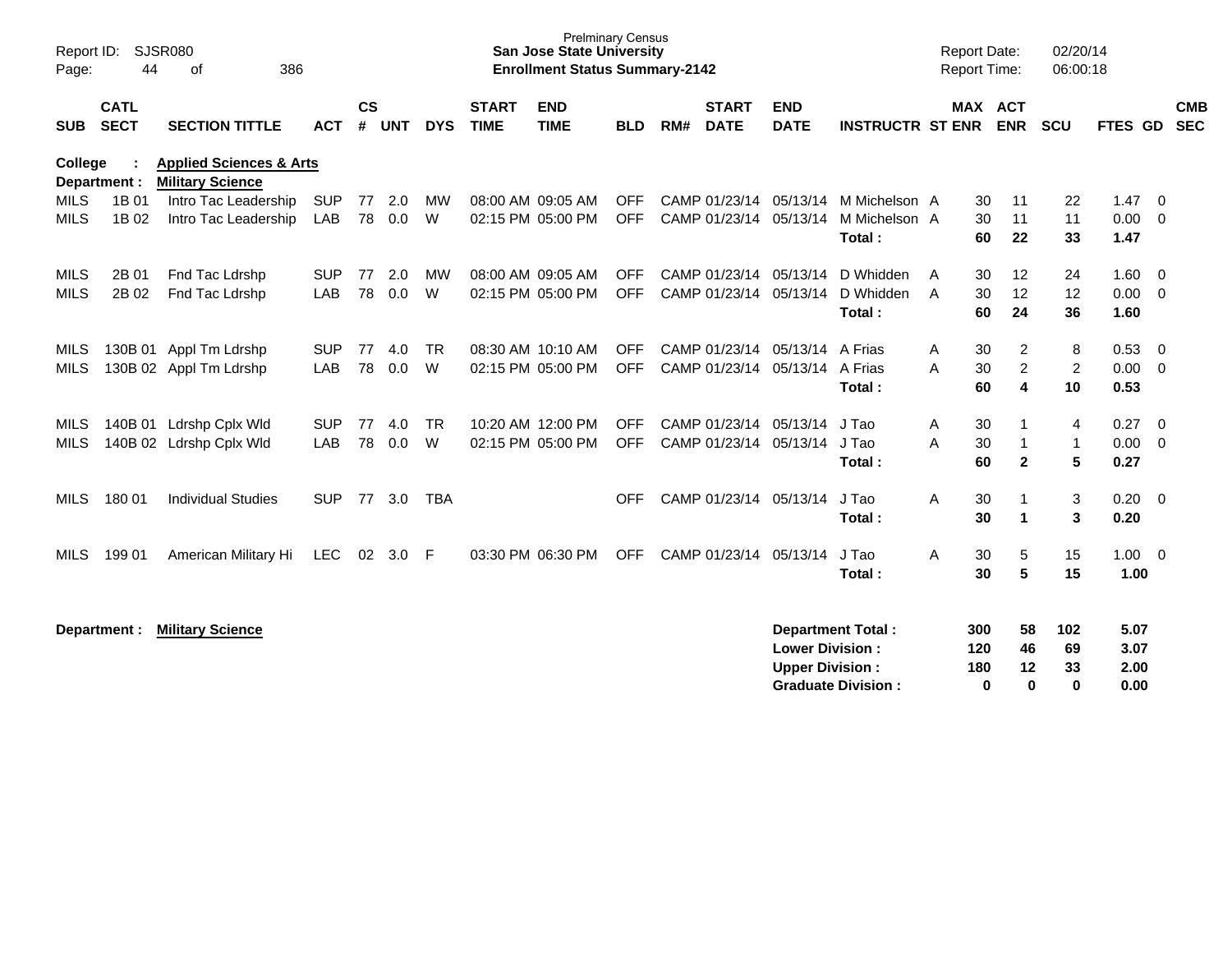| Page:             | <b>SJSR080</b><br>Report ID:<br>45<br>386<br>of<br><b>CATL</b> |                                                      |            |               |        |              |                             | <b>Prelminary Census</b><br><b>San Jose State University</b><br><b>Enrollment Status Summary-2142</b> |            |     |                             |                                 |                                            | <b>Report Date:</b><br>Report Time: |            | 02/20/14<br>06:00:18 |                       |                          |                          |
|-------------------|----------------------------------------------------------------|------------------------------------------------------|------------|---------------|--------|--------------|-----------------------------|-------------------------------------------------------------------------------------------------------|------------|-----|-----------------------------|---------------------------------|--------------------------------------------|-------------------------------------|------------|----------------------|-----------------------|--------------------------|--------------------------|
| SUB SECT          |                                                                | <b>SECTION TITTLE</b>                                | <b>ACT</b> | $\mathsf{cs}$ | # UNT  | <b>DYS</b>   | <b>START</b><br><b>TIME</b> | <b>END</b><br><b>TIME</b>                                                                             | <b>BLD</b> | RM# | <b>START</b><br><b>DATE</b> | <b>END</b><br><b>DATE</b>       | <b>INSTRUCTR ST ENR</b>                    | MAX ACT                             | <b>ENR</b> | <b>SCU</b>           | FTES GD               |                          | <b>CMB</b><br><b>SEC</b> |
| College           | Department :                                                   | <b>Applied Sciences &amp; Arts</b><br><b>Nursing</b> |            |               |        |              |                             |                                                                                                       |            |     |                             |                                 |                                            |                                     |            |                      |                       |                          |                          |
| NURS 23 01        |                                                                | Pathophysiology-I                                    | <b>LEC</b> | 01            | 3.0    | R            |                             | 03:00 PM 05:50 PM                                                                                     | <b>BBC</b> | 222 |                             | 01/23/14 05/13/14 A Spilker     | Total:                                     | 61<br>Α<br>61                       | 61<br>61   | 183<br>183           | $12.20 \t 0$<br>12.20 |                          |                          |
| <b>NURS</b> 24 01 |                                                                | Adult Care Mgmt I                                    | <b>LEC</b> | 01            | 4.0    | TF.          |                             | 10:30 AM 12:20 PM                                                                                     | CL.        | 222 |                             |                                 | 01/23/14 05/13/14 C O'Leary-Ke A<br>Total: | 60<br>60                            | 60<br>60   | 240<br>240           | 16.00 0<br>16.00      |                          |                          |
| NURS 33 01        |                                                                | Prof Role Dev I                                      | <b>LEC</b> | 02            | 2.0    | W            |                             | 02:00 PM 03:50 PM                                                                                     | HB         | 408 |                             | 01/23/14 05/13/14 D Gaylle      |                                            | 30<br>Α                             | 31         | 62                   | $4.13 \quad 0$        |                          |                          |
| <b>NURS 3302</b>  |                                                                | Prof Role Dev I                                      | <b>LEC</b> | 02            | 2.0    | W            |                             | 05:00 PM 06:50 PM                                                                                     | HB         | 408 |                             | 01/23/14 05/13/14 D Gaylle      | Total:                                     | 30<br>A<br>60                       | 30<br>61   | 60<br>122            | $4.00 \ 0$<br>8.13    |                          |                          |
|                   | NURS 34A 01                                                    | Prof Role Dev II                                     | <b>LEC</b> | 02            | 1.0    | F            |                             | 08:00 AM 10:15 AM                                                                                     | НB         | 408 |                             | 01/23/14 05/13/14 A Spilker     |                                            | 30<br>Α                             | 30         | 30                   | $2.00 \t 0$           |                          |                          |
|                   | NURS 34A 02                                                    | Prof Role Dev II                                     | <b>LEC</b> | 02            | 1.0    | F            |                             | 01:15 PM 03:30 PM                                                                                     | НB         | 408 |                             | 01/23/14 05/13/14 L Rauch       |                                            | 30<br>A                             | 30         | 30                   | $2.00 \t 0$           |                          |                          |
|                   |                                                                |                                                      |            |               |        |              |                             |                                                                                                       |            |     |                             |                                 | Total:                                     | 60                                  | 60         | 60                   | 4.00                  |                          |                          |
| <b>NURS 4301</b>  |                                                                | Pharmacology                                         | <b>LEC</b> | 01            | 3.0    | $\top$       |                             | 01:30 PM 04:20 PM                                                                                     | CL.        | 222 |                             | 01/23/14 05/13/14               | S Malloy<br>Total:                         | 60<br>Α<br>60                       | 61<br>61   | 183<br>183           | $12.20 \t 0$<br>12.20 |                          |                          |
| NURS 44 02        |                                                                | <b>Adult Care Clin Prac</b>                          | LAB        | 17            | 3.0    | M            |                             | 02:00 PM 10:15 PM                                                                                     | <b>OFF</b> |     |                             | CAMP 01/23/14 05/13/14          | D Law                                      | Α<br>10                             | 10         | 30                   | $2.00 \t 0$           |                          |                          |
| <b>NURS</b>       | 44 03                                                          | Adult Care Clin Prac                                 | LAB        | 17            | 3.0    | W            |                             | 02:00 PM 10:15 PM                                                                                     | <b>OFF</b> |     |                             | CAMP 01/23/14 05/13/14 K Kinner |                                            | 10<br>Α                             | 10         | 30                   | $2.00 \t 0$           |                          |                          |
| <b>NURS</b>       | 44 04                                                          | Adult Care Clin Prac                                 | LAB        | 17            | 3.0    | M            |                             | 03:00 PM 10:30 PM                                                                                     | <b>OFF</b> |     |                             | CAMP 01/23/14 05/13/14 J Romero |                                            | Α<br>10                             | 10         | 30                   | $2.00 \t 0$           |                          |                          |
| <b>NURS</b> 44 05 |                                                                | <b>Adult Care Clin Prac</b>                          | LAB        | 17            | 3.0    | $\mathsf{T}$ |                             | 02:00 PM 10:15 PM                                                                                     | <b>OFF</b> |     |                             | CAMP 01/23/14 05/13/14 C Keane  |                                            | Α<br>10                             | 10         | 30                   | $2.00 \t 0$           |                          |                          |
| <b>NURS 44 06</b> |                                                                | Adult Care Clin Prac                                 | LAB        | 17            | 3.0    | S            |                             | 07:00 AM 03:00 PM                                                                                     | <b>OFF</b> |     |                             | CAMP 01/23/14 05/13/14 M Mistal |                                            | 10<br>Α                             | 10         | 30                   | $2.00 \t 0$           |                          |                          |
| <b>NURS</b>       | 44 07                                                          | <b>Adult Care Clin Prac</b>                          | <b>LAB</b> | 17            | 3.0    | $\top$       |                             | 02:00 PM 10:30 PM                                                                                     | <b>OFF</b> |     |                             | CAMP 01/23/14 05/13/14 P Mayer  |                                            | 10<br>Α                             | 10         | 30                   | $2.00 \t 0$           |                          |                          |
|                   |                                                                |                                                      |            |               |        |              |                             |                                                                                                       |            |     |                             |                                 | Total:                                     | 60                                  | 60         | 180                  | 12.00                 |                          |                          |
| NURS 53 01        |                                                                | Skills in Nursing I                                  | <b>LEC</b> | 02            | 0.0    | TBA          |                             |                                                                                                       |            |     |                             |                                 | 01/23/14 05/13/14 K Bawel-Brin A           | 65                                  | 61         | 61                   | $0.00 \t 0$           |                          |                          |
| <b>NURS 5302</b>  |                                                                | Skills in Nursing I                                  | LAB        | 16            | 3.0    | WF           |                             | 08:00 AM 10:50 AM                                                                                     | <b>HB</b>  | 311 |                             |                                 | 01/23/14 05/13/14 K Bawel-Brin A           | 20                                  | 21         | 42                   | 4.20                  | $\overline{\phantom{0}}$ |                          |
| <b>NURS 5303</b>  |                                                                | Skills in Nursing I                                  | LAB        | 16            | 3.0    | WF           |                             | 11:00 AM 01:50 PM                                                                                     | HB         | 311 |                             | 01/23/14 05/13/14 D Nelson      |                                            | 20<br>A                             | 20         | 40                   | 4.00                  | $\overline{\phantom{0}}$ |                          |
| <b>NURS 5304</b>  |                                                                | Skills in Nursing I                                  | LAB        | 16            | 3.0    | WF           |                             | 02:00 PM 04:50 PM                                                                                     | HB         | 311 |                             |                                 | 01/23/14 05/13/14 C O'Leary-Ke A           | 20                                  | 20         | 40                   | 4.00                  | $\overline{0}$           |                          |
|                   |                                                                |                                                      |            |               |        |              |                             |                                                                                                       |            |     |                             |                                 | Total:                                     |                                     | 125 122    | 183                  | 12.20                 |                          |                          |
| <b>NURS 54 01</b> |                                                                | Nursing Skills II                                    | <b>LEC</b> | 02            | 0.0    | <b>TBA</b>   |                             |                                                                                                       |            |     |                             |                                 | 01/23/14 05/13/14 K Bawel-Brin A           | 60                                  | 60         | 60                   | $0.00 \t 0$           |                          |                          |
| <b>NURS 54 02</b> |                                                                | <b>Nursing Skills II</b>                             | LAB        |               | 16 2.0 | R            |                             | 08:00 AM 10:50 AM                                                                                     | HB         | 311 |                             |                                 | 01/23/14 05/13/14 K Bawel-Brin A           | 20                                  | 20         | 20                   | $2.67$ 0              |                          |                          |
| <b>NURS 54 03</b> |                                                                | <b>Nursing Skills II</b>                             | LAB        |               | 16 2.0 | R.           |                             | 11:00 AM 01:50 PM                                                                                     | HB         | 311 |                             | 01/23/14 05/13/14 A Spilker     |                                            | 20<br>Α                             | 20         | 20                   | $2.67$ 0              |                          |                          |
| <b>NURS 54 04</b> |                                                                | Nursing Skills II                                    | LAB        | 16            | 2.0    | R            |                             | 02:00 PM 04:50 PM                                                                                     | HB.        | 311 |                             | 01/23/14 05/13/14 J Barnby      |                                            | 20<br>A                             | 20         | 20                   | $2.67$ 0              |                          |                          |
|                   |                                                                |                                                      |            |               |        |              |                             |                                                                                                       |            |     |                             |                                 | Total:                                     |                                     | 120 120    | 120                  | 8.00                  |                          |                          |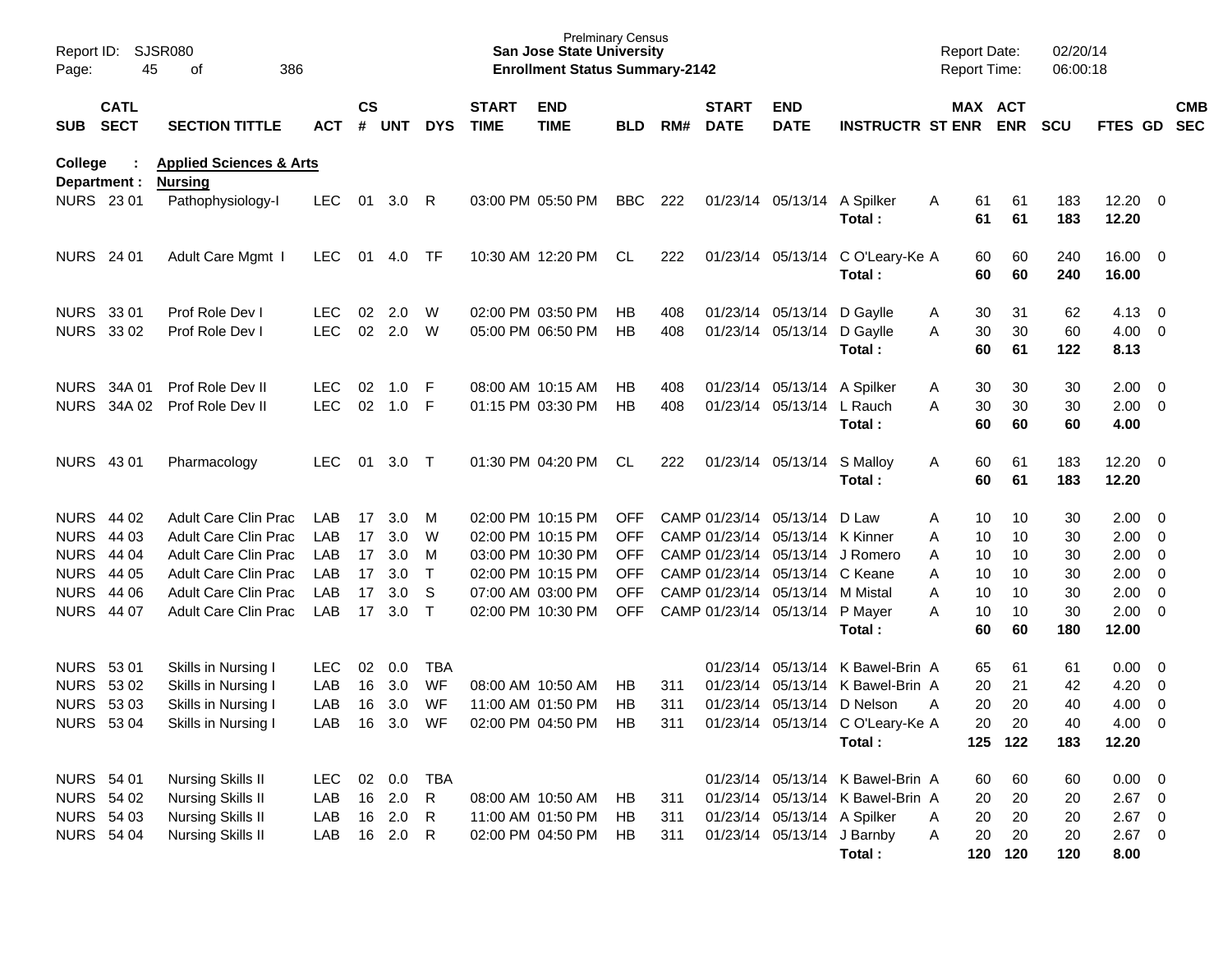| Report ID:<br>Page: | 46                                               | <b>SJSR080</b><br>386<br>οf                                      |                                 |                    |                   |                  |                             | <b>Prelminary Census</b><br><b>San Jose State University</b><br><b>Enrollment Status Summary-2142</b> |                 |                   |                             |                                                      |                                                                            | <b>Report Date:</b> | <b>Report Time:</b>                          | 02/20/14<br>06:00:18  |                                                 |                          |            |
|---------------------|--------------------------------------------------|------------------------------------------------------------------|---------------------------------|--------------------|-------------------|------------------|-----------------------------|-------------------------------------------------------------------------------------------------------|-----------------|-------------------|-----------------------------|------------------------------------------------------|----------------------------------------------------------------------------|---------------------|----------------------------------------------|-----------------------|-------------------------------------------------|--------------------------|------------|
| <b>SUB</b>          | <b>CATL</b><br><b>SECT</b>                       | <b>SECTION TITTLE</b>                                            | <b>ACT</b>                      | $\mathsf{cs}$<br># | <b>UNT</b>        | <b>DYS</b>       | <b>START</b><br><b>TIME</b> | <b>END</b><br><b>TIME</b>                                                                             | <b>BLD</b>      | RM#               | <b>START</b><br><b>DATE</b> | <b>END</b><br><b>DATE</b>                            | <b>INSTRUCTR ST ENR</b>                                                    |                     | MAX ACT<br><b>ENR</b>                        | <b>SCU</b>            | FTES GD SEC                                     |                          | <b>CMB</b> |
|                     | NURS 124 01                                      | <b>Theory Overview</b>                                           | <b>LEC</b>                      | 01                 | 3.0               | W                |                             | 09:00 AM 11:45 AM                                                                                     | HB              | 408               |                             |                                                      | 01/23/14 05/13/14 S McNiesh<br>Total:                                      | A                   | 30<br>30<br>30<br>30                         | 90<br>90              | $6.00 \quad 0$<br>6.00                          |                          |            |
|                     | NURS 125 01                                      | <b>Adult Care Mgmt II</b>                                        | LEC                             | 01                 | 4.0               | МW               |                             | 10:30 AM 12:20 PM                                                                                     | DMH             | 348               |                             | 01/23/14 05/13/14                                    | D Stuenkel<br>Total:                                                       | A                   | 63<br>61<br>63<br>61                         | 244<br>244            | 16.27 0<br>16.27                                |                          |            |
|                     | NURS 126 01                                      | Mat/Child Theory                                                 | <b>LEC</b>                      | 01                 | 4.0               | R                |                             | 01:30 PM 03:20 PM                                                                                     | CL.             | 222               |                             | 01/23/14 05/13/14                                    | Total:                                                                     | Α                   | 63<br>62<br>63<br>62                         | 248<br>248            | 16.53 0<br>16.53                                |                          |            |
|                     |                                                  | NURS 127A 01 Psych / MH Theory<br>NURS 127A 95 Psych / MH Theory | <b>LEC</b><br><b>LEC</b>        | 01<br>01           | 2.0<br>2.0        | F<br><b>TBA</b>  |                             | 08:00 AM 09:50 AM                                                                                     | <b>IRC</b>      | 306               |                             | 01/23/14 05/13/14 C Mao                              | 01/23/14 05/13/14 L Barnes-Wil A<br>Total:                                 | Α                   | 61<br>66<br>30<br>0<br>96<br>61              | 122<br>0<br>122       | 8.13 0<br>$0.00 \t 0$<br>8.13                   |                          |            |
|                     |                                                  | NURS 127B 01 Community Theory<br>NURS 127B 95 Community Theory   | <b>LEC</b><br><b>LEC</b>        | 01<br>01           | 2.0<br>2.0        | F<br><b>TBA</b>  |                             | 10:00 AM 11:50 AM                                                                                     | <b>IRC</b>      | 306               |                             |                                                      | 01/23/14 05/13/14 T Adelman<br>01/23/14 05/13/14 T Adelman<br>Total:       | A<br>A<br>120       | 90<br>90<br>30<br>0<br>90                    | 180<br>0<br>180       | 12.07<br>$0.00 \t 0$<br>12.07                   | $\overline{2}$           |            |
|                     | NURS 128 01<br>NURS 128 02<br>NURS 128 03        | EBP in Nursing<br>EBP in Nursing<br>EBP in Nursing               | LEC<br><b>LEC</b><br><b>LEC</b> | 02<br>02<br>02     | 2.0<br>2.0<br>2.0 | R<br>R<br>W      |                             | 12:00 PM 01:50 PM<br>02:00 PM 03:50 PM<br>03:00 PM 04:50 PM                                           | НB<br>НB<br>CL. | 408<br>408<br>324 |                             | 01/23/14 05/13/14 C Hill                             | 01/23/14 05/13/14 L Barnes-Wil A<br>01/23/14 05/13/14 D Stuenkel<br>Total: | Α<br>A              | 30<br>30<br>30<br>30<br>30<br>30<br>90<br>90 | 60<br>60<br>60<br>180 | $4.00 \ 0$<br>$4.00 \ 0$<br>$4.00 \ 0$<br>12.00 |                          |            |
|                     | <b>NURS 13301</b><br>NURS 133 02                 | Prof Role Dev IV<br>Prof Role Dev IV                             | LEC<br><b>LEC</b>               | 02<br>02           | 2.0<br>2.0        | $\top$<br>$\top$ |                             | 08:30 AM 10:20 AM<br>01:00 PM 02:50 PM                                                                | HB<br>HB        | 408<br>408        |                             | 01/23/14 05/13/14 V Wong<br>01/23/14 05/13/14 V Wong | Total:                                                                     | A<br>Α              | 32<br>30<br>31<br>30<br>63<br>60             | 60<br>60<br>120       | $4.00 \ 0$<br>$4.00 \ 0$<br>8.00                |                          |            |
|                     | <b>NURS 136 01</b><br>NURS 136 02                | Prof Role Dev III<br>Prof Role Dev III                           | LEC<br><b>LEC</b>               | 02<br>02           | 2.0<br>2.0        | R<br>R           |                             | 08:30 AM 10:20 AM<br>04:00 PM 05:50 PM                                                                | НB<br>НB        | 408<br>408        |                             | 01/23/14 05/13/14 D Nelson                           | 01/23/14 05/13/14 S McKenna<br>Total:                                      | A<br>Α              | 31<br>31<br>31<br>31<br>62<br>62             | 62<br>62<br>124       | 4.13<br>$4.13 \quad 0$<br>8.27                  | $\overline{\phantom{0}}$ |            |
|                     | NURS 137 01<br>NURS 137 02<br><b>NURS 137 97</b> | Prof Role Dev V<br>Prof Role Dev V<br>Prof Role Dev V            | <b>LEC</b><br>LEC 02 2.0 TBA    |                    | $02 \quad 2.0$    | F                |                             | 12:30 PM 02:20 PM<br>LEC 02 2.0 F 12:30 PM 02:20 PM IRC 306                                           | <b>IRC</b>      | 306               |                             | 01/23/14 05/13/14                                    | 01/23/14 05/13/14 T Adelman<br>01/23/14 05/13/14 D Canham<br>Total:        | A<br>Α<br>A<br>140  | 50<br>50<br>40<br>50<br>40<br>0<br>90        | 100<br>80<br>0<br>180 | 6.67<br>5.40 2<br>$0.00 \t 0$<br>12.07          | $\overline{\phantom{0}}$ |            |
|                     | NURS 138 01<br>NURS 138 02                       | Prof Role Dev VI<br>Prof Role Dev VI                             | LEC 02 2.0 F<br>LEC             |                    | 2.0               |                  |                             | 10:30 AM 12:20 PM SH                                                                                  |                 |                   |                             |                                                      | 434 01/23/14 05/13/14 K Abriam-Yag A<br>Total:                             | X                   | 50<br>50<br>0<br>$\overline{0}$<br>50<br>50  | 100<br>0<br>100       | 6.67 0<br>$0.00 \t 0$<br>6.67                   |                          |            |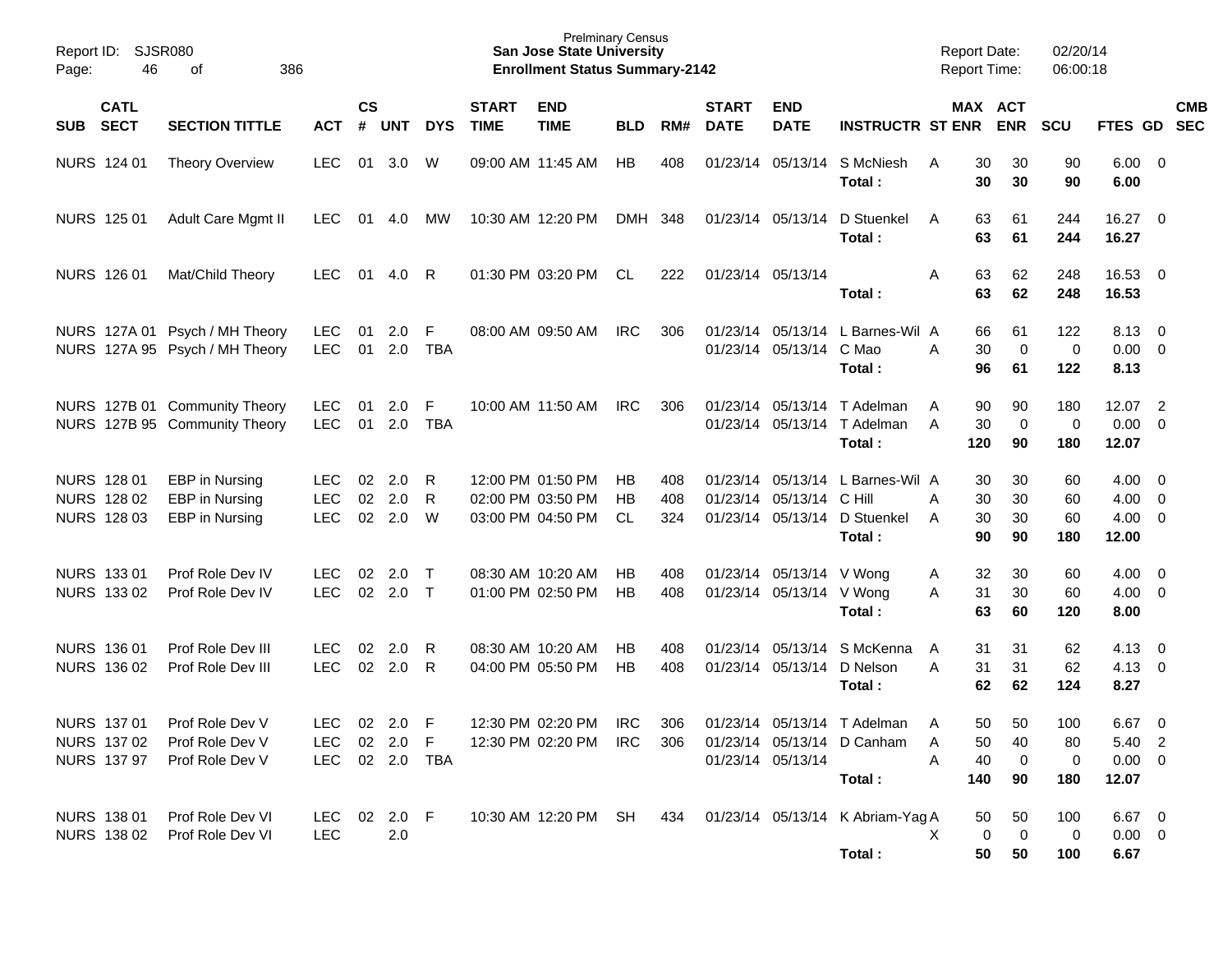| Report ID: |                    | <b>SJSR080</b>                  |            |           |        |            |                   | <b>Prelminary Census</b><br><b>San Jose State University</b> |            |     |              |                                 |                                       | <b>Report Date:</b> |                  | 02/20/14   |                |                          |            |
|------------|--------------------|---------------------------------|------------|-----------|--------|------------|-------------------|--------------------------------------------------------------|------------|-----|--------------|---------------------------------|---------------------------------------|---------------------|------------------|------------|----------------|--------------------------|------------|
| Page:      | 47                 | 386<br>оf                       |            |           |        |            |                   | <b>Enrollment Status Summary-2142</b>                        |            |     |              |                                 |                                       | <b>Report Time:</b> |                  | 06:00:18   |                |                          |            |
|            |                    |                                 |            |           |        |            |                   |                                                              |            |     |              |                                 |                                       |                     |                  |            |                |                          |            |
|            | <b>CATL</b>        |                                 |            | <b>CS</b> |        |            | <b>START</b>      | <b>END</b>                                                   |            |     | <b>START</b> | <b>END</b>                      |                                       |                     | MAX ACT          |            |                |                          | <b>CMB</b> |
| <b>SUB</b> | <b>SECT</b>        | <b>SECTION TITTLE</b>           | <b>ACT</b> | #         | UNT    | <b>DYS</b> | <b>TIME</b>       | <b>TIME</b>                                                  | <b>BLD</b> | RM# | <b>DATE</b>  | <b>DATE</b>                     | <b>INSTRUCTR ST ENR</b>               |                     | <b>ENR</b>       | <b>SCU</b> | FTES GD SEC    |                          |            |
|            | NURS 144 01        | Clin Nurs Appl                  | <b>LEC</b> | 02        | 2.0    | W          | 01:00 PM 02:50 PM |                                                              | <b>IRC</b> | 302 |              | 01/23/14 05/13/14               | T Mckinnon                            | A<br>30             | 30               | 60         | 4.00           | $\overline{\mathbf{0}}$  |            |
|            |                    |                                 |            |           |        |            |                   |                                                              |            |     |              |                                 | Total:                                | 30                  | 30               | 60         | 4.00           |                          |            |
|            | NURS 145 01        | <b>Adult Care Clin II</b>       | LAB        | 17        | 4.0    | <b>RF</b>  | 07:00 AM 03:00 PM |                                                              | <b>OFF</b> |     |              | CAMP 01/23/14 05/13/14          | D Gaylle                              | 10<br>A             | 10               | 40         | 2.67           | $\overline{0}$           |            |
|            | NURS 145 02        | Adult Care Clin II              | LAB        | 17        | 4.0    | <b>RF</b>  | 07:00 AM 03:00 PM |                                                              | <b>OFF</b> |     |              | CAMP 01/23/14 05/13/14          | V Wong                                | 10<br>A             | 9                | 36         | 2.40           | 0                        |            |
|            | NURS 145 03        | Adult Care Clin II              | LAB        | 17        | 4.0    | R          | 07:00 AM 07:00 PM |                                                              | <b>OFF</b> |     |              | CAMP 01/23/14 05/13/14          | C Pham                                | 10<br>A             | 7                | 28         | 1.87           | 0                        |            |
|            | <b>NURS 145 04</b> | Adult Care Clin II              | LAB        | 17        | 4.0    | WR         | 02:00 PM 10:00 PM |                                                              | <b>OFF</b> |     |              | CAMP 01/23/14 05/13/14 D Law    |                                       | 10<br>Α             | 9                | 36         | 2.40           | 0                        |            |
|            | <b>NURS 145 05</b> | Adult Care Clin II              | LAB        |           | 4.0    |            |                   |                                                              |            |     |              |                                 |                                       | X                   | 0<br>0           | 0          | 0.00           | 0                        |            |
|            | NURS 145 07        | Adult Care Clin II              | LAB        | 17        | 4.0    | <b>RF</b>  | 07:00 AM 10:00 PM |                                                              | <b>OFF</b> |     |              | CAMP 01/23/14 05/13/14          | P Edwards                             | 10<br>A             | 8                | 32         | 2.13           | 0                        |            |
|            | <b>NURS 14511</b>  | Adult Care Clin II              | LAB        | 17        | 4.0    | WR         | 02:00 PM 10:00 PM |                                                              | <b>OFF</b> |     |              | CAMP 01/23/14 05/13/14          | J Romero                              | 10<br>A             | 10               | 40         | 2.67           | $\mathbf 0$              |            |
|            | <b>NURS 14512</b>  | Adult Care Clin II              | LAB        | 17        | 4.0    | WR         | 02:00 PM 10:00 PM |                                                              | <b>OFF</b> |     |              | CAMP 01/23/14 05/13/14          | P Mayer                               | 10<br>A             | 9                | 36         | 2.40           | 0                        |            |
|            |                    |                                 |            |           |        |            |                   |                                                              |            |     |              |                                 | Total:                                | 70                  | 62               | 248        | 16.53          |                          |            |
|            |                    | NURS 146A 01 Peds Clinical      | LAB        | 17        | 2.0    | W          |                   | 07:00 AM 04:00 PM                                            | <b>OFF</b> |     |              | CAMP 01/23/14 05/13/14          | C Wilson                              | Α                   | 8<br>8           | 16         | 1.07           | - 0                      |            |
|            |                    | NURS 146A 02 Peds Clinical      | LAB        | 17        | 2.0    | F          | 07:00 AM 03:00 PM |                                                              | <b>OFF</b> |     |              | CAMP 01/23/14 05/13/14          | V Brewer                              | 10<br>A             | 9                | 18         | 1.20           | 0                        |            |
|            |                    | NURS 146A 03 Peds Clinical      | LAB        | 17        | 2.0    | $\top$     | 07:00 AM 03:00 PM |                                                              | <b>OFF</b> |     |              | CAMP 01/23/14 05/13/14          | S McKenna                             | 10<br>A             | 9                | 18         | 1.20           | 0                        |            |
|            |                    | NURS 146A 06 Peds Clinical      | LAB        | 17        | 2.0    | $\top$     | 02:00 PM 10:00 PM |                                                              | <b>OFF</b> |     |              | CAMP 01/23/14 05/13/14          | K Ketner                              | 10<br>Α             | 9                | 18         | 1.20           | 0                        |            |
|            |                    | NURS 146A 07 Peds Clinical      | LAB        | 17        | 2.0    | W          | 07:00 AM 03:00 PM |                                                              | <b>OFF</b> |     |              | CAMP 01/23/14 05/13/14          | C Hill                                | 10<br>Α             | 9                | 18         | 1.20           | 0                        |            |
|            |                    | NURS 146A 08 Peds Clinical      | LAB        | 17        | 2.0    | F          | 07:00 AM 04:00 PM |                                                              | <b>OFF</b> |     |              | CAMP 01/23/14 05/13/14          | S McKenna                             | 10<br>A             | 9                | 18         | 1.20           | 0                        |            |
|            |                    | NURS 146A 11 Peds Clinical      | LAB        | 17        | 2.0    | W          | 02:00 PM 10:00 PM |                                                              | <b>OFF</b> |     |              | CAMP 01/23/14 05/13/14          | J Ruiz                                | 10<br>Α             | 9                | 18         | 1.20           | $\mathbf 0$              |            |
|            |                    | NURS 146A 12 Peds Clinical      | LAB        |           | 2.0    |            |                   |                                                              |            |     |              |                                 |                                       | X                   | 0<br>$\mathbf 0$ | 0          | 0.00           | 0                        |            |
|            |                    |                                 |            |           |        |            |                   |                                                              |            |     |              |                                 | Total:                                | 68                  | 62               | 124        | 8.27           |                          |            |
|            |                    | NURS 146B 01 Mat Hith Clinical  | LAB        | 17        | 2.0    | $\top$     | 02:00 PM 10:00 PM |                                                              | <b>OFF</b> |     |              | CAMP 01/23/14 05/13/14          | J Barnby                              | 10<br>A             | 9                | 18         | 1.20           | 0                        |            |
|            |                    | NURS 146B 02 Mat Hith Clinical  | LAB        | 17        | 2.0    | W          | 12:30 PM 02:00 PM |                                                              |            |     |              | 01/23/14 05/13/14               |                                       | 10<br>Α             | 9                | 18         | 1.20           | 0                        |            |
|            |                    | NURS 146B 04 Mat Hith Clinical  | LAB        | 17        | 2.0    | $\top$     | 07:00 AM 03:00 PM |                                                              | OFF        |     |              | CAMP 01/23/14 05/13/14          | T Lind                                | 10<br>Α             | 9                | 18         | 1.20           | 0                        |            |
|            |                    | NURS 146B 06 Mat Hlth Clinical  | LAB        | 17        | 2.0    | W          | 07:00 PM 10:30 PM |                                                              |            |     |              | 01/23/14 05/13/14               |                                       | 10<br>Α             | 9                | 18         | 1.20           | 0                        |            |
|            |                    | NURS 146B 07 Mat Hith Clinical  | LAB        | 17        | 2.0    | $\top$     | 07:00 AM 04:00 PM |                                                              | OFF        |     |              | CAMP 01/23/14 05/13/14          | D Nelson                              | 10<br>A             | 8                | 16         | 1.07           | 0                        |            |
|            |                    | NURS 146B 14 Mat Hith Clinical  | LAB        |           | 2.0    |            |                   |                                                              |            |     |              |                                 |                                       | X                   | 0<br>0           | 0          | 0.00           | 0                        |            |
|            |                    | NURS 146B 15 Mat Hlth Clinical  | LAB        | 17        | 2.0    | F          | 07:00 AM 04:00 PM |                                                              | <b>OFF</b> |     |              | CAMP 01/23/14 05/13/14          | S Guido                               | 10<br>A             | 9                | 18         | 1.20           | 0                        |            |
|            |                    | NURS 146B 16 Mat Hlth Clinical  | LAB        | 17        | 2.0    | W          | 07:00 AM 04:00 PM |                                                              | <b>OFF</b> |     |              | CAMP 01/23/14 05/13/14 T Lind   |                                       | 10<br>A             | 9                | 18         | 1.20           | $\mathbf 0$              |            |
|            |                    |                                 |            |           |        |            |                   |                                                              |            |     |              |                                 | Total:                                | 70                  | 62               | 124        | 8.27           |                          |            |
|            |                    | NURS 147A 01 Mental Health Clin | LAB        |           | 17 2.0 | $\top$     |                   | 08:00 AM 01:50 PM                                            | OFF        |     |              | CAMP 01/23/14 05/13/14 D Gaylle |                                       | 10<br>A             | 10               | 20         | 1.33           | $\overline{\phantom{0}}$ |            |
|            |                    | NURS 147A 02 Mental Health Clin | LAB        |           | 17 2.0 | W          | 08:00 AM 01:50 PM |                                                              | <b>OFF</b> |     |              | CAMP 01/23/14 05/13/14 C Mao    |                                       | A<br>12             | 11               | 22         | $1.47 \quad 0$ |                          |            |
|            |                    | NURS 147A 03 Mental Health Clin | LAB        |           | 17 2.0 | $\top$     |                   | 08:00 AM 01:50 PM                                            | <b>OFF</b> |     |              | CAMP 01/23/14 05/13/14 C Mao    |                                       | 10<br>A             | 10               | 20         | 1.33           | $\overline{\mathbf{0}}$  |            |
|            |                    | NURS 147A 04 Mental Health Clin | LAB        |           | 17 2.0 | W          |                   | 08:00 AM 01:50 PM                                            | <b>OFF</b> |     |              |                                 | CAMP 01/23/14 05/13/14 L Barnes-Wil A | 10                  | 10               | 20         | 1.33           | $\overline{\mathbf{0}}$  |            |
|            |                    | NURS 147A 05 Mental Health Clin | LAB        |           | 2.0    |            |                   |                                                              |            |     |              |                                 |                                       | X                   | $\mathbf 0$<br>0 | 0          | $0.00 \t 0$    |                          |            |
|            |                    | NURS 147A 07 Mental Health Clin | LAB        |           | 17 2.0 |            |                   |                                                              |            |     |              | 01/23/14 05/13/14               |                                       | X                   | 0<br>0           | 0          | $0.00 \t 0$    |                          |            |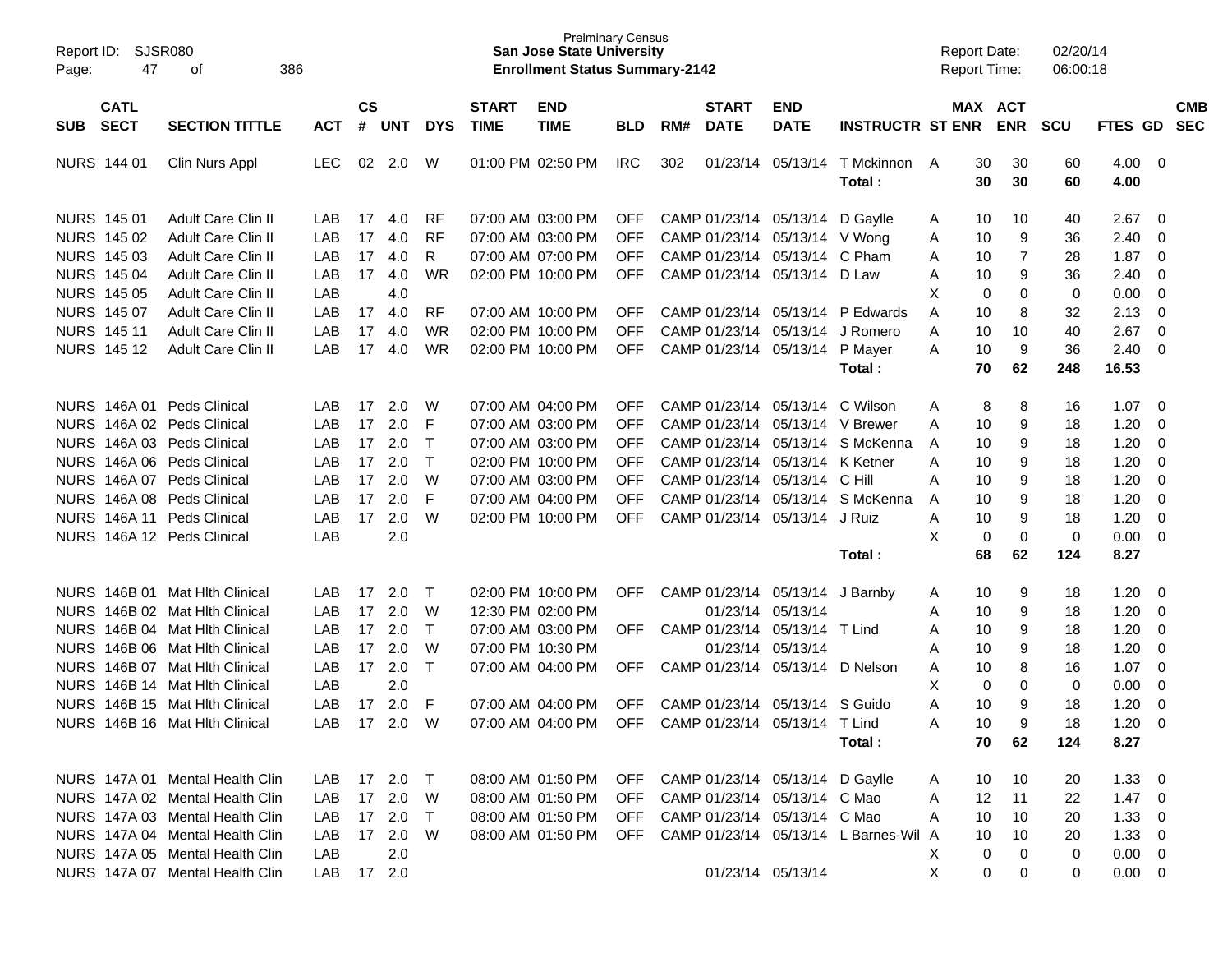| Page:      | Report ID: SJSR080<br>48   |                                                          |            |                |            |              | <b>San Jose State University</b><br><b>Enrollment Status Summary-2142</b> | <b>Prelminary Census</b>               |                          |     |                             |                                |                                                | <b>Report Date:</b><br><b>Report Time:</b> |                | 02/20/14<br>06:00:18 |                      |                  |                                  |            |
|------------|----------------------------|----------------------------------------------------------|------------|----------------|------------|--------------|---------------------------------------------------------------------------|----------------------------------------|--------------------------|-----|-----------------------------|--------------------------------|------------------------------------------------|--------------------------------------------|----------------|----------------------|----------------------|------------------|----------------------------------|------------|
| <b>SUB</b> | <b>CATL</b><br><b>SECT</b> | <b>SECTION TITTLE</b>                                    | <b>ACT</b> | <b>CS</b><br># | <b>UNT</b> | <b>DYS</b>   | <b>START</b><br><b>TIME</b>                                               | <b>END</b><br><b>TIME</b>              | <b>BLD</b>               | RM# | <b>START</b><br><b>DATE</b> | <b>END</b><br><b>DATE</b>      | <b>INSTRUCTR ST ENR</b>                        |                                            | <b>MAX ACT</b> | <b>ENR</b>           | <b>SCU</b>           | FTES GD SEC      |                                  | <b>CMB</b> |
|            |                            | NURS 147A 08 Mental Health Clin                          | LAB        | 17             | 2.0        | M            |                                                                           | 08:00 AM 02:00 PM                      | <b>OFF</b>               |     | CAMP 01/23/14               |                                | 05/13/14 L Barnes-Wil A                        |                                            | 10             | 10                   | 20                   | 1.33             | $\overline{0}$                   |            |
|            |                            | NURS 147A 10 Mental Health Clin                          | LAB        | 17             | 2.0        | R            |                                                                           | 08:00 AM 02:00 PM                      | <b>OFF</b>               |     |                             |                                | CAMP 01/23/14 05/13/14 T Hessler<br>Total:     | A                                          | 10<br>62       | 10<br>61             | 20<br>122            | 1.33<br>8.13     | $\overline{0}$                   |            |
|            |                            | NURS 147B 01 Com Hith Clin                               | LAB        | 17             | 3.0        | $\mathsf{T}$ |                                                                           | 08:00 AM 04:50 PM                      | <b>OFF</b>               |     |                             | CAMP 01/23/14 05/13/14 L Rauch |                                                | A                                          | 10             | 10                   | 30                   | 2.00             | $\overline{0}$                   |            |
|            |                            | NURS 147B 02 Com Hith Clin                               | LAB        | 17             | 3.0        | W            |                                                                           | 08:00 AM 04:50 PM                      | <b>OFF</b>               |     |                             |                                | CAMP 01/23/14 05/13/14 D Canham                | A                                          | 10             | 10                   | 30                   | 2.05             | $\overline{1}$                   |            |
|            |                            | NURS 147B 05 Com Hith Clin                               | LAB        | 17             | 3.0        | <b>TBA</b>   |                                                                           |                                        |                          |     |                             | 01/23/14 05/13/14              |                                                | A                                          | 10             | 10                   | 30                   | 2.00             | $\mathbf 0$                      |            |
|            |                            | NURS 147B 06 Com Hith Clin                               | LAB        | 17             | 3.0        | $\mathsf{T}$ |                                                                           | 08:00 AM 04:50 PM                      | <b>OFF</b>               |     |                             |                                | CAMP 01/23/14 05/13/14 T Adelman               | A                                          | 11             | 11                   | 33                   | 2.20             | $\Omega$                         |            |
|            |                            | NURS 147B 07 Com Hith Clin                               | LAB        | 17             | 3.0        | T            |                                                                           | 08:00 AM 04:50 PM                      | <b>OFF</b>               |     |                             |                                | CAMP 01/23/14 05/13/14 C Finkbeiner A          |                                            | 10             | 10                   | 30                   | 2.00             | $\mathbf 0$                      |            |
|            |                            | NURS 147B 08 Com Hith Clin                               | LAB        | 17             | 3.0        | $\mathsf{T}$ |                                                                           | 08:00 AM 05:00 PM                      | <b>OFF</b>               |     |                             |                                | CAMP 01/23/14 05/13/14 D Gennette              | A                                          | 10             | 10                   | 30                   | 2.00             | $\mathbf 0$                      |            |
|            |                            | NURS 147B 10 Com Hith Clin                               | LAB        | 17             | 3.0        | $\mathsf{R}$ |                                                                           | 08:00 AM 04:50 PM                      | <b>OFF</b>               |     |                             | CAMP 01/23/14 05/13/14 L Rauch |                                                | A                                          | 10             | 11                   | 33                   | 2.25             | $\overline{1}$                   |            |
|            |                            | NURS 147B 12 Com Hith Clin<br>NURS 147B 13 Com Hith Clin | LAB<br>LAB | 17<br>17       | 3.0<br>3.0 | W<br>R       |                                                                           | 08:00 AM 04:50 PM<br>09:00 AM 04:00 PM | <b>OFF</b><br><b>OFF</b> |     |                             | CAMP 01/23/14 05/13/14         | J Monahan<br>CAMP 01/23/14 05/13/14 T Mckinnon | A<br>$\overline{A}$                        | 10<br>10       | 9<br>10              | 27<br>30             | 1.85<br>2.00     | $\overline{1}$<br>$\overline{0}$ |            |
|            |                            |                                                          |            |                |            |              |                                                                           |                                        |                          |     |                             |                                | Total:                                         |                                            | 91             | 91                   | 273                  | 18.35            |                                  |            |
|            |                            | NURS 148A 01 Sen Precept                                 | <b>PRA</b> | 17             | 4.0        | F            |                                                                           | 12:30 PM 02:50 PM                      |                          |     |                             |                                | 01/23/14 05/13/14 M Sternlieb                  | A                                          | 12             | $12 \overline{ }$    | 48                   | 3.20             | - 0                              |            |
|            |                            | NURS 148A 02 Sen Precept                                 | <b>PRA</b> | 17             | 4.0        | $\mathsf F$  |                                                                           | 12:30 PM 02:50 PM                      |                          |     |                             |                                | 01/23/14 05/13/14 C Hooper                     | A                                          | 12             | 12                   | 48                   | 3.20             | $\overline{0}$                   |            |
|            |                            | NURS 148A 03 Sen Precept                                 | <b>PRA</b> | 17             | 4.0        | F            |                                                                           | 12:30 PM 02:50 PM                      |                          |     |                             |                                | 01/23/14 05/13/14 P Edwards                    | A                                          | 12             | 10                   | 40                   | 2.67             | $\overline{0}$                   |            |
|            |                            | NURS 148A 04 Sen Precept                                 | <b>PRA</b> | 17             | 4.0        | F            |                                                                           | 12:30 PM 02:50 PM                      |                          |     |                             | 01/23/14 05/13/14 S Malloy     |                                                | A                                          | 12             | 8                    | 32                   | 2.13             | $\overline{0}$                   |            |
|            |                            | NURS 148A 05 Sen Precept                                 | <b>PRA</b> | 17             | 4.0        | F            |                                                                           | 12:30 PM 02:50 PM                      |                          |     |                             | 01/23/14 05/13/14 S Guido      |                                                | A                                          | 12             | 8                    | 32                   | 2.13             | $\overline{0}$                   |            |
|            |                            |                                                          |            |                |            |              |                                                                           |                                        |                          |     |                             |                                | Total:                                         |                                            | 60             | 50                   | 200                  | 13.33            |                                  |            |
|            | <b>NURS 180 01</b>         | <b>Indivi Stdies</b>                                     | <b>SUP</b> | 36             | 1.0        | <b>TBA</b>   |                                                                           |                                        |                          |     |                             |                                | 01/23/14 05/13/14 K Abriam-Yag A               |                                            | 40             | 16                   | 16                   | 1.07             | $\overline{0}$                   |            |
|            | NURS 180 02                | <b>Indivi Stdies</b>                                     | <b>SUP</b> | 36             | 2.0        | <b>TBA</b>   |                                                                           |                                        |                          |     |                             |                                | 01/23/14 05/13/14 K Abriam-Yag A               |                                            | 36             | 9                    | 18                   | 1.20             | $\mathbf 0$                      |            |
|            | <b>NURS 18003</b>          | <b>Indivi Stdies</b>                                     | <b>SUP</b> | 36             | 3.0        | <b>TBA</b>   |                                                                           |                                        |                          |     |                             |                                | 01/23/14 05/13/14 K Abriam-Yag A               |                                            | 36             | $\mathbf 0$          | $\mathbf 0$          | 0.00             | $\overline{0}$                   |            |
|            | <b>NURS 180 04</b>         | <b>Indivi Stdies</b>                                     | <b>SUP</b> | 36             | 4.0        | <b>TBA</b>   |                                                                           |                                        |                          |     |                             |                                | 01/23/14 05/13/14 K Abriam-Yag A<br>Total:     |                                            | 36<br>148      | $\overline{1}$<br>26 | $\overline{4}$<br>38 | 0.27<br>2.53     | $\overline{0}$                   |            |
|            | NURS 200 01                | <b>Health Care Systms</b>                                | SEM        | 05             | 3.0 W      |              |                                                                           | 05:00 PM 07:50 PM                      | <b>SPXC 211</b>          |     |                             |                                | 01/23/14 05/13/14 T Mckinnon A                 |                                            | 20             | 15                   | 45                   | 3.70 14          |                                  |            |
|            |                            |                                                          |            |                |            |              |                                                                           |                                        |                          |     |                             |                                | Total:                                         |                                            | 20             | 15                   | 45                   | 3.70             |                                  |            |
|            | <b>NURS 202 01</b>         | <b>Theoretical Found</b>                                 | SEM 05 2.0 |                |            | M            |                                                                           | 04:30 PM 06:20 PM                      | <b>HB</b>                | 408 |                             | 01/23/14 05/13/14              | S McNiesh                                      | A                                          | 20             | 10                   | 20                   | 1.67 10          |                                  |            |
|            |                            |                                                          |            |                |            |              |                                                                           |                                        |                          |     |                             |                                | Total:                                         |                                            | 20             | 10                   | 20                   | 1.67             |                                  |            |
|            | NURS 297 02                | Master's Project                                         | <b>SUP</b> |                | 25 2.0     | <b>TBA</b>   |                                                                           |                                        |                          |     |                             | 01/23/14 05/13/14              | D Canham                                       | A                                          | 10<br>10       | 3<br>3               | 6<br>6               | $0.50$ 3<br>0.50 |                                  |            |
|            |                            |                                                          |            |                |            |              |                                                                           |                                        |                          |     |                             |                                | Total:                                         |                                            |                |                      |                      |                  |                                  |            |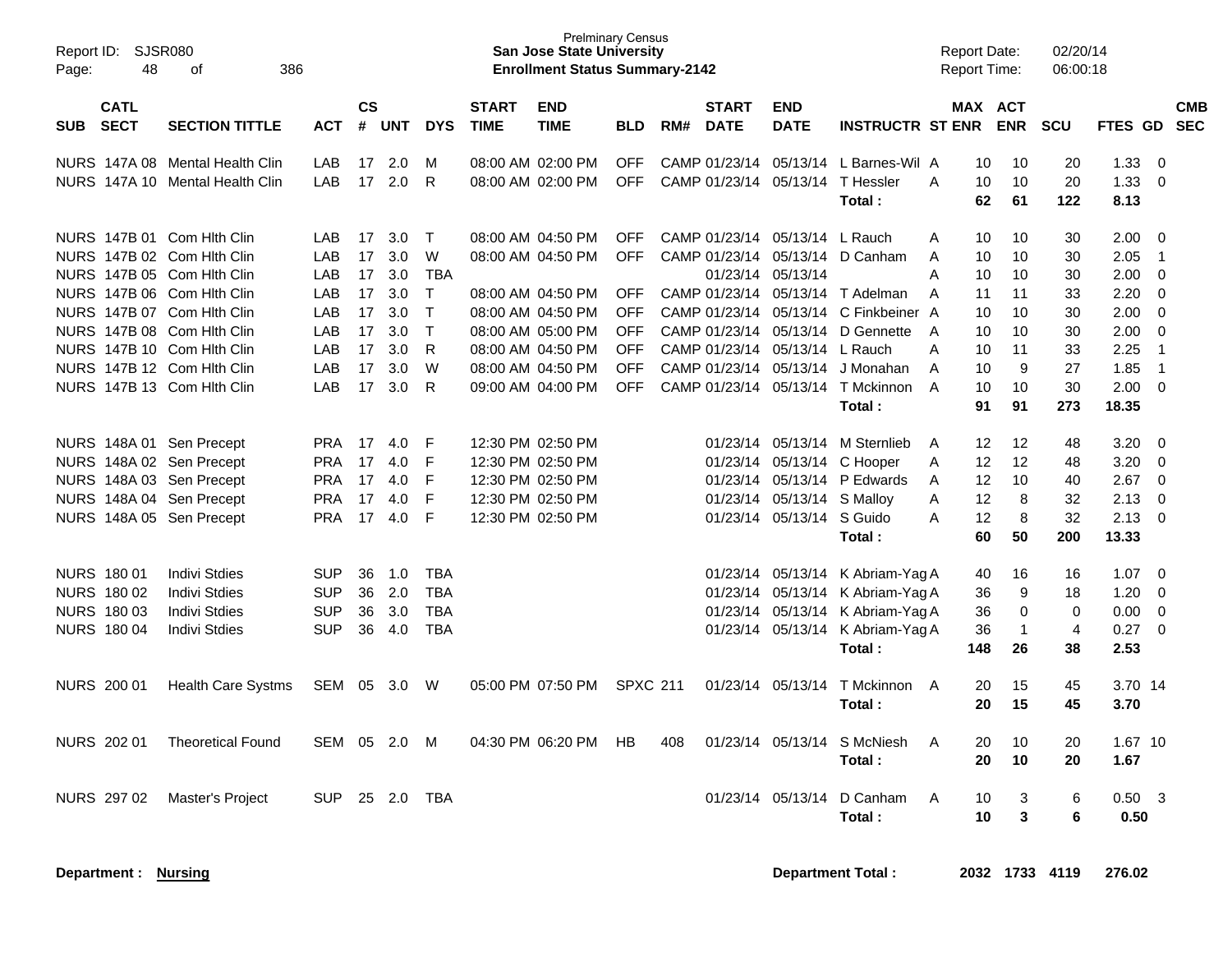| Report ID:<br>Page: | 49                         | SJSR080<br>386<br>of  |            |                |            |                             | <b>San Jose State University</b><br><b>Enrollment Status Summary-2142</b> | <b>Prelminary Census</b> |     |                             |                                                   |                           | Report Date:<br><b>Report Time:</b> |                   | 02/20/14<br>06:00:18    |                         |            |
|---------------------|----------------------------|-----------------------|------------|----------------|------------|-----------------------------|---------------------------------------------------------------------------|--------------------------|-----|-----------------------------|---------------------------------------------------|---------------------------|-------------------------------------|-------------------|-------------------------|-------------------------|------------|
| <b>SUB</b>          | <b>CATL</b><br><b>SECT</b> | <b>SECTION TITTLE</b> | <b>ACT</b> | СS<br>UNT<br># | <b>DYS</b> | <b>START</b><br><b>TIME</b> | <b>END</b><br>TIME                                                        | <b>BLD</b>               | RM# | <b>START</b><br><b>DATE</b> | <b>END</b><br><b>DATE</b>                         | <b>INSTRUCTR ST ENR</b>   | <b>MAX</b>                          | ACT<br><b>ENR</b> | <b>SCU</b>              | FTES GD SEC             | <b>CMB</b> |
|                     |                            |                       |            |                |            |                             |                                                                           |                          |     |                             | <b>Lower Division :</b><br><b>Upper Division:</b> | <b>Graduate Division:</b> | 606<br>1396<br>30                   | 605<br>13         | 1271<br>1115 2822<br>26 | 84.73<br>189.12<br>2.17 |            |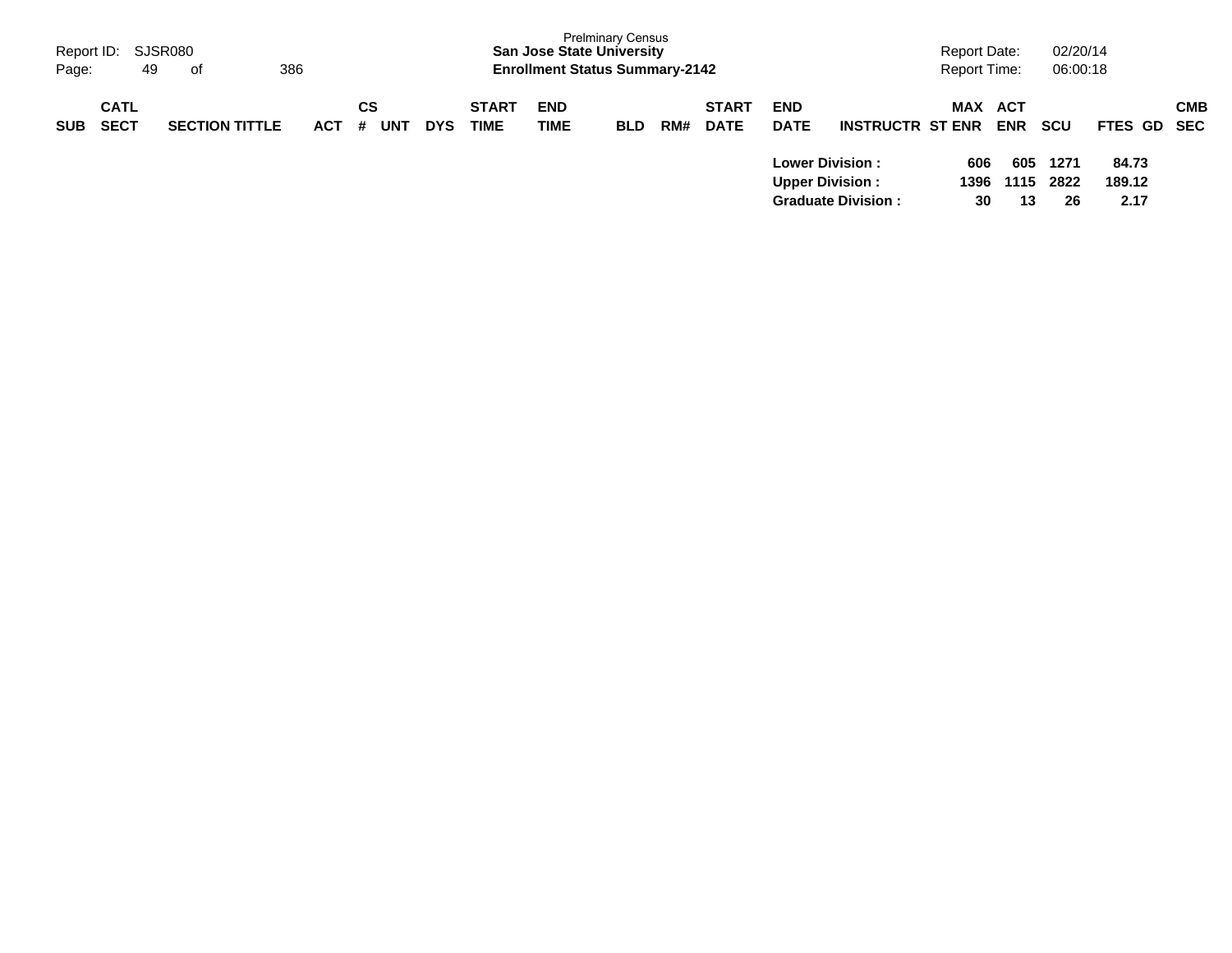| Report ID:<br>Page: | 50                         | SJSR080<br>386<br>оf               |                |                    |            |              |                             | <b>San Jose State University</b><br><b>Enrollment Status Summary-2142</b> | <b>Prelminary Census</b> |     |                             |                           |                                 |   | <b>Report Date:</b><br><b>Report Time:</b> |                       | 02/20/14<br>06:00:18 |                |                         |                          |
|---------------------|----------------------------|------------------------------------|----------------|--------------------|------------|--------------|-----------------------------|---------------------------------------------------------------------------|--------------------------|-----|-----------------------------|---------------------------|---------------------------------|---|--------------------------------------------|-----------------------|----------------------|----------------|-------------------------|--------------------------|
| <b>SUB</b>          | <b>CATL</b><br><b>SECT</b> | <b>SECTION TITTLE</b>              | <b>ACT</b>     | $\mathsf{cs}$<br># | <b>UNT</b> | <b>DYS</b>   | <b>START</b><br><b>TIME</b> | <b>END</b><br><b>TIME</b>                                                 | <b>BLD</b>               | RM# | <b>START</b><br><b>DATE</b> | <b>END</b><br><b>DATE</b> | <b>INSTRUCTR ST ENR</b>         |   |                                            | MAX ACT<br><b>ENR</b> | <b>SCU</b>           | <b>FTES GD</b> |                         | <b>CMB</b><br><b>SEC</b> |
| College             |                            | <b>Applied Sciences &amp; Arts</b> |                |                    |            |              |                             |                                                                           |                          |     |                             |                           |                                 |   |                                            |                       |                      |                |                         |                          |
|                     | Department :               | <b>Occupational Therapy</b>        |                |                    |            |              |                             |                                                                           |                          |     |                             |                           |                                 |   |                                            |                       |                      |                |                         |                          |
|                     | OCTH 136 01                | OT in Geriatric Prac               | <b>SEM</b>     |                    | 3.0        |              |                             |                                                                           |                          |     |                             |                           |                                 | Χ | 0                                          | 0                     | 0                    | 0.00           | $\overline{\mathbf{0}}$ |                          |
|                     | OCTH 136 02                | OT in Geriatric Prac               | <b>SEM</b>     |                    | 3.0        |              |                             |                                                                           |                          |     |                             |                           |                                 | X | 0                                          | 0                     | 0                    | 0.00           | 0                       |                          |
|                     | OCTH 136 03                | OT in Geriatric Prac               | <b>SEM</b>     |                    | 3.0        |              |                             |                                                                           |                          |     |                             |                           |                                 | X | $\mathbf 0$                                | 0                     | 0                    | 0.00           | $\overline{\mathbf{0}}$ |                          |
|                     | OCTH 136 04                | OT in Geriatric Prac               | <b>SEM</b>     | 05                 | 3.0        | Τ            |                             | 05:00 PM 07:45 PM                                                         | <b>CCB</b>               | 210 |                             | 01/23/14 05/13/14         | G Teaford                       | Α | 22                                         | 21                    | 63                   | 4.20           | 0                       |                          |
|                     | OCTH 136 05                | OT in Geriatric Prac               | <b>SEM</b>     | 05                 | 3.0        | $\mathsf{T}$ |                             | 01:30 PM 04:15 PM                                                         | <b>CCB</b>               | 209 | 01/23/14                    | 05/13/14                  | H Pendleton                     | A | 22                                         | 23                    | 69                   | 4.60           | $\overline{\mathbf{0}}$ |                          |
|                     |                            |                                    |                |                    |            |              |                             |                                                                           |                          |     |                             |                           | Total:                          |   | 44                                         | 44                    | 132                  | 8.80           |                         |                          |
|                     | OCTH 156 01                | Ind Liv Ag + Disab                 | LEC            |                    | 3.0        |              |                             |                                                                           |                          |     |                             |                           |                                 | Х | 0                                          | 0                     | 0                    | 0.00           | $\overline{\mathbf{0}}$ |                          |
|                     | GERO 156 01                | Ind Liv Ag + Disab                 | <b>LEC</b>     |                    | 3.0        |              |                             |                                                                           |                          |     |                             |                           |                                 | X | 0                                          | 0                     | 0                    | 0.00           | 0                       |                          |
|                     | OCTH 156 02                | Ind Liv Ag + Disab                 | LEC            | 02                 | 3.0        | Т            |                             | 01:30 PM 04:15 PM                                                         | <b>CCB</b>               | 101 |                             |                           | 01/23/14 05/13/14 A George      | Α | 22                                         | 21                    | 63                   | 4.20           |                         | 0 <sup>o</sup>           |
|                     | GERO 156 02                | Ind Liv Ag + Disab                 | <b>LEC</b>     | 02                 | 3.0        | Τ            |                             | 01:30 PM 04:15 PM                                                         | <b>CCB</b>               | 101 |                             |                           | 01/23/14 05/13/14 A George      | Α | 0                                          | $\mathbf 0$           | 0                    | 0.00           |                         | $0\,C$                   |
|                     | OCTH 156 03                | Ind Liv Ag + Disab                 | <b>LEC</b>     |                    | 3.0        |              |                             |                                                                           |                          |     |                             |                           |                                 | х | 0                                          | 0                     | 0                    | 0.00           | 0                       |                          |
|                     | GERO 156 03                | Ind Liv Ag + Disab                 | <b>LEC</b>     |                    | 3.0        |              |                             |                                                                           |                          |     |                             |                           |                                 | X | 0                                          | 0                     | 0                    | 0.00           | 0                       |                          |
|                     | OCTH 156 04                | Ind Liv Ag + Disab                 | LEC            |                    | 3.0        |              |                             |                                                                           |                          |     |                             |                           |                                 | Χ | 0                                          | 0                     | 0                    | 0.00           | 0                       |                          |
|                     | GERO 156 04                | Ind Liv Ag + Disab                 | <b>LEC</b>     |                    | 3.0        |              |                             |                                                                           |                          |     |                             |                           |                                 | X | $\mathbf 0$                                | 0                     | 0                    | 0.00           | $\mathbf 0$             |                          |
|                     | OCTH 156 05                | Ind Liv Ag + Disab                 | LEC            | 02                 | 3.0        | M            |                             | 01:30 PM 04:15 PM                                                         | <b>CCB</b>               | 210 |                             |                           | 01/23/14 05/13/14 A George      | Α | 30                                         | 25                    | 75                   | 5.05           |                         | $1\,C$                   |
|                     | GERO 156 05                | Ind Liv Ag + Disab                 | LEC            | 02                 | 3.0        | M            |                             | 01:30 PM 04:15 PM                                                         | <b>CCB</b>               | 210 |                             | 01/23/14 05/13/14         | A George                        | A | $\mathbf 0$                                | $\mathbf 0$           | 0                    | 0.00           |                         | 0 <sup>o</sup>           |
|                     | OCTH 156 06                | Ind Liv Ag + Disab                 | <b>LEC</b>     | 02                 | 3.0        | $\mathsf{T}$ |                             | 09:30 AM 12:15 PM                                                         | <b>CCB</b>               | 209 |                             | 01/23/14 05/13/14         | J Smith                         | A | 30                                         | 23                    | 69                   | 4.60           |                         | 0 <sup>o</sup>           |
|                     | GERO 156 06                | Ind Liv Ag + Disab                 | <b>LEC</b>     | 02                 | 3.0        | $\top$       |                             | 09:30 AM 12:15 PM                                                         | <b>CCB</b>               | 209 |                             | 01/23/14 05/13/14         | J Smith                         | A | 0                                          | $\mathbf 0$           | 0                    | 0.00           |                         | $0\,C$                   |
|                     |                            |                                    |                |                    |            |              |                             |                                                                           |                          |     |                             |                           | Total:                          |   | 82                                         | 69                    | 207                  | 13.85          |                         |                          |
|                     | OCTH 180 01                | <b>Indiv Studies</b>               | <b>SUP</b>     | 36                 | 1.0        | <b>TBA</b>   |                             |                                                                           |                          |     |                             | 01/23/14 05/13/14         |                                 | Α | 36                                         | 0                     | 0                    | 0.00           | $\overline{\mathbf{0}}$ |                          |
|                     | OCTH 180 02                | <b>Indiv Studies</b>               | <b>SUP</b>     | 36                 | 2.0        | <b>TBA</b>   |                             |                                                                           |                          |     |                             | 01/23/14 05/13/14         |                                 | Α | 36                                         | 0                     | 0                    | 0.00           | $\overline{\mathbf{0}}$ |                          |
|                     | OCTH 180 03                | <b>Indiv Studies</b>               | <b>SUP</b>     | 36                 | 3.0        | <b>TBA</b>   |                             |                                                                           |                          |     |                             | 01/23/14 05/13/14         |                                 | A | 36                                         | 0                     | 0                    | 0.00           | $\overline{\mathbf{0}}$ |                          |
|                     | OCTH 180 04                | <b>Indiv Studies</b>               | <b>SUP</b>     | 36                 | 4.0        | <b>TBA</b>   |                             |                                                                           |                          |     |                             | 01/23/14 05/13/14         |                                 | Α | 36                                         | 0                     | 0                    | 0.00           | $\overline{\mathbf{0}}$ |                          |
|                     |                            |                                    |                |                    |            |              |                             |                                                                           |                          |     |                             |                           | Total:                          |   | 144                                        | 0                     | 0                    | 0.00           |                         |                          |
|                     |                            | OCTH 201A 01 Field Work Exper      | <b>SUP</b>     | 25                 | 6.0        | TBA          |                             |                                                                           |                          |     |                             |                           | 01/23/14 05/13/14 K Papesh      | A | 10                                         | 3                     | 18                   | 1.50           | $\overline{\mathbf{3}}$ |                          |
|                     |                            |                                    |                |                    |            |              |                             |                                                                           |                          |     |                             |                           | Total:                          |   | 10                                         | 3                     | 18                   | 1.50           |                         |                          |
|                     |                            | OCTH 201B 01 Adv Field Wrk Exp     | SUP 25 6.0 TBA |                    |            |              |                             |                                                                           |                          |     |                             |                           | 01/23/14 05/13/14 K Papesh      | A | 10                                         | 5                     | 30                   | 2.50 5         |                         |                          |
|                     |                            |                                    |                |                    |            |              |                             |                                                                           |                          |     |                             |                           | Total:                          |   | 10                                         | $\sqrt{5}$            | 30                   | 2.50           |                         |                          |
|                     | OCTH 202 01                | Prof Concetps                      | LEC 02 3.0 R   |                    |            |              |                             | 01:30 PM 04:15 PM CCB 101                                                 |                          |     |                             |                           | 01/23/14 05/13/14 H Pendleton A |   | 41                                         | 43                    | 129                  | 8.60 0         |                         |                          |
|                     |                            |                                    |                |                    |            |              |                             |                                                                           |                          |     |                             |                           | Total:                          |   | 41                                         | 43                    | 129                  | 8.60           |                         |                          |
|                     | OCTH 204 01                | Intro to History of                | <b>LEC</b>     |                    | 3.0        |              |                             |                                                                           |                          |     |                             |                           |                                 | X | 0                                          | $\mathbf 0$           | 0                    | $0.00 \t 0$    |                         |                          |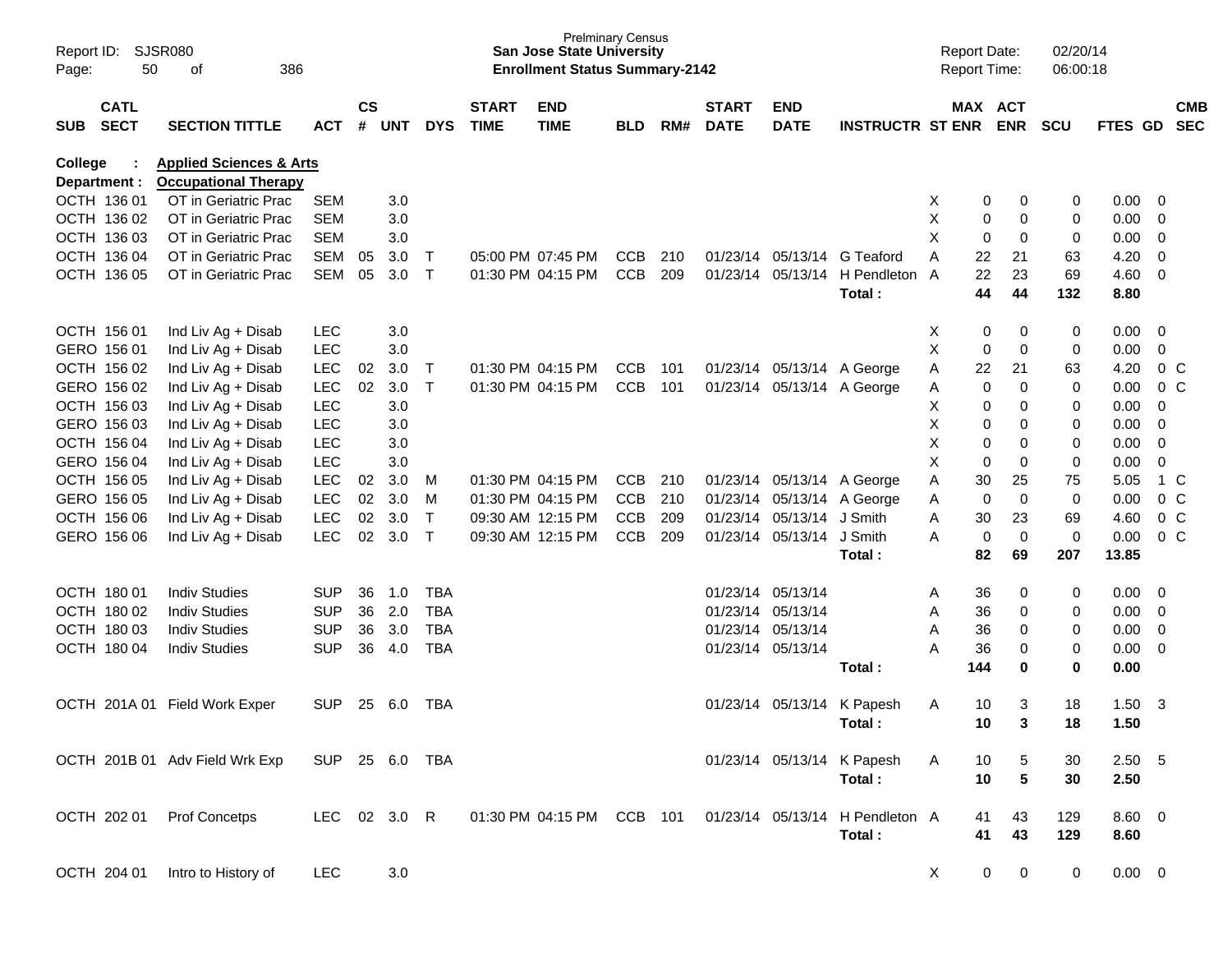| Report ID:<br>51<br>Page:                 | SJSR080<br>386<br>οf                                                             |                                        |                    |                         |                        |                             | <b>San Jose State University</b><br><b>Enrollment Status Summary-2142</b> | <b>Prelminary Census</b>               |                   |                             |                                                |                                                                                | <b>Report Date:</b><br>Report Time:          |                               | 02/20/14<br>06:00:18  |                                           |                                                    |            |
|-------------------------------------------|----------------------------------------------------------------------------------|----------------------------------------|--------------------|-------------------------|------------------------|-----------------------------|---------------------------------------------------------------------------|----------------------------------------|-------------------|-----------------------------|------------------------------------------------|--------------------------------------------------------------------------------|----------------------------------------------|-------------------------------|-----------------------|-------------------------------------------|----------------------------------------------------|------------|
| <b>CATL</b><br><b>SECT</b><br><b>SUB</b>  | <b>SECTION TITTLE</b>                                                            | <b>ACT</b>                             | $\mathsf{cs}$<br># | <b>UNT</b>              | <b>DYS</b>             | <b>START</b><br><b>TIME</b> | <b>END</b><br><b>TIME</b>                                                 | <b>BLD</b>                             | RM#               | <b>START</b><br><b>DATE</b> | <b>END</b><br><b>DATE</b>                      | <b>INSTRUCTR ST ENR</b>                                                        | MAX ACT                                      | <b>ENR</b>                    | <b>SCU</b>            | FTES GD SEC                               |                                                    | <b>CMB</b> |
| OCTH 204 02<br>OCTH 204 03                | Intro to History of<br>Intro to History of                                       | <b>LEC</b><br><b>LEC</b>               | 02                 | 3.0<br>3.0              | M                      |                             | 01:30 PM 04:15 PM                                                         | <b>CCB</b>                             | 101               |                             | 01/23/14 05/13/14                              | H Pendleton A<br>Total:                                                        | X<br>0<br>35<br>35                           | 0<br>31<br>31                 | 0<br>93<br>93         | 0.00<br>7.75 31<br>7.75                   | $\overline{0}$                                     |            |
| OCTH 208 01<br>OCTH 208 02<br>OCTH 208 03 | E-B Pract in Clt Cen<br>E-B Pract in Clt Cen<br>E-B Pract in Clt Cen             | <b>LEC</b><br><b>LEC</b><br><b>LEC</b> | 02<br>02           | 3.0<br>3.0<br>3.0       | W<br>W                 |                             | 01:30 PM 04:15 PM<br>09:00 AM 11:45 AM                                    | <b>CCB</b><br><b>CCB</b>               | 209<br>209        |                             |                                                | 01/23/14 05/13/14 S Krishnagir A<br>01/23/14 05/13/14 S Krishnagir A<br>Total: | X<br>0<br>18<br>18<br>36                     | 0<br>17<br>16<br>33           | 0<br>51<br>48<br>99   | $0.00 \t 0$<br>4.25 17<br>4.00 16<br>8.25 |                                                    |            |
| OCTH 210 01<br>OCTH 210 02<br>OCTH 210 03 | Sem in Occup Therapy LEC<br>Sem in Occup Therapy LEC<br>Sem in Occup Therapy LEC |                                        | 02                 | 3.0<br>3.0<br>3.0       | W                      |                             | 05:00 PM 07:45 PM                                                         | <b>CCB</b>                             | 115               |                             | 01/23/14 05/13/14                              | R McLaughlin A<br>Total:                                                       | X<br>0<br>X<br>$\mathbf 0$<br>37<br>37       | 0<br>0<br>37<br>37            | 0<br>0<br>74<br>74    | 0.00<br>0.00<br>9.25 37<br>9.25           | $\overline{\mathbf{0}}$<br>$\overline{\mathbf{0}}$ |            |
| OCTH 216 01<br>OCTH 216 02<br>OCTH 216 03 | Evaluation in OT<br>Evaluation in OT<br>Evaluation in OT                         | <b>SEM</b><br><b>SEM</b><br>SEM        | 05<br>05<br>05     | 3.0<br>3.0<br>3.0       | M<br>$\mathsf{T}$<br>W |                             | 09:00 AM 11:45 AM<br>01:30 PM 04:15 PM<br>01:30 PM 04:15 PM               | <b>CCB</b><br><b>CCB</b><br><b>CCB</b> | 210<br>210<br>210 |                             | 01/23/14 05/13/14 M Chang<br>01/23/14 05/13/14 | W Schultz-Kr A<br>01/23/14 05/13/14 H Pendleton A<br>Total:                    | 24<br>Α<br>24<br>24<br>72                    | 21<br>24<br>24<br>69          | 63<br>72<br>72<br>207 | 5.25 21<br>6.00 24<br>6.00 24<br>17.25    |                                                    |            |
| OCTH 220 01                               | Educ and Occup Thera SEM 05                                                      |                                        |                    | 3.0                     | M                      |                             | 01:30 PM 04:15 PM                                                         | <b>CCB</b>                             | 115               |                             |                                                | 01/23/14 05/13/14 S Krishnagir A<br>Total:                                     | 37<br>37                                     | 37<br>37                      | 111<br>111            | 9.25 37<br>9.25                           |                                                    |            |
| OCTH 222 01<br>OCTH 222 02<br>OCTH 222 03 | <b>Funct Kinesiology</b><br><b>Funct Kinesiology</b><br><b>Funct Kinesiology</b> | SEM<br><b>SEM</b><br>SEM               | 06<br>06           | 3.0<br>3.0<br>3.0       | <b>TR</b><br><b>TR</b> |                             | 09:00 AM 10:15 AM<br>10:30 AM 11:45 AM                                    | <b>CCB</b><br><b>CCB</b>               | 101<br>101        |                             |                                                | 01/23/14 05/13/14 A George<br>01/23/14 05/13/14 A George<br>Total:             | 17<br>A<br>X<br>$\mathbf 0$<br>Α<br>17<br>34 | 17<br>$\mathbf 0$<br>17<br>34 | 51<br>0<br>51<br>102  | 4.25 17<br>$0.00 \t 0$<br>4.25 17<br>8.50 |                                                    |            |
| OCTH 224 01<br>OCTH 224 02                | OT in Community I<br>OT in Community I                                           | <b>LEC</b><br><b>LEC</b>               | 02<br>02           | 3.0<br>3.0              | W<br>W                 |                             | 09:00 AM 11:45 AM<br>09:00 AM 11:45 AM                                    | <b>CCB</b><br><b>CCB</b>               | 101<br>115        |                             | 01/23/14 05/13/14 E Cara                       | 01/23/14 05/13/14 L Andonian<br>Total:                                         | 35<br>A<br>A<br>35<br>70                     | 35<br>34<br>69                | 105<br>102<br>207     | 8.75 35<br>8.50 34<br>17.25               |                                                    |            |
| OCTH 226 01<br>OCTH 226 02                | OT with Children<br>OT with Children                                             | SEM 05                                 |                    | $3.0$ T<br>SEM 05 3.0 R |                        |                             | 09:00 AM 11:45 AM<br>09:00 AM 11:45 AM                                    | CCB 210<br>CCB 210                     |                   |                             |                                                | 01/23/14 05/13/14 W Schultz-Kr A<br>01/23/14 05/13/14 W Schultz-Kr A<br>Total: | 18<br>18<br>36                               | 17<br>18<br>35                | 51<br>54<br>105       | 4.25 17<br>4.50 18<br>8.75                |                                                    |            |
| OCTH 230 01<br>OCTH 230 02                | Mgmt and Occup TheraLEC 02 3.0 T<br>Mgmt and Occup TheraLEC 02 3.0 W             |                                        |                    |                         |                        |                             | 05:00 PM 07:45 PM CCB 115<br>01:30 PM 04:15 PM CCB 101                    |                                        |                   |                             |                                                | 01/23/14 05/13/14 L Andonian A<br>01/23/14 05/13/14 L Andonian A<br>Total:     | 36<br>36<br>72                               | 35<br>36<br>71                | 105<br>108<br>213     | 8.75 35<br>9.00 36<br>17.75               |                                                    |            |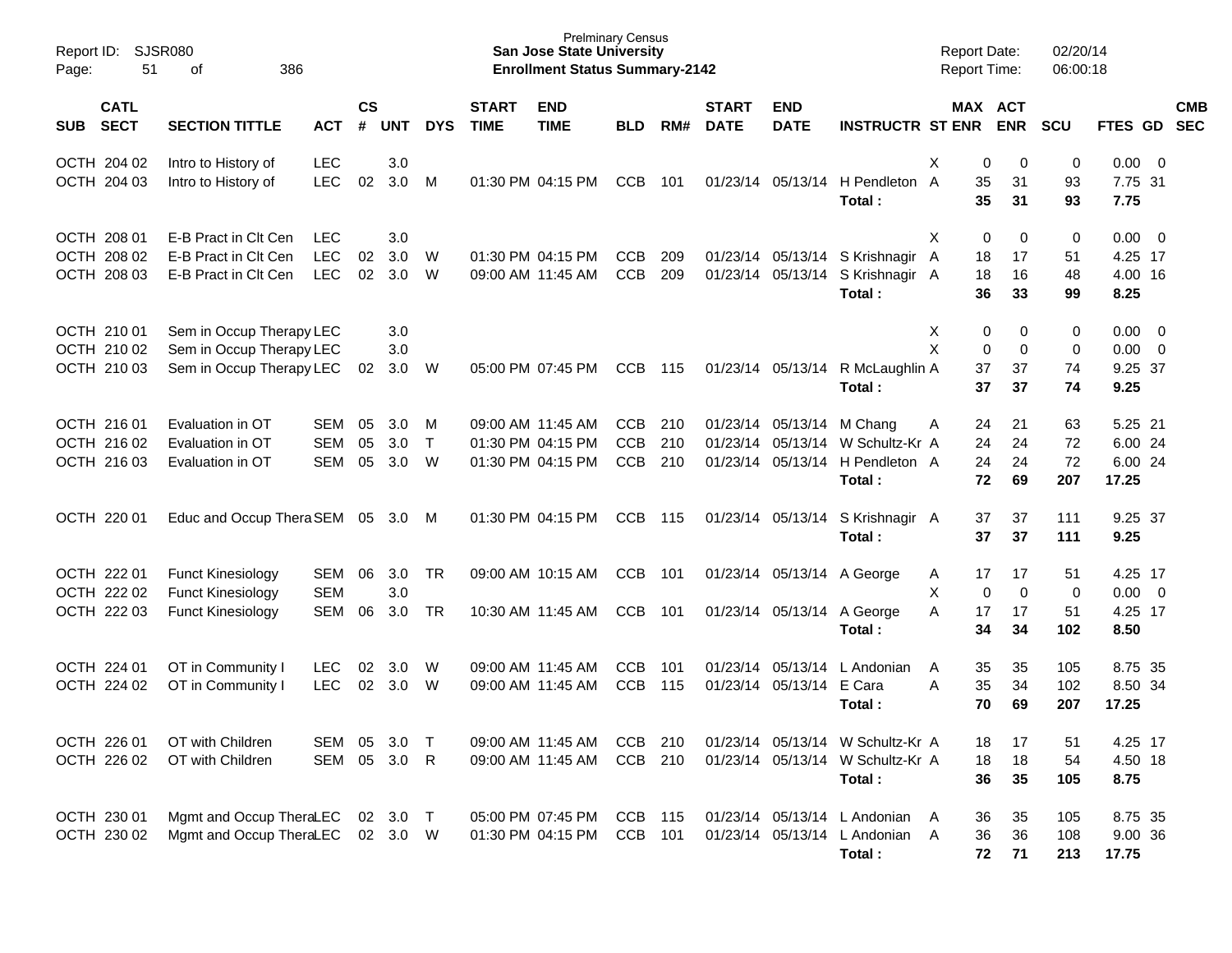| Report ID: SJSR080<br>52<br>Page:        | 386<br>οf                             |            |                |            |            |                             | <b>San Jose State University</b><br><b>Enrollment Status Summary-2142</b> | <b>Prelminary Census</b> |     |                             |                             |                                  |      | Report Date:<br><b>Report Time:</b> |             | 02/20/14<br>06:00:18 |           |                           |
|------------------------------------------|---------------------------------------|------------|----------------|------------|------------|-----------------------------|---------------------------------------------------------------------------|--------------------------|-----|-----------------------------|-----------------------------|----------------------------------|------|-------------------------------------|-------------|----------------------|-----------|---------------------------|
| <b>CATL</b><br><b>SECT</b><br><b>SUB</b> | <b>SECTION TITTLE</b>                 | <b>ACT</b> | <b>CS</b><br># | <b>UNT</b> | <b>DYS</b> | <b>START</b><br><b>TIME</b> | <b>END</b><br><b>TIME</b>                                                 | <b>BLD</b>               | RM# | <b>START</b><br><b>DATE</b> | <b>END</b><br><b>DATE</b>   | <b>INSTRUCTR ST ENR ENR</b>      |      | MAX ACT                             | SCU         |                      |           | <b>CMB</b><br>FTES GD SEC |
| OCTH 244 01                              | Prac & Sem 2                          | <b>SEM</b> | 05             | 4.0        | <b>TR</b>  |                             | 01:30 PM 02:45 PM                                                         | CCB                      | 115 |                             | 01/23/14 05/13/14           | M Tipton-Bur A                   |      | $12 \overline{ }$<br>11             |             | 33                   | 3.67 11   |                           |
| OCTH 244 02                              | Prac & Sem 2                          | <b>SUP</b> | 23             | 0.0        | <b>TR</b>  |                             | 03:00 PM 04:15 PM                                                         | <b>CCB</b>               | 121 | 01/23/14                    | 05/13/14                    | M Tipton-Bur A                   |      | 12<br>11                            |             | 44                   | $0.00$ 11 |                           |
| OCTH 244 03                              | Prac & Sem 2                          | <b>SEM</b> | 05             | 4.0        | <b>TR</b>  |                             | 02:00 PM 03:15 PM                                                         | <b>CCB</b>               | 121 | 01/23/14                    | 05/13/14                    | P Steffen                        | A    | 12<br>12                            |             | 36                   | 4.00 12   |                           |
| OCTH 244 04                              | Prac & Sem 2                          | <b>SUP</b> | 23             | 0.0        | <b>TR</b>  |                             | 03:30 PM 04:45 PM                                                         | <b>CCB</b>               | 115 |                             | 01/23/14 05/13/14 P Steffen |                                  | A    | 12<br>12                            |             | 48                   | $0.00$ 12 |                           |
| OCTH 244 05                              | Prac & Sem 2                          | <b>SEM</b> | 05             | 4.0        | <b>TR</b>  |                             | 09:30 AM 10:45 AM                                                         | <b>CCB</b>               | 115 | 01/23/14                    | 05/13/14                    | L Andonian                       | A    | 12<br>11                            |             | 33                   | 3.67 11   |                           |
| OCTH 244 06                              | Prac & Sem 2                          | <b>SUP</b> | 23             | 0.0        | TR         |                             | 11:00 AM 12:15 PM                                                         | CCB                      | 115 |                             |                             | 01/23/14 05/13/14 L Andonian     | A    | 12<br>11                            |             | 44                   | $0.00$ 11 |                           |
|                                          |                                       |            |                |            |            |                             |                                                                           |                          |     |                             |                             | Total:                           |      | 72<br>68                            |             | 238                  | 11.33     |                           |
| OCTH 266 01                              | OT & Older Adults                     | <b>SEM</b> | 05             | 3.0        | м          |                             | 09:00 AM 11:45 AM                                                         | <b>CCB</b>               | 209 | 01/23/14                    | 05/13/14                    | J Smith                          | A    | 13<br>18                            |             | 39                   | 3.25 13   |                           |
| OCTH 266 02                              | OT & Older Adults                     | SEM        |                | 05 3.0     | M          |                             | 01:30 PM 04:15 PM                                                         | CCB                      | 209 | 01/23/14                    | 05/13/14 J Smith            |                                  | Α    | 18<br>21                            |             | 63                   | 5.25 21   |                           |
|                                          |                                       |            |                |            |            |                             |                                                                           |                          |     |                             |                             | Total:                           |      | 34<br>36                            |             | 102                  | 8.50      |                           |
| OCTH 276 01                              | Pract & Seminar 1A                    | <b>ACT</b> | 17             | 3.0        | M          |                             | 05:00 PM 07:45 PM                                                         | <b>CCB</b>               | 209 | 01/23/14                    | 05/13/14 E Cara             |                                  | A    | 18<br>17                            |             | 51                   | 4.25 17   |                           |
| OCTH 276 02                              | Pract & Seminar 1A                    | <b>ACT</b> |                | 3.0        |            |                             |                                                                           |                          |     |                             |                             |                                  | X    | $\Omega$                            | $\Omega$    | 0                    | 0.00      | 0                         |
| OCTH 276 03                              | Pract & Seminar 1A                    | <b>ACT</b> | 17             | 3.0        | M          |                             | 05:00 PM 07:45 PM                                                         | CCB 210                  |     |                             | 01/23/14 05/13/14           | A George                         | A    | 18<br>18                            |             | 54                   | 4.50 18   |                           |
|                                          |                                       |            |                |            |            |                             |                                                                           |                          |     |                             |                             | Total:                           |      | 36<br>35                            |             | 105                  | 8.75      |                           |
|                                          | OCTH 295A 01 Intro to Research in     | <b>SEM</b> | 02             | 3.0        | W          |                             | 01:30 PM 04:15 PM                                                         | CCB                      | 115 |                             | 01/23/14 05/13/14           | M Chang                          | Α    | 24<br>24                            |             | 72                   | 6.00 24   |                           |
|                                          | OCTH 295A 02 Intro to Research in     | <b>SEM</b> | 02             | 3.0        | R          |                             | 01:30 PM 04:15 PM                                                         | CCB                      | 210 | 01/23/14                    | 05/13/14                    | W Schultz-Kr A                   |      | 24<br>25                            |             | 75                   | 6.25 25   |                           |
|                                          | OCTH 295A 03 Intro to Research in     | <b>SEM</b> |                | 02 3.0     | R          |                             | 01:30 PM 04:15 PM                                                         | CCB                      | 209 |                             | 01/23/14 05/13/14 E Cara    |                                  | Α    | 21<br>24                            |             | 63                   | 5.25 21   |                           |
|                                          |                                       |            |                |            |            |                             |                                                                           |                          |     |                             |                             | Total:                           |      | 72<br>70                            |             | 210                  | 17.50     |                           |
|                                          | OCTH 295B 01 Adv Res Method in OT LEC |            | 02             | 3.0        | M          |                             | 09:00 AM 11:45 AM                                                         | CCB                      | 101 | 01/23/14                    | 05/13/14 E Cara             |                                  | A    | 24<br>27                            |             | 81                   | 6.75 27   |                           |
|                                          | OCTH 295B 02 Adv Res Method in OT LEC |            | 02             | 3.0        | M          |                             | 09:00 AM 11:45 AM                                                         | <b>CCB</b>               | 115 | 01/23/14                    | 05/13/14                    | S Krishnagir                     | A    | 24<br>20                            |             | 60                   | 5.00 20   |                           |
|                                          | OCTH 295B 03 Adv Res Method in OT LEC |            |                | 02 3.0     | W          |                             | 09:00 AM 11:45 AM                                                         | <b>CCB</b>               | 210 |                             | 01/23/14 05/13/14           | M Chang                          | A    | 24<br>24                            |             | 72                   | 6.00 24   |                           |
|                                          |                                       |            |                |            |            |                             |                                                                           |                          |     |                             |                             | Total:                           |      | 71<br>72                            |             | 213                  | 17.75     |                           |
| OCTH 298 01                              | Sup Study OT                          | <b>SUP</b> | 25             | 1.0        | <b>TBA</b> |                             |                                                                           |                          |     | 01/23/14                    | 05/13/14                    | P Richardson A                   |      | 32                                  | 0           | 0                    | 0.00      | $\overline{0}$            |
| OCTH 298 02                              | Sup Study OT                          | <b>SUP</b> | 25             | 2.0        | <b>TBA</b> |                             |                                                                           |                          |     | 01/23/14                    |                             | 05/13/14 P Richardson A          |      | 40                                  | $\Omega$    | 0                    | 0.00      | $\Omega$                  |
| OCTH 298 03                              | Sup Study OT                          | <b>SUP</b> | 25             | 3.0        | <b>TBA</b> |                             |                                                                           |                          |     | 01/23/14                    |                             | 05/13/14 P Richardson A          |      | 30                                  | 0           | 0                    | 0.00      | 0                         |
| OCTH 298 04                              | Sup Study OT                          | <b>SUP</b> | 25             | 3.0        | <b>TBA</b> |                             |                                                                           |                          |     |                             |                             | 01/23/14 05/13/14 P Richardson A |      | 10                                  | $\mathbf 0$ | 0                    | 0.00      | $\mathbf 0$               |
|                                          |                                       |            |                |            |            |                             |                                                                           |                          |     |                             |                             | Total:                           | 112  |                                     | 0           | 0                    | 0.00      |                           |
| Department :                             | <b>Occupational Therapy</b>           |            |                |            |            |                             |                                                                           |                          |     |                             |                             | Department Total:                | 1160 |                                     | 858         | 2595                 | 203.08    |                           |

| <b>Department Total:</b>  | 1160         |              |          | 858 2595 203.08 |
|---------------------------|--------------|--------------|----------|-----------------|
| <b>Lower Division:</b>    | $\mathbf{u}$ | $\mathbf{u}$ | 0        | 0.00            |
| <b>Upper Division:</b>    | 270          | 113          | -339     | 22.65           |
| <b>Graduate Division:</b> | 890          |              | 745 2256 | 180.43          |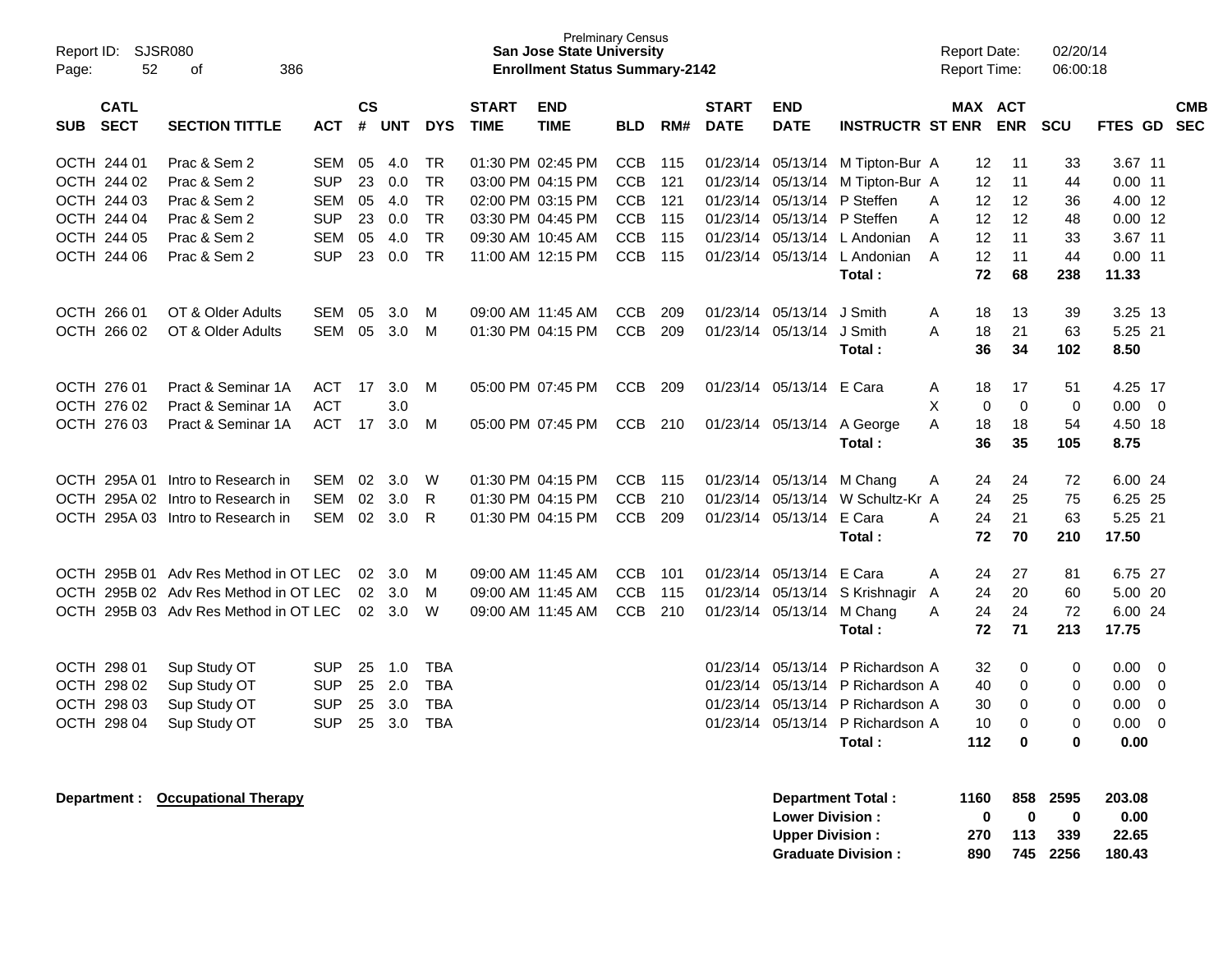| Report ID:<br>Page: | 53                         | <b>SJSR080</b><br>386<br>оf                       |              |                |            |               |                             | San Jose State University<br><b>Enrollment Status Summary-2142</b> | <b>Prelminary Census</b> |     |                             |                           |                                      |   | <b>Report Date:</b><br><b>Report Time:</b> |                     | 02/20/14<br>06:00:18 |                     |                            |                          |
|---------------------|----------------------------|---------------------------------------------------|--------------|----------------|------------|---------------|-----------------------------|--------------------------------------------------------------------|--------------------------|-----|-----------------------------|---------------------------|--------------------------------------|---|--------------------------------------------|---------------------|----------------------|---------------------|----------------------------|--------------------------|
| <b>SUB</b>          | <b>CATL</b><br><b>SECT</b> | <b>SECTION TITTLE</b>                             | <b>ACT</b>   | <b>CS</b><br># | <b>UNT</b> | <b>DYS</b>    | <b>START</b><br><b>TIME</b> | <b>END</b><br><b>TIME</b>                                          | <b>BLD</b>               | RM# | <b>START</b><br><b>DATE</b> | <b>END</b><br><b>DATE</b> | <b>INSTRUCTR ST ENR</b>              |   | MAX ACT                                    | <b>ENR</b>          | <b>SCU</b>           | FTES GD             |                            | <b>CMB</b><br><b>SEC</b> |
| <b>College</b>      | Department :               | <b>Applied Sciences &amp; Arts</b><br>Kinesiology |              |                |            |               |                             |                                                                    |                          |     |                             |                           |                                      |   |                                            |                     |                      |                     |                            |                          |
| KIN.                | 1 0 1                      | <b>Adapted Phys Activit</b>                       | <b>ACT</b>   | 11             | 1.0        | MW            |                             | 10:30 AM 11:20 AM                                                  |                          |     | SPXE 091A 01/23/14          | 05/13/14                  | J Clair<br>Total:                    | A | 10<br>10                                   | 2<br>$\overline{2}$ | 2<br>$\overline{2}$  | 0.13<br>0.13        | - 0                        |                          |
| <b>KIN</b>          | 2A 01                      | Begin Swimming                                    | <b>ACT</b>   |                | 1.0        |               |                             |                                                                    |                          |     |                             |                           |                                      | Х | 0                                          | 0                   | 0                    | 0.00                | 0                          |                          |
| KIN.                | 2A 02                      | Begin Swimming                                    | <b>ACT</b>   |                | 1.0        |               |                             |                                                                    |                          |     |                             |                           |                                      | X | 0                                          | 0                   | 0                    | 0.00                | 0                          |                          |
| KIN.                | 2A 03                      | Begin Swimming                                    | <b>ACT</b>   | 11             | 1.0        | <b>TR</b>     |                             | 10:30 AM 11:20 AM                                                  | <b>SPXE 079</b>          |     |                             | 01/23/14 05/13/14         | K Bruga                              | A | 25                                         | 32                  | 32                   | 2.15                | -1                         |                          |
| KIN.                | 2A 04                      | Begin Swimming                                    | <b>ACT</b>   | 11             | 1.0        | <b>MW</b>     |                             | 12:30 PM 01:20 PM                                                  | <b>SPXE 079</b>          |     | 01/23/14                    | 05/13/14                  | S Lilienthal                         | A | 25                                         | 23                  | 23                   | 1.53                | 0                          |                          |
| KIN.                | 2A 05                      | Begin Swimming                                    | <b>ACT</b>   | 11             | 1.0        | <b>TR</b>     |                             | 11:30 AM 12:20 PM                                                  | <b>SPXE 079</b>          |     | 01/23/14                    | 05/13/14                  | J McKown                             | A | 25                                         | 23                  | 23                   | 1.53                | $\mathbf 0$                |                          |
| KIN.                | 2A 06                      | Begin Swimming                                    | <b>ACT</b>   | 11             | 1.0        | <b>MW</b>     |                             | 11:30 AM 12:20 PM                                                  | <b>SPXE 079</b>          |     | 01/23/14                    | 05/13/14                  | C May                                | A | 25                                         | 23                  | 23                   | 1.53                | $\mathbf 0$                |                          |
| KIN.                | 2A 07                      | Begin Swimming                                    | <b>ACT</b>   | 11             | 1.0        | <b>TR</b>     |                             | 09:30 AM 10:20 AM                                                  | <b>SPXE 079</b>          |     |                             | 01/23/14 05/13/14         | K Bruga<br>Total:                    | A | 25<br>125                                  | 23<br>124           | 23<br>124            | 1.53<br>8.28        | $\overline{0}$             |                          |
| <b>KIN</b>          | 2B 01                      | Inter Swimming                                    | <b>ACT</b>   | 11             | 1.0        | MW            |                             | 09:30 AM 10:20 AM                                                  | <b>SPXE 079</b>          |     |                             | 01/23/14 05/13/14 C May   |                                      | A | 15                                         | 14                  | 14                   | 0.95                | -1                         |                          |
| KIN.                | 2B 02                      | Inter Swimming                                    | <b>ACT</b>   |                | 1.0        |               |                             |                                                                    |                          |     |                             |                           |                                      | X | 0                                          | 0                   | 0                    | 0.00                | $\overline{\mathbf{0}}$    |                          |
| KIN.                | 2B 03                      | Inter Swimming                                    | <b>ACT</b>   | 11             | 1.0        | MW            |                             | 10:30 AM 11:20 AM                                                  | <b>SPXE 079</b>          |     |                             | 01/23/14 05/13/14         | E Monobe<br>Total:                   | A | 25<br>40                                   | 27<br>41            | 27<br>41             | 1.82<br>2.77        | $\overline{\phantom{0}}$ 1 |                          |
| <b>KIN</b>          | 2C 01                      | Adv Swim                                          | <b>ACT</b>   | 11             | 1.0        | MW            |                             | 09:30 AM 10:20 AM                                                  | <b>SPXE 079</b>          |     | 01/23/14                    | 05/13/14                  | C May                                | Α | 10                                         | 10                  | 10                   | 0.67                | 0                          |                          |
| KIN.                | 2C 02                      | Adv Swim                                          | <b>ACT</b>   | 11             | 1.0        | <b>TR</b>     |                             | 12:30 PM 01:20 PM                                                  | <b>SPXE 079</b>          |     |                             | 01/23/14 05/13/14         | J McKown<br>Total:                   | A | 25<br>35                                   | 22<br>32            | 22<br>32             | 1.50<br>2.17        | $\overline{2}$             |                          |
| <b>KIN</b>          | 801                        | Scuba Diving                                      | <b>LEC</b>   | 02             | 2.0        | W             |                             | 07:00 PM 09:30 PM                                                  | <b>SPXC 068</b>          |     | 01/23/14                    | 05/13/14                  | F Barry                              | A | 25                                         | 18                  | 18                   | 2.43                | -1                         |                          |
| KIN.                | 802                        | Scuba Diving                                      | LAB          | 16             | 0.0        | <b>TBA</b>    |                             |                                                                    | <b>SPXE 079</b>          |     | 01/23/14                    | 05/13/14                  | F Barry                              | A | 25                                         | 18                  | 18                   | 0.00                | -1                         |                          |
| KIN.                | 803                        | Scuba Diving                                      | <b>LEC</b>   | 02             | 2.0        | R             |                             | 07:00 PM 09:30 PM                                                  | <b>SPXE 077</b>          |     | 01/23/14                    | 05/13/14                  | F Barry                              | A | 25                                         | 22                  | 22                   | 3.03                | 3                          |                          |
| KIN.                | 804                        | Scuba Diving                                      | LAB          | 16             | 0.0        | <b>TBA</b>    |                             |                                                                    | <b>SPXE 079</b>          |     |                             | 01/23/14 05/13/14         | F Barry<br>Total:                    | A | 25<br>100                                  | 22<br>80            | 22<br>80             | 0.00<br>5.47        | 3                          |                          |
| <b>KIN</b>          | 9A 01                      | <b>Begin Sailing</b>                              | <b>ACT</b>   |                | 11  1.0    | R             |                             | 01:30 PM 04:20 PM                                                  | <b>SPXE 079</b>          |     | 01/23/14                    | 05/13/14                  | S Reekie<br>Total:                   | A | 15<br>15                                   | 16<br>16            | 16<br>16             | 1.07<br>1.07        | $\overline{0}$             |                          |
| KIN.                |                            | 10A 01 Beg Kayaking                               | ACT 11 1.0 F |                |            |               |                             | 01:30 PM 04:20 PM SPXE 079                                         |                          |     |                             |                           | 01/23/14 05/13/14 S Reekie<br>Total: | A | 15<br>15                                   | 16<br>16            | 16<br>16             | $1.07 \t 0$<br>1.07 |                            |                          |
| <b>KIN</b>          |                            | 11A 01 Begin Rowing                               |              |                |            | ACT 11 1.0 TR |                             | 09:00 AM 10:30 AM SPXE 079                                         |                          |     |                             |                           | 01/23/14 05/13/14 S Reekie<br>Total: | A | 22<br>22                                   | 16<br>16            | 16<br>16             | $1.07 \t 0$<br>1.07 |                            |                          |
| <b>KIN</b>          |                            | 14A 01 Begin Volleyball                           |              |                |            |               |                             | ACT 11 1.0 MW 10:30 AM 11:20 AM SPXC 044B 01/23/14 05/13/14 G Mano |                          |     |                             |                           |                                      | A | 40                                         | 49                  | 49                   | $3.27 \t 0$         |                            |                          |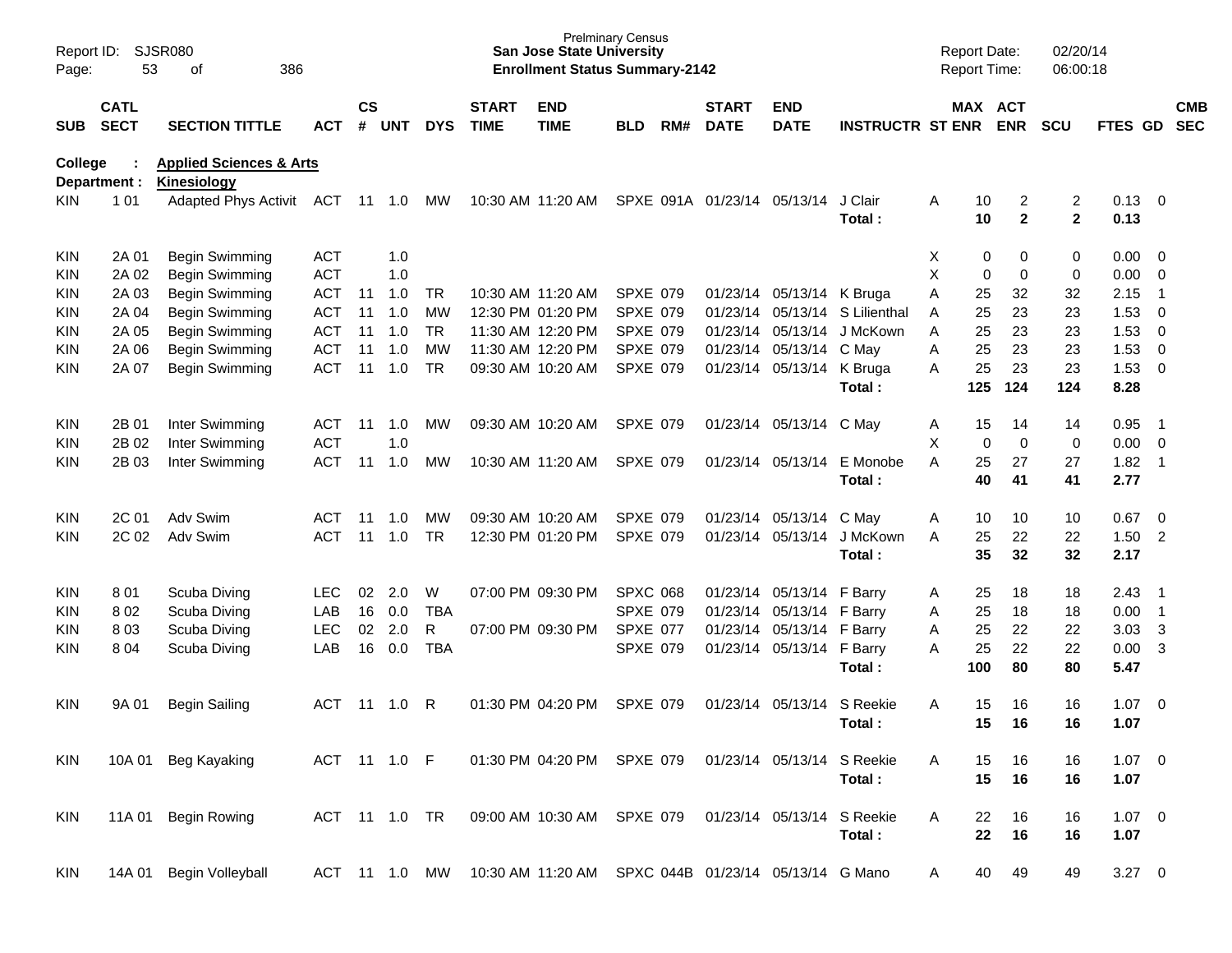| Page:      | SJSR080<br>Report ID:<br>54<br>οf<br>386<br><b>CATL</b> |                         |              |               |        |            |                             | <b>San Jose State University</b><br><b>Enrollment Status Summary-2142</b> | <b>Prelminary Census</b> |     |                             |                                   |                         | <b>Report Date:</b><br><b>Report Time:</b> |     |            | 02/20/14<br>06:00:18 |                |                         |                          |
|------------|---------------------------------------------------------|-------------------------|--------------|---------------|--------|------------|-----------------------------|---------------------------------------------------------------------------|--------------------------|-----|-----------------------------|-----------------------------------|-------------------------|--------------------------------------------|-----|------------|----------------------|----------------|-------------------------|--------------------------|
| <b>SUB</b> | <b>SECT</b>                                             | <b>SECTION TITTLE</b>   | <b>ACT</b>   | $\mathsf{cs}$ | # UNT  | <b>DYS</b> | <b>START</b><br><b>TIME</b> | <b>END</b><br><b>TIME</b>                                                 | <b>BLD</b>               | RM# | <b>START</b><br><b>DATE</b> | <b>END</b><br><b>DATE</b>         | <b>INSTRUCTR ST ENR</b> | MAX ACT                                    |     | <b>ENR</b> | <b>SCU</b>           | <b>FTES GD</b> |                         | <b>CMB</b><br><b>SEC</b> |
| <b>KIN</b> | 14A 02                                                  | Begin Volleyball        | <b>ACT</b>   |               | 1.0    |            |                             |                                                                           |                          |     |                             |                                   |                         | Х                                          | 0   | 0          | 0                    | 0.00           | 0                       |                          |
| <b>KIN</b> | 14A 03                                                  | <b>Begin Volleyball</b> | <b>ACT</b>   | 11            | 1.0    | TR         |                             | 01:30 PM 02:20 PM                                                         |                          |     | SPXC 044B 01/23/14          | 05/13/14                          | C May                   | A                                          | 40  | 42         | 42                   | 2.80           | 0                       |                          |
| KIN.       | 14A 04                                                  | Begin Volleyball        | <b>ACT</b>   | 11            | 1.0    | <b>TR</b>  |                             | 03:30 PM 04:20 PM                                                         |                          |     | SPXC 044B 01/23/14          | 05/13/14                          | C May                   | A                                          | 40  | 40         | 40                   | 2.67           | $\overline{0}$          |                          |
| KIN        | 14A 05                                                  | Begin Volleyball        | <b>ACT</b>   | 11            | 1.0    | MW         |                             | 11:30 AM 12:20 PM                                                         |                          |     | SPXC 044B 01/23/14          | 05/13/14                          | G Mano                  | A                                          | 40  | 44         | 44                   | 2.93           | $\overline{0}$          |                          |
|            |                                                         |                         |              |               |        |            |                             |                                                                           |                          |     |                             |                                   | Total:                  |                                            | 160 | 175        | 175                  | 11.67          |                         |                          |
| KIN        | 14B 01                                                  | Inter Volleyball        | ACT          | -11           | 1.0    | MW         |                             | 12:30 PM 01:20 PM                                                         |                          |     | SPXC 044B 01/23/14 05/13/14 |                                   | R MontgomeryA           |                                            | 40  | 41         | 41                   | 2.73           | $\overline{0}$          |                          |
| KIN        | 14B 02                                                  | Inter Volleyball        | <b>ACT</b>   | 11            | 1.0    | <b>TR</b>  |                             | 02:30 PM 03:20 PM                                                         |                          |     | SPXC 044B 01/23/14          | 05/13/14                          | C May                   | A                                          | 40  | 42         | 42                   | 2.80           | $\overline{0}$          |                          |
|            |                                                         |                         |              |               |        |            |                             |                                                                           |                          |     |                             |                                   | Total:                  |                                            | 80  | 83         | 83                   | 5.53           |                         |                          |
| KIN        | 14C 01                                                  | Adv Volleyball          | ACT          |               | 11 1.0 | F          |                             | 12:30 PM 02:20 PM                                                         |                          |     | SPXC 044B 01/23/14          | 05/13/14                          | C May                   | A                                          | 40  | 41         | 41                   | 2.73           | $\overline{\mathbf{0}}$ |                          |
|            |                                                         |                         |              |               |        |            |                             |                                                                           |                          |     |                             |                                   | Total:                  |                                            | 40  | 41         | 41                   | 2.73           |                         |                          |
| KIN        | 15A 01                                                  | <b>Beg Basketball</b>   | ACT          | -11           | 1.0    | МW         |                             | 11:30 AM 12:20 PM                                                         |                          |     | SPXC 044A 01/23/14          | 05/13/14                          | S Butler                | A                                          | 24  | 25         | 25                   | 1.67           | $\overline{\mathbf{0}}$ |                          |
|            |                                                         |                         |              |               |        |            |                             |                                                                           |                          |     |                             |                                   | Total:                  |                                            | 24  | 25         | 25                   | 1.67           |                         |                          |
| KIN        | 18A 01                                                  | <b>Beg Handball</b>     | ACT          | 11            | 1.0    | W          |                             | 06:00 PM 07:50 PM                                                         | EC                       |     | RQB 01/23/14                | 05/13/14                          | R Chavez                | A                                          | 30  | 34         | 34                   | 2.28           | $\overline{1}$          |                          |
|            |                                                         |                         |              |               |        |            |                             |                                                                           |                          |     |                             |                                   | Total:                  |                                            | 30  | 34         | 34                   | 2.28           |                         |                          |
| <b>KIN</b> | 19A 01                                                  | <b>Begin Soccer</b>     | ACT          | -11           | 1.0    | W          |                             | 09:30 AM 11:20 AM                                                         |                          |     | SPXC 044B 01/23/14          | 05/13/14                          | C Behler                | A                                          | 40  | 39         | 39                   | 2.60           | $\overline{0}$          |                          |
| KIN        | 19A 02                                                  | <b>Begin Soccer</b>     | <b>ACT</b>   | 11            | 1.0    | $\top$     |                             | 09:30 AM 11:20 AM                                                         |                          |     | SPXC 044B 01/23/14          | 05/13/14                          | C Behler                | A                                          | 40  | 39         | 39                   | 2.60           | $\overline{0}$          |                          |
|            |                                                         |                         |              |               |        |            |                             |                                                                           |                          |     |                             |                                   | Total:                  |                                            | 80  | 78         | 78                   | 5.20           |                         |                          |
| KIN        | 20A 01                                                  | Begin Badminton         | ACT          | -11           | 1.0    | МW         |                             | 10:30 AM 11:20 AM                                                         |                          |     | SPXC 044A 01/23/14          | 05/13/14                          | G Chen                  | A                                          | 24  | 32         | 32                   | 2.13           | 0                       |                          |
| <b>KIN</b> | 20A 02                                                  | Begin Badminton         | <b>ACT</b>   | 11            | 1.0    | MW         |                             | 08:30 AM 09:20 AM                                                         |                          |     | SPXC 044A 01/23/14          | 05/13/14                          | L Cai                   | A                                          | 24  | 25         | 25                   | 1.67           | $\overline{0}$          |                          |
| <b>KIN</b> | 20A 03                                                  | Begin Badminton         | <b>ACT</b>   | 11            | 1.0    | TR.        |                             | 09:30 AM 10:20 AM                                                         |                          |     | SPXC 044A 01/23/14          | 05/13/14                          | L Cai                   | A                                          | 24  | 33         | 33                   | 2.20           | $\overline{0}$          |                          |
| KIN        | 20A 04                                                  | Begin Badminton         | <b>ACT</b>   | 11            | 1.0    | F          |                             | 08:30 AM 10:20 AM                                                         |                          |     | SPXC 044A 01/23/14          | 05/13/14                          | L Cai                   | A                                          | 24  | 30         | 30                   | 2.00           | $\overline{0}$          |                          |
|            |                                                         |                         |              |               |        |            |                             |                                                                           |                          |     |                             |                                   | Total:                  |                                            | 96  | 120        | 120                  | 8.00           |                         |                          |
| KIN        | 20B 01                                                  | Inter Badminton         | <b>ACT</b>   | 11            | 1.0    | F          |                             | 10:30 AM 12:20 PM                                                         |                          |     | SPXC 044A 01/23/14          | 05/13/14                          | L Cai                   | A                                          | 12  | 13         | 13                   | 0.87           | $\overline{0}$          |                          |
| KIN        | 20B 02                                                  | Inter Badminton         | <b>ACT</b>   | 11            | 1.0    | МW         |                             | 09:30 AM 10:20 AM                                                         |                          |     |                             | SPXC 044A 01/23/14 05/13/14 L Cai |                         | A                                          | 24  | 22         | 22                   | 1.47           | $\mathbf 0$             |                          |
|            |                                                         |                         |              |               |        |            |                             |                                                                           |                          |     |                             |                                   | Total:                  |                                            | 36  | 35         | 35                   | 2.33           |                         |                          |
| <b>KIN</b> |                                                         | 20C 01 Adv Badminton    | ACT 11 1.0 F |               |        |            |                             | 10:30 AM 12:20 PM SPXC 044A 01/23/14 05/13/14                             |                          |     |                             |                                   | L Cai                   | A                                          | 12  | 11         | 11                   | $0.73 \quad 0$ |                         |                          |
|            |                                                         |                         |              |               |        |            |                             |                                                                           |                          |     |                             |                                   | Total:                  |                                            | 12  | 11         | 11                   | 0.73           |                         |                          |
| <b>KIN</b> |                                                         | 21A 01 Begin Tennis     | ACT 11 1.0 M |               |        |            |                             | 09:30 AM 11:20 AM SPXC 044B 01/23/14 05/13/14                             |                          |     |                             |                                   | S Butler                | A                                          | 25  | 23         | 23                   | $1.53 \t 0$    |                         |                          |
|            |                                                         |                         |              |               |        |            |                             |                                                                           |                          |     |                             |                                   | Total :                 |                                            | 25  | 23         | 23                   | 1.53           |                         |                          |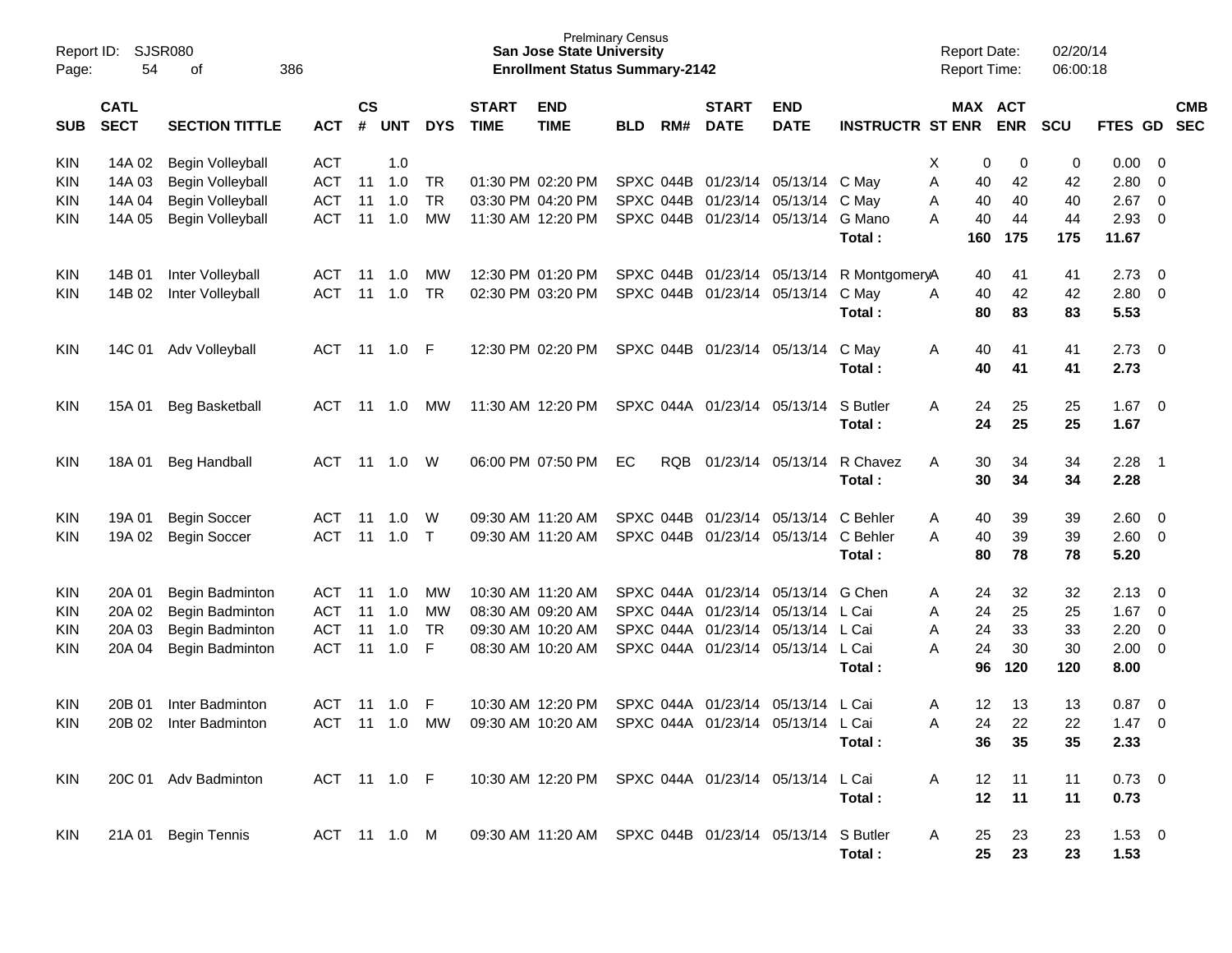| Report ID:<br>Page: | 55          | <b>SJSR080</b><br>386<br>of |              |           |                |            |              | <b>San Jose State University</b><br><b>Enrollment Status Summary-2142</b> | <b>Prelminary Census</b> |            |                                     |                           |                                          | <b>Report Date:</b><br><b>Report Time:</b> |                      | 02/20/14<br>06:00:18 |                |                          |            |
|---------------------|-------------|-----------------------------|--------------|-----------|----------------|------------|--------------|---------------------------------------------------------------------------|--------------------------|------------|-------------------------------------|---------------------------|------------------------------------------|--------------------------------------------|----------------------|----------------------|----------------|--------------------------|------------|
|                     |             |                             |              |           |                |            |              |                                                                           |                          |            |                                     |                           |                                          |                                            |                      |                      |                |                          |            |
|                     | <b>CATL</b> |                             |              | <b>CS</b> |                |            | <b>START</b> | <b>END</b>                                                                |                          |            | <b>START</b>                        | <b>END</b>                |                                          |                                            | MAX ACT              |                      |                |                          | <b>CMB</b> |
| <b>SUB</b>          | <b>SECT</b> | <b>SECTION TITTLE</b>       | <b>ACT</b>   | #         | <b>UNT</b>     | <b>DYS</b> | <b>TIME</b>  | <b>TIME</b>                                                               | <b>BLD</b>               | RM#        | <b>DATE</b>                         | <b>DATE</b>               | <b>INSTRUCTR ST ENR</b>                  |                                            | <b>ENR</b>           | SCU                  | FTES GD SEC    |                          |            |
| <b>KIN</b>          | 21B 01      | Inter Tennis                | ACT          |           | $11 \quad 1.0$ | W          |              | 09:30 AM 11:20 AM                                                         |                          |            | SPXC 044B 01/23/14 05/13/14         |                           | S Butler                                 | 15<br>A                                    | 15                   | 15                   | $1.02$ 1       |                          |            |
|                     |             |                             |              |           |                |            |              |                                                                           |                          |            |                                     |                           | Total:                                   | 15                                         | 15                   | 15                   | 1.02           |                          |            |
| <b>KIN</b>          | 21C 01      | Advance Tennis              | ACT          |           | 11  1.0        | W          |              | 09:30 AM 11:20 AM                                                         |                          |            | SPXC 044B 01/23/14 05/13/14         |                           | S Butler                                 | 10<br>A                                    | 9                    | 9                    | $0.60 \quad 0$ |                          |            |
|                     |             |                             |              |           |                |            |              |                                                                           |                          |            |                                     |                           | Total:                                   | 10                                         | 9                    | 9                    | 0.60           |                          |            |
| <b>KIN</b>          | 22A 01      | <b>Begin Racquetball</b>    | ACT          |           | 11  1.0        | $\top$     |              | 06:00 PM 07:50 PM                                                         | EC                       | RQB        |                                     | 01/23/14 05/13/14         | R Kwok                                   | 15<br>A                                    | 25                   | 25                   | $1.67$ 0       |                          |            |
|                     |             |                             |              |           |                |            |              |                                                                           |                          |            |                                     |                           | Total:                                   | 15                                         | 25                   | 25                   | 1.67           |                          |            |
| <b>KIN</b>          | 22B 01      | Inter Racqueball            | ACT          |           | 11  1.0        | $\top$     |              | 06:00 PM 07:50 PM                                                         | EC                       | <b>RQB</b> |                                     | 01/23/14 05/13/14         | R Kwok                                   | 5<br>A                                     | 5                    | 5                    | 0.33 0         |                          |            |
|                     |             |                             |              |           |                |            |              |                                                                           |                          |            |                                     |                           | Total:                                   |                                            | 5<br>$5\phantom{.0}$ | 5                    | 0.33           |                          |            |
| <b>KIN</b>          | 23A 01      | <b>Begin Archery</b>        | ACT          | 11        | 1.0            | $\top$     |              | 12:30 PM 02:20 PM                                                         | <b>SPXE 089</b>          |            |                                     | 01/23/14 05/13/14 K Bruga |                                          | 22<br>A                                    | 20                   | 20                   | $1.33 \ 0$     |                          |            |
| <b>KIN</b>          | 23A 02      | Begin Archery               | <b>ACT</b>   |           | 1.0            |            |              |                                                                           |                          |            |                                     |                           |                                          | X<br>$\mathbf 0$                           | $\mathbf 0$          | $\mathbf 0$          | $0.00 \t 0$    |                          |            |
| <b>KIN</b>          | 23A 03      | <b>Begin Archery</b>        | <b>ACT</b>   | 11        | 1.0            | R          |              | 12:30 PM 02:20 PM                                                         | SPXE 089                 |            |                                     | 01/23/14 05/13/14         | K Bruga                                  | A<br>25                                    | 31                   | 31                   | $2.07$ 0       |                          |            |
|                     |             |                             |              |           |                |            |              |                                                                           |                          |            |                                     |                           | Total:                                   | 47                                         | 51                   | 51                   | 3.40           |                          |            |
| <b>KIN</b>          | 23B 01      | Inter Archery               | ACT          |           | 11  1.0        | $\top$     |              | 12:30 PM 02:20 PM                                                         | <b>SPXE 089</b>          |            |                                     | 01/23/14 05/13/14         | K Bruga                                  | 5<br>Α                                     | 10                   | 10                   | $0.67$ 0       |                          |            |
|                     |             |                             |              |           |                |            |              |                                                                           |                          |            |                                     |                           | Total:                                   |                                            | 5<br>10              | 10                   | 0.67           |                          |            |
| <b>KIN</b>          | 24A 01      | <b>Begin Bowling</b>        | ACT          | 11        | 1.0            | M          |              | 01:00 PM 02:50 PM                                                         | <b>SPXE 089</b>          |            |                                     | 01/23/14 05/13/14         | J Baker                                  | 30<br>A                                    | 34                   | 34                   | 2.27           | $\overline{\phantom{0}}$ |            |
| <b>KIN</b>          | 24A 02      | <b>Begin Bowling</b>        | <b>ACT</b>   | 11        | 1.0            | M          |              | 03:00 PM 04:50 PM                                                         | <b>SPXE 089</b>          |            |                                     | 01/23/14 05/13/14 J Baker |                                          | 30<br>A                                    | 29                   | 29                   | 1.93           | $\overline{\phantom{0}}$ |            |
| <b>KIN</b>          | 24A 03      | <b>Begin Bowling</b>        | <b>ACT</b>   | 11        | 1.0            | $\top$     |              | 01:30 PM 03:20 PM                                                         | <b>SPXE 089</b>          |            |                                     | 01/23/14 05/13/14 J Baker |                                          | 30<br>A                                    | 38                   | 38                   | $2.53 \t 0$    |                          |            |
| <b>KIN</b>          | 24A 04      | <b>Begin Bowling</b>        | <b>ACT</b>   | 11        | 1.0            | R          |              | 02:30 PM 04:20 PM                                                         | <b>SPXE 089</b>          |            |                                     | 01/23/14 05/13/14 J Baker |                                          | 30<br>A                                    | 33                   | 33                   | $2.20 \t 0$    |                          |            |
|                     |             |                             |              |           |                |            |              |                                                                           |                          |            |                                     |                           | Total:                                   | 120                                        | 134                  | 134                  | 8.93           |                          |            |
| <b>KIN</b>          | 24B 01      | Inter Bowling               | ACT          | 11        | 1.0            | W          |              | 02:30 PM 04:20 PM                                                         | <b>SPXE 089</b>          |            |                                     | 01/23/14 05/13/14         | J Baker                                  | 20<br>Α                                    | 19                   | 19                   | 1.27           | $\overline{\phantom{0}}$ |            |
| <b>KIN</b>          | 24B 02      | Inter Bowling               | <b>ACT</b>   |           | 1.0            |            |              |                                                                           |                          |            |                                     |                           |                                          | X<br>0                                     | $\mathbf 0$          | 0                    | $0.00 \t 0$    |                          |            |
| KIN                 | 24B 03      | Inter Bowling               | <b>ACT</b>   | 11        | 1.0            | -F         |              | 12:00 PM 01:50 PM                                                         | <b>SPXE 089</b>          |            |                                     | 01/23/14 05/13/14         | J Baker                                  | A<br>30                                    | 25                   | 25                   | $1.67$ 0       |                          |            |
|                     |             |                             |              |           |                |            |              |                                                                           |                          |            |                                     |                           | Total:                                   | 50                                         | 44                   | 44                   | 2.93           |                          |            |
| <b>KIN</b>          |             | 24C 01 Advanced Bowling     | ACT 11 1.0 W |           |                |            |              | 02:30 PM 04:20 PM SPXE 089                                                |                          |            |                                     | 01/23/14 05/13/14 J Baker |                                          | 10<br>Α                                    | 8                    | 8                    | 0.53 0         |                          |            |
|                     |             |                             |              |           |                |            |              |                                                                           |                          |            |                                     |                           | Total:                                   | 10                                         | 8                    | 8                    | 0.53           |                          |            |
| KIN                 | 25A 01      | <b>Begin Golf</b>           | ACT 11 1.0 M |           |                |            |              | 09:30 AM 11:20 AM                                                         |                          |            | SPXC 044A 01/23/14 05/13/14 D Rader |                           |                                          | 25<br>A                                    | 23                   | 23                   | $1.53 \t 0$    |                          |            |
| KIN                 |             | 25A 02 Begin Golf           | ACT 11 1.0 T |           |                |            |              | 09:30 AM 11:20 AM                                                         |                          |            | SPXC 044A 01/23/14 05/13/14 D Rader |                           |                                          | 25<br>A                                    | 24                   | 24                   | $1.60 \t 0$    |                          |            |
| KIN                 | 25A 03      | <b>Begin Golf</b>           | ACT 11 1.0 W |           |                |            |              | 09:30 AM 11:20 AM                                                         |                          |            |                                     |                           | SPXC 044A 01/23/14 05/13/14 M ZimmermanA | 25                                         | 20                   | 20                   | $1.33 \t 0$    |                          |            |
|                     |             |                             |              |           |                |            |              |                                                                           |                          |            |                                     |                           | Total:                                   | 75                                         | 67                   | 67                   | 4.47           |                          |            |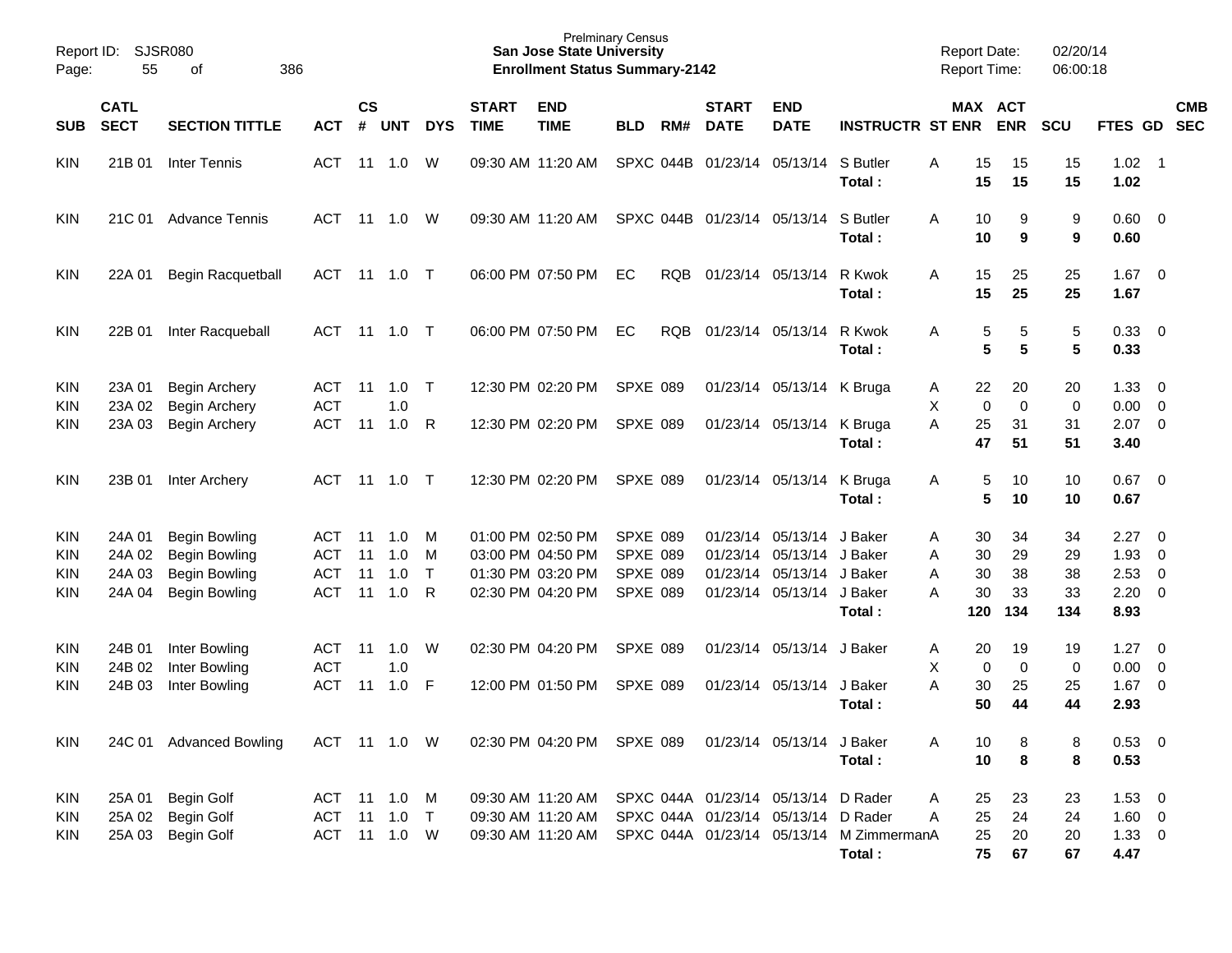|                                 | <b>SJSR080</b><br>Report ID:<br>56<br>386<br>οf |                                                                         |                                 |                |                   |                       |                             | <b>San Jose State University</b>                            | <b>Prelminary Census</b> |            |                             |                                                                                           |                                           | <b>Report Date:</b>                  |                       | 02/20/14              |                                |                                                                       |                          |
|---------------------------------|-------------------------------------------------|-------------------------------------------------------------------------|---------------------------------|----------------|-------------------|-----------------------|-----------------------------|-------------------------------------------------------------|--------------------------|------------|-----------------------------|-------------------------------------------------------------------------------------------|-------------------------------------------|--------------------------------------|-----------------------|-----------------------|--------------------------------|-----------------------------------------------------------------------|--------------------------|
| Page:                           |                                                 |                                                                         |                                 |                |                   |                       |                             | <b>Enrollment Status Summary-2142</b>                       |                          |            |                             |                                                                                           |                                           | Report Time:                         |                       | 06:00:18              |                                |                                                                       |                          |
| <b>SUB</b>                      | <b>CATL</b><br><b>SECT</b>                      | <b>SECTION TITTLE</b>                                                   | <b>ACT</b>                      | <b>CS</b><br># | <b>UNT</b>        | <b>DYS</b>            | <b>START</b><br><b>TIME</b> | <b>END</b><br><b>TIME</b>                                   | <b>BLD</b>               | RM#        | <b>START</b><br><b>DATE</b> | <b>END</b><br><b>DATE</b>                                                                 | <b>INSTRUCTR ST ENR</b>                   |                                      | MAX ACT<br><b>ENR</b> | <b>SCU</b>            | FTES GD                        |                                                                       | <b>CMB</b><br><b>SEC</b> |
| <b>KIN</b>                      | 25B 01                                          | <b>Inter Golf</b>                                                       | ACT                             |                | $11 \quad 1.0$    | R                     |                             | 09:30 AM 11:20 AM                                           |                          |            |                             | SPXC 044A 01/23/14 05/13/14                                                               | D Rader<br>Total:                         | Α<br>15<br>15                        | 18<br>18              | 18<br>18              | 1.20<br>1.20                   | $\overline{\phantom{0}}$                                              |                          |
| <b>KIN</b>                      | 25C 01                                          | <b>Advanced Golf</b>                                                    | ACT                             |                | 11 1.0            | -R                    |                             | 09:30 AM 11:20 AM                                           |                          |            | SPXC 044A 01/23/14 05/13/14 |                                                                                           | D Rader<br>Total:                         | Α<br>10<br>10                        | 7<br>$\overline{7}$   | 7<br>$\overline{7}$   | 0.47<br>0.47                   | $\overline{\phantom{0}}$                                              |                          |
| <b>KIN</b><br><b>KIN</b><br>KIN | 27A 01<br>27A 02<br>27A 03                      | <b>Begin Table Tennis</b><br>Begin Table Tennis<br>Begin Table Tennis   | ACT<br><b>ACT</b><br><b>ACT</b> | 11<br>11<br>11 | 1.0<br>1.0<br>1.0 | TR.<br><b>TR</b><br>F |                             | 11:30 AM 12:20 PM<br>10:30 AM 11:20 AM<br>08:30 AM 10:20 AM |                          |            |                             | SPXC 044B 01/23/14 05/13/14<br>SPXC 044B 01/23/14 05/13/14<br>SPXC 044B 01/23/14 05/13/14 | G Chen<br>L Cai<br>G Chen<br>Total:       | 40<br>Α<br>40<br>Α<br>A<br>40<br>120 | 43<br>41<br>42<br>126 | 43<br>41<br>42<br>126 | 2.87<br>2.73<br>2.80<br>8.40   | $\overline{\phantom{0}}$<br>$\overline{0}$<br>$\overline{\mathbf{0}}$ |                          |
| <b>KIN</b>                      | 27B 01                                          | Inter Table Tennis                                                      |                                 |                | ACT 11 1.0 F      |                       |                             | 10:30 AM 12:20 PM                                           |                          |            | SPXC 044B 01/23/14 05/13/14 |                                                                                           | G Chen<br>Total:                          | 40<br>A<br>40                        | 37<br>37              | 37<br>37              | 2.47<br>2.47                   | $\overline{\phantom{0}}$                                              |                          |
| <b>KIN</b><br><b>KIN</b><br>KIN | 28A 01<br>28A 02<br>28A 03                      | <b>Beg Gymnastics</b><br><b>Beg Gymnastics</b><br><b>Beg Gymnastics</b> | ACT<br><b>ACT</b><br><b>ACT</b> | 11<br>11       | 1.0<br>1.0<br>1.0 | W<br>МW               |                             | 12:00 PM 01:50 PM<br>07:30 AM 08:20 AM                      |                          |            |                             | SPXC 044A 01/23/14 05/13/14 C Brown<br>SPXC 044B 01/23/14 05/13/14                        | C Brown                                   | 30<br>Α<br>Χ<br>0<br>A<br>30         | 32<br>0<br>19         | 32<br>0<br>19         | $2.13 \quad 0$<br>0.00<br>1.27 | $\overline{\phantom{0}}$<br>$\overline{\phantom{0}}$                  |                          |
|                                 |                                                 |                                                                         |                                 |                |                   |                       |                             |                                                             |                          |            |                             |                                                                                           | Total:                                    | 60                                   | 51                    | 51                    | 3.40                           |                                                                       |                          |
| <b>KIN</b>                      | 29 01                                           | Cardio Kickboxing                                                       | <b>ACT</b>                      |                | 1.0               |                       |                             |                                                             |                          |            |                             |                                                                                           |                                           | х<br>0                               | 0                     | 0                     | $0.00 \t 0$                    |                                                                       |                          |
| <b>KIN</b>                      | 29 02                                           | Cardio Kickboxing                                                       | <b>ACT</b>                      | 11             | 1.0               | MW                    |                             | 02:30 PM 03:20 PM                                           | SPXC 044B                |            |                             | 01/23/14 05/13/14                                                                         | D Farias                                  | Α<br>50                              | 55                    | 55                    | 3.67                           | $\overline{\phantom{0}}$                                              |                          |
| KIN                             | 29 03                                           | Cardio Kickboxing                                                       | <b>ACT</b>                      | 11             | 1.0               | <b>TR</b>             |                             | 02:30 PM 03:20 PM                                           | EC                       | AER        |                             | 01/23/14 05/13/14 A Ayers                                                                 | Total:                                    | 50<br>Α<br>100                       | 59<br>114             | 59<br>114             | $3.93$ 0<br>7.60               |                                                                       |                          |
| <b>KIN</b>                      | 30 01                                           | Pilates                                                                 | ACT                             | 11             | 1.0               | МW                    |                             | 01:30 PM 02:20 PM                                           | EC                       | AER.       |                             | 01/23/14 05/13/14                                                                         | J Linafelter                              | 30<br>Α                              | 42                    | 42                    | 2.80                           | $\overline{\phantom{0}}$                                              |                          |
| <b>KIN</b>                      | 30 02                                           | Pilates                                                                 | ACT                             | 11             | 1.0               | MW                    |                             | 02:30 PM 03:20 PM                                           | EC                       | <b>AER</b> |                             | 01/23/14 05/13/14                                                                         | J Linafelter                              | 30<br>A                              | 31                    | 31                    | 2.07                           | $\overline{\phantom{0}}$                                              |                          |
| KIN                             | 30 03                                           | Pilates                                                                 | ACT                             | 11             | 1.0               | <b>TR</b>             |                             | 10:30 AM 11:20 AM                                           | EC                       | <b>AER</b> |                             | 01/23/14 05/13/14                                                                         | J Linafelter<br>Total:                    | 30<br>A<br>90                        | 38<br>111             | 38<br>111             | 2.53<br>7.40                   | $\overline{\phantom{0}}$                                              |                          |
| <b>KIN</b>                      | 31 01                                           | <b>Body Sculpting</b>                                                   | <b>ACT</b>                      | 11             | 1.0               | TR                    |                             | 07:30 AM 08:20 AM                                           | EC                       | AER.       |                             | 01/23/14 05/13/14                                                                         | L Pate                                    | 50<br>Α                              | 55                    | 55                    | 3.67                           | $\overline{\phantom{0}}$                                              |                          |
| <b>KIN</b>                      | 31 02                                           | <b>Body Sculpting</b>                                                   | ACT                             |                | $11 \quad 1.0$    | <b>TR</b>             |                             | 08:30 AM 09:20 AM                                           | EC                       | <b>AER</b> |                             | 01/23/14 05/13/14 L Pate                                                                  |                                           | 50<br>Α                              | 63                    | 63                    | 4.20                           | - 0                                                                   |                          |
| KIN                             | 31 03                                           | <b>Body Sculpting</b>                                                   | ACT 11 1.0 TR                   |                |                   |                       |                             | 12:30 PM 01:20 PM EC                                        |                          |            |                             | AER 01/23/14 05/13/14 L Pate                                                              |                                           | 50<br>Α                              | 67                    | 67                    | 4.47 0                         |                                                                       |                          |
|                                 |                                                 |                                                                         |                                 |                |                   |                       |                             |                                                             |                          |            |                             |                                                                                           | Total:                                    |                                      | 150 185               | 185                   | 12.33                          |                                                                       |                          |
| KIN                             | 32 01                                           | Aerobics                                                                | ACT 11 1.0 MW                   |                |                   |                       |                             | 07:30 AM 08:20 AM                                           |                          |            |                             |                                                                                           | SPXC 044B 01/23/14 05/13/14 F Ghiasvand A | 50                                   | 49                    | 49                    | $3.27 \t 0$                    |                                                                       |                          |
| KIN                             | 32 02                                           | Aerobics                                                                | ACT 11 1.0                      |                |                   | TR                    |                             | 08:30 AM 09:20 AM                                           |                          |            |                             |                                                                                           | SPXC 044B 01/23/14 05/13/14 Y Mitchell    | 50<br>A                              | 44                    | 44                    | $2.93$ 0                       |                                                                       |                          |
| KIN                             | 32 03                                           | Aerobics                                                                | ACT 11 1.0                      |                |                   | MW                    |                             | 01:30 PM 02:20 PM                                           |                          |            |                             | SPXC 044B 01/23/14 05/13/14 A Ayers                                                       |                                           | 50<br>A                              | 50                    | 50                    | $3.33 \ 0$                     |                                                                       |                          |
| KIN                             | 32 04                                           | Aerobics                                                                | ACT 11 1.0                      |                |                   | <b>TR</b>             |                             | 09:30 AM 10:20 AM                                           | EC                       |            |                             | AER 01/23/14 05/13/14 L Pate                                                              |                                           | 50<br>A                              | 54                    | 54                    | $3.60 \ 0$                     |                                                                       |                          |
| KIN                             | 32 05                                           | Aerobics                                                                |                                 |                | ACT 11 1.0 TR     |                       |                             | 11:30 AM 12:20 PM                                           | EC                       |            |                             | AER 01/23/14 05/13/14 L Pate                                                              |                                           | 50<br>A                              | 54                    | 54                    | $3.60 \ 0$                     |                                                                       |                          |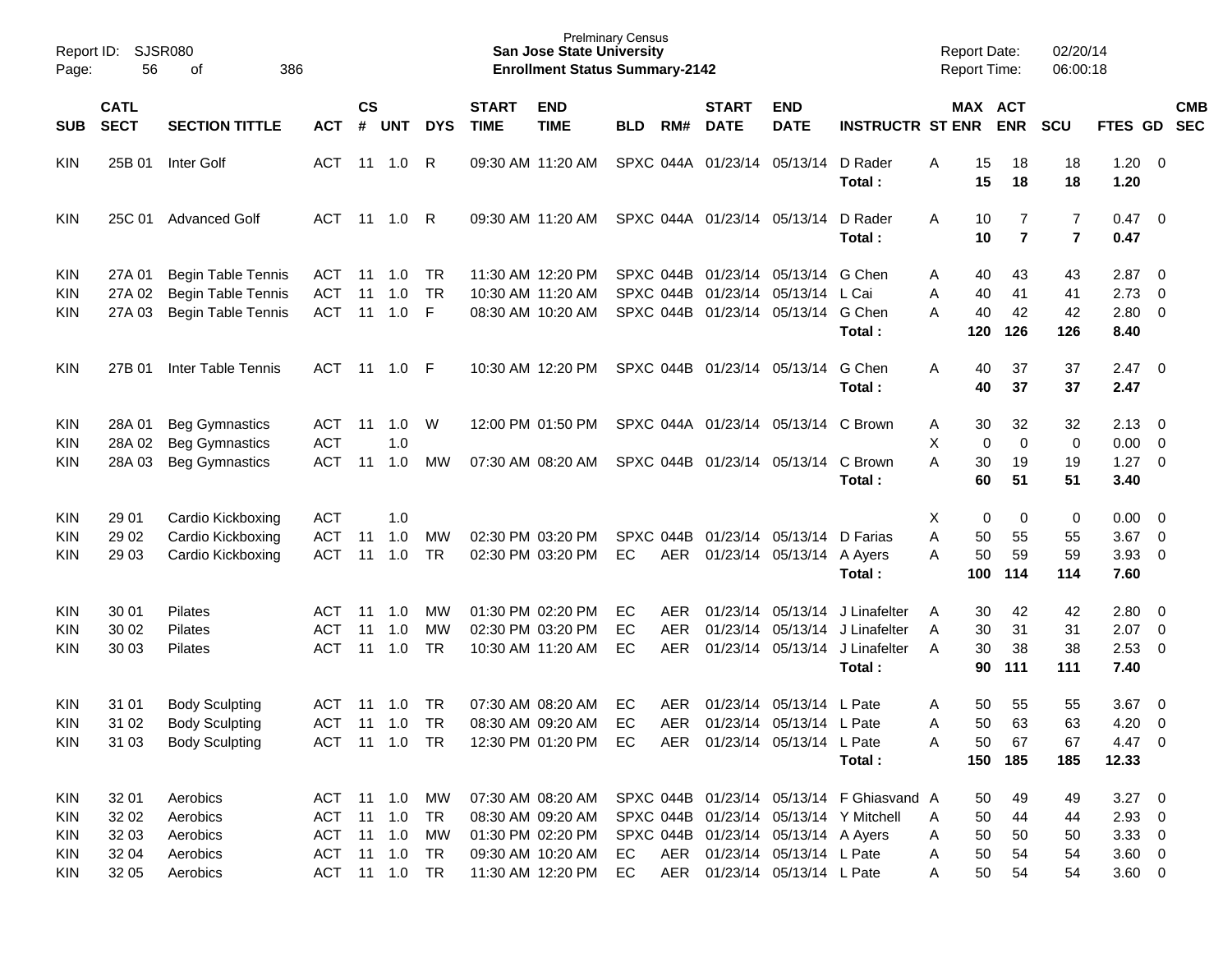| Report ID:<br>Page: | SJSR080<br>57<br>386<br>οf |                        |               |               |                |            |                   | <b>San Jose State University</b><br><b>Enrollment Status Summary-2142</b> | <b>Prelminary Census</b> |     |                                      |                            |                                                     | <b>Report Date:</b><br>Report Time: |           |            | 02/20/14<br>06:00:18 |                |                         |            |
|---------------------|----------------------------|------------------------|---------------|---------------|----------------|------------|-------------------|---------------------------------------------------------------------------|--------------------------|-----|--------------------------------------|----------------------------|-----------------------------------------------------|-------------------------------------|-----------|------------|----------------------|----------------|-------------------------|------------|
|                     | <b>CATL</b>                |                        |               | $\mathsf{cs}$ |                |            | <b>START</b>      | <b>END</b>                                                                |                          |     | <b>START</b>                         | <b>END</b>                 |                                                     |                                     |           | MAX ACT    |                      |                |                         | <b>CMB</b> |
| <b>SUB</b>          | <b>SECT</b>                | <b>SECTION TITTLE</b>  | <b>ACT</b>    | #             | <b>UNT</b>     | <b>DYS</b> | <b>TIME</b>       | <b>TIME</b>                                                               | <b>BLD</b>               | RM# | <b>DATE</b>                          | <b>DATE</b>                | <b>INSTRUCTR ST ENR</b>                             |                                     |           | <b>ENR</b> | <b>SCU</b>           | <b>FTES GD</b> |                         | <b>SEC</b> |
| <b>KIN</b>          | 32 06                      | Aerobics               | <b>ACT</b>    | 11            | 1.0            | TR         |                   | 01:30 PM 02:20 PM                                                         | EC                       | AER |                                      | 01/23/14 05/13/14 A Ayers  | Total :                                             | A                                   | 50<br>300 | 52<br>303  | 52<br>303            | 3.47<br>20.20  | $\overline{\mathbf{0}}$ |            |
| <b>KIN</b>          | 33 01                      | Adv Aerobic Act        | ACT           | 11            | 1.0            | МW         |                   | 09:30 AM 10:20 AM                                                         |                          |     |                                      |                            | SPXC 044B 01/23/14 05/13/14 F Ghiasvand A<br>Total: |                                     | 30<br>30  | 22<br>22   | 22<br>22             | 1.47<br>1.47   | $\overline{\mathbf{0}}$ |            |
| <b>KIN</b>          | 34 01                      | <b>Step Training</b>   | ACT           | 11            | 1.0            | . MW       | 08:30 AM 09:20 AM |                                                                           |                          |     |                                      |                            | SPXC 044B 01/23/14 05/13/14 F Ghiasvand A           |                                     | 50        | 41         | 41                   | 2.75           | - 1                     |            |
| <b>KIN</b>          | 34 02                      | <b>Step Training</b>   | <b>ACT</b>    | 11            | 1.0            | TR         |                   | 07:30 AM 08:20 AM                                                         |                          |     | SPXC 044B 01/23/14 05/13/14 D Farias |                            |                                                     | A                                   | 50        | 47         | 47                   | 3.13           | $\overline{0}$          |            |
| KIN                 | 34 03                      | <b>Step Training</b>   | <b>ACT</b>    | 11            | 1.0            | TR         |                   | 09:30 AM 10:20 AM                                                         |                          |     | SPXC 044B 01/23/14 05/13/14 D Farias |                            |                                                     | A                                   | 50        | 50         | 50                   | 3.33           | $\overline{0}$          |            |
|                     |                            |                        |               |               |                |            |                   |                                                                           |                          |     |                                      |                            | Total:                                              |                                     | 150       | 138        | 138                  | 9.22           |                         |            |
| <b>KIN</b>          | 35A 01                     | Begin Wt Training      | ACT           | 11            | 1.0            | . MW       | 07:30 AM 08:20 AM |                                                                           | <b>SPXC 218</b>          |     |                                      |                            | 01/23/14 05/13/14 R MontgomeryA                     |                                     | 32        | 33         | 33                   | 2.20           | $\overline{\mathbf{0}}$ |            |
| <b>KIN</b>          | 35A 02                     | Begin Wt Training      | <b>ACT</b>    | 11            | 1.0            | MW         |                   | 08:30 AM 09:20 AM                                                         | <b>SPXC 218</b>          |     |                                      |                            | 01/23/14 05/13/14 R MontgomeryA                     |                                     | 32        | 33         | 33                   | 2.20           | $\overline{0}$          |            |
| <b>KIN</b>          | 35A 03                     | Begin Wt Training      | <b>ACT</b>    | 11            | 1.0            | MW         | 01:30 PM 02:20 PM |                                                                           | <b>SPXC 218</b>          |     |                                      | 01/23/14 05/13/14 S Butler |                                                     | A                                   | 32        | 32         | 32                   | 2.13           | $\overline{0}$          |            |
| <b>KIN</b>          | 35A 04                     | Begin Wt Training      | <b>ACT</b>    | 11            | 1.0            | TR         |                   | 07:30 AM 08:20 AM                                                         | <b>SPXC 218</b>          |     |                                      |                            | 01/23/14 05/13/14 D Williams                        | A                                   | 32        | 32         | 32                   | 2.13           | $\mathbf 0$             |            |
| <b>KIN</b>          | 35A 05                     | Begin Wt Training      | <b>ACT</b>    | 11            | 1.0            | TR         |                   | 08:30 AM 09:20 AM                                                         | <b>SPXC 218</b>          |     |                                      |                            | 01/23/14 05/13/14 D Williams                        | A                                   | 32        | 25         | 25                   | 1.67           | $\overline{0}$          |            |
| <b>KIN</b>          | 35A 06                     | Begin Wt Training      | <b>ACT</b>    | 11            | 1.0            | <b>TR</b>  |                   | 02:30 PM 03:20 PM                                                         | <b>SPXC 218</b>          |     |                                      | 01/23/14 05/13/14 M Haack  |                                                     | A                                   | 32        | 32         | 32                   | 2.13           | $\overline{0}$          |            |
| <b>KIN</b>          | 35A 07                     | Begin Wt Training      | <b>ACT</b>    | 11            | 1.0            | MW         |                   | 02:30 PM 03:20 PM                                                         | <b>SPXC 218</b>          |     |                                      | 01/23/14 05/13/14 T Pham   |                                                     | A                                   | 32        | 36         | 36                   | 2.40           | $\overline{\mathbf{0}}$ |            |
|                     |                            |                        |               |               |                |            |                   |                                                                           |                          |     |                                      |                            | Total:                                              |                                     | 224       | 223        | 223                  | 14.87          |                         |            |
| <b>KIN</b>          | 35B 01                     | Inter Wt Training      | <b>ACT</b>    | 11            | 1.0            | МW         |                   | 09:30 AM 10:20 AM                                                         | <b>SPXC 218</b>          |     |                                      |                            | 01/23/14 05/13/14 R MontgomeryA                     |                                     | 22        | 23         | 23                   | 1.53           | 0                       |            |
| <b>KIN</b>          | 35B 03                     | Inter Wt Training      | <b>ACT</b>    | 11            | 1.0            | <b>TR</b>  |                   | 01:30 PM 02:20 PM                                                         | <b>SPXC 218</b>          |     |                                      | 01/23/14 05/13/14 M Haack  |                                                     | A                                   | 32        | 35         | 35                   | 2.33           | $\overline{0}$          |            |
|                     |                            |                        |               |               |                |            |                   |                                                                           |                          |     |                                      |                            | Total:                                              |                                     | 54        | 58         | 58                   | 3.87           |                         |            |
| <b>KIN</b>          | 35C 01                     | Adv Wgt Training       | ACT           | 11            | 1.0            | МW         |                   | 09:30 AM 10:20 AM                                                         | <b>SPXC 218</b>          |     |                                      |                            | 01/23/14 05/13/14 R MontgomeryA<br>Total:           |                                     | 10<br>10  | 6<br>6     | 6<br>6               | 0.40<br>0.40   | $\overline{\mathbf{0}}$ |            |
| <b>KIN</b>          | 37 01                      | <b>Fitness Walking</b> | ACT           | 11            | 1.0            | МW         |                   | 08:30 AM 09:20 AM                                                         |                          |     | SPXC 044A 01/23/14 05/13/14          |                            | Z Deges<br>Total:                                   | A                                   | 30<br>30  | 27<br>27   | 27<br>27             | 1.80<br>1.80   | $\overline{\mathbf{0}}$ |            |
|                     |                            |                        |               |               |                |            |                   |                                                                           |                          |     |                                      |                            |                                                     |                                     |           |            |                      |                |                         |            |
| <b>KIN</b>          | 38 01                      | Begin Jogging          | <b>ACT</b>    | 11            | 1.0            | MW         |                   | 09:30 AM 10:20 AM                                                         |                          |     | SPXC 044A 01/23/14 05/13/14 Z Deges  |                            |                                                     | A                                   | 30        | 34         | 34                   | 2.27           | $\overline{\mathbf{0}}$ |            |
| <b>KIN</b>          | 38 02                      | Begin Jogging          | ACT           |               | 11  1.0        | TR         |                   | 08:30 AM 09:20 AM                                                         |                          |     | SPXC 044A 01/23/14 05/13/14 H Brown  |                            |                                                     | Α                                   | 30        | 28         | 28                   | $1.87 \t 0$    |                         |            |
| <b>KIN</b>          | 38 03                      | Begin Jogging          | <b>ACT</b>    | 11            | 1.0            | <b>TR</b>  |                   | 09:30 AM 10:20 AM                                                         |                          |     | SPXC 044A 01/23/14 05/13/14 H Brown  |                            |                                                     | Α                                   | 30        | 30         | 30                   | $2.00 \t 0$    |                         |            |
| <b>KIN</b>          | 38 04                      | Begin Jogging          | <b>ACT</b>    |               | $11 \quad 1.0$ | MW         |                   | 01:30 PM 02:20 PM                                                         |                          |     |                                      |                            | SPXC 044A 01/23/14 05/13/14 N Megginson A           |                                     | 30        | 31         | 31                   | $2.07$ 0       |                         |            |
|                     |                            |                        |               |               |                |            |                   |                                                                           |                          |     |                                      |                            | Total:                                              |                                     | 120       | 123        | 123                  | 8.20           |                         |            |
| KIN                 | 45A 01                     | Beg Lindy & Swing      | ACT 11 1.0 MW |               |                |            |                   | 09:30 AM 10:20 AM                                                         | SPXE 089                 |     |                                      | 01/23/14 05/13/14 A Ayers  |                                                     | A                                   | 50        | 36         | 36                   | 2.40           | $0\,$ C                 |            |
| <b>DANC</b>         | 45A 01                     | Beg Lindy & Swing      | ACT           |               | 11  1.0        | MW         |                   | 09:30 AM 10:20 AM                                                         | SPXE 089                 |     |                                      | 01/23/14 05/13/14 A Ayers  |                                                     | Α                                   | 0         | 3          | 3                    | $0.20 \t 0 C$  |                         |            |
|                     |                            |                        |               |               |                |            |                   |                                                                           |                          |     |                                      |                            | Total:                                              |                                     | 50        | 39         | 39                   | 2.60           |                         |            |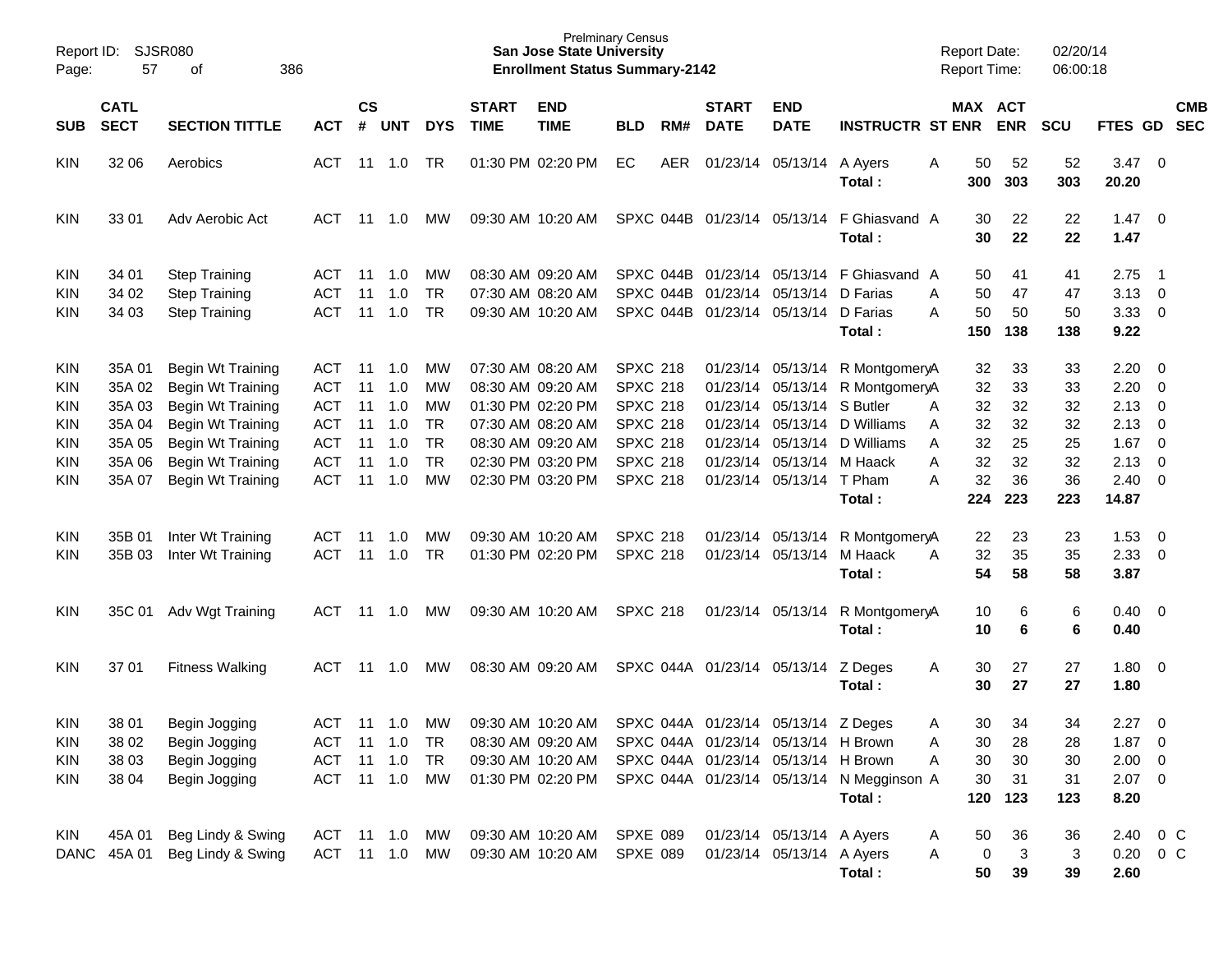| Page:       | SJSR080<br>Report ID:<br>58<br>386<br>of<br><b>CATL</b> |                         |                |                |            |            |                             | <b>San Jose State University</b><br><b>Enrollment Status Summary-2142</b> | <b>Prelminary Census</b> |     |                             |                             |                              |   | <b>Report Date:</b><br><b>Report Time:</b> |                         | 02/20/14<br>06:00:18 |             |                          |            |
|-------------|---------------------------------------------------------|-------------------------|----------------|----------------|------------|------------|-----------------------------|---------------------------------------------------------------------------|--------------------------|-----|-----------------------------|-----------------------------|------------------------------|---|--------------------------------------------|-------------------------|----------------------|-------------|--------------------------|------------|
| SUB.        | <b>SECT</b>                                             | <b>SECTION TITTLE</b>   | <b>ACT</b>     | <b>CS</b><br># | <b>UNT</b> | <b>DYS</b> | <b>START</b><br><b>TIME</b> | <b>END</b><br><b>TIME</b>                                                 | <b>BLD</b>               | RM# | <b>START</b><br><b>DATE</b> | <b>END</b><br><b>DATE</b>   | <b>INSTRUCTR ST ENR</b>      |   |                                            | MAX ACT<br><b>ENR</b>   | <b>SCU</b>           | FTES GD SEC |                          | <b>CMB</b> |
|             |                                                         |                         |                |                |            |            |                             |                                                                           |                          |     |                             |                             |                              |   |                                            |                         |                      |             |                          |            |
| <b>KIN</b>  | 46A 01                                                  | <b>Beg Social Dance</b> | ACT            | -11            | 1.0        | <b>MW</b>  |                             | 10:30 AM 11:20 AM                                                         | SPXE 089                 |     |                             | 01/23/14 05/13/14 A Ayers   |                              | A | 50                                         | 49                      | 49                   | 3.28        | 1 C                      |            |
| <b>DANC</b> | 46A 01                                                  | <b>Beg Social Dance</b> | <b>ACT</b>     | 11             | 1.0        | MW         |                             | 10:30 AM 11:20 AM                                                         | <b>SPXE 089</b>          |     |                             | 01/23/14 05/13/14 A Ayers   |                              | A | 0                                          | $\overline{\mathbf{c}}$ | $\overline{c}$       | 0.13        | 0 <sup>o</sup>           |            |
| <b>KIN</b>  | 46A 02                                                  | <b>Beg Social Dance</b> | <b>ACT</b>     | 11             | 1.0        | MW         |                             | 11:30 AM 12:20 PM                                                         | SPXE 089                 |     |                             | 01/23/14 05/13/14 A Ayers   |                              | A | 50                                         | 41                      | 41                   | 2.73        | 0 <sup>o</sup>           |            |
| <b>DANC</b> | 46A 02                                                  | <b>Beg Social Dance</b> | <b>ACT</b>     | 11             | 1.0        | MW         |                             | 11:30 AM 12:20 PM                                                         | <b>SPXE 089</b>          |     |                             | 01/23/14 05/13/14 A Ayers   |                              | A | 0                                          | $\overline{\mathbf{c}}$ | $\overline{c}$       | 0.13        | 0 <sup>o</sup>           |            |
| <b>KIN</b>  | 46A 03                                                  | <b>Beg Social Dance</b> | <b>ACT</b>     | 11             | 1.0        | MW         |                             | 12:30 PM 01:20 PM                                                         | <b>SPXE 089</b>          |     |                             | 01/23/14 05/13/14 A Ayers   |                              | Α | 50                                         | 53                      | 53                   | 3.53        | 0 <sup>o</sup>           |            |
| <b>DANC</b> | 46A 03                                                  | <b>Beg Social Dance</b> | <b>ACT</b>     | 11             | 1.0        | MW         |                             | 12:30 PM 01:20 PM                                                         | <b>SPXE 089</b>          |     |                             | 01/23/14 05/13/14 A Ayers   |                              | Α | 0                                          | 8                       | 8                    | 0.53        | 0 <sup>o</sup>           |            |
|             |                                                         |                         |                |                |            |            |                             |                                                                           |                          |     |                             |                             | Total :                      |   | 150                                        | 155                     | 155                  | 10.35       |                          |            |
|             |                                                         |                         |                |                |            |            |                             |                                                                           |                          |     |                             |                             |                              |   |                                            |                         |                      |             |                          |            |
| <b>KIN</b>  | 48A 01                                                  | Beg Latin Dance         | <b>ACT</b>     |                | 1.0        |            |                             |                                                                           |                          |     |                             |                             |                              | X | 0                                          | 0                       | 0                    | 0.00        | $\overline{\mathbf{0}}$  |            |
| <b>DANC</b> | 48A 01                                                  | Beg Latin Dance         | <b>ACT</b>     |                | 1.0        |            |                             |                                                                           |                          |     |                             |                             |                              | X | 0                                          | 0                       | 0                    | 0.00        | 0                        |            |
| <b>KIN</b>  | 48A 02                                                  | Beg Latin Dance         | <b>ACT</b>     | 11             | 1.0        | TR         |                             | 09:30 AM 10:20 AM                                                         | <b>SPXE 089</b>          |     |                             | 01/23/14 05/13/14 O David   |                              | Α | 50                                         | 43                      | 43                   | 2.87        | $0\,$ C                  |            |
| <b>DANC</b> | 48A 02                                                  | Beg Latin Dance         | <b>ACT</b>     | 11             | 1.0        | <b>TR</b>  |                             | 09:30 AM 10:20 AM                                                         | SPXE 089                 |     |                             | 01/23/14 05/13/14 O David   |                              | Α | 0                                          | 8                       | 8                    | 0.53        | 0 <sup>o</sup>           |            |
| <b>KIN</b>  | 48A 03                                                  | Beg Latin Dance         | <b>ACT</b>     | 11             | 1.0        | <b>TR</b>  |                             | 10:30 AM 11:20 AM                                                         | SPXE 089                 |     |                             | 01/23/14 05/13/14 O David   |                              | Α | 50                                         | 48                      | 48                   | 3.20        | 0 <sup>o</sup>           |            |
| <b>DANC</b> | 48A 03                                                  | Beg Latin Dance         | <b>ACT</b>     | 11             | 1.0        | <b>TR</b>  |                             | 10:30 AM 11:20 AM                                                         | <b>SPXE 089</b>          |     |                             | 01/23/14 05/13/14 O David   |                              | Α | 0                                          | 6                       | $\,6$                | 0.40        | 0 <sup>o</sup>           |            |
| <b>KIN</b>  | 48A 04                                                  | Beg Latin Dance         | <b>ACT</b>     | 11             | 1.0        | MW         |                             | 08:30 AM 09:20 AM                                                         | <b>SPXE 089</b>          |     |                             | 01/23/14 05/13/14 A Ayers   |                              | A | 50                                         | 45                      | 45                   | 3.02        | $1\,C$                   |            |
| <b>DANC</b> | 48A 04                                                  | Beg Latin Dance         | <b>ACT</b>     | 11             | 1.0        | MW         |                             | 08:30 AM 09:20 AM                                                         | SPXE 089                 |     |                             | 01/23/14 05/13/14 A Ayers   |                              | Α | 0                                          | 3                       | 3                    | 0.20        | 0 <sup>o</sup>           |            |
|             |                                                         |                         |                |                |            |            |                             |                                                                           |                          |     |                             |                             | Total:                       |   | 150                                        | 153                     | 153                  | 10.22       |                          |            |
|             |                                                         |                         |                |                |            |            |                             |                                                                           |                          |     |                             |                             |                              |   |                                            |                         |                      |             |                          |            |
| <b>KIN</b>  | 50 01                                                   | Tai Chi                 | ACT            | 11             | 1.0        | TR         |                             | 12:30 PM 01:20 PM                                                         |                          |     | SPXC 044B 01/23/14 05/13/14 |                             | G Chen                       | A | 50                                         | 56                      | 56                   | 3.75        | - 1                      |            |
| KIN         | 50 02                                                   | Tai Chi                 | <b>ACT</b>     | 11             | 1.0        | <b>MW</b>  |                             | 03:30 PM 04:20 PM                                                         |                          |     |                             | SPXC 044B 01/23/14 05/13/14 | C Weng                       | A | 50                                         | 49                      | 49                   | 3.27        | $\overline{\phantom{0}}$ |            |
|             |                                                         |                         |                |                |            |            |                             |                                                                           |                          |     |                             |                             | Total:                       |   | 100                                        | 105                     | 105                  | 7.02        |                          |            |
| <b>KIN</b>  | 51A 01                                                  | Begin Aikido            | ACT            | -11            | 1.0        | MW         |                             | 10:30 AM 11:20 AM                                                         | <b>SPXC 218</b>          |     |                             | 01/23/14 05/13/14           | S Olliges                    | A | 30                                         | 35                      | 35                   | 2.33        | $\overline{\mathbf{0}}$  |            |
| KIN         | 51A 02                                                  | Begin Aikido            | <b>ACT</b>     | 11             | 1.0        | MW         |                             | 11:30 AM 12:20 PM                                                         | <b>SPXC 218</b>          |     |                             | 01/23/14 05/13/14           | S Olliges                    | Α | 20                                         | 23                      | 23                   | 1.53        | $\overline{\mathbf{0}}$  |            |
|             |                                                         |                         |                |                |            |            |                             |                                                                           |                          |     |                             |                             | Total:                       |   | 50                                         | 58                      | 58                   | 3.87        |                          |            |
|             |                                                         |                         |                |                |            |            |                             |                                                                           |                          |     |                             |                             |                              |   |                                            |                         |                      |             |                          |            |
| <b>KIN</b>  | 51B 01                                                  | Int Aikido              | ACT            | 11             | 1.0        | MW         |                             | 11:30 AM 12:20 PM                                                         | <b>SPXC 218</b>          |     |                             | 01/23/14 05/13/14           | S Olliges                    | A | 10                                         | 2                       | $\overline{c}$       | 0.13        | $\overline{\mathbf{0}}$  |            |
|             |                                                         |                         |                |                |            |            |                             |                                                                           |                          |     |                             |                             | Total:                       |   | 10                                         | $\mathbf{2}$            | $\mathbf{2}$         | 0.13        |                          |            |
|             |                                                         |                         |                |                |            |            |                             |                                                                           |                          |     |                             |                             |                              |   |                                            |                         |                      |             |                          |            |
| <b>KIN</b>  | 52A 01                                                  | Begin Judo              | ACT            | -11            | 1.0        | TR         |                             | 10:30 AM 11:20 AM                                                         | <b>SPXC 218</b>          |     |                             | 01/23/14 05/13/14           | D Williams                   | A | 30                                         | 32                      | 32                   | 2.13        | 0                        |            |
| <b>KIN</b>  |                                                         | 52A 02 Begin Judo       | ACT            |                | 11  1.0    | TR         |                             | 12:30 PM 01:20 PM                                                         | <b>SPXC 218</b>          |     |                             |                             | 01/23/14 05/13/14 D Williams |   | 30                                         | 33                      | 33                   | $2.20 \t 0$ |                          |            |
| <b>KIN</b>  |                                                         | 52A 03 Begin Judo       | ACT            |                | 11 1.0     | MW         |                             | 01:30 PM 02:20 PM                                                         | <b>SPXC 218</b>          |     |                             |                             | 01/23/14 05/13/14 M Tsuruike | Α | 30                                         | 25                      | 25                   | $1.68$ 1    |                          |            |
|             |                                                         |                         |                |                |            |            |                             |                                                                           |                          |     |                             |                             | Total:                       |   | 90                                         | 90                      | 90                   | 6.02        |                          |            |
|             |                                                         |                         |                |                |            |            |                             |                                                                           |                          |     |                             |                             |                              |   |                                            |                         |                      |             |                          |            |
| KIN         |                                                         | 52B 01 Inter Judo       | ACT 11 1.0 TR  |                |            |            |                             | 11:30 AM 12:20 PM SPXC 218                                                |                          |     |                             | 01/23/14 05/13/14           | D Williams                   | Α | 30                                         | 19                      | 19                   | $1.27 \t 0$ |                          |            |
|             |                                                         |                         |                |                |            |            |                             |                                                                           |                          |     |                             |                             | Total:                       |   | 30                                         | 19                      | 19                   | 1.27        |                          |            |
|             |                                                         |                         |                |                |            |            |                             |                                                                           |                          |     |                             |                             |                              |   |                                            |                         |                      |             |                          |            |
| <b>KIN</b>  |                                                         | 52C 01 Competitive Judo | ACT 11 1.0 TBA |                |            |            |                             |                                                                           | <b>SPXC 218</b>          |     |                             | 01/23/14 05/13/14 Y Uchida  |                              | A | 30                                         | 18                      | 18                   | $1.20 \t 0$ |                          |            |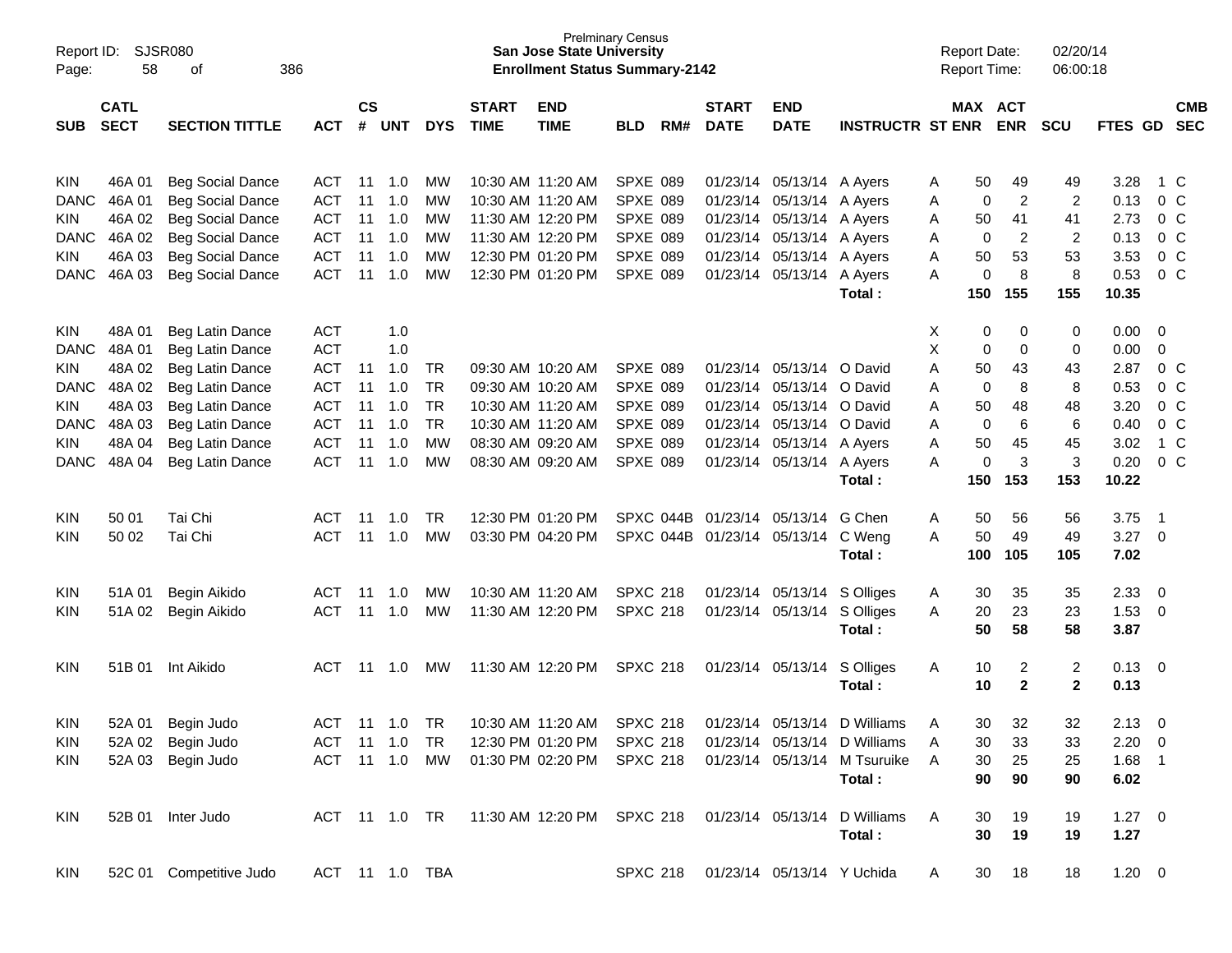| Page:      | SJSR080<br>Report ID:<br>59<br>386<br>of<br><b>CATL</b> |                       |              |                    |                |            |                             | <b>San Jose State University</b><br><b>Enrollment Status Summary-2142</b> | <b>Prelminary Census</b> |            |                             |                                    |                                    | <b>Report Date:</b><br><b>Report Time:</b> |          | 02/20/14<br>06:00:18 |            |                            |                          |
|------------|---------------------------------------------------------|-----------------------|--------------|--------------------|----------------|------------|-----------------------------|---------------------------------------------------------------------------|--------------------------|------------|-----------------------------|------------------------------------|------------------------------------|--------------------------------------------|----------|----------------------|------------|----------------------------|--------------------------|
| <b>SUB</b> | <b>SECT</b>                                             | <b>SECTION TITTLE</b> | <b>ACT</b>   | $\mathsf{cs}$<br># | <b>UNT</b>     | <b>DYS</b> | <b>START</b><br><b>TIME</b> | <b>END</b><br><b>TIME</b>                                                 | <b>BLD</b>               | RM#        | <b>START</b><br><b>DATE</b> | <b>END</b><br><b>DATE</b>          | <b>INSTRUCTR ST ENR ENR</b>        |                                            | MAX ACT  | SCU                  | FTES GD    |                            | <b>CMB</b><br><b>SEC</b> |
|            |                                                         |                       |              |                    |                |            |                             |                                                                           |                          |            |                             |                                    | Total:                             |                                            | 30<br>18 | 18                   | 1.20       |                            |                          |
| <b>KIN</b> | 53A 01                                                  | Begin Karate          | <b>ACT</b>   | 11                 | 1.0            | F          |                             | 08:30 AM 10:20 AM                                                         | SPXE 089                 |            |                             | 01/23/14 05/13/14 J Keeling        |                                    | A                                          | 32<br>30 | 32                   | 2.13       | 0                          |                          |
| KIN        | 53A 02                                                  | Begin Karate          | ACT          | 11                 | 1.0            | F          |                             | 10:30 AM 12:20 PM                                                         | SPXE 089                 |            |                             | 01/23/14 05/13/14 J Keeling        |                                    | Α                                          | 24<br>20 | 24                   | 1.60       | 0                          |                          |
| KIN        | 53A 03                                                  | Begin Karate          | ACT          | 11                 | 1.0            | M          |                             | 05:30 PM 07:20 PM                                                         | SPXE 089                 |            |                             |                                    | 01/23/14 05/13/14 L Castellano A   |                                            | 30<br>36 | 36                   | 2.40       | $\overline{0}$             |                          |
|            |                                                         |                       |              |                    |                |            |                             |                                                                           |                          |            |                             |                                    | Total:                             | 80                                         | 92       | 92                   | 6.13       |                            |                          |
| KIN        | 53B 01                                                  | <b>Inter Karate</b>   | <b>ACT</b>   |                    | 11  1.0        | -F         |                             | 10:30 AM 12:20 PM                                                         | SPXE 089                 |            |                             | 01/23/14 05/13/14                  | J Keeling                          | A                                          | 10<br>5  | 5                    | 0.33       | $\overline{0}$             |                          |
|            |                                                         |                       |              |                    |                |            |                             |                                                                           |                          |            |                             |                                    | Total:                             |                                            | 5<br>10  | 5                    | 0.33       |                            |                          |
| KIN        | 54A 01                                                  | Begin Tae Kwon Do     | ACT          | 11                 | 1.0            | <b>TR</b>  |                             | 07:30 AM 08:20 AM                                                         |                          |            |                             | SPXC 044A 01/23/14 05/13/14        | J Schachner A                      |                                            | 30<br>28 | 28                   | 1.87       | $\overline{0}$             |                          |
| KIN        | 54A 02                                                  | Begin Tae Kwon Do     | <b>ACT</b>   |                    | $11 \quad 1.0$ | TR         |                             | 08:30 AM 09:20 AM                                                         |                          |            |                             | SPXC 044A 01/23/14 05/13/14        | J Schachner A                      |                                            | 20<br>20 | 20                   | 1.35       | $\overline{1}$             |                          |
|            |                                                         |                       |              |                    |                |            |                             |                                                                           |                          |            |                             |                                    | Total:                             |                                            | 50<br>48 | 48                   | 3.22       |                            |                          |
| KIN        | 54B 01                                                  | Int Tae Kwon Do       | ACT          |                    | 11 1.0         | <b>TR</b>  |                             | 08:30 AM 09:20 AM                                                         | <b>SPXC 218</b>          |            |                             | 01/23/14 05/13/14                  | J Schachner A                      |                                            | 10<br>10 | 10                   | 0.67       | $\overline{\mathbf{0}}$    |                          |
|            |                                                         |                       |              |                    |                |            |                             |                                                                           |                          |            |                             |                                    | Total:                             |                                            | 10<br>10 | 10                   | 0.67       |                            |                          |
| <b>KIN</b> | 55A 01                                                  | Begin Self-Defense    | <b>ACT</b>   | 11                 | 1.0            | МW         |                             | 12:30 PM 01:20 PM                                                         | <b>SPXC 218</b>          |            |                             | 01/23/14 05/13/14 G Chen           |                                    | Α                                          | 30<br>35 | 35                   | 2.33       | 0                          |                          |
| KIN        | 55A 02                                                  | Begin Self-Defense    | <b>ACT</b>   |                    | $11 \quad 1.0$ | <b>TR</b>  |                             | 09:30 AM 10:20 AM                                                         | <b>SPXC 218</b>          |            |                             | 01/23/14 05/13/14 G Chen           |                                    | A                                          | 30<br>45 | 45                   | 3.00       | $\overline{\mathbf{0}}$    |                          |
|            |                                                         |                       |              |                    |                |            |                             |                                                                           |                          |            |                             |                                    | Total:                             | 60                                         | 80       | 80                   | 5.33       |                            |                          |
| <b>KIN</b> | 61A 01                                                  | Begin Hatha Yoga      | ACT          | 11                 | 1.0            | M          |                             | 07:30 AM 09:20 AM                                                         | EC                       | AER        |                             |                                    | 01/23/14 05/13/14 L Caughlan       | $\overline{A}$                             | 51<br>50 | 51                   | 3.40       | 0                          |                          |
| KIN        | 61A 02                                                  | Begin Hatha Yoga      | ACT          | 11                 | 1.0            | M          |                             | 09:30 AM 11:20 AM                                                         | EC                       | <b>AER</b> |                             |                                    | 01/23/14 05/13/14 L Caughlan       | 50<br>A                                    | 45       | 45                   | 3.00       | 0                          |                          |
| KIN        | 61A 03                                                  | Begin Hatha Yoga      | <b>ACT</b>   | 11                 | 1.0            | M          |                             | 11:30 AM 01:20 PM                                                         | EC                       | <b>AER</b> |                             |                                    | 01/23/14 05/13/14 L Caughlan       | 50<br>A                                    | 57       | 57                   | 3.80       | 0                          |                          |
| KIN        | 61A 04                                                  | Begin Hatha Yoga      | ACT          | 11                 | 1.0            | W          |                             | 07:30 AM 09:20 AM                                                         | EС                       | AER        |                             |                                    | 01/23/14 05/13/14 L Caughlan       | 50<br>A                                    | 55       | 55                   | 3.67       | 0                          |                          |
| KIN        | 61A 05                                                  | Begin Hatha Yoga      | ACT          | 11                 | 1.0            | W          |                             | 09:30 AM 11:20 AM                                                         | EC                       | AER        |                             |                                    | 01/23/14 05/13/14 L Caughlan       | 50<br>A                                    | 56       | 56                   | 3.75       | $\overline{1}$             |                          |
| KIN        | 61A 06                                                  | Begin Hatha Yoga      | <b>ACT</b>   | 11                 | 1.0            | W          |                             | 11:30 AM 01:20 PM                                                         | <b>EC</b>                | <b>AER</b> |                             |                                    | 01/23/14 05/13/14 L Caughlan       | 50<br>A                                    | 52       | 52                   | 3.47       | $\overline{0}$             |                          |
| KIN        | 61A 07                                                  | Begin Hatha Yoga      | <b>ACT</b>   | 11                 | 1.0            | F          |                             | 07:30 AM 09:20 AM                                                         | <b>SPXC 218</b>          |            |                             |                                    | 01/23/14 05/13/14 J Linafelter     | 50<br>A                                    | 49       | 49                   | 3.27       | 0                          |                          |
| KIN        | 61A 08                                                  | Begin Hatha Yoga      | <b>ACT</b>   | 11                 | 1.0            | F          |                             | 09:30 AM 11:20 AM                                                         | <b>SPXC 218</b>          |            |                             |                                    | 01/23/14 05/13/14 J Linafelter     | 50<br>A                                    | 51       | 51                   | 3.42       | $\overline{\phantom{0}}$ 1 |                          |
| KIN        | 61A 09                                                  | Begin Hatha Yoga      | <b>ACT</b>   |                    | 1.0            |            |                             |                                                                           |                          |            |                             |                                    |                                    | Χ                                          | 0<br>0   | 0                    | 0.00       | $\overline{0}$             |                          |
| <b>KIN</b> | 61A 10                                                  | Begin Hatha Yoga      | <b>ACT</b>   |                    | $11 \quad 1.0$ | F          |                             | 01:30 PM 03:20 PM                                                         | EC                       | <b>AER</b> |                             |                                    | 01/23/14 05/13/14 S Caughlan A     |                                            | 50<br>53 | 53                   | 3.55       | $\overline{1}$             |                          |
|            |                                                         |                       |              |                    |                |            |                             |                                                                           |                          |            |                             |                                    | Total:                             |                                            | 450 469  | 469                  | 31.32      |                            |                          |
| <b>KIN</b> |                                                         | 61B 01 Int Hatha Yoga | ACT 11 1.0 F |                    |                |            |                             | 11:30 AM 01:20 PM EC                                                      |                          |            |                             |                                    | AER 01/23/14 05/13/14 S Caughlan A |                                            | 41<br>50 | 41                   | $2.73$ 0   |                            |                          |
|            |                                                         |                       |              |                    |                |            |                             |                                                                           |                          |            |                             |                                    | Total:                             |                                            | 50<br>41 | 41                   | 2.73       |                            |                          |
| KIN        | 62A 01                                                  | Begin Ice Skating     | ACT 11 1.0 T |                    |                |            |                             | 09:30 AM 11:10 AM                                                         |                          |            |                             | SPXC 044A 01/23/14 05/13/14 G Chen |                                    | 50<br>A                                    | 48       | 48                   | $3.22$ 1   |                            |                          |
| KIN.       | 62A 02                                                  | Begin Ice Skating     | ACT          |                    | 11 1.0 F       |            |                             | 08:20 AM 10:00 AM                                                         |                          |            |                             | SPXC 044A 01/23/14 05/13/14 G Chen |                                    | А<br>50                                    | 50       | 50                   | $3.33 \ 0$ |                            |                          |
|            |                                                         |                       |              |                    |                |            |                             |                                                                           |                          |            |                             |                                    | Total:                             | 100                                        | 98       | 98                   | 6.55       |                            |                          |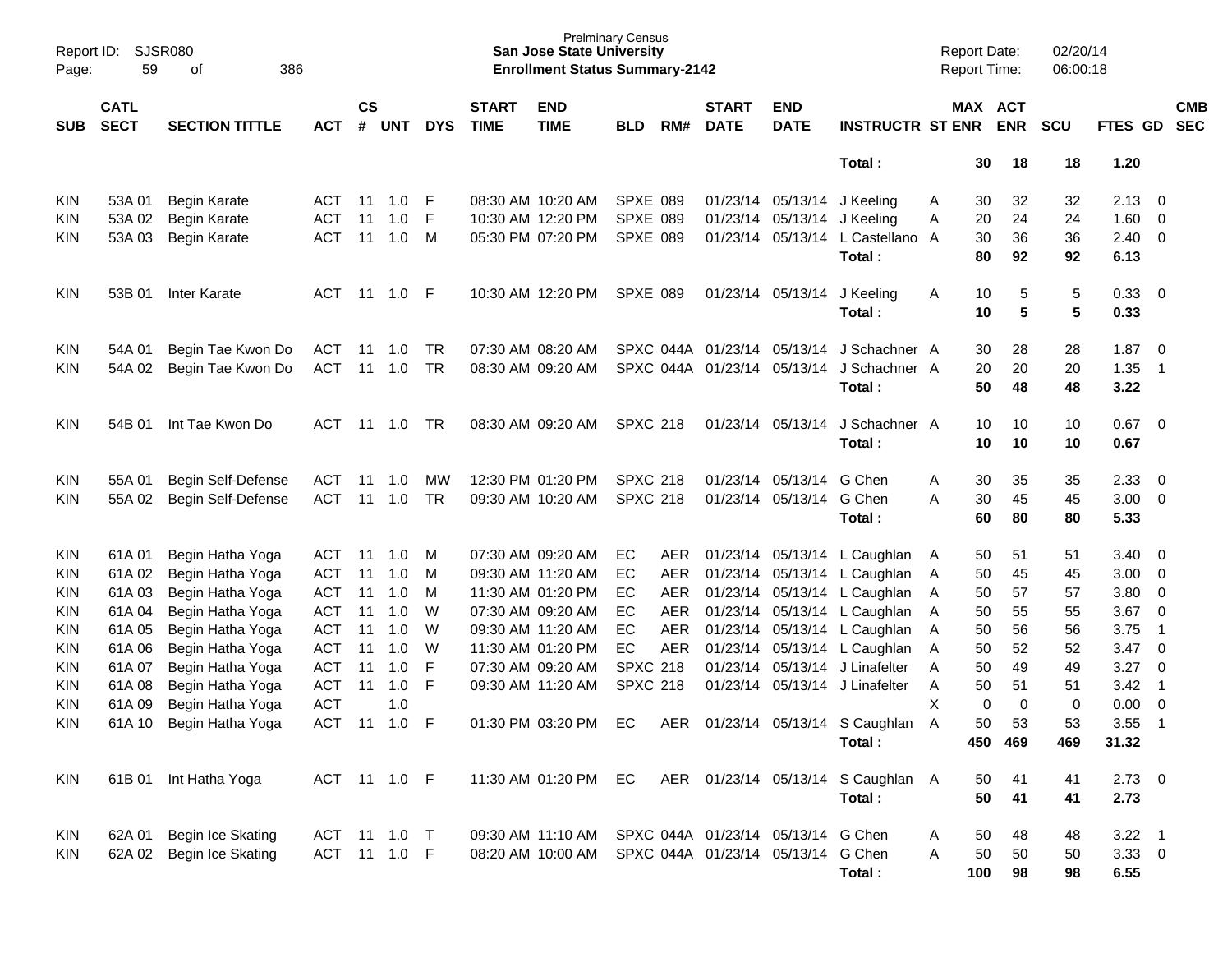| Report ID:<br>Page:                    | 60                                                 | SJSR080<br>386<br>οf                                                                                                                         |                                                                                  |                                  |                                        |                                                                    |                             | <b>San Jose State University</b><br><b>Enrollment Status Summary-2142</b>                                                  | <b>Prelminary Census</b>                                              |                                        |                                              |                                                                                                  |                                                                                             | <b>Report Date:</b><br>Report Time:                          |                                             | 02/20/14<br>06:00:18                      |                                                        |                                                                                                                                                          |                          |
|----------------------------------------|----------------------------------------------------|----------------------------------------------------------------------------------------------------------------------------------------------|----------------------------------------------------------------------------------|----------------------------------|----------------------------------------|--------------------------------------------------------------------|-----------------------------|----------------------------------------------------------------------------------------------------------------------------|-----------------------------------------------------------------------|----------------------------------------|----------------------------------------------|--------------------------------------------------------------------------------------------------|---------------------------------------------------------------------------------------------|--------------------------------------------------------------|---------------------------------------------|-------------------------------------------|--------------------------------------------------------|----------------------------------------------------------------------------------------------------------------------------------------------------------|--------------------------|
| <b>SUB</b>                             | <b>CATL</b><br><b>SECT</b>                         | <b>SECTION TITTLE</b>                                                                                                                        | ACT                                                                              | $\mathsf{cs}$<br>#               | <b>UNT</b>                             | <b>DYS</b>                                                         | <b>START</b><br><b>TIME</b> | <b>END</b><br><b>TIME</b>                                                                                                  | <b>BLD</b>                                                            | RM#                                    | <b>START</b><br><b>DATE</b>                  | <b>END</b><br><b>DATE</b>                                                                        | <b>INSTRUCTR ST ENR</b>                                                                     |                                                              | MAX ACT<br><b>ENR</b>                       | <b>SCU</b>                                | FTES GD                                                |                                                                                                                                                          | <b>CMB</b><br><b>SEC</b> |
| KIN                                    | 63A 01                                             | <b>Beg Hiking</b>                                                                                                                            | ACT                                                                              | 11                               | 1.0                                    | F                                                                  |                             | 01:00 PM 03:50 PM                                                                                                          | <b>SPXE 077</b>                                                       |                                        |                                              |                                                                                                  | 01/23/14 05/13/14 K Kirkendall A<br>Total:                                                  | 20<br>20                                                     | 23<br>23                                    | 23<br>23                                  | $1.53 \t 0$<br>1.53                                    |                                                                                                                                                          |                          |
| KIN<br>KIN                             | 65A 01<br>65A 02                                   | Begin Ice Hockey<br>Begin Ice Hockey                                                                                                         | <b>ACT</b><br><b>ACT</b>                                                         | 11<br>11                         | 1.0<br>1.0                             | R<br>F                                                             |                             | 09:30 AM 11:10 AM<br>09:50 AM 11:30 AM                                                                                     |                                                                       | SPXC 044B                              |                                              | SPXC 044B 01/23/14 05/13/14 G Chen<br>01/23/14 05/13/14 G Chen                                   | Total:                                                                                      | 50<br>Α<br>A<br>50<br>100                                    | 37<br>35<br>72                              | 37<br>35<br>72                            | 2.47<br>2.35<br>4.82                                   | $\overline{\mathbf{0}}$<br>$\overline{1}$                                                                                                                |                          |
| KIN<br>KIN<br><b>KIN</b>               | 69 01<br>69 02<br>69 03                            | <b>Stress Management</b><br><b>Stress Management</b><br><b>Stress Management</b>                                                             | LEC<br><b>LEC</b><br><b>LEC</b>                                                  | 02                               | 3.0<br>3.0<br>3.0                      | МW                                                                 |                             | 09:00 AM 10:15 AM                                                                                                          | SPXE 077                                                              |                                        |                                              |                                                                                                  | 01/23/14 05/13/14 K Moreno                                                                  | 30<br>Α<br>X<br>X                                            | 29<br>$\pmb{0}$<br>0<br>0<br>0              | 87<br>0<br>0                              | 5.80 0<br>0.00<br>0.00                                 | $\overline{\phantom{0}}$<br>$\overline{\mathbf{0}}$                                                                                                      |                          |
| <b>KIN</b><br>KIN<br>KIN<br>KIN        | 69 04<br>69 05<br>69 06<br>69 07                   | <b>Stress Management</b><br><b>Stress Management</b><br><b>Stress Management</b><br><b>Stress Management</b>                                 | <b>LEC</b><br>LEC<br><b>LEC</b><br><b>LEC</b>                                    | 02<br>02<br>02<br>02             | 3.0<br>3.0<br>3.0<br>3.0               | TR<br>$\mathsf{T}$<br>MW<br>МW                                     |                             | 09:00 AM 10:15 AM<br>05:00 PM 07:45 PM<br>10:30 AM 11:45 AM<br>12:00 PM 01:15 PM                                           | <b>SPXC 211</b><br><b>CCB</b><br><b>BBC</b><br><b>SPXC 211</b>        | 101<br>225                             | 01/23/14                                     | 01/23/14 05/13/14 T Beggs                                                                        | 01/23/14 05/13/14 K Moreno<br>05/13/14 K Moreno<br>01/23/14 05/13/14 K Drummond A<br>Total: | A<br>30<br>30<br>Α<br>30<br>Α<br>30<br>150                   | 30<br>36<br>29<br>28<br>152                 | 90<br>108<br>87<br>84<br>456              | 6.00<br>7.20<br>5.80<br>5.60 0<br>30.40                | $\overline{0}$<br>$\overline{0}$<br>$\overline{0}$                                                                                                       |                          |
| KIN<br>KIN<br>KIN<br>KIN<br>KIN<br>KIN | 70 01<br>70 02<br>70 03<br>70 04<br>70 05<br>70 07 | Intro to Kinesiology<br>Intro to Kinesiology<br>Intro to Kinesiology<br>Intro to Kinesiology<br>Intro to Kinesiology<br>Intro to Kinesiology | <b>LEC</b><br><b>ACT</b><br><b>ACT</b><br><b>ACT</b><br><b>ACT</b><br><b>ACT</b> | 02<br>11<br>11<br>11<br>11<br>11 | 3.0<br>0.0<br>0.0<br>0.0<br>0.0<br>0.0 | МW<br>M<br>W<br>M<br>W<br>W                                        |                             | 08:30 AM 09:20 AM<br>09:30 AM 11:20 AM<br>09:30 AM 11:20 AM<br>09:30 AM 11:20 AM<br>09:30 AM 11:20 AM<br>01:30 PM 03:20 PM | <b>SH</b><br><b>BBC</b><br><b>BBC</b><br><b>CL</b><br><b>CL</b><br>HB | 100<br>126<br>126<br>129<br>129<br>405 | 01/23/14<br>01/23/14<br>01/23/14<br>01/23/14 | 01/23/14 05/13/14 J Chin<br>05/13/14 A Trader<br>05/13/14 A Trader<br>01/23/14 05/13/14 A Trader | 05/13/14 E Schlimmer A<br>05/13/14 E Schlimmer A<br>Total:                                  | Α<br>100<br>20<br>20<br>20<br>Α<br>20<br>Α<br>20<br>A<br>200 | 102<br>20<br>21<br>20<br>20<br>21<br>204    | 204<br>20<br>21<br>20<br>20<br>21<br>306  | 20.40<br>0.00<br>0.00<br>0.00<br>0.00<br>0.00<br>20.40 | $\overline{\phantom{0}}$<br>$\overline{\mathbf{0}}$<br>$\overline{\phantom{0}}$<br>$\overline{\mathbf{0}}$<br>$\overline{0}$<br>$\overline{\phantom{0}}$ |                          |
| KIN<br>KIN<br>KIN<br>KIN<br>KIN        | 80 01<br>80 02<br>80 03<br>80 04<br>80 05          | <b>Indivdl Movement</b><br><b>Indivdl Movement</b><br><b>Indivdl Movement</b><br><b>Indivdl Movement</b><br>Indivdl Movement                 | <b>ACT</b><br><b>ACT</b><br><b>ACT</b><br><b>ACT</b><br><b>ACT</b>               | 11<br>11<br>11<br>11<br>11       | 1.0<br>1.0<br>1.0<br>1.0<br>1.0        | <b>TBA</b><br><b>TBA</b><br><b>TBA</b><br><b>TBA</b><br><b>TBA</b> |                             |                                                                                                                            |                                                                       |                                        | 01/23/14<br>01/23/14                         | 01/23/14 05/13/14 G Chen<br>01/23/14 05/13/14<br>01/23/14 05/13/14                               | 05/13/14 D Williams<br>05/13/14 J Schachner<br>Total:                                       | 10<br>Α<br>A<br>10<br>A<br>Α<br>A<br>35                      | 2<br>11<br>5<br>0<br>5<br>0<br>5<br>0<br>13 | $\overline{c}$<br>11<br>0<br>0<br>0<br>13 | 0.13<br>0.75<br>0.00<br>0.00<br>0.00<br>0.88           | $\overline{\mathbf{0}}$<br>$\overline{\phantom{1}}$<br>$\overline{\phantom{0}}$<br>$\overline{0}$<br>$\overline{0}$                                      |                          |
| <b>KIN</b><br>KIN<br>KIN<br>KIN        |                                                    | 100W 01 Writing Workshop<br>100W 02 Writing Workshop<br>100W 03 Writing Workshop<br>100W 04 Writing Workshop                                 | SEM<br>SEM<br><b>SEM</b><br>SEM                                                  | 04<br>04<br>04                   | 3.0<br>3.0<br>3.0<br>3.0               | <b>TR</b><br>MW<br>M                                               |                             | 01:30 PM 02:45 PM<br>07:30 AM 08:45 AM<br>01:30 PM 04:15 PM                                                                | <b>SPXC 211</b><br><b>SPXC 068</b><br><b>BBC</b>                      | 128                                    |                                              | 01/23/14 05/13/14 S Olliges<br>01/23/14 05/13/14 S Olliges                                       | 01/23/14 05/13/14 D Murphy<br>Total:                                                        | 22<br>A<br>22<br>A<br>Х<br>A<br>25<br>69                     | 24<br>21<br>$\pmb{0}$<br>0<br>22<br>67      | 72<br>63<br>0<br>66<br>201                | 4.80 0<br>$4.20 \ 0$<br>$0.00 \t 0$<br>4.40 0<br>13.40 |                                                                                                                                                          |                          |
| KIN                                    | 101 01                                             | Sport in America                                                                                                                             | <b>LEC</b>                                                                       |                                  | 02 3.0                                 | MW                                                                 |                             | 12:00 PM 01:15 PM                                                                                                          | SH                                                                    | 345                                    |                                              |                                                                                                  | 01/23/14 05/13/14 D Murphy                                                                  | 40<br>A                                                      | 39                                          | 117                                       | 7.80 0                                                 |                                                                                                                                                          |                          |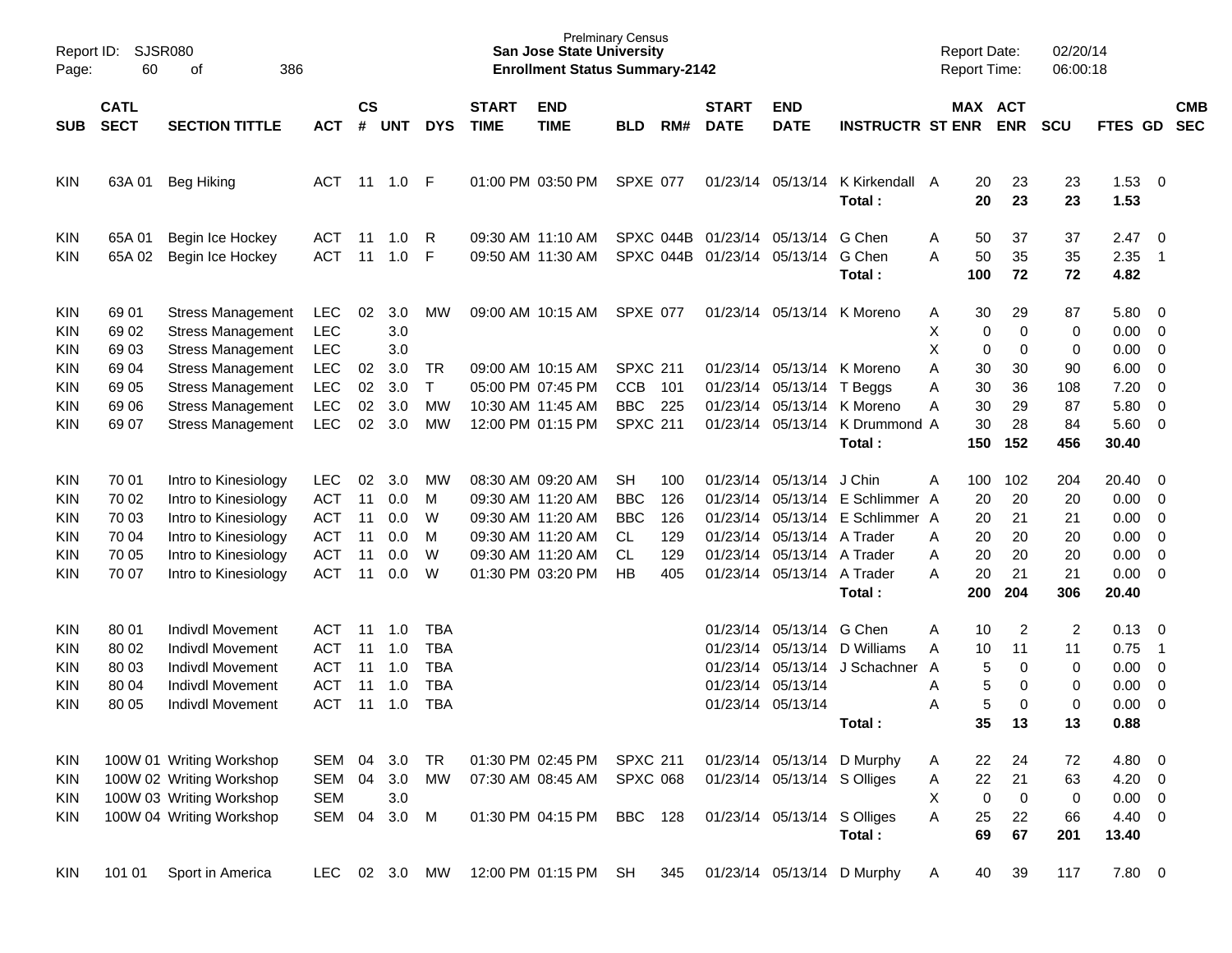| Report ID:<br>Page:                                         | 61                                                                          | <b>SJSR080</b><br>386<br>of                                                                                                                        |                                                             |                            |                                 |                                   |                             | <b>San Jose State University</b><br><b>Enrollment Status Summary-2142</b>                             | <b>Prelminary Census</b>                                                       |                                 |                             |                                                                                                                                       |                                                                                                                                    | <b>Report Date:</b><br>Report Time: |                                    |                                       | 02/20/14<br>06:00:18               |                                                                         |                                                        |            |
|-------------------------------------------------------------|-----------------------------------------------------------------------------|----------------------------------------------------------------------------------------------------------------------------------------------------|-------------------------------------------------------------|----------------------------|---------------------------------|-----------------------------------|-----------------------------|-------------------------------------------------------------------------------------------------------|--------------------------------------------------------------------------------|---------------------------------|-----------------------------|---------------------------------------------------------------------------------------------------------------------------------------|------------------------------------------------------------------------------------------------------------------------------------|-------------------------------------|------------------------------------|---------------------------------------|------------------------------------|-------------------------------------------------------------------------|--------------------------------------------------------|------------|
| <b>SUB</b>                                                  | <b>CATL</b><br><b>SECT</b><br><b>SECTION TITTLE</b><br><b>ACT</b><br>101 02 |                                                                                                                                                    |                                                             |                            | $\mathsf{cs}$<br><b>UNT</b>     | <b>DYS</b>                        | <b>START</b><br><b>TIME</b> | <b>END</b><br><b>TIME</b>                                                                             | <b>BLD</b>                                                                     | RM#                             | <b>START</b><br><b>DATE</b> | <b>END</b><br><b>DATE</b>                                                                                                             | <b>INSTRUCTR ST ENR</b>                                                                                                            | MAX ACT                             |                                    | <b>ENR</b>                            | <b>SCU</b>                         | FTES GD SEC                                                             |                                                        | <b>CMB</b> |
| <b>KIN</b><br><b>KIN</b>                                    | 101 03                                                                      | Sport in America<br>Sport in America                                                                                                               | LEC<br><b>LEC</b>                                           | 02<br>02                   | 3.0<br>3.0                      | TR<br>$\top$                      |                             | 10:30 AM 11:45 AM<br>03:00 PM 05:45 PM                                                                | <b>SH</b><br><b>SPXC 068</b>                                                   | 312                             |                             | 01/23/14 05/13/14                                                                                                                     | 01/23/14 05/13/14 V Andrews<br>V Andrews<br>Total:                                                                                 | Α<br>A                              | 40<br>40<br>120                    | 38<br>33<br>110                       | 114<br>99<br>330                   | 7.60 0<br>6.65<br>22.05                                                 | $\overline{1}$                                         |            |
| <b>KIN</b><br>KIN                                           | 106 01<br>106 02                                                            | Adv Scuba & Aquc TecLEC<br>Adv Scuba & Aquc TecACT                                                                                                 |                                                             |                            | 02 3.0<br>11 0.0                | $\top$<br><b>TBA</b>              |                             | 07:00 PM 09:30 PM                                                                                     | <b>SPXC 068</b><br><b>SPXE 079</b>                                             |                                 |                             | 01/23/14 05/13/14 F Barry<br>01/23/14 05/13/14 F Barry                                                                                | Total:                                                                                                                             | A<br>Α                              | 25<br>25<br>50                     | 5<br>5<br>10                          | 5<br>10<br>15                      | $1.00 \t 0$<br>$0.00 \t 0$<br>1.00                                      |                                                        |            |
| <b>KIN</b>                                                  | 107 01                                                                      | <b>Adapted Aquatics</b>                                                                                                                            | ACT                                                         |                            | 11  1.0                         | TBA                               |                             |                                                                                                       | <b>SPXE 079</b>                                                                |                                 |                             | 01/23/14 05/13/14                                                                                                                     | Total:                                                                                                                             | Α                                   | 25<br>25                           | 15<br>15                              | 15<br>15                           | $1.00 \t 0$<br>1.00                                                     |                                                        |            |
| <b>KIN</b>                                                  | 153 01                                                                      | Spt Fac Evnt Mgt                                                                                                                                   | <b>LEC</b>                                                  | 02                         | 3.0                             | <b>MW</b>                         |                             | 10:30 AM 11:45 AM                                                                                     | <b>SPXE 077</b>                                                                |                                 |                             | 01/23/14 05/13/14                                                                                                                     | S Lilienthal<br>Total:                                                                                                             | A                                   | 40<br>40                           | 32<br>32                              | 96<br>96                           | 6.70 6<br>6.70                                                          |                                                        |            |
| <b>KIN</b><br><b>KIN</b><br>KIN                             |                                                                             | 154A 01 Inst Ex Phys Biom<br>154A 02 Inst Ex Phys Biom<br>154A 03 Inst Ex Phys Biom                                                                | <b>LEC</b><br><b>ACT</b><br><b>ACT</b>                      | 02<br>13<br>13             | 3.0<br>0.0<br>0.0               | M<br>MW<br>MW                     |                             | 09:30 AM 10:20 AM<br>10:30 AM 12:20 PM<br>12:30 PM 02:20 PM                                           | <b>SPXC 208</b><br><b>SPXC 208</b><br><b>SPXC 208</b>                          |                                 |                             | 01/23/14 05/13/14<br>01/23/14 05/13/14<br>01/23/14 05/13/14 J Kao                                                                     | J Kao<br>J Kao<br>Total:                                                                                                           | Α<br>Α<br>Α                         | 40<br>20<br>20<br>80               | 42<br>23<br>19<br>84                  | 42<br>46<br>38<br>126              | 8.45<br>0.00<br>$0.00 \t 0$<br>8.45                                     | $\overline{\phantom{0}}$<br>$\overline{\phantom{0}}$ 1 |            |
| <b>KIN</b><br><b>KIN</b>                                    |                                                                             | 154B 01 ECG Interp & Test<br>154B 02 ECG Interp & Test                                                                                             | <b>LEC</b><br><b>ACT</b>                                    | 02<br>13                   | 3.0<br>0.0                      | <b>TR</b><br><b>TR</b>            |                             | 11:30 AM 12:20 PM<br>12:30 PM 01:20 PM                                                                | <b>SPXC 208</b><br><b>SPXC 208</b>                                             |                                 |                             | 01/23/14 05/13/14<br>01/23/14 05/13/14 P Plato                                                                                        | P Plato<br>Total:                                                                                                                  | Α<br>A                              | 20<br>20<br>40                     | 31<br>31<br>62                        | 62<br>31<br>93                     | 6.55<br>0.007<br>6.55                                                   | $\overline{7}$                                         |            |
| <b>KIN</b><br>KIN<br>KIN<br><b>KIN</b><br>KIN               | 155 01<br>155 02<br>155 03<br>155 04<br>155 05                              | <b>Exercise Physiology</b><br><b>Exercise Physiology</b><br><b>Exercise Physiology</b><br><b>Exercise Physiology</b><br><b>Exercise Physiology</b> | <b>LEC</b><br><b>ACT</b><br>ACT<br><b>ACT</b><br><b>ACT</b> | 02<br>07<br>07<br>07<br>07 | 3.0<br>0.0<br>0.0<br>0.0<br>0.0 | МW<br>M<br>W<br>$\mathsf{T}$<br>R |                             | 09:30 AM 10:20 AM<br>07:30 AM 09:20 AM<br>07:30 AM 09:20 AM<br>07:30 AM 09:20 AM<br>07:30 AM 09:20 AM | SH<br><b>SPXC 208</b><br><b>SPXC 208</b><br><b>SPXC 208</b><br><b>SPXC 208</b> | 100                             |                             | 01/23/14 05/13/14<br>01/23/14 05/13/14 C Cisar<br>01/23/14 05/13/14 C Cisar<br>01/23/14 05/13/14 C Cisar<br>01/23/14 05/13/14 C Cisar | C Cisar<br>Total:                                                                                                                  | A<br>Α<br>Α<br>Α<br>Α               | 100<br>20<br>20<br>20<br>20<br>180 | 68<br>21<br>19<br>18<br>10<br>136     | 136<br>21<br>19<br>18<br>10<br>204 | 13.60 0<br>$0.00 \t 0$<br>$0.00 \t 0$<br>0.00<br>$0.00 \t 0$<br>13.60   | $\overline{\phantom{0}}$                               |            |
| <b>KIN</b>                                                  | 156 01                                                                      | Intro Adapted Act                                                                                                                                  | <b>LEC</b>                                                  | 02                         | 3.0                             | МW                                |                             | 10:30 AM 11:45 AM                                                                                     | <b>SPXC 068</b>                                                                |                                 |                             |                                                                                                                                       | 01/23/14 05/13/14 J Schachner A<br>Total:                                                                                          |                                     | 40<br>40                           | 46<br>46                              | 138<br>138                         | 9.25<br>9.25                                                            | $\overline{\phantom{1}}$                               |            |
| KIN<br><b>KIN</b><br><b>KIN</b><br><b>KIN</b><br><b>KIN</b> | 158 01<br>158 02<br>158 03<br>158 04<br>158 05                              | <b>Biomechanics</b><br><b>Biomechanics</b><br><b>Biomechanics</b><br>Biomechanics<br><b>Biomechanics</b>                                           | <b>LEC</b><br>ACT<br><b>ACT</b><br><b>ACT</b><br>ACT        | 02<br>07<br>07<br>07<br>07 | 3.0<br>0.0<br>0.0<br>0.0<br>0.0 | TR<br>$\top$<br>R<br>$\top$<br>R  |                             | 08:30 AM 09:20 AM<br>09:30 AM 11:20 AM<br>09:30 AM 11:20 AM<br>11:30 AM 01:20 PM<br>11:30 AM 01:20 PM | <b>BBC</b><br><b>BBC</b><br>BBC<br>BBC<br>BBC                                  | 004<br>126<br>126<br>126<br>126 |                             | 01/23/14 05/13/14 J Kao                                                                                                               | 01/23/14 05/13/14 N Anecito<br>01/23/14 05/13/14 N Anecito<br>01/23/14 05/13/14 N Anecito<br>01/23/14 05/13/14 N Anecito<br>Total: | A<br>A<br>A<br>A<br>A               | 84<br>20<br>20<br>20<br>20         | 75<br>20<br>20<br>20<br>15<br>164 150 | 150<br>20<br>20<br>20<br>15<br>225 | 15.05<br>$0.00$ 1<br>$0.00 \t 0$<br>$0.00 \t 0$<br>$0.00 \t 0$<br>15.05 | $\overline{\phantom{0}}$                               |            |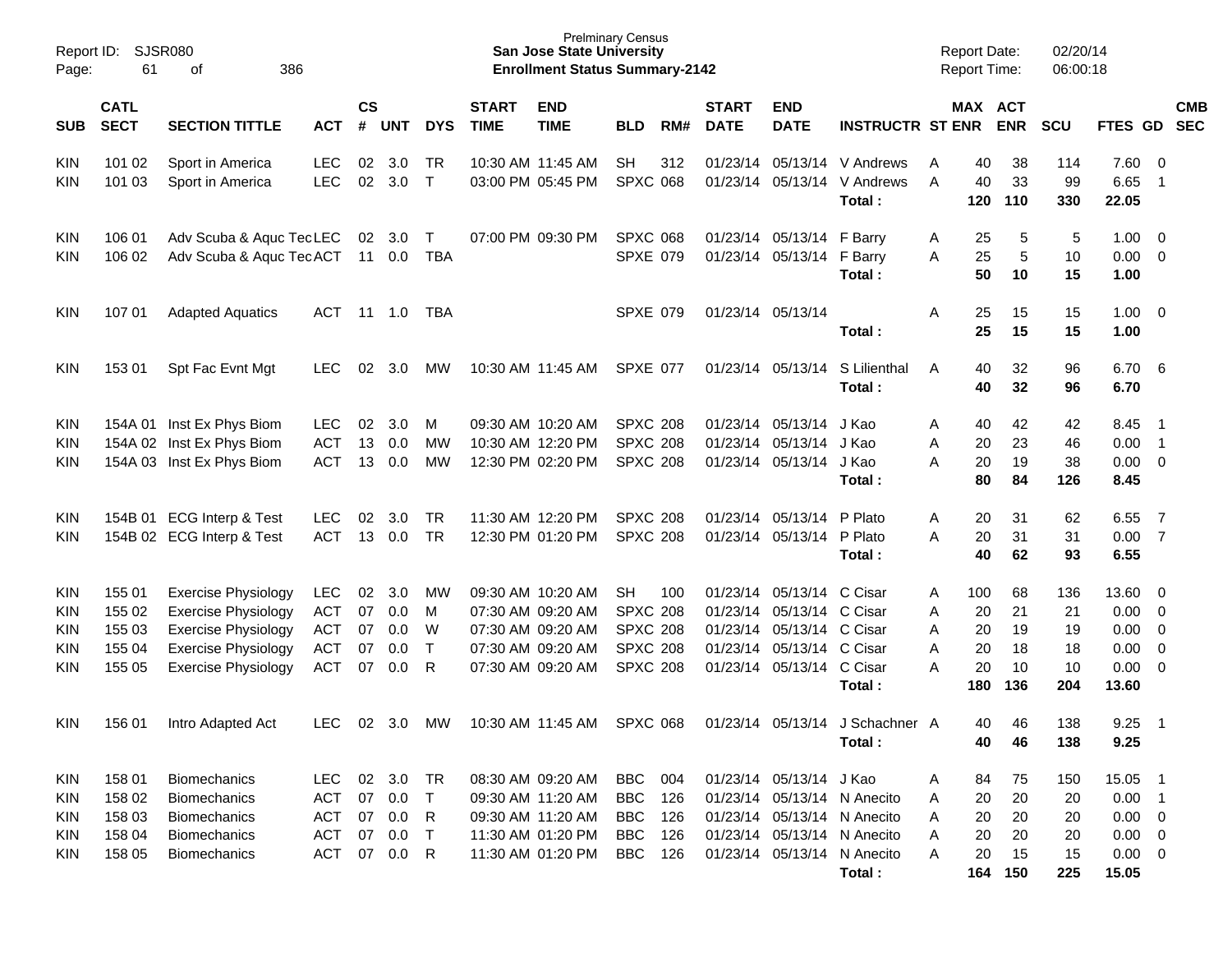| Page:                    | Report ID:<br><b>SJSR080</b><br>62<br>386<br>of<br><b>CATL</b> |                                                                                  |                                                      |                |                          |                              |                             | <b>San Jose State University</b><br><b>Enrollment Status Summary-2142</b> | <b>Prelminary Census</b>                        |     |                             |                                                                         |                                       |                  |                     | <b>Report Date:</b><br><b>Report Time:</b> | 02/20/14<br>06:00:18   |                              |                                                           |                          |
|--------------------------|----------------------------------------------------------------|----------------------------------------------------------------------------------|------------------------------------------------------|----------------|--------------------------|------------------------------|-----------------------------|---------------------------------------------------------------------------|-------------------------------------------------|-----|-----------------------------|-------------------------------------------------------------------------|---------------------------------------|------------------|---------------------|--------------------------------------------|------------------------|------------------------------|-----------------------------------------------------------|--------------------------|
| <b>SUB</b>               | <b>SECT</b><br><b>SECTION TITTLE</b><br><b>ACT</b>             |                                                                                  |                                                      | <b>CS</b><br># | <b>UNT</b>               | <b>DYS</b>                   | <b>START</b><br><b>TIME</b> | <b>END</b><br><b>TIME</b>                                                 | <b>BLD</b>                                      | RM# | <b>START</b><br><b>DATE</b> | <b>END</b><br><b>DATE</b>                                               | <b>INSTRUCTR ST ENR</b>               |                  |                     | MAX ACT<br><b>ENR</b>                      | <b>SCU</b>             | FTES GD                      |                                                           | <b>CMB</b><br><b>SEC</b> |
| KIN                      | 160 01                                                         | Hist of Sport & PE                                                               | <b>LEC</b>                                           | 02             | 3.0                      | TR                           |                             | 12:00 PM 01:15 PM                                                         | <b>SPXC 068</b>                                 |     |                             |                                                                         | 01/23/14 05/13/14 V Andrews<br>Total: | A                | 40<br>40            | 41<br>41                                   | 123<br>123             | 8.20<br>8.20                 | $\overline{\phantom{0}}$                                  |                          |
| KIN                      | 161 01                                                         | Philos of Sport                                                                  | <b>LEC</b>                                           | 02             | 3.0                      | <b>MW</b>                    |                             | 12:00 PM 01:15 PM                                                         | SPXE 077                                        |     |                             | 01/23/14 05/13/14                                                       | M Masucci<br>Total:                   | A                | 40<br>40            | 43<br>43                                   | 129<br>129             | 8.65<br>8.65                 | - 1                                                       |                          |
| <b>KIN</b>               | 164 01                                                         | Soc-cult Perspectv                                                               | <b>LEC</b>                                           | 02             | 3.0                      | TR                           |                             | 09:00 AM 10:15 AM                                                         | SPXE 077                                        |     |                             | 01/23/14 05/13/14                                                       | T Butryn<br>Total:                    | A                | 40<br>40            | 35<br>35                                   | 105<br>105             | 7.00<br>7.00                 | $\overline{\mathbf{0}}$                                   |                          |
| KIN<br>KIN<br>KIN<br>KIN | 165 01<br>165 02<br>165 03<br>165 04                           | Motor Development<br>Motor Development<br>Motor Development<br>Motor Development | <b>LEC</b><br><b>LEC</b><br><b>LEC</b><br><b>LEC</b> | 02<br>02<br>02 | 3.0<br>3.0<br>3.0<br>3.0 | <b>MW</b><br><b>MW</b><br>TR |                             | 12:00 PM 01:15 PM<br>07:30 AM 08:45 AM<br>10:30 AM 11:45 AM               | <b>SPXC 068</b><br><b>SPXE 077</b><br><b>SH</b> | 347 |                             | 01/23/14 05/13/14<br>01/23/14 05/13/14 J Kao<br>01/23/14 05/13/14 J Kao | J Clair                               | A<br>Α<br>X<br>A | 40<br>40<br>0<br>40 | 42<br>42<br>$\mathbf 0$<br>44              | 126<br>126<br>0<br>132 | 8.45<br>8.40<br>0.00<br>8.80 | - 1<br>$\overline{0}$<br>$\overline{0}$<br>$\overline{0}$ |                          |
|                          |                                                                |                                                                                  |                                                      |                |                          |                              |                             |                                                                           |                                                 |     |                             |                                                                         | Total:                                |                  | 120                 | 128                                        | 384                    | 25.65                        |                                                           |                          |
| <b>KIN</b>               | 166 01                                                         | Motor Learning                                                                   | <b>LEC</b>                                           | 02             | 3.0                      | TR                           |                             | 12:30 PM 01:20 PM                                                         | SPXE 077                                        |     |                             | 01/23/14 05/13/14                                                       | E Wughalter A                         |                  | 40                  | 50                                         | 100                    | 10.00                        | $\overline{\mathbf{0}}$                                   |                          |
| KIN                      | 166 02                                                         | Motor Learning                                                                   | ACT                                                  | 07             | 0.0                      | $\top$                       |                             | 01:30 PM 03:20 PM                                                         | <b>SPXE 082</b>                                 |     |                             | 01/23/14 05/13/14                                                       | E Wughalter A                         |                  | 20                  | 26                                         | 26                     | 0.00                         | $\overline{0}$                                            |                          |
| KIN                      | 166 03                                                         | Motor Learning                                                                   | <b>ACT</b>                                           | 07             | 0.0                      | R                            |                             | 01:30 PM 03:20 PM                                                         | <b>SPXE 082</b>                                 |     |                             | 01/23/14 05/13/14                                                       | E Wughalter A                         |                  | 20                  | 24                                         | 24                     | 0.00                         | $\overline{0}$                                            |                          |
| KIN                      | 166 04                                                         | Motor Learning                                                                   | <b>ACT</b>                                           |                | 0.0                      |                              |                             |                                                                           |                                                 |     |                             |                                                                         |                                       | X                | $\mathbf 0$         | $\mathbf 0$                                | $\mathbf 0$            | 0.00                         | $\overline{0}$                                            |                          |
|                          |                                                                |                                                                                  |                                                      |                |                          |                              |                             |                                                                           |                                                 |     |                             |                                                                         | Total:                                |                  | 80                  | 100                                        | 150                    | 10.00                        |                                                           |                          |
| KIN                      | 168 01                                                         | Psych of Coaching                                                                | <b>LEC</b>                                           | 02             | 3.0                      | TR                           |                             | 10:30 AM 11:45 AM                                                         | <b>SPXC 068</b>                                 |     |                             | 01/23/14 05/13/14                                                       | T Butryn<br>Total:                    | A                | 40<br>40            | 41<br>41                                   | 123<br>123             | 8.55<br>8.55                 | $\overline{7}$                                            |                          |
| KIN                      | 169 01                                                         | Divrsty/Stress/Hlth                                                              | SEM                                                  | 05             | 3.0                      | TR                           |                             | 10:30 AM 11:45 AM                                                         | <b>SH</b>                                       | 444 |                             | 01/23/14 05/13/14                                                       | D Murphy                              | A                | 30                  | 26                                         | 78                     | 5.20                         | $0\,$ C                                                   |                          |
| HS                       | 169 01                                                         | Divrsty/Stress/Hlth                                                              | SEM                                                  | 05             | 3.0                      | TR                           |                             | 10:30 AM 11:45 AM                                                         | <b>SH</b>                                       | 444 |                             | 01/23/14 05/13/14                                                       | D Murphy                              | A                | 0                   | $\overline{4}$                             | 12                     | 0.80                         | 0 <sup>o</sup>                                            |                          |
| <b>KIN</b>               | 169 02                                                         | Divrsty/Stress/Hlth                                                              | SEM                                                  | 05             | 3.0                      | <b>TR</b>                    |                             | 12:00 PM 01:15 PM                                                         | <b>SPXC 211</b>                                 |     |                             | 01/23/14 05/13/14                                                       | D Murphy                              | Α                | 30                  | 21                                         | 63                     | 4.20                         | 0 <sup>o</sup>                                            |                          |
| HS                       | 169 02                                                         | Divrsty/Stress/Hlth                                                              | SEM                                                  | 05             | 3.0                      | <b>TR</b>                    |                             | 12:00 PM 01:15 PM                                                         | <b>SPXC 211</b>                                 |     |                             | 01/23/14 05/13/14                                                       | D Murphy                              | A                | 0                   | 7                                          | 21                     | 1.40                         | 0 <sup>o</sup>                                            |                          |
| <b>KIN</b>               | 169 03                                                         | Divrsty/Stress/Hlth                                                              | <b>SEM</b>                                           | 05             | 3.0                      | MW                           |                             | 10:30 AM 11:45 AM                                                         | MH                                              | 322 | 01/23/14                    | 05/13/14                                                                | D Murphy                              | Α                | 30                  | 26                                         | 78                     | 5.20                         | $0\,C$                                                    |                          |
| <b>HS</b>                | 169 03                                                         | Divrsty/Stress/Hlth                                                              | SEM                                                  | 05             | 3.0                      | MW                           |                             | 10:30 AM 11:45 AM                                                         | <b>MH</b>                                       | 322 |                             |                                                                         | 01/23/14 05/13/14 D Murphy            | Α                | $\mathbf 0$         | 4                                          | 12                     | 0.80                         | 0 <sup>o</sup>                                            |                          |
| <b>KIN</b>               | 169 04                                                         | Divrsty/Stress/Hlth                                                              | SEM 05                                               |                | 3.0                      | МW                           |                             | 12:00 PM 01:15 PM                                                         | <b>SH</b>                                       | 313 |                             |                                                                         | 01/23/14 05/13/14 K Osborne           | Α                | 30                  | 22                                         | 66                     | 4.40                         | 0 <sup>o</sup>                                            |                          |
| HS                       | 169 04                                                         | Divrsty/Stress/Hlth                                                              | SEM 05 3.0                                           |                |                          | МW                           |                             | 12:00 PM 01:15 PM                                                         | SH.                                             | 313 |                             |                                                                         | 01/23/14 05/13/14 K Osborne           | A                | 0                   | 9                                          | 27                     | 1.80                         | 0 <sup>o</sup>                                            |                          |
|                          |                                                                |                                                                                  |                                                      |                |                          |                              |                             |                                                                           |                                                 |     |                             |                                                                         | Total:                                |                  |                     | 120 119                                    | 357                    | 23.80                        |                                                           |                          |
| KIN                      |                                                                | 170B 01 Fld Exp Teach                                                            | SUP                                                  |                | 36 1.0                   | TBA                          |                             |                                                                           |                                                 |     |                             |                                                                         | 01/23/14 05/13/14 T Kloeppel          | A                | 25                  | 7                                          | 7                      | $0.47 \quad 0$               |                                                           |                          |
| <b>KIN</b>               |                                                                | 170B 02 Fld Exp Teach                                                            | SUP 36 1.0 TBA                                       |                |                          |                              |                             |                                                                           |                                                 |     |                             |                                                                         | 01/23/14 05/13/14 T Kloeppel          | A                | 25                  | 10                                         | 10                     | $0.67$ 0                     |                                                           |                          |
|                          |                                                                |                                                                                  |                                                      |                |                          |                              |                             |                                                                           |                                                 |     |                             |                                                                         | Total:                                |                  | 50                  | 17                                         | 17                     | 1.13                         |                                                           |                          |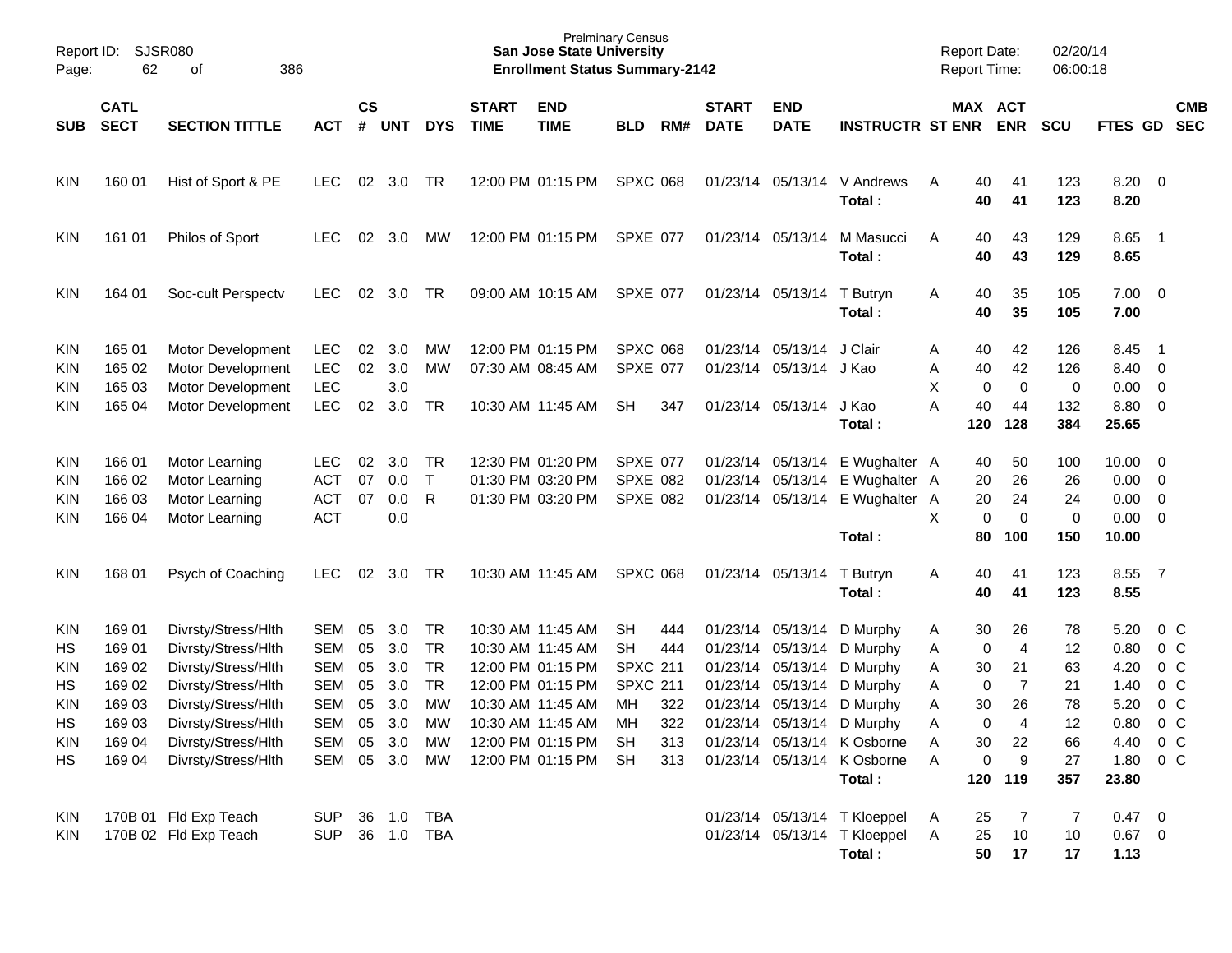| Report ID:<br>Page: | 63                                                     | <b>SJSR080</b><br>386<br>οf        |              |                    |        |            |                             | <b>San Jose State University</b><br><b>Enrollment Status Summary-2142</b> | <b>Prelminary Census</b> |     |                             |                            |                                 | <b>Report Date:</b><br><b>Report Time:</b> |                              | 02/20/14<br>06:00:18    |                |                         |                          |
|---------------------|--------------------------------------------------------|------------------------------------|--------------|--------------------|--------|------------|-----------------------------|---------------------------------------------------------------------------|--------------------------|-----|-----------------------------|----------------------------|---------------------------------|--------------------------------------------|------------------------------|-------------------------|----------------|-------------------------|--------------------------|
| <b>SUB</b>          | <b>CATL</b><br><b>SECT</b>                             | <b>SECTION TITTLE</b>              | <b>ACT</b>   | $\mathsf{cs}$<br># | UNT    | <b>DYS</b> | <b>START</b><br><b>TIME</b> | <b>END</b><br><b>TIME</b>                                                 | <b>BLD</b>               | RM# | <b>START</b><br><b>DATE</b> | <b>END</b><br><b>DATE</b>  | <b>INSTRUCTR ST ENR</b>         |                                            | <b>MAX ACT</b><br><b>ENR</b> | <b>SCU</b>              | FTES GD        |                         | <b>CMB</b><br><b>SEC</b> |
| KIN                 |                                                        | 170C 01 Fieldwork-Adapted          | <b>SUP</b>   | 36                 | 1.0    | <b>TBA</b> |                             |                                                                           |                          |     |                             |                            | 01/23/14 05/13/14 N Megginson A |                                            | 0<br>15                      | 0                       | 0.00           | - 0                     |                          |
| <b>KIN</b>          | 170C 02 Fieldwork-Adapted<br>170C 03 Fieldwork-Adapted |                                    | <b>SUP</b>   | 36                 | 2.0    | <b>TBA</b> |                             |                                                                           |                          |     |                             | 01/23/14 05/13/14          | N Megginson A                   |                                            | 15<br>0                      | 0                       | 0.00           | $\Omega$                |                          |
| <b>KIN</b>          |                                                        |                                    | <b>SUP</b>   | 36                 | 3.0    | <b>TBA</b> |                             |                                                                           |                          |     |                             | 01/23/14 05/13/14          | N Megginson A                   |                                            | 15<br>3                      | 9                       | 0.60           | - 0                     |                          |
|                     |                                                        |                                    |              |                    |        |            |                             |                                                                           |                          |     |                             |                            | Total:                          |                                            | 45<br>3                      | 9                       | 0.60           |                         |                          |
| KIN                 |                                                        | 170D 01 Fldwrk Sport Mngmt         | <b>SUP</b>   | 36                 | 1.0    | TBA        |                             |                                                                           |                          |     | 01/23/14                    | 05/13/14                   | S Lilienthal                    | A                                          | 15<br>-1                     | 1                       | 0.07           | - 0                     |                          |
| <b>KIN</b>          |                                                        | 170D 02 Fldwrk Sport Mngmt         | <b>SUP</b>   | 36                 | 2.0    | <b>TBA</b> |                             |                                                                           |                          |     | 01/23/14                    | 05/13/14                   | S Lilienthal                    | A                                          | 15<br>$\overline{1}$         | $\overline{c}$          | 0.13           | - 0                     |                          |
| <b>KIN</b>          |                                                        | 170D 03 Fldwrk Sport Mngmt         | <b>SUP</b>   | 36                 | 3.0    | TBA        |                             |                                                                           |                          |     |                             | 01/23/14 05/13/14          | S Lilienthal                    | A                                          | 15<br>4                      | 12                      | 0.80           | - 0                     |                          |
|                     |                                                        |                                    |              |                    |        |            |                             |                                                                           |                          |     |                             |                            | Total:                          |                                            | 45<br>6                      | 15                      | 1.00           |                         |                          |
| KIN                 |                                                        | 170E 01 Fld Exp Coaching           | <b>SUP</b>   | 36                 | 2.0    | TBA        |                             |                                                                           |                          |     |                             | 01/23/14 05/13/14          |                                 | Α                                          | 25<br>0                      | 0                       | $0.00 \quad 0$ |                         |                          |
|                     |                                                        |                                    |              |                    |        |            |                             |                                                                           |                          |     |                             |                            | Total:                          |                                            | 25<br>$\mathbf{0}$           | $\bf{0}$                | 0.00           |                         |                          |
| KIN                 | 170F 01                                                | Fld Exp Coaching                   | <b>SUP</b>   | 36                 | 2.0    | TBA        |                             |                                                                           |                          |     |                             | 01/23/14 05/13/14          |                                 | A                                          | 15<br>0                      | 0                       | 0.00           | - 0                     |                          |
| <b>KIN</b>          |                                                        | 170F 02 Fld Exp Coaching           | <b>SUP</b>   | 36                 | 2.0    | TBA        |                             |                                                                           |                          |     |                             | 01/23/14 05/13/14          | S Lilienthal                    | A                                          | 15<br>$\overline{1}$         | $\overline{\mathbf{c}}$ | 0.13           | - 0                     |                          |
|                     |                                                        |                                    |              |                    |        |            |                             |                                                                           |                          |     |                             |                            | Total:                          |                                            | $\overline{1}$<br>30         | $\mathbf{2}$            | 0.13           |                         |                          |
| KIN                 |                                                        | 170G 01 Fld Exp Act Prgms          | <b>SUP</b>   | 36                 | 1.0    | TBA        |                             |                                                                           |                          |     |                             | 01/23/14 05/13/14          |                                 | A                                          | 25<br>0                      | 0                       | 0.00           | - 0                     |                          |
| <b>KIN</b>          |                                                        | 170G 02 Fld Exp Act Prgms          | <b>SUP</b>   | 36                 | 1.0    | <b>TBA</b> |                             |                                                                           |                          |     |                             | 01/23/14 05/13/14 S Reekie |                                 | A                                          | 25<br>-1                     | 1                       | 0.07           | - 0                     |                          |
| <b>KIN</b>          |                                                        | 170G 03 Fld Exp Act Prgms          | <b>SUP</b>   | 36                 | 1.0    | <b>TBA</b> |                             |                                                                           |                          |     |                             | 01/23/14 05/13/14 K Bruga  |                                 | A                                          | 25<br>$\overline{1}$         | 1                       | 0.07           | - 0                     |                          |
| <b>KIN</b>          |                                                        | 170G 04 Fld Exp Act Prgms          | <b>SUP</b>   | 36                 | 1.0    | <b>TBA</b> |                             |                                                                           |                          |     | 01/23/14                    | 05/13/14                   | J Schachner                     | A                                          | 25<br>2                      | $\overline{c}$          | 0.13           | 0                       |                          |
| <b>KIN</b>          |                                                        | 170G 05 Fld Exp Act Prgms          | <b>SUP</b>   | 36                 | 1.0    | <b>TBA</b> |                             |                                                                           |                          |     |                             | 01/23/14 05/13/14 L Pate   |                                 | A                                          | $\overline{2}$<br>25         | $\overline{c}$          | 0.13           | $\Omega$                |                          |
|                     |                                                        |                                    |              |                    |        |            |                             |                                                                           |                          |     |                             |                            | Total:                          | 125                                        | 6                            | 6                       | 0.40           |                         |                          |
| <b>KIN</b>          |                                                        | 170H 01 Fld Exp Sk & Sc Dive SUP   |              |                    |        |            |                             |                                                                           |                          |     |                             | 01/23/14 05/13/14          | F Barry                         | A                                          | 25<br>0                      | 0                       | $0.00 \quad 0$ |                         |                          |
|                     |                                                        |                                    |              |                    |        |            |                             |                                                                           |                          |     |                             |                            | Total:                          |                                            | 25<br>$\bf{0}$               | 0                       | 0.00           |                         |                          |
|                     |                                                        |                                    |              |                    |        |            |                             |                                                                           |                          |     |                             |                            |                                 |                                            |                              |                         |                |                         |                          |
| <b>KIN</b>          |                                                        | 171A 01 Non Trdtnl Spt Act         | <b>LEC</b>   | 02                 | 3.0    | W          |                             | 04:00 PM 05:50 PM                                                         | <b>SH</b>                | 345 |                             |                            | 01/23/14 05/13/14 T Kloeppel    | A                                          | 11<br>22                     | 22                      | 2.20           | $\overline{\mathbf{0}}$ |                          |
| <b>KIN</b>          |                                                        | 171A 02 Non Trdtnl Spt Act         | <b>ACT</b>   |                    | 13 0.0 | W          |                             | 06:00 PM 07:50 PM                                                         | <b>SH</b>                | 345 |                             | 01/23/14 05/13/14          | T Kloeppel                      | A                                          | 22<br>11                     | 11                      | 0.00           | - 0                     |                          |
|                     |                                                        |                                    |              |                    |        |            |                             |                                                                           |                          |     |                             |                            | Total:                          |                                            | 44<br>22                     | 33                      | 2.20           |                         |                          |
| KIN                 | 172 01                                                 | Elem Sch Programs                  | LEC          | 02                 | 3.0    | $\top$     |                             | 04:30 PM 06:20 PM                                                         | SPXE 075                 |     |                             | 01/23/14 05/13/14          | R Friedrich                     |                                            | 22<br>12                     | 24                      | 2.40           | - 0                     |                          |
| <b>KIN</b>          | 172 02                                                 | Elem Sch Programs                  | ACT 11 0.0 T |                    |        |            |                             | 06:30 PM 08:20 PM                                                         | <b>SPXE 075</b>          |     |                             | 01/23/14 05/13/14          | R Friedrich                     | A                                          | 22<br>12                     | 12                      | $0.00 \t 0$    |                         |                          |
|                     |                                                        |                                    |              |                    |        |            |                             |                                                                           |                          |     |                             |                            | Total:                          |                                            | 44<br>24                     | 36                      | 2.40           |                         |                          |
| KIN                 | 174 01                                                 | Assess Psychomotor LEC 02 3.0 W    |              |                    |        |            |                             | 04:00 PM 06:30 PM SPXC 068                                                |                          |     |                             |                            | 01/23/14 05/13/14 N Megginson A |                                            | 42<br>40                     | 126                     | 8.40 0         |                         |                          |
|                     |                                                        |                                    |              |                    |        |            |                             |                                                                           |                          |     |                             |                            | Total:                          |                                            | 40<br>42                     | 126                     | 8.40           |                         |                          |
| KIN                 | 175 01                                                 | Meas & Eval in Kines LEC 02 3.0 TR |              |                    |        |            |                             | 08:00 AM 08:50 AM SH                                                      |                          | 100 |                             |                            | 01/23/14 05/13/14 F Ghiasvand A |                                            | 95<br>80                     | 190                     | 19.00 0        |                         |                          |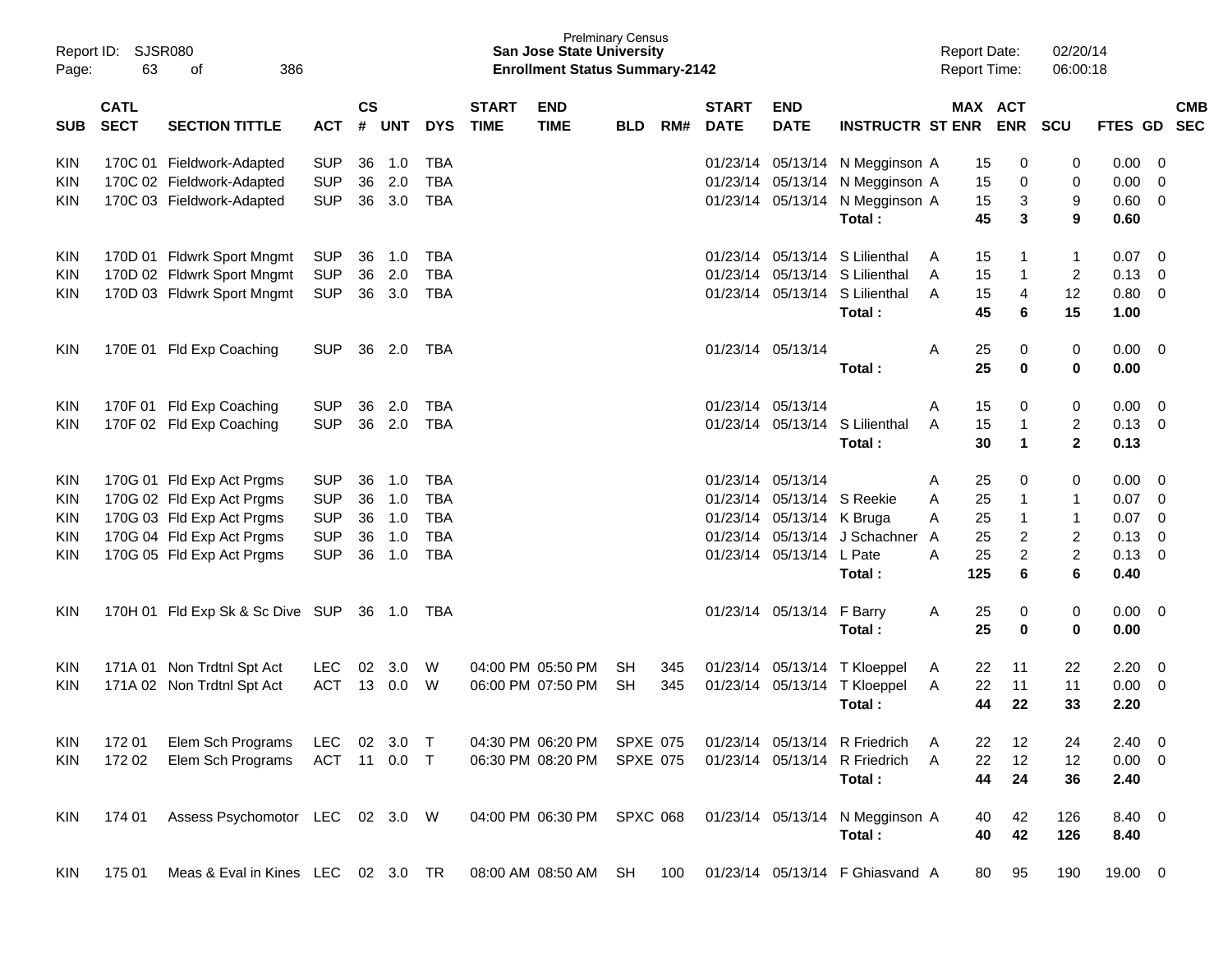|            | Report ID: SJSR080 |                               |            |               |            |              |              | <b>San Jose State University</b>      | <b>Prelminary Census</b> |     |              |                            |                                 |   | <b>Report Date:</b> |                | 02/20/14       |                |                         |            |
|------------|--------------------|-------------------------------|------------|---------------|------------|--------------|--------------|---------------------------------------|--------------------------|-----|--------------|----------------------------|---------------------------------|---|---------------------|----------------|----------------|----------------|-------------------------|------------|
| Page:      | 64                 | 386<br>οf                     |            |               |            |              |              | <b>Enrollment Status Summary-2142</b> |                          |     |              |                            |                                 |   | Report Time:        |                | 06:00:18       |                |                         |            |
|            |                    |                               |            |               |            |              |              |                                       |                          |     |              |                            |                                 |   |                     |                |                |                |                         |            |
|            | <b>CATL</b>        |                               |            | $\mathsf{cs}$ |            |              | <b>START</b> | <b>END</b>                            |                          |     | <b>START</b> | <b>END</b>                 |                                 |   | MAX ACT             |                |                |                |                         | <b>CMB</b> |
| <b>SUB</b> | <b>SECT</b>        | <b>SECTION TITTLE</b>         | <b>ACT</b> | #             | <b>UNT</b> | <b>DYS</b>   | <b>TIME</b>  | <b>TIME</b>                           | <b>BLD</b>               | RM# | <b>DATE</b>  | <b>DATE</b>                | <b>INSTRUCTR ST ENR</b>         |   |                     | <b>ENR</b>     | <b>SCU</b>     | FTES GD        |                         | <b>SEC</b> |
|            |                    |                               |            |               |            |              |              |                                       |                          |     |              |                            |                                 |   |                     |                |                |                |                         |            |
| KIN        | 175 02             | Meas & Eval in Kines ACT      |            | 13            | 0.0        | $\top$       |              | 09:30 AM 11:20 AM                     | SPXE 082                 |     |              |                            | 01/23/14 05/13/14 F Ghiasvand A |   | 20                  | 23             | 23             | 0.00           | - 0                     |            |
| KIN        | 175 03             | Meas & Eval in Kines          | ACT        | 13            | 0.0        | R            |              | 09:30 AM 11:20 AM                     | SPXE 082                 |     |              | 01/23/14 05/13/14          | F Ghiasvand A                   |   | 20                  | 26             | 26             | 0.00           | 0                       |            |
| KIN        | 175 04             | Meas & Eval in Kines          | ACT        | 13            | 0.0        | $\top$       |              | 11:30 AM 01:20 PM                     | SPXE 082                 |     |              | 01/23/14 05/13/14          | F Ghiasvand A                   |   | 20                  | 22             | 22             | 0.00           | - 0                     |            |
| KIN        | 175 05             | Meas & Eval in Kines ACT      |            | 13            | 0.0        | -R           |              | 11:30 AM 01:20 PM                     | SPXE 082                 |     |              | 01/23/14 05/13/14          | F Ghiasvand A                   |   | 20                  | 24             | 24             | 0.00           | $\overline{\mathbf{0}}$ |            |
|            |                    |                               |            |               |            |              |              |                                       |                          |     |              |                            | Total:                          |   | 160                 | 190            | 285            | 19.00          |                         |            |
|            |                    |                               |            |               |            |              |              |                                       |                          |     |              |                            |                                 |   |                     |                |                |                |                         |            |
| <b>KIN</b> | 17701              | Mvt Exp Children              | <b>LEC</b> |               | 3.0        |              |              |                                       |                          |     |              |                            |                                 | X | 0                   | 0              | 0              | 0.00           | $\overline{\mathbf{0}}$ |            |
| KIN        | 17702              | Mvt Exp Children              | <b>ACT</b> |               | 0.0        |              |              |                                       |                          |     |              |                            |                                 | X | 0                   | 0              | 0              | 0.00           | - 0                     |            |
|            |                    |                               |            |               |            |              |              |                                       |                          |     |              |                            | Total:                          |   | 0                   | 0              | 0              | 0.00           |                         |            |
|            |                    |                               |            |               |            |              |              |                                       |                          |     |              |                            |                                 |   |                     |                |                |                |                         |            |
| KIN        | 179 01             | Dsgn/Asmt Movement LEC        |            |               | 02 3.0     | -R           |              | 04:30 PM 06:20 PM                     | <b>SPXE 075</b>          |     |              | 01/23/14 05/13/14          | <b>R</b> Friedrich              | A | 22                  | 13             | 26             | 2.60           | - 0                     |            |
| <b>KIN</b> | 179 02             | Dsgn/Asmt Movement ACT 13 0.0 |            |               |            | R            |              | 06:30 PM 08:20 PM                     | <b>SPXE 075</b>          |     |              | 01/23/14 05/13/14          | R Friedrich                     | A | 22                  | 13             | 13             | 0.00           | $\overline{\mathbf{0}}$ |            |
|            |                    |                               |            |               |            |              |              |                                       |                          |     |              |                            | Total:                          |   | 44                  | 26             | 39             | 2.60           |                         |            |
| KIN        | 18001              | <b>Ind Studies</b>            | <b>SUP</b> | 36            | 1.0        | TBA          |              |                                       |                          |     |              | 01/23/14 05/13/14 H Brown  |                                 | A | 10                  | $\overline{1}$ | 1              | 0.07           | $\overline{\mathbf{0}}$ |            |
| KIN        | 180 02             | <b>Ind Studies</b>            | <b>SUP</b> | 36            | 2.0        | <b>TBA</b>   |              |                                       |                          |     |              | 01/23/14 05/13/14          |                                 | A | 10                  | 0              | 0              | 0.00           | 0                       |            |
| KIN        | 180 03             | <b>Ind Studies</b>            | <b>SUP</b> | 36            | 3.0        | <b>TBA</b>   |              |                                       |                          |     |              | 01/23/14 05/13/14          |                                 | A | 10                  | 0              | 0              | 0.00           | 0                       |            |
| KIN        | 180 04             | <b>Ind Studies</b>            | <b>SUP</b> | 36            | 4.0        | <b>TBA</b>   |              |                                       |                          |     |              | 01/23/14 05/13/14          |                                 | A | 10                  | 0              | 0              | 0.00           | 0                       |            |
| KIN        | 180 05             | <b>Ind Studies</b>            | <b>SUP</b> | 36            | 1.0        | <b>TBA</b>   |              |                                       |                          |     |              |                            | 01/23/14 05/13/14 N Megginson A |   | 5                   | $\mathbf 1$    | 1              | 0.07           | 0                       |            |
| KIN        | 180 06             | <b>Ind Studies</b>            | <b>SUP</b> | 36            | 1.0        | <b>TBA</b>   |              |                                       |                          |     |              |                            | 01/23/14 05/13/14 S Lilienthal  | A | 5                   | $\mathbf 1$    | 1              | 0.08           | $\overline{1}$          |            |
| KIN        | 180 07             | <b>Ind Studies</b>            | <b>SUP</b> | 36            | 1.0        | <b>TBA</b>   |              |                                       |                          |     |              | 01/23/14 05/13/14 T Butryn |                                 | A | 5                   | $\overline{c}$ | $\overline{c}$ | 0.15           | $\overline{1}$          |            |
| KIN        | 180 08             | <b>Ind Studies</b>            | <b>SUP</b> | 36            | 1.0        | <b>TBA</b>   |              |                                       |                          |     |              | 01/23/14 05/13/14          | J Chin                          | A | 5                   | $\overline{1}$ | 1              | 0.07           | 0                       |            |
| KIN        | 180 09             | <b>Ind Studies</b>            | <b>SUP</b> | 36            | 1.0        | <b>TBA</b>   |              |                                       |                          |     |              |                            | 01/23/14 05/13/14 T Semerjian   | A | 5                   | $\mathbf 1$    | 1              | 0.07           | 0                       |            |
| KIN        | 180 10             | <b>Ind Studies</b>            | <b>SUP</b> | 36            | 2.0        | <b>TBA</b>   |              |                                       |                          |     |              | 01/23/14 05/13/14 H Brown  |                                 | A | 5                   | 4              | 8              | 0.53           | 0                       |            |
| KIN        | 180 11             | <b>Ind Studies</b>            | <b>SUP</b> | 36            | 2.0        | <b>TBA</b>   |              |                                       |                          |     |              | 01/23/14 05/13/14          |                                 | A | 5                   | 0              | 0              | 0.00           | 0                       |            |
| KIN        | 180 12             | <b>Ind Studies</b>            | <b>SUP</b> | 36            | 2.0        | <b>TBA</b>   |              |                                       |                          |     |              | 01/23/14 05/13/14          |                                 | A | 5                   | 0              | 0              | 0.00           | 0                       |            |
| KIN        | 180 13             | <b>Ind Studies</b>            | <b>SUP</b> | 36            | 2.0        | <b>TBA</b>   |              |                                       |                          |     |              | 01/23/14 05/13/14          |                                 | A | 5                   | 0              | 0              | 0.00           | 0                       |            |
| KIN        | 180 14             | <b>Ind Studies</b>            | <b>SUP</b> | 36            | 3.0        | <b>TBA</b>   |              |                                       |                          |     |              | 01/23/14 05/13/14          | H Brown                         | A | 5                   | 7              | 21             | 1.40           | 0                       |            |
| KIN        | 180 15             | <b>Ind Studies</b>            | <b>SUP</b> | 36            | 3.0        | <b>TBA</b>   |              |                                       |                          |     |              | 01/23/14 05/13/14          | J Kao                           | A | 5                   | $\mathbf{1}$   | 3              | 0.20           | 0                       |            |
| KIN        | 180 16             | <b>Ind Studies</b>            | <b>SUP</b> | 36            | 3.0        | <b>TBA</b>   |              |                                       |                          |     | 01/23/14     | 05/13/14                   | <b>B</b> Shifflett              | A | 5                   | 3              | 9              | 0.60           | $\mathbf 0$             |            |
| <b>KIN</b> | 180 17             | <b>Ind Studies</b>            | <b>SUP</b> | 36            | 3.0        | <b>TBA</b>   |              |                                       |                          |     |              |                            | 01/23/14 05/13/14 T Semerjian A |   | 5                   | $\overline{2}$ | 6              | 0.40           | $\mathbf 0$             |            |
| KIN        | 180 18             | Ind Studies                   | <b>SUP</b> | 36            | 3.0        | TBA          |              |                                       |                          |     |              | 01/23/14 05/13/14 C Cisar  |                                 | A | 5                   | 3              | 9              | $0.65$ 1       |                         |            |
| KIN        | 180 19             | Ind Studies                   | <b>SUP</b> | 36            | 3.0        | <b>TBA</b>   |              |                                       |                          |     |              | 01/23/14 05/13/14 T Butryn |                                 | A | 5                   | $\overline{c}$ | 6              | $0.40 \ 0$     |                         |            |
| KIN        | 180 20             | Ind Studies                   | <b>SUP</b> |               | 36 3.0     | <b>TBA</b>   |              |                                       |                          |     |              | 01/23/14 05/13/14 P Plato  |                                 | A | 5                   | 5              | 15             | $1.05$ 1       |                         |            |
| KIN        | 180 21             | Ind Studies                   | <b>SUP</b> | 36            | 3.0        | <b>TBA</b>   |              |                                       |                          |     |              | 01/23/14 05/13/14 J Chin   |                                 | A | 5                   | 2              | 6              | $0.40 \quad 0$ |                         |            |
| KIN        | 180 22             | Ind Studies                   | <b>SUP</b> |               | 36 4.0     | <b>TBA</b>   |              |                                       |                          |     |              | 01/23/14 05/13/14          |                                 | A | 5                   | 0              | 0              | $0.00 \quad 0$ |                         |            |
| KIN        | 180 23             | Ind Studies                   | <b>SUP</b> |               | 36 1.0     | <b>TBA</b>   |              |                                       |                          |     |              |                            | 01/23/14 05/13/14 M Masucci     | A | 5                   |                | 1              | $0.08$ 1       |                         |            |
| KIN        | 180 24             | Ind Studies                   | <b>SUP</b> |               | 36 2.0     | <b>TBA</b>   |              |                                       |                          |     |              | 01/23/14 05/13/14          |                                 | A | 5                   | 0              | 0              | $0.00 \t 0$    |                         |            |
| <b>KIN</b> | 180 25             | Ind Studies                   | <b>SUP</b> |               |            | 36  2.0  TBA |              |                                       |                          |     |              | 01/23/14 05/13/14          |                                 | A | 5                   | 0              | 0              | $0.00 \quad 0$ |                         |            |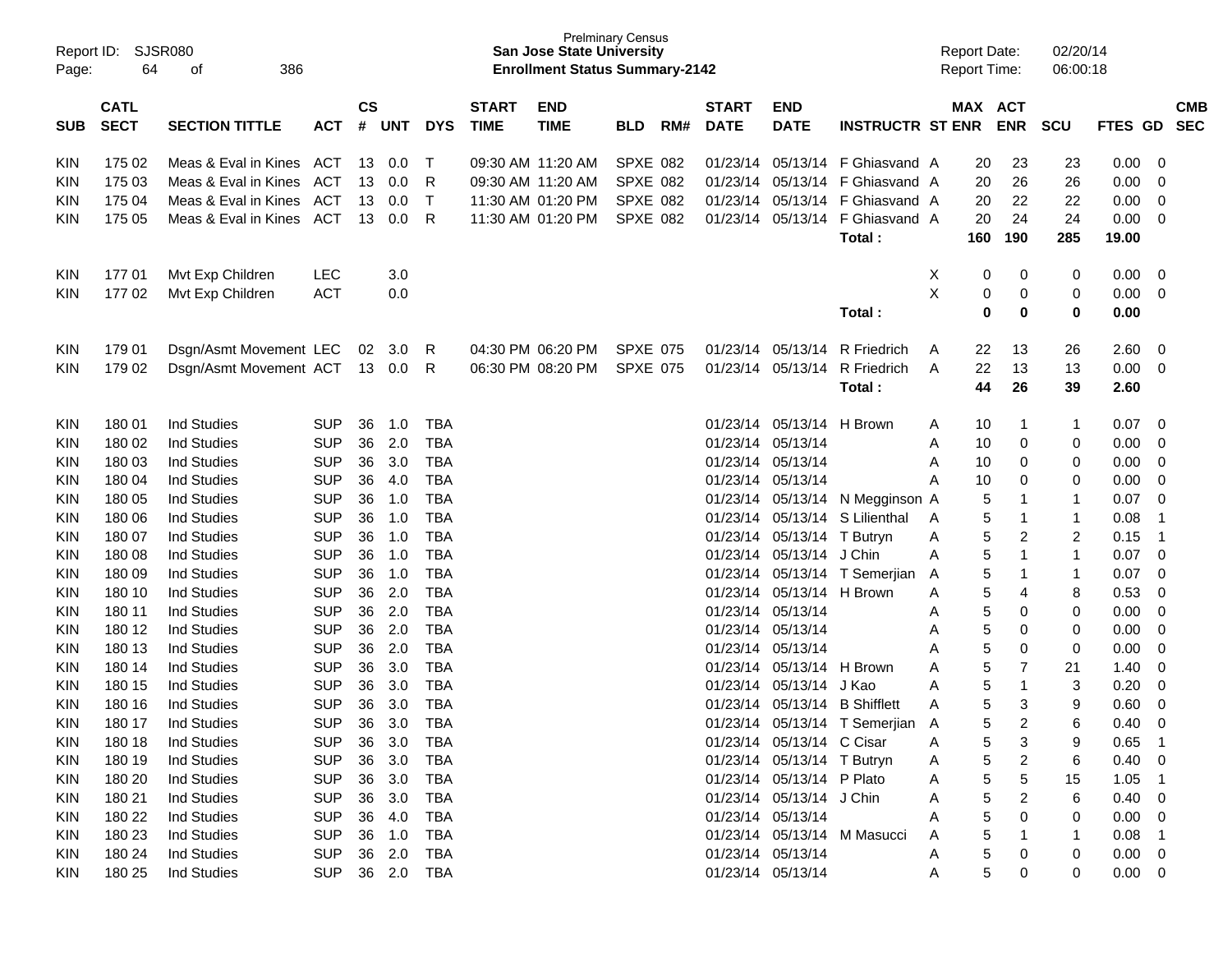| Report ID:<br>Page: | <b>SJSR080</b><br>65       | 386                        |            |                    |            |            | <b>Prelminary Census</b><br><b>San Jose State University</b><br><b>Enrollment Status Summary-2142</b> |                            |                 |     |                             |                           |                         | <b>Report Date:</b><br><b>Report Time:</b> |         | 02/20/14<br>06:00:18 |            |             |                          |                          |
|---------------------|----------------------------|----------------------------|------------|--------------------|------------|------------|-------------------------------------------------------------------------------------------------------|----------------------------|-----------------|-----|-----------------------------|---------------------------|-------------------------|--------------------------------------------|---------|----------------------|------------|-------------|--------------------------|--------------------------|
| <b>SUB</b>          | <b>CATL</b><br><b>SECT</b> | <b>SECTION TITTLE</b>      | <b>ACT</b> | $\mathsf{cs}$<br># | <b>UNT</b> | <b>DYS</b> | <b>START</b><br><b>TIME</b>                                                                           | <b>END</b><br><b>TIME</b>  | <b>BLD</b>      | RM# | <b>START</b><br><b>DATE</b> | <b>END</b><br><b>DATE</b> | <b>INSTRUCTR ST ENR</b> |                                            | MAX ACT | <b>ENR</b>           | <b>SCU</b> | FTES GD     |                          | <b>CMB</b><br><b>SEC</b> |
| <b>KIN</b>          | 180 26                     | <b>Ind Studies</b>         | <b>SUP</b> | 36                 | 3.0        | <b>TBA</b> |                                                                                                       |                            |                 |     | 01/23/14                    | 05/13/14                  | E Wughalter A           |                                            | 5       | 6                    | 18         | 1.20        | - 0                      |                          |
| <b>KIN</b>          | 180 27                     | <b>Ind Studies</b>         | <b>SUP</b> | 36                 | 3.0        | <b>TBA</b> |                                                                                                       |                            |                 |     | 01/23/14                    | 05/13/14                  | S Lilienthal            | A                                          | 5       | $\mathbf 1$          | 3          | 0.25        | $\overline{\mathbf{1}}$  |                          |
| <b>KIN</b>          | 180 28                     | <b>Ind Studies</b>         | <b>SUP</b> |                    | 36 3.0     | <b>TBA</b> |                                                                                                       |                            |                 |     | 01/23/14                    | 05/13/14                  | N Megginson A           |                                            | 5       | $\overline{1}$       | 3          | 0.20        | 0                        |                          |
|                     |                            |                            |            |                    |            |            |                                                                                                       |                            |                 |     |                             |                           | Total:                  |                                            | 160     | 45                   | 115        | 7.87        |                          |                          |
| <b>KIN</b>          |                            | 180C 01 Ind Studies Coach  | <b>SUP</b> | 36                 | 2.0        | TBA        |                                                                                                       |                            |                 |     |                             | 01/23/14 05/13/14         |                         | A                                          | 5       | 0                    | 0          | 0.00        | $\overline{\phantom{0}}$ |                          |
|                     |                            |                            |            |                    |            |            |                                                                                                       |                            |                 |     |                             |                           | Total:                  |                                            | 5       | $\bf{0}$             | 0          | 0.00        |                          |                          |
| <b>KIN</b>          | 184 01                     | Directed Reading           | <b>SUP</b> | 36                 | 1.0        | <b>TBA</b> |                                                                                                       |                            |                 |     | 01/23/14                    | 05/13/14                  |                         | A                                          | 10      | 0                    | 0          | 0.00        | - 0                      |                          |
| <b>KIN</b>          | 184 02                     | Directed Reading           | <b>SUP</b> | 36                 | 2.0        | <b>TBA</b> |                                                                                                       |                            |                 |     | 01/23/14                    | 05/13/14                  |                         | A                                          | 10      | 0                    | 0          | 0.00        | 0                        |                          |
| <b>KIN</b>          | 184 03                     | Directed Reading           | <b>SUP</b> | 36                 | 3.0        | <b>TBA</b> |                                                                                                       |                            |                 |     | 01/23/14                    | 05/13/14                  | T Butryn                | A                                          | 10      | 0                    | 0          | 0.00        | 0                        |                          |
| <b>KIN</b>          | 184 04                     | Directed Reading           | <b>SUP</b> | 36                 | 4.0        | <b>TBA</b> |                                                                                                       |                            |                 |     | 01/23/14                    | 05/13/14                  |                         | A                                          | 10      | 0                    | 0          | 0.00        | - 0                      |                          |
|                     |                            |                            |            |                    |            |            |                                                                                                       |                            |                 |     |                             |                           | Total:                  |                                            | 40      | 0                    | 0          | 0.00        |                          |                          |
| <b>KIN</b>          | 185 01                     | Senior Seminar             | <b>SEM</b> | 05                 | 3.0        | <b>TR</b>  |                                                                                                       | 09:00 AM 10:15 AM          | <b>SPXC 068</b> |     | 01/23/14                    | 05/13/14 L Wilkin         |                         | A                                          | 20      | 25                   | 75         | 5.00        | - 0                      |                          |
| <b>KIN</b>          | 185 02                     | Senior Seminar             | <b>SEM</b> | 05                 | 3.0        | <b>TR</b>  |                                                                                                       | 01:30 PM 02:45 PM          | <b>SPXC 068</b> |     | 01/23/14                    | 05/13/14 T Butryn         |                         | A                                          | 20      | 15                   | 45         | 3.00        | - 0                      |                          |
| <b>KIN</b>          | 185 03                     | <b>Senior Seminar</b>      | <b>SEM</b> | 05                 | 3.0        | <b>MW</b>  |                                                                                                       | 01:30 PM 02:45 PM          | <b>SPXE 077</b> |     | 01/23/14                    | 05/13/14 J Chin           |                         | A                                          | 20      | 16                   | 48         | 3.20        | - 0                      |                          |
|                     |                            |                            |            |                    |            |            |                                                                                                       |                            |                 |     |                             |                           | Total:                  |                                            | 60      | 56                   | 168        | 11.20       |                          |                          |
| <b>KIN</b>          |                            | 185H 01 Senior Sem Honors  | SEM        | 05                 | 3.0        | <b>TR</b>  |                                                                                                       | 09:00 AM 10:15 AM          | <b>SPXC 068</b> |     | 01/23/14                    | 05/13/14 L Wilkin         |                         | A                                          | 5       | 12                   | 36         | 2.40        | - 0                      |                          |
| <b>KIN</b>          |                            | 185H 02 Senior Sem Honors  | <b>SEM</b> | 05                 | 3.0        | <b>TR</b>  |                                                                                                       | 01:30 PM 02:45 PM          | <b>SPXC 068</b> |     | 01/23/14                    | 05/13/14 T Butryn         |                         | A                                          | 5       | 0                    | 0          | 0.00        | 0                        |                          |
| <b>KIN</b>          |                            | 185H 03 Senior Sem Honors  | SEM        |                    | 05 3.0     | <b>MW</b>  |                                                                                                       | 01:30 PM 02:45 PM          | <b>SPXE 077</b> |     | 01/23/14                    | 05/13/14 J Chin           |                         | A                                          | 5       | 4                    | 12         | 0.80        | 0                        |                          |
|                     |                            |                            |            |                    |            |            |                                                                                                       |                            |                 |     |                             |                           | Total:                  |                                            | 15      | 16                   | 48         | 3.20        |                          |                          |
| <b>KIN</b>          | 18701                      | Clin Ex Physiol            | <b>LEC</b> | 02                 | 3.0        | TR         |                                                                                                       | 01:30 PM 02:45 PM          | <b>SPXE 077</b> |     | 01/23/14                    | 05/13/14                  | L Wilkin                | A                                          | 40      | 41                   | 123        | 8.35        | $_{3}$                   |                          |
|                     |                            |                            |            |                    |            |            |                                                                                                       |                            |                 |     |                             |                           | Total:                  |                                            | 40      | 41                   | 123        | 8.35        |                          |                          |
| <b>KIN</b>          | 18801                      | Prev Care Ath Inj          | <b>LEC</b> | 02                 | 2.0        | TR         |                                                                                                       | 09:30 AM 10:20 AM          | <b>SPXE 075</b> |     | 01/23/14                    | 05/13/14                  | K Han                   | A                                          | 55      | 52                   | 104        | 6.93        | - 0                      |                          |
|                     |                            |                            |            |                    |            |            |                                                                                                       |                            |                 |     |                             |                           | Total:                  |                                            | 55      | 52                   | 104        | 6.93        |                          |                          |
| <b>KIN</b>          | 18901                      | Care & Prev Lab            | LAB        |                    | 15 1.0     | M          |                                                                                                       | 12:30 PM 02:20 PM          | SPXE 075        |     | 01/23/14                    | 05/13/14 H Brown          |                         | A                                          | 25      | 31                   | 31         | 2.10        | $\overline{2}$           |                          |
| <b>KIN</b>          | 18902                      | Care & Prev Lab            | LAB        |                    |            | W          |                                                                                                       | 12:30 PM 02:20 PM SPXE 075 |                 |     |                             | 01/23/14 05/13/14 K Han   |                         | A                                          | 25      | 21                   | 21         | $1.40 \ 0$  |                          |                          |
|                     |                            |                            |            |                    |            |            |                                                                                                       |                            |                 |     |                             |                           | Total:                  |                                            | 50      | 52                   | 52         | 3.50        |                          |                          |
| KIN                 |                            | 191B 01 Adv Assess Upr Ext | LEC        |                    | 02 3.0     | МW         |                                                                                                       | 09:30 AM 10:20 AM          | SPXE 075        |     |                             | 01/23/14 05/13/14 H Brown |                         | A                                          | 50      | 40                   | 80         | 8.00 0      |                          |                          |
| <b>KIN</b>          |                            | 191B 02 Adv Assess Upr Ext | LAB        |                    | 15 0.0     | M          |                                                                                                       | 10:30 AM 12:20 PM          | <b>SPXE 075</b> |     |                             | 01/23/14 05/13/14 H Brown |                         | A                                          | 25      | 18                   | 18         | $0.00 \t 0$ |                          |                          |
| <b>KIN</b>          |                            | 191B 03 Adv Assess Upr Ext | LAB        |                    | 15 0.0     | W          |                                                                                                       | 10:30 AM 12:20 PM          | <b>SPXE 075</b> |     |                             | 01/23/14 05/13/14 H Brown |                         | A                                          | 25      | 22                   | 22         | $0.00 \t 0$ |                          |                          |
|                     |                            |                            |            |                    |            |            |                                                                                                       |                            |                 |     |                             |                           | Total:                  |                                            | 100     | 80                   | 120        | 8.00        |                          |                          |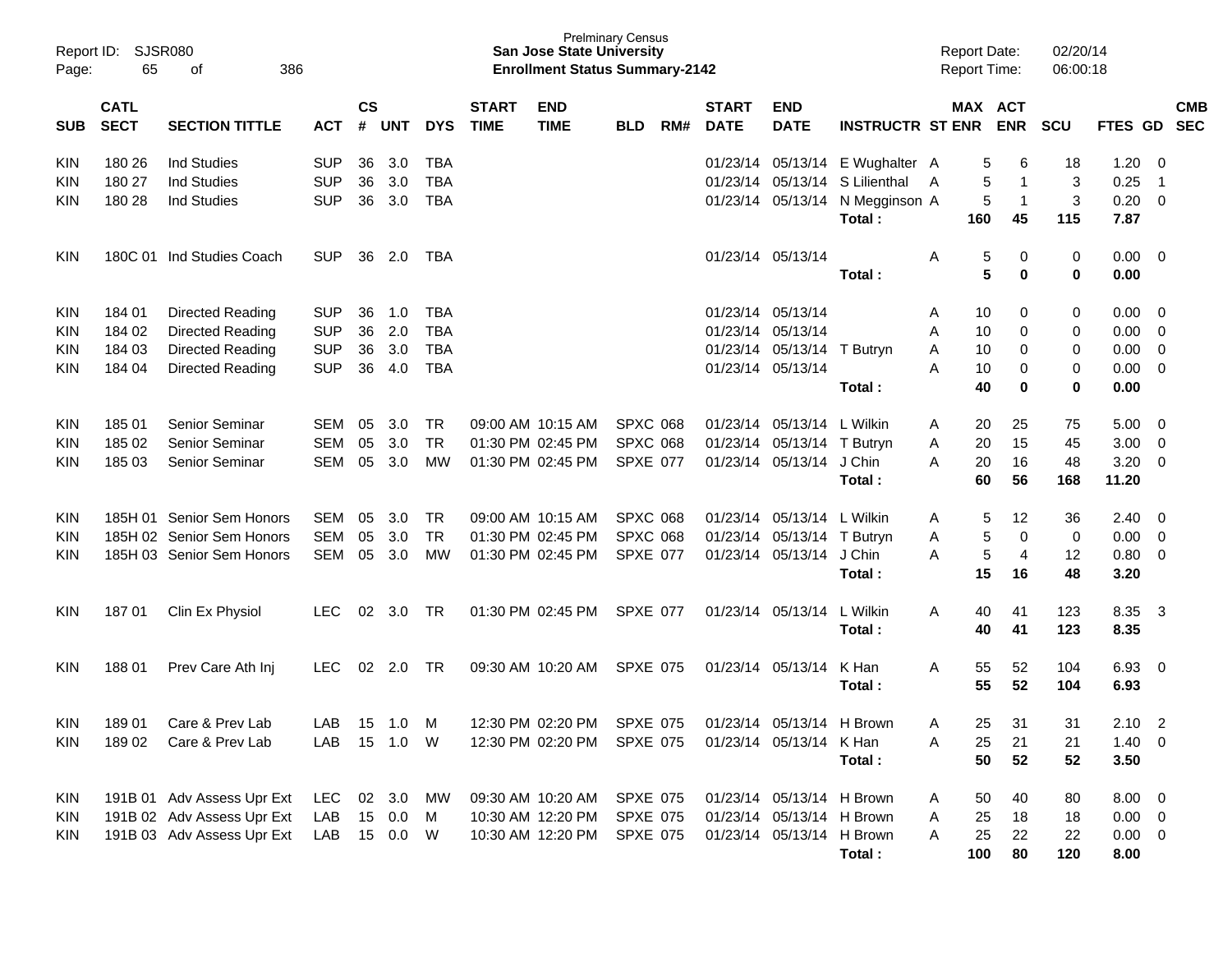| Report ID:<br>Page:      | 66               | SJSR080<br>386<br>οf                         |            |               |              |              |              | San Jose State University<br><b>Enrollment Status Summary-2142</b> | <b>Prelminary Census</b> |     |              |                           |                                 | <b>Report Date:</b><br>Report Time: |                      | 02/20/14<br>06:00:18    |         |                |
|--------------------------|------------------|----------------------------------------------|------------|---------------|--------------|--------------|--------------|--------------------------------------------------------------------|--------------------------|-----|--------------|---------------------------|---------------------------------|-------------------------------------|----------------------|-------------------------|---------|----------------|
|                          | <b>CATL</b>      |                                              |            | $\mathsf{cs}$ |              |              | <b>START</b> | <b>END</b>                                                         |                          |     | <b>START</b> | <b>END</b>                |                                 |                                     | MAX ACT              |                         |         | <b>CMB</b>     |
| <b>SUB</b>               | <b>SECT</b>      | <b>SECTION TITTLE</b>                        | <b>ACT</b> | #             | <b>UNT</b>   | <b>DYS</b>   | <b>TIME</b>  | <b>TIME</b>                                                        | <b>BLD</b>               | RM# | <b>DATE</b>  | <b>DATE</b>               | <b>INSTRUCTR ST ENR</b>         |                                     | <b>ENR</b>           | <b>SCU</b>              | FTES GD | <b>SEC</b>     |
| <b>KIN</b>               | 195 01           | Therapeutic Modaliti                         | <b>LEC</b> | 01            | 3.0          | TR           |              | 10:30 AM 11:20 AM                                                  | <b>SPXE 075</b>          |     | 01/23/14     | 05/13/14                  | K Han                           | 40<br>A                             | 39                   | 78                      | 7.80    | 0              |
| KIN                      | 195 02           | Therapeutic Modaliti                         | <b>ACT</b> | 11            | 0.0          | $\mathsf{T}$ |              | 11:30 AM 01:20 PM                                                  | <b>SPXE 075</b>          |     | 01/23/14     | 05/13/14                  | K Han                           | 20<br>Α                             | 20                   | 20                      | 0.00    | 0              |
| <b>KIN</b>               | 195 03           | <b>Therapeutic Modaliti</b>                  | <b>ACT</b> | 11            | 0.0          | R            |              | 11:30 AM 01:20 PM                                                  | <b>SPXE 075</b>          |     | 01/23/14     | 05/13/14                  | K Han                           | 20<br>Α                             | 19                   | 19                      | 0.00    | 0              |
|                          |                  |                                              |            |               |              |              |              |                                                                    |                          |     |              |                           | Total:                          | 80                                  | 78                   | 117                     | 7.80    |                |
| KIN                      | 197B 01          | Practicum Ath Trn II                         | <b>SUP</b> | 36            | 1.0          | $\top$       |              | 07:30 AM 08:20 AM                                                  | <b>SPXE 075</b>          |     | 01/23/14     | 05/13/14                  | K Han                           | Α                                   | 12<br>11             | 11                      | 0.73    | 0              |
|                          |                  |                                              |            |               |              |              |              |                                                                    |                          |     |              |                           | Total:                          | 12                                  | 11                   | 11                      | 0.73    |                |
| <b>KIN</b>               |                  | 197D 01 Practicum Ath Trn IV                 | <b>SUP</b> | 36            | 1.0          | W            |              | 07:30 AM 08:20 AM                                                  | <b>SPXE 075</b>          |     | 01/23/14     | 05/13/14                  | H Brown                         | Α                                   | 13<br>12             | 13                      | 0.87    | 0              |
|                          |                  |                                              |            |               |              |              |              |                                                                    |                          |     |              |                           | Total:                          |                                     | 12<br>13             | 13                      | 0.87    |                |
|                          |                  |                                              | <b>SUP</b> | 36            | 1.0          | <b>TBA</b>   |              |                                                                    |                          |     | 01/23/14     | 05/13/14                  |                                 |                                     |                      |                         | 0.00    |                |
| <b>KIN</b><br><b>KIN</b> | 198 01<br>198 02 | Internship Kinesiolo                         | <b>SUP</b> | 36            | 2.0          | <b>TBA</b>   |              |                                                                    |                          |     | 01/23/14     | 05/13/14                  | J Kao                           | 10<br>Α<br>10                       | 0<br>$\mathbf 1$     | 0                       | 0.13    | 0<br>0         |
| <b>KIN</b>               | 198 03           | Internship Kinesiolo<br>Internship Kinesiolo | <b>SUP</b> | 36            | 3.0          | <b>TBA</b>   |              |                                                                    |                          |     | 01/23/14     | 05/13/14                  |                                 | Α<br>10<br>A                        | 0                    | 2<br>0                  | 0.00    | 0              |
| <b>KIN</b>               | 198 04           | Internship Kinesiolo                         | <b>SUP</b> | 36            | 4.0          | <b>TBA</b>   |              |                                                                    |                          |     | 01/23/14     | 05/13/14                  |                                 | 10<br>Α                             | 0                    | 0                       | 0.00    | 0              |
| <b>KIN</b>               | 198 05           | Internship Kinesiolo                         | <b>SUP</b> | 36            | 1.0          | <b>TBA</b>   |              |                                                                    |                          |     | 01/23/14     | 05/13/14                  | N Megginson A                   | 10                                  | -1                   | 1                       | 0.07    | 0              |
| <b>KIN</b>               | 198 06           | Internship Kinesiolo                         | <b>SUP</b> | 36            | 1.0          | <b>TBA</b>   |              |                                                                    |                          |     | 01/23/14     | 05/13/14                  | T Semerjian A                   | 10                                  | 6                    | 6                       | 0.40    | 0              |
| <b>KIN</b>               | 198 07           | Internship Kinesiolo                         | <b>SUP</b> | 36            | 1.0          | <b>TBA</b>   |              |                                                                    |                          |     | 01/23/14     | 05/13/14                  | E Wughalter A                   | 10                                  | 9                    | 9                       | 0.60    | 0              |
| <b>KIN</b>               | 198 08           | Internship Kinesiolo                         | <b>SUP</b> | 36            | 1.0          | <b>TBA</b>   |              |                                                                    |                          |     | 01/23/14     | 05/13/14                  | P Plato                         | 10<br>A                             | 3                    | 3                       | 0.20    | 0              |
| <b>KIN</b>               | 198 09           | Internship Kinesiolo                         | <b>SUP</b> | 36            | 1.0          | <b>TBA</b>   |              |                                                                    |                          |     | 01/23/14     | 05/13/14 C Cisar          |                                 | 10<br>Α                             | 3                    | 3                       | 0.20    | 0              |
| <b>KIN</b>               | 198 10           | Internship Kinesiolo                         | <b>SUP</b> | 36            | 1.0          | <b>TBA</b>   |              |                                                                    |                          |     | 01/23/14     | 05/13/14 J Kao            |                                 | 10<br>A                             | 3                    | 3                       | 0.20    | 0              |
| <b>KIN</b>               | 198 11           | Internship Kinesiolo                         | <b>SUP</b> | 36            | 1.0          | <b>TBA</b>   |              |                                                                    |                          |     | 01/23/14     | 05/13/14                  | M Masucci                       | 10<br>A                             | $\mathbf 0$          | 0                       | 0.00    | 0              |
| <b>KIN</b>               | 198 12           | Internship Kinesiolo                         | <b>SUP</b> | 36            | 1.0          | <b>TBA</b>   |              |                                                                    |                          |     | 01/23/14     | 05/13/14                  | H Brown                         | Α<br>10                             | 3                    | 3                       | 0.20    | 0              |
| <b>KIN</b>               | 198 13           | Internship Kinesiolo                         | <b>SUP</b> | 36            | 2.0          | <b>TBA</b>   |              |                                                                    |                          |     | 01/23/14     | 05/13/14                  | J Chin                          | 10<br>Α                             | $\overline{c}$       | 4                       | 0.27    | 0              |
| <b>KIN</b>               | 198 14           | Internship Kinesiolo                         | <b>SUP</b> | 36            | 2.0          | <b>TBA</b>   |              |                                                                    |                          |     | 01/23/14     | 05/13/14                  | H Brown                         | 10<br>Α                             | $\mathbf{1}$         | $\overline{\mathbf{c}}$ | 0.13    | 0              |
| <b>KIN</b>               | 198 15           | Internship Kinesiolo                         | <b>SUP</b> | 36            | 2.0          | <b>TBA</b>   |              |                                                                    |                          |     | 01/23/14     |                           | 05/13/14 T Semerjian            | A                                   | 10<br>$\overline{2}$ | 4                       | 0.27    | 0              |
| <b>KIN</b>               | 198 16           | Internship Kinesiolo                         | <b>SUP</b> | 36            | 2.0          | <b>TBA</b>   |              |                                                                    |                          |     | 01/23/14     | 05/13/14                  | P Plato                         | Α<br>10                             | 1                    | 2                       | 0.13    | 0              |
| <b>KIN</b>               | 198 17           | Internship Kinesiolo                         | <b>SUP</b> | 36            | 2.0          | <b>TBA</b>   |              |                                                                    |                          |     | 01/23/14     | 05/13/14 C Cisar          |                                 | Α<br>10                             | -1                   | $\overline{\mathbf{c}}$ | 0.13    | 0              |
| KIN                      | 198 18           | Internship Kinesiolo                         | <b>SUP</b> | 36            | 3.0          | <b>TBA</b>   |              |                                                                    |                          |     | 01/23/14     | 05/13/14 C Cisar          |                                 | Α                                   | 10<br>6              | 18                      | 1.25    | $\overline{1}$ |
| <b>KIN</b>               | 198 19           | Internship Kinesiolo                         | <b>SUP</b> | 36            | 3.0          | <b>TBA</b>   |              |                                                                    |                          |     | 01/23/14     |                           | 05/13/14 T Semerjian            | Α                                   | 10<br>-1             | 3                       | 0.20    | 0              |
| <b>KIN</b>               | 198 20           | Internship Kinesiolo                         | <b>SUP</b> | 36            | 3.0          | <b>TBA</b>   |              |                                                                    |                          |     |              | 01/23/14 05/13/14 H Brown |                                 |                                     | 10                   | 6                       | 0.40    | $\Omega$       |
| <b>KIN</b>               | 198 21           | Internship Kinesiolo                         | <b>SUP</b> | 36            | 3.0          | <b>TBA</b>   |              |                                                                    |                          |     |              |                           | 01/23/14 05/13/14 E Wughalter A |                                     | $\overline{c}$<br>10 | 6                       | 0.40    | 0              |
| <b>KIN</b>               | 198 22           | Internship Kinesiolo                         | <b>SUP</b> | 36            | 3.0          | <b>TBA</b>   |              |                                                                    |                          |     | 01/23/14     |                           | 05/13/14 S Lilienthal           | Α                                   | 10<br>4              | 12                      | 0.80    | 0              |
| <b>KIN</b>               | 198 23           | Internship Kinesiolo                         | <b>SUP</b> | 36            | 3.0          | <b>TBA</b>   |              |                                                                    |                          |     | 01/23/14     | 05/13/14 J Chin           |                                 | Α                                   | 10<br>$\mathbf 1$    | 3                       | 0.20    | 0              |
| <b>KIN</b>               | 198 24           | Internship Kinesiolo                         | <b>SUP</b> | 36            | 3.0          | <b>TBA</b>   |              |                                                                    |                          |     | 01/23/14     | 05/13/14                  |                                 | Α                                   | 10<br>0              | 0                       | 0.00    | 0              |
| <b>KIN</b>               | 198 25           | Internship Kinesiolo                         | <b>SUP</b> | 36            | 3.0          | <b>TBA</b>   |              |                                                                    |                          |     |              | 01/23/14 05/13/14         |                                 | Α                                   | 10<br>0              | 0                       | 0.00    | 0              |
| <b>KIN</b>               | 198 26           | Internship Kinesiolo                         | <b>SUP</b> | 36            | 3.0          | <b>TBA</b>   |              |                                                                    |                          |     |              | 01/23/14 05/13/14         |                                 | Α                                   | 10<br>0              | 0                       | 0.00    | 0              |
| <b>KIN</b>               | 198 27           | Internship Kinesiolo                         | <b>SUP</b> | 36            | 4.0          | <b>TBA</b>   |              |                                                                    |                          |     |              | 01/23/14 05/13/14         |                                 | Α                                   | 10<br>0              | 0                       | 0.00    | 0              |
| <b>KIN</b>               | 198 28           | Internship Kinesiolo                         | <b>SUP</b> |               | 36  4.0  TBA |              |              |                                                                    |                          |     |              | 01/23/14 05/13/14         |                                 | 10<br>A                             | 0                    | 0                       | 0.00    | $\mathbf 0$    |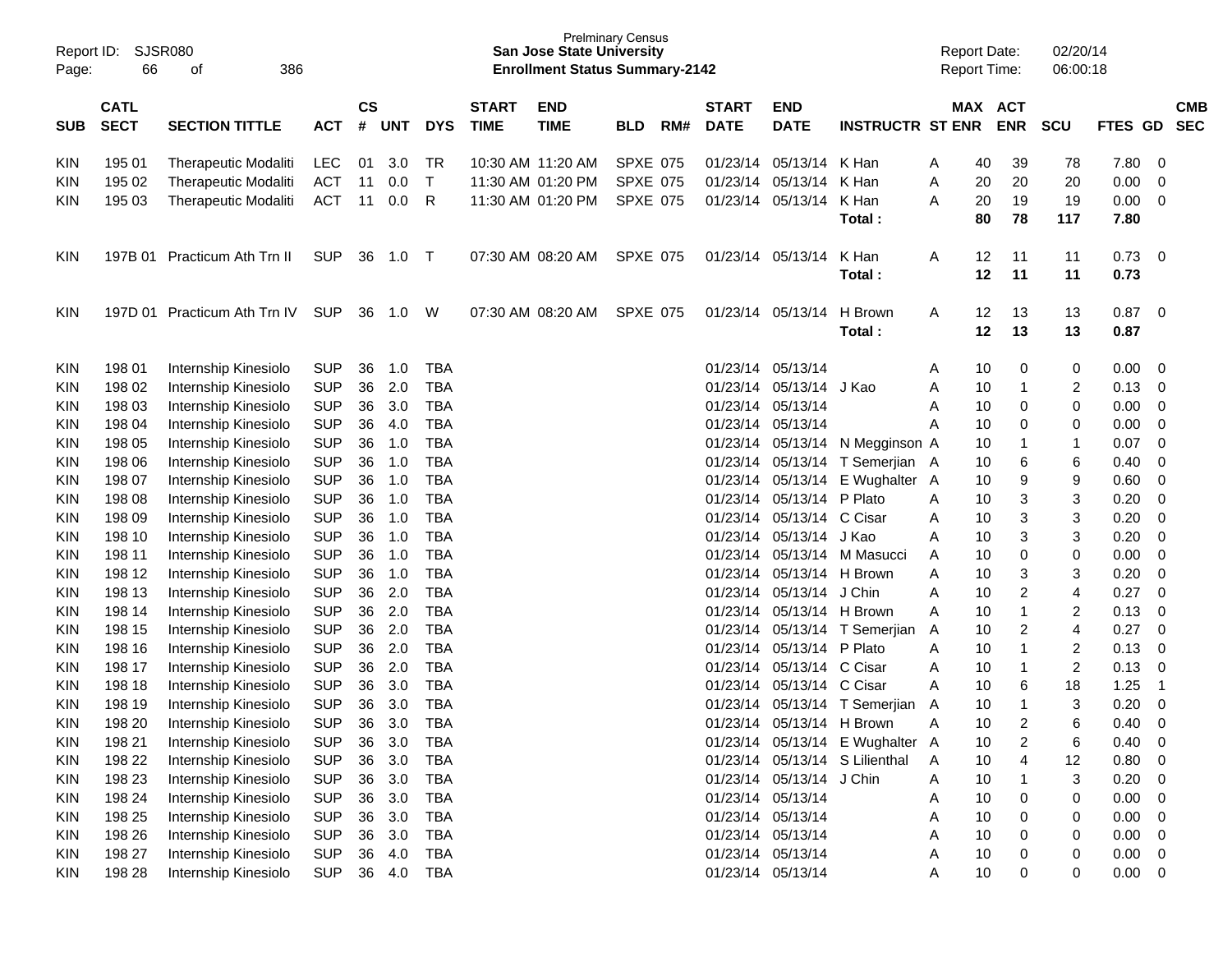| Report ID:<br>Page: | 67                         | SJSR080<br>386<br>οf                                                                               |            |                    |            |            |                             | <b>San Jose State University</b><br><b>Enrollment Status Summary-2142</b> | <b>Prelminary Census</b> |     |                             |                           |                                                                         | <b>Report Date:</b><br><b>Report Time:</b> |          |                       | 02/20/14<br>06:00:18 |             |                |                          |
|---------------------|----------------------------|----------------------------------------------------------------------------------------------------|------------|--------------------|------------|------------|-----------------------------|---------------------------------------------------------------------------|--------------------------|-----|-----------------------------|---------------------------|-------------------------------------------------------------------------|--------------------------------------------|----------|-----------------------|----------------------|-------------|----------------|--------------------------|
| <b>SUB</b>          | <b>CATL</b><br><b>SECT</b> | <b>SECTION TITTLE</b>                                                                              | <b>ACT</b> | $\mathsf{cs}$<br># | <b>UNT</b> | <b>DYS</b> | <b>START</b><br><b>TIME</b> | <b>END</b><br><b>TIME</b>                                                 | <b>BLD</b>               | RM# | <b>START</b><br><b>DATE</b> | <b>END</b><br><b>DATE</b> | <b>INSTRUCTR ST ENR</b>                                                 |                                            |          | MAX ACT<br><b>ENR</b> | <b>SCU</b>           | FTES GD     |                | <b>CMB</b><br><b>SEC</b> |
| <b>KIN</b>          | 198 29                     | Internship Kinesiolo                                                                               | <b>SUP</b> | 36                 | 1.0        | <b>TBA</b> |                             |                                                                           |                          |     | 01/23/14                    | 05/13/14                  | J Chin                                                                  | Α                                          | 10       | -1                    | 1                    | 0.07        | $\mathbf 0$    |                          |
| <b>KIN</b>          | 198 30                     | Internship Kinesiolo                                                                               | <b>SUP</b> | 36                 | 1.0        | <b>TBA</b> |                             |                                                                           |                          |     | 01/23/14                    | 05/13/14                  | T Butryn                                                                | Α                                          | 10       | -1                    | 1                    | 0.07        | 0              |                          |
| <b>KIN</b>          | 198 31                     | Internship Kinesiolo                                                                               | <b>SUP</b> | 36                 | 1.0        | <b>TBA</b> |                             |                                                                           |                          |     | 01/23/14                    | 05/13/14                  | R Friedrich                                                             | A                                          | 10       | -1                    | 1                    | 0.07        | 0              |                          |
| <b>KIN</b>          | 198 32                     | Internship Kinesiolo                                                                               | <b>SUP</b> | 36                 | 1.0        | <b>TBA</b> |                             |                                                                           |                          |     | 01/23/14                    | 05/13/14                  |                                                                         | A                                          | 10       | 0                     | 0                    | 0.00        | 0              |                          |
| <b>KIN</b>          | 198 33                     | Internship Kinesiolo                                                                               | <b>SUP</b> | 36                 | 1.0        | <b>TBA</b> |                             |                                                                           |                          |     | 01/23/14                    | 05/13/14                  |                                                                         | Α                                          | 10       | 0                     | 0                    | 0.00        | $\mathbf 0$    |                          |
| <b>KIN</b>          | 198 34                     | Internship Kinesiolo                                                                               | <b>SUP</b> | 36                 | 1.0        | <b>TBA</b> |                             |                                                                           |                          |     | 01/23/14                    | 05/13/14                  |                                                                         | Α                                          | 10       | 0                     | 0                    | 0.00        | $\mathbf 0$    |                          |
| <b>KIN</b>          | 198 35                     | Internship Kinesiolo                                                                               | <b>SUP</b> | 36                 | 3.0        | <b>TBA</b> |                             |                                                                           |                          |     | 01/23/14                    | 05/13/14                  |                                                                         | Α                                          | 5        | 0                     | 0                    | 0.00        | $\mathbf 0$    |                          |
| KIN                 | 198 36                     | Internship Kinesiolo                                                                               | <b>SUP</b> | 36                 | 3.0        | <b>TBA</b> |                             |                                                                           |                          |     | 01/23/14                    | 05/13/14                  |                                                                         | Α                                          | 5        | 0                     | 0                    | 0.00        | $\mathbf 0$    |                          |
| <b>KIN</b>          | 198 37                     | Internship Kinesiolo                                                                               | <b>SUP</b> | 36                 | 3.0        | <b>TBA</b> |                             |                                                                           |                          |     | 01/23/14                    | 05/13/14                  |                                                                         | A                                          | 5        | 0                     | 0                    | 0.00        | $\mathbf 0$    |                          |
|                     |                            |                                                                                                    |            |                    |            |            |                             |                                                                           |                          |     |                             |                           | Total:                                                                  |                                            | 355      | 55                    | 95                   | 6.38        |                |                          |
| <b>KIN</b>          | 250 01                     | <b>Fund Quant Resrch</b>                                                                           | <b>SEM</b> |                    | 3.0        |            |                             |                                                                           |                          |     |                             |                           |                                                                         | X                                          | 0        | 0                     | 0                    | 0.00        | $\mathbf 0$    |                          |
| <b>KIN</b>          | 250 02                     | <b>Fund Quant Resrch</b>                                                                           | <b>SEM</b> | 05                 | 3.0        | W          |                             | 04:00 PM 06:45 PM                                                         | <b>SPXE 077</b>          |     | 01/23/14                    | 05/13/14                  | F Ghiasvand A                                                           |                                            | 22       | 14                    | 42                   | 3.50 14     |                |                          |
|                     |                            |                                                                                                    |            |                    |            |            |                             |                                                                           |                          |     |                             |                           | Total:                                                                  |                                            | 22       | 14                    | 42                   | 3.50        |                |                          |
| <b>KIN</b>          | 251 01                     | <b>Fund Qual Resrch</b>                                                                            | <b>SEM</b> | 05                 | 3.0        | $\top$     |                             | 07:00 PM 09:45 PM                                                         | <b>SPXE 077</b>          |     | 01/23/14                    | 05/13/14                  | J Chin                                                                  | A                                          | 22       | 22                    | 66                   | 5.50 22     |                |                          |
|                     |                            |                                                                                                    |            |                    |            |            |                             |                                                                           |                          |     |                             |                           | Total:                                                                  |                                            | 22       | 22                    | 66                   | 5.50        |                |                          |
| <b>KIN</b>          | 256 01                     | Environmental Ex Phy SEM                                                                           |            |                    | 05 3.0     | $\top$     |                             | 04:00 PM 06:45 PM                                                         | <b>SPXE 077</b>          |     | 01/23/14                    | 05/13/14                  | C Cisar                                                                 | A                                          | 15       | 23                    | 69                   | 5.75 23     |                |                          |
|                     |                            |                                                                                                    |            |                    |            |            |                             |                                                                           |                          |     |                             |                           | Total:                                                                  |                                            | 15       | 23                    | 69                   | 5.75        |                |                          |
| <b>KIN</b>          | 259 01                     | Adv APA Internship                                                                                 | <b>SUP</b> |                    | 25 3.0     | <b>TBA</b> |                             |                                                                           |                          |     |                             | 01/23/14 05/13/14         | N Megginson A                                                           |                                            | 10       | 0                     | 0                    | 0.00        | $\overline{0}$ |                          |
|                     |                            |                                                                                                    |            |                    |            |            |                             |                                                                           |                          |     |                             |                           | Total:                                                                  |                                            | 10       | 0                     | 0                    | 0.00        |                |                          |
|                     |                            |                                                                                                    |            |                    |            |            |                             |                                                                           |                          |     |                             |                           |                                                                         |                                            |          |                       |                      |             |                |                          |
| <b>KIN</b>          | 260 01                     | Philosophy/Sport & E SEM 05                                                                        |            |                    | 3.0        | R          |                             | 04:00 PM 06:45 PM                                                         | <b>SPXE 077</b>          |     | 01/23/14                    | 05/13/14                  | M Masucci                                                               | A                                          | 15       | 9                     | 27                   | 2.25        | -9             |                          |
|                     |                            |                                                                                                    |            |                    |            |            |                             |                                                                           |                          |     |                             |                           | Total:                                                                  |                                            | 15       | 9                     | 27                   | 2.25        |                |                          |
| <b>KIN</b>          | 264 01                     | Sport Sociology                                                                                    | <b>SEM</b> |                    | 3.0        |            |                             |                                                                           |                          |     |                             |                           |                                                                         | Χ                                          | 0        | 0                     | 0                    | 0.00        | 0              |                          |
|                     |                            |                                                                                                    |            |                    |            |            |                             |                                                                           |                          |     |                             |                           | Total:                                                                  |                                            | 0        | 0                     | 0                    | 0.00        |                |                          |
| KIN                 |                            | 266 01 Prin & Conc Mot Lrng SEM                                                                    |            |                    | 3.0        |            |                             |                                                                           |                          |     |                             |                           |                                                                         | x                                          | $\Omega$ | 0                     | 0                    | $0.00 \t 0$ |                |                          |
| KIN.                |                            | 266 02 Prin & Conc Mot Lrng SEM 05 3.0 M                                                           |            |                    |            |            |                             |                                                                           |                          |     |                             |                           | 04:00 PM 06:45 PM SPXC 068 01/23/14 05/13/14 E Wughalter A              |                                            | 35       | 34                    | 102                  | 8.50 34     |                |                          |
|                     |                            |                                                                                                    |            |                    |            |            |                             |                                                                           |                          |     |                             |                           | Total:                                                                  |                                            | 35       | 34                    | 102                  | 8.50        |                |                          |
|                     |                            |                                                                                                    |            |                    |            |            |                             |                                                                           |                          |     |                             |                           |                                                                         |                                            |          |                       |                      |             |                |                          |
| KIN                 | 269 01                     | Res/Prac/Mgmt/Inj - SEM 05 2.0 W                                                                   |            |                    |            |            |                             |                                                                           |                          |     |                             |                           | 07:00 PM 08:50 PM SPXE 075  01/23/14  05/13/14  M Tsuruike  A<br>Total: |                                            | 15<br>15 | 12<br>12              | 24<br>24             | $2.00$ 12   |                |                          |
|                     |                            |                                                                                                    |            |                    |            |            |                             |                                                                           |                          |     |                             |                           |                                                                         |                                            |          |                       |                      | 2.00        |                |                          |
| KIN                 |                            | 273 01 Res/Prac Ther Modali SEM 05 2.0 W 04:00 PM 05:50 PM SPXE 075 01/23/14 05/13/14 M Tsuruike A |            |                    |            |            |                             |                                                                           |                          |     |                             |                           |                                                                         |                                            | 15       | 12                    | 24                   | 2.00 12     |                |                          |
|                     |                            |                                                                                                    |            |                    |            |            |                             |                                                                           |                          |     |                             |                           | Total:                                                                  |                                            | 15       | 12                    | 24                   | 2.00        |                |                          |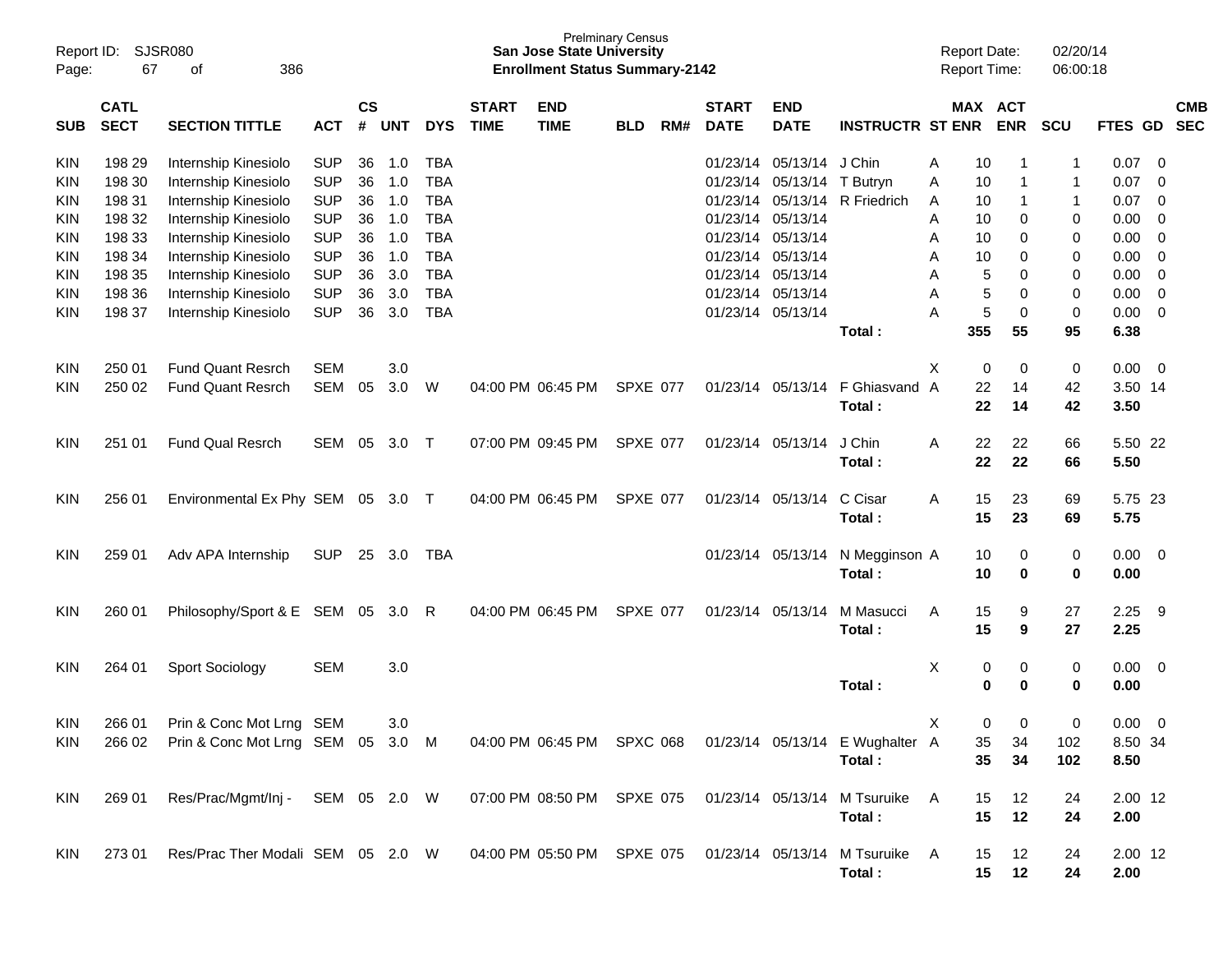| Page:      | Report ID: SJSR080<br>68<br>386<br>of<br><b>CATL</b> |                                         |                |                    |            |            |                             | <b>San Jose State University</b><br><b>Enrollment Status Summary-2142</b> | <b>Prelminary Census</b> |     |                             |                           |                                | <b>Report Date:</b><br><b>Report Time:</b> |                       | 02/20/14<br>06:00:18      |                |                          |                          |
|------------|------------------------------------------------------|-----------------------------------------|----------------|--------------------|------------|------------|-----------------------------|---------------------------------------------------------------------------|--------------------------|-----|-----------------------------|---------------------------|--------------------------------|--------------------------------------------|-----------------------|---------------------------|----------------|--------------------------|--------------------------|
| <b>SUB</b> | <b>SECT</b><br><b>SECTION TITTLE</b><br><b>ACT</b>   |                                         |                | $\mathsf{cs}$<br># | <b>UNT</b> | <b>DYS</b> | <b>START</b><br><b>TIME</b> | <b>END</b><br><b>TIME</b>                                                 | <b>BLD</b>               | RM# | <b>START</b><br><b>DATE</b> | <b>END</b><br><b>DATE</b> | <b>INSTRUCTR ST ENR</b>        |                                            | MAX ACT<br><b>ENR</b> | <b>SCU</b>                | <b>FTES GD</b> |                          | <b>CMB</b><br><b>SEC</b> |
| KIN        | 280 01                                               | Adv Fldwk Sprt Mgt                      | <b>SUP</b>     | 25                 | 1.0        | <b>TBA</b> |                             |                                                                           |                          |     |                             | 01/23/14 05/13/14         |                                | 10<br>A                                    | 0                     | 0                         | 0.00           | - 0                      |                          |
| <b>KIN</b> | 280 02                                               | Adv Fldwk Sprt Mgt                      | <b>SUP</b>     | 25                 | 2.0        | <b>TBA</b> |                             |                                                                           |                          |     |                             | 01/23/14 05/13/14         |                                | A<br>10                                    | 0                     | $\mathbf 0$               | 0.00           | $\overline{0}$           |                          |
| <b>KIN</b> | 280 03                                               | Adv Fldwk Sprt Mgt                      | <b>SUP</b>     | 25                 | 3.0        | <b>TBA</b> |                             |                                                                           |                          |     |                             | 01/23/14 05/13/14         | S Lilienthal                   | A                                          | $\overline{7}$<br>10  | 21                        | 1.75           | $\overline{7}$           |                          |
| <b>KIN</b> | 280 04                                               | Adv Fldwk Sprt Mgt                      | <b>SUP</b>     | 25                 | 3.0        | <b>TBA</b> |                             |                                                                           |                          |     |                             | 01/23/14 05/13/14         |                                | A<br>10                                    | 0                     | $\pmb{0}$                 | 0.00           | $\overline{\mathbf{0}}$  |                          |
|            |                                                      |                                         |                |                    |            |            |                             |                                                                           |                          |     |                             |                           | Total:                         | 40                                         | $\overline{7}$        | 21                        | 1.75           |                          |                          |
| <b>KIN</b> | 281 01                                               | Legal Aspects Sprt                      | SEM 05         |                    | 3.0        | M          |                             | 04:00 PM 06:45 PM                                                         | SPXE 077                 |     |                             | 01/23/14 05/13/14         | S Lilienthal                   | A                                          | 15<br>14              | 42                        | 3.50 14        |                          |                          |
|            |                                                      |                                         |                |                    |            |            |                             |                                                                           |                          |     |                             |                           | Total:                         |                                            | 15<br>14              | 42                        | 3.50           |                          |                          |
| <b>KIN</b> | 284 01                                               | <b>Finance Aspt Sport</b>               | SEM            | 05                 | 3.0        | W          |                             | 07:00 PM 09:45 PM                                                         | SPXE 077                 |     |                             | 01/23/14 05/13/14         | S Lilienthal                   | A                                          | 15<br>15              | 45                        | 3.75 15        |                          |                          |
|            |                                                      |                                         |                |                    |            |            |                             |                                                                           |                          |     |                             |                           | Total:                         |                                            | 15<br>15              | 45                        | 3.75           |                          |                          |
| KIN        | 285 01                                               | Internship Kinesiolo                    | <b>SUP</b>     | 25                 | 1.0        | <b>TBA</b> |                             |                                                                           |                          |     |                             | 01/23/14 05/13/14         | M Tsuruike                     | A                                          | $\overline{2}$<br>10  | 2                         | 0.17           | $\overline{\phantom{0}}$ |                          |
| <b>KIN</b> | 285 02                                               | Internship Kinesiolo                    | <b>SUP</b>     | 25                 | 2.0        | <b>TBA</b> |                             |                                                                           |                          |     |                             | 01/23/14 05/13/14         |                                | Α                                          | $\mathbf 0$<br>10     | 0                         | 0.00           | $\overline{0}$           |                          |
| <b>KIN</b> | 285 03                                               | Internship Kinesiolo                    | <b>SUP</b>     | 25                 | 3.0        | <b>TBA</b> |                             |                                                                           |                          |     |                             | 01/23/14 05/13/14         |                                | A<br>10                                    | 0                     | 0                         | 0.00           | $\overline{0}$           |                          |
| <b>KIN</b> | 285 04                                               | Internship Kinesiolo                    | <b>SUP</b>     | 25                 | 1.0        | <b>TBA</b> |                             |                                                                           |                          |     |                             | 01/23/14 05/13/14 C Cisar |                                | A<br>10                                    | $\overline{2}$        | $\overline{c}$            | 0.17           | $\overline{2}$           |                          |
| <b>KIN</b> | 285 05                                               | Internship Kinesiolo                    | <b>SUP</b>     | 25                 | 2.0        | <b>TBA</b> |                             |                                                                           |                          |     |                             | 01/23/14 05/13/14         |                                | A<br>10                                    | $\mathbf 0$           | 0                         | 0.00           | $\overline{0}$           |                          |
| <b>KIN</b> | 285 06                                               | Internship Kinesiolo                    | <b>SUP</b>     | 25                 | 2.0        | <b>TBA</b> |                             |                                                                           |                          |     |                             | 01/23/14 05/13/14         |                                | A<br>10                                    | 0                     | 0                         | 0.00           | $\overline{0}$           |                          |
| <b>KIN</b> | 285 07                                               | Internship Kinesiolo                    | <b>SUP</b>     | 25                 | 3.0        | <b>TBA</b> |                             |                                                                           |                          |     |                             | 01/23/14 05/13/14         | C Cisar                        | 10<br>A                                    | $\overline{2}$        | 6                         | 0.50           | $\overline{2}$           |                          |
| <b>KIN</b> | 285 08                                               | Internship Kinesiolo                    | <b>SUP</b>     | 25                 | 3.0        | <b>TBA</b> |                             |                                                                           |                          |     | 01/23/14                    | 05/13/14                  | H Brown                        | A<br>10                                    | $\mathbf{1}$          | 3                         | 0.25           | $\overline{1}$           |                          |
| KIN        | 285 09                                               | Internship Kinesiolo                    | <b>SUP</b>     | 25                 | 3.0        | <b>TBA</b> |                             |                                                                           |                          |     |                             | 01/23/14 05/13/14         | P Plato                        | A<br>10                                    | $\overline{1}$        | $\ensuremath{\mathsf{3}}$ | 0.25           | $\overline{1}$           |                          |
|            |                                                      |                                         |                |                    |            |            |                             |                                                                           |                          |     |                             |                           | Total:                         | 90                                         | 8                     | 16                        | 1.33           |                          |                          |
| <b>KIN</b> |                                                      | 292B 01 Sem Sport Medicine I SEM 05 2.0 |                |                    |            | M          |                             | 07:30 AM 09:20 AM                                                         | <b>SPXE 075</b>          |     |                             | 01/23/14 05/13/14         | M Tsuruike                     | A                                          | 15<br>12              | 24                        | 2.00 12        |                          |                          |
|            |                                                      |                                         |                |                    |            |            |                             |                                                                           |                          |     |                             |                           | Total:                         |                                            | 15<br>12              | 24                        | 2.00           |                          |                          |
| <b>KIN</b> |                                                      | 293B 01 Fieldwork AT II                 | <b>SEM</b>     | 05                 | 3.0        | <b>TBA</b> |                             |                                                                           |                          |     | 01/23/14                    | 05/13/14                  | M Tsuruike                     | A                                          | 12<br>15              | 12                        | 3.00 12        |                          |                          |
| <b>KIN</b> |                                                      | 293B 02 Fieldwork AT II                 | <b>SUP</b>     | 25                 | 0.0        | <b>TBA</b> |                             |                                                                           |                          |     |                             | 01/23/14 05/13/14         | M Tsuruike                     | A<br>15                                    | 12                    | 24                        | $0.00$ 12      |                          |                          |
|            |                                                      |                                         |                |                    |            |            |                             |                                                                           |                          |     |                             |                           | Total:                         |                                            | 30<br>24              | 36                        | 3.00           |                          |                          |
| <b>KIN</b> |                                                      | 293D 01 Fieldwork AT IV                 | SEM 05 3.0     |                    |            | TBA        |                             |                                                                           |                          |     |                             | 01/23/14 05/13/14 H Brown |                                | 15<br>Α                                    | 5                     | 5                         | 1.25           | $-5$                     |                          |
| <b>KIN</b> |                                                      | 293D 02 Fieldwork AT IV                 | <b>SUP</b>     |                    | 25 0.0     | TBA        |                             |                                                                           |                          |     |                             | 01/23/14 05/13/14 H Brown |                                | Α                                          | 15<br>5               | 10                        | 0.00 5         |                          |                          |
|            |                                                      |                                         |                |                    |            |            |                             |                                                                           |                          |     |                             |                           | Total:                         |                                            | 30<br>10              | 15                        | 1.25           |                          |                          |
| KIN        | 298 01                                               | Spec Studies P E                        | <b>SUP</b>     |                    | 25 3.0     | <b>TBA</b> |                             |                                                                           |                          |     |                             | 01/23/14 05/13/14         |                                | A                                          | 10<br>0               | 0                         | $0.00 \t 0$    |                          |                          |
| <b>KIN</b> | 298 02                                               | Spec Studies P E                        | <b>SUP</b>     |                    | 25 3.0     | TBA        |                             |                                                                           |                          |     |                             |                           | 01/23/14 05/13/14 M Tsuruike   | A                                          | 10<br>4               | 12                        | 1.004          |                          |                          |
| <b>KIN</b> | 298 03                                               | Spec Studies P E                        | <b>SUP</b>     |                    | 25 3.0     | <b>TBA</b> |                             |                                                                           |                          |     |                             |                           | 01/23/14 05/13/14 S Lilienthal | A                                          | $\overline{7}$<br>10  | 21                        | $1.75$ 7       |                          |                          |
| <b>KIN</b> | 298 04                                               | Spec Studies P E                        | SUP 25 3.0 TBA |                    |            |            |                             |                                                                           |                          |     |                             | 01/23/14 05/13/14 C Cisar |                                | A                                          | 10<br>$\mathbf{1}$    | 3                         | $0.25$ 1       |                          |                          |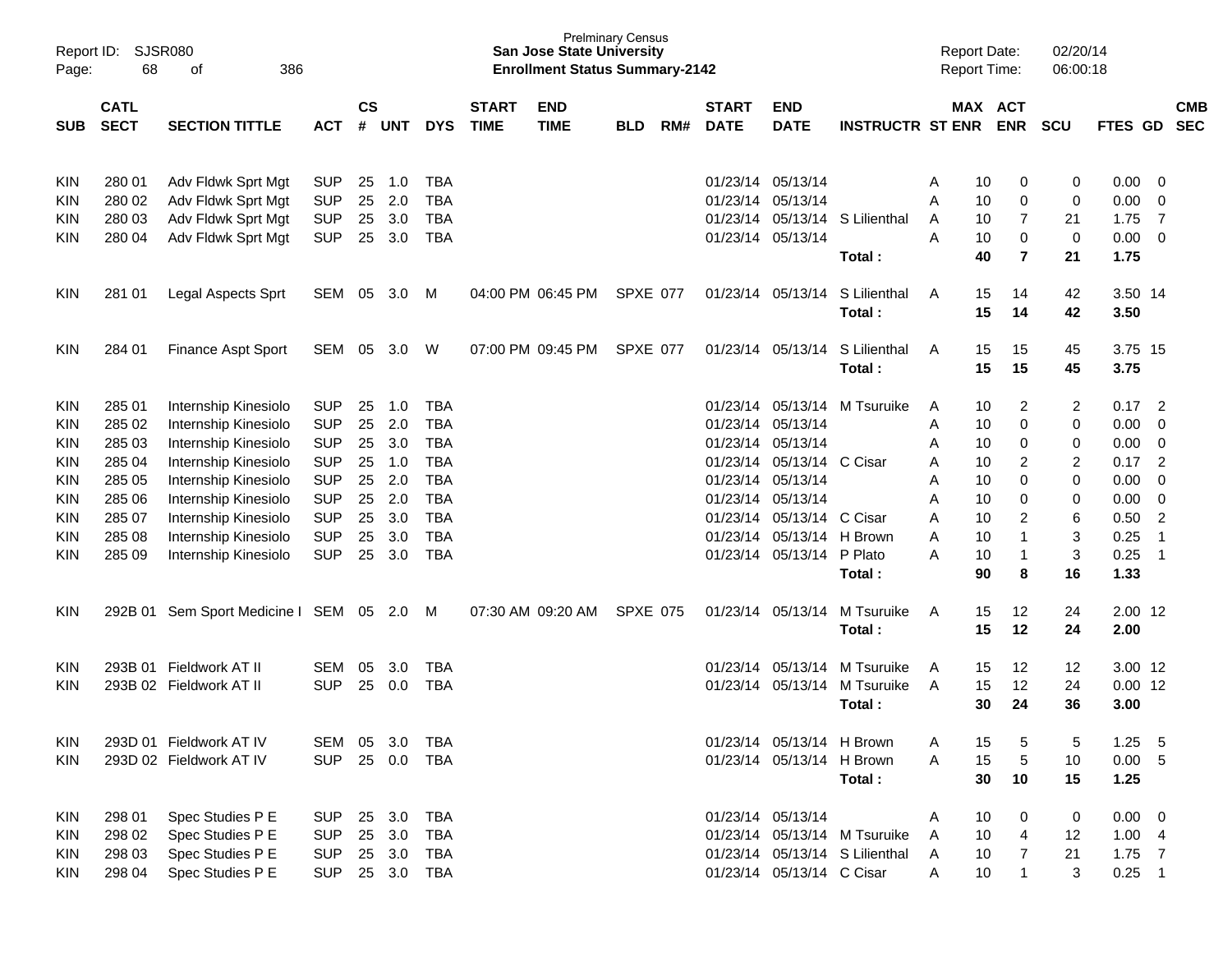| Report ID:<br>Page:                                                                                   | 69                                                                                                         | <b>SJSR080</b><br>386<br>οf                                                                                                                                                                                                                                                     |                                                                                                                                                        |                                                                |                                                                           |                                                                                                                                                        |                             | <b>San Jose State University</b><br><b>Enrollment Status Summary-2142</b> | <b>Prelminary Census</b> |     |                                                                                                                                                                                           |                                                                                                                                     |                                                                                                  |                                                     | <b>Report Date:</b><br><b>Report Time:</b>                            |                                                                                            | 02/20/14<br>06:00:18                                               |                                                                                              |                                                                                    |
|-------------------------------------------------------------------------------------------------------|------------------------------------------------------------------------------------------------------------|---------------------------------------------------------------------------------------------------------------------------------------------------------------------------------------------------------------------------------------------------------------------------------|--------------------------------------------------------------------------------------------------------------------------------------------------------|----------------------------------------------------------------|---------------------------------------------------------------------------|--------------------------------------------------------------------------------------------------------------------------------------------------------|-----------------------------|---------------------------------------------------------------------------|--------------------------|-----|-------------------------------------------------------------------------------------------------------------------------------------------------------------------------------------------|-------------------------------------------------------------------------------------------------------------------------------------|--------------------------------------------------------------------------------------------------|-----------------------------------------------------|-----------------------------------------------------------------------|--------------------------------------------------------------------------------------------|--------------------------------------------------------------------|----------------------------------------------------------------------------------------------|------------------------------------------------------------------------------------|
| <b>SUB</b>                                                                                            | <b>CATL</b><br><b>SECT</b>                                                                                 | <b>SECTION TITTLE</b>                                                                                                                                                                                                                                                           | ACT                                                                                                                                                    | <b>CS</b><br>#                                                 | <b>UNT</b>                                                                | <b>DYS</b>                                                                                                                                             | <b>START</b><br><b>TIME</b> | <b>END</b><br><b>TIME</b>                                                 | <b>BLD</b>               | RM# | <b>START</b><br><b>DATE</b>                                                                                                                                                               | <b>END</b><br><b>DATE</b>                                                                                                           | <b>INSTRUCTR ST ENR</b>                                                                          |                                                     | <b>MAX ACT</b>                                                        | <b>ENR</b>                                                                                 | SCU                                                                | FTES GD                                                                                      | <b>CMB</b><br><b>SEC</b>                                                           |
| KIN<br>KIN<br><b>KIN</b><br>KIN<br>KIN<br><b>KIN</b><br><b>KIN</b>                                    | 298 05<br>298 06<br>298 07<br>298 08<br>298 09<br>298 10<br>298 11                                         | Spec Studies P E<br>Spec Studies P E<br>Spec Studies P E<br>Spec Studies P E<br>Spec Studies P E<br>Spec Studies P E<br>Spec Studies P E                                                                                                                                        | <b>SUP</b><br><b>SUP</b><br><b>SUP</b><br><b>SUP</b><br><b>SUP</b><br><b>SUP</b><br><b>SUP</b>                                                         | 25<br>25<br>25<br>25<br>25<br>25<br>25                         | 3.0<br>3.0<br>3.0<br>3.0<br>3.0<br>3.0<br>3.0                             | <b>TBA</b><br><b>TBA</b><br><b>TBA</b><br><b>TBA</b><br><b>TBA</b><br><b>TBA</b><br><b>TBA</b>                                                         |                             |                                                                           |                          |     |                                                                                                                                                                                           | 01/23/14 05/13/14<br>01/23/14 05/13/14<br>01/23/14 05/13/14<br>01/23/14 05/13/14<br>01/23/14 05/13/14<br>01/23/14 05/13/14 T Butryn | H Brown<br>J Chin<br><b>B</b> Shifflett<br>E Wughalter<br>P Plato<br>01/23/14 05/13/14 M Masucci | Α<br>A<br>Α<br>A<br>Α<br>Α<br>Α                     | 10<br>10<br>10<br>10<br>10<br>10<br>10                                | 3<br>3<br>$\overline{1}$<br>$\mathbf{1}$<br>$\overline{c}$<br>3<br>$\overline{\mathbf{c}}$ | 9<br>9<br>3<br>3<br>6<br>9<br>6                                    | 0.75<br>0.75<br>0.25<br>0.25<br>0.50<br>0.75<br>0.50                                         | 3<br>3<br>$\mathbf{1}$<br>$\mathbf 1$<br>$\overline{c}$<br>3<br>$\overline{2}$     |
| <b>KIN</b>                                                                                            | 298 12                                                                                                     | Spec Studies P E                                                                                                                                                                                                                                                                | <b>SUP</b>                                                                                                                                             | 25                                                             | 3.0                                                                       | <b>TBA</b>                                                                                                                                             |                             |                                                                           |                          |     |                                                                                                                                                                                           | 01/23/14 05/13/14                                                                                                                   | J Kao<br>Total:                                                                                  | A                                                   | 10<br>120                                                             | $\overline{c}$<br>29                                                                       | 6<br>87                                                            | 0.50<br>7.25                                                                                 | $\overline{2}$                                                                     |
| <b>KIN</b><br><b>KIN</b><br>KIN<br>KIN<br>KIN<br>KIN<br>KIN<br>KIN<br><b>KIN</b><br>KIN<br><b>KIN</b> | 299 01<br>299 02<br>299 03<br>299 04<br>299 05<br>299 06<br>299 07<br>299 08<br>299 09<br>299 10<br>299 11 | <b>Masters Thesis</b><br><b>Masters Thesis</b><br><b>Masters Thesis</b><br><b>Masters Thesis</b><br><b>Masters Thesis</b><br><b>Masters Thesis</b><br><b>Masters Thesis</b><br><b>Masters Thesis</b><br><b>Masters Thesis</b><br><b>Masters Thesis</b><br><b>Masters Thesis</b> | <b>SUP</b><br><b>SUP</b><br><b>SUP</b><br><b>SUP</b><br><b>SUP</b><br><b>SUP</b><br><b>SUP</b><br><b>SUP</b><br><b>SUP</b><br><b>SUP</b><br><b>SUP</b> | 25<br>25<br>25<br>25<br>25<br>25<br>25<br>25<br>25<br>25<br>25 | 1.0<br>2.0<br>3.0<br>3.0<br>3.0<br>3.0<br>3.0<br>3.0<br>3.0<br>2.0<br>6.0 | <b>TBA</b><br><b>TBA</b><br><b>TBA</b><br><b>TBA</b><br><b>TBA</b><br><b>TBA</b><br><b>TBA</b><br><b>TBA</b><br><b>TBA</b><br><b>TBA</b><br><b>TBA</b> |                             |                                                                           |                          |     | 01/23/14 05/13/14<br>01/23/14 05/13/14<br>01/23/14 05/13/14<br>01/23/14 05/13/14<br>01/23/14 05/13/14<br>01/23/14 05/13/14<br>01/23/14 05/13/14<br>01/23/14 05/13/14<br>01/23/14 05/13/14 | 01/23/14 05/13/14<br>01/23/14 05/13/14 T Butryn                                                                                     | J Chin<br>Total:                                                                                 | Α<br>Α<br>Α<br>A<br>A<br>A<br>Α<br>Α<br>Α<br>Α<br>A | 10<br>10<br>10<br>10<br>10<br>10<br>10<br>10<br>10<br>10<br>10<br>110 | 0<br>0<br>0<br>-1<br>1<br>0<br>0<br>0<br>0<br>0<br>0<br>$\overline{2}$                     | 0<br>0<br>0<br>3<br>3<br>0<br>0<br>0<br>0<br>0<br>$\mathbf 0$<br>6 | 0.00<br>0.00<br>0.00<br>0.25<br>0.25<br>0.00<br>0.00<br>0.00<br>0.00<br>0.00<br>0.00<br>0.50 | 0<br>0<br>0<br>-1<br>$\mathbf 1$<br>0<br>$\mathbf 0$<br>$\mathbf 0$<br>0<br>0<br>0 |
|                                                                                                       |                                                                                                            | KNED 184Y 01 Stdt Tchg II                                                                                                                                                                                                                                                       | <b>SUP</b>                                                                                                                                             | 25                                                             | 4.0                                                                       | <b>TBA</b>                                                                                                                                             |                             |                                                                           |                          |     |                                                                                                                                                                                           | 01/23/14 05/13/14                                                                                                                   | T Kloeppel<br>Total:                                                                             | Α                                                   | 10<br>10                                                              | 5<br>5                                                                                     | 20<br>20                                                           | 1.33<br>1.33                                                                                 | 0                                                                                  |
| KNED                                                                                                  |                                                                                                            | 184Z 01 Stdt Tchg III                                                                                                                                                                                                                                                           | <b>SUP</b>                                                                                                                                             | 25                                                             | 5.0                                                                       | TBA                                                                                                                                                    |                             |                                                                           |                          |     |                                                                                                                                                                                           | 01/23/14 05/13/14                                                                                                                   | T Kloeppel<br>Total:                                                                             | A                                                   | 10<br>10                                                              | 5<br>5                                                                                     | 25<br>25                                                           | $1.67 \quad 0$<br>1.67                                                                       |                                                                                    |
|                                                                                                       | Department :                                                                                               | Kinesiology                                                                                                                                                                                                                                                                     |                                                                                                                                                        |                                                                |                                                                           |                                                                                                                                                        |                             |                                                                           |                          |     |                                                                                                                                                                                           | <b>Lower Division:</b><br><b>Upper Division:</b>                                                                                    | <b>Department Total:</b>                                                                         |                                                     | 8358<br>4775<br>2969                                                  | 4815<br>2065                                                                               | 7127 10260<br>5221<br>4393                                         | 696.95<br>348.52<br>294.60                                                                   |                                                                                    |

**Upper Division : 2969 2065 4393 294.60**

**Graduate Division : 614 247 646 53.83**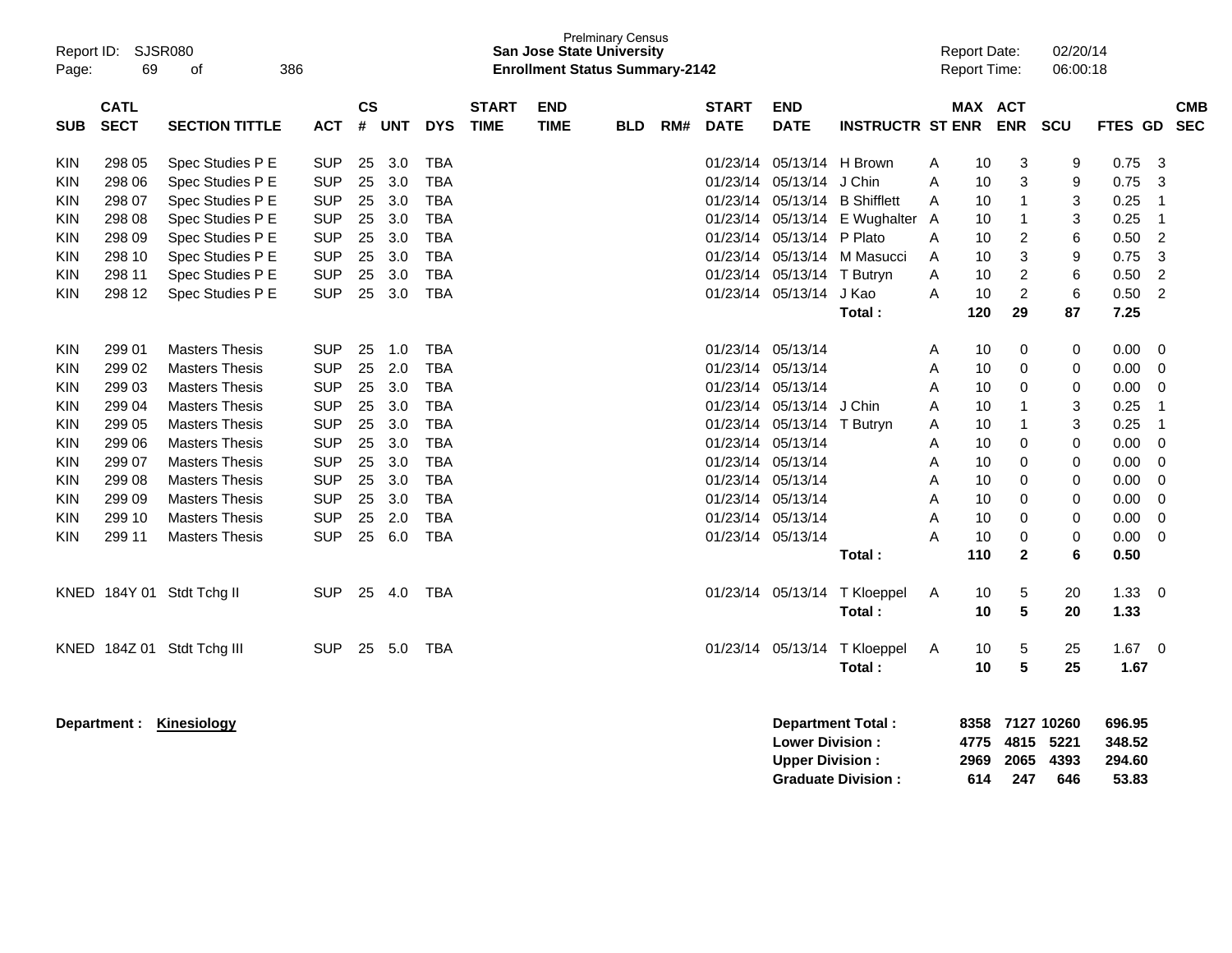| Report ID:<br>Page: | 70                         | <b>SJSR080</b><br>386<br>of                                           |            |               |                |              |                             | <b>Prelminary Census</b><br><b>San Jose State University</b><br><b>Enrollment Status Summary-2142</b> |            |     |                             |                            |                                       |   | <b>Report Date:</b><br><b>Report Time:</b> |            | 02/20/14<br>06:00:18 |                       |                          |            |
|---------------------|----------------------------|-----------------------------------------------------------------------|------------|---------------|----------------|--------------|-----------------------------|-------------------------------------------------------------------------------------------------------|------------|-----|-----------------------------|----------------------------|---------------------------------------|---|--------------------------------------------|------------|----------------------|-----------------------|--------------------------|------------|
| <b>SUB</b>          | <b>CATL</b><br><b>SECT</b> | <b>SECTION TITTLE</b>                                                 | <b>ACT</b> | $\mathsf{cs}$ | # UNT          | <b>DYS</b>   | <b>START</b><br><b>TIME</b> | <b>END</b><br><b>TIME</b>                                                                             | <b>BLD</b> | RM# | <b>START</b><br><b>DATE</b> | <b>END</b><br><b>DATE</b>  | <b>INSTRUCTR ST ENR</b>               |   | MAX ACT                                    | <b>ENR</b> | <b>SCU</b>           | FTES GD SEC           |                          | <b>CMB</b> |
| College             | Department :               | <b>Applied Sciences &amp; Arts</b>                                    |            |               |                |              |                             |                                                                                                       |            |     |                             |                            |                                       |   |                                            |            |                      |                       |                          |            |
|                     | RECL 10 01                 | <b>Recreation &amp; Leisure Studies</b><br>Creat Meaning Life<br>LEC. |            | 02            | 3.0            | <b>TR</b>    |                             | 09:00 AM 10:15 AM                                                                                     | DMH        | 163 |                             | 01/23/14 05/13/14 H Joyner |                                       | Α | 50                                         | 34         | 102                  | 6.80                  | $\overline{\phantom{0}}$ |            |
|                     | RECL 10 02                 | Creat Meaning Life                                                    | <b>LEC</b> | 02            | 3.0            | МW           |                             | 10:30 AM 11:45 AM                                                                                     | HB         | 407 |                             | 01/23/14 05/13/14 L Levine |                                       | Α | 50                                         | 36         | 108                  | 7.20                  | $\overline{\mathbf{0}}$  |            |
|                     | RECL 10 03                 | <b>Creat Meaning Life</b>                                             | <b>LEC</b> | 02            | 3.0            | МW           |                             | 01:30 PM 02:45 PM                                                                                     | MН         | 324 |                             |                            | 01/23/14 05/13/14 S Dowling           | Α | 50                                         | 41         | 123                  | 8.20                  | $\overline{0}$           |            |
|                     | RECL 10 04                 | Creat Meaning Life                                                    | <b>LEC</b> | 02            | 3.0            | TBA          |                             |                                                                                                       |            |     |                             |                            | 01/23/14 05/13/14 M Duphily<br>Total: | A | 40<br>190                                  | 39<br>150  | 117<br>450           | 7.80 0<br>30.00       |                          |            |
| RECL 90 01          |                            | <b>Rec Parks Tourism</b>                                              | LEC.       | 02            | 3.0            | MW           |                             | 10:30 AM 11:45 AM                                                                                     | MН         | 324 |                             | 01/23/14 05/13/14 P Toney  | Total:                                | A | 55<br>55                                   | 34<br>34   | 102<br>102           | $6.80\quad 0$<br>6.80 |                          |            |
|                     | RECL 97A01                 | <b>Event Planning</b>                                                 | <b>LEC</b> | 02            | 3.0            | TR.          |                             | 12:00 PM 01:15 PM                                                                                     | SH         | 345 |                             | 01/23/14 05/13/14 P Toney  |                                       | A | 35                                         | 28         | 56                   | 5.60                  | $\overline{\phantom{0}}$ |            |
|                     | RECL 97A 02                | <b>Event Planning</b>                                                 | <b>ACT</b> |               | 11 0.0         | $\mathsf{T}$ |                             | 06:00 PM 08:45 PM                                                                                     | SH         | 345 |                             | 01/23/14 05/13/14 P Toney  |                                       | A | 35                                         | 28         | 28                   | $0.00 \t 0$           |                          |            |
|                     |                            |                                                                       |            |               |                |              |                             |                                                                                                       |            |     |                             |                            | Total:                                |   | 70                                         | 56         | 84                   | 5.60                  |                          |            |
|                     |                            | RECL 100W 01 Writing Workshop                                         | SEM        | 04            | 3.0            | MW           |                             | 12:00 PM 01:15 PM                                                                                     | MН         | 224 |                             |                            | 01/23/14 05/13/14 M Duphily           | A | 25                                         | 16         | 48                   | $3.20 \ 0$            |                          |            |
|                     |                            |                                                                       |            |               |                |              |                             |                                                                                                       |            |     |                             |                            | Total:                                |   | 25                                         | 16         | 48                   | 3.20                  |                          |            |
|                     | RECL 110 01                | Leisure, Life                                                         | <b>LEC</b> | 02            | 3.0            | <b>TR</b>    |                             | 10:30 AM 11:45 AM                                                                                     | MН         | 324 |                             | 01/23/14 05/13/14          | <b>B</b> Grosvenor A                  |   | 55                                         | 43         | 129                  | $8.60 \quad 0$        |                          |            |
|                     |                            |                                                                       |            |               |                |              |                             |                                                                                                       |            |     |                             |                            | Total:                                |   | 55                                         | 43         | 129                  | 8.60                  |                          |            |
|                     | RECL 111 01                | Leis Cult & Ident                                                     | LEC        | 02            | 3.0            | MW           |                             | 01:30 PM 02:45 PM                                                                                     | BBC        | 225 |                             | 01/23/14 05/13/14          | L Levine                              | A | 40                                         | 37         | 111                  | $7.40 \quad 0$        |                          |            |
|                     |                            |                                                                       |            |               |                |              |                             |                                                                                                       |            |     |                             |                            | Total:                                |   | 40                                         | 37         | 111                  | 7.40                  |                          |            |
|                     | RECL 132 01                | Rec Program Plan                                                      | LEC        | 02            | 3.0            | MW           |                             | 12:00 PM 01:15 PM                                                                                     | HGH 116    |     |                             | 01/23/14 05/13/14 L Levine |                                       | A | 50                                         | 40         | 120                  | 8.00                  | $\overline{\phantom{0}}$ |            |
|                     |                            |                                                                       |            |               |                |              |                             |                                                                                                       |            |     |                             |                            | Total:                                |   | 50                                         | 40         | 120                  | 8.00                  |                          |            |
|                     | RECL 136 01                | Rec & Park Admin                                                      | <b>LEC</b> | 02            | 3.0            | TR.          |                             | 09:00 AM 10:15 AM                                                                                     | WSQ 207    |     |                             | 01/23/14 05/13/14 W Spain  | Total:                                | A | 100<br>100                                 | 78<br>78   | 234<br>234           | 15.60 0<br>15.60      |                          |            |
|                     |                            |                                                                       |            |               |                |              |                             |                                                                                                       |            |     |                             |                            |                                       |   |                                            |            |                      |                       |                          |            |
|                     | RECL 137 01                | Risk & Financial                                                      | <b>LEC</b> |               | $02 \quad 3.0$ | M            |                             | 06:00 PM 08:45 PM                                                                                     | CL         | 324 |                             |                            | 01/23/14 05/13/14 B Sanborn           | A | 30                                         | 55         | 165                  | $11.00 \t 0$          |                          |            |
|                     |                            |                                                                       |            |               |                |              |                             |                                                                                                       |            |     |                             |                            | Total:                                |   | 30                                         | 55         | 165                  | 11.00                 |                          |            |
|                     | RECL 143 01                | Festivals & Events                                                    | LEC        |               | 02 3.0         | MW           |                             | 09:00 AM 10:15 AM MH                                                                                  |            | 324 |                             | 01/23/14 05/13/14 P Toney  |                                       | A | 40                                         | 21         | 63                   | $4.25$ 1              |                          |            |
|                     |                            |                                                                       |            |               |                |              |                             |                                                                                                       |            |     |                             |                            | Total:                                |   | 40                                         | 21         | 63                   | 4.25                  |                          |            |
|                     |                            |                                                                       |            |               |                |              |                             |                                                                                                       |            |     |                             |                            |                                       |   |                                            |            |                      |                       |                          |            |
|                     | RECL 153 01                | Youth Development LEC 02 3.0 W                                        |            |               |                |              |                             | 06:00 PM 08:45 PM CL                                                                                  |            | 224 |                             |                            | 01/23/14 05/13/14 L Gonzalez A        |   | 40                                         | 17         | 51                   | $3.50$ 2              |                          |            |
|                     |                            |                                                                       |            |               |                |              |                             |                                                                                                       |            |     |                             |                            | Total:                                |   | 40                                         | 17         | 51                   | 3.50                  |                          |            |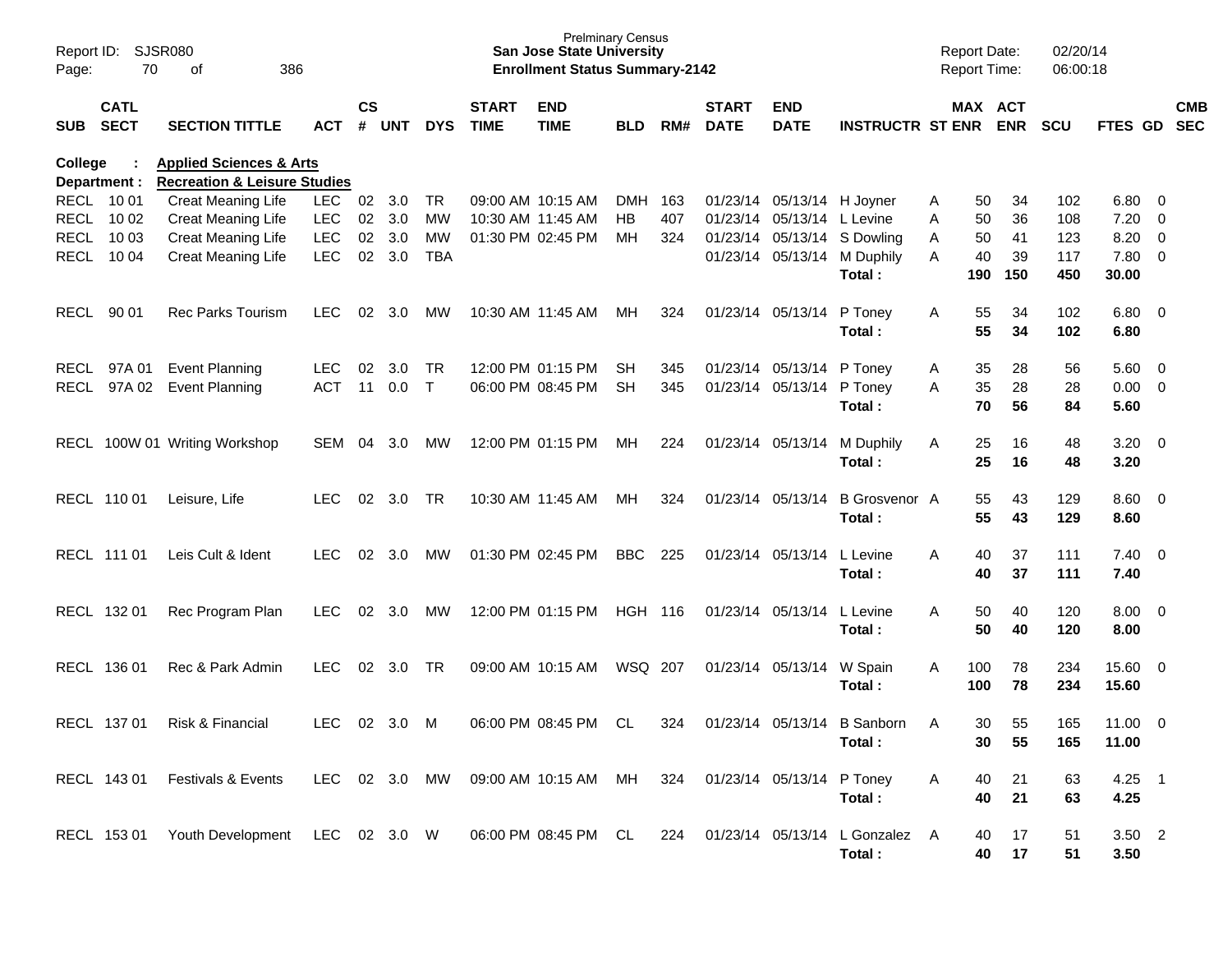| Report ID:<br>Page: | <b>SJSR080</b><br>71       | 386<br>оf                       |            |                    |            |             |                             | <b>Prelminary Census</b><br><b>San Jose State University</b><br><b>Enrollment Status Summary-2142</b> |            |     |                             |                           |                                | <b>Report Date:</b><br><b>Report Time:</b> |                       | 02/20/14<br>06:00:18 |                        |                          |
|---------------------|----------------------------|---------------------------------|------------|--------------------|------------|-------------|-----------------------------|-------------------------------------------------------------------------------------------------------|------------|-----|-----------------------------|---------------------------|--------------------------------|--------------------------------------------|-----------------------|----------------------|------------------------|--------------------------|
| <b>SUB</b>          | <b>CATL</b><br><b>SECT</b> | <b>SECTION TITTLE</b>           | <b>ACT</b> | $\mathsf{cs}$<br># | <b>UNT</b> | <b>DYS</b>  | <b>START</b><br><b>TIME</b> | <b>END</b><br><b>TIME</b>                                                                             | <b>BLD</b> | RM# | <b>START</b><br><b>DATE</b> | <b>END</b><br><b>DATE</b> | <b>INSTRUCTR ST ENR</b>        |                                            | MAX ACT<br><b>ENR</b> | <b>SCU</b>           | FTES GD                | <b>CMB</b><br><b>SEC</b> |
|                     | RECL 155 01                | Outdoor Rec System              | LEC        | 02                 | 3.0        | TR          |                             | 01:30 PM 02:45 PM                                                                                     | <b>ENG</b> | 303 |                             | 01/23/14 05/13/14         | W Spain<br>Total:              | 40<br>Α<br>40                              | 23<br>23              | 69<br>69             | $4.65$ 1<br>4.65       |                          |
|                     | RECL 160 01                | Res & Eval in Rec               | <b>LEC</b> | 03                 | 3.0        | <b>TR</b>   |                             | 12:00 PM 01:15 PM                                                                                     | <b>BBC</b> | 102 |                             | 01/23/14 05/13/14         | W Spain<br>Total:              | 60<br>A<br>60                              | 39<br>39              | 117<br>117           | 7.80<br>7.80           | $\overline{0}$           |
|                     | RECL 169 01                | Practicum in RT                 | <b>SUP</b> | 36                 | 1.0        | TBA         |                             |                                                                                                       |            |     |                             | 01/23/14 05/13/14         | S Ross<br>Total:               | Α<br>30<br>30                              | 22<br>22              | 22<br>22             | $1.47 \quad 0$<br>1.47 |                          |
|                     |                            | RECL 170A 01 Pre-Intern Workshp | <b>LEC</b> | 02 1.0             |            | TBA         |                             |                                                                                                       |            |     |                             | 01/23/14 05/13/14         | <b>B</b> Grosvenor A<br>Total: | 50<br>50                                   | 40<br>40              | 40<br>40             | $2.67$ 0<br>2.67       |                          |
|                     |                            | RECL 170B 01 Intern in Rec      | <b>SUP</b> | 36 10.0            |            | TBA         |                             |                                                                                                       |            |     |                             | 01/23/14 05/13/14         | <b>B</b> Grosvenor A<br>Total: | 35<br>35                                   | 8<br>8                | 80<br>80             | 5.33<br>5.33           | $\overline{\mathbf{0}}$  |
|                     |                            | RECL 170C 01 Intern in TR       | <b>SUP</b> | 36 10.0            |            | TBA         |                             |                                                                                                       |            |     |                             | 01/23/14 05/13/14         | S Ross<br>Total:               | A<br>35<br>35                              | 17<br>17              | 170<br>170           | 11.33<br>11.33         | $\overline{0}$           |
|                     | RECL 180 01                | Indiv Study                     | <b>SUP</b> | 36                 | 1.0        | <b>TBA</b>  |                             |                                                                                                       |            |     |                             | 01/23/14 05/13/14         | <b>B</b> Grosvenor A           | 25                                         | 0                     | 0                    | 0.00                   | - 0                      |
|                     | RECL 180 02                | <b>Indiv Study</b>              | <b>SUP</b> | 36                 | 2.0        | <b>TBA</b>  |                             |                                                                                                       |            |     |                             | 01/23/14 05/13/14         | <b>B</b> Grosvenor A           | 25                                         | 0                     | $\mathbf 0$          | 0.00                   | $\overline{0}$           |
|                     | RECL 180 03                | <b>Indiv Study</b>              | <b>SUP</b> | 36                 | 3.0        | <b>TBA</b>  |                             |                                                                                                       |            |     |                             | 01/23/14 05/13/14         | <b>B</b> Grosvenor A           | 25                                         | 4                     | 12                   | 0.80                   | $\overline{0}$           |
|                     |                            |                                 |            |                    |            |             |                             |                                                                                                       |            |     |                             |                           | Total:                         | 75                                         | 4                     | 12                   | 0.80                   |                          |
|                     | RECL 184 01                | Directed Reading                | <b>SUP</b> | 36                 | 1.0        | <b>TBA</b>  |                             |                                                                                                       |            |     |                             | 01/23/14 05/13/14         | <b>B</b> Grosvenor A           | 25                                         | 0                     | 0                    | 0.00                   | $\overline{0}$           |
|                     | RECL 184 02                | Directed Reading                | <b>SUP</b> | 36                 | 2.0        | <b>TBA</b>  |                             |                                                                                                       |            |     |                             | 01/23/14 05/13/14         | <b>B</b> Grosvenor A           | 25                                         | 0                     | 0                    | 0.00                   | 0                        |
|                     | RECL 184 03                | Directed Reading                | <b>SUP</b> | 36                 | 3.0        | <b>TBA</b>  |                             |                                                                                                       |            |     |                             | 01/23/14 05/13/14         | <b>B</b> Grosvenor A           | 25                                         | 0                     | 0                    | 0.00                   | $\overline{0}$           |
|                     |                            |                                 |            |                    |            |             |                             |                                                                                                       |            |     |                             |                           | Total:                         | 75                                         | 0                     | $\mathbf 0$          | 0.00                   |                          |
|                     | RECL 194 02                | <b>Advanced TR Pract</b>        | <b>LEC</b> | 02                 | 3.0        | R           |                             | 03:00 PM 05:45 PM                                                                                     | <b>SH</b>  | 345 |                             | 01/23/14 05/13/14         | K Pham                         | 35<br>Α                                    | 22                    | 66                   | 4.40                   | 0                        |
|                     | RECL 194 03                | <b>Advanced TR Pract</b>        | <b>LEC</b> | 02                 | 3.0        | $\mathsf T$ |                             | 03:00 PM 05:45 PM                                                                                     | DН         | 243 |                             | 01/23/14 05/13/14 R Tymn  |                                | 35<br>A                                    | 24                    | 72                   | 4.80                   | 0                        |
|                     |                            |                                 |            |                    |            |             |                             |                                                                                                       |            |     |                             |                           | Total:                         |                                            | 70<br>46              | 138                  | 9.20                   |                          |
|                     | RECL 197 01                | Facil Procs in TR               | LEC        | 02 3.0             |            | M           |                             | 03:00 PM 04:15 PM                                                                                     | BBC        | 223 |                             | 01/23/14 05/13/14 S Ross  |                                | 30<br>A                                    | 24                    | 48                   | $4.80\ 0$              |                          |
|                     | RECL 197 02                | Facil Procs in TR               | <b>ACT</b> | 11                 | 0.0        | M           |                             | 04:30 PM 05:45 PM                                                                                     | CL         | 303 |                             | 01/23/14 05/13/14 S Ross  |                                | 50<br>A                                    | 24                    | 24                   | $0.00 \t 0$            |                          |
|                     | RECL 197 03                | Facil Procs in TR               | LEC        | 02 3.0             |            | W           |                             | 03:00 PM 04:15 PM                                                                                     | MH.        | 235 |                             | 01/23/14 05/13/14 S Ross  |                                | 30<br>A                                    | 25                    | 50                   | $5.00 \t 0$            |                          |
|                     | RECL 197 04                | Facil Procs in TR               | ACT        | 11 0.0             |            | W           |                             | 04:30 PM 05:45 PM                                                                                     | МH         | 222 |                             | 01/23/14 05/13/14 S Ross  |                                | 30<br>A                                    | 25                    | 25                   | $0.00 \t 0$            |                          |
|                     |                            |                                 |            |                    |            |             |                             |                                                                                                       |            |     |                             |                           | Total:                         | 140                                        | 98                    | 147                  | 9.80                   |                          |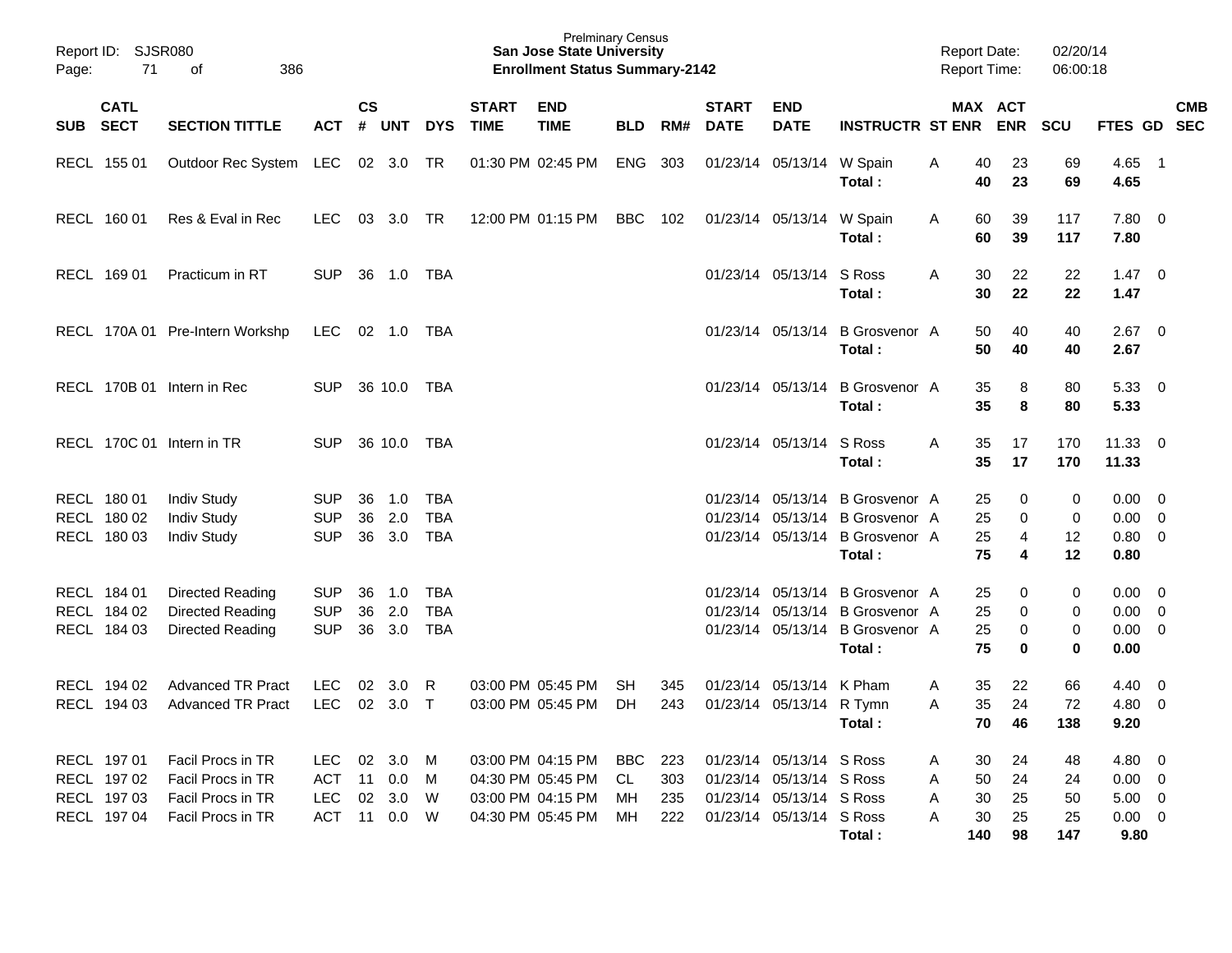| Report ID: SJSR080<br>72<br>Page:        | 386                                       | <b>Prelminary Census</b><br><b>San Jose State University</b><br><b>Enrollment Status Summary-2142</b> |                |            |                      |                    |            |     |                             | <b>Report Date:</b><br><b>Report Time:</b> |                                                                       | 02/20/14<br>06:00:18 |                   |                     |                           |     |
|------------------------------------------|-------------------------------------------|-------------------------------------------------------------------------------------------------------|----------------|------------|----------------------|--------------------|------------|-----|-----------------------------|--------------------------------------------|-----------------------------------------------------------------------|----------------------|-------------------|---------------------|---------------------------|-----|
| <b>CATL</b><br><b>SECT</b><br><b>SUB</b> | <b>SECTION TITTLE</b>                     | <b>ACT</b>                                                                                            | СS<br>UNT<br># | <b>DYS</b> | <b>START</b><br>TIME | <b>END</b><br>TIME | <b>BLD</b> | RM# | <b>START</b><br><b>DATE</b> | <b>END</b><br><b>DATE</b>                  | <b>INSTRUCTR ST ENR</b>                                               | <b>MAX</b>           | ACT<br><b>ENR</b> | SCU                 | <b>FTES GD SEC</b>        | CMB |
|                                          | Department : Recreation & Leisure Studies |                                                                                                       |                |            |                      |                    |            |     |                             |                                            | Department Total:<br><b>Lower Division:</b><br><b>Upper Division:</b> | 1305<br>315<br>990   | 844<br>240<br>604 | 2352<br>636<br>1716 | 157.00<br>42.40<br>114.60 |     |

**Graduate Division : 0 0 0 0.00**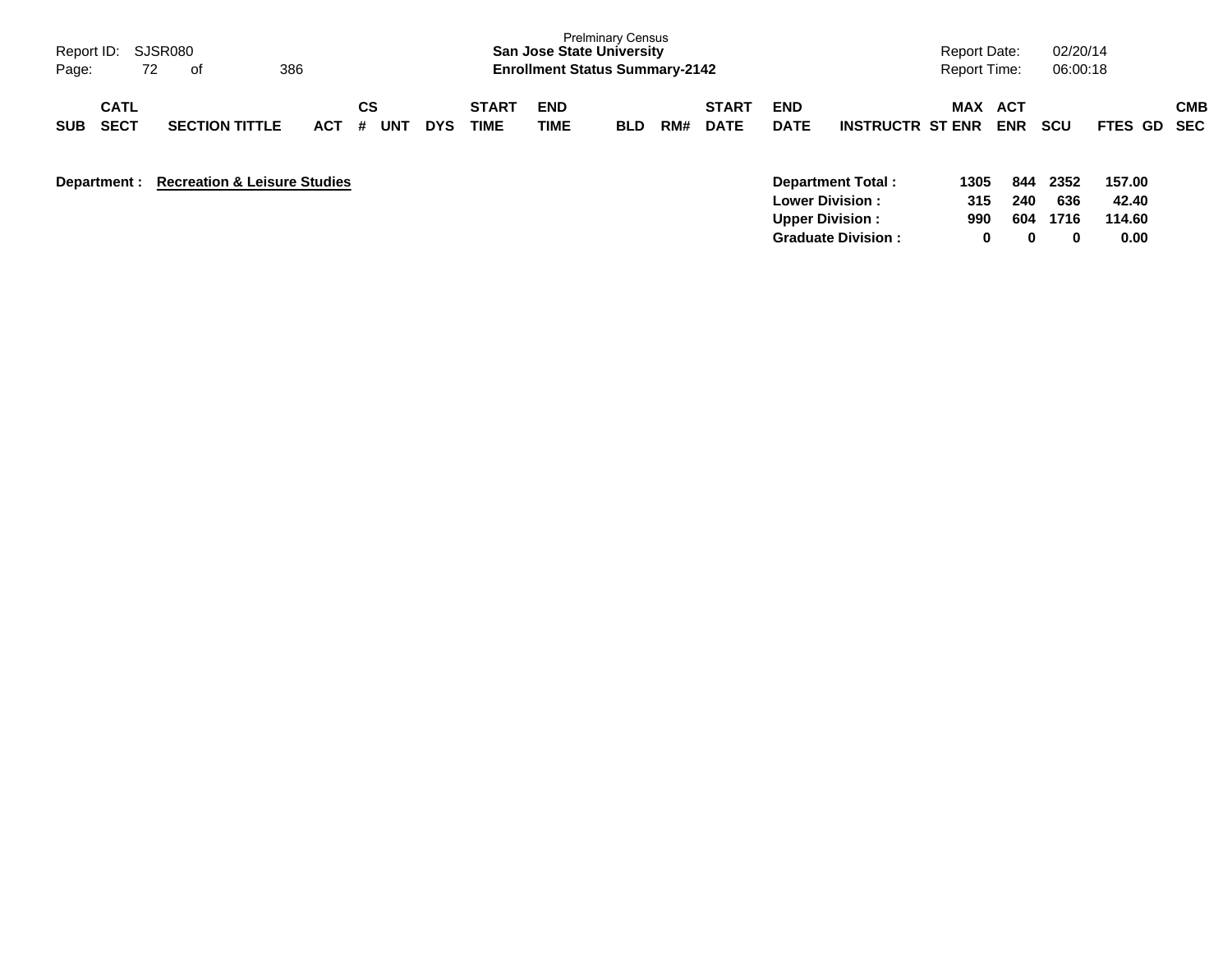| Report ID:<br>Page: | 73                         | SJSR080<br>386<br>оf                                     |            | <b>Prelminary Census</b><br><b>San Jose State University</b><br><b>Enrollment Status Summary-2142</b> |            |            |                             |                           |                 |     |                             |                           | <b>Report Date:</b><br>Report Time: |               | 02/20/14<br>06:00:18  |            |                |                          |                          |
|---------------------|----------------------------|----------------------------------------------------------|------------|-------------------------------------------------------------------------------------------------------|------------|------------|-----------------------------|---------------------------|-----------------|-----|-----------------------------|---------------------------|-------------------------------------|---------------|-----------------------|------------|----------------|--------------------------|--------------------------|
| <b>SUB</b>          | <b>CATL</b><br><b>SECT</b> | <b>SECTION TITTLE</b>                                    | ACT        | $\mathsf{cs}$<br>#                                                                                    | <b>UNT</b> | <b>DYS</b> | <b>START</b><br><b>TIME</b> | <b>END</b><br><b>TIME</b> | <b>BLD</b>      | RM# | <b>START</b><br><b>DATE</b> | <b>END</b><br><b>DATE</b> | <b>INSTRUCTR ST ENR</b>             |               | MAX ACT<br><b>ENR</b> | <b>SCU</b> | <b>FTES GD</b> |                          | <b>CMB</b><br><b>SEC</b> |
| College             | Department :               | <b>Applied Sciences &amp; Arts</b><br><b>Social Work</b> |            |                                                                                                       |            |            |                             |                           |                 |     |                             |                           |                                     |               |                       |            |                |                          |                          |
|                     | SCWK 1001                  | Int Soc Wel & SocW                                       | LEC        |                                                                                                       | 3.0        |            |                             |                           |                 |     |                             |                           |                                     | Χ             | 0<br>0                | 0          | $0.00 \t 0$    |                          |                          |
|                     | <b>SCWK 1002</b>           | Int Soc Wel & SocW                                       | <b>LEC</b> | 02                                                                                                    | 3.0        | R          |                             | 09:00 AM 11:45 AM         | MН              | 322 |                             | 01/23/14 05/13/14         | G Villagran                         | 30<br>Α       | 29                    | 87         | 5.80 0         |                          |                          |
|                     |                            |                                                          |            |                                                                                                       |            |            |                             |                           |                 |     |                             |                           | Total:                              | 30            | 29                    | 87         | 5.80           |                          |                          |
|                     |                            | SCWK 100W 01 Writing Workshop                            | <b>SEM</b> |                                                                                                       | 3.0        |            |                             |                           |                 |     |                             |                           |                                     | Χ             | 0<br>0                | 0          | 0.00           | $\overline{\phantom{0}}$ |                          |
|                     |                            | SCWK 100W 02 Writing Workshop                            | SEM        | 04                                                                                                    | 3.0        | Τ          |                             | 06:00 PM 08:45 PM         | <b>SPXC 211</b> |     |                             | 01/23/14 05/13/14         | J Hubbs<br>Total :                  | A<br>25<br>25 | 29<br>29              | 87<br>87   | 5.80 0<br>5.80 |                          |                          |
|                     |                            |                                                          |            |                                                                                                       |            |            |                             |                           |                 |     |                             |                           |                                     |               |                       |            |                |                          |                          |
|                     | <b>SCWK 11201</b>          | Gen Practice II                                          | <b>LEC</b> | 02                                                                                                    | 3.0        | M          |                             | 12:00 PM 02:45 PM         | НB              | 408 |                             | 01/23/14 05/13/14         | <b>B</b> Tamayo                     | 30<br>A       | 29                    | 87         | 5.80 0         |                          |                          |
|                     | <b>SCWK 11202</b>          | <b>Gen Practice II</b>                                   | <b>LEC</b> | 02                                                                                                    | 3.0        | W          |                             | 12:00 PM 02:45 PM         | <b>SH</b>       | 346 |                             | 01/23/14 05/13/14         | F Prochaska A                       | 30            | 28                    | 84         | $5.60$ 0       |                          |                          |
|                     |                            |                                                          |            |                                                                                                       |            |            |                             |                           |                 |     |                             |                           | Total :                             | 60            | 57                    | 171        | 11.40          |                          |                          |
|                     | <b>SCWK 121 01</b>         | Soc Wel Ins II                                           | <b>LEC</b> | 02                                                                                                    | 3.0        | M          |                             | 03:00 PM 05:45 PM         | <b>SH</b>       | 312 |                             | 01/23/14 05/13/14         | A Barden                            | 30<br>Α       | 39                    | 117        | 7.80 0         |                          |                          |
|                     | SCWK 121 02                | Soc Wellns II                                            | <b>LEC</b> |                                                                                                       | 3.0        |            |                             |                           |                 |     |                             |                           |                                     | Χ             | 0<br>0                | 0          | 0.00           | $\overline{\phantom{0}}$ |                          |
|                     | SCWK 121 03                | Soc Wellns II                                            | <b>LEC</b> |                                                                                                       | 3.0        |            |                             |                           |                 |     |                             |                           |                                     | X             | 0<br>0                | 0          | 0.00           | $\overline{\phantom{0}}$ |                          |
|                     | SCWK 121 04                | Soc Wel Ins II                                           | <b>LEC</b> | 02                                                                                                    | 3.0        | W          |                             | 12:00 PM 02:45 PM         | <b>BBC</b>      | 126 |                             | 01/23/14 05/13/14         | T Ruby                              | Α<br>30       | 31                    | 93         | 6.20           | $\overline{\mathbf{0}}$  |                          |
|                     | <b>SCWK 121 05</b>         | Soc Wel Ins II                                           | <b>LEC</b> | 02                                                                                                    | 3.0        | R          |                             | 12:00 PM 02:45 PM         | MН              | 322 |                             | 01/23/14 05/13/14         | J Williamson                        | 30<br>A       | 29                    | 87         | 5.80           | $\overline{\phantom{0}}$ |                          |
|                     |                            |                                                          |            |                                                                                                       |            |            |                             |                           |                 |     |                             |                           | Total:                              | 90            | 99                    | 297        | 19.80          |                          |                          |
|                     | <b>SCWK 131 01</b>         | Hm Bhyr Soc Eny II                                       | <b>LEC</b> | 02                                                                                                    | 3.0        | M          |                             | 03:00 PM 05:45 PM         | MН              | 322 |                             | 01/23/14 05/13/14 F Krebs |                                     | 30<br>Α       | 29                    | 87         | 5.80 0         |                          |                          |
|                     | SCWK 131 02                | Hm Bhyr Soc Eny II                                       | <b>LEC</b> |                                                                                                       | 3.0        |            |                             |                           |                 |     |                             |                           |                                     | X             | 0<br>0                | 0          | 0.00           | $\overline{\phantom{0}}$ |                          |
|                     | <b>SCWK 131 03</b>         | Hm Bhyr Soc Eny II                                       | <b>LEC</b> | 02                                                                                                    | 3.0        | W          |                             | 03:00 PM 05:45 PM         | SН              | 312 |                             |                           | 01/23/14 05/13/14 H Calvillo        | 30<br>Α       | 39                    | 117        | 7.80           | $\overline{\mathbf{0}}$  |                          |
|                     | <b>SCWK 131 04</b>         | Hm Bhyr Soc Env II                                       | <b>LEC</b> | 02                                                                                                    | 3.0        | R          |                             | 12:00 PM 02:45 PM         | MН              | 233 |                             | 01/23/14 05/13/14         | H Calvillo                          | 30<br>Α       | 23                    | 69         | $4.60 \ 0$     |                          |                          |
|                     |                            |                                                          |            |                                                                                                       |            |            |                             |                           |                 |     |                             |                           | Total:                              | 90            | 91                    | 273        | 18.20          |                          |                          |
|                     | <b>SCWK 142 01</b>         | <b>Field Practicum II</b>                                | <b>SUP</b> | 36                                                                                                    | 4.0        | <b>TBA</b> |                             |                           |                 |     |                             |                           | 01/23/14 05/13/14 M Blandino        | A<br>40       | 16                    | 64         | 4.27           | $\overline{\phantom{0}}$ |                          |
|                     | SCWK 142 02                | <b>Field Practicum II</b>                                | <b>SUP</b> | 36                                                                                                    | 4.0        | <b>TBA</b> |                             |                           |                 |     |                             | 01/23/14 05/13/14         | M Curry                             | 40<br>Α       | 17                    | 68         | 4.53           | $\overline{\mathbf{0}}$  |                          |
|                     | <b>SCWK 142 03</b>         | <b>Field Practicum II</b>                                | <b>SUP</b> | 36                                                                                                    | - 4.0      | <b>TBA</b> |                             |                           |                 |     |                             |                           | 01/23/14 05/13/14 R Bhader          | 40<br>A       | 10                    | 40         | 2.67           | $\overline{0}$           |                          |
|                     | SCWK 142 04                | Field Practicum II                                       | <b>SUP</b> |                                                                                                       | 36 4.0     | <b>TBA</b> |                             |                           |                 |     |                             | 01/23/14 05/13/14 J Bloom |                                     | 40<br>A       | 14                    | 56         | $3.73 \ 0$     |                          |                          |
|                     |                            |                                                          |            |                                                                                                       |            |            |                             |                           |                 |     |                             |                           | Total:                              | 160           | 57                    | 228        | 15.20          |                          |                          |
|                     | SCWK 170 01                | Intro Res Methods                                        | SEM 04     |                                                                                                       | 3.0        | M          |                             | 09:00 AM 11:45 AM SH      |                 | 346 |                             |                           | 01/23/14 05/13/14 J Morazes         | 30<br>A       | 27                    | 81         | $5.40 \quad 0$ |                          |                          |
|                     | SCWK 170 02                | Intro Res Methods                                        | <b>SEM</b> |                                                                                                       | 3.0        |            |                             |                           |                 |     |                             |                           |                                     | Χ             | 0<br>0                | 0          | $0.00 \t 0$    |                          |                          |
|                     | <b>SCWK 17003</b>          | Intro Res Methods                                        | SEM        | 04                                                                                                    | 3.0        | W          |                             | 09:00 AM 11:45 AM         | SH              | 346 |                             | 01/23/14 05/13/14 J Brill |                                     | Α<br>30       | 31                    | 93         | $6.20 \quad 0$ |                          |                          |
|                     | SCWK 170 04                | Intro Res Methods                                        | SEM        | 04                                                                                                    | 3.0        | W          |                             | 09:00 AM 11:45 AM         | SH              | 345 |                             |                           | 01/23/14 05/13/14 M Holston         | 30<br>Α       | 28                    | 84         | 5.60 0         |                          |                          |
|                     |                            |                                                          |            |                                                                                                       |            |            |                             |                           |                 |     |                             |                           | Total:                              | 90            | 86                    | 258        | 17.20          |                          |                          |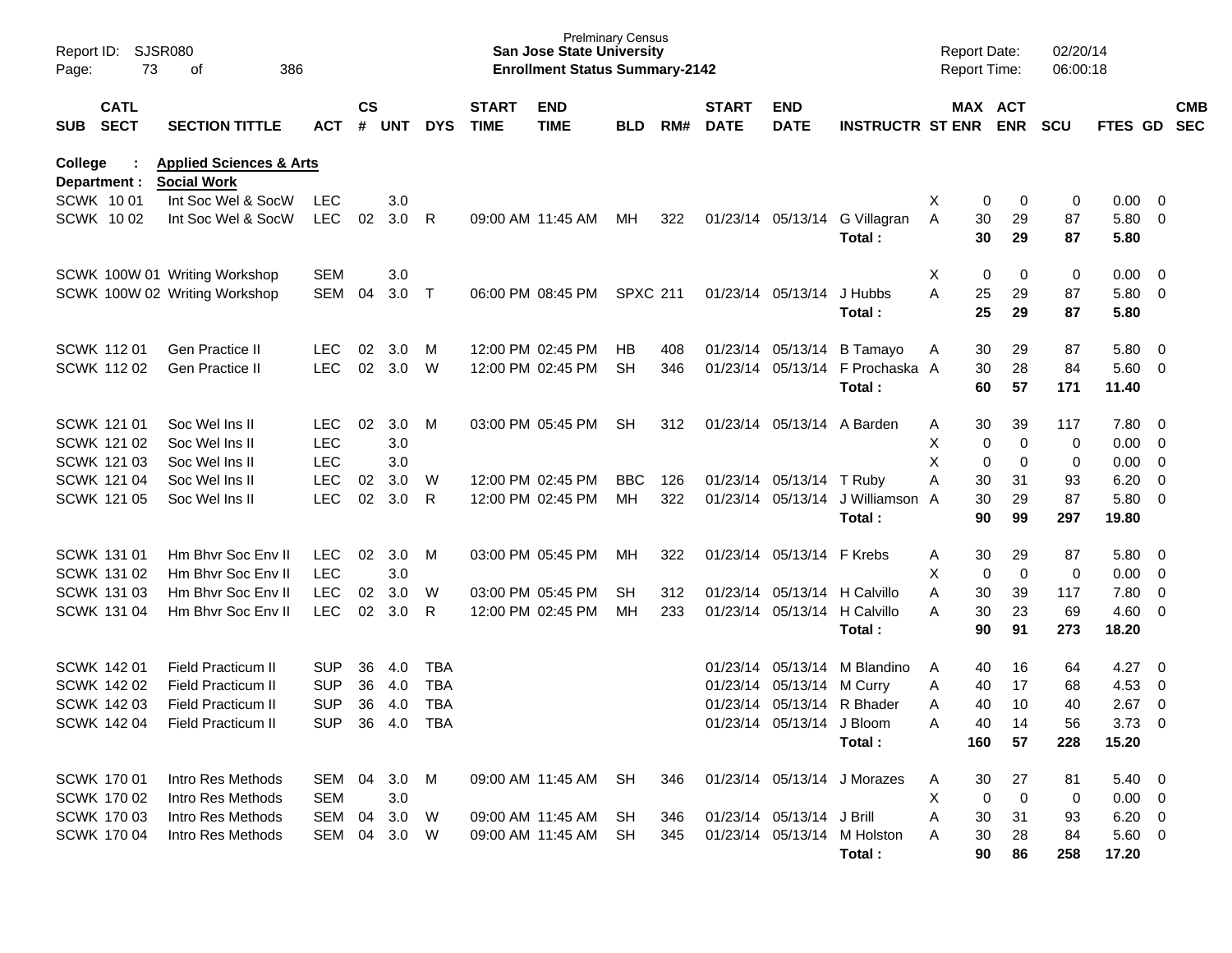| Report ID:<br>Page: | SJSR080<br>74              | 386<br>оf                 |            |                |            |            |                             | <b>Prelminary Census</b><br><b>San Jose State University</b><br><b>Enrollment Status Summary-2142</b> |                 |     |                             |                            |                                  |                | <b>Report Date:</b><br>Report Time: |                | 02/20/14<br>06:00:18 |                  |                          |                          |
|---------------------|----------------------------|---------------------------|------------|----------------|------------|------------|-----------------------------|-------------------------------------------------------------------------------------------------------|-----------------|-----|-----------------------------|----------------------------|----------------------------------|----------------|-------------------------------------|----------------|----------------------|------------------|--------------------------|--------------------------|
| SUB                 | <b>CATL</b><br><b>SECT</b> | <b>SECTION TITTLE</b>     | <b>ACT</b> | <b>CS</b><br># | <b>UNT</b> | <b>DYS</b> | <b>START</b><br><b>TIME</b> | <b>END</b><br><b>TIME</b>                                                                             | <b>BLD</b>      | RM# | <b>START</b><br><b>DATE</b> | <b>END</b><br><b>DATE</b>  | <b>INSTRUCTR ST ENR</b>          |                | MAX ACT                             | <b>ENR</b>     | <b>SCU</b>           | <b>FTES GD</b>   |                          | <b>CMB</b><br><b>SEC</b> |
| <b>SCWK 17501</b>   |                            | Senior Seminar            | <b>LEC</b> | 02             | 3.0        | M          |                             | 12:00 PM 02:45 PM                                                                                     | <b>SH</b>       | 312 |                             | 01/23/14 05/13/14          | T Washington A                   |                | 30                                  | 30             | 90                   | 6.00             | $\overline{\mathbf{0}}$  |                          |
| <b>SCWK 175 02</b>  |                            | Senior Seminar            | <b>LEC</b> | 02             | 3.0        | W          |                             | 12:00 PM 02:45 PM                                                                                     | <b>SH</b>       | 315 |                             | 01/23/14 05/13/14          | R Jacobsen A<br>Total:           |                | 30<br>60                            | 34<br>64       | 102<br>192           | 6.80<br>12.80    | $\overline{\mathbf{0}}$  |                          |
| <b>SCWK 180 01</b>  |                            | <b>Individual Studies</b> | <b>SUP</b> | 36             | 1.0        | <b>TBA</b> |                             |                                                                                                       |                 |     |                             | 01/23/14 05/13/14 P Lee    |                                  | A              | 30                                  | $\overline{c}$ | 2                    | 0.17             | $\overline{2}$           |                          |
| <b>SCWK 180 02</b>  |                            | <b>Individual Studies</b> | <b>SUP</b> | 36             | 2.0        | <b>TBA</b> |                             |                                                                                                       |                 |     | 01/23/14 05/13/14           |                            |                                  | Α              | 36                                  | 0              | 0                    | 0.00             | $\overline{0}$           |                          |
| <b>SCWK 18003</b>   |                            | <b>Individual Studies</b> | <b>SUP</b> | 36             | 3.0        | <b>TBA</b> |                             |                                                                                                       |                 |     | 01/23/14 05/13/14           |                            |                                  | A              | 36                                  | 0              | 0                    | 0.00             | $\overline{0}$           |                          |
| <b>SCWK 180 04</b>  |                            | <b>Individual Studies</b> | <b>SUP</b> | 36             | 1.0        | <b>TBA</b> |                             |                                                                                                       |                 |     |                             | 01/23/14 05/13/14          | M Han                            | A              | 10                                  | 2              | $\overline{2}$       | 0.13             | $\overline{\mathbf{0}}$  |                          |
|                     |                            |                           |            |                |            |            |                             |                                                                                                       |                 |     |                             |                            | Total:                           |                | 112                                 | 4              | 4                    | 0.30             |                          |                          |
| <b>SCWK 204 02</b>  |                            | Soc Pol Analsis           | SEM        | 05             | 3.0        | $\top$     |                             | 09:00 AM 11:45 AM                                                                                     | MН              | 322 |                             |                            | 01/23/14 05/13/14 G Thomas       | A              | 30                                  | 29             | 87                   | 7.25 29          |                          |                          |
| <b>SCWK 204 03</b>  |                            | Soc Pol Analsis           | <b>SEM</b> |                | 3.0        |            |                             |                                                                                                       |                 |     |                             |                            |                                  | $\pmb{\times}$ | 0                                   | $\mathbf 0$    | 0                    | 0.00             | $\overline{\mathbf{0}}$  |                          |
| <b>SCWK 204 04</b>  |                            | Soc Pol Analsis           | <b>SEM</b> | 05             | 3.0        | M          |                             | 06:00 PM 08:45 PM                                                                                     | MН              | 322 |                             | 01/23/14 05/13/14          | G Thomas                         | A              | 30                                  | 22             | 66                   | 5.50 22          |                          |                          |
| <b>SCWK 204 05</b>  |                            | Soc Pol Analsis           | <b>SEM</b> | 05             | 3.0        | W          |                             | 06:00 PM 08:45 PM                                                                                     | CL.             | 218 | 01/23/14                    | 05/13/14                   | E Gorman                         | A              | 30                                  | 27             | 81                   | 6.75 27          |                          |                          |
| <b>SCWK 204 06</b>  |                            | Soc Pol Analsis           | <b>SEM</b> | 05             | 3.0        | M          |                             | 12:00 PM 02:45 PM                                                                                     | <b>ENG</b>      | 232 | 01/23/14                    |                            | 05/13/14 Y Maxwell               | A              | 30                                  | 27             | 81                   | 6.75 27          |                          |                          |
| <b>SCWK 204 07</b>  |                            | Soc Pol Analsis           | <b>SEM</b> | 05             | 3.0        | M          |                             | 12:00 PM 02:45 PM                                                                                     | <b>SH</b>       | 346 |                             | 01/23/14 05/13/14          | G Thomas                         | A              | 30<br>150                           | 37<br>142      | 111                  | 9.25 37<br>35.50 |                          |                          |
|                     |                            |                           |            |                |            |            |                             |                                                                                                       |                 |     |                             |                            | Total:                           |                |                                     |                | 426                  |                  |                          |                          |
| <b>SCWK 214 01</b>  |                            | Hum Be Soc Env II         | <b>SEM</b> |                | 3.0        |            |                             |                                                                                                       |                 |     |                             |                            |                                  | X              | 0                                   | 0              | 0                    | 0.00             | $\overline{\phantom{0}}$ |                          |
| SCWK 214 03         |                            | Hum Be Soc Env II         | <b>SEM</b> |                | 3.0        |            |                             |                                                                                                       |                 |     |                             |                            |                                  | X              | 0                                   | 0              | 0                    | 0.00             | $\overline{\mathbf{0}}$  |                          |
| <b>SCWK 214 04</b>  |                            | Hum Be Soc Env II         | <b>SEM</b> | 05             | 3.0        | W          |                             | 06:00 PM 08:45 PM                                                                                     | MН              | 322 |                             | 01/23/14 05/13/14 M Conroy |                                  | Α              | 30                                  | 20             | 60                   | 5.00 20          |                          |                          |
| <b>SCWK 214 05</b>  |                            | Hum Be Soc Env II         | <b>SEM</b> | 05             | 3.0        | м          |                             | 06:00 PM 08:45 PM                                                                                     | SН              | 312 |                             | 01/23/14 05/13/14 F Krebs  |                                  | A              | 30                                  | 35             | 105                  | 8.75 35          |                          |                          |
| <b>SCWK 214 06</b>  |                            | Hum Be Soc Env II         | <b>SEM</b> | 05             | 3.0        | M          |                             | 09:00 AM 11:45 AM                                                                                     | НB              | 408 | 01/23/14                    |                            | 05/13/14 Y Maxwell               | Α              | 30                                  | 29             | 87                   | 7.25 29          |                          |                          |
| <b>SCWK 214 07</b>  |                            | Hum Be Soc Env II         | <b>SEM</b> |                | 3.0        |            |                             |                                                                                                       |                 |     |                             |                            |                                  | X              | 0                                   | 0              | 0                    | 0.00             | $\overline{0}$           |                          |
| <b>SCWK 214 08</b>  |                            | Hum Be Soc Env II         | <b>SEM</b> | 05             | 3.0        | M          |                             | 09:00 AM 11:45 AM                                                                                     | <b>DMH</b>      | 355 |                             | 01/23/14 05/13/14          | R Jacobsen                       | A              | 30                                  | 33             | 99                   | 8.25 33          |                          |                          |
| <b>SCWK 214 09</b>  |                            | Hum Be Soc Env II         | <b>SEM</b> | 05             | 3.0        | Т          |                             | 03:00 PM 05:45 PM                                                                                     | МH              | 322 |                             | 01/23/14 05/13/14          | S Sen                            | A              | 35                                  | 22             | 66                   | 5.50 22          |                          |                          |
|                     |                            |                           |            |                |            |            |                             |                                                                                                       |                 |     |                             |                            | Total:                           |                | 155                                 | 139            | 417                  | 34.75            |                          |                          |
| SCWK 221 01         |                            | Trans Gen Prac II         | <b>SEM</b> | 05             | 3.0        | W          |                             | 09:00 AM 11:45 AM                                                                                     | <b>SH</b>       | 312 | 01/23/14                    | 05/13/14                   | R Jacobsen                       | A              | 30                                  | 32             | 96                   | 8.00 32          |                          |                          |
| SCWK 221 02         |                            | Trans Gen Prac II         | <b>SEM</b> | 05             | 3.0        | W          |                             | 12:00 PM 02:45 PM                                                                                     | SH              | 312 | 01/23/14                    | 05/13/14                   | M Reyes                          | A              | 30                                  | 29             | 87                   | 7.25 29          |                          |                          |
| <b>SCWK 221 03</b>  |                            | <b>Trans Gen Prac II</b>  | SEM        | 05             | 3.0        | F          |                             | 09:00 AM 11:45 AM                                                                                     | MН              | 322 |                             | 01/23/14 05/13/14 L Arieta |                                  | A              | 30                                  | 33             | 99                   | 8.25 33          |                          |                          |
| SCWK 221 04         |                            | Trans Gen Prac II         | SEM        | 05             | 3.0        | W          |                             | 06:00 PM 08:45 PM                                                                                     | SH              | 348 |                             | 01/23/14 05/13/14 M Reyes  |                                  | A              | 30                                  | 29             | 87                   | 7.25 29          |                          |                          |
| SCWK 221 05         |                            | Trans Gen Prac II         | SEM        |                | 05 3.0 M   |            |                             | 06:00 PM 08:45 PM                                                                                     | <b>SPXC 211</b> |     |                             |                            | 01/23/14 05/13/14 L Moore-Guer A |                | 30                                  | 21             | 63                   | 5.25 21          |                          |                          |
|                     |                            |                           |            |                |            |            |                             |                                                                                                       |                 |     |                             |                            | Total:                           |                | 150                                 | 144            | 432                  | 36.00            |                          |                          |
| SCWK 223 01         |                            | Trans Adv Gen II          | <b>SEM</b> |                | 3.0        |            |                             |                                                                                                       |                 |     |                             |                            |                                  | X              | 0                                   | 0              | 0                    | $0.00 \t 0$      |                          |                          |
| SCWK 223 02         |                            | Trans Adv Gen II          | SEM        | 05             | 3.0        | $\top$     |                             | 06:00 PM 08:45 PM SH                                                                                  |                 | 312 |                             | 01/23/14 05/13/14 M Reyes  |                                  | Α              | 25                                  | 15             | 45                   | 3.75 15          |                          |                          |
| SCWK 223 03         |                            | Trans Adv Gen II          | SEM        |                | 05 3.0 T   |            |                             | 12:00 PM 02:45 PM                                                                                     | MH              | 233 |                             | 01/23/14 05/13/14 M Reyes  |                                  | Α              | 25                                  | 10             | 30                   | 2.50 10          |                          |                          |
|                     |                            |                           |            |                |            |            |                             |                                                                                                       |                 |     |                             |                            | Total:                           |                | 50                                  | 25             | 75                   | 6.25             |                          |                          |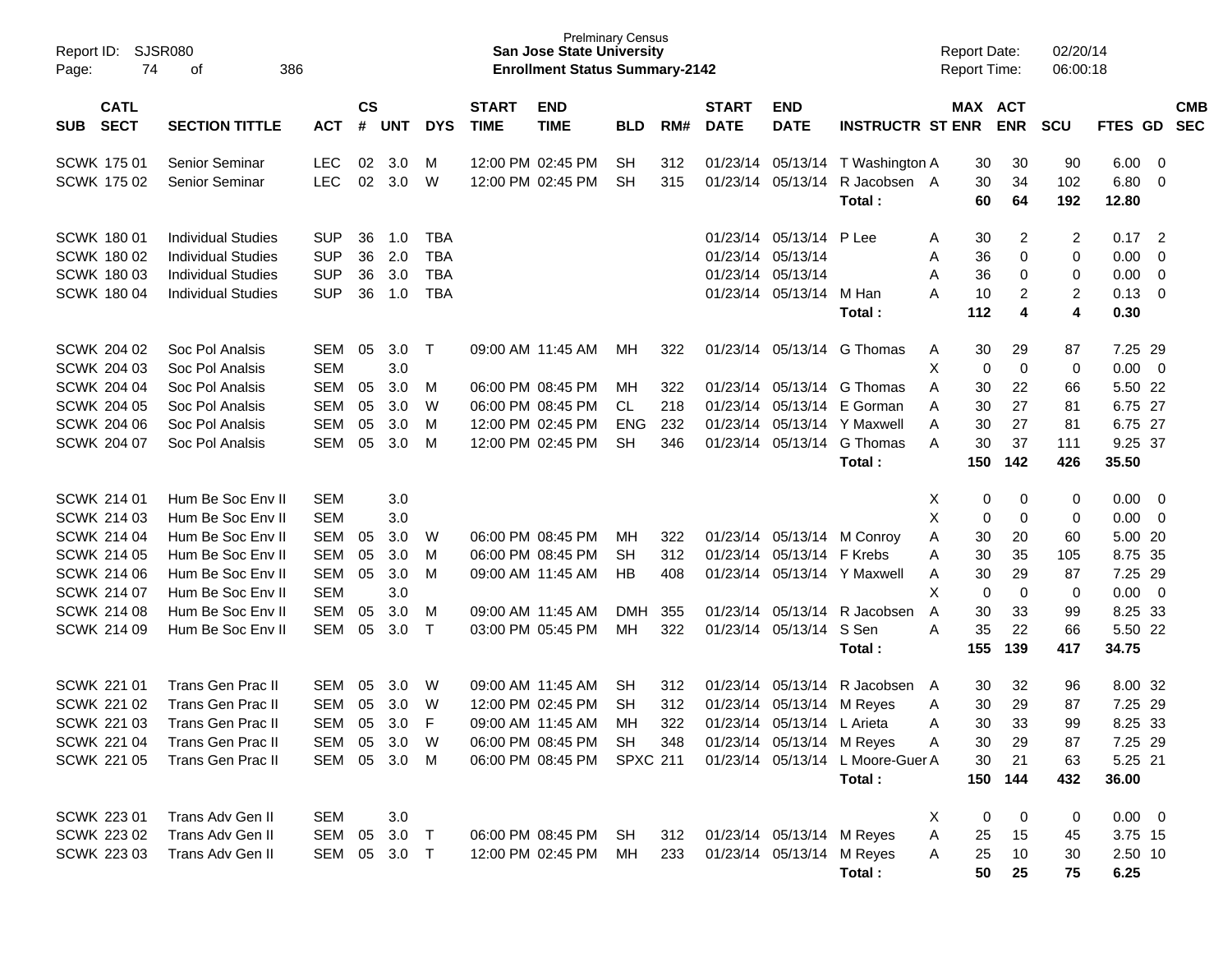| Report ID:<br>Page: | 75                 | SJSR080<br>386<br>οf      |              |           |              |            |              | <b>San Jose State University</b><br><b>Enrollment Status Summary-2142</b> | <b>Prelminary Census</b> |     |              |                           |                                      |   | <b>Report Date:</b> | <b>Report Time:</b> | 02/20/14<br>06:00:18 |                |            |  |
|---------------------|--------------------|---------------------------|--------------|-----------|--------------|------------|--------------|---------------------------------------------------------------------------|--------------------------|-----|--------------|---------------------------|--------------------------------------|---|---------------------|---------------------|----------------------|----------------|------------|--|
|                     | <b>CATL</b>        |                           |              | <b>CS</b> |              |            | <b>START</b> | <b>END</b>                                                                |                          |     | <b>START</b> | <b>END</b>                |                                      |   |                     | MAX ACT             |                      |                | <b>CMB</b> |  |
| <b>SUB</b>          | <b>SECT</b>        | <b>SECTION TITTLE</b>     | <b>ACT</b>   |           | # UNT        | <b>DYS</b> | <b>TIME</b>  | <b>TIME</b>                                                               | <b>BLD</b>               | RM# | <b>DATE</b>  | <b>DATE</b>               | <b>INSTRUCTR ST ENR</b>              |   |                     | <b>ENR</b>          | <b>SCU</b>           | <b>FTES GD</b> | <b>SEC</b> |  |
|                     | SCWK 231 01        | Soc W Pract II            | <b>SUP</b>   | 23        | 4.0          | TBA        |              |                                                                           |                          |     |              | 01/23/14 05/13/14 L Chin  |                                      | Α | 30                  | 16                  | 64                   | 5.33 16        |            |  |
|                     | SCWK 231 02        | Soc W Pract II            | <b>SUP</b>   | 23        | 4.0          | <b>TBA</b> |              |                                                                           |                          |     | 01/23/14     | 05/13/14                  | <b>B</b> Tavera                      | A | 30                  | 15                  | 60                   | 5.00 15        |            |  |
|                     | SCWK 231 03        | Soc W Pract II            | <b>SUP</b>   | 23        | 4.0          | <b>TBA</b> |              |                                                                           |                          |     | 01/23/14     | 05/13/14                  | G Thomas                             | A | 30                  | 11                  | 44                   | 3.67 11        |            |  |
|                     | SCWK 231 04        | Soc W Pract II            | <b>SUP</b>   | 23        | 4.0          | <b>TBA</b> |              |                                                                           |                          |     | 01/23/14     |                           | 05/13/14 A Fimbres-Wi A              |   | 30                  | 15                  | 60                   | 5.00 15        |            |  |
|                     | SCWK 231 05        | Soc W Pract II            | <b>SUP</b>   | 23        | 4.0          | <b>TBA</b> |              |                                                                           |                          |     | 01/23/14     | 05/13/14                  | <b>B</b> Watkins                     | Α | 30                  | 13                  | 52                   | 4.33 13        |            |  |
|                     | <b>SCWK 231 06</b> | Soc W Pract II            | <b>SUP</b>   | 23        | 4.0          | <b>TBA</b> |              |                                                                           |                          |     | 01/23/14     | 05/13/14                  | R Ghezzi                             | Α | 30                  | 13                  | 52                   | 4.33 13        |            |  |
|                     | SCWK 231 07        | Soc W Pract II            | <b>SUP</b>   | 23        | 4.0          | <b>TBA</b> |              |                                                                           |                          |     | 01/23/14     | 05/13/14 V Smith          |                                      | Α | 30                  | 13                  | 52                   | 4.33 13        |            |  |
|                     | <b>SCWK 231 08</b> | Soc W Pract II            | <b>SUP</b>   | 23        | 4.0          | <b>TBA</b> |              |                                                                           |                          |     | 01/23/14     | 05/13/14                  | M Curry                              | Α | 30                  | 14                  | 56                   | 4.67 14        |            |  |
|                     | SCWK 231 09        | Soc W Pract II            | <b>SUP</b>   | 23        | 4.0          | <b>TBA</b> |              |                                                                           |                          |     | 01/23/14     | 05/13/14                  | M Blandino                           | A | 30                  | 15                  | 60                   | 5.00 15        |            |  |
|                     | <b>SCWK 231 10</b> | Soc W Pract II            | <b>SUP</b>   | 23        | 4.0          | <b>TBA</b> |              |                                                                           |                          |     | 01/23/14     | 05/13/14                  | L Alvarez                            | A | 30                  | 12                  | 48                   | 4.00 12        |            |  |
|                     | <b>SCWK 231 11</b> | Soc W Pract II            | <b>SUP</b>   | 23        | 4.0          | <b>TBA</b> |              |                                                                           |                          |     | 01/23/14     | 05/13/14                  | J Hundemer A                         |   | 30                  | 5                   | 20                   | $1.67$ 5       |            |  |
|                     |                    |                           |              |           |              |            |              |                                                                           |                          |     |              |                           | Total:                               |   | 330                 | 142                 | 568                  | 47.33          |            |  |
|                     | SCWK 233 01        | Soc W Pract IV            | <b>SUP</b>   | 23        | 5.0          | TBA        |              |                                                                           |                          |     | 01/23/14     | 05/13/14 L Chin           |                                      | Α | 30                  | 10                  | 50                   | 4.17 10        |            |  |
|                     | SCWK 233 02        | Soc W Pract IV            | <b>SUP</b>   | 23        | 5.0          | <b>TBA</b> |              |                                                                           |                          |     | 01/23/14     | 05/13/14                  | <b>B</b> Tavera                      | Α | 30                  | 10                  | 50                   | 4.17 10        |            |  |
|                     | SCWK 233 03        | Soc W Pract IV            | <b>SUP</b>   | 23        | 5.0          | <b>TBA</b> |              |                                                                           |                          |     | 01/23/14     | 05/13/14                  | G Thomas                             | A | 30                  | 12                  | 60                   | 5.00 12        |            |  |
|                     | SCWK 233 04        | Soc W Pract IV            | <b>SUP</b>   | 23        | 5.0          | <b>TBA</b> |              |                                                                           |                          |     | 01/23/14     |                           | 05/13/14 A Fimbres-Wi A              |   | 30                  | 17                  | 85                   | 7.08 17        |            |  |
|                     | SCWK 233 05        | Soc W Pract IV            | <b>SUP</b>   | 23        | 5.0          | <b>TBA</b> |              |                                                                           |                          |     | 01/23/14     | 05/13/14                  | <b>B</b> Watkins                     | Α | 30                  | 14                  | 70                   | 5.83 14        |            |  |
|                     | <b>SCWK 233 06</b> | Soc W Pract IV            | <b>SUP</b>   | 23        | 5.0          | <b>TBA</b> |              |                                                                           |                          |     | 01/23/14     |                           | 05/13/14 R Ghezzi                    | Α | 30                  | 17                  | 85                   | 7.08 17        |            |  |
|                     | SCWK 233 07        | Soc W Pract IV            | <b>SUP</b>   | 23        | 5.0          | <b>TBA</b> |              |                                                                           |                          |     | 01/23/14     | 05/13/14 V Smith          |                                      | Α | 30                  | 10                  | 50                   | 4.17 10        |            |  |
|                     | <b>SCWK 233 08</b> | Soc W Pract IV            | <b>SUP</b>   | 23        | 5.0          | <b>TBA</b> |              |                                                                           |                          |     | 01/23/14     |                           | 05/13/14 R Bhader                    | Α | 30                  | 16                  | 80                   | 6.67 16        |            |  |
|                     | SCWK 233 09        | Soc W Pract IV            | <b>SUP</b>   |           | 5.0          |            |              |                                                                           |                          |     |              |                           |                                      | Χ | 0                   | 0                   | 0                    | 0.00           | - 0        |  |
|                     | <b>SCWK 233 10</b> | Soc W Pract IV            | <b>SUP</b>   | 23        | 5.0          | TBA        |              |                                                                           |                          |     | 01/23/14     | 05/13/14                  | L Alvarez                            | Α | 30                  | 6                   | 30                   | 2.50           | - 6        |  |
|                     | <b>SCWK 233 11</b> | Soc W Pract IV            | <b>SUP</b>   | 23        | 4.0          | <b>TBA</b> |              |                                                                           |                          |     |              | 01/23/14 05/13/14         | L Alvarez                            | A | 30                  | 9                   | 36                   | 3.00           | - 9        |  |
|                     |                    |                           |              |           |              |            |              |                                                                           |                          |     |              |                           | Total:                               |   | 300                 | 121                 | 596                  | 49.67          |            |  |
|                     | SCWK 242 02        | <b>Res Meth Data Eval</b> | <b>SEM</b>   | 05        | 3.0          | W          |              | 09:00 AM 11:45 AM                                                         | DMH                      | 355 | 01/23/14     | 05/13/14                  | P Lee                                | A | 30                  | 32                  | 96                   | 8.00 32        |            |  |
|                     | <b>SCWK 242 03</b> | <b>Res Meth Data Eval</b> | <b>SEM</b>   | 05        | 3.0          | F          |              | 12:00 PM 02:45 PM                                                         | SН                       | 312 | 01/23/14     | 05/13/14                  | K Lemon OsteA                        |   | 30                  | 30                  | 90                   | 7.50 30        |            |  |
|                     | <b>SCWK 242 04</b> | Res Meth Data Eval        | <b>SEM</b>   | 05        | 3.0          | м          |              | 06:00 PM 08:45 PM                                                         | <b>SH</b>                | 444 | 01/23/14     | 05/13/14                  | C Ferguson A                         |   | 30                  | 30                  | 90                   | 7.50 30        |            |  |
|                     | SCWK 242 05        | Res Meth Data Eval        | <b>SEM</b>   |           | 05 3.0       | W          |              | 06:00 PM 08:45 PM                                                         | <b>SH</b>                | 411 |              | 01/23/14 05/13/14 M Weber |                                      | A | 30                  | 19                  | 57                   | 4.75 19        |            |  |
|                     | SCWK 242 06        | Res Meth Data Eval        | SEM 05 3.0   |           |              | W          |              | 12:00 PM 02:45 PM SH                                                      |                          | 314 |              |                           | 01/23/14 05/13/14 K Lemon OsteA      |   | 30                  | 33                  | 99                   | 8.25 33        |            |  |
|                     |                    |                           |              |           |              |            |              |                                                                           |                          |     |              |                           | Total:                               |   |                     | 150 144             | 432                  | 36.00          |            |  |
|                     | SCWK 245 01        | Mngmt Hum Serv            | SEM 05 3.0 M |           |              |            |              | 12:00 PM 02:45 PM SH                                                      |                          |     |              |                           | 314 01/23/14 05/13/14 J Williamson A |   | 30                  | 27                  | 81                   | 6.75 27        |            |  |
|                     |                    |                           |              |           |              |            |              |                                                                           |                          |     |              |                           | Total:                               |   | 30                  | 27                  | 81                   | 6.75           |            |  |
|                     | SCWK 250 01        | Policy Prac Aging         | SEM 05 3.0   |           |              |            |              |                                                                           |                          |     |              | 01/23/14 05/13/14         |                                      | X | 0                   | 0                   | 0                    | $0.00 \t 0$    |            |  |
|                     | SCWK 250 02        | Policy Prac Aging         |              |           | SEM 05 3.0 M |            |              | 06:00 PM 08:45 PM SH                                                      |                          | 414 |              |                           | 01/23/14 05/13/14 M Breaux           | Α | 25                  | 9                   | 27                   | $2.25$ 9       |            |  |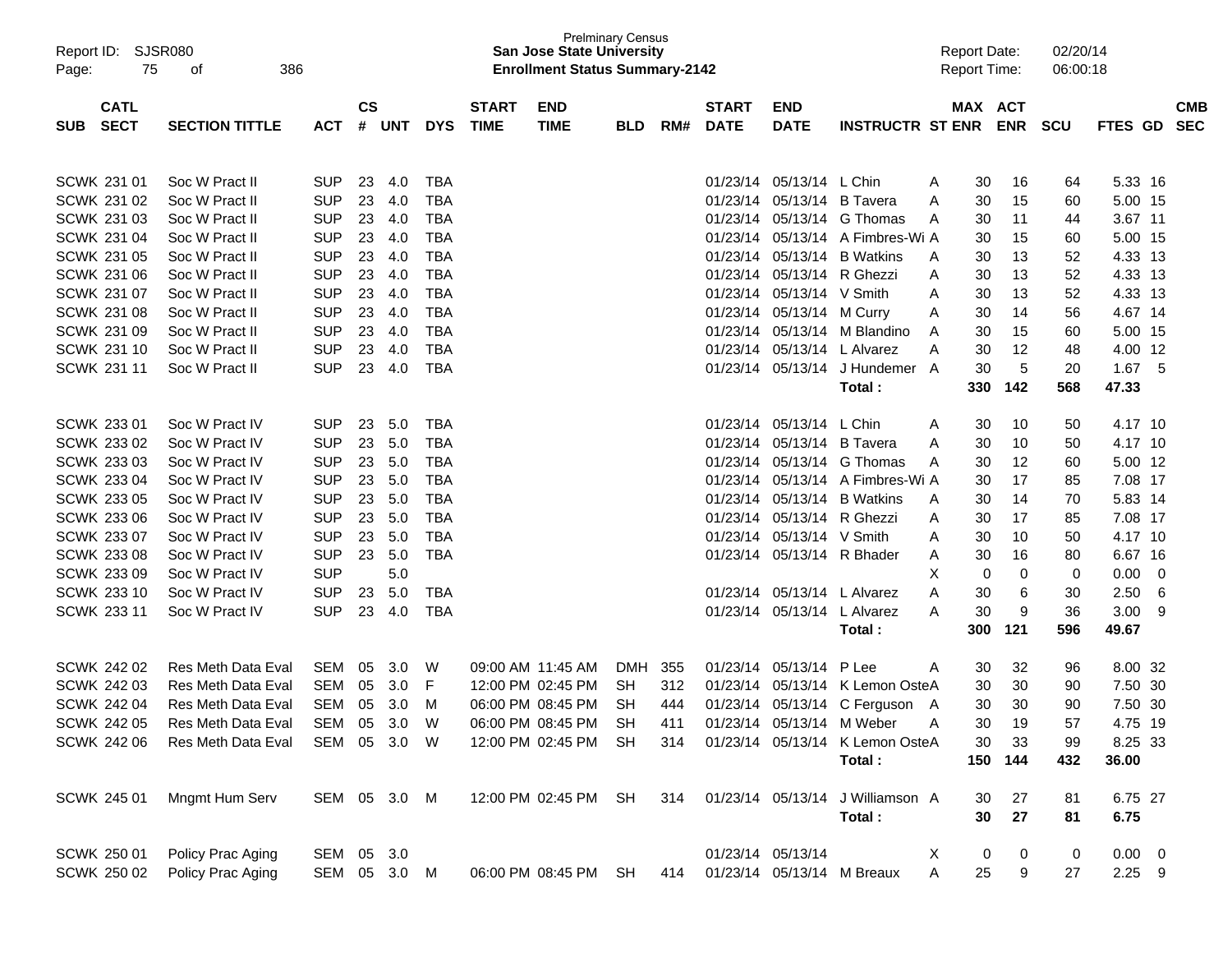| Report ID:<br>Page: | <b>SJSR080</b><br>76       | 386<br>οf                 |            |                |            |              |                             | <b>Prelminary Census</b><br><b>San Jose State University</b><br><b>Enrollment Status Summary-2142</b> |            |     |                             |                           |                         | <b>Report Date:</b><br><b>Report Time:</b> |                              | 02/20/14<br>06:00:18     |          |                          |
|---------------------|----------------------------|---------------------------|------------|----------------|------------|--------------|-----------------------------|-------------------------------------------------------------------------------------------------------|------------|-----|-----------------------------|---------------------------|-------------------------|--------------------------------------------|------------------------------|--------------------------|----------|--------------------------|
| <b>SUB</b>          | <b>CATL</b><br><b>SECT</b> | <b>SECTION TITTLE</b>     | АСТ        | <b>CS</b><br># | <b>UNT</b> | <b>DYS</b>   | <b>START</b><br><b>TIME</b> | <b>END</b><br><b>TIME</b>                                                                             | <b>BLD</b> | RM# | <b>START</b><br><b>DATE</b> | <b>END</b><br><b>DATE</b> | <b>INSTRUCTR ST ENR</b> |                                            | <b>MAX ACT</b><br><b>ENR</b> | <b>SCU</b>               | FTES GD  | <b>CMB</b><br><b>SEC</b> |
|                     |                            |                           |            |                |            |              |                             |                                                                                                       |            |     |                             |                           | Total:                  |                                            | 25                           | 27<br>9                  | 2.25     |                          |
|                     | SCWK 260 01                | Pol Prac Child Fam        | <b>SEM</b> |                | 3.0        |              |                             |                                                                                                       |            |     |                             |                           |                         | Χ                                          | 0                            | 0<br>0                   | 0.00     | - 0                      |
|                     | SCWK 260 02                | Pol Prac Child Fam        | <b>SEM</b> | 05             | 3.0        | м            | 06:00 PM 08:45 PM           |                                                                                                       | <b>CL</b>  | 243 | 01/23/14                    | 05/13/14                  | N Thomas                | A                                          | 30<br>10                     | 30                       | 2.50 10  |                          |
|                     | <b>SCWK 260 03</b>         | Pol Prac Child Fam        | <b>SEM</b> | 05             | 3.0        | $\mathsf{T}$ | 12:00 PM 02:45 PM           |                                                                                                       | <b>SH</b>  | 346 | 01/23/14                    | 05/13/14                  | M Conroy                | A                                          | 30<br>20                     | 60                       | 5.00 20  |                          |
|                     |                            |                           |            |                |            |              |                             |                                                                                                       |            |     |                             |                           | Total:                  |                                            | 60<br>30                     | 90                       | 7.50     |                          |
|                     | SCWK 280 01                | Pol Prac Hith/MH          | <b>SEM</b> | 05             | 3.0        | м            |                             | 09:00 AM 11:45 AM                                                                                     | <b>SH</b>  | 312 | 01/23/14 05/13/14           |                           | M Conrov                | Α                                          | 30<br>36                     | 108                      | 9.00, 36 |                          |
|                     | <b>SCWK 280 02</b>         | Pol Prac Hith/MH          | <b>SEM</b> |                | 3.0        |              |                             |                                                                                                       |            |     |                             |                           |                         | Χ                                          | $\mathbf 0$                  | $\pmb{0}$<br>$\mathbf 0$ | 0.00     | $\overline{0}$           |
|                     | <b>SCWK 280 03</b>         | Pol Prac Hith/MH          | <b>SEM</b> | 05             | 3.0        | $\mathsf{T}$ | 06:00 PM 08:45 PM           |                                                                                                       | MН         | 322 | 01/23/14                    | 05/13/14                  | M Conroy                | A                                          | 30<br>35                     | 105                      | 8.75 35  |                          |
|                     |                            |                           |            |                |            |              |                             |                                                                                                       |            |     |                             |                           | Total:                  |                                            | 60<br>71                     | 213                      | 17.75    |                          |
|                     | <b>SCWK 283 01</b>         | <b>Pharmco for Scwkrs</b> | <b>SEM</b> | 05             | 3.0        | M            |                             | 06:00 PM 08:45 PM                                                                                     | CL.        | 308 | 01/23/14 05/13/14           |                           | R Cresci                | A                                          | 30<br>27                     | 81                       | 6.75 27  |                          |
|                     |                            |                           |            |                |            |              |                             |                                                                                                       |            |     |                             |                           | Total:                  |                                            | 30<br>27                     | 81                       | 6.75     |                          |
|                     | <b>SCWK 285 01</b>         | SW and Soc Prob           | SEM        | 05             | 3.0        | $\top$       |                             | 06:00 PM 08:45 PM                                                                                     | <b>CL</b>  | 308 | 01/23/14 05/13/14           |                           | N Dinh                  | A                                          | 30<br>22                     | 66                       | 5.45 21  |                          |
|                     |                            |                           |            |                |            |              |                             |                                                                                                       |            |     |                             |                           | Total:                  |                                            | 30<br>22                     | 66                       | 5.45     |                          |
|                     | SCWK 287 01                | Gen Prac Sub Abuse        | <b>SEM</b> |                | 1.0        |              |                             |                                                                                                       |            |     |                             |                           |                         | X                                          | $\mathbf 0$                  | $\mathbf 0$<br>0         | 0.00     | - 0                      |
|                     | <b>SCWK 287 02</b>         | Gen Prac Sub Abuse        | <b>SEM</b> | 05             | 3.0        | W            | 06:00 PM 08:45 PM           |                                                                                                       | <b>SH</b>  | 413 | 01/23/14 05/13/14           |                           | L Arieta                | A                                          | 35<br>17                     | 51                       | 4.25 17  |                          |
|                     |                            |                           |            |                |            |              |                             |                                                                                                       |            |     |                             |                           | Total:                  |                                            | 35<br>17                     | 51                       | 4.25     |                          |
|                     | <b>SCWK 298 01</b>         | <b>Special Study</b>      | <b>SUP</b> | 25             | 3.0        | м            | 03:00 PM 05:45 PM           |                                                                                                       | <b>HGH</b> | 221 | 01/23/14                    | 05/13/14                  | S Diwan                 | A                                          | 20<br>14                     | 42                       | 3.50 14  |                          |
|                     | <b>SCWK 298 02</b>         | <b>Special Study</b>      | <b>SUP</b> | 25             | 3.0        | м            | 03:00 PM 05:45 PM           |                                                                                                       | CL.        | 125 | 01/23/14                    | 05/13/14                  | L Drabble               | A                                          | 20<br>16                     | 48                       | 4.00 16  |                          |
|                     | <b>SCWK 298 03</b>         | <b>Special Study</b>      | <b>SUP</b> | 25             | 3.0        | M            | 03:00 PM 05:45 PM           |                                                                                                       | CL.        | 127 | 01/23/14                    | 05/13/14                  | M Han                   | A                                          | 20<br>15                     | 45                       | 3.75 15  |                          |
|                     | <b>SCWK 298 04</b>         | <b>Special Study</b>      | <b>SUP</b> | 25             | 3.0        | м            | 03:00 PM 05:45 PM           |                                                                                                       | <b>CL</b>  | 129 | 01/23/14                    | 05/13/14                  | S Sen                   | Α                                          | 20<br>14                     | 42                       | 3.50 14  |                          |
|                     | <b>SCWK 298 05</b>         | <b>Special Study</b>      | <b>SUP</b> | 25             | 3.0        | $\mathsf T$  | 03:00 PM 05:45 PM           |                                                                                                       | <b>CL</b>  | 127 | 01/23/14                    | 05/13/14                  | K Lemon OsteA           |                                            | 20<br>14                     | 42                       | 3.50 14  |                          |
|                     | <b>SCWK 298 06</b>         | <b>Special Study</b>      | <b>SUP</b> | 25             | 3.0        | $\top$       | 03:00 PM 05:45 PM           |                                                                                                       | <b>BBC</b> | 001 | 01/23/14                    |                           | 05/13/14 E Gorman       | A                                          | 20<br>16                     | 48                       | 4.00 16  |                          |
|                     | <b>SCWK 298 08</b>         | <b>Special Study</b>      | <b>SUP</b> | 25             | 3.0        | $\top$       | 03:00 PM 05:45 PM           |                                                                                                       | <b>HGH</b> | 120 | 01/23/14                    | 05/13/14                  | A D'Andrade A           |                                            | 20<br>14                     | 42                       | 3.50 14  |                          |
|                     | <b>SCWK 298 09</b>         | <b>Special Study</b>      | <b>SUP</b> | 25             | 3.0        | M            | 03:00 PM 05:45 PM           |                                                                                                       | <b>ENG</b> | 338 | 01/23/14                    | 05/13/14                  | M Weber                 | Α                                          | 20<br>13                     | 39                       | 3.25 13  |                          |
|                     |                            |                           |            |                |            |              |                             |                                                                                                       |            |     |                             |                           | Total:                  | 160                                        | 116                          | 348                      | 29.00    |                          |

| <b>Department Total:</b>  |     | 2432 1692 5500 |          | 431.70 |
|---------------------------|-----|----------------|----------|--------|
| <b>Lower Division:</b>    | 30  | 29             | 87       | 5.80   |
| <b>Upper Division:</b>    | 687 |                | 487 1510 | 100.70 |
| <b>Graduate Division:</b> |     | 1715 1176 3903 |          | 325.20 |

**Department : Social Work**